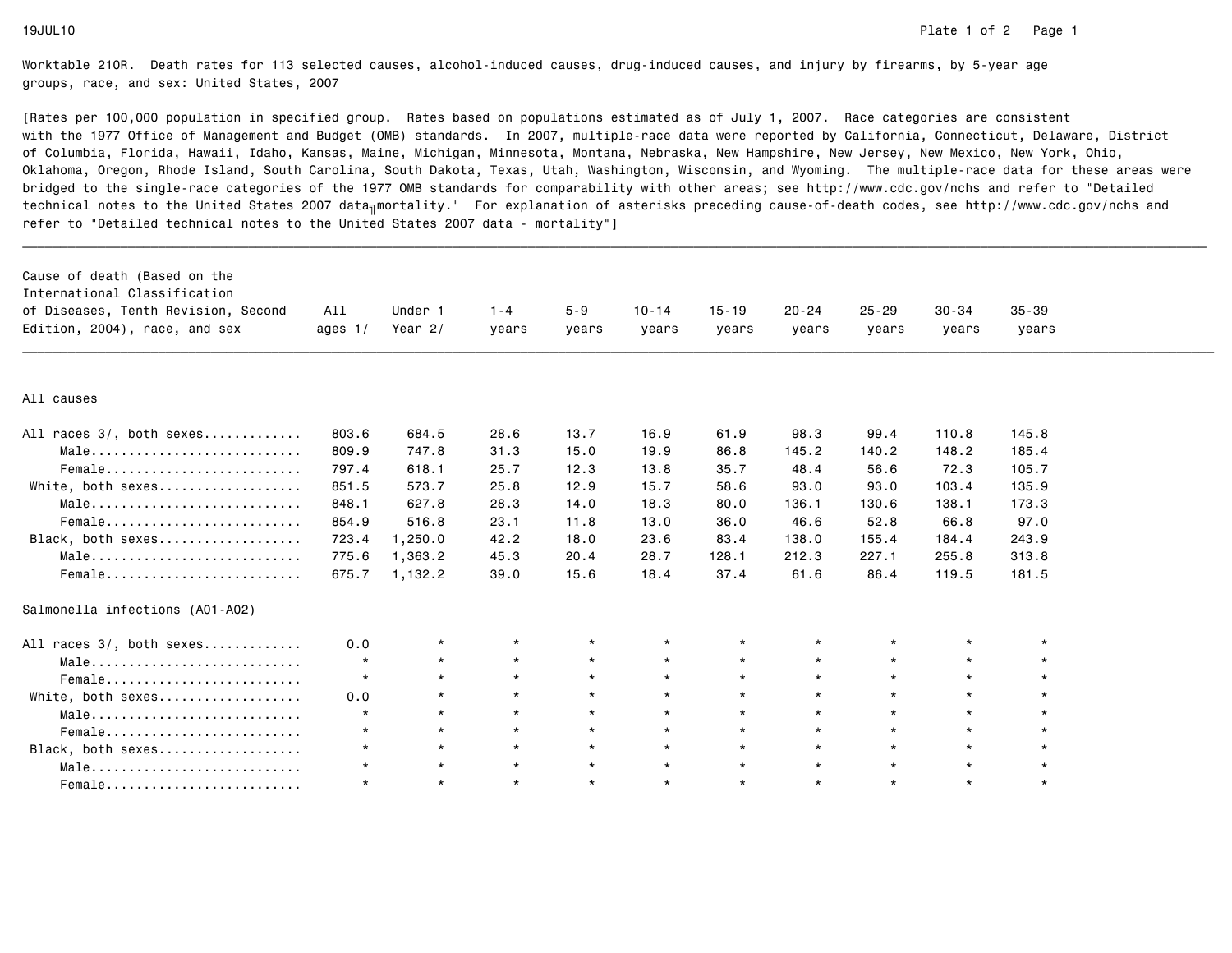| Cause of death (Based on the<br>International Classification<br>of Diseases, Tenth Revision, Second<br>Edition, 2004), race, and sex | All<br>ages $1/$ | Under 1<br>Year $2/$ | $1 - 4$<br>vears | $5 - 9$<br>vears | $10 - 14$<br>years | $15 - 19$<br>vears | $20 - 24$<br>vears | $25 - 29$<br>years | $30 - 34$<br>years | $35 - 39$<br>years |  |
|--------------------------------------------------------------------------------------------------------------------------------------|------------------|----------------------|------------------|------------------|--------------------|--------------------|--------------------|--------------------|--------------------|--------------------|--|
| Shigellosis and amebiasis (A03,A06)                                                                                                  |                  |                      |                  |                  |                    |                    |                    |                    |                    |                    |  |
| All races 3/, both sexes                                                                                                             | $\star$          | $\star$              | $\star$          | $\star$          |                    | $\star$            | $\star$            |                    | $\star$            | $\star$            |  |
| Male                                                                                                                                 | $\star$          | $\star$              | $\star$          | $\star$          | $\star$            | $\star$            | $\star$            | $\star$            | $\star$            |                    |  |
| Female                                                                                                                               | $\star$          | $\star$              | $\star$          | $\star$          | $\star$            | $\star$            | $\star$            | $\star$            | $\star$            |                    |  |
| White, both sexes                                                                                                                    | $\star$          | $\star$              | $\star$          | $\star$          | $\star$            | $\star$            |                    | $\star$            | $\star$            |                    |  |
| Male                                                                                                                                 | $\star$          | $\star$              | $\star$          | $\star$          | $\star$            | $\star$            | $\star$            | $\star$            | $\star$            |                    |  |
| Female                                                                                                                               | $\star$          | $\star$              | $\star$          | $\star$          | $\star$            | $\star$            | $\star$            | $\star$            | $\star$            | $\star$            |  |
| Black, both sexes                                                                                                                    | $\star$          | $\star$              | $\star$          | $\star$          | $\star$            | $\star$            | $\star$            | $\star$            | $\star$            | $\star$            |  |
| Male                                                                                                                                 | $\star$          | $\star$              | $\star$          | $\star$          | $\star$            | $\star$            | $\star$            | $\star$            | $\star$            | $\star$            |  |
| Female                                                                                                                               | $\star$          | $\star$              | $\star$          | $\star$          | $\star$            | $\star$            | $\star$            | $\ddot{}$          | $\star$            | $\star$            |  |
| Certain other intestinal infections (A04,A07-A09)                                                                                    |                  |                      |                  |                  |                    |                    |                    |                    |                    |                    |  |
| All races 3/, both sexes                                                                                                             | 2.2              | $\star$              | $\star$          |                  |                    |                    |                    |                    |                    |                    |  |
| Male                                                                                                                                 | 1.7              | $\star$              | $\star$          | $\star$          | $\star$            | $\star$            |                    |                    | $\star$            |                    |  |
| Female                                                                                                                               | 2.8              | $\star$              | $\star$          | $\star$          | $\star$            | $\star$            |                    | $\star$            |                    |                    |  |
| White, both sexes                                                                                                                    | 2.6              | $\star$              | $\star$          | $\star$          | $\star$            | $\star$            |                    |                    | $\star$            |                    |  |
| Male                                                                                                                                 | 1.9              | $\star$              | $\star$          | $\star$          | $\star$            | $\star$            | $\star$            | $\star$            | $\star$            |                    |  |
| Female                                                                                                                               | 3.2              | $\star$              | $\star$          | $\star$          | $\star$            | $\star$            | $\star$            | $\star$            | $\star$            | $\star$            |  |
| Black, both sexes                                                                                                                    | 1.1              | $\star$              | $\star$          | $\star$          | $\star$            | $\star$            | $\star$            | $\star$            | $\star$            | $\star$            |  |
| Male                                                                                                                                 | 0.8              | $\star$              | $\star$          | $\star$          | $\star$            | $\star$            | $\star$            | $\star$            | $\star$            | $\star$            |  |
| Female                                                                                                                               | 1.3              | $\star$              | $\star$          | $\star$          | $\star$            | $\star$            | $\star$            | $\star$            | $\star$            | $\star$            |  |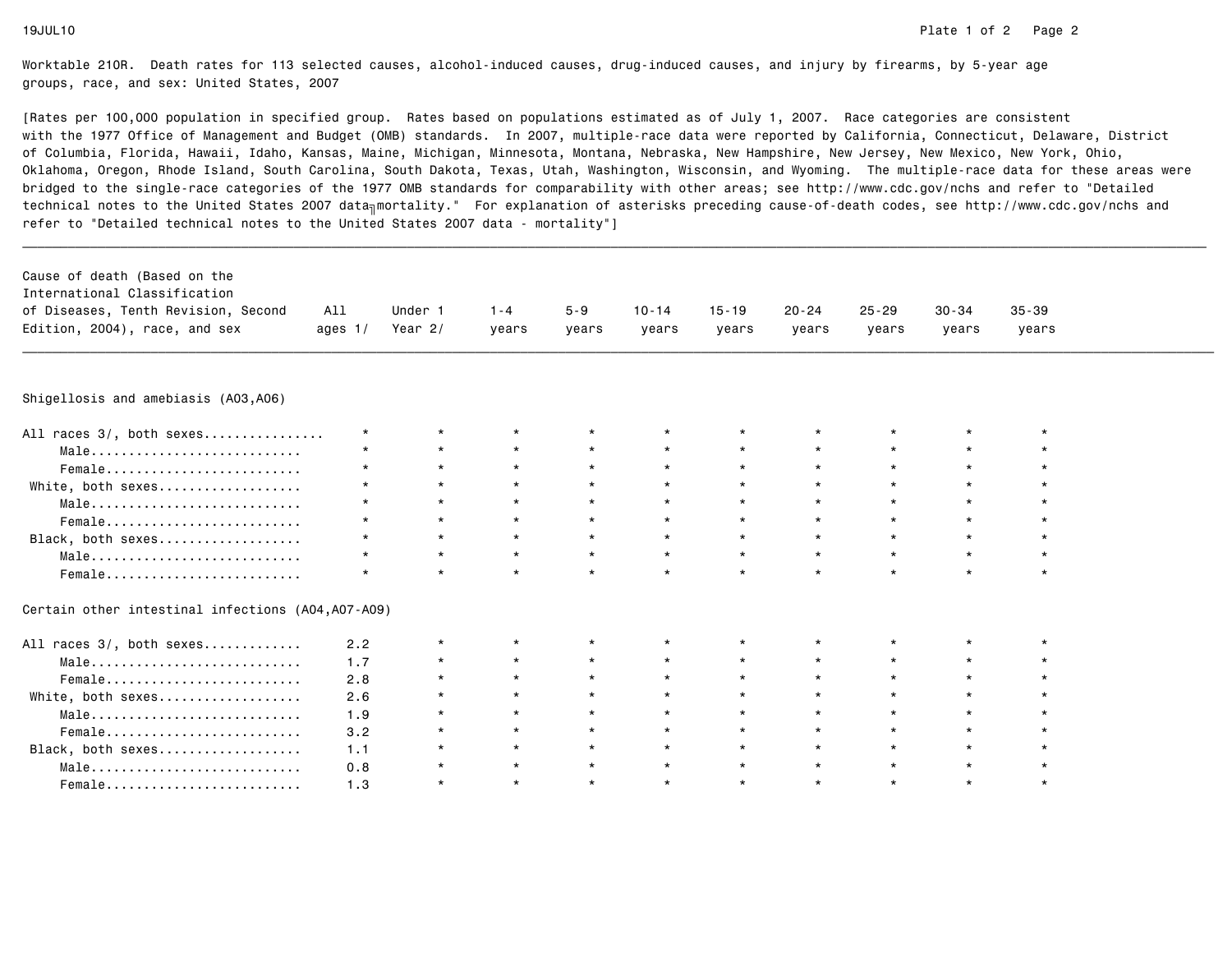| Cause of death (Based on the                                        |           |           |         |         |           |           |           |           |           |           |  |
|---------------------------------------------------------------------|-----------|-----------|---------|---------|-----------|-----------|-----------|-----------|-----------|-----------|--|
| International Classification<br>of Diseases, Tenth Revision, Second | All       | Under 1   | $1 - 4$ | $5 - 9$ | $10 - 14$ | $15 - 19$ | $20 - 24$ | $25 - 29$ | $30 - 34$ | $35 - 39$ |  |
| Edition, 2004), race, and sex                                       | ages $1/$ | Year $2/$ |         |         |           |           |           |           |           |           |  |
|                                                                     |           |           | years   | years   | years     | years     | years     | years     | years     | years     |  |
|                                                                     |           |           |         |         |           |           |           |           |           |           |  |
| Tuberculosis (A16-A19)                                              |           |           |         |         |           |           |           |           |           |           |  |
| All races 3/, both sexes                                            | 0.2       | $\star$   |         |         |           |           |           |           |           |           |  |
| Male                                                                | 0.2       | $^\star$  | $\star$ | $\star$ | $\star$   | $\star$   | $\star$   | $\star$   | $\star$   |           |  |
| Female                                                              | 0.1       | $\star$   | $\star$ | $\star$ | $\star$   | $\star$   | $\star$   | $\star$   | $\star$   |           |  |
| White, both sexes                                                   | 0.1       | $\star$   | $\star$ | $\star$ | $\star$   | $\star$   |           | $\star$   | $\star$   |           |  |
| Male                                                                | 0.2       | $\star$   | $\star$ | $\star$ | $\star$   | $\star$   |           | $\star$   | $\star$   |           |  |
| Female                                                              | 0.1       | $\star$   | $\star$ | $\star$ | $\star$   | $\star$   |           | $\star$   | $\star$   |           |  |
| Black, both sexes                                                   | 0.3       | $\star$   | $\star$ | $\star$ | $\star$   | $\star$   | $\star$   | $\star$   | $\star$   |           |  |
| Male                                                                | 0.4       | $\star$   | $\star$ | $\star$ | $\star$   | $\star$   |           | $\star$   | $\star$   |           |  |
| Female                                                              | 0.2       | $\star$   | $\star$ | $\star$ | $\star$   | $\star$   | $\star$   | $\star$   | $\star$   | $\star$   |  |
| Respiratory tuberculosis (A16)                                      |           |           |         |         |           |           |           |           |           |           |  |
| All races 3/, both sexes                                            | 0.1       | $\star$   | $\star$ |         | $^\star$  | $\star$   |           |           | $\star$   |           |  |
| Male                                                                | 0.2       | *         | $\star$ | $\star$ | $\star$   | $\star$   |           | $\star$   | $\star$   |           |  |
| Female                                                              | 0.1       | $\star$   | $\star$ | $\star$ | $\star$   | $\star$   | $\star$   | $\star$   | $\star$   |           |  |
| White, both sexes                                                   | 0.1       | $\star$   | $\star$ | $\star$ | $\star$   | $\star$   |           | $\star$   | $\star$   |           |  |
| Male                                                                | 0.1       | $\star$   | $\star$ | $\star$ | $\star$   | $\star$   |           | $\star$   | $\star$   |           |  |
| Female                                                              | 0.1       |           | $\star$ | $\star$ | $\star$   | $\star$   |           | $\star$   | $\star$   |           |  |
| Black, both sexes                                                   | 0.2       | $\star$   | $\star$ | $\star$ | $\star$   | $\star$   |           | $\star$   | $\star$   |           |  |
| Male                                                                | 0.3       | $^\star$  | $\star$ | $\star$ | $\star$   | $\star$   | $\star$   | $\star$   | $\star$   |           |  |
| Female                                                              | 0.1       | $\star$   | $\star$ | $\star$ | $\star$   | $\star$   | $\star$   | $\star$   | $\star$   |           |  |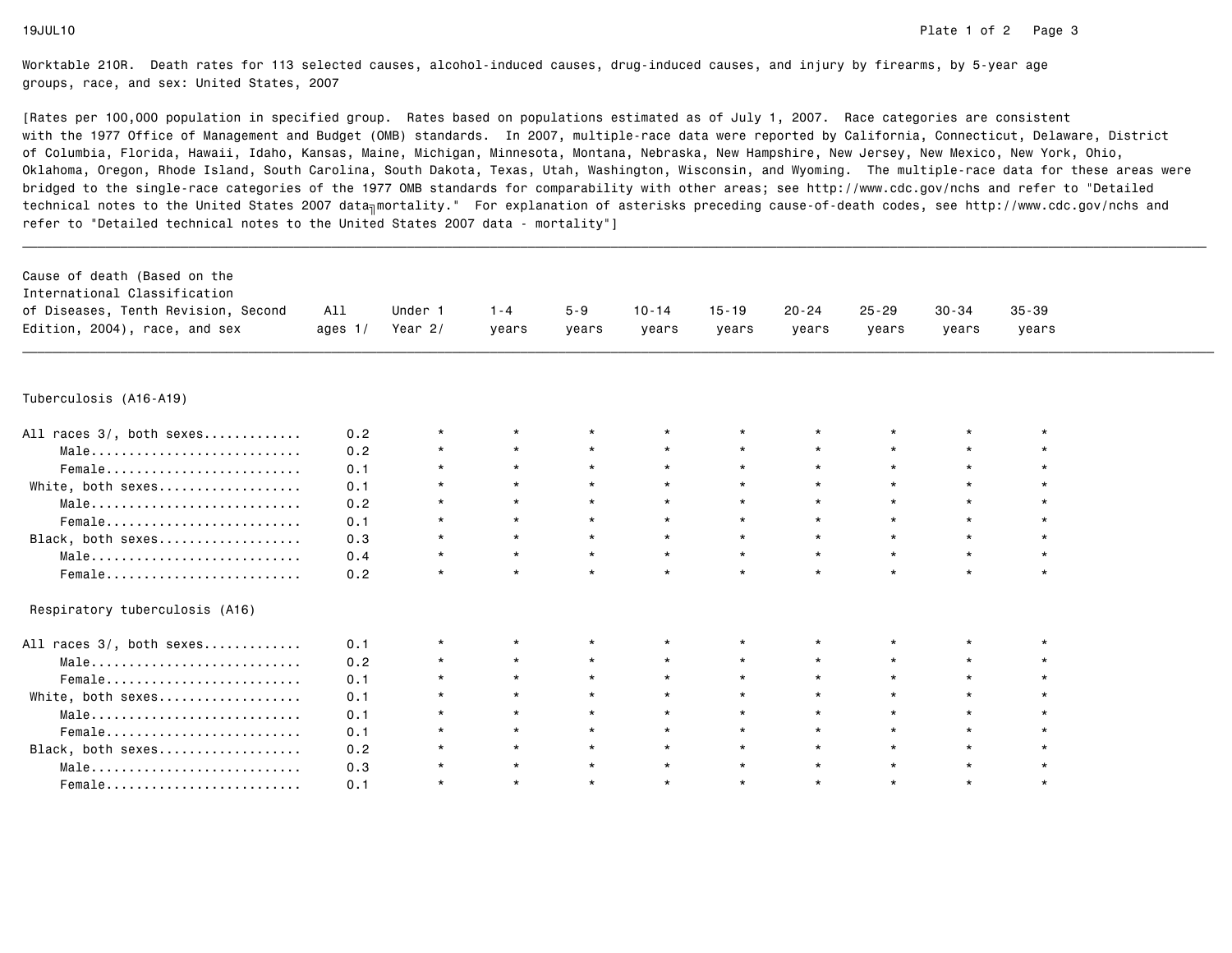| Cause of death (Based on the        |           |           |         |         |           |           |           |           |           |           |  |
|-------------------------------------|-----------|-----------|---------|---------|-----------|-----------|-----------|-----------|-----------|-----------|--|
| International Classification        |           |           |         |         |           |           |           |           |           |           |  |
| of Diseases, Tenth Revision, Second | All       | Under 1   | $1 - 4$ | $5 - 9$ | $10 - 14$ | $15 - 19$ | $20 - 24$ | $25 - 29$ | $30 - 34$ | $35 - 39$ |  |
| Edition, 2004), race, and sex       | ages $1/$ | Year $2/$ | years   | years   | years     | years     | years     | years     | years     | years     |  |
|                                     |           |           |         |         |           |           |           |           |           |           |  |
| Other tuberculosis (A17-A19)        |           |           |         |         |           |           |           |           |           |           |  |
| All races 3/, both sexes            | 0.0       | $\star$   | $\star$ |         | $\star$   |           |           |           | $\star$   |           |  |
| Male                                | 0.1       | $\star$   | $\star$ | $\star$ | $\star$   | $\star$   |           | $\star$   | $\star$   |           |  |
| Female                              | 0.0       | $\star$   | $\star$ | $\star$ | $\star$   | $\star$   |           | $\star$   | $\star$   |           |  |
| White, both sexes                   | 0.0       | $\star$   | $\star$ | $\star$ | $\star$   | $\star$   |           | $\star$   | $\star$   |           |  |
| Male                                | 0.0       | $\star$   | $\star$ | $\star$ | $\star$   | $\star$   |           | $\star$   | $\star$   |           |  |
| Female                              | 0.0       | $\star$   | $\star$ | $\star$ | $\star$   | $\star$   |           | $\star$   | $\star$   |           |  |
| Black, both sexes                   | 0.1       | $\star$   | $\star$ | $\star$ | $\star$   | $\star$   | $\star$   | $\star$   | $\star$   | $\star$   |  |
| Male                                | 0.1       | $\star$   | $\star$ | $\star$ | $\star$   | $\star$   |           | $\star$   | $\star$   | $\star$   |  |
| Female                              | $\star$   | $\star$   | $\star$ | $\star$ | $\star$   | $\star$   | $\star$   | $\star$   | $\star$   | $\star$   |  |
| Whooping cough (A37)                |           |           |         |         |           |           |           |           |           |           |  |
| All races 3/, both sexes            | $\star$   | $\star$   | $\star$ |         | $\star$   | $\star$   |           |           | $\star$   |           |  |
| Male                                |           | $\star$   | $\star$ |         |           | $\star$   |           |           | $\star$   |           |  |
|                                     |           | $\star$   | $\star$ |         | $\star$   | $\star$   |           |           | $\star$   |           |  |
| White, both sexes                   | $\star$   | $\star$   | $\star$ |         |           | $\star$   |           | $\star$   | $\star$   |           |  |
| Male                                |           | $\star$   | $\star$ |         | $\star$   | $\star$   |           | $\star$   | $\star$   |           |  |
| Female                              |           | $\star$   | $\star$ | $\star$ | $\star$   | $\star$   |           | $\star$   | $\star$   |           |  |
| Black, both sexes                   | $\star$   | $\star$   | $\star$ | $\star$ | $\star$   | $\star$   |           | $\star$   | $\star$   |           |  |
| Male                                |           | $\star$   | $\star$ | $\star$ | $\star$   | $\star$   | $\star$   | $\star$   | $\star$   |           |  |
| Female                              |           | $\star$   | $\star$ | $\star$ | $\star$   | $\star$   |           | $\star$   | $\star$   |           |  |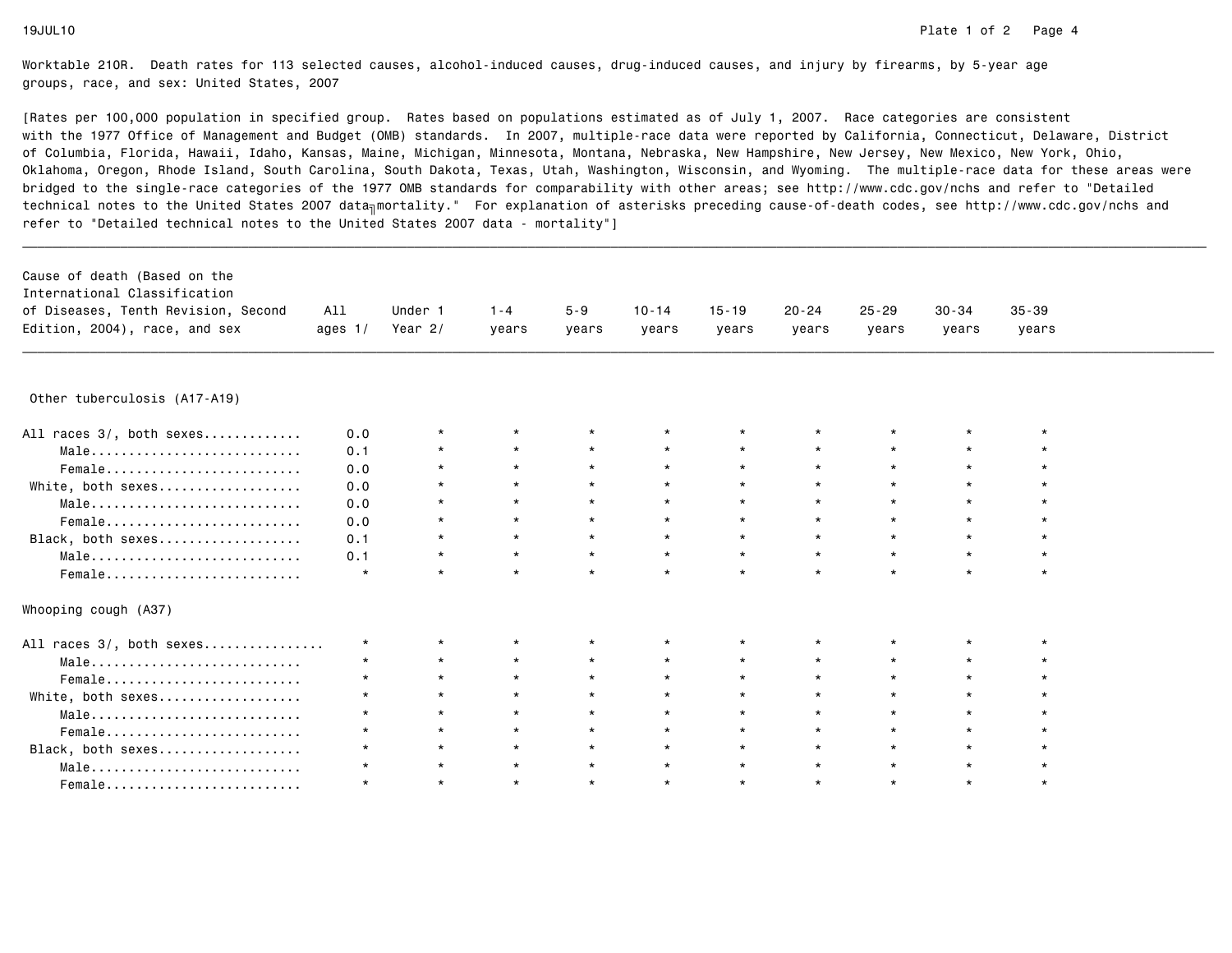| Cause of death (Based on the<br>International Classification<br>of Diseases, Tenth Revision, Second<br>Edition, 2004), race, and sex | All<br>ages $1/$ | Under 1<br>Year $2/$ | $1 - 4$<br>years | $5 - 9$<br>vears | $10 - 14$<br>years | $15 - 19$<br>years | $20 - 24$<br>years | $25 - 29$<br>years | $30 - 34$<br>years | $35 - 39$<br>years |  |
|--------------------------------------------------------------------------------------------------------------------------------------|------------------|----------------------|------------------|------------------|--------------------|--------------------|--------------------|--------------------|--------------------|--------------------|--|
| Scarlet fever and erysipelas (A38,A46)                                                                                               |                  |                      |                  |                  |                    |                    |                    |                    |                    |                    |  |
|                                                                                                                                      |                  |                      |                  |                  |                    |                    |                    |                    |                    |                    |  |
| All races 3/, both sexes                                                                                                             | $\star$          |                      |                  |                  |                    |                    |                    |                    |                    |                    |  |
| Male                                                                                                                                 | $\star$          | $\star$              | $\star$          | $\star$          | $\star$            | $\star$            |                    |                    | $\star$            |                    |  |
| Female                                                                                                                               | $\star$          | $\star$              | $\star$          | $\star$          | $\star$            | $\star$            | $\star$            | $\star$            | $\star$            |                    |  |
| White, both sexes                                                                                                                    | $\star$          | $\star$              | $\star$          | $\star$          | $\star$            | $\star$            |                    | $\star$            | $\star$            |                    |  |
| Male                                                                                                                                 | $\star$          | $\star$              | $\star$          | $\star$          | $\star$            | $\star$            | $\star$            | $\star$            | $\star$            | $\star$            |  |
| Female                                                                                                                               | $\star$          | $\star$              | $\star$          | $\star$          | $\star$            | $\star$            | $\star$            | $\star$            | $\star$            |                    |  |
| Black, both sexes                                                                                                                    | $\star$          | $\star$              | $\star$          | $\star$          | $\star$            | $\star$            | $\star$            | $\star$            | $\star$            | $\star$            |  |
| Male                                                                                                                                 | $\star$          | $\star$              | $\star$          | $\star$          | $\star$            | $\star$            | $\star$            | $\star$            | $\star$            | $\star$            |  |
| $Female$                                                                                                                             | $\star$          | $\star$              | $\star$          | $\star$          | $\star$            | $\star$            | $\star$            | $\star$            | $\star$            | $\star$            |  |
| Meningococcal infection (A39)                                                                                                        |                  |                      |                  |                  |                    |                    |                    |                    |                    |                    |  |
| All races 3/, both sexes                                                                                                             | 0.0              |                      | $\star$          | $\star$          |                    | $\star$            |                    |                    |                    |                    |  |
| Male                                                                                                                                 | 0.0              | $\star$              | $\star$          | $\star$          | $\star$            | $\star$            | $\star$            |                    | $\star$            |                    |  |
| Female                                                                                                                               | 0.0              | $\star$              | $\star$          | $\star$          | $\star$            | $\star$            |                    |                    | $\star$            |                    |  |
| White, both sexes                                                                                                                    | 0.0              | $\star$              | $\star$          | $\star$          | $\star$            | $\star$            | $\star$            | $\star$            | $\star$            |                    |  |
| Male                                                                                                                                 | 0.0              | $\star$              | $\star$          | $\star$          | $\star$            | $\star$            | $\star$            | $\star$            | $\star$            |                    |  |
| Female                                                                                                                               | 0.0              | $\star$              | $\star$          | $\star$          | $\star$            | $\star$            | $\star$            | $\star$            | $\star$            | $\star$            |  |
| Black, both sexes                                                                                                                    | 0.1              | $\star$              | $\star$          | $\star$          | $\star$            | $\star$            | $\star$            | $\star$            | $\star$            | $\star$            |  |
| Male                                                                                                                                 | $\star$          | $\star$              | $\star$          | $\star$          | $\star$            | $\star$            | $\star$            | $\star$            | $\star$            | $\star$            |  |
| Female                                                                                                                               | $\star$          | $\star$              | $\star$          | $\star$          | $\star$            | $\star$            | $\star$            |                    | $\star$            | $\star$            |  |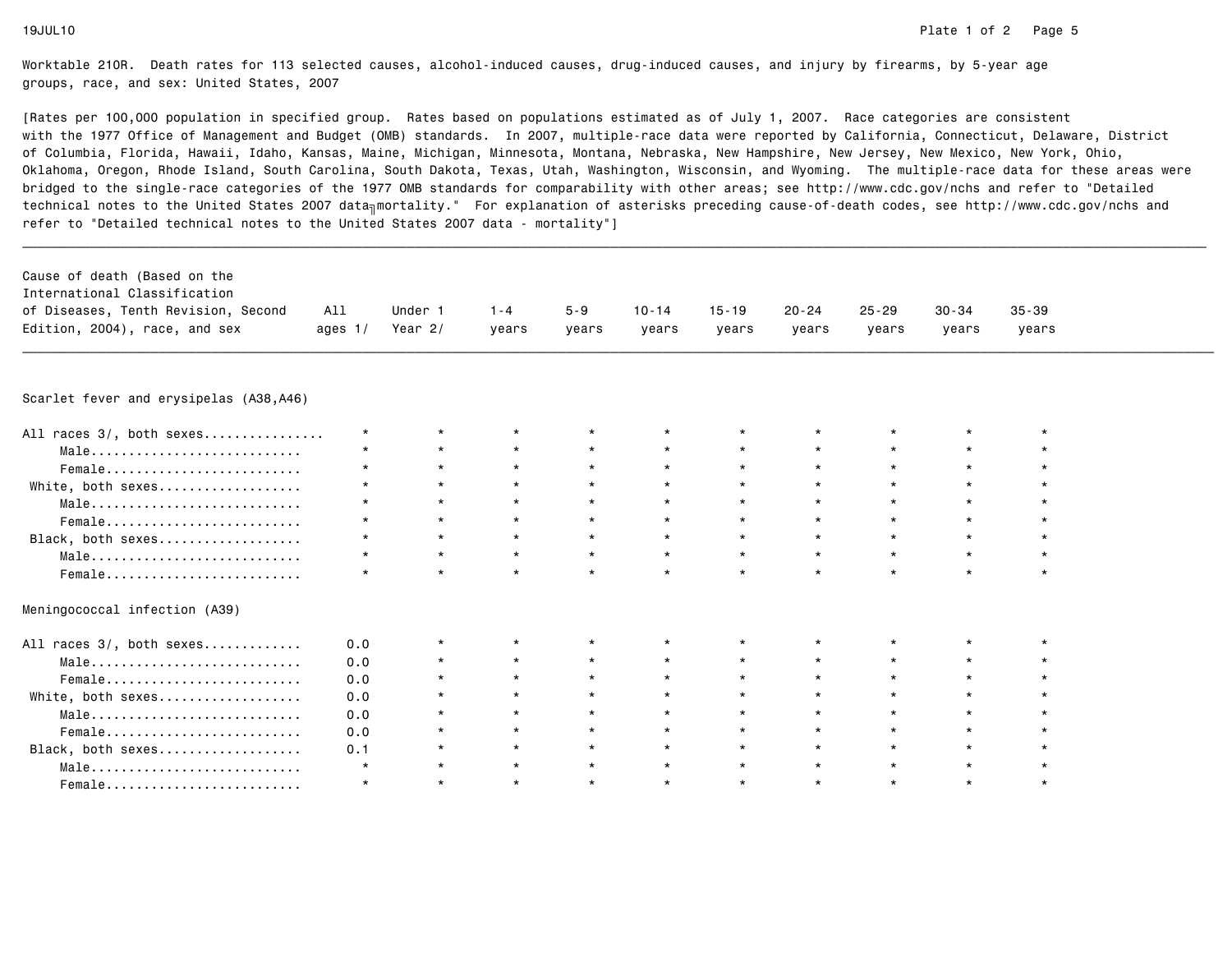| Cause of death (Based on the<br>International Classification<br>of Diseases, Tenth Revision, Second<br>Edition, 2004), race, and sex | All<br>ages $1/$ | Under 1<br>Year $2/$ | $1 - 4$<br>years | $5 - 9$<br>years | $10 - 14$<br>years | $15 - 19$<br>years | $20 - 24$<br>years | $25 - 29$<br>years | $30 - 34$<br>years | $35 - 39$<br>years |  |
|--------------------------------------------------------------------------------------------------------------------------------------|------------------|----------------------|------------------|------------------|--------------------|--------------------|--------------------|--------------------|--------------------|--------------------|--|
| Septicemia (A40-A41)                                                                                                                 |                  |                      |                  |                  |                    |                    |                    |                    |                    |                    |  |
|                                                                                                                                      |                  |                      |                  |                  |                    |                    |                    |                    |                    |                    |  |
| All races 3/, both sexes                                                                                                             | 11.5             | 6.6                  | 0.5              | 0.2              | 0.2                | 0.2                | 0.5                | 0.6                | 0.9                | 1.5                |  |
| Male                                                                                                                                 | 10.7             | 7.0                  | 0.5              | 0.2              | 0.2                | 0.2                | 0.6                | 0.6                | 0.9                | 1.6                |  |
| Female                                                                                                                               | 12.4             | 6.3                  | 0.4              | $\star$          | $\star$            | 0.3                | 0.5                | 0.6                | 0.9                | 1.5                |  |
| White, both sexes                                                                                                                    | 11.4             | 4.8                  | 0.5              | 0.2              | 0.2                | 0.2                | 0.4                | 0.5                | 0.8                | 1.3                |  |
| Male                                                                                                                                 | 10.4             | 5.1                  | 0.5              | 0.3              | $\star$            | $\star$            | 0.5                | 0.5                | 0.8                | 1.3                |  |
| Female                                                                                                                               | 12.3             | 4.6                  | 0.4              | $\star$          | $\star$            | 0.3                | 0.3                | 0.4                | 0.8                | 1.2                |  |
| Black, both sexes                                                                                                                    | 15.7             | 16.2                 | $\star$          | $\star$          | $\star$            | $\star$            | 1.1                | 1.5                | 1.7                | 3.9                |  |
| Male                                                                                                                                 | 14.8             | 17.3                 | $\star$          | $\star$          | $\star$            | $\star$            | $\star$            | 1.4                | 1.6                | 3.8                |  |
| Female                                                                                                                               | 16.6             | 15.1                 | $\star$          | $\star$          | $\star$            | $\star$            | $\star$            | 1.5                | 1.8                | 3.9                |  |
| Syphilis (A50-A53)                                                                                                                   |                  |                      |                  |                  |                    |                    |                    |                    |                    |                    |  |
| All races 3/, both sexes                                                                                                             | 0.0              | $\star$              | $\star$          |                  |                    | $\star$            |                    |                    |                    |                    |  |
| Male                                                                                                                                 | 0.0              | $\star$              | $\star$          | $\star$          | $\star$            | $\star$            | $\star$            | $\star$            | $\star$            | $\star$            |  |
| Female                                                                                                                               | $\star$          | $\star$              | $\star$          | $\star$          | $\star$            | $\star$            | $\star$            | $\star$            | $\star$            | $\star$            |  |
| White, both sexes                                                                                                                    | 0.0              | $\star$              | $\star$          | $\star$          | $\star$            | $\star$            | $\star$            | $\star$            | $\star$            |                    |  |
| Male                                                                                                                                 | $\star$          | $\star$              | $\star$          | $\star$          | $\star$            | $\star$            | $\star$            | $\star$            | $\star$            | $\star$            |  |
| Female                                                                                                                               | $\star$          | $\star$              | $\star$          | $\star$          | $\star$            | $\star$            | $\star$            | $\star$            | $\star$            | $\star$            |  |
| Black, both sexes                                                                                                                    | 0.1              | $\star$              | $\star$          | $\star$          | $\star$            | $\star$            | $\star$            | $\star$            | $\star$            | $\star$            |  |
| Male                                                                                                                                 | $\star$          | $\star$              | $\star$          | $\star$          | $\star$            | $\star$            | $\star$            | $\star$            | $\star$            | $\star$            |  |
| Female                                                                                                                               | $\star$          | $\star$              | $\star$          | $\star$          | $\star$            | $\star$            | $\star$            | $\star$            | $\star$            | $\star$            |  |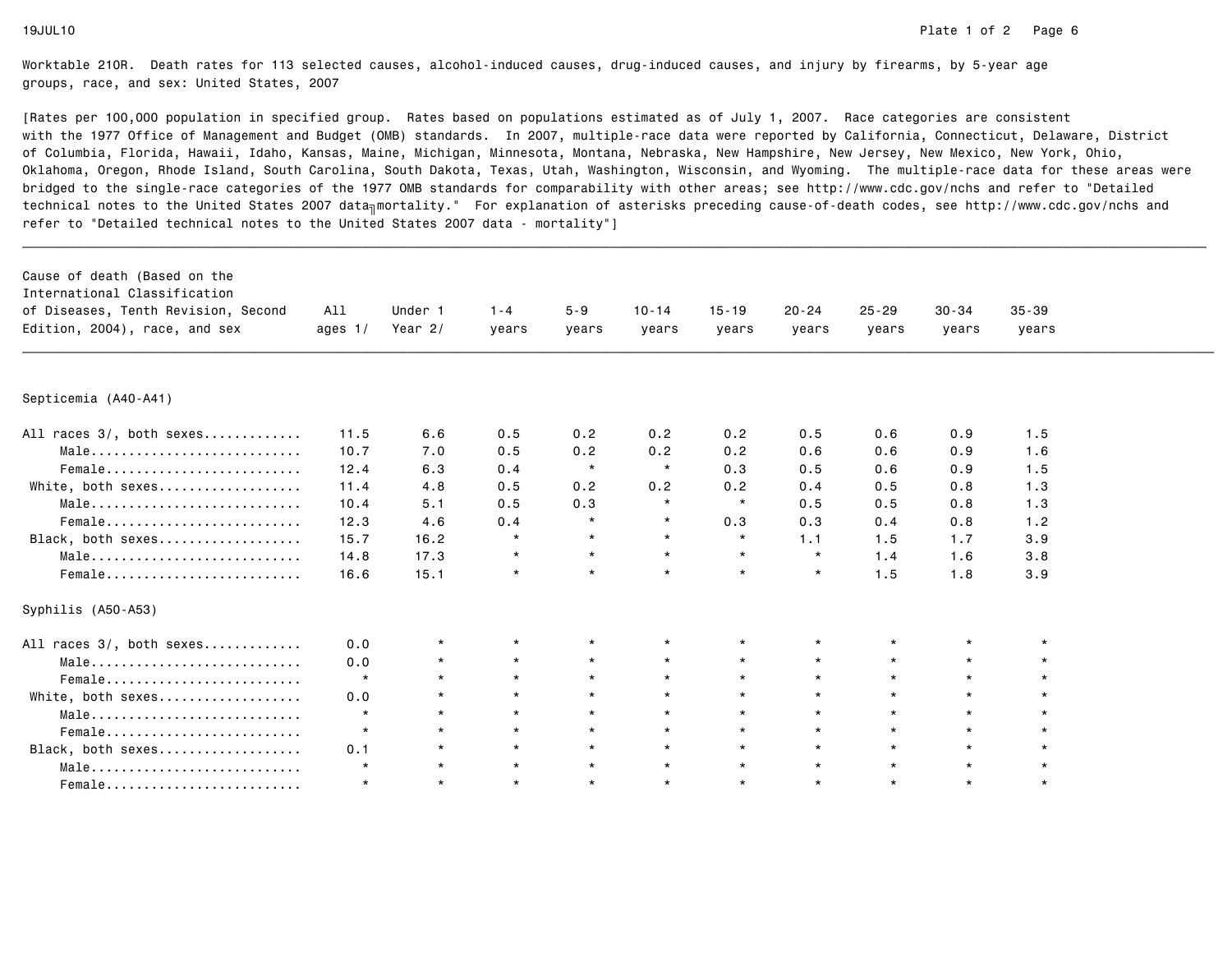|                                                    |         |         |         |         | years   | years   | years   | $25 - 29$<br>years | $30 - 34$<br>years | $35 - 39$<br>years |  |
|----------------------------------------------------|---------|---------|---------|---------|---------|---------|---------|--------------------|--------------------|--------------------|--|
| Acute poliomyelitis (A80)                          |         |         |         |         |         |         |         |                    |                    |                    |  |
|                                                    |         |         |         |         |         |         |         |                    |                    |                    |  |
| All races 3/, both sexes                           | $\star$ | $\star$ | $\star$ | $\star$ |         |         |         |                    | $\star$            |                    |  |
| Male                                               |         | $\star$ | $\star$ | $\star$ |         | $\star$ |         |                    | $\star$            |                    |  |
| Female                                             |         | $\star$ | $\star$ | $\star$ | $\star$ | $\star$ | $\star$ | $\star$            | $\star$            |                    |  |
| White, both sexes                                  | $\star$ | $\star$ | $\star$ | $\star$ | $\star$ | $\star$ |         | $\star$            | $\star$            |                    |  |
| Male                                               |         | $\star$ | $\star$ | $\star$ | $\star$ | $\star$ | $\star$ | $\star$            | $\star$            |                    |  |
| Female                                             |         | $\star$ | $\star$ | $\star$ | $\star$ | $\star$ |         | $\star$            | $\star$            |                    |  |
| Black, both sexes                                  |         |         | $\star$ | $\star$ | $\star$ | $\star$ |         | $\star$            | $\star$            |                    |  |
| Male                                               |         | $\star$ | $\star$ | $\star$ | $\star$ | $\star$ | $\star$ | $\star$            | $\star$            |                    |  |
| Female                                             |         | $\star$ | $\star$ | $\star$ | $\star$ | $\star$ | $\star$ |                    | $\star$            |                    |  |
| Arthropod-borne viral encephalitis (A83-A84,A85.2) |         |         |         |         |         |         |         |                    |                    |                    |  |
| All races 3/, both sexes                           | $\star$ | $\star$ | $\star$ |         |         | $\star$ |         |                    | $\star$            |                    |  |
| Male                                               | $\star$ | $\star$ | $\star$ | $\star$ | $\star$ | $\star$ | $\star$ | $\star$            | $\star$            |                    |  |
| Female                                             |         | $\star$ | $\star$ |         |         | $\star$ |         | $\star$            | $\star$            |                    |  |
| White, both sexes                                  |         |         | $\star$ |         |         | $\star$ |         | $\star$            | $\star$            |                    |  |
| Male                                               |         | $\star$ | $\star$ | $\star$ | $\star$ | $\star$ | $\star$ | $\star$            | $\star$            |                    |  |
| Female                                             |         | $\star$ | $\star$ | $\star$ | $\star$ | $\star$ | $\star$ |                    | $\star$            |                    |  |
| Black, both sexes                                  |         | $\star$ | $\star$ | $\star$ | $\star$ | $\star$ |         | $\star$            | $\star$            |                    |  |
| Male                                               |         | $\star$ | $\star$ | $\star$ | $\star$ | $\star$ |         | $\star$            | $\star$            |                    |  |
| Female                                             |         | $\star$ | $\star$ | $\star$ | $\star$ | $\star$ |         | $\star$            | $\star$            | $\star$            |  |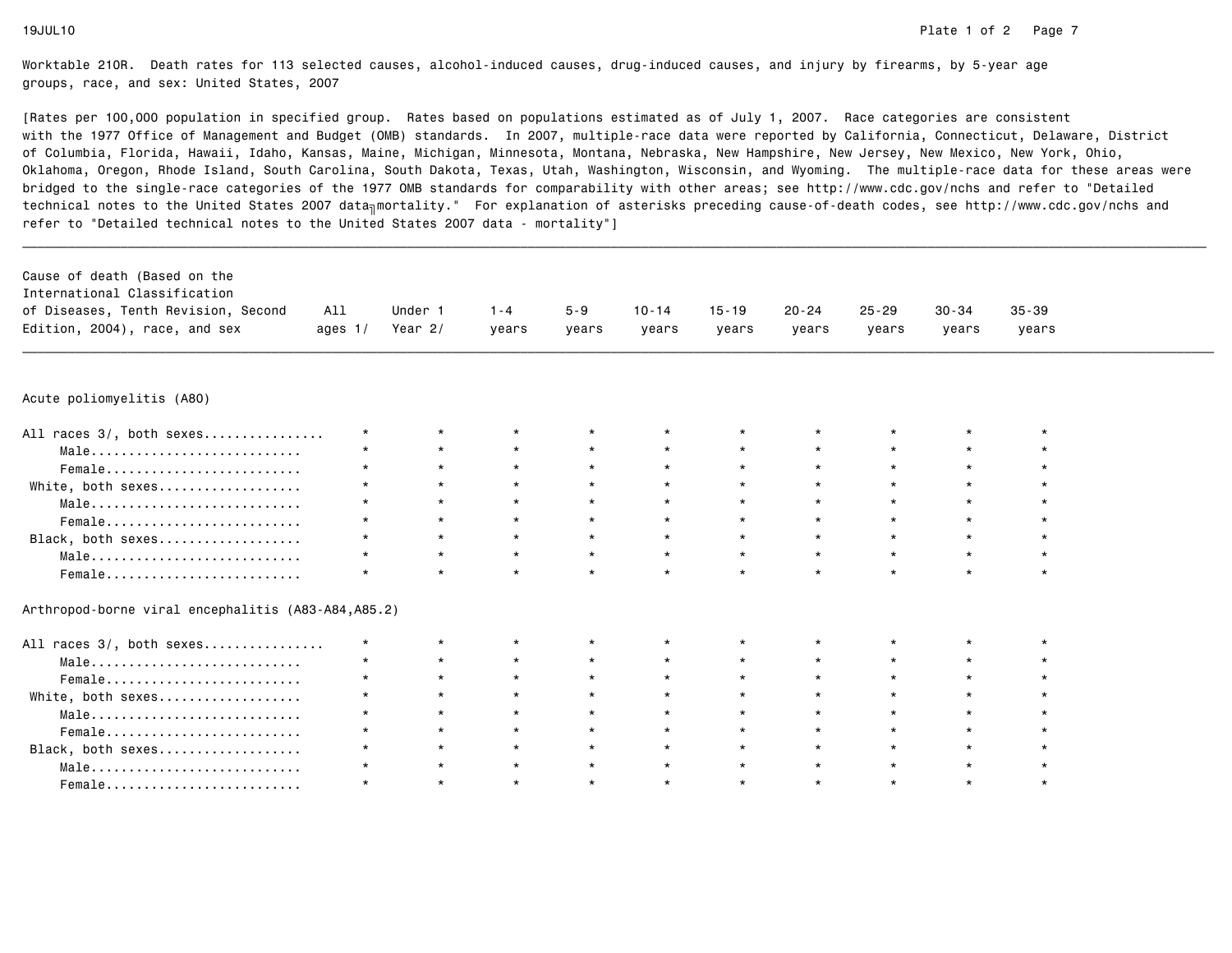| Cause of death (Based on the        |           |           |         |         |           |           |           |           |           |           |  |
|-------------------------------------|-----------|-----------|---------|---------|-----------|-----------|-----------|-----------|-----------|-----------|--|
| International Classification        |           |           |         |         |           |           |           |           |           |           |  |
| of Diseases, Tenth Revision, Second | All       | Under 1   | $1 - 4$ | $5 - 9$ | $10 - 14$ | $15 - 19$ | $20 - 24$ | $25 - 29$ | $30 - 34$ | $35 - 39$ |  |
| Edition, 2004), race, and sex       | ages $1/$ | Year $2/$ | years   | years   | years     | years     | years     | years     | years     | years     |  |
|                                     |           |           |         |         |           |           |           |           |           |           |  |
| Measles (BO5)                       |           |           |         |         |           |           |           |           |           |           |  |
| All races 3/, both sexes            | $\star$   | $\star$   | $\star$ |         |           |           |           | $\star$   |           |           |  |
| Male                                | $\star$   | $\star$   | $\star$ | $\star$ | $\star$   | $\star$   |           | $\star$   |           |           |  |
| Female                              | $\star$   | $\star$   | $\star$ | $\star$ | $\star$   | $\star$   | $\star$   | $\star$   | $\star$   |           |  |
| White, both sexes                   | $\star$   | $\star$   | $\star$ | $\star$ | $\star$   | $\star$   |           | $\star$   | $\star$   |           |  |
| Male                                | $\star$   | $\star$   | $\star$ | $\star$ | $\star$   | $\star$   | $\star$   | $\star$   | $\star$   |           |  |
| Female                              | $\star$   | $\star$   | $\star$ | $\star$ | $\star$   | $\star$   |           | $\star$   | $\star$   |           |  |
| Black, both sexes                   | $\star$   | $\star$   | $\star$ | $\star$ | $\star$   | $\star$   | $\star$   | $\star$   | $\star$   |           |  |
| Male                                | $\star$   | $\star$   | $\star$ | $\star$ | $\star$   | $\star$   | $\star$   | $\star$   | $\star$   |           |  |
| Female                              | $\star$   | $\star$   | $\star$ | $\star$ | $\star$   | $\star$   | $\star$   | $\star$   | $\star$   | $\star$   |  |
| Viral hepatitis (B15-B19)           |           |           |         |         |           |           |           |           |           |           |  |
| All races 3/, both sexes            | 2.5       | $^\star$  | $\star$ |         | $^\star$  | $\star$   |           | 0.1       | 0.2       | 0.5       |  |
| Male                                | 3.3       | $^\star$  | $\star$ | $\star$ | $\star$   | $\star$   | $\star$   | $\star$   | 0.3       | 0.8       |  |
| Female                              | 1.6       | $^\star$  | $\star$ | $\star$ | $\star$   | $\star$   | $\star$   | $\star$   | $\star$   | 0.3       |  |
| White, both sexes                   | 2.4       | $\star$   | $\star$ | $\star$ | $\star$   | $\star$   | $\star$   | $\star$   | 0.2       | 0.6       |  |
| Male                                | 3.3       | $\star$   | $\star$ | $\star$ | $\star$   | $\star$   | $\star$   | $\star$   | 0.3       | 0.8       |  |
| Female                              | 1.6       | $\star$   | $\star$ | $\star$ | $\star$   | $\star$   | $\star$   | $\star$   | $\star$   | 0.3       |  |
| Black, both sexes                   | 2.6       | $\star$   | $\star$ | $\star$ | $\star$   | $\star$   | $\star$   | $\star$   | $\star$   | $\star$   |  |
| Male                                | 3.6       | $^\star$  | $\star$ | $\star$ | $\star$   | $\star$   | $\star$   | $\star$   | $\star$   | $\star$   |  |
| Female                              | 1.7       | $^\star$  | $\star$ | $\star$ | $\star$   | $\star$   | $\star$   | $\star$   | $\star$   | $\star$   |  |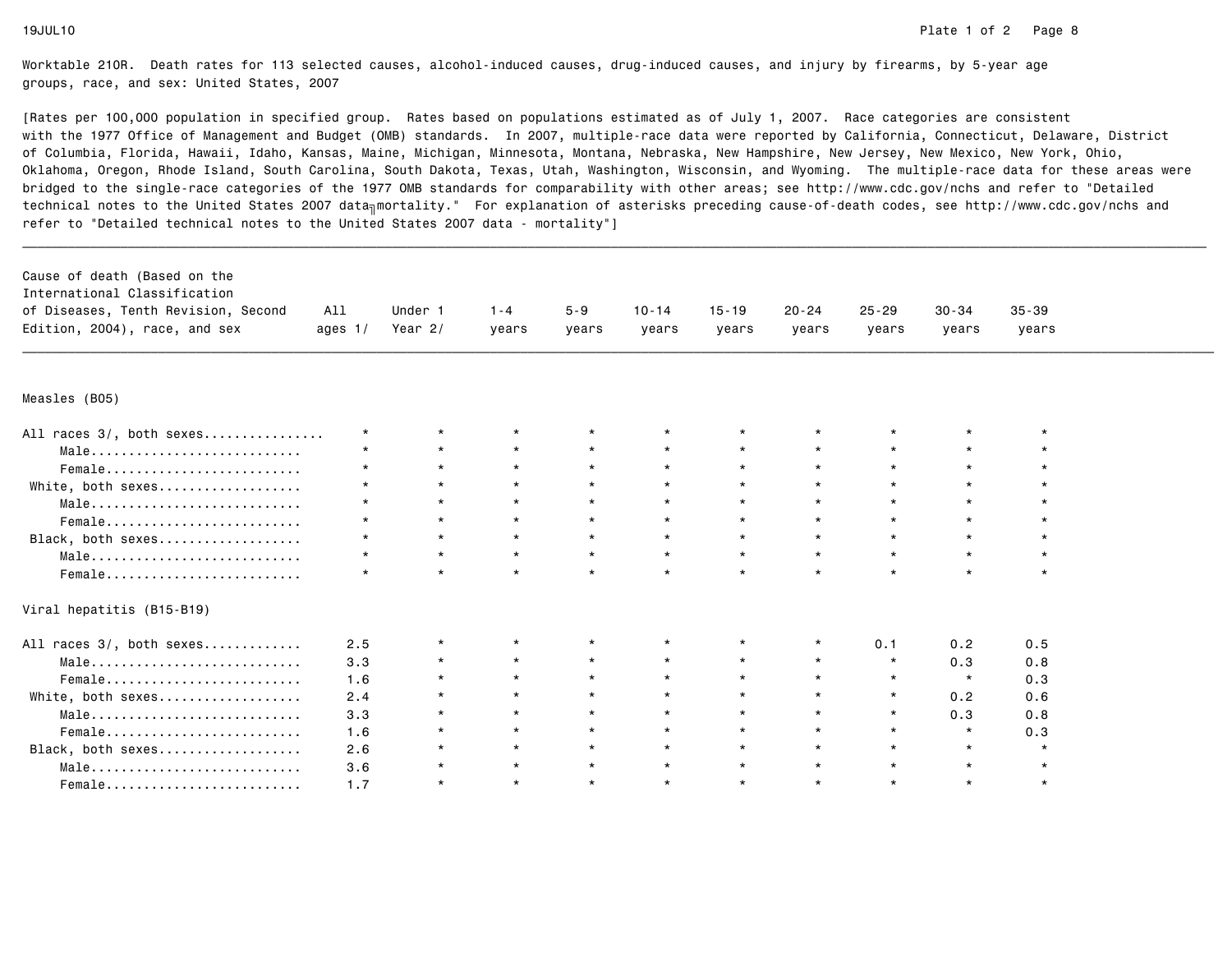| Cause of death (Based on the                         |           |           |         |         |           |           |           |           |           |           |  |
|------------------------------------------------------|-----------|-----------|---------|---------|-----------|-----------|-----------|-----------|-----------|-----------|--|
| International Classification                         |           |           |         |         |           |           |           |           |           |           |  |
| of Diseases, Tenth Revision, Second                  | All       | Under 1   | $1 - 4$ | $5 - 9$ | $10 - 14$ | $15 - 19$ | $20 - 24$ | $25 - 29$ | $30 - 34$ | $35 - 39$ |  |
| Edition, 2004), race, and sex                        | ages $1/$ | Year $2/$ | years   | years   | vears     | years     | years     | years     | years     | years     |  |
|                                                      |           |           |         |         |           |           |           |           |           |           |  |
| Human immunodeficiency virus (HIV) disease (B20-B24) |           |           |         |         |           |           |           |           |           |           |  |
| All races 3/, both sexes                             | 3.7       | $\star$   | $\star$ | $\star$ | $\star$   | 0.2       | 0.6       | 2.0       | 3.5       | 6.5       |  |
| Male                                                 | 5.4       | $\star$   | $\star$ | $\star$ | $\star$   | $\star$   | 0.7       | 2.3       | 4.1       | 8.7       |  |
| Female                                               | 2.1       | $\star$   | $\star$ | $\star$ | $\star$   | $\star$   | 0.5       | 1.6       | 2.8       | 4.4       |  |
| White, both sexes                                    | 1.9       | $\star$   | $\star$ | $\star$ | $\star$   | $\star$   | 0.3       | 0.7       | 1.6       | 3.3       |  |
| Male                                                 | 3.1       | $\star$   | $\star$ | $\star$ | $\star$   | $\star$   | 0.3       | 1.0       | 2.2       | 5.2       |  |
| Female                                               | 0.7       | $\star$   | $\star$ | $\star$ | $\star$   | $\star$   | $\star$   | 0.4       | 1.0       | 1.3       |  |
| Black, both sexes                                    | 16.2      | $\star$   | $\star$ | $\star$ | $\star$   | 0.7       | 2.6       | 9.3       | 15.8      | 29.0      |  |
| Male                                                 | 21.9      | $\star$   | $\star$ | $\star$ | $\star$   | $\star$   | 2.8       | 10.2      | 17.6      | 35.3      |  |
| Female                                               | 10.9      | $\star$   | $\star$ | $\star$ | $\star$   | $\star$   | 2.5       | 8.5       | 14.1      | 23.4      |  |
| Malaria (B50-B54)                                    |           |           |         |         |           |           |           |           |           |           |  |
| All races 3/, both sexes                             | $\star$   | $\star$   | $\star$ |         | $\star$   |           |           |           |           |           |  |
| Male                                                 |           | $\star$   | $\star$ |         | $\star$   | $\star$   |           |           |           |           |  |
| Female                                               |           | $\star$   | $\star$ | $\star$ | $\star$   | $\star$   |           | $\star$   |           |           |  |
| White, both sexes                                    |           | $\star$   | $\star$ | $\star$ | $\star$   | $\star$   |           |           | $\star$   |           |  |
| Male                                                 |           | $\star$   | $\star$ | $\star$ | $\star$   | $\star$   |           | $\star$   | $\star$   |           |  |
| Female                                               |           | $\star$   | $\star$ | $\star$ | $\star$   | $\star$   | $\star$   | $\star$   | $\star$   |           |  |
| Black, both sexes                                    | $\star$   | $\star$   | $\star$ | $\star$ | $\star$   | $\star$   | $\star$   | $\star$   | $\star$   |           |  |
| Male                                                 |           | $\star$   | $\star$ | $\star$ | $\star$   | $\star$   | $\star$   | $\star$   | $\star$   | $\star$   |  |
| Female                                               |           | $\star$   | $\star$ | $\star$ | $\star$   | $\star$   | $\star$   | $\star$   | $\star$   | $\star$   |  |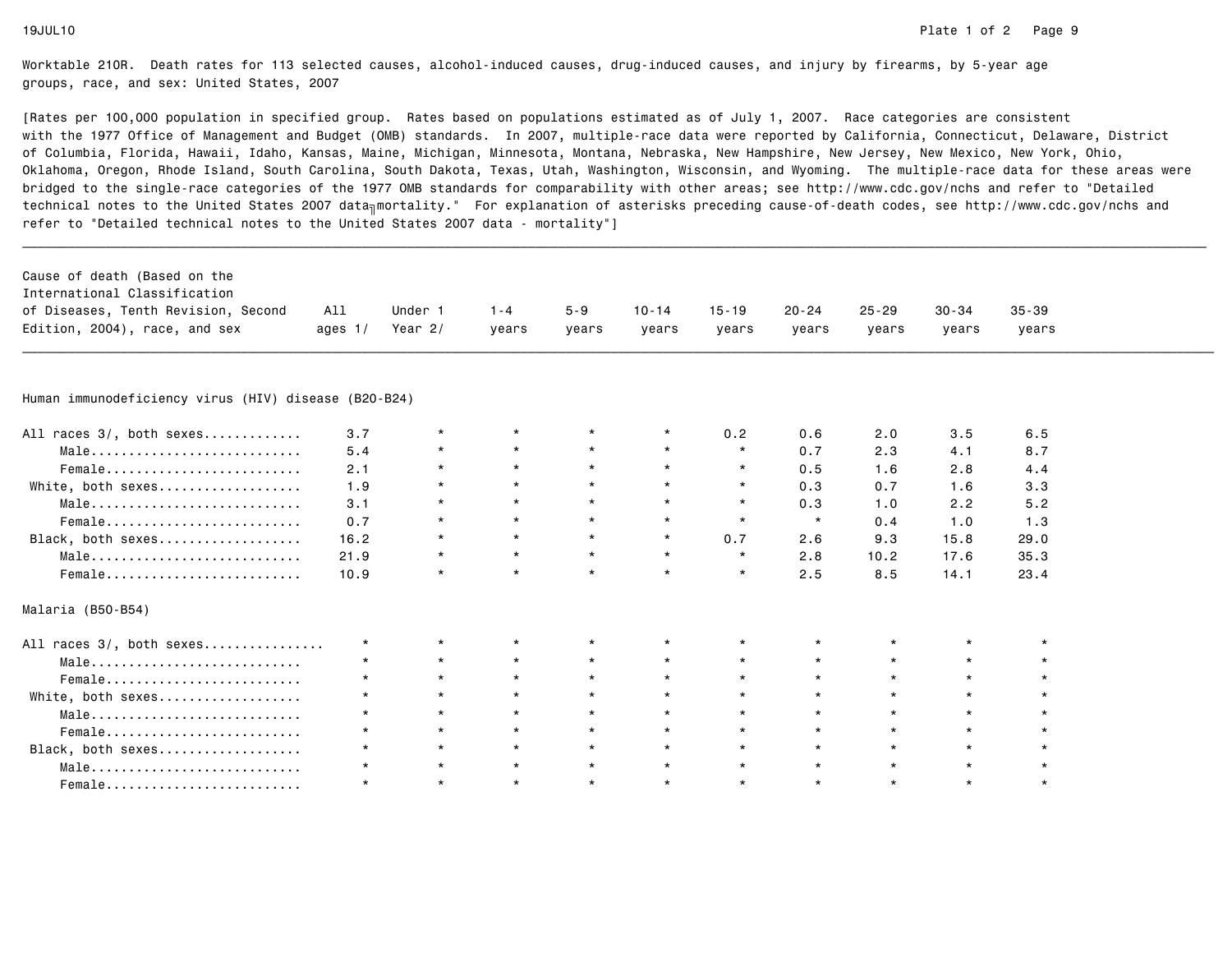[Rates per 100,000 population in specified group. Rates based on populations estimated as of July 1, 2007. Race categories are consistent with the 1977 Office of Management and Budget (OMB) standards. In 2007, multiple-race data were reported by California, Connecticut, Delaware, Districtof Columbia, Florida, Hawaii, Idaho, Kansas, Maine, Michigan, Minnesota, Montana, Nebraska, New Hampshire, New Jersey, New Mexico, New York, Ohio, Oklahoma, Oregon, Rhode Island, South Carolina, South Dakota, Texas, Utah, Washington, Wisconsin, and Wyoming. The multiple-race data for these areas werebridged to the single-race categories of the 1977 OMB standards for comparability with other areas; see http://www.cdc.gov/nchs and refer to "Detailedtechnical notes to the United States 2007 data<sub>∏</sub>mortality." For explanation of asterisks preceding cause-of-death codes, see http://www.cdc.gov/nchs and refer to "Detailed technical notes to the United States 2007 data - mortality"]

| Cause of death (Based on the<br>International Classification |         |         |       |         |           |       |           |           |           |           |
|--------------------------------------------------------------|---------|---------|-------|---------|-----------|-------|-----------|-----------|-----------|-----------|
| of Diseases, Tenth Revision, Second                          | All     | Under 1 | 1 - 4 | $5 - 9$ | $10 - 14$ | 15-19 | $20 - 24$ | $25 - 29$ | $30 - 34$ | $35 - 39$ |
| Edition, 2004), race, and sex                                | ages 1/ | Year 2/ | vears | vears   | vears     | vears | vears     | vears     | vears     | vears     |

\_\_\_\_\_\_\_\_\_\_\_\_\_\_\_\_\_\_\_\_\_\_\_\_\_\_\_\_\_\_\_\_\_\_\_\_\_\_\_\_\_\_\_\_\_\_\_\_\_\_\_\_\_\_\_\_\_\_\_\_\_\_\_\_\_\_\_\_\_\_\_\_\_\_\_\_\_\_\_\_\_\_\_\_\_\_\_\_\_\_\_\_\_\_\_\_\_\_\_\_\_\_\_\_\_\_\_\_\_\_\_\_\_\_\_\_\_\_\_\_\_\_\_\_\_\_\_\_\_\_\_\_\_\_\_\_\_\_\_\_\_\_\_\_\_\_\_\_\_\_\_\_\_\_\_\_\_\_

Other and unspecified infectious and parasitic diseases and their sequelae (A00,A05,A20-A36,A42-A44,A48-A49,A54-A79,A81-A82,A85.0-A85.1,A85.8,A86-B04,B06-B09,B25-B49,B55-B99)

| All races 3/, both sexes      | 1.9   | 3.6     | 0.4     | 0.1      | 0.1     | 0.2     | 0.3     | 0.3     | 0.4     | 0.5     |
|-------------------------------|-------|---------|---------|----------|---------|---------|---------|---------|---------|---------|
| Male                          | 2.0   | 3.9     | 0.4     | $\star$  | 0.2     | 0.2     | 0.3     | 0.4     | 0.4     | 0.5     |
| Female                        | 1.9   | 3.4     | 0.4     | $\star$  | $\star$ | $\star$ | 0.2     | 0.2     | 0.3     | 0.5     |
| White, both sexes             | 2.0   | 3.3     | 0.4     | $\star$  | 0.1     | 0.2     | 0.3     | 0.3     | 0.3     | 0.4     |
| Male                          | 2.0   | 3.4     | 0.3     | $\star$  | $\star$ | $\star$ | 0.3     | 0.3     | 0.3     | 0.4     |
| Female                        | 1.9   | 3.1     | 0.4     | $^\star$ | $\star$ | $\star$ | $\star$ | $\star$ | 0.3     | 0.3     |
| Black, both sexes             | 1.9   | 5.7     | $\star$ | $\star$  | $\star$ | $\star$ | $\star$ | $\star$ | 0.9     | 1.0     |
| Male                          | 2.1   | 6.6     | $\star$ | $\star$  | $\star$ | $\star$ | $\star$ | $\star$ | $\star$ | $\star$ |
| Female                        | 1.8   | $\star$ | $\star$ | $\star$  | $\star$ | $\star$ | $\star$ | $\star$ | $\star$ | $\star$ |
| Malignant neoplasms (COO-C97) |       |         |         |          |         |         |         |         |         |         |
| All races 3/, both sexes      | 186.6 | 1.7     | 2.2     | 2.4      | 2.4     | 3.1     | 4.7     | 6.3     | 11.0    | 20.0    |
| Male                          | 197.0 | 1.8     | 2.3     | 2.5      | 2.3     | 3.6     | 5.5     | 6.6     | 9.9     | 16.5    |
| Female                        | 176.5 | 1.6     | 2.2     | 2.3      | 2.4     | 2.7     | 3.8     | 5.9     | 12.1    | 23.6    |
| White, both sexes             | 198.7 | 1.8     | 2.2     | 2.5      | 2.4     | 3.2     | 4.7     | 6.1     | 10.8    | 19.7    |
| Male                          | 208.8 | 1.8     | 2.2     | 2.6      | 2.4     | 3.7     | 5.4     | 6.6     | 9.7     | 16.5    |
| Female                        | 188.8 | 1.8     | 2.3     | 2.5      | 2.4     | 2.6     | 3.8     | 5.7     | 11.8    | 22.9    |
| Black, both sexes             | 160.0 | $\star$ | 2.0     | 2.0      | 2.4     | 3.0     | 4.8     | 7.7     | 14.4    | 25.6    |
| Male                          | 172.9 | $\star$ | 2.4     | 1.9      | 2.4     | 3.1     | 5.5     | 7.3     | 12.1    | 19.1    |
| Female                        | 148.2 | $\star$ | 1.7     | 2.1      | 2.3     | 2.9     | 4.2     | 8.0     | 16.4    | 31.4    |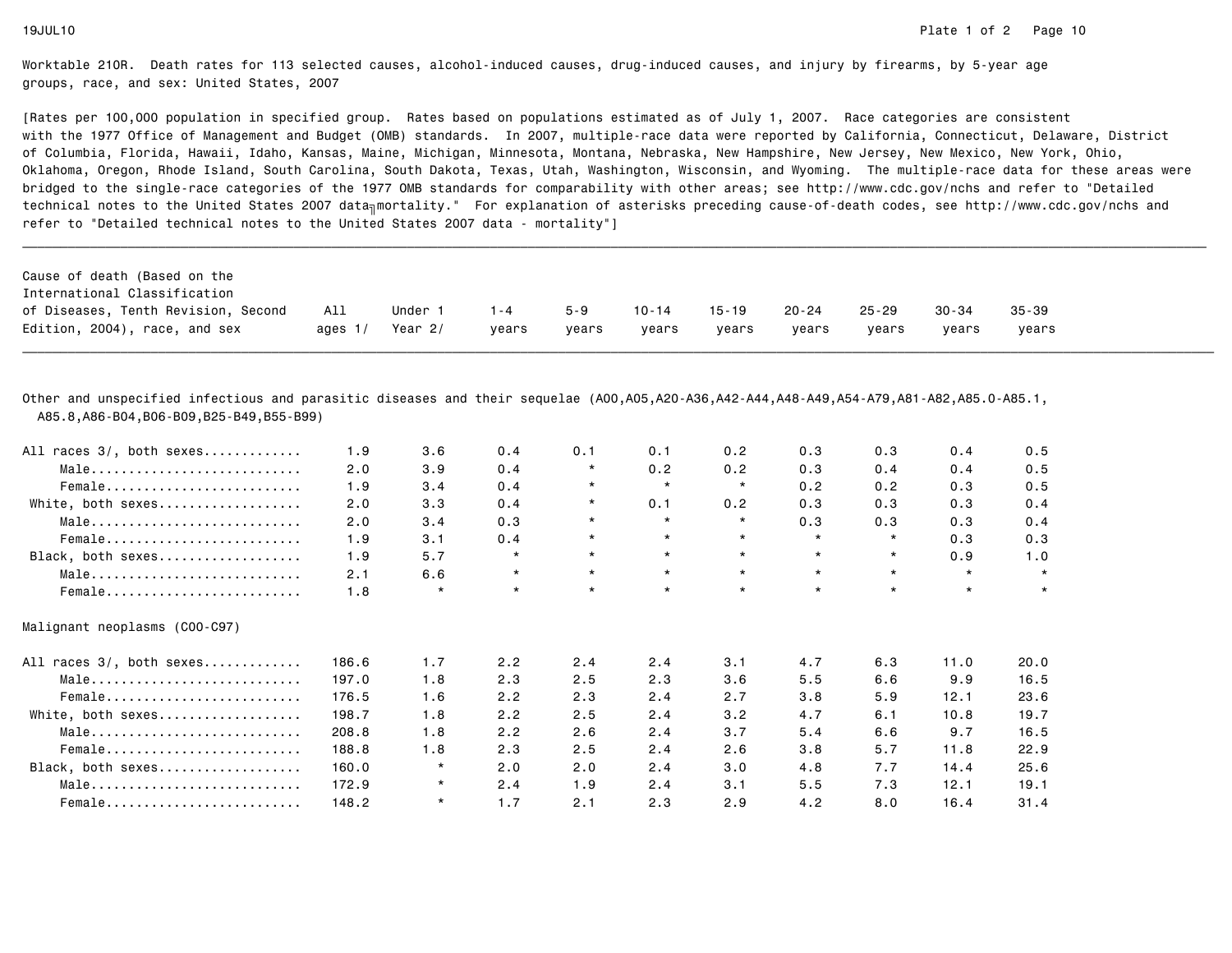[Rates per 100,000 population in specified group. Rates based on populations estimated as of July 1, 2007. Race categories are consistent with the 1977 Office of Management and Budget (OMB) standards. In 2007, multiple-race data were reported by California, Connecticut, Delaware, Districtof Columbia, Florida, Hawaii, Idaho, Kansas, Maine, Michigan, Minnesota, Montana, Nebraska, New Hampshire, New Jersey, New Mexico, New York, Ohio, Oklahoma, Oregon, Rhode Island, South Carolina, South Dakota, Texas, Utah, Washington, Wisconsin, and Wyoming. The multiple-race data for these areas werebridged to the single-race categories of the 1977 OMB standards for comparability with other areas; see http://www.cdc.gov/nchs and refer to "Detailedtechnical notes to the United States 2007 data<sub>∏</sub>mortality." For explanation of asterisks preceding cause-of-death codes, see http://www.cdc.gov/nchs and refer to "Detailed technical notes to the United States 2007 data - mortality"]

| Cause of death (Based on the        |           |         |         |         |           |           |           |           |           |           |
|-------------------------------------|-----------|---------|---------|---------|-----------|-----------|-----------|-----------|-----------|-----------|
| International Classification        |           |         |         |         |           |           |           |           |           |           |
| of Diseases, Tenth Revision, Second | All       | Under 1 | $1 - 4$ | $5 - 9$ | $10 - 14$ | $15 - 19$ | $20 - 24$ | $25 - 29$ | $30 - 34$ | $35 - 39$ |
| Edition, 2004), race, and sex       | ages $1/$ | Year 2/ | vears   | vears   | vears     | vears     | vears     | vears     | vears     | vears     |

# \_\_\_\_\_\_\_\_\_\_\_\_\_\_\_\_\_\_\_\_\_\_\_\_\_\_\_\_\_\_\_\_\_\_\_\_\_\_\_\_\_\_\_\_\_\_\_\_\_\_\_\_\_\_\_\_\_\_\_\_\_\_\_\_\_\_\_\_\_\_\_\_\_\_\_\_\_\_\_\_\_\_\_\_\_\_\_\_\_\_\_\_\_\_\_\_\_\_\_\_\_\_\_\_\_\_\_\_\_\_\_\_\_\_\_\_\_\_\_\_\_\_\_\_\_\_\_\_\_\_\_\_\_\_\_\_\_\_\_\_\_\_\_\_\_\_\_\_\_\_\_\_\_\_\_\_\_\_ Malignant neoplasms of lip, oral cavity and pharynx (C00-C14)

| All races 3/, both sexes              | 2.7 |         |         |         |         |         |         | $\star$ | 0.2     | 0.3     |
|---------------------------------------|-----|---------|---------|---------|---------|---------|---------|---------|---------|---------|
| Male                                  | 3.7 | $\star$ | $\star$ | $\star$ | $\star$ | $\star$ | $\star$ | $\star$ | $\star$ | 0.5     |
| Female                                | 1.7 | $\star$ |         | $\star$ | $\star$ |         | $\star$ |         | $\star$ | 0.2     |
| White, both sexes                     | 2.8 |         | $\star$ |         | $\star$ |         | $\star$ |         | $\star$ | 0.3     |
| Male                                  | 3.8 | $\star$ | $\star$ | $\star$ | $\star$ |         | $\star$ |         | $\star$ | 0.4     |
| Female                                | 1.8 | $\star$ | $\star$ |         | $\star$ |         | $\star$ |         | $\star$ |         |
| Black, both sexes                     | 2.7 | $\star$ | $\star$ | $\star$ | $\star$ | $\star$ | $\star$ | $\star$ |         |         |
| Male                                  | 4.0 | $\star$ | $\star$ | $\star$ | $\star$ |         | $\star$ | $\star$ | $\star$ |         |
| Female                                | 1.4 | $\star$ | $\star$ |         | $\star$ |         | $\star$ | $\star$ |         |         |
| Malignant neoplasm of esophagus (C15) |     |         |         |         |         |         |         |         |         |         |
| All races 3/, both sexes              | 4.5 |         |         |         |         |         |         |         | 0.1     | 0.3     |
| Male                                  | 7.2 |         |         |         |         |         |         |         | $\star$ | 0.4     |
| Female                                | 1.9 | $\star$ | $\star$ |         | $\star$ |         | $\star$ |         | $\star$ |         |
| White, both sexes                     | 4.9 | $\star$ | $\star$ |         | $\star$ |         | $\star$ |         | $\star$ | 0.3     |
| Male                                  | 7.9 | $\star$ | $\star$ |         | $\star$ |         | $\star$ | $\star$ | $\star$ | 0.5     |
| Female                                | 1.9 | $\star$ | $\star$ | $\star$ | $\star$ |         | $\star$ | $\star$ | $\star$ | $\star$ |
| Black, both sexes                     | 3.6 |         | $\star$ |         | $\star$ |         | $\star$ |         |         |         |
| Male                                  | 5.5 |         |         |         | $\star$ |         | $\star$ |         |         |         |
| Female                                | 1.9 |         | $\star$ |         | $\star$ |         | $\star$ |         |         |         |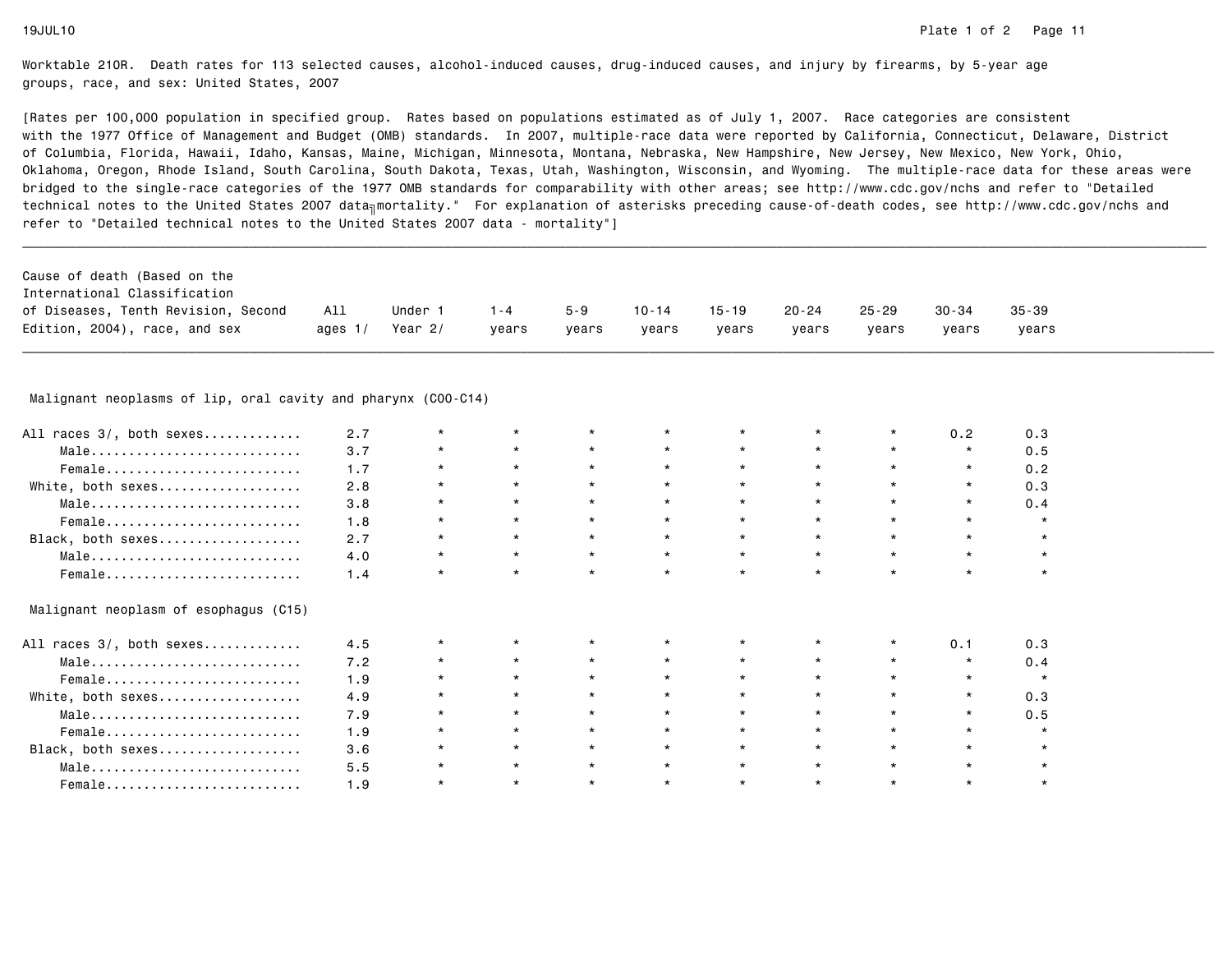| Cause of death (Based on the<br>International Classification       |           |           |         |          |           |           |           |           |         |           |  |
|--------------------------------------------------------------------|-----------|-----------|---------|----------|-----------|-----------|-----------|-----------|---------|-----------|--|
| of Diseases, Tenth Revision, Second                                | All       | Under 1   | $1 - 4$ | $5 - 9$  | $10 - 14$ | $15 - 19$ | $20 - 24$ | $25 - 29$ | 30-34   | $35 - 39$ |  |
| Edition, 2004), race, and sex                                      | ages $1/$ | Year $2/$ | years   | years    | years     | years     | years     | years     | years   | years     |  |
|                                                                    |           |           |         |          |           |           |           |           |         |           |  |
|                                                                    |           |           |         |          |           |           |           |           |         |           |  |
| Malignant neoplasm of stomach (C16)                                |           |           |         |          |           |           |           |           |         |           |  |
| All races 3/, both sexes                                           | 3.8       | $\star$   | $\star$ |          |           | $^\star$  |           | 0.2       | 0.4     | 0.8       |  |
| $Male \dots \dots \dots \dots \dots \dots \dots \dots \dots \dots$ | 4.5       | $\star$   | $\star$ | $\star$  | $\star$   | $\star$   | $\star$   | 0.3       | 0.3     | 0.8       |  |
| Female                                                             | 3.0       | $\star$   | $\star$ | $\star$  | $\star$   | $\star$   | $\star$   | $\star$   | 0.5     | 0.9       |  |
| White, both sexes                                                  | 3.5       | $\star$   | $\star$ | $\star$  | $\star$   | $\star$   | $\star$   | 0.2       | 0.4     | 0.8       |  |
| Male                                                               | 4.2       | $\star$   | $\star$ | $\star$  | $\star$   | $\star$   | $\star$   | 0.3       | 0.3     | 0.8       |  |
| Female                                                             | 2.8       | $\star$   | $\star$ | $\star$  | $\star$   | $\star$   | $\star$   | $\star$   | 0.5     | 0.8       |  |
| Black, both sexes                                                  | 5.0       | $\star$   | $\star$ | $\star$  | $\star$   | $\star$   | $\star$   | $\star$   | $\star$ | 0.9       |  |
| Male                                                               | 6.2       | $\star$   | $\star$ | $\star$  | $\star$   | $\star$   | $\star$   | $\star$   | $\star$ | $\star$   |  |
| Female                                                             | 3.9       | $\star$   | $\star$ | $\star$  | $\star$   | $\star$   | $\star$   | $\star$   | $\star$ | $\star$   |  |
| Malignant neoplasms of colon, rectum and anus (C18-C21)            |           |           |         |          |           |           |           |           |         |           |  |
| All races 3/, both sexes                                           | 17.8      | $\star$   | $\star$ | $\star$  | $\star$   | $\star$   | 0.1       | 0.5       | 0.9     | 1.9       |  |
| Male                                                               | 18.2      | $\star$   | $\star$ | $\star$  | $\star$   | $\star$   | $\star$   | 0.5       | 1.0     | 2.1       |  |
| Female                                                             | 17.3      | $\star$   | $\star$ | $\star$  | $\star$   | $\star$   | $\star$   | 0.4       | 0.9     | 1.7       |  |
| White, both sexes                                                  | 18.5      | $\star$   | $\star$ | $\star$  | $\star$   | $\star$   | $\star$   | 0.4       | 0.9     | 1.9       |  |
| Male                                                               | 19.0      | $\star$   | $\star$ | $^\star$ | $\star$   | $\star$   | $\star$   | 0.4       | 1.0     | 2.0       |  |
| Female                                                             | 18.1      | $\star$   | $\star$ | $\star$  | $\star$   | $\star$   | $\star$   | 0.4       | 0.8     | 1.7       |  |
| Black, both sexes                                                  | 17.3      | $\star$   | $\star$ | $\star$  | $\star$   | $\star$   | $\star$   | 0.7       | 1.2     | 2.5       |  |
| Male                                                               | 18.0      | $\star$   | $\star$ | $\star$  | $\star$   | $\star$   | $\star$   | $\star$   | $\star$ | 3.1       |  |
| Female                                                             | 16.6      | $\star$   | $\star$ | $\star$  | $\star$   | $\star$   | $\star$   | $\star$   | $\star$ | 2.0       |  |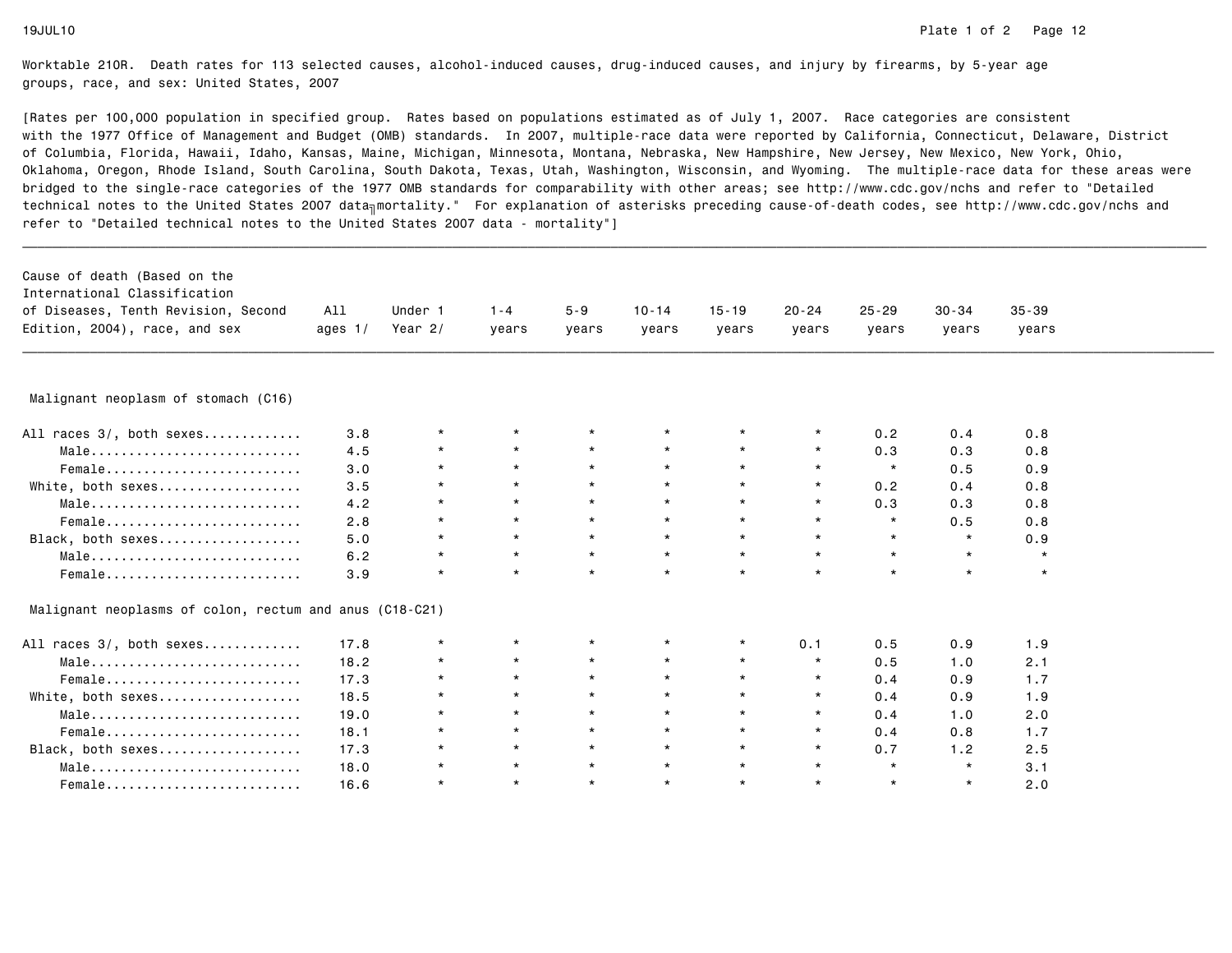[Rates per 100,000 population in specified group. Rates based on populations estimated as of July 1, 2007. Race categories are consistent with the 1977 Office of Management and Budget (OMB) standards. In 2007, multiple-race data were reported by California, Connecticut, Delaware, Districtof Columbia, Florida, Hawaii, Idaho, Kansas, Maine, Michigan, Minnesota, Montana, Nebraska, New Hampshire, New Jersey, New Mexico, New York, Ohio, Oklahoma, Oregon, Rhode Island, South Carolina, South Dakota, Texas, Utah, Washington, Wisconsin, and Wyoming. The multiple-race data for these areas werebridged to the single-race categories of the 1977 OMB standards for comparability with other areas; see http://www.cdc.gov/nchs and refer to "Detailedtechnical notes to the United States 2007 data<sub>∏</sub>mortality." For explanation of asterisks preceding cause-of-death codes, see http://www.cdc.gov/nchs and refer to "Detailed technical notes to the United States 2007 data - mortality"]

| Cause of death (Based on the        |           |         |         |         |       |       |           |       |           |           |
|-------------------------------------|-----------|---------|---------|---------|-------|-------|-----------|-------|-----------|-----------|
| International Classification        |           |         |         |         |       |       |           |       |           |           |
| of Diseases, Tenth Revision, Second | All       | Under   | $1 - 4$ | $5 - 9$ | 10-14 | 15-19 | $20 - 24$ | 25-29 | $30 - 34$ | $35 - 39$ |
| Edition, 2004), race, and sex       | ages $1/$ | Year 2/ | vears   | vears   | vears | vears | vears     | vears | vears     | vears     |

# \_\_\_\_\_\_\_\_\_\_\_\_\_\_\_\_\_\_\_\_\_\_\_\_\_\_\_\_\_\_\_\_\_\_\_\_\_\_\_\_\_\_\_\_\_\_\_\_\_\_\_\_\_\_\_\_\_\_\_\_\_\_\_\_\_\_\_\_\_\_\_\_\_\_\_\_\_\_\_\_\_\_\_\_\_\_\_\_\_\_\_\_\_\_\_\_\_\_\_\_\_\_\_\_\_\_\_\_\_\_\_\_\_\_\_\_\_\_\_\_\_\_\_\_\_\_\_\_\_\_\_\_\_\_\_\_\_\_\_\_\_\_\_\_\_\_\_\_\_\_\_\_\_\_\_\_\_\_ Malignant neoplasms of liver and intrahepatic bile ducts (C22)

| All races 3/, both sexes             | 5.7  |            |         |         | $\star$ |         | 0.1     | 0.2     | 0.3     | 0.5     |
|--------------------------------------|------|------------|---------|---------|---------|---------|---------|---------|---------|---------|
| Male                                 | 7.6  | $^{\star}$ | $\star$ | $\star$ | $\star$ | $\star$ | $\star$ | 0.2     | 0.4     | 0.7     |
| Female                               | 3.8  | $\star$    | $\star$ | $\star$ | $\star$ |         | $\star$ | $\star$ | $\star$ | 0.4     |
| White, both sexes                    | 5.6  | $\star$    | $\star$ | $\star$ | $\star$ | $\star$ | 0.1     | 0.1     | 0.2     | 0.4     |
| Male                                 | 7.4  | $\star$    | $\star$ | $\star$ | $\star$ |         | $\star$ | $\star$ | $\star$ | 0.5     |
| Female                               | 3.8  | $\star$    | $\star$ | $\star$ | $\star$ |         | $\star$ | $\star$ | $\star$ | 0.4     |
| Black, both sexes                    | 5.7  | $\star$    | $\star$ | $\star$ | $\star$ | $\star$ | $\star$ | $\star$ | $\star$ | $\star$ |
| Male                                 | 8.3  | $\star$    | $\star$ | $\star$ | $\star$ | $\star$ | $\star$ | $\star$ |         | $\star$ |
| Female                               | 3.2  | $\star$    | $\star$ | $\star$ | $\star$ |         |         | $\star$ |         |         |
| Malignant neoplasm of pancreas (C25) |      |            |         |         |         |         |         |         |         |         |
| All races 3/, both sexes             | 11.3 |            |         |         |         |         |         | $\star$ | 0.2     | 0.6     |
| Male                                 | 11.5 | $^{\star}$ |         |         | $\star$ |         |         | $\star$ | 0.3     | 0.8     |
| Female                               | 11.1 | $\star$    | $\star$ | $\star$ | $\star$ |         | $\star$ | $\star$ |         | 0.5     |
| White, both sexes                    | 11.9 | $\star$    | $\star$ | $\star$ | $\star$ |         | $\star$ | $\star$ | 0.2     | 0.6     |
| Male                                 | 12.2 | $\star$    | $\star$ | $\star$ | $\star$ |         | $\star$ | $\star$ | $\star$ | 0.8     |
| Female                               | 11.7 | $\star$    | $\star$ | $\star$ | $\star$ |         | $\star$ | $\star$ | $\star$ | 0.4     |
| Black, both sexes                    | 10.2 |            | $\star$ | $\star$ | $\star$ |         |         | $\star$ |         | 0.9     |
| Male                                 | 9.9  |            | $\star$ |         | $\star$ |         | $\star$ |         |         |         |
| Female                               | 10.4 |            | $\star$ |         | $\star$ |         | $\star$ | $\star$ |         | $\star$ |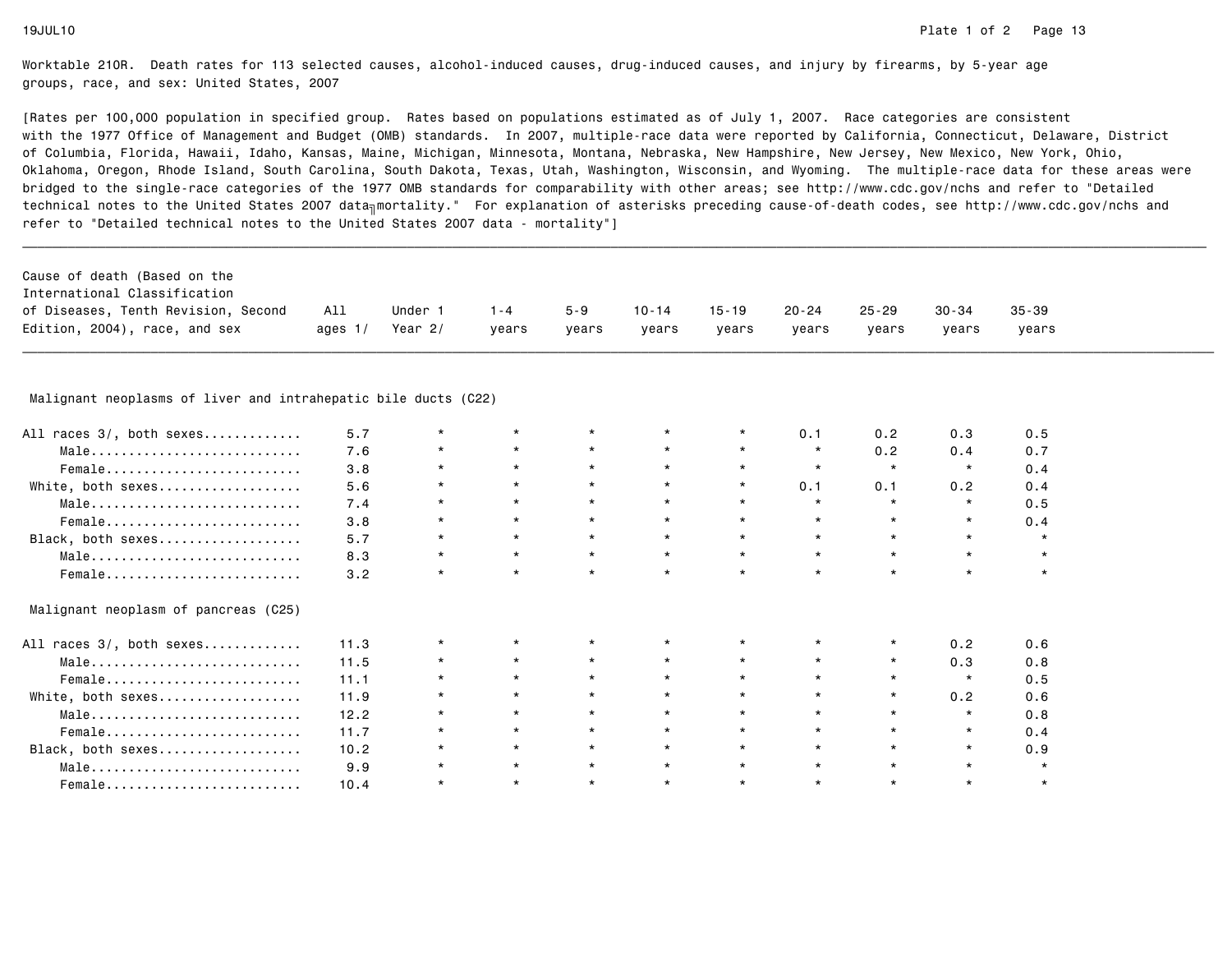| Cause of death (Based on the                                |           |           |         |         |           |           |           |           |           |           |  |
|-------------------------------------------------------------|-----------|-----------|---------|---------|-----------|-----------|-----------|-----------|-----------|-----------|--|
| International Classification                                |           |           |         |         |           |           |           |           |           |           |  |
| of Diseases, Tenth Revision, Second                         | All       | Under 1   | $1 - 4$ | $5 - 9$ | $10 - 14$ | $15 - 19$ | $20 - 24$ | $25 - 29$ | $30 - 34$ | $35 - 39$ |  |
| Edition, 2004), race, and sex                               | ages $1/$ | Year $2/$ | years   | years   | years     | years     | years     | years     | years     | years     |  |
| Malignant neoplasm of larynx (C32)                          |           |           |         |         |           |           |           |           |           |           |  |
|                                                             |           |           | $\star$ |         | $\star$   | $\star$   |           |           |           |           |  |
| All races 3/, both sexes                                    | 1.2       | $\star$   |         |         |           |           |           |           | $\star$   |           |  |
| Male                                                        | 1.9       | $\star$   | $\star$ | $\star$ | $\star$   | $\star$   |           | $\star$   | $\star$   | $\star$   |  |
| Female                                                      | 0.5       | $\star$   | $\star$ | $\star$ | $\star$   | $\star$   |           | $\star$   | $\star$   | $\star$   |  |
| White, both sexes                                           | 1.2       | $\star$   | $\star$ | $\star$ | $\star$   | $\star$   | $\star$   | $\star$   | $\star$   | $\star$   |  |
| Male                                                        | 1.9       | $\star$   | $\star$ | $\star$ | $\star$   | $\star$   |           | $\star$   | $\star$   | $\star$   |  |
| Female                                                      | 0.5       | $\star$   | $\star$ | $\star$ | $\star$   | $\star$   | $\star$   | $\star$   | $\star$   | $\star$   |  |
| Black, both sexes                                           | 1.6       | $\star$   | $\star$ | $\star$ | $\star$   | $\star$   | $\star$   | $\star$   | $\star$   | $\star$   |  |
| Male                                                        | 2.9       | $\star$   | $\star$ | $\star$ | $\star$   | $\star$   | $\star$   | $\star$   | $\star$   | $\star$   |  |
| Female                                                      | 0.5       | $\star$   | $\star$ | $\star$ | $\star$   | $\star$   | $\star$   | $\star$   | $\star$   | $\star$   |  |
| Malignant neoplasms of trachea, bronchus and lung (C33-C34) |           |           |         |         |           |           |           |           |           |           |  |
| All races 3/, both sexes                                    | 52.6      | $\star$   | $\star$ |         | $\star$   | $\star$   | $^\star$  | 0.2       | 0.5       | 1.7       |  |
| Male                                                        | 59.4      | $\star$   | $\star$ | $\star$ | $\star$   | $\star$   | $\star$   | 0.2       | 0.5       | 1.7       |  |
| Female                                                      | 46.0      | $\star$   | $\star$ | $\star$ | $\star$   | $\star$   | $\star$   | $\star$   | 0.4       | 1.7       |  |
| White, both sexes                                           | 57.0      | $\star$   | $\star$ | $\star$ | $\star$   | $\star$   | $\star$   | 0.2       | 0.5       | 1.7       |  |
| Male                                                        | 63.4      | $\star$   | $\star$ | $\star$ | $\star$   | $\star$   | $\star$   | 0.2       | 0.5       | 1.7       |  |
| Female                                                      | 50.7      | $\star$   | $\star$ | $\star$ | $\star$   | $\star$   | $\star$   | $\star$   | 0.5       | 1.6       |  |
| Black, both sexes                                           | 41.2      | $\star$   | $\star$ | $\star$ | $\star$   | $\star$   | $\star$   | $\star$   | $\star$   | 1.8       |  |
| Male                                                        |           | $^\star$  | $\star$ | $\star$ | $\star$   | $\star$   |           | $\star$   | $\star$   |           |  |
|                                                             | 51.5      |           |         |         |           |           | $\star$   |           |           | 1.6       |  |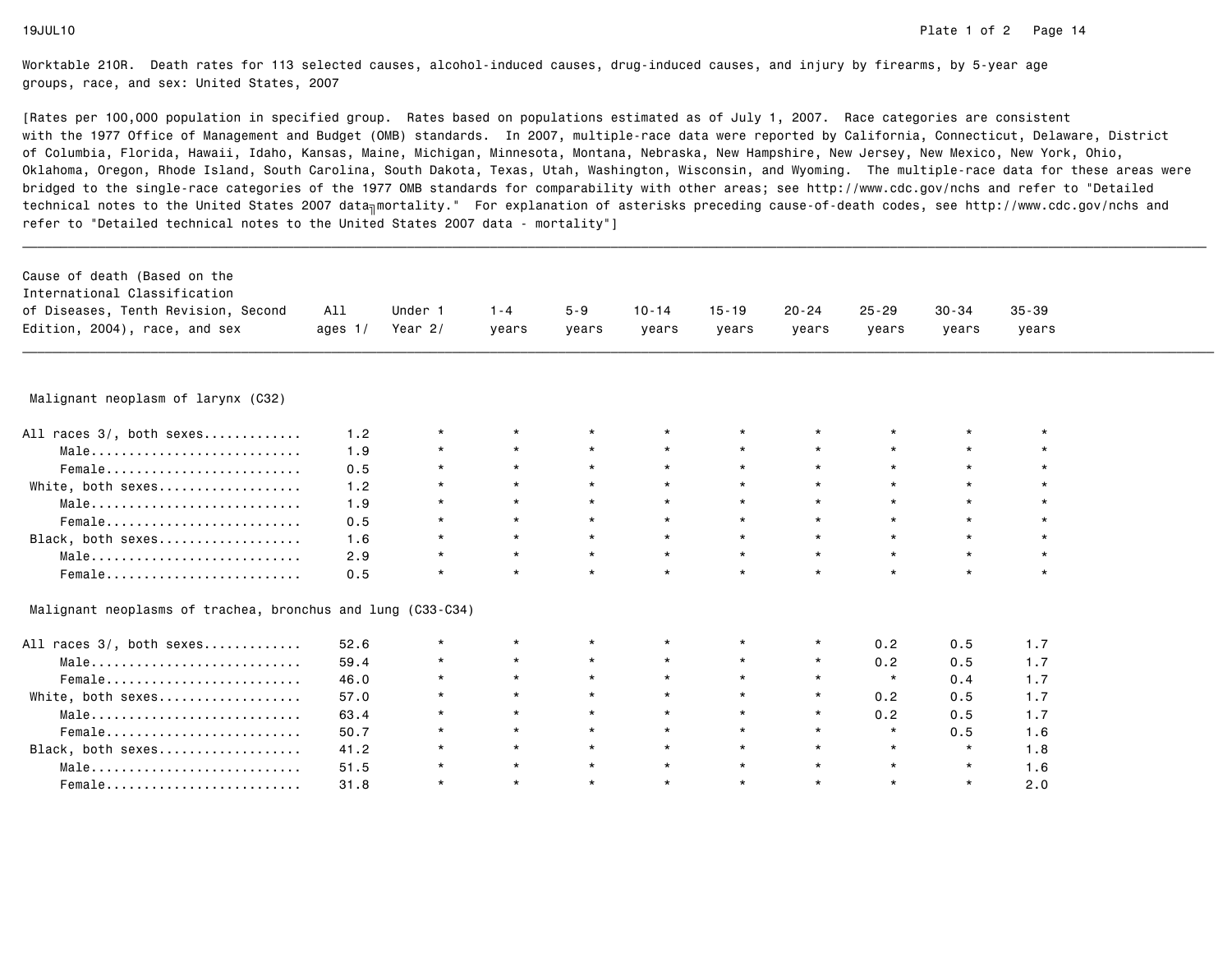| Cause of death (Based on the        |           |           |         |          |           |           |           |           |           |           |  |
|-------------------------------------|-----------|-----------|---------|----------|-----------|-----------|-----------|-----------|-----------|-----------|--|
| International Classification        |           |           |         |          |           |           |           |           |           |           |  |
| of Diseases, Tenth Revision, Second | All       | Under 1   | $1 - 4$ | $5 - 9$  | $10 - 14$ | $15 - 19$ | $20 - 24$ | $25 - 29$ | $30 - 34$ | $35 - 39$ |  |
| Edition, 2004), race, and sex       | ages $1/$ | Year $2/$ | years   | years    | years     | years     | years     | years     | years     | years     |  |
|                                     |           |           |         |          |           |           |           |           |           |           |  |
| Malignant melanoma of skin (C43)    |           |           |         |          |           |           |           |           |           |           |  |
| All races 3/, both sexes            | 2.8       | $^\star$  | $\star$ | $^\star$ | $^\star$  |           | 0.1       | 0.4       | 0.5       | 0.8       |  |
| Male                                | 3.7       | $^\star$  | $\star$ | $\star$  | $\star$   | $\star$   | $\star$   | 0.4       | 0.6       | 0.8       |  |
| Female                              | 1.9       | $\star$   | $\star$ | $\star$  | $\star$   | $\star$   | $\star$   | 0.4       | 0.4       | 0.7       |  |
| White, both sexes                   | 3.4       | $\star$   | $\star$ | $\star$  | $\star$   | $\star$   | 0.1       | 0.4       | 0.6       | 0.9       |  |
| Male                                | 4.5       | $\star$   | $\star$ | $\star$  | $\star$   | $\star$   | $\star$   | 0.4       | 0.7       | 1.0       |  |
| Female                              | 2.3       | $\star$   | $\star$ | $\star$  | $\star$   | $\star$   | $\star$   | 0.5       | 0.6       | 0.8       |  |
| Black, both sexes                   | 0.3       | $\star$   | $\star$ | $\star$  | $\star$   | $\star$   | $\star$   | $\star$   | $\star$   | $\star$   |  |
| Male                                | 0.3       | $\star$   | $\star$ | $\star$  | $\star$   | $\star$   | $\star$   | $\star$   | $\star$   | $\star$   |  |
| Female                              | 0.4       | $\star$   | $\star$ | $\star$  | $\star$   | $\star$   | $\star$   | $\star$   | $\star$   | $\star$   |  |
| Malignant neoplasm of breast (C50)  |           |           |         |          |           |           |           |           |           |           |  |
| All races 3/, both sexes            | 13.6      | $^\star$  | $\star$ | $^\star$ | $\star$   | $\star$   | $\star$   | 0.3       | 1.4       | 3.5       |  |
| Male                                | 0.2       | $\star$   | $\star$ | $\star$  | $\star$   | $\star$   | $\star$   | $\star$   | $\star$   | $\star$   |  |
| Female                              | 26.5      | $\star$   | $\star$ | $\star$  | $\star$   | $\star$   | $\star$   | 0.6       | 2.9       | 7.0       |  |
| White, both sexes                   | 14.0      | $\star$   | $\star$ | $\star$  | $\star$   | $\star$   | $\star$   | 0.2       | 1.2       | 3.1       |  |
| Male                                | 0.3       | $\star$   | $\star$ | $\star$  | $\star$   | $\star$   | $\star$   | $\star$   | $\star$   | $\star$   |  |
| Female                              | 27.6      | $\star$   | $\star$ | $\star$  | $\star$   | $\star$   | $\star$   | 0.5       | 2.4       | 6.3       |  |
| Black, both sexes                   | 14.6      | $\star$   | $\star$ | $\star$  | $\star$   | $\star$   | $\star$   | 0.8       | 3.1       | 6.9       |  |
| Male                                | 0.3       | $^\star$  | $\star$ | $\star$  | $\star$   | $\star$   | $\star$   | $\star$   | $\star$   | $\star$   |  |
| Female                              | 27.7      | $\star$   | $\star$ | $\star$  | $\star$   | $\star$   | $\star$   | 1.6       | 5.9       | 13.0      |  |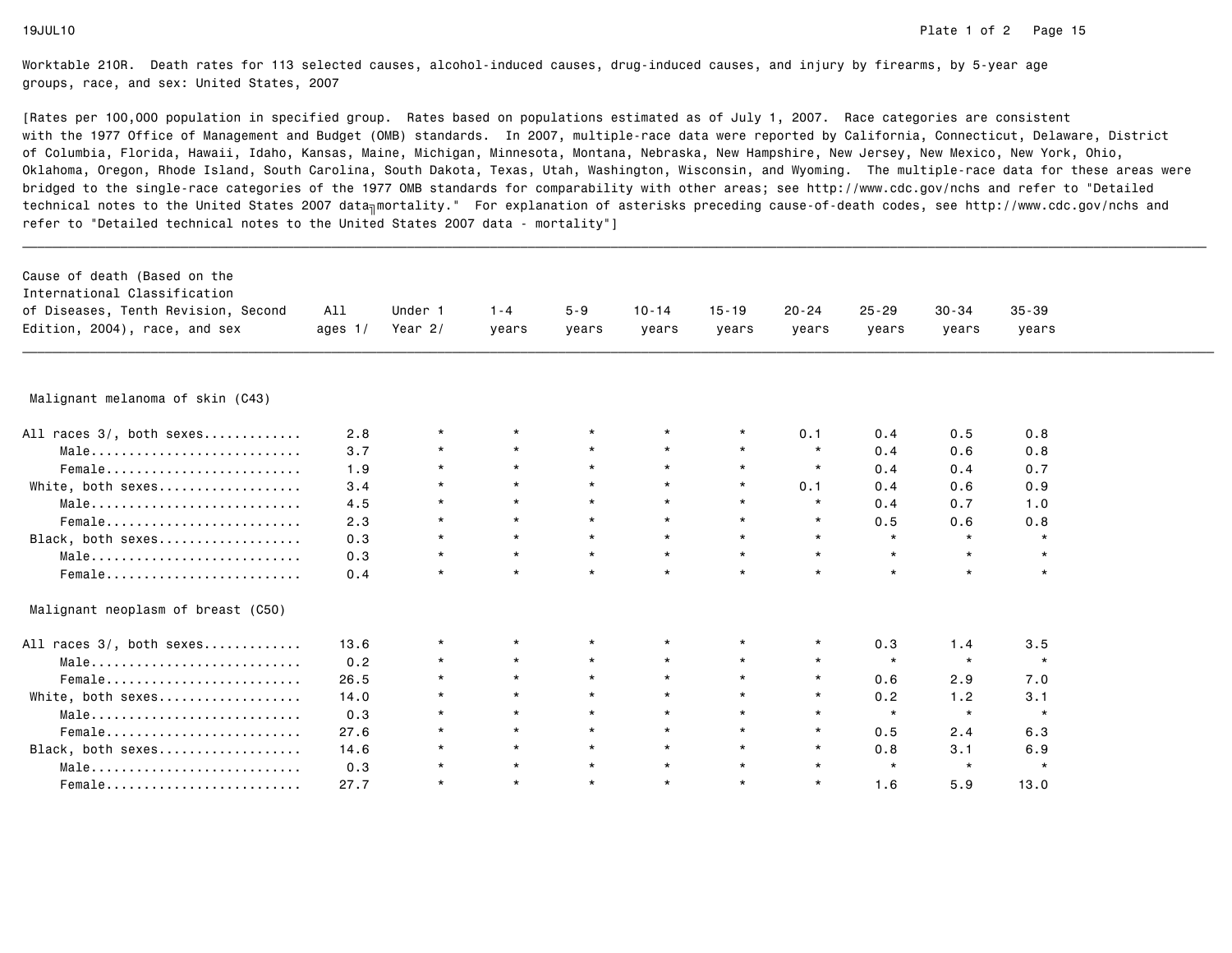| Cause of death (Based on the                                               |                      |                      |                      |                         |                         |                      |                         |                         |                         |                         |  |
|----------------------------------------------------------------------------|----------------------|----------------------|----------------------|-------------------------|-------------------------|----------------------|-------------------------|-------------------------|-------------------------|-------------------------|--|
| International Classification                                               |                      |                      |                      |                         |                         |                      |                         |                         |                         |                         |  |
| of Diseases, Tenth Revision, Second                                        | All                  | Under 1              | $1 - 4$              | $5 - 9$                 | $10 - 14$               | $15 - 19$            | $20 - 24$               | $25 - 29$               | $30 - 34$               | $35 - 39$               |  |
| Edition, 2004), race, and sex                                              | ages $1/$            | Year $2/$            | years                | years                   | years                   | years                | years                   | years                   | years                   | years                   |  |
|                                                                            |                      |                      |                      |                         |                         |                      |                         |                         |                         |                         |  |
| Malignant neoplasm of cervix uteri (C53)                                   |                      |                      |                      |                         |                         |                      |                         |                         |                         |                         |  |
| All races 3/, both sexes                                                   | 1.3                  | $\star$              | $\star$              |                         | $\star$                 | $\star$              | $^\star$                | 0.2                     | 0.7                     | 1.3                     |  |
| Male                                                                       | $\sim 100$           | $\sim 100$           | $\sim 100$           | $\sim 100$              | $\sim 100$              | $\sim 100$           | $\sim 100$              | $\sim 100$ km s $^{-1}$ | $\sim 100$ km s $^{-1}$ | $\sim 100$              |  |
| Female                                                                     | 2.6                  | $\star$              | $\star$              | $\star$                 | $\star$                 | $\star$              | $\star$                 | 0.5                     | 1.4                     | 2.6                     |  |
| White, both sexes                                                          | 1.2                  | $\star$              | $\star$              | $\star$                 | $\star$                 | $\star$              | $^\star$                | 0.2                     | 0.6                     | 1.3                     |  |
| Male                                                                       | $\sim 100$           | .                    | $\sim$ $\sim$ $\sim$ | $\sim$ $\sim$ $\sim$    | $\sim$ $\sim$ $\sim$    | $\cdots$             | $\sim$ $\sim$ $\sim$    | $\sim 100$              | $\sim 100$              | $\sim 100$              |  |
| Female                                                                     | 2.5                  | $\star$              | $\star$              | $\star$                 | $\star$                 | $\star$              | $\star$                 | 0.4                     | 1.3                     | 2.6                     |  |
| Black, both sexes                                                          | 2.0                  | $\star$              | $\star$              | $\star$                 | $\star$                 | $\star$              | $\star$                 | $\star$                 | 1.4                     | 1.9                     |  |
| Male                                                                       | $\sim$ $\sim$ $\sim$ | .                    | $\cdots$             | $\cdots$                | $\sim$ $\sim$ $\sim$    | $\cdots$             | $\sim$ $\sim$ $\sim$    | $\sim$ $\sim$ $\sim$    | $\sim$ $\sim$ $\sim$    | $\sim$ $\sim$ $\sim$    |  |
| Female                                                                     | 3.9                  | $\star$              | $\star$              | $\star$                 | $\star$                 | $\star$              | $\star$                 | $\star$                 | 2.6                     | 3.7                     |  |
| Malignant neoplasms of corpus uteri and uterus, part unspecified (C54-C55) |                      |                      |                      |                         |                         |                      |                         |                         |                         |                         |  |
| All races 3/, both sexes                                                   | 2.5                  | $\star$              | $\star$              |                         | $\star$                 |                      | $^\star$                | $\star$                 | 0.1                     | 0.3                     |  |
| Male                                                                       | $\sim 100$           | $\sim 100$           | $\sim 100$           | $\sim 100$ km s $^{-1}$ | $\sim 100$ km s $^{-1}$ | $\sim 100$           | $\sim 100$ km s $^{-1}$ | $\sim 100$              | $\sim$ $\sim$ $\sim$    | $\sim 100$              |  |
| Female                                                                     | 4.9                  | $\star$              | $\star$              | $\star$                 | $\star$                 | $\star$              | $\star$                 | $\star$                 | 0.2                     | 0.6                     |  |
| White, both sexes                                                          | 2.4                  | $\star$              | $\star$              | $\star$                 | $\star$                 | $\star$              | $\star$                 | $\star$                 | $\star$                 | 0.3                     |  |
| Male                                                                       | $\sim 100$           | $\sim$ $\sim$ $\sim$ | $\sim$ $\sim$ $\sim$ | $\sim$ $\sim$ $\sim$    | $\sim$ $\sim$ $\sim$    | $\sim$ $\sim$ $\sim$ | $\sim$ $\sim$ $\sim$    | $\sim$ $\sim$ $\sim$    | $\sim$ $\sim$ $\sim$    | $\sim$ $\sim$ $\sim$    |  |
| Female                                                                     | 4.9                  | $\star$              | $\star$              | $\star$                 | $\star$                 | $\star$              | $\star$                 | $\star$                 | $\star$                 | 0.5                     |  |
| Black, both sexes                                                          | 3.2                  | $\star$              | $\star$              | $\star$                 | $\star$                 | $\star$              | $\star$                 | $\star$                 | $\star$                 | $\star$                 |  |
| Male                                                                       | $\sim$ $\sim$ $\sim$ | .                    | $\cdots$             | $\sim 100$              | $\cdots$                | $\sim$ $\sim$ $\sim$ | $\sim$ $\sim$ $\sim$    | .                       | $\sim$ $\sim$ $\sim$    | $\sim 100$ km s $^{-1}$ |  |
| Female                                                                     | 6.2                  | $\star$              | $\star$              | $\star$                 | $\star$                 | $\star$              | $\star$                 | $\star$                 | $\star$                 | $\star$                 |  |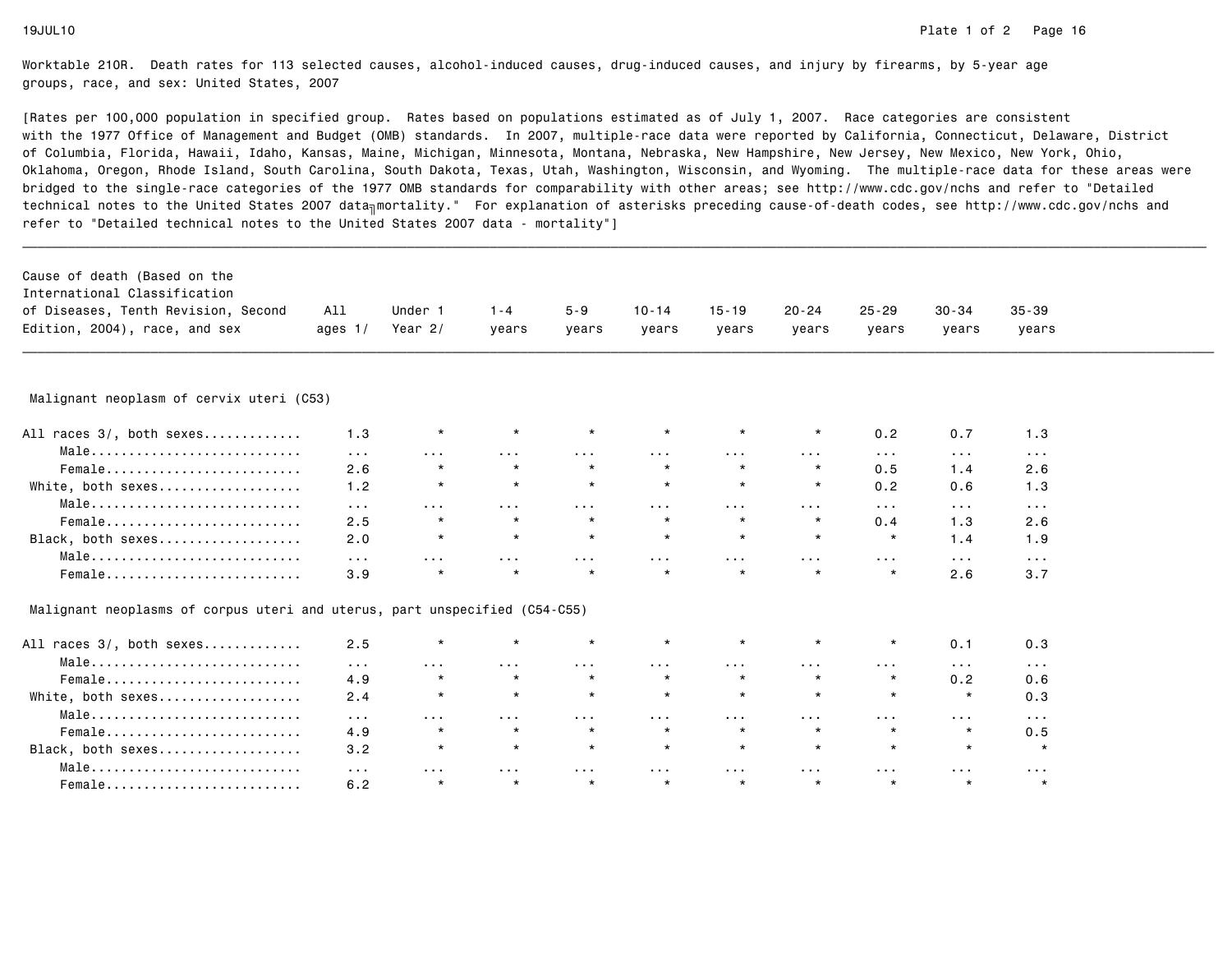| Cause of death (Based on the<br>International Classification<br>of Diseases, Tenth Revision, Second<br>Edition, 2004), race, and sex | All<br>ages $1/$     | Under 1<br>Year $2/$ | $1 - 4$<br>years      | $5 - 9$<br>years     | $10 - 14$<br>years | $15 - 19$<br>years   | $20 - 24$<br>years      | $25 - 29$<br>years    | $30 - 34$<br>years   | $35 - 39$<br>years   |  |
|--------------------------------------------------------------------------------------------------------------------------------------|----------------------|----------------------|-----------------------|----------------------|--------------------|----------------------|-------------------------|-----------------------|----------------------|----------------------|--|
|                                                                                                                                      |                      |                      |                       |                      |                    |                      |                         |                       |                      |                      |  |
| Malignant neoplasm of ovary (C56)                                                                                                    |                      |                      |                       |                      |                    |                      |                         |                       |                      |                      |  |
| All races 3/, both sexes                                                                                                             | 4.8                  | $^\star$             |                       |                      | $\star$            | $\star$              | $^\star$                | 0.1                   | 0.2                  | 0.5                  |  |
| Male                                                                                                                                 | $\sim 100$           | $\sim$ $\sim$ $\sim$ | $\sim 100$            | .                    |                    | $\cdots$             | $\sim 100$ km s $^{-1}$ | $\sim 100$ km $^{-1}$ | $\sim$ $\sim$ $\sim$ | $\sim$ $\sim$ $\sim$ |  |
| Female                                                                                                                               | 9.6                  | $\star$              | $\star$               |                      | $\star$            | $\star$              | $\star$                 | 0.3                   | 0.5                  | 1.0                  |  |
| White, both sexes                                                                                                                    | 5.4                  | $\star$              | $\star$               | $\star$              | $\star$            | $\star$              | $\star$                 | 0.1                   | 0.2                  | 0.5                  |  |
| Male                                                                                                                                 | $\sim$ $\sim$ $\sim$ | $\sim$ $\sim$ $\sim$ | $\sim 100$ km $^{-1}$ | $\sim 100$           | $\sim 100$         | $\sim$ $\sim$ $\sim$ | $\sim$ $\sim$ $\sim$    | $\sim$ $\sim$ $\sim$  | $\sim$ $\sim$ $\sim$ | $\sim 100$           |  |
| Female                                                                                                                               | 10.7                 | $\star$              | $\star$               | $\star$              | $\star$            | $\star$              | $\star$                 | 0.3                   | 0.5                  | 1.0                  |  |
| Black, both sexes                                                                                                                    | 2.9                  | $\star$              | $\star$               | $\star$              | $\star$            | $\star$              | $\star$                 | $\star$               | $\star$              | $\star$              |  |
| Male                                                                                                                                 | $\sim$ $\sim$ $\sim$ | .                    | $\cdots$              | .                    | .                  | .                    | $\sim$ $\sim$ $\sim$    | $\sim$ $\sim$ $\sim$  | $\sim$ $\sim$ $\sim$ | $\sim 100$           |  |
|                                                                                                                                      | 5.5                  | $\star$              | $\star$               | $\star$              | $\star$            | $\star$              | $\star$                 | $\star$               | $\star$              | $\star$              |  |
| Malignant neoplasm of prostate (C61)                                                                                                 |                      |                      |                       |                      |                    |                      |                         |                       |                      |                      |  |
| All races 3/, both sexes                                                                                                             | 9.6                  | $\star$              | $\star$               |                      | $\star$            | $\star$              | $\star$                 | $\star$               | $\star$              | $\star$              |  |
| Male                                                                                                                                 | 19.6                 | $\star$              | $\star$               | $\star$              | $\star$            | $\star$              | $\star$                 | $\star$               | $\star$              | $\star$              |  |
| Female                                                                                                                               | $\sim 100$           | $\sim$ $\sim$ $\sim$ | $\cdots$              | .                    | $\cdots$           | $\cdots$             | $\sim 100$              | $\sim$ $\sim$ $\sim$  | $\sim$ $\sim$ $\sim$ | $\sim 100$           |  |
| White, both sexes                                                                                                                    | 9.7                  | $\star$              | $\star$               | $\star$              | $\star$            | $\star$              | $\star$                 | $\star$               |                      | $\star$              |  |
| Male                                                                                                                                 | 19.6                 | $\star$              | $\star$               | $\star$              | $\star$            | $\star$              | $\star$                 | $\star$               | $\star$              | $\star$              |  |
| Female                                                                                                                               | $\sim 100$           | $\sim$ $\sim$ $\sim$ | $\sim$ $\sim$ $\sim$  | $\sim$ $\sim$ $\sim$ | $\sim 100$         | $\sim$ $\sim$ $\sim$ | $\sim 100$              | $\sim 100$            | $\sim$ $\sim$ $\sim$ | $\sim 100$           |  |
| Black, both sexes                                                                                                                    | 12.3                 | $\star$              | $\star$               | $\star$              | $\star$            | $\star$              | $\star$                 | $\star$               |                      | $\star$              |  |
| Male                                                                                                                                 | 25.7                 | $\star$              | $\star$               | $\star$              | $\star$            | $\star$              | $\star$                 | $\star$               | $\star$              | $\star$              |  |
| Female                                                                                                                               | $\sim$ $\sim$ $\sim$ | $\sim$ $\sim$ $\sim$ | $\sim 100$ km $^{-1}$ | $\sim 100$           | $\sim 100$         | $\sim 100$           | $\sim 100$              | $\sim 100$            | $\sim 100$           | $\sim 100$           |  |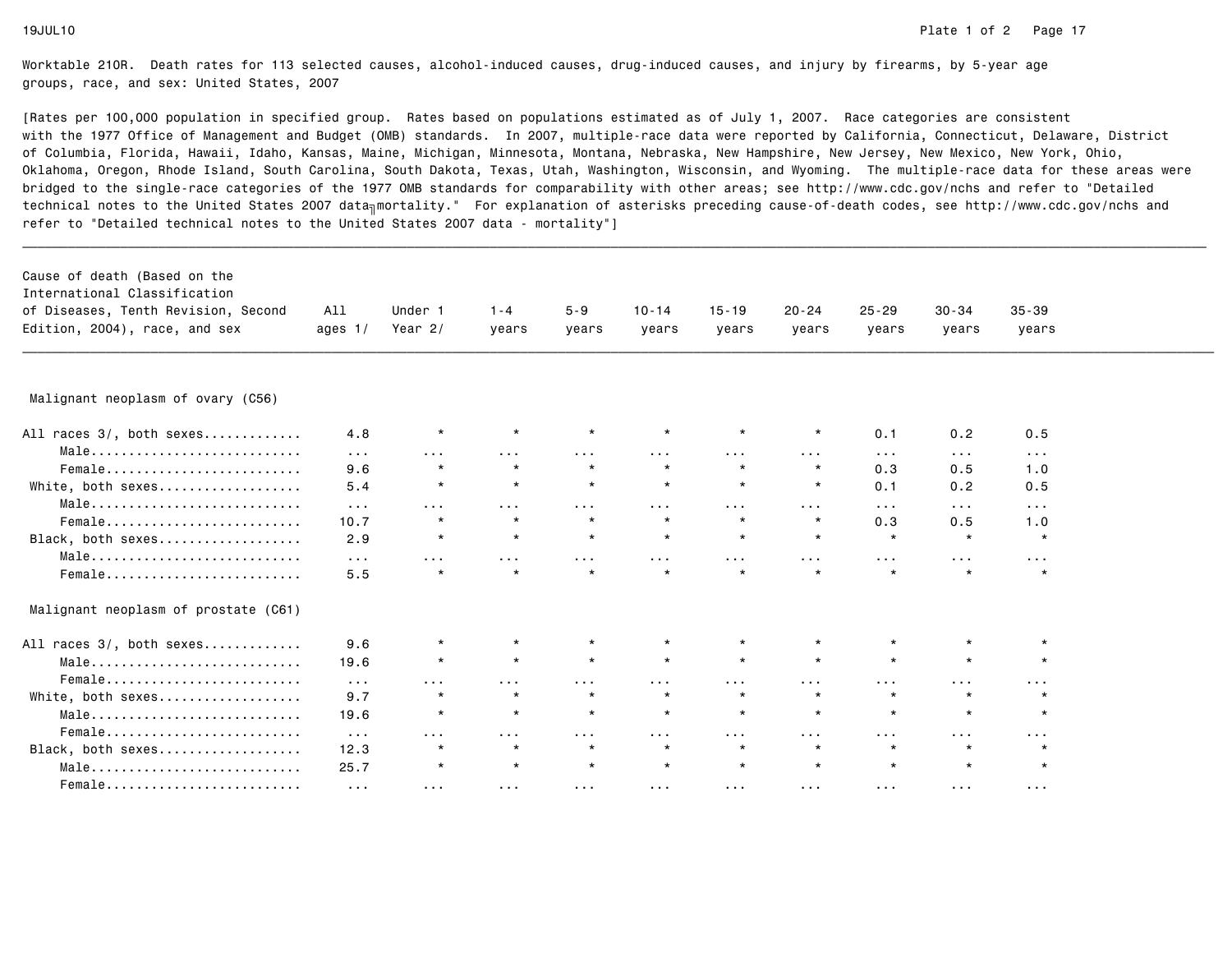| International Classification<br>of Diseases, Tenth Revision, Second | All       | Under 1   | $1 - 4$ | $5 - 9$ | $10 - 14$ | $15 - 19$ | $20 - 24$ | 25-29 | 30-34 | $35 - 39$ |
|---------------------------------------------------------------------|-----------|-----------|---------|---------|-----------|-----------|-----------|-------|-------|-----------|
| Edition, 2004), race, and sex                                       | ages $1/$ | Year $2/$ | vears   | years   | vears     | years     | years     | vears | vears | years     |

| All races 3/, both sexes            | 4.2 |         |         |         |         |         | 0.1     |         | 0.2     | 0.3 |
|-------------------------------------|-----|---------|---------|---------|---------|---------|---------|---------|---------|-----|
| Male                                | 5.4 |         | $\star$ | $\star$ | $\star$ | $\star$ | $\star$ | $\star$ | 0.3     | 0.4 |
| Female                              | 3.1 | $\star$ | $\star$ | $\star$ | $\star$ |         | $\star$ | $\star$ | $\star$ | 0.2 |
| White, both sexes                   | 4.6 |         |         |         | $\star$ |         |         | $\star$ | 0.2     | 0.3 |
| Male                                | 5.8 |         |         |         | $\star$ |         |         | $\star$ |         | 0.4 |
| Female                              | 3.4 |         | $\star$ | $\star$ | $\star$ |         | $\star$ | $\star$ | $\star$ |     |
| Black, both sexes                   | 3.1 | $\star$ | $\star$ |         | $\star$ |         | $\star$ | $\star$ |         |     |
| Male                                | 3.9 | $\star$ | $\star$ | $\star$ | $\star$ | $\star$ | $\star$ | $\star$ |         |     |
| Female                              | 2.3 |         | $\star$ | $\star$ | $\star$ |         | $\star$ | $\star$ |         |     |
| Malignant neoplasm of bladder (C67) |     |         |         |         |         |         |         |         |         |     |
| All races 3/, both sexes            | 4.6 |         |         |         |         |         |         |         |         | 0.1 |
| Male                                | 6.5 |         |         |         | $\star$ |         |         |         |         |     |
| Female                              | 2.7 |         |         |         | $\star$ |         |         |         |         |     |
| White, both sexes                   | 5.2 |         | $\star$ |         | $\star$ |         | $\star$ | $\star$ | $\star$ | 0.1 |
| Male                                | 7.4 | $\star$ | $\star$ | $\star$ | $\star$ |         | $\star$ | $\star$ |         |     |
| Female                              | 3.0 |         | $\star$ | $\star$ | $\star$ |         | $\star$ | $\star$ |         |     |
| Black, both sexes                   | 2.6 |         | $\star$ | $\star$ | $\star$ |         |         | $\star$ |         |     |
| Male                                | 3.0 |         |         |         | $\star$ |         |         |         |         |     |
| Female                              | 2.2 |         | $\star$ |         | $\star$ |         | $\star$ | $\star$ |         |     |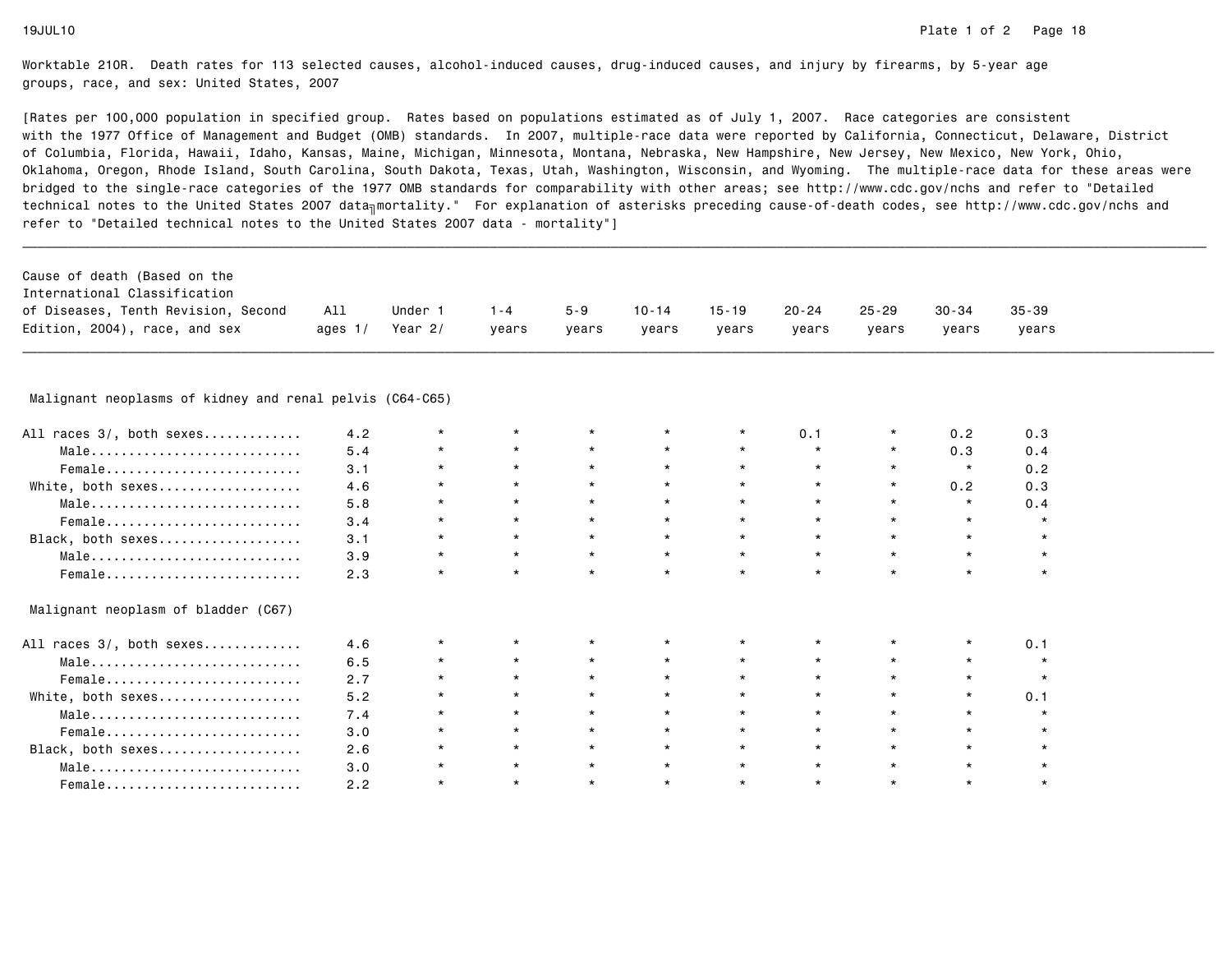[Rates per 100,000 population in specified group. Rates based on populations estimated as of July 1, 2007. Race categories are consistent with the 1977 Office of Management and Budget (OMB) standards. In 2007, multiple-race data were reported by California, Connecticut, Delaware, Districtof Columbia, Florida, Hawaii, Idaho, Kansas, Maine, Michigan, Minnesota, Montana, Nebraska, New Hampshire, New Jersey, New Mexico, New York, Ohio, Oklahoma, Oregon, Rhode Island, South Carolina, South Dakota, Texas, Utah, Washington, Wisconsin, and Wyoming. The multiple-race data for these areas werebridged to the single-race categories of the 1977 OMB standards for comparability with other areas; see http://www.cdc.gov/nchs and refer to "Detailedtechnical notes to the United States 2007 data<sub>∏</sub>mortality." For explanation of asterisks preceding cause-of-death codes, see http://www.cdc.gov/nchs and refer to "Detailed technical notes to the United States 2007 data - mortality"]

| Cause of death (Based on the        |           |         |         |         |           |       |           |           |           |       |
|-------------------------------------|-----------|---------|---------|---------|-----------|-------|-----------|-----------|-----------|-------|
| International Classification        |           |         |         |         |           |       |           |           |           |       |
| of Diseases, Tenth Revision, Second | All       | Under   | $1 - 4$ | $5 - 9$ | $10 - 14$ | 15-19 | $20 - 24$ | $25 - 29$ | $30 - 34$ | 35-39 |
| Edition, 2004), race, and sex       | ages $1/$ | Year 2/ | vears   | vears   | vears     | vears | vears     | vears     | vears     | vears |

Malignant neoplasms of meninges, brain and other parts of central nervous system (C70-C72)

|     |         |         |     |         |         |         |     |         | 1.5 |
|-----|---------|---------|-----|---------|---------|---------|-----|---------|-----|
| 4.9 | $\star$ | 0.7     | 0.8 | 0.6     | 0.4     | 0.6     | 0.9 | 1.4     | 2.0 |
| 3.9 | $\star$ | 0.6     | 0.9 | 0.7     | 0.4     | 0.4     | 0.5 | 1.0     | 1.1 |
| 5.0 | $\star$ | 0.7     | 1.0 | 0.7     | 0.5     | 0.5     | 0.7 | 1.3     | 1.8 |
| 5.6 | $\star$ | 0.8     | 0.9 | 0.6     | 0.5     | 0.6     | 0.9 | 1.4     | 2.2 |
| 4.4 | $\star$ | 0.6     | 1.0 | 0.8     | 0.5     | 0.4     | 0.5 | 1.1     | 1.3 |
| 2.0 | $\star$ | $\star$ | 0.6 | 0.6     | $\star$ | $\star$ |     | $\star$ |     |
| 2.1 | $\star$ | $\star$ |     | $\star$ |         | $\star$ |     | $\star$ |     |
| ∣.9 |         |         |     | $\star$ | $\star$ | $\star$ |     | $\star$ |     |
|     | 4.4     |         | 0.7 | 0.9     | 0.6     | 0.4     | 0.5 | 0.7     | 1.2 |

# Malignant neoplasms of lymphoid, hematopoietic and related tissue (C81-C96)

| All races 3/, both sexes | 18.2 | 0.6     | 0.7     | 0.8     | 1.0         | 1.2 | 1.7 | 1.7 | 2.1 | 2.6 |
|--------------------------|------|---------|---------|---------|-------------|-----|-----|-----|-----|-----|
| Male                     | 20.3 | $\star$ | 0.7     | 0.9     | 1.1         | 1.4 | 2.0 | 2.1 | 2.4 | 3.0 |
| Female                   | 16.2 | $\star$ | 0.7     | 0.6     | 0.9         | 1.1 | 1.4 | 1.4 | 1.7 | 2.1 |
| White, both sexes        | 19.9 | 0.6     | 0.7     | 0.8     | 1.0         | 1.2 | 1.8 | 1.7 | 2.1 | 2.6 |
| Male                     | 22.2 | $\star$ | 0.6     | 1.0     | ۱. ۱        | 1.4 | 2.1 | 2.0 | 2.4 | 2.9 |
| Female                   | 17.6 | $\star$ | 0.7     | 0.6     | 0.9         | 1.0 | 1.4 | 1.4 | 1.7 | 2.2 |
| Black, both sexes        | 13.1 | $\star$ | 0.7     | $\star$ | $\cdot$ . 0 | 1.2 | 1.7 | 2.2 | 2.4 | 3.2 |
| Male                     | 13.9 | $\star$ | $\star$ | $\star$ | $\cdot$ . 2 | 1.3 | 2.0 | 2.6 | 2.6 | 4.1 |
| Female                   | 12.4 | $\star$ | $\star$ | $\star$ | $\star$     | 1.1 | 1.4 | 1.9 | 2.3 | 2.5 |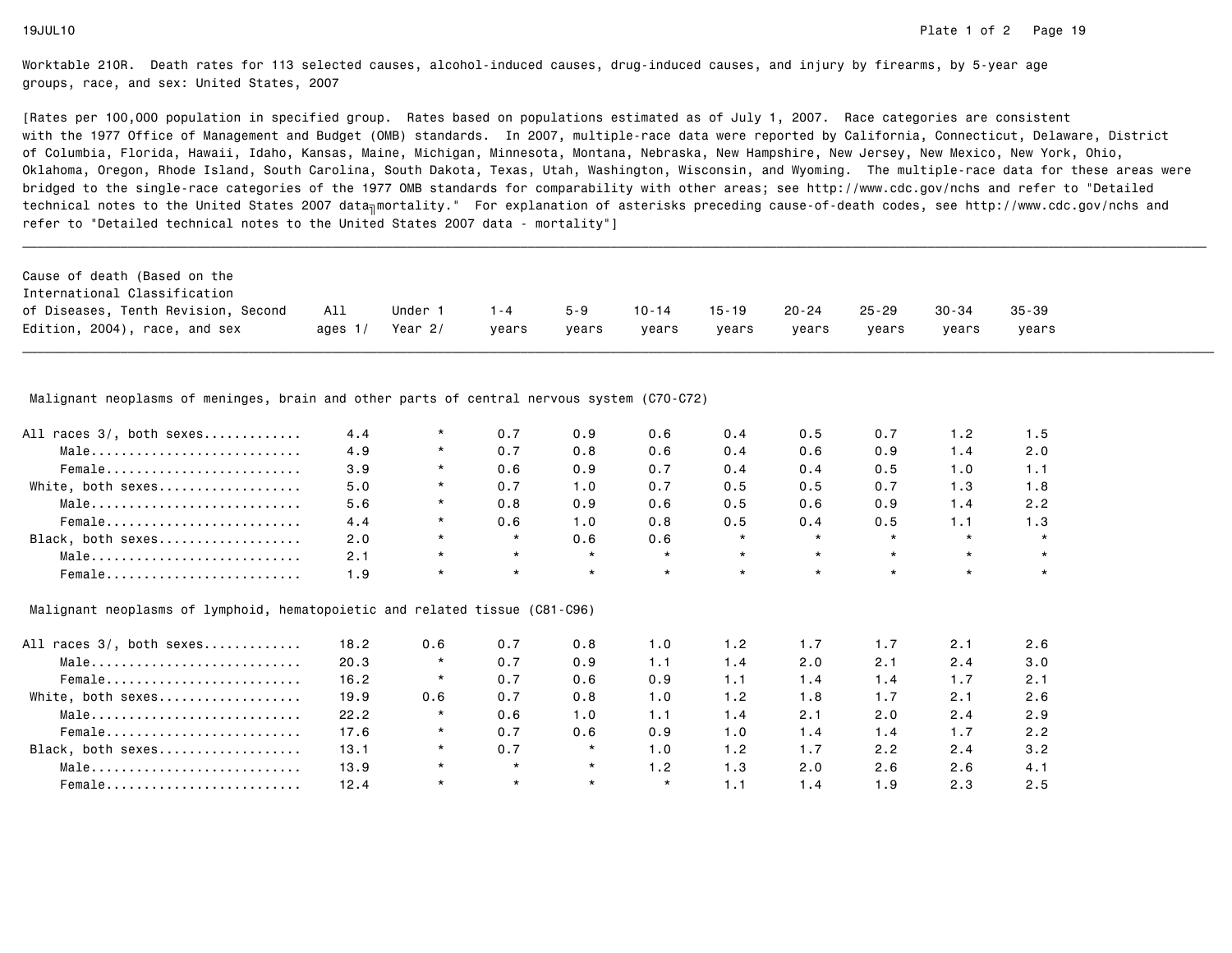| Cause of death (Based on the<br>International Classification<br>of Diseases, Tenth Revision, Second<br>Edition, 2004), race, and sex | All<br>ages $1/$ | Under 1<br>Year 2/ | $1 - 4$<br>years | $5 - 9$<br>vears | $10 - 14$<br>years | $15 - 19$<br>years | $20 - 24$<br>years | $25 - 29$<br>years | $30 - 34$<br>years | $35 - 39$<br>years |  |
|--------------------------------------------------------------------------------------------------------------------------------------|------------------|--------------------|------------------|------------------|--------------------|--------------------|--------------------|--------------------|--------------------|--------------------|--|
|                                                                                                                                      |                  |                    |                  |                  |                    |                    |                    |                    |                    |                    |  |
| Hodgkin's disease (C81)                                                                                                              |                  |                    |                  |                  |                    |                    |                    |                    |                    |                    |  |
| All races 3/, both sexes                                                                                                             | 0.4              | $\star$            | $\star$          |                  | $\star$            | $\star$            | 0.2                | 0.3                | 0.3                | 0.3                |  |
| Male                                                                                                                                 | 0.5              | $\star$            | $\star$          | $\star$          | $\star$            | $\star$            | 0.3                | 0.3                | 0.4                | 0.4                |  |
| Female                                                                                                                               | 0.4              | $\star$            | $\star$          | $\star$          | $\star$            | $\star$            | $\star$            | 0.2                | 0.2                | 0.2                |  |
| White, both sexes                                                                                                                    | 0.5              | $\star$            | $\star$          | $\star$          | $\star$            | $\star$            | 0.3                | 0.3                | 0.3                | 0.3                |  |
| Male                                                                                                                                 | 0.5              | $\star$            | $\star$          | $\star$          | $\star$            | $\star$            | 0.3                | 0.4                | 0.4                | 0.4                |  |
| Female                                                                                                                               | 0.4              | $\star$            | $\star$          | $\star$          | $\star$            | $\star$            | $\star$            | $\star$            | $\star$            | 0.2                |  |
| Black, both sexes                                                                                                                    | 0.3              | $\star$            | $\star$          | $\star$          | $\star$            | $\star$            | $\star$            | $\star$            | $\star$            | $\star$            |  |
| Male                                                                                                                                 | 0.4              | $\star$            | $\star$          | $\star$          | $\star$            | $\star$            | $\star$            | $\star$            | $\star$            | $\star$            |  |
| Female                                                                                                                               | 0.3              | $\star$            | $\star$          | $\star$          | $\star$            | $\star$            | $\star$            | $\star$            | $\star$            | $\star$            |  |
| Non-Hodgkin's lymphoma (C82-C85)                                                                                                     |                  |                    |                  |                  |                    |                    |                    |                    |                    |                    |  |
| All races 3/, both sexes                                                                                                             | 6.8              | $\star$            |                  |                  | 0.1                | 0.2                | 0.4                | 0.5                | 0.5                | 0.9                |  |
| $Male \dots \dots \dots \dots \dots \dots \dots \dots \dots$                                                                         | 7.4              |                    | $\star$          | $\star$          | $\star$            | 0.3                | 0.5                | 0.6                | 0.7                | 1.1                |  |
| Female                                                                                                                               | 6.2              | $\star$            | $\star$          | $\star$          | $\star$            | $\star$            | 0.3                | 0.4                | 0.4                | 0.7                |  |
| White, both sexes                                                                                                                    | 7.6              | $\star$            | $\star$          | $\star$          | $\star$            | 0.2                | 0.4                | 0.4                | 0.5                | 0.9                |  |
| Male                                                                                                                                 | 8.2              | $\star$            | $\star$          | $\star$          | $\star$            | 0.3                | 0.5                | 0.5                | 0.6                | 1.1                |  |
| Female                                                                                                                               | 7.0              | $\star$            | $\star$          | $\star$          | $\star$            | $\star$            | 0.3                | 0.3                | 0.4                | 0.8                |  |
| Black, both sexes                                                                                                                    | 3.5              | $\star$            | $\star$          | $\star$          | $\star$            | $\star$            | $\star$            | 0.9                | 0.9                | 1.0                |  |
| Male                                                                                                                                 | 3.9              | $\star$            | $\star$          | $\star$          | $\star$            | $\star$            | $\star$            | $\star$            | $\star$            | $\star$            |  |
| Female                                                                                                                               | 3.1              | $\star$            | $\star$          | $\star$          | $\star$            | $\star$            | $\star$            | $\star$            | $\star$            | $\star$            |  |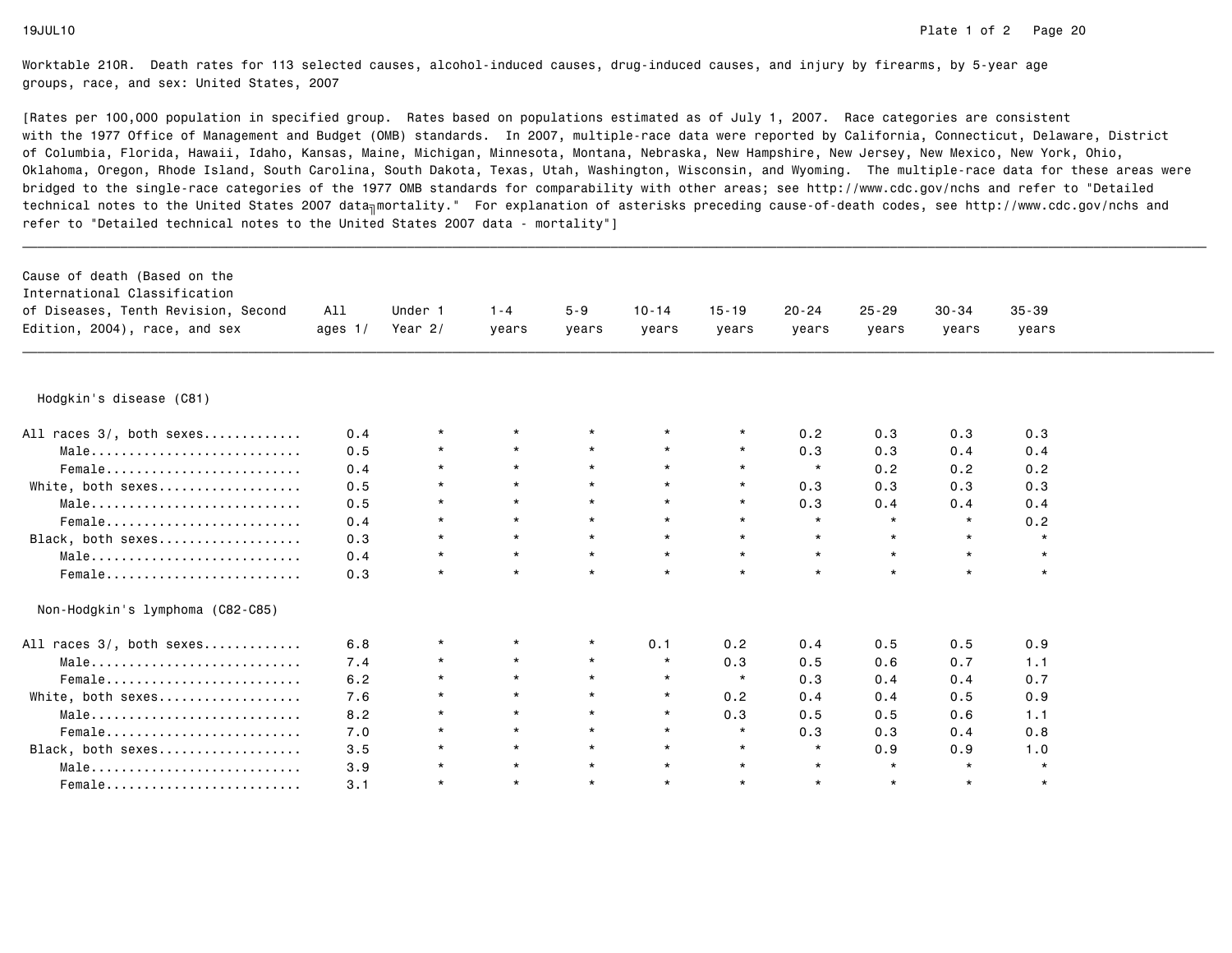| Cause of death (Based on the<br>International Classification<br>of Diseases, Tenth Revision, Second<br>Edition, 2004), race, and sex | All<br>ages $1/$ | Under 1<br>Year $2/$ | $1 - 4$<br>years | $5 - 9$<br>years | $10 - 14$<br>years | $15 - 19$<br>years | $20 - 24$<br>years | $25 - 29$<br>years | $30 - 34$<br>years | $35 - 39$<br>years |  |
|--------------------------------------------------------------------------------------------------------------------------------------|------------------|----------------------|------------------|------------------|--------------------|--------------------|--------------------|--------------------|--------------------|--------------------|--|
| Leukemia (C91-C95)                                                                                                                   |                  |                      |                  |                  |                    |                    |                    |                    |                    |                    |  |
| All races 3/, both sexes                                                                                                             | 7.2              | 0.5                  | 0.6              | 0.7              | 0.9                | 0.9                | 1.1                | 1.0                | 1.2                | 1.2                |  |
| Male                                                                                                                                 | 8.3              | $\star$              | 0.6              | 0.8              | 0.9                | 1.1                | 1.2                | 1.1                | 1.3                | 1.3                |  |
| Female                                                                                                                               | 6.2              | $\star$              | 0.7              | 0.5              | 0.8                | 0.8                | 0.9                | 0.8                | 1.1                | 1.1                |  |
| White, both sexes                                                                                                                    | 8.0              | $\star$              | 0.6              | 0.7              | 0.9                | 0.9                | 1.1                | 1.0                | 1.2                | 1.2                |  |
| Male                                                                                                                                 | 9.2              | $\star$              | 0.6              | 0.9              | 1.0                | 1.1                | 1.2                | 1.1                | 1.3                | 1.3                |  |
|                                                                                                                                      | 6.8              | $\star$              | 0.7              | 0.5              | 0.8                | 0.8                | 0.9                | 0.8                | 1.1                | 1.1                |  |
| Black, both sexes                                                                                                                    | 4.6              | $\star$              | $\star$          | $\star$          | 0.8                | 0.8                | 1.1                | 1.0                | 1.2                | 1.4                |  |
| Male                                                                                                                                 | 5.0              | $\star$              | $\star$          | $\star$          | $\star$            | $\star$            | 1.2                | $\star$            | $\star$            | 1.7                |  |
| $Female$                                                                                                                             | 4.2              | $\star$              | $\star$          | $\star$          | $\star$            | $\star$            | $\star$            | $\star$            | $\star$            | $\star$            |  |
| Multiple myeloma and immunoproliferative neoplasms (C88,C90)                                                                         |                  |                      |                  |                  |                    |                    |                    |                    |                    |                    |  |
| All races 3/, both sexes                                                                                                             | 3.7              | $\star$              | $\star$          | $\star$          | $\star$            | $\star$            | $\star$            | $\star$            | $\star$            | 0.2                |  |
| Male                                                                                                                                 | 4.1              | $\star$              | $\star$          | $\star$          | $\star$            | $\star$            | $\star$            | $\star$            | $\star$            | 0.2                |  |
| Female                                                                                                                               | 3.4              | $\star$              | $\star$          | $\star$          | $\star$            | $\star$            | $\star$            | $\star$            | $\star$            | $\star$            |  |
| White, both sexes                                                                                                                    | 3.8              | $\star$              | $\star$          | $\star$          | $\star$            | $\star$            | $\star$            | $\star$            | $\star$            | $\star$            |  |
| Male                                                                                                                                 | 4.2              | $\star$              | $\star$          | $\star$          | $\star$            | $\star$            | $\star$            | $\star$            | $\star$            | $\star$            |  |
| Female                                                                                                                               | 3.4              | $\star$              | $\star$          | $\star$          | $\star$            | $\star$            | $\star$            | $\star$            | $\star$            | $\star$            |  |
| Black, both sexes                                                                                                                    | 4.7              | $\star$              | $\star$          | $\star$          | $\star$            | $\star$            | $\star$            | $\star$            | $\star$            |                    |  |
| Male                                                                                                                                 | 4.6              | $\star$              | $\star$          | $\star$          | $\star$            | $\star$            | $\star$            | $\star$            | $\star$            | $\star$            |  |
| Female                                                                                                                               | 4.8              | $\star$              | $\star$          | $\star$          | $\star$            | $\star$            | $\star$            | $\star$            | $\star$            | $\star$            |  |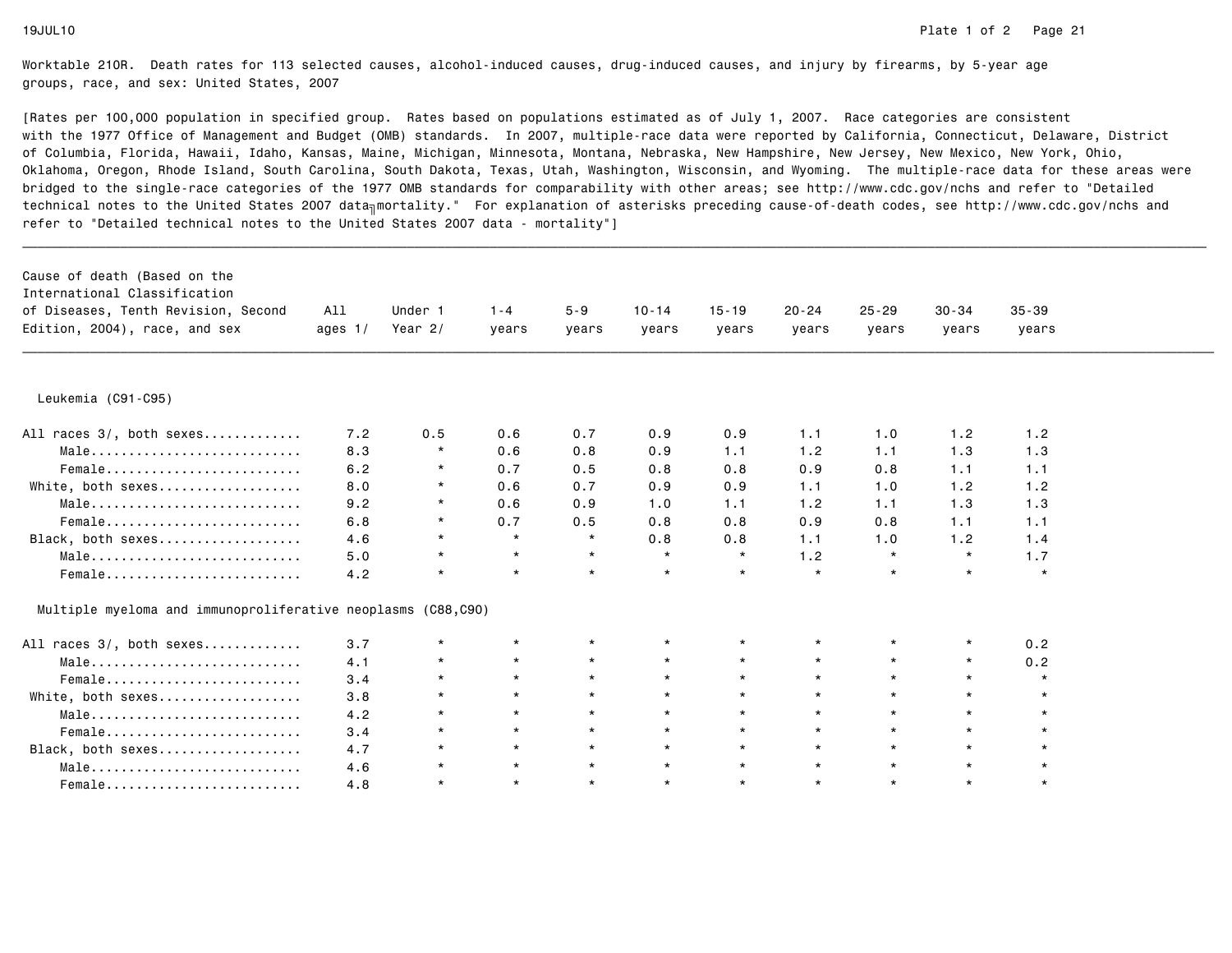[Rates per 100,000 population in specified group. Rates based on populations estimated as of July 1, 2007. Race categories are consistent with the 1977 Office of Management and Budget (OMB) standards. In 2007, multiple-race data were reported by California, Connecticut, Delaware, Districtof Columbia, Florida, Hawaii, Idaho, Kansas, Maine, Michigan, Minnesota, Montana, Nebraska, New Hampshire, New Jersey, New Mexico, New York, Ohio, Oklahoma, Oregon, Rhode Island, South Carolina, South Dakota, Texas, Utah, Washington, Wisconsin, and Wyoming. The multiple-race data for these areas werebridged to the single-race categories of the 1977 OMB standards for comparability with other areas; see http://www.cdc.gov/nchs and refer to "Detailedtechnical notes to the United States 2007 data<sub>∏</sub>mortality." For explanation of asterisks preceding cause-of-death codes, see http://www.cdc.gov/nchs and refer to "Detailed technical notes to the United States 2007 data - mortality"]

| Cause of death (Based on the        |           |         |         |         |       |           |       |           |           |           |
|-------------------------------------|-----------|---------|---------|---------|-------|-----------|-------|-----------|-----------|-----------|
| International Classification        |           |         |         |         |       |           |       |           |           |           |
| of Diseases, Tenth Revision, Second | All       | Under 1 | $1 - 4$ | $5 - 9$ | 10-14 | $15 - 19$ | 20-24 | $25 - 29$ | $30 - 34$ | $35 - 39$ |
| Edition, 2004), race, and sex       | ages $1/$ | Year 2/ | vears   | vears   | vears | years     | vears | vears     | vears     | vears     |

Other and unspecified malignant neoplasms of lymphoid, hematopoietic and related tissue (C96)

| All races 3/, both sexes | 0.0 |         |                |         | $\star$ |         |         |         |  |
|--------------------------|-----|---------|----------------|---------|---------|---------|---------|---------|--|
| Male                     | 0.0 |         | $\star$        | $\star$ | $\star$ |         | $\star$ |         |  |
| Female                   | 0.0 |         | $\star$        | $\star$ | $\star$ | $\star$ | $\star$ | $\star$ |  |
| White, both sexes        | 0.0 |         | $\star$        | $\star$ | $\star$ |         | $\star$ |         |  |
| Male                     | 0.0 |         | $\star$ $\sim$ | $\star$ | $\star$ | $\star$ | $\star$ |         |  |
| Female                   | 0.0 |         | $\star$        | $\star$ | $\star$ | $\star$ | $\star$ |         |  |
| Black, both sexes        |     |         | $\star$        | $\star$ | $\star$ |         | $\star$ |         |  |
| Male                     |     | $\star$ | $\star$        | $\star$ | $\star$ |         | $\star$ |         |  |
| Female                   |     |         | $\star$        |         | $\star$ |         | $\star$ |         |  |

All other and unspecified malignant neoplasms (C17,C23-C24,C26-C31,C37-C41,C44-C49,C51-C52,C57-C60,C62-C63,C66,C68-C69,C73-C80,C97)

| All races 3/, both sexes | 21.0 | 0.5     | 0.7     | 0.6     | 0.6     | 1.1     | I.5 | 1.5 | 2.0 | 2.9 |
|--------------------------|------|---------|---------|---------|---------|---------|-----|-----|-----|-----|
| Male                     | 22.1 | $\star$ | 0.7     | 0.6     | 0.5     | 1.4     | 2.0 | 1.8 | 2.4 | 3.1 |
| Female                   | 19.8 | $\star$ | 0.7     | 0.6     | 0.7     | 0.8     | 1.0 | 1.1 | 1.5 | 2.8 |
| White, both sexes        | 22.5 | $\star$ | 0.7     | 0.6     | 0.6     | 1.1     | 1.5 | 1.5 | 1.9 | 2.9 |
| Male                     | 23.7 | $\star$ | 0.6     | 0.6     | 0.6     | 1.4     | 2.1 | 1.8 | 2.3 | 3.0 |
| Female                   | 21.3 | $\star$ | 0.7     | 0.7     | 0.7     | 0.8     | 1.0 | 1.1 | 1.5 | 2.7 |
| Black, both sexes        | 16.7 | $\star$ | 0.7     | 0.6     | 0.6     | 1.0     | 1.6 | 1.4 | 2.8 | 3.7 |
| Male                     | 17.5 | $\star$ | $\star$ | $\star$ | $\star$ | 1.2     | 1.7 | 1.6 | 3.8 | 4.3 |
| Female                   | 15.9 | $\star$ | $\star$ | $\star$ | $\star$ | $\star$ | 1.5 |     | 1.9 | 3.2 |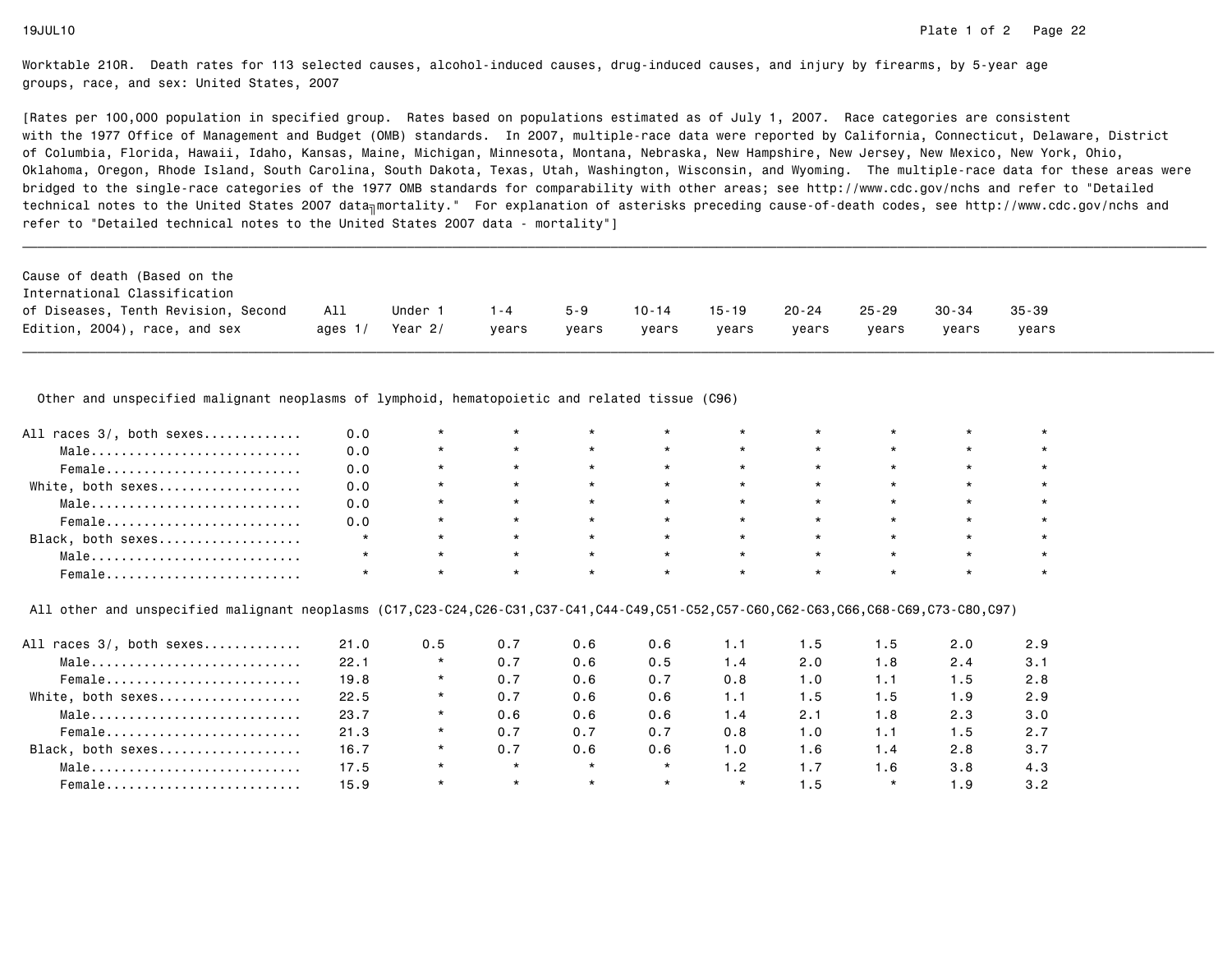[Rates per 100,000 population in specified group. Rates based on populations estimated as of July 1, 2007. Race categories are consistent with the 1977 Office of Management and Budget (OMB) standards. In 2007, multiple-race data were reported by California, Connecticut, Delaware, Districtof Columbia, Florida, Hawaii, Idaho, Kansas, Maine, Michigan, Minnesota, Montana, Nebraska, New Hampshire, New Jersey, New Mexico, New York, Ohio, Oklahoma, Oregon, Rhode Island, South Carolina, South Dakota, Texas, Utah, Washington, Wisconsin, and Wyoming. The multiple-race data for these areas werebridged to the single-race categories of the 1977 OMB standards for comparability with other areas; see http://www.cdc.gov/nchs and refer to "Detailedtechnical notes to the United States 2007 data<sub>∏</sub>mortality." For explanation of asterisks preceding cause-of-death codes, see http://www.cdc.gov/nchs and refer to "Detailed technical notes to the United States 2007 data - mortality"]

| Cause of death (Based on the        |           |         |         |         |           |       |       |           |           |           |
|-------------------------------------|-----------|---------|---------|---------|-----------|-------|-------|-----------|-----------|-----------|
| International Classification        |           |         |         |         |           |       |       |           |           |           |
| of Diseases, Tenth Revision, Second | All       | Under   | $1 - 4$ | $5 - 9$ | $10 - 14$ | 15-19 | 20-24 | $25 - 29$ | $30 - 34$ | $35 - 39$ |
| Edition, 2004), race, and sex       | ages $1/$ | Year 2/ | vears   | vears   | years     | vears | vears | vears     | vears     | vears     |

\_\_\_\_\_\_\_\_\_\_\_\_\_\_\_\_\_\_\_\_\_\_\_\_\_\_\_\_\_\_\_\_\_\_\_\_\_\_\_\_\_\_\_\_\_\_\_\_\_\_\_\_\_\_\_\_\_\_\_\_\_\_\_\_\_\_\_\_\_\_\_\_\_\_\_\_\_\_\_\_\_\_\_\_\_\_\_\_\_\_\_\_\_\_\_\_\_\_\_\_\_\_\_\_\_\_\_\_\_\_\_\_\_\_\_\_\_\_\_\_\_\_\_\_\_\_\_\_\_\_\_\_\_\_\_\_\_\_\_\_\_\_\_\_\_\_\_\_\_\_\_\_\_\_\_\_\_\_

In situ neoplasms, benign neoplasms and neoplasms of uncertain or unknown behavior (D00-D48)

| All races 3/, both sexes | 4.7 | 1.4     | 0.4     | 0.2     | 0.2     | 0.1     | 0.2     | 0.3     | 0.3     | 0.7     |
|--------------------------|-----|---------|---------|---------|---------|---------|---------|---------|---------|---------|
| Male                     | 4.9 | 1.1     | 0.3     | 0.2     | 0.3     | $\star$ | 0.2     | 0.4     | 0.4     | 0.7     |
| Female                   | 4.5 | 1.7     | 0.4     | 0.2     | $\star$ | $\star$ | 0.2     | 0.2     | 0.3     | 0.7     |
| White, both sexes        | 5.2 | 1.4     | 0.4     | 0.2     | 0.2     | 0.1     | 0.2     | 0.3     | 0.3     | 0.6     |
| Male                     | 5.4 | $\star$ | 0.4     |         | $\star$ | $\star$ | $\star$ | 0.4     | 0.4     | 0.6     |
| Female                   | 5.0 | 1.8     | 0.4     | $\star$ | $\star$ |         | $\star$ | $\star$ | 0.3     | 0.7     |
| Black, both sexes        | 3.0 | $\star$ | $\star$ | $\star$ | $\star$ |         | $\star$ | $\star$ | $\star$ | 1.0     |
| Male                     | 3.1 | $\star$ | $\star$ | $\star$ | $\star$ | $\star$ | $\star$ | $\star$ | $\star$ | $\star$ |
| Female                   | 2.9 | $\star$ | $\star$ |         | $\star$ |         | $\star$ | $\star$ | $\star$ | $\star$ |
| Anemias (D50-D64)        |     |         |         |         |         |         |         |         |         |         |
| All races 3/, both sexes | 1.6 | $\star$ | $\star$ |         | $\star$ | 0.2     | 0.3     | 0.3     | 0.3     | 0.4     |
| Male                     | 1.3 | $\star$ |         |         | $\star$ | $\star$ | 0.3     | 0.4     | 0.3     | 0.4     |
| Female                   | 1.9 | $\star$ | $\star$ | $\star$ | $\star$ | 0.2     | 0.2     | 0.3     | 0.3     | 0.3     |
| White, both sexes        | 1.5 | $\star$ | $\star$ | $\star$ | $\star$ | $\star$ | $\star$ | $\star$ | $\star$ | $\star$ |
| Male                     | 1.2 | $\star$ | $\star$ | $\star$ | $\star$ | $\star$ | $\star$ | $\star$ |         |         |
| Female                   | 1.9 | $\star$ | $\star$ | $\star$ | $\star$ | $\star$ | $\star$ | $\star$ | $\star$ |         |
| Black, both sexes        | 2.4 | $\star$ | $\star$ |         | $\star$ | 0.7     | 1.3     | 1.7     | 1.9     | 2.3     |
| Male                     | 2.3 |         | $\star$ | $\star$ | $\star$ | $\star$ | 1.5     | 2.0     | 2.0     | 2.7     |
|                          | 2.5 | $\star$ | $\star$ | $\star$ | $\star$ | $\star$ | $\star$ | 1.4     | 1.7     | 1.9     |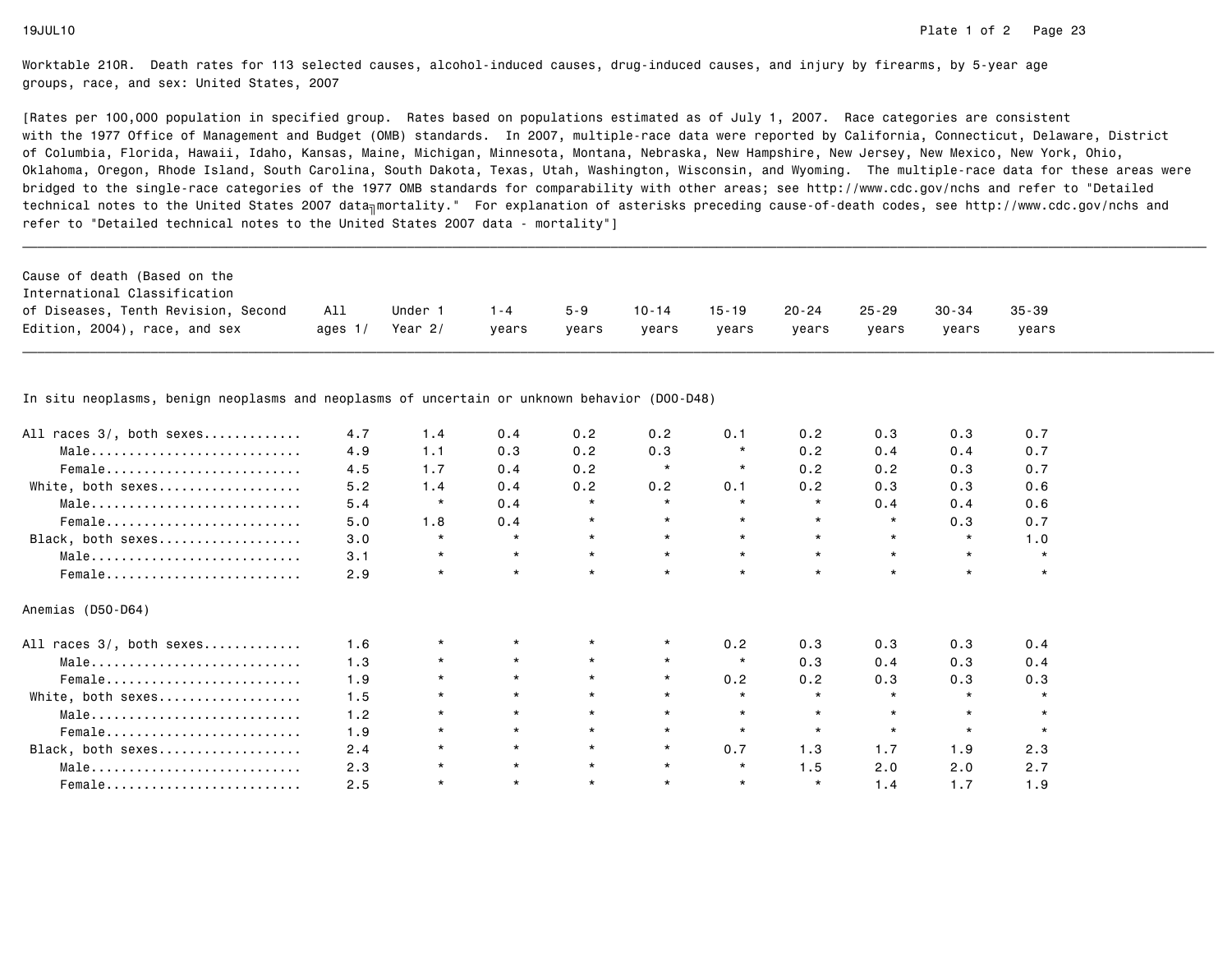| Cause of death (Based on the<br>International Classification<br>of Diseases, Tenth Revision, Second<br>Edition, 2004), race, and sex | All<br>ages $1/$ | Under 1<br>Year $2/$ | $1 - 4$<br>years | $5 - 9$<br>years | $10 - 14$<br>years | $15 - 19$<br>years | $20 - 24$<br>years | $25 - 29$<br>years | $30 - 34$<br>years | $35 - 39$<br>years |  |
|--------------------------------------------------------------------------------------------------------------------------------------|------------------|----------------------|------------------|------------------|--------------------|--------------------|--------------------|--------------------|--------------------|--------------------|--|
|                                                                                                                                      |                  |                      |                  |                  |                    |                    |                    |                    |                    |                    |  |
| Diabetes mellitus (E10-E14)                                                                                                          |                  |                      |                  |                  |                    |                    |                    |                    |                    |                    |  |
| All races 3/, both sexes                                                                                                             | 23.7             | $\star$              |                  | $\star$          | $\star$            | 0.3                | 0.5                | 1.0                | 2.0                | 3.5                |  |
| Male                                                                                                                                 | 23.9             |                      | $\star$          | $\star$          | $\star$            | 0.3                | 0.6                | 1.1                | 2.4                | 4.5                |  |
| Female                                                                                                                               | 23.5             | $\star$              | $\star$          | $\star$          | $\star$            | 0.2                | 0.5                | 0.9                | 1.7                | 2.6                |  |
| White, both sexes                                                                                                                    | 23.2             | $\star$              | $\star$          | $\star$          | $\star$            | 0.2                | 0.5                | 0.8                | 1.6                | 3.0                |  |
| Male                                                                                                                                 | 23.8             | $\star$              | $\star$          | $\star$          | $\star$            | 0.3                | 0.6                | 0.9                | 2.0                | 3.8                |  |
| Female                                                                                                                               | 22.5             | $\star$              | $\star$          | $\star$          | $\star$            | $\star$            | 0.3                | 0.6                | 1.3                | 2.1                |  |
| Black, both sexes                                                                                                                    | 31.1             | $\star$              | $\star$          | $\star$          | $\star$            | 0.6                | 1.1                | 2.7                | 4.9                | 7.6                |  |
| Male                                                                                                                                 | 28.7             | $\star$              | $\star$          | $\star$          | $\star$            | $\star$            | $\star$            | 2.8                | 5.8                | 9.5                |  |
| Female                                                                                                                               | 33.3             | $\star$              | $\star$          | $\star$          | $\star$            | $\star$            | 1.4                | 2.6                | 4.0                | 6.0                |  |
| Nutritional deficiencies (E40-E64)                                                                                                   |                  |                      |                  |                  |                    |                    |                    |                    |                    |                    |  |
| All races 3/, both sexes                                                                                                             | 0.9              | $\star$              | $\star$          | $\star$          | $\star$            | $\star$            |                    |                    | $\star$            |                    |  |
| Male                                                                                                                                 | 0.7              | $\star$              | $\star$          | $\star$          | $\star$            | $\star$            |                    | $\star$            | $\star$            |                    |  |
| Female                                                                                                                               | 1.2              | $\star$              | $\star$          | $\star$          | $\star$            | $\star$            | $\star$            | $\star$            | $\star$            |                    |  |
| White, both sexes                                                                                                                    | 1.0              | $\star$              | $\star$          | $\star$          | $\star$            | $\star$            |                    | $\star$            | $\star$            |                    |  |
| Male                                                                                                                                 | 0.7              | $\star$              | $\star$          | $\star$          | $\star$            | $\star$            | $\star$            | $\star$            | $\star$            |                    |  |
| Female                                                                                                                               | 1.2              | $\star$              | $\star$          | $\star$          | $\star$            | $\star$            | $\star$            | $\star$            | $\star$            |                    |  |
| Black, both sexes                                                                                                                    | 1.0              | $\star$              | $\star$          | $\star$          | $\star$            | $\star$            | $\star$            | $\star$            | $\star$            |                    |  |
| Male                                                                                                                                 | 0.9              | $\star$              | $\star$          | $\star$          | $\star$            | $\star$            | $\star$            | $\star$            | $\star$            |                    |  |
| Female                                                                                                                               | 1.1              | $\star$              | $\star$          | $\star$          | $\star$            | $\star$            | $\star$            | $\star$            | $\star$            | $\star$            |  |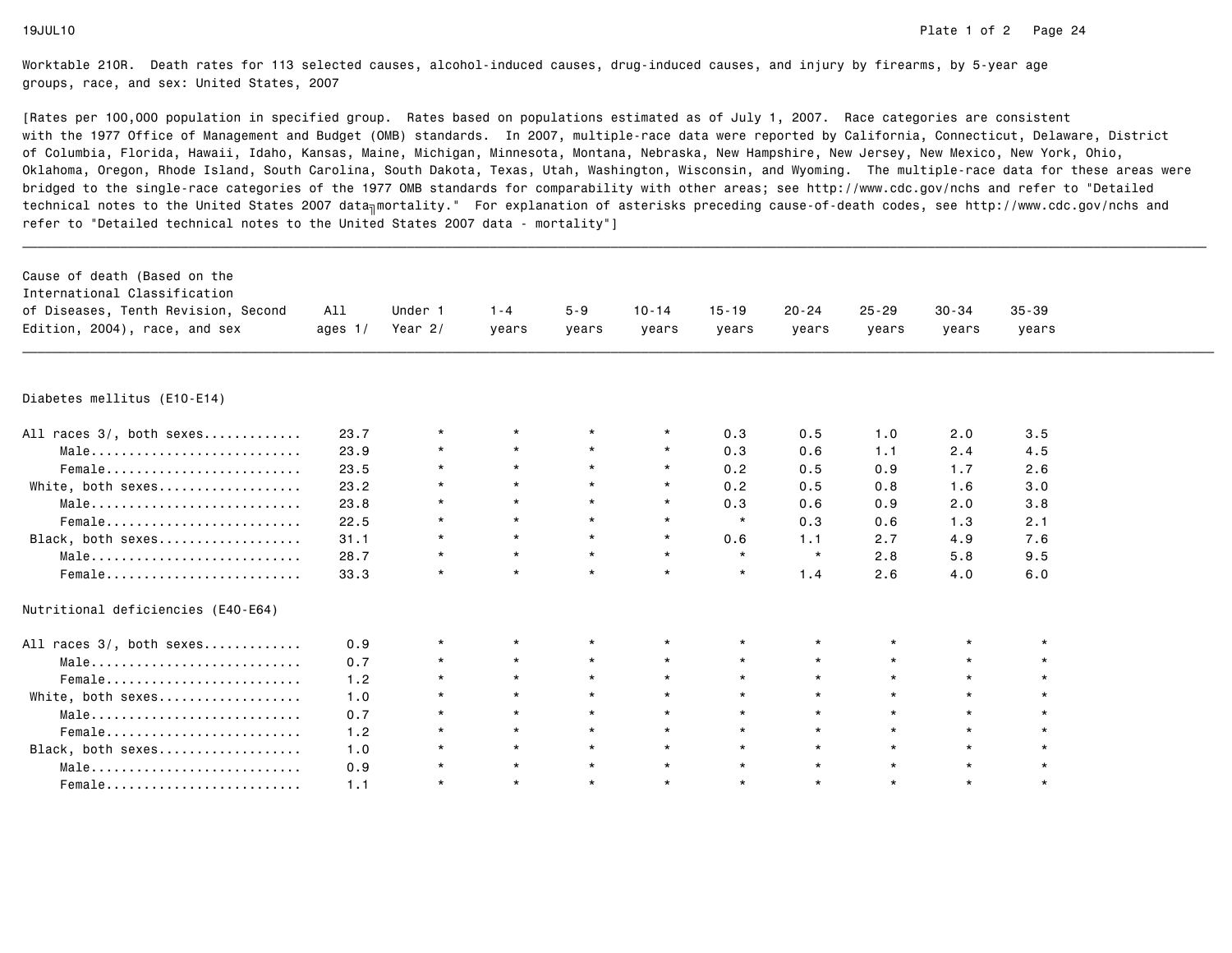| Cause of death (Based on the             |           |           |         |         |           |           |           |           |           |           |  |
|------------------------------------------|-----------|-----------|---------|---------|-----------|-----------|-----------|-----------|-----------|-----------|--|
| International Classification             |           |           |         |         |           |           |           |           |           |           |  |
| of Diseases, Tenth Revision, Second      | All       | Under 1   | $1 - 4$ | $5 - 9$ | $10 - 14$ | $15 - 19$ | $20 - 24$ | $25 - 29$ | $30 - 34$ | $35 - 39$ |  |
| Edition, 2004), race, and sex            | ages $1/$ | Year $2/$ | years   | years   | years     | years     | years     | years     | years     | years     |  |
|                                          |           |           |         |         |           |           |           |           |           |           |  |
| Malnutrition (E40-E46)                   |           |           |         |         |           |           |           |           |           |           |  |
| All races 3/, both sexes                 | 0.9       | $\star$   | $\star$ |         | $\star$   | $\star$   |           |           | $\star$   |           |  |
| Male                                     | 0.7       | $\star$   | $\star$ | $\star$ | $\star$   | $\star$   |           | $\star$   | $\star$   |           |  |
| Female                                   | 1.1       | $\star$   | $\star$ | $\star$ | $\star$   | $\star$   |           | $\star$   | $\star$   |           |  |
| White, both sexes                        | 0.9       | $\star$   | $\star$ | $\star$ | $\star$   | $\star$   |           | $\star$   | $\star$   |           |  |
| Male                                     | 0.7       | $\star$   | $\star$ | $\star$ | $\star$   | $\star$   |           | $\star$   | $\star$   |           |  |
| Female                                   | 1.1       | $\star$   | $\star$ | $\star$ | $\star$   | $\star$   |           | $\star$   | $\star$   |           |  |
| Black, both sexes                        | 0.9       | $\star$   | $\star$ | $\star$ | $\star$   | $\star$   | $\star$   | $\star$   | $\star$   | $\star$   |  |
| Male                                     | 0.8       | $\star$   | $\star$ | $\star$ | $\star$   | $\star$   |           | $\star$   | $\star$   | $\star$   |  |
|                                          | 1.0       | $\star$   | $\star$ | $\star$ | $\star$   | $\star$   | $\star$   | $\star$   | $\star$   | $\star$   |  |
| Other nutritional deficiencies (E50-E64) |           |           |         |         |           |           |           |           |           |           |  |
| All races 3/, both sexes                 | 0.1       | $\star$   | $\star$ |         | $\star$   | $\star$   |           |           | $\star$   |           |  |
| Male                                     | 0.1       | $\star$   | $\star$ |         |           | $\star$   |           |           | $\star$   |           |  |
|                                          | 0.1       | $\star$   | $\star$ |         | $\star$   | $\star$   |           | $\star$   | $\star$   |           |  |
| White, both sexes                        | 0.1       | $\star$   | $\star$ | $\star$ | $\star$   | $\star$   |           | $\star$   | $\star$   |           |  |
| Male                                     | 0.1       | $\star$   | $\star$ | $\star$ | $\star$   | $\star$   |           | $\star$   | $\star$   |           |  |
| Female                                   | 0.1       | $\star$   | $\star$ | $\star$ | $\star$   | $\star$   | $\star$   | $\star$   | $\star$   |           |  |
| Black, both sexes                        | $\star$   | $\star$   | $\star$ | $\star$ | $\star$   | $\star$   | $\star$   | $\star$   | $\star$   |           |  |
| Male                                     | $\star$   | $\star$   | $\star$ | $\star$ | $\star$   | $\star$   | $\star$   | $\star$   | $\star$   |           |  |
| Female                                   | $\star$   | $\star$   | $\star$ | $\star$ | $\star$   | $\star$   | $\star$   | $\star$   | $\star$   | $\star$   |  |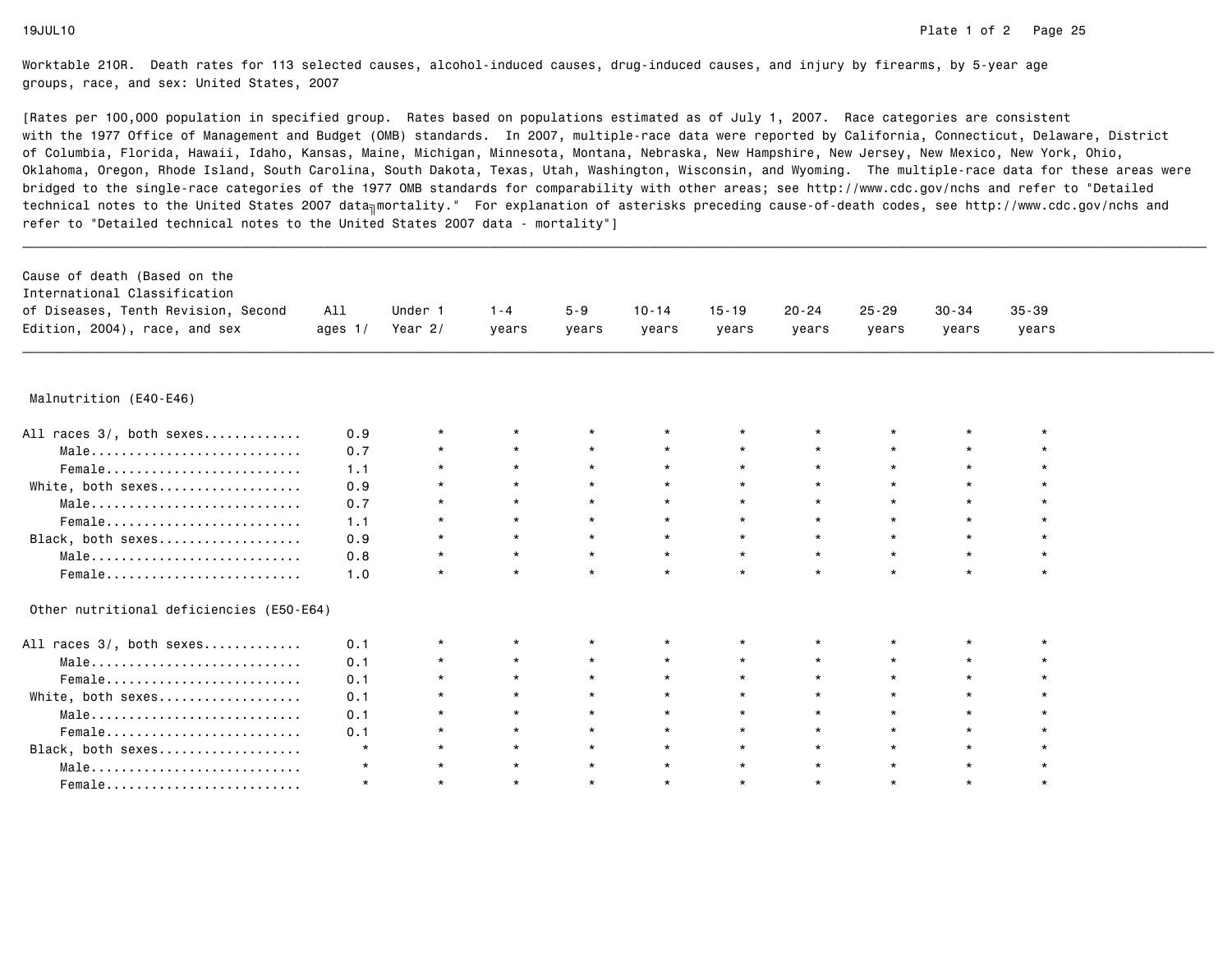| Cause of death (Based on the<br>International Classification<br>of Diseases, Tenth Revision, Second<br>Edition, 2004), race, and sex | All<br>ages $1/$ | Under 1<br>Year $2/$ | $1 - 4$<br>years | $5 - 9$<br>years | $10 - 14$<br>years | $15 - 19$<br>years | $20 - 24$<br>years | $25 - 29$<br>years | $30 - 34$<br>years | $35 - 39$<br>years |  |
|--------------------------------------------------------------------------------------------------------------------------------------|------------------|----------------------|------------------|------------------|--------------------|--------------------|--------------------|--------------------|--------------------|--------------------|--|
|                                                                                                                                      |                  |                      |                  |                  |                    |                    |                    |                    |                    |                    |  |
| Meningitis (GOO,GO3)                                                                                                                 |                  |                      |                  |                  |                    |                    |                    |                    |                    |                    |  |
| All races 3/, both sexes                                                                                                             | 0.2              | 1.9                  |                  |                  |                    |                    | 0.1                |                    |                    | 0.2                |  |
| Male                                                                                                                                 | 0.2              | 1.6                  |                  | $\star$          |                    | $\star$            | $\star$            |                    |                    | 0.2                |  |
| Female                                                                                                                               | 0.2              | 2.3                  | $\star$          | $\star$          | $\star$            | $\star$            | $\star$            |                    | $\star$            | $\star$            |  |
| White, both sexes                                                                                                                    | 0.2              | 1.6                  | $\star$          | $\star$          | $\star$            | $\star$            | $\star$            |                    | $\star$            | 0.2                |  |
| Male                                                                                                                                 | 0.2              | $\star$              | $\star$          | $\star$          |                    | $\star$            | $\star$            |                    | $\star$            | $\star$            |  |
| Female                                                                                                                               | 0.2              | 2.0                  | $\star$          | $\star$          | $\star$            | $\star$            |                    | $\star$            | $\star$            |                    |  |
| Black, both sexes                                                                                                                    | 0.3              | 3.2                  | $\star$          | $\star$          | $\star$            | $\star$            | $\star$            | $\star$            | $\star$            |                    |  |
| Male                                                                                                                                 | 0.4              | $\star$              | $\star$          | $\star$          | $\star$            | $\star$            | $\star$            | $\star$            | $\star$            |                    |  |
| Female                                                                                                                               | 0.3              | $\star$              |                  |                  | $\star$            | $\star$            |                    | $\star$            |                    | $\star$            |  |
| Parkinson's disease (G20-G21)                                                                                                        |                  |                      |                  |                  |                    |                    |                    |                    |                    |                    |  |
| All races 3/, both sexes                                                                                                             | 6.7              | $\star$              |                  |                  |                    |                    |                    |                    |                    |                    |  |
| Male                                                                                                                                 | 7.8              | $\star$              | $\star$          | $\star$          | $\star$            | $\star$            |                    | $\star$            | $\star$            |                    |  |
| Female                                                                                                                               | 5.6              | $\star$              | $\star$          | $\star$          | $\star$            | $\star$            |                    | $\star$            | $\star$            |                    |  |
| White, both sexes                                                                                                                    | 7.7              | $\star$              | $\star$          | $\star$          | $\star$            | $\star$            |                    | $\star$            | $\star$            |                    |  |
| Male                                                                                                                                 | 9.0              | $\star$              | $\star$          | $\star$          | $\star$            | $\star$            | $\star$            | $\star$            | $\star$            |                    |  |
| Female                                                                                                                               | 6.5              | $\star$              | $\star$          | $\star$          | $\star$            | $\star$            |                    | $\star$            | $\star$            |                    |  |
| Black, both sexes                                                                                                                    | 2.0              |                      | $\star$          | $\star$          | $\star$            | $\star$            | $\star$            | $\star$            | $\star$            |                    |  |
| Male                                                                                                                                 | 2.3              | $\star$              | $\star$          | $\star$          | $\star$            | $\star$            | $\star$            | $\star$            | $\star$            |                    |  |
| Female                                                                                                                               | 1.7              | $\star$              | $\star$          | $\star$          | $\star$            | $\star$            | $\star$            | $\star$            | $\star$            | $\star$            |  |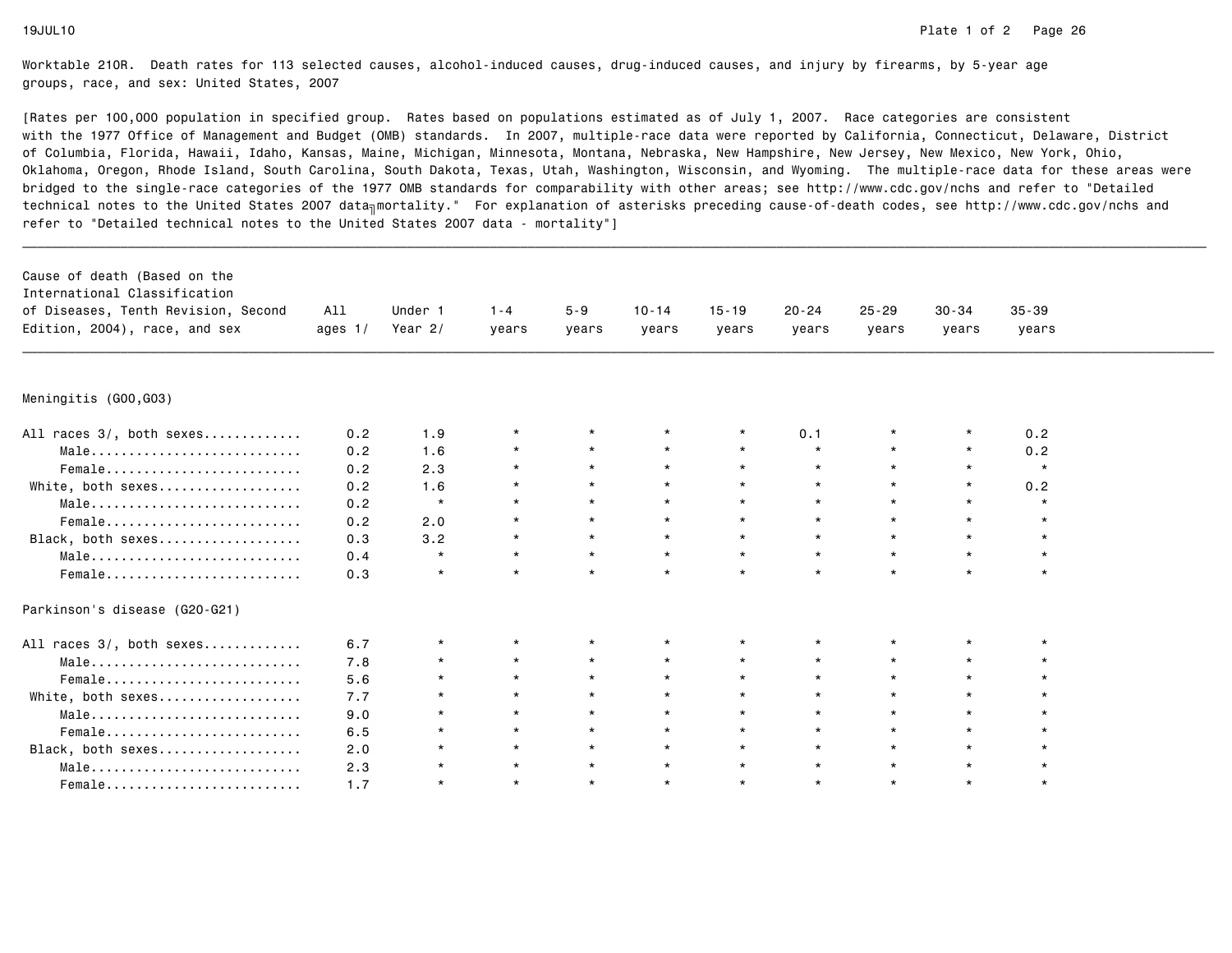| Cause of death (Based on the            |           |           |         |         |           |           |           |           |           |           |  |
|-----------------------------------------|-----------|-----------|---------|---------|-----------|-----------|-----------|-----------|-----------|-----------|--|
| International Classification            |           |           |         |         |           |           |           |           |           |           |  |
| of Diseases, Tenth Revision, Second     | All       | Under 1   | $1 - 4$ | $5 - 9$ | $10 - 14$ | $15 - 19$ | $20 - 24$ | $25 - 29$ | $30 - 34$ | $35 - 39$ |  |
| Edition, 2004), race, and sex           | ages $1/$ | Year $2/$ | years   | years   | years     | years     | years     | years     | years     | years     |  |
|                                         |           |           |         |         |           |           |           |           |           |           |  |
| Alzheimer's disease (G30)               |           |           |         |         |           |           |           |           |           |           |  |
| All races 3/, both sexes                | 24.7      | $\star$   | $\star$ |         | $\star$   | $\star$   |           | $\star$   | $\star$   |           |  |
| Male                                    | 14.7      | $\star$   | $\star$ | $\star$ | $\star$   | $\star$   | $\star$   | $\star$   | $\star$   |           |  |
| Female                                  | 34.5      | $\star$   | $\star$ | $\star$ | $\star$   | $\star$   | $\star$   | $\star$   | $\star$   | $\star$   |  |
| White, both sexes                       | 28.3      | $\star$   | $\star$ | $\star$ | $\star$   | $\star$   |           | $\star$   | $\star$   |           |  |
| Male                                    | 16.7      | $\star$   | $\star$ | $\star$ | $\star$   | $\star$   | $\star$   | $\star$   | $\star$   | $\star$   |  |
| Female                                  | 39.7      | $\star$   | $\star$ | $\star$ | $\star$   | $\star$   | $\star$   | $\star$   | $\star$   |           |  |
| Black, both sexes                       | 11.9      | $\star$   | $\star$ | $\star$ | $\star$   | $\star$   | $\star$   | $\star$   | $\star$   | $\star$   |  |
| Male                                    | 6.8       | $\star$   | $\star$ | $\star$ | $\star$   | $\star$   | $\star$   | $\star$   | $\star$   | $\star$   |  |
| Female                                  | 16.5      | $\star$   | $\star$ | $\star$ | $\star$   | $\star$   | $\star$   | $\star$   | $\star$   | $\star$   |  |
| Major cardiovascular diseases (I00-I78) |           |           |         |         |           |           |           |           |           |           |  |
| All races 3/, both sexes                | 267.3     | 13.4      | 1.4     | 0.8     | 0.9       | 2.1       | 4.4       | 7.2       | 12.4      | 23.4      |  |
| Male                                    | 261.0     | 14.8      | 1.2     | 0.8     | 0.9       | 2.6       | 5.4       | 9.1       | 16.0      | 31.2      |  |
| Female                                  | 273.3     | 11.9      | 1.6     | 0.7     | 0.9       | 1.5       | 3.3       | 5.3       | 8.7       | 15.5      |  |
| White, both sexes                       | 283.8     | 11.0      | 1.2     | 0.7     | 0.8       | 1.8       | 3.7       | 5.9       | 10.2      | 19.9      |  |
| Male                                    | 274.6     | 12.0      | 1.0     | 0.7     | 0.9       | 2.2       | 4.4       | 7.5       | 13.3      | 26.9      |  |
| Female                                  | 292.8     | 9.9       | 1.4     | 0.7     | 0.8       | 1.4       | 2.9       | 4.2       | 6.9       | 12.6      |  |
| Black, both sexes                       | 240.0     | 24.5      | 2.2     | 0.9     | 1.4       | 3.9       | 8.7       | 15.2      | 28.3      | 50.6      |  |
| Male                                    | 244.2     | 29.0      | 2.3     | $\star$ | 1.2       | 5.5       | 11.3      | 19.0      | 36.1      | 67.4      |  |
| Female                                  | 236.1     | 19.7      | 2.0     | $\star$ | 1.6       | 2.4       | 5.9       | 11.6      | 21.2      | 35.5      |  |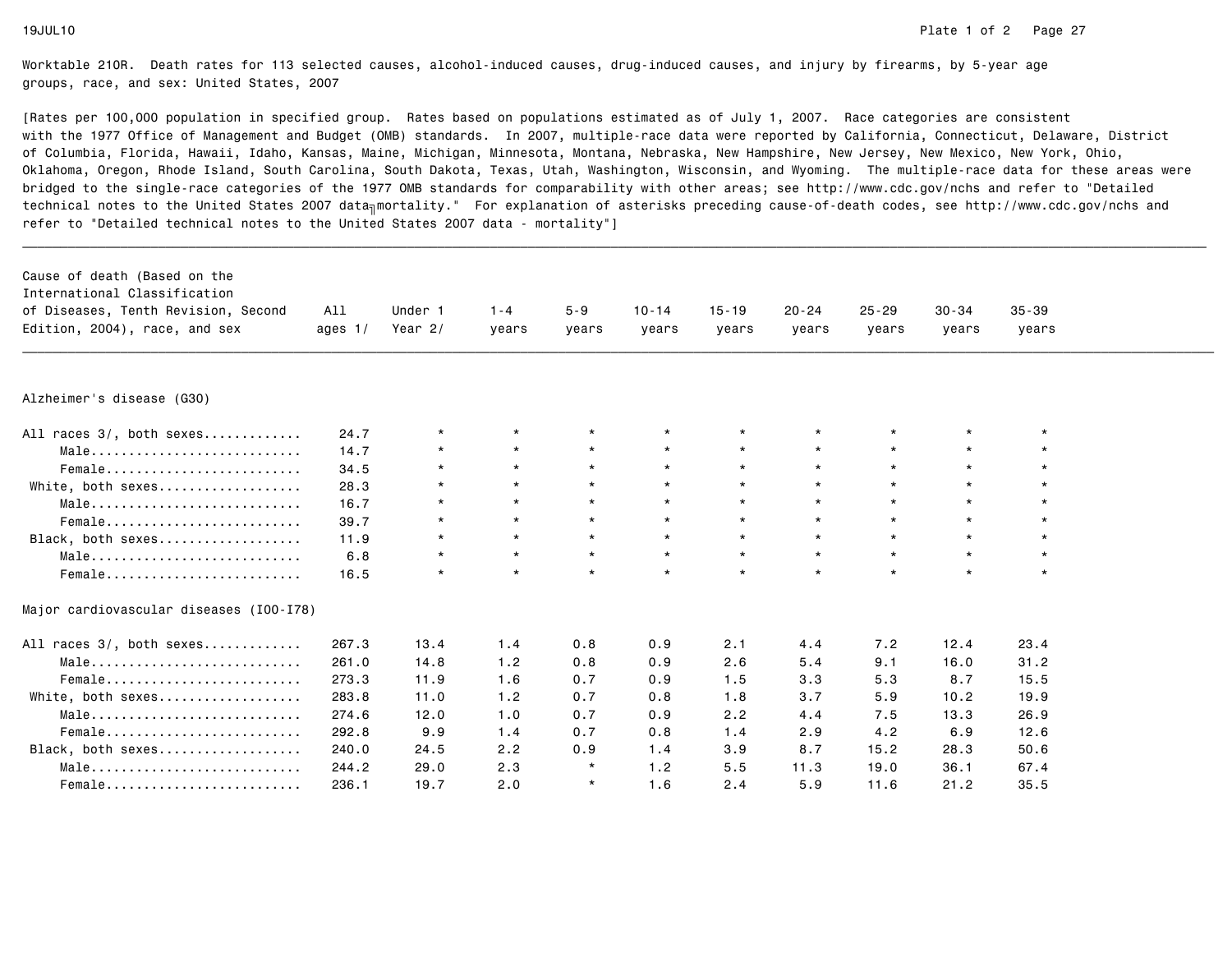| Cause of death (Based on the<br>International Classification<br>of Diseases, Tenth Revision, Second<br>Edition, 2004), race, and sex | All<br>ages $1/$ | Under 1<br>Year $2/$ | $1 - 4$<br>years | $5 - 9$<br>years | $10 - 14$<br>years | $15 - 19$<br>years | $20 - 24$<br>years | $25 - 29$<br>years | $30 - 34$<br>years | $35 - 39$<br>years |  |
|--------------------------------------------------------------------------------------------------------------------------------------|------------------|----------------------|------------------|------------------|--------------------|--------------------|--------------------|--------------------|--------------------|--------------------|--|
| Diseases of heart (I00-I09, I11, I13, I20-I51)                                                                                       |                  |                      |                  |                  |                    |                    |                    |                    |                    |                    |  |
| All races 3/, both sexes                                                                                                             | 204.3            | 10.0                 | 1.1              | 0.6              | 0.6                | 1.6                | 3.5                | 6.0                | 10.0               | 18.4               |  |
| Male                                                                                                                                 | 208.4            | 10.9                 | 1.0              | 0.6              | 0.7                | 2.1                | 4.3                | 7.9                | 13.4               | 25.4               |  |
| Female                                                                                                                               | 200.2            | 9.0                  | 1.1              | 0.5              | 0.6                | 1.1                | 2.6                | 4.1                | 6.5                | 11.3               |  |
| White, both sexes                                                                                                                    | 218.3            | 7.7                  | 0.9              | 0.5              | 0.6                | 1.3                | 2.9                | 4.9                | 8.3                | 15.9               |  |
| Male                                                                                                                                 | 221.1            | 8.5                  | 0.7              | 0.5              | 0.6                | 1.7                | 3.5                | 6.3                | 11.4               | 22.2               |  |
| Female                                                                                                                               | 215.5            | 6.9                  | 1.0              | 0.5              | 0.5                | 1.0                | 2.3                | 3.3                | 5.1                | 9.4                |  |
| Black, both sexes                                                                                                                    | 177.9            | 19.4                 | 1.6              | 0.7              | 1.2                | 3.2                | 7.3                | 13.1               | 22.3               | 38.6               |  |
| Male                                                                                                                                 | 186.5            | 21.6                 | 2.0              | $\star$          | $\star$            | 4.5                | 9.5                | 17.2               | 29.5               | 52.8               |  |
| Female                                                                                                                               | 170.0            | 17.1                 | $\star$          | $\star$          | 1.3                | 1.9                | 5.1                | 9.3                | 15.8               | 25.9               |  |
| Acute rheumatic fever and chronic rheumatic heart diseases (I00-I09)                                                                 |                  |                      |                  |                  |                    |                    |                    |                    |                    |                    |  |
| All races 3/, both sexes                                                                                                             | 1.1              | $^\star$             | $\star$          | $\star$          | $\star$            | *                  |                    | $\star$            | $\star$            | 0.1                |  |
| $Male \dots \dots \dots \dots \dots \dots \dots \dots \dots \dots$                                                                   | 0.7              | $\star$              | $\star$          | $\star$          | $\star$            | $\star$            | $\star$            | $\star$            | $\star$            | $\star$            |  |
| Female                                                                                                                               | 1.4              | $\star$              | $\star$          | $\star$          | $\star$            | $\star$            | $\star$            | $\star$            | $\star$            | $\star$            |  |
| White, both sexes                                                                                                                    | 1.2              | $\star$              | $\star$          | $\star$          | $\star$            | $\star$            | $\star$            | $\star$            | $\star$            | $\star$            |  |
| Male                                                                                                                                 | 0.8              | $\star$              | $\star$          | $\star$          | $\star$            | $\star$            | $\star$            | $\star$            | $\star$            |                    |  |
| Female                                                                                                                               | 1.6              | $\star$              | $\star$          | $\star$          | $\star$            | $\star$            | $\star$            | $\star$            | $\star$            | $\star$            |  |
| Black, both sexes                                                                                                                    | 0.6              | $\star$              | $\star$          | $\star$          | $\star$            | $\star$            | $\star$            | $\star$            | $\star$            |                    |  |
| $Male \dots \dots \dots \dots \dots \dots \dots \dots \dots \dots$                                                                   | 0.4              | $\star$              | $\star$          | $\star$          | $\star$            | $\star$            | $\star$            | $\star$            | $\star$            | $\star$            |  |
| Female                                                                                                                               | 0.8              | $\star$              | $\star$          | $\star$          | $\star$            | $\star$            | $\star$            | $\star$            | $\star$            |                    |  |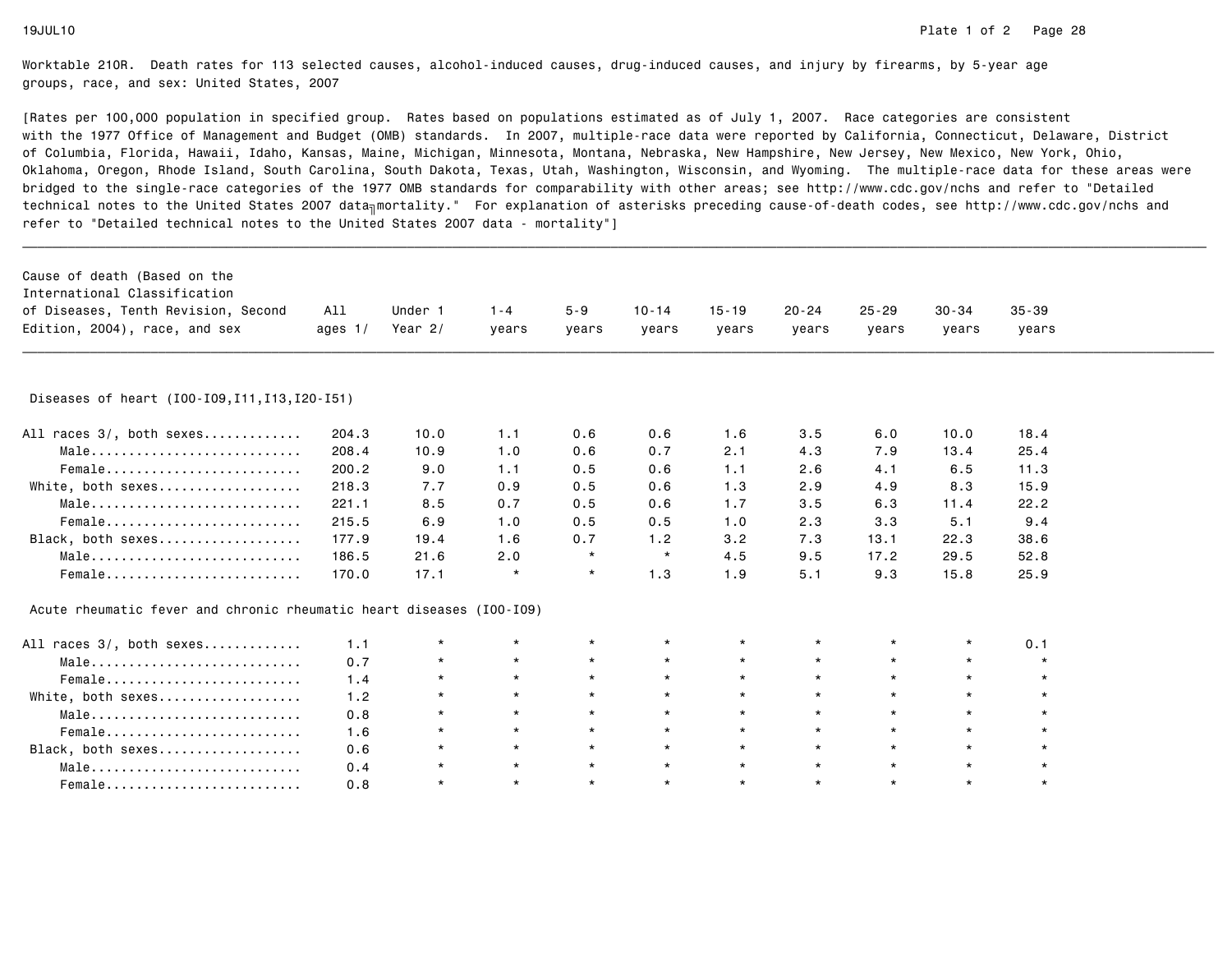| Cause of death (Based on the<br>International Classification<br>of Diseases, Tenth Revision, Second<br>Edition, 2004), race, and sex | All<br>ages $1/$ | Under 1<br>Year $2/$ | $1 - 4$<br>years | $5 - 9$<br>years | $10 - 14$<br>years | $15 - 19$<br>years | $20 - 24$<br>years | $25 - 29$<br>years | $30 - 34$<br>years | $35 - 39$<br>years |  |
|--------------------------------------------------------------------------------------------------------------------------------------|------------------|----------------------|------------------|------------------|--------------------|--------------------|--------------------|--------------------|--------------------|--------------------|--|
|                                                                                                                                      |                  |                      |                  |                  |                    |                    |                    |                    |                    |                    |  |
| Hypertensive heart disease (I11)                                                                                                     |                  |                      |                  |                  |                    |                    |                    |                    |                    |                    |  |
| All races 3/, both sexes                                                                                                             | 10.2             | $\star$              | $\star$          |                  |                    |                    | 0.2                | 0.5                | 1.1                | 2.1                |  |
| Male                                                                                                                                 | 9.6              | $\star$              | $\star$          | $\star$          |                    | $\star$            | 0.3                | 0.8                | 1.6                | 3.0                |  |
| Female                                                                                                                               | 10.8             | $\star$              | $\star$          | $\star$          | $\star$            | $\star$            | $\star$            | 0.3                | 0.7                | 1.2                |  |
| White, both sexes                                                                                                                    | 9.4              | $\star$              | $\star$          |                  | $\star$            | $\star$            | $\star$            | 0.4                | 0.7                | 1.4                |  |
| Male                                                                                                                                 | 8.5              | $\star$              | $\star$          | $\star$          | $\star$            | $\star$            | $\star$            | 0.5                | 1.0                | 2.1                |  |
| Female                                                                                                                               | 10.4             | $\star$              | $\star$          | $\star$          | $\star$            | $\star$            | $\star$            | $\star$            | 0.4                | 0.6                |  |
| Black, both sexes                                                                                                                    | 17.8             | $\star$              | $\star$          | $\star$          | $\star$            | $\star$            | 0.7                | 1.5                | 4.3                | 6.9                |  |
| Male                                                                                                                                 | 19.2             | $\star$              | $\star$          | $\star$          | $\star$            | $\star$            | $\star$            | 2.3                | 5.9                | 9.8                |  |
| Female                                                                                                                               | 16.4             | $\star$              | $\star$          | $\star$          | $\star$            | $\star$            | $\star$            | $\star$            | 2.9                | 4.4                |  |
| Hypertensive heart and renal disease (I13)                                                                                           |                  |                      |                  |                  |                    |                    |                    |                    |                    |                    |  |
| All races 3/, both sexes                                                                                                             | 1.0              | $\star$              | $\star$          | $\star$          | $\star$            | $\star$            | $\star$            | $\star$            | 0.1                | 0.2                |  |
| Male                                                                                                                                 | 0.9              | $\star$              | $\star$          | $\star$          | $\star$            | $\star$            | $\star$            | $\star$            | $^\star$           | 0.2                |  |
| Female                                                                                                                               | 1.1              | $\star$              | $\star$          | $\star$          | $\star$            | $\star$            | $\star$            | $\star$            | $\star$            | $\star$            |  |
| White, both sexes                                                                                                                    | 0.8              | $\star$              | $\star$          | $\star$          | $\star$            | $\star$            |                    | $\star$            | $\star$            | $\star$            |  |
| Male                                                                                                                                 | 0.7              | $\star$              | $\star$          | $\star$          | $\star$            | $\star$            | $\star$            | $\star$            | $\star$            | $\star$            |  |
| Female                                                                                                                               | 1.0              | $\star$              | $\star$          | $\star$          | $\star$            | $\star$            | $\star$            | $\star$            | $\star$            | $\star$            |  |
| Black, both sexes                                                                                                                    | 2.1              | $\star$              | $\star$          | $\star$          | $\star$            | $\star$            | $\star$            | $\star$            | $\star$            | 0.9                |  |
| Male                                                                                                                                 | 2.2              | $\star$              | $\star$          | $\star$          | $\star$            | $\star$            | $\star$            | $\star$            | $\star$            | $\star$            |  |
| Female                                                                                                                               | 2.0              | $\star$              | $\star$          | $\star$          | $\star$            | $\star$            | $\star$            | $\star$            | $\star$            | $\star$            |  |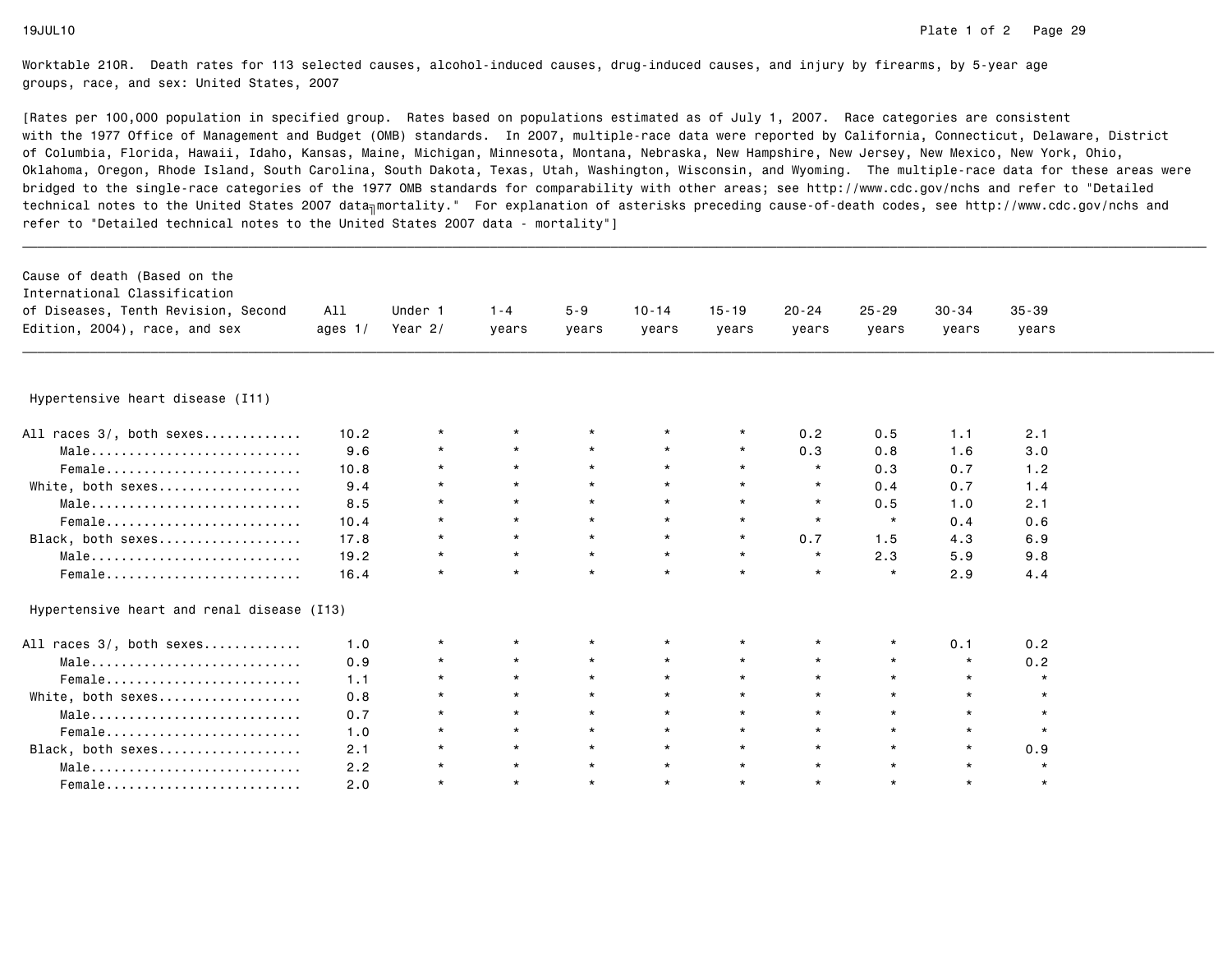| Cause of death (Based on the<br>International Classification<br>of Diseases, Tenth Revision, Second<br>Edition, 2004), race, and sex | All<br>ages $1/$ | Under 1<br>Year $2/$ | $1 - 4$<br>years | $5 - 9$<br>years | $10 - 14$<br>years | $15 - 19$<br>years | $20 - 24$<br>years | $25 - 29$<br>years | $30 - 34$<br>years | $35 - 39$<br>years |  |
|--------------------------------------------------------------------------------------------------------------------------------------|------------------|----------------------|------------------|------------------|--------------------|--------------------|--------------------|--------------------|--------------------|--------------------|--|
|                                                                                                                                      |                  |                      |                  |                  |                    |                    |                    |                    |                    |                    |  |
| Ischemic heart diseases (I20-I25)                                                                                                    |                  |                      |                  |                  |                    |                    |                    |                    |                    |                    |  |
| All races 3/, both sexes                                                                                                             | 134.7            | 0.6                  | $^\star$         |                  | $\star$            | 0.2                | 0.5                | 1.6                | 3.7                | 8.4                |  |
| Male                                                                                                                                 | 145.3            | $\star$              | $\star$          | $\star$          | $\star$            | 0.2                | 0.7                | 2.3                | 5.7                | 12.6               |  |
| Female                                                                                                                               | 124.4            | $\star$              | $\star$          | $\star$          | $\star$            | $\star$            | 0.3                | 0.8                | 1.6                | 4.2                |  |
| White, both sexes                                                                                                                    | 145.5            | $\star$              | $\star$          | $\star$          | $\star$            | 0.2                | 0.4                | 1.4                | 3.4                | 8.1                |  |
| Male                                                                                                                                 | 156.6            | $\star$              | $\star$          | $\star$          | $\star$            | $\star$            | 0.6                | 2.0                | 5.2                | 12.1               |  |
| Female                                                                                                                               | 134.7            | $\star$              | $\star$          | $\star$          | $\star$            | $\star$            | $\star$            | 0.7                | 1.5                | 3.9                |  |
| Black, both sexes                                                                                                                    | 106.6            | $\star$              | $\star$          | $\star$          | $\star$            | $\star$            | 1.1                | 2.9                | 6.3                | 12.8               |  |
| Male                                                                                                                                 | 113.8            | $\star$              | $\star$          | $\star$          | $\star$            | $\star$            | 1.5                | 4.2                | 10.1               | 18.7               |  |
| Female                                                                                                                               | 100.0            | $\star$              | $\star$          | $\star$          | $\star$            | $\star$            | $\star$            | 1.5                | 2.8                | 7.5                |  |
| Acute myocardial infarction (I21-I22)                                                                                                |                  |                      |                  |                  |                    |                    |                    |                    |                    |                    |  |
| All races 3/, both sexes                                                                                                             | 44.1             | $^\star$             | $\star$          | $^\star$         | $\star$            | $\star$            | 0.2                | 0.6                | 1.4                | 3.2                |  |
| Male                                                                                                                                 | 48.2             | $\star$              | $\star$          | $\star$          | $\star$            | $\star$            | 0.2                | 0.8                | 2.1                | 4.6                |  |
| Female                                                                                                                               | 40.0             | $\star$              | $\star$          | $\star$          | $\star$            | $\star$            | $\star$            | 0.3                | 0.7                | 1.8                |  |
| White, both sexes                                                                                                                    | 47.6             | $\star$              | $\star$          | $\star$          | $\star$            | $\star$            | 0.2                | 0.5                | 1.3                | 3.2                |  |
| Male                                                                                                                                 | 52.2             | $\star$              | $\star$          | $\star$          | $\star$            | $\star$            | $\star$            | 0.7                | 1.9                | 4.7                |  |
| Female                                                                                                                               | 43.1             | $\star$              | $\star$          | $\star$          | $\star$            | $\star$            | $\star$            | 0.3                | 0.6                | 1.7                |  |
| Black, both sexes                                                                                                                    | 35.2             | $^\star$             | $\star$          | $\star$          | $\star$            | $\star$            | $\star$            | 1.0                | 2.5                | 4.3                |  |
| Male                                                                                                                                 | 36.6             | $\star$              | $\star$          | $\star$          | $\star$            | $\star$            | $\star$            | 1.3                | 3.9                | 6.1                |  |
| Female                                                                                                                               | 34.0             | $\star$              | $\star$          | $\star$          | $\star$            | $\star$            | $\star$            | $\star$            | $\star$            | 2.8                |  |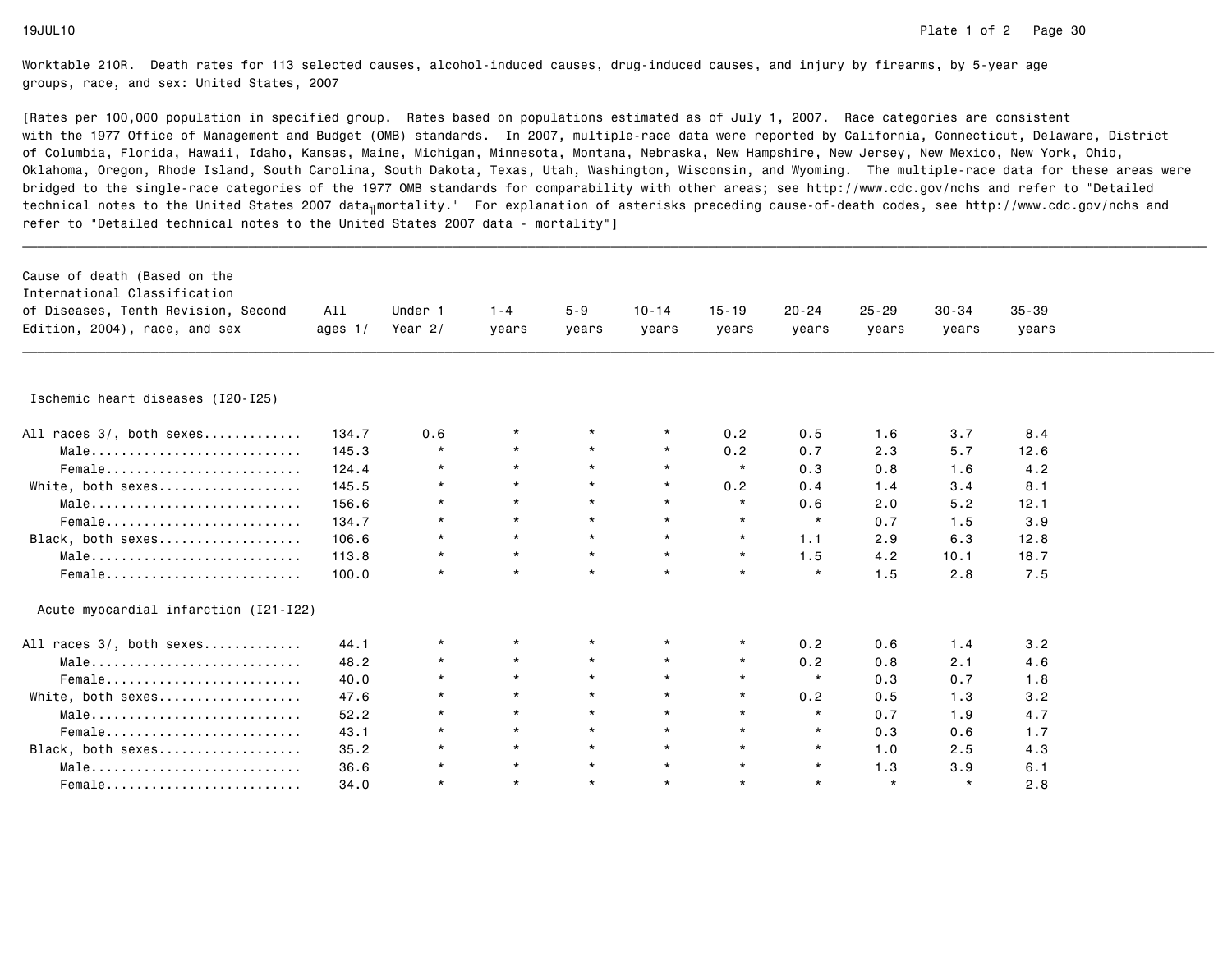| Cause of death (Based on the                             |           |           |         |         |           |           |           |           |           |           |  |
|----------------------------------------------------------|-----------|-----------|---------|---------|-----------|-----------|-----------|-----------|-----------|-----------|--|
| International Classification                             |           |           |         |         |           |           |           |           |           |           |  |
| of Diseases, Tenth Revision, Second                      | All       | Under 1   | $1 - 4$ | $5 - 9$ | $10 - 14$ | $15 - 19$ | $20 - 24$ | $25 - 29$ | $30 - 34$ | $35 - 39$ |  |
| Edition, 2004), race, and sex                            | ages $1/$ | Year $2/$ | years   | years   | years     | years     | years     | years     | years     | years     |  |
|                                                          |           |           |         |         |           |           |           |           |           |           |  |
| Other acute ischemic heart diseases (I24)                |           |           |         |         |           |           |           |           |           |           |  |
| All races 3/, both sexes                                 | 1.4       | $\star$   | $\star$ |         | $\star$   | $^\star$  |           |           |           | 0.2       |  |
| Male                                                     | 1.5       | $\star$   | $\star$ | $\star$ | $\star$   | $\star$   |           | $\star$   | $\star$   | 0.2       |  |
| Female                                                   | 1.3       | $\star$   | $\star$ | $\star$ | $\star$   | $\star$   | $\star$   | $\star$   | $\star$   | $\star$   |  |
| White, both sexes                                        | 1.4       | $\star$   | $\star$ | $\star$ | $\star$   | $\star$   | $\star$   | $\star$   | $\star$   | $\star$   |  |
| Male                                                     | 1.5       | $\star$   | $\star$ | $\star$ | $\star$   | $\star$   | $\star$   | $\star$   | $\star$   | $\star$   |  |
| Female                                                   | 1.3       | $\star$   | $\star$ | $\star$ | $\star$   | $\star$   | $\star$   | $\star$   | $\star$   | $\star$   |  |
| Black, both sexes                                        | 1.3       | $\star$   | $\star$ | $\star$ | $\star$   | $\star$   | $\star$   | $\star$   | $\star$   | $\star$   |  |
| Male                                                     | 1.6       | $\star$   | $\star$ | $\star$ | $\star$   | $\star$   | $\star$   | $\star$   | $\star$   | $\star$   |  |
| Female                                                   | 1.1       | $\star$   | $\star$ | $\star$ | $\star$   | $\star$   | $\star$   | $\star$   | $\star$   | $\star$   |  |
| Other forms of chronic ischemic heart disease (I20, I25) |           |           |         |         |           |           |           |           |           |           |  |
| All races 3/, both sexes                                 | 89.3      | $\star$   | $\star$ | $\star$ | $\star$   | 0.1       | 0.3       | 0.9       | 2.2       | 5.1       |  |
| Male                                                     | 95.6      | $\star$   | $\star$ | $\star$ | $\star$   | $\star$   | 0.5       | 1.4       | 3.5       | 7.7       |  |
| Female                                                   | 83.1      | $\star$   | $\star$ | $\star$ | $\star$   | $\star$   | $\star$   | 0.5       | 0.9       | 2.3       |  |
| White, both sexes                                        | 96.5      | $\star$   | $\star$ | $\star$ | $\star$   | $\star$   | 0.3       | 0.8       | 2.1       | 4.7       |  |
| Male                                                     | 102.9     | $\star$   | $\star$ | $\star$ | $\star$   | $\star$   | 0.4       | 1.2       | 3.2       | 7.2       |  |
| Female                                                   | 90.3      | $\star$   | $\star$ | $\star$ | $\star$   | $\star$   | $\star$   | 0.4       | 0.8       | 2.2       |  |
| Black, both sexes                                        | 70.1      | $\star$   | $\star$ | $\star$ | $\star$   | $\star$   | 0.7       | 1.8       | 3.6       | 8.1       |  |
| Male                                                     | 75.7      | $\star$   | $\star$ | $\star$ | $\star$   | $\star$   | $\star$   | 2.7       | 6.0       | 12.3      |  |
| Female                                                   | 64.9      | $\star$   | $\star$ | $\star$ | $\star$   | $\star$   | $\star$   | $\star$   | 1.4       | 4.3       |  |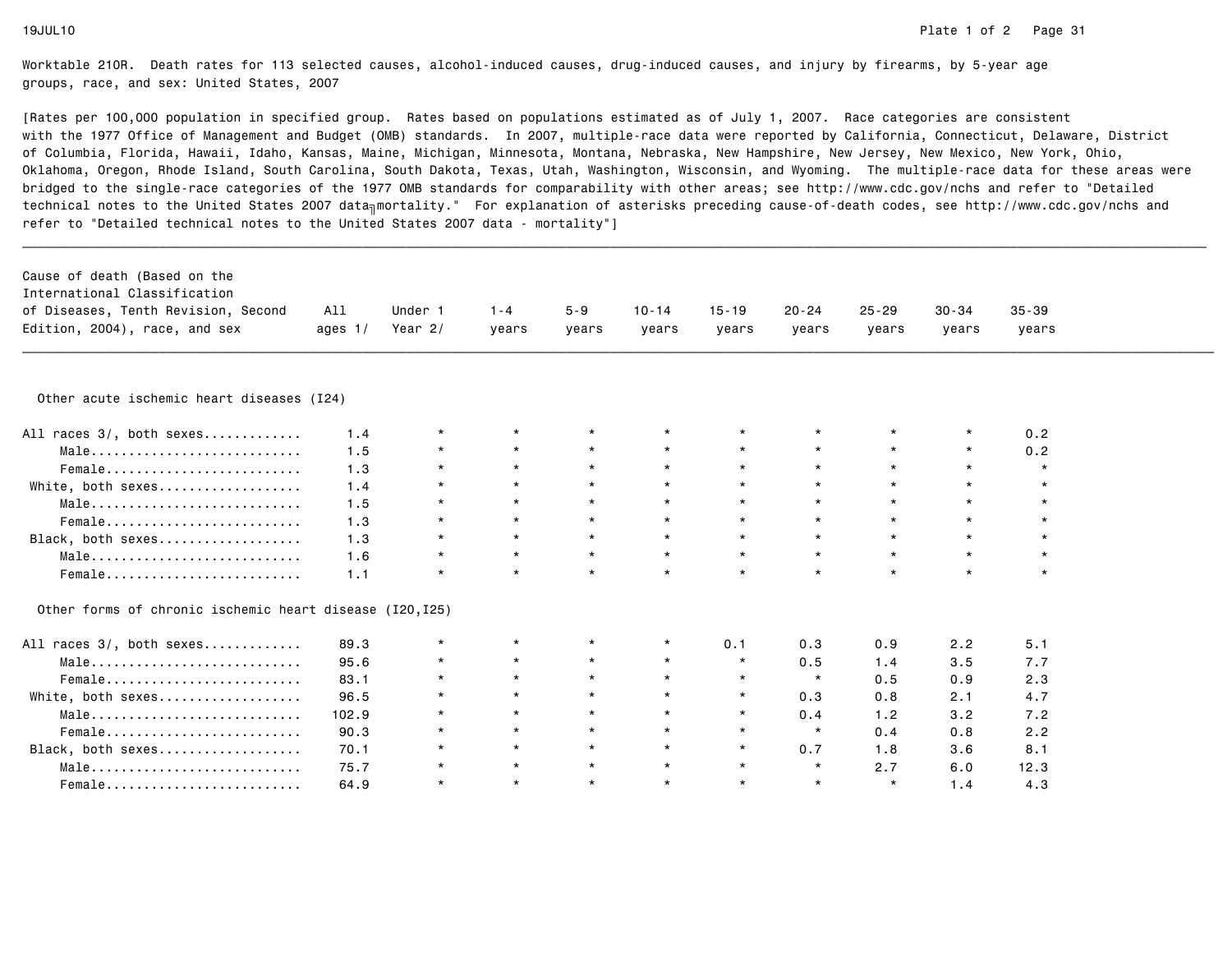[Rates per 100,000 population in specified group. Rates based on populations estimated as of July 1, 2007. Race categories are consistent with the 1977 Office of Management and Budget (OMB) standards. In 2007, multiple-race data were reported by California, Connecticut, Delaware, Districtof Columbia, Florida, Hawaii, Idaho, Kansas, Maine, Michigan, Minnesota, Montana, Nebraska, New Hampshire, New Jersey, New Mexico, New York, Ohio, Oklahoma, Oregon, Rhode Island, South Carolina, South Dakota, Texas, Utah, Washington, Wisconsin, and Wyoming. The multiple-race data for these areas werebridged to the single-race categories of the 1977 OMB standards for comparability with other areas; see http://www.cdc.gov/nchs and refer to "Detailedtechnical notes to the United States 2007 data<sub>∏</sub>mortality." For explanation of asterisks preceding cause-of-death codes, see http://www.cdc.gov/nchs and refer to "Detailed technical notes to the United States 2007 data - mortality"]

| International Classification<br>of Diseases, Tenth Revision, Second | All       | Under 1   | $1 - 4$ | $5 - 9$ | 10-14 | 15-19 | 20-24 | 25-29 | 30-34 | $35 - 39$ |
|---------------------------------------------------------------------|-----------|-----------|---------|---------|-------|-------|-------|-------|-------|-----------|
| Edition, 2004), race, and sex                                       | ages $1/$ | Year $2/$ | vears   | years   | years | years | years | vears | vears | years     |

| All races 3/, both sexes | 19.6 | $\star$ | $\star$ | $\star$ | $\star$ |         | 0.3     | 0.7 |     |
|--------------------------|------|---------|---------|---------|---------|---------|---------|-----|-----|
| Male                     | 22.5 | $\star$ | $\star$ | $\star$ | $\star$ | $\star$ | 0.5     | 1.2 | 2.9 |
| Female                   | 16.8 | $\star$ | $\star$ | $\star$ | $\star$ | $\star$ |         | 0.2 | 0.8 |
| White, both sexes        | 20.0 | $\star$ | $\star$ | $\star$ | $\star$ | $\star$ | 0.3     | 0.7 |     |
| Male                     | 22.7 | $\star$ | $\star$ | $\star$ | $\star$ | $\star$ | 0.4     | 1.1 |     |
| Female                   | 17.3 | $\star$ | $\star$ | $\star$ | $\star$ | $\star$ | $\star$ |     |     |
| Black, both sexes        | 22.3 | $\star$ | $\star$ | $\star$ | $\star$ | $\star$ | 0.7     | 1.2 | 3.2 |
| Male                     | 27.0 | $\star$ | $\star$ | $\star$ | $\star$ | $\star$ |         | 2.3 | 5.0 |
| Female                   | 18.0 | $\star$ | $\star$ | $\star$ | $\star$ | $\star$ |         |     |     |

All other forms of chronic ischemic heart disease (I20,I25.1-I25.9)

| All races 3/, both sexes | 69.7 | $\star$ | $\star$ | $\star$ | $\star$ | 0.1     | 0.3     | 0.6     | 1.5     | 3.2 |
|--------------------------|------|---------|---------|---------|---------|---------|---------|---------|---------|-----|
| Male                     | 73.2 | $\star$ | $\star$ | $\star$ | $\star$ | $\star$ | 0.4     | 0.9     | 2.3     | 4.8 |
| Female                   | 66.3 | $\star$ | $\star$ | $\star$ | $\star$ | $\star$ | $\star$ | 0.3     | 0.7     | 1.5 |
| White, both sexes        | 76.6 | $\star$ |         | $\star$ | $\star$ | $\star$ | 0.2     | 0.5     | 1.4     | 3.0 |
| Male                     | 80.2 | $\star$ | $\star$ | $\star$ | $\star$ | $\star$ | 0.4     | 0.8     | 2.2     | 4.5 |
| Female                   | 72.9 | $\star$ | $\star$ | $\star$ | $\star$ | $\star$ | $\star$ | 0.3     | 0.6     | 1.5 |
| Black, both sexes        | 47.8 | $\star$ | $\star$ | $\star$ | $\star$ | $\star$ | $\star$ | 1.1     | 2.4     | 4.8 |
| Male                     | 48.7 | $\star$ | $\star$ | $\star$ | $\star$ | $\star$ | $\star$ | 1.5     | 3.7     | 7.3 |
| Female                   | 46.9 | $\star$ | $\star$ | $\star$ | $\star$ | $\star$ | $\star$ | $\star$ | $\star$ |     |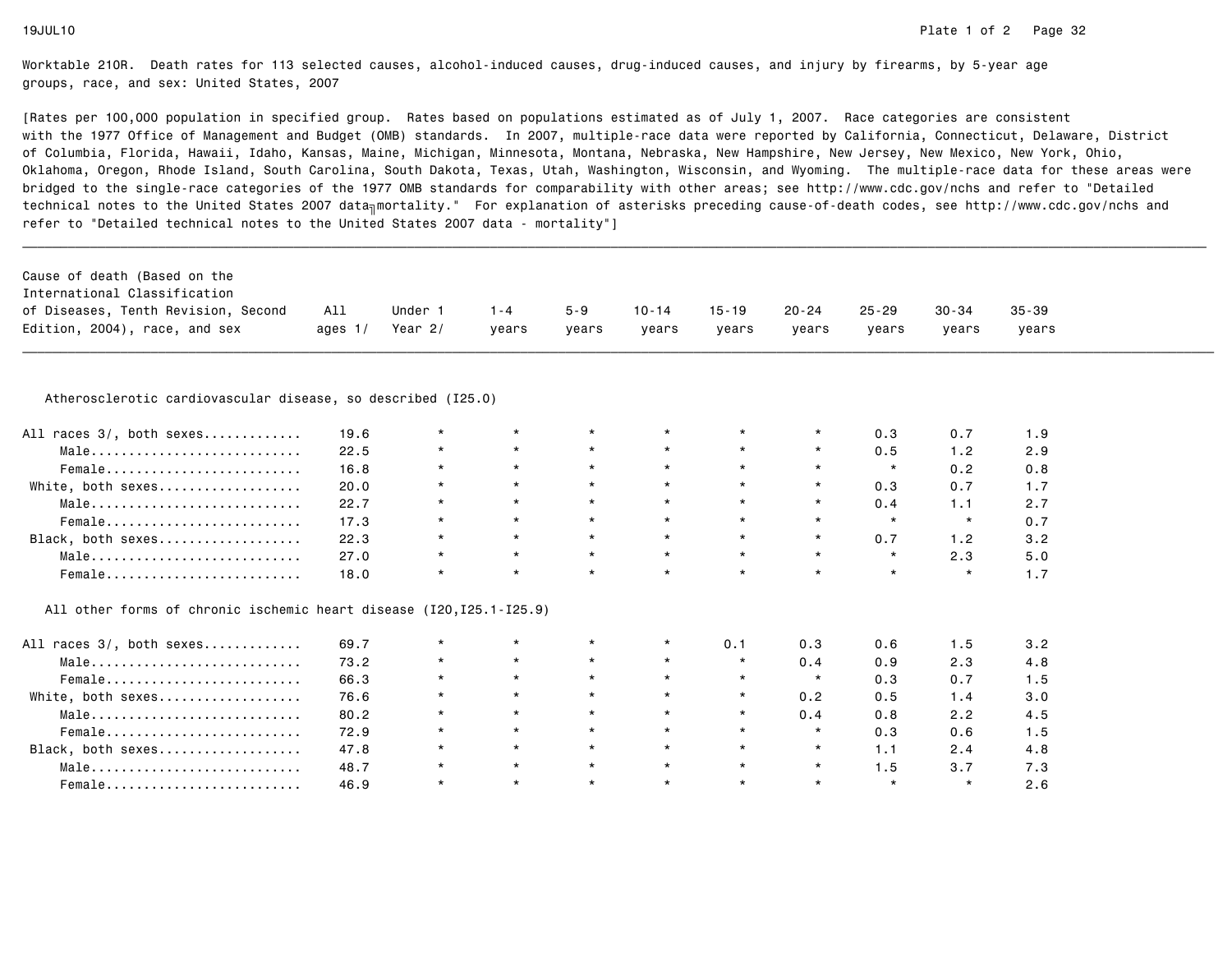| Cause of death (Based on the<br>International Classification<br>of Diseases, Tenth Revision, Second<br>Edition, 2004), race, and sex | All<br>ages $1/$ | Under 1<br>Year 2/ | $1 - 4$<br>years | $5 - 9$<br>years | $10 - 14$<br>years | $15 - 19$<br>years | $20 - 24$<br>years | $25 - 29$<br>years | $30 - 34$<br>years | $35 - 39$<br>years |  |
|--------------------------------------------------------------------------------------------------------------------------------------|------------------|--------------------|------------------|------------------|--------------------|--------------------|--------------------|--------------------|--------------------|--------------------|--|
|                                                                                                                                      |                  |                    |                  |                  |                    |                    |                    |                    |                    |                    |  |
| Other heart diseases (I26-I51)                                                                                                       |                  |                    |                  |                  |                    |                    |                    |                    |                    |                    |  |
| All races 3/, both sexes                                                                                                             | 57.3             | 9.3                | 1.0              | 0.5              | 0.6                | 1.4                | 2.7                | 3.8                | 5.0                | 7.6                |  |
| Male                                                                                                                                 | 51.9             | 10.3               | 0.9              | 0.6              | 0.6                | 1.8                | 3.3                | 4.7                | 6.0                | 9.5                |  |
| Female                                                                                                                               | 62.5             | 8.3                | 1.1              | 0.4              | 0.6                | 1.0                | 2.2                | 2.9                | 4.0                | 5.8                |  |
| White, both sexes                                                                                                                    | 61.3             | 7.1                | 0.8              | 0.4              | 0.5                | 1.2                | 2.3                | 3.1                | 4.1                | 6.3                |  |
| Male                                                                                                                                 | 54.6             | 7.9                | 0.7              | 0.5              | 0.5                | 1.4                | 2.7                | 3.8                | 5.1                | 7.8                |  |
| Female                                                                                                                               | 67.9             | 6.3                | 1.0              | 0.4              | 0.5                | 0.9                | 2.0                | 2.2                | 3.1                | 4.7                |  |
| Black, both sexes                                                                                                                    | 50.8             | 19.0               | 1.5              | 0.7              | 1.1                | 2.7                | 5.3                | 8.5                | 11.2               | 17.9               |  |
| Male                                                                                                                                 | 50.9             | 21.4               | 2.0              | $\star$          | $\star$            | 3.7                | 6.8                | 10.3               | 13.1               | 22.9               |  |
| Female                                                                                                                               | 50.8             | 16.5               | $\star$          | $\star$          | 1.2                | 1.5                | 3.7                | 6.8                | 9.5                | 13.5               |  |
| Acute and subacute endocarditis (I33)                                                                                                |                  |                    |                  |                  |                    |                    |                    |                    |                    |                    |  |
| All races 3/, both sexes                                                                                                             | 0.4              | $\star$            | $\star$          | $\star$          | $\star$            | $\star$            | $^\star$           | $\star$            | $\star$            | 0.2                |  |
| Male                                                                                                                                 | 0.5              | $\star$            | $\star$          | $\star$          | $\star$            | $\star$            | $\star$            | $\star$            | $\star$            | 0.2                |  |
| Female                                                                                                                               | 0.3              | $\star$            | $\star$          | $\star$          | $\star$            | $\star$            | $\star$            | $\star$            | $\star$            | $\star$            |  |
| White, both sexes                                                                                                                    | 0.4              | $\star$            | $\star$          | $\star$          | $\star$            | $\star$            | $\star$            | $\star$            | $\star$            | 0.2                |  |
| $Male \dots \dots \dots \dots \dots \dots \dots \dots \dots \dots$                                                                   | 0.5              | $\star$            | $\star$          | $\star$          | $\star$            | $\star$            | $\star$            | $\star$            | $\star$            | $\star$            |  |
| Female                                                                                                                               | 0.3              | $\star$            | $\star$          | $\star$          | $\star$            | $\star$            | $\star$            | $\star$            | $\star$            | $\star$            |  |
| Black, both sexes                                                                                                                    | 0.6              | $\star$            | $\star$          | $\star$          | $\star$            | $\star$            | $\star$            | $\star$            | $\star$            | $\star$            |  |
| Male                                                                                                                                 | 0.8              | $\star$            | $\star$          | $\star$          | $\star$            | $\star$            | $\star$            | $\star$            | $\star$            | $\star$            |  |
| Female                                                                                                                               | 0.4              | $\star$            | $\star$          | $\star$          | $\star$            | $\star$            | $\star$            | $\star$            | $\star$            | $\star$            |  |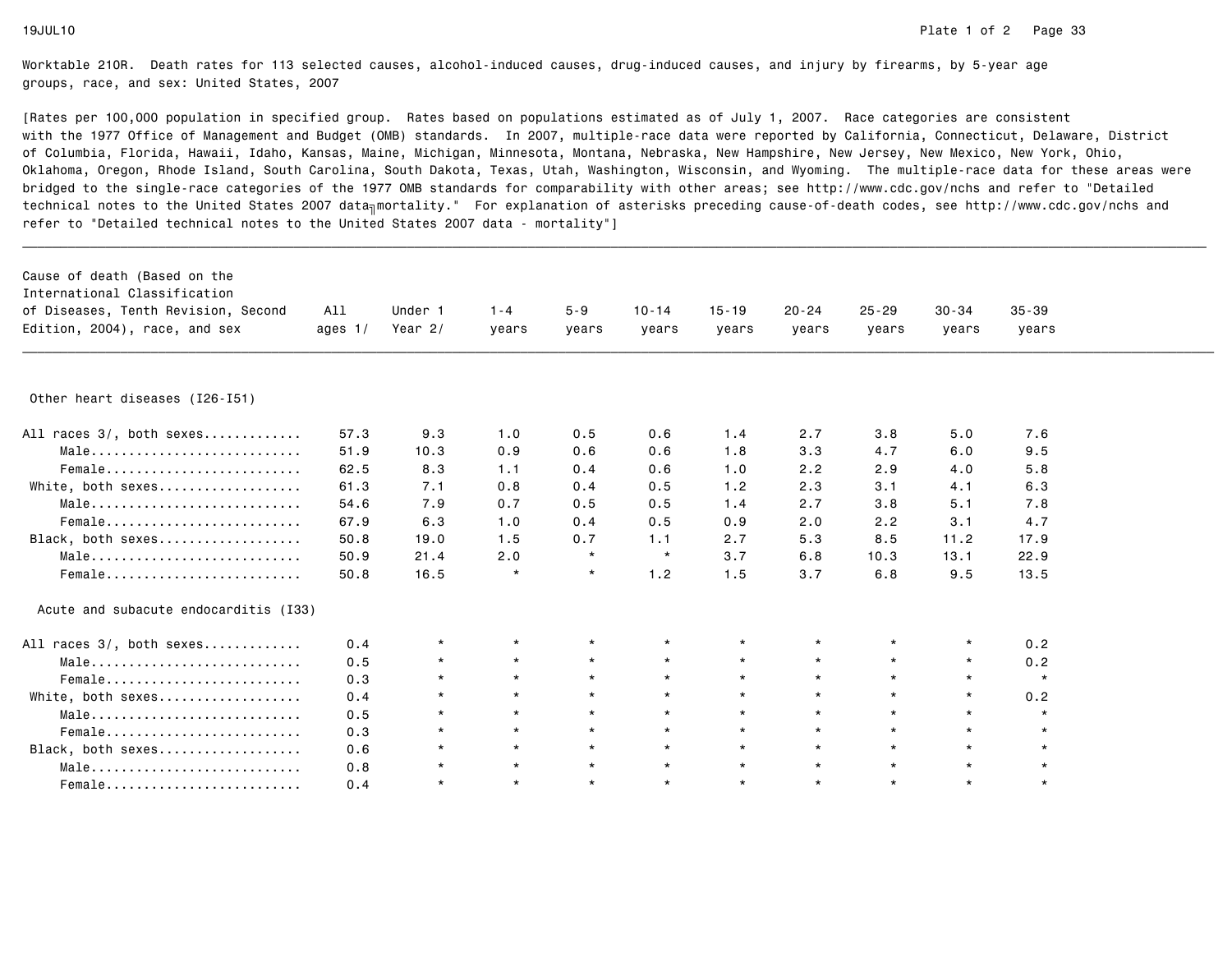| Cause of death (Based on the<br>International Classification<br>of Diseases, Tenth Revision, Second<br>Edition, 2004), race, and sex | All<br>ages $1/$ | Under 1<br>Year $2/$ | $1 - 4$<br>years | $5 - 9$<br>years | $10 - 14$<br>years | $15 - 19$<br>years | $20 - 24$<br>years | $25 - 29$<br>years | $30 - 34$<br>years | $35 - 39$<br>years |
|--------------------------------------------------------------------------------------------------------------------------------------|------------------|----------------------|------------------|------------------|--------------------|--------------------|--------------------|--------------------|--------------------|--------------------|
|                                                                                                                                      |                  |                      |                  |                  |                    |                    |                    |                    |                    |                    |
| Diseases of pericardium and acute myocarditis (I30-I31, I40)                                                                         |                  |                      |                  |                  |                    |                    |                    |                    |                    |                    |
| races 3/, both sexes<br>All                                                                                                          | 0.3              | 0.6                  | $\star$          |                  |                    | $\star$            | 0.1                | 0.1                | 0.1                | 0.2                |
| Male                                                                                                                                 | 0.3              | $\star$              | $\star$          | $\star$          | $\star$            | $\star$            | $\star$            | $\star$            | $\star$            | 0.3                |
| Female                                                                                                                               | 0.3              | $\star$              | $\star$          | $\star$          | $\star$            | $\star$            | $\star$            | $\star$            | $\star$            | $\star$            |
| White, both sexes                                                                                                                    | 0.3              | $\star$              | $\star$          | $\star$          | $\star$            | $\star$            | 0.1                | $\star$            | 0.2                | 0.2                |
| Male                                                                                                                                 | 0.3              | $\star$              | $\star$          | $\star$          | $\star$            | $\star$            | $\star$            | $\star$            | $\star$            | 0.2                |
| $Female$                                                                                                                             | 0.3              | $\star$              | $\star$          | $\star$          | $\star$            | $\star$            | $\star$            | $\star$            | $\star$            | $\star$            |
| Black, both sexes                                                                                                                    | 0.4              | $\star$              | $\star$          | $\star$          | $\star$            | $\star$            | $\star$            | $\star$            | $\star$            | $\star$            |
| Male                                                                                                                                 | 0.4              | $\star$              | $\star$          | $\star$          | $\star$            | $\star$            | $\star$            | $\star$            | $\star$            | $\star$            |
| Female                                                                                                                               | 0.3              | $\star$              | $\star$          | $\star$          | $\star$            | $\star$            | $\star$            | $\star$            | $\star$            | $\star$            |
| Heart failure (I50)                                                                                                                  |                  |                      |                  |                  |                    |                    |                    |                    |                    |                    |
| All races 3/, both sexes                                                                                                             | 18.8             | 0.5                  | $\star$          |                  |                    | *                  | 0.1                | 0.1                | 0.3                | 0.5                |
| Male                                                                                                                                 | 15.4             | $\star$              | $\star$          | $\star$          | $\star$            | $\star$            | $\star$            | $\star$            | 0.4                | 0.6                |
| Female                                                                                                                               | 22.0             | $\star$              | $\star$          | $\star$          | $\star$            | $\star$            | $\star$            | $\star$            | 0.2                | 0.4                |
| White, both sexes                                                                                                                    | 20.7             | $\star$              | $\star$          | $\star$          | $\star$            | $\star$            | $\star$            | $\star$            | 0.2                | 0.4                |
| Male                                                                                                                                 | 16.8             | $\star$              | $\star$          | $\star$          | $\star$            | $\star$            | $\star$            | $\star$            | 0.3                | 0.4                |
| Female                                                                                                                               | 24.5             | $\star$              | $\star$          | $\star$          | $\star$            | $\star$            | $\star$            | $\star$            | $\star$            | 0.3                |
| Black, both sexes                                                                                                                    | 13.7             | $\star$              | $\star$          | $\star$          | $\star$            | $\star$            | $\star$            | $\star$            | 1.1                | 1.5                |
| Male                                                                                                                                 | 12.2             | $\star$              | $\star$          | $\star$          | $\star$            | $\star$            | $\star$            | $\star$            | $\star$            | 1.8                |
| Female                                                                                                                               | 15.1             | $\star$              | $\star$          | $\star$          | $\star$            | $\star$            | $\star$            | $\star$            | $\star$            | $\star$            |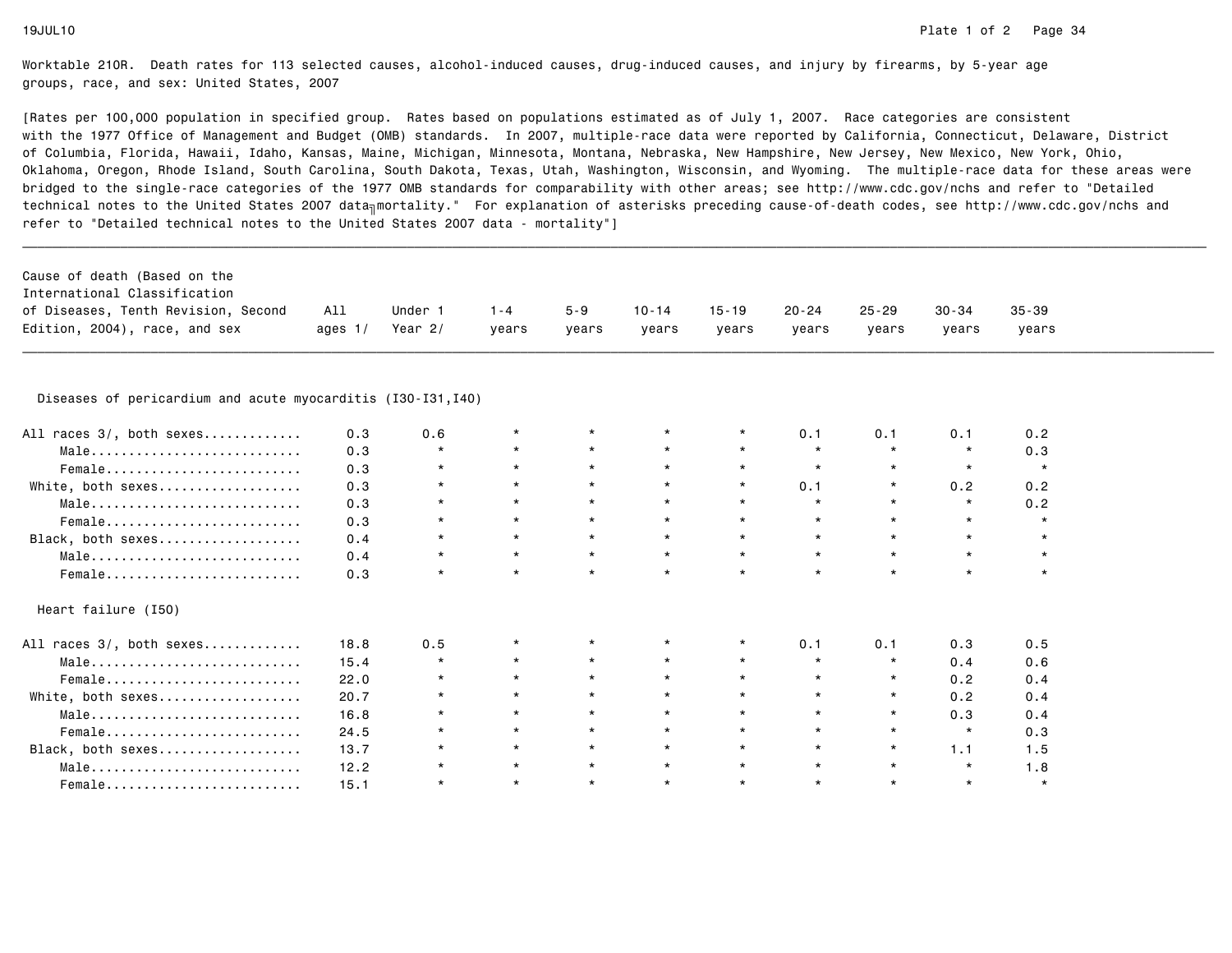| Cause of death (Based on the                                            |           |           |         |         |           |           |           |           |           |           |  |
|-------------------------------------------------------------------------|-----------|-----------|---------|---------|-----------|-----------|-----------|-----------|-----------|-----------|--|
| International Classification                                            |           |           |         |         |           |           |           |           |           |           |  |
| of Diseases, Tenth Revision, Second                                     | All       | Under 1   | $1 - 4$ | $5 - 9$ | $10 - 14$ | $15 - 19$ | $20 - 24$ | $25 - 29$ | $30 - 34$ | $35 - 39$ |  |
| Edition, 2004), race, and sex                                           | ages $1/$ | Year $2/$ | years   | years   | vears     | years     | years     | years     | years     | years     |  |
|                                                                         |           |           |         |         |           |           |           |           |           |           |  |
| All other forms of heart disease (I26-I28, I34-I38, I42-I49, I51)       |           |           |         |         |           |           |           |           |           |           |  |
| All races 3/, both sexes                                                | 37.8      | 8.2       | 0.8     | 0.4     | 0.5       | 1.2       | 2.4       | 3.5       | 4.5       | 6.7       |  |
| Male                                                                    | 35.7      | 9.0       | 0.7     | 0.4     | 0.5       | 1.6       | 2.9       | 4.3       | 5.3       | 8.4       |  |
| Female                                                                  | 39.9      | 7.3       | 0.9     | 0.3     | 0.5       | 0.9       | 1.8       | 2.6       | 3.6       | 5.1       |  |
| White, both sexes                                                       | 39.9      | 6.3       | 0.7     | 0.3     | 0.4       | 1.0       | 2.1       | 2.8       | 3.7       | 5.6       |  |
| Male                                                                    | 37.0      | 7.0       | 0.5     | 0.4     | 0.4       | 1.3       | 2.5       | 3.4       | 4.5       | 6.9       |  |
| Female                                                                  | 42.8      | 5.7       | 0.8     | 0.3     | 0.4       | 0.8       | 1.6       | 2.1       | 2.9       | 4.2       |  |
| Black, both sexes                                                       | 36.2      | 16.2      | 1.3     | $\star$ | 1.1       | 2.4       | 4.7       | 8.0       | 9.8       | 15.6      |  |
| Male                                                                    | 37.5      | 18.1      | 1.6     | $\star$ | $\star$   | 3.3       | 5.9       | 9.8       | 11.2      | 20.1      |  |
| Female                                                                  | 35.0      | 14.3      | $\star$ | $\star$ | 1.2       | 1.4       | 3.4       | 6.2       | 8.6       | 11.6      |  |
| Essential hypertension and hypertensive renal disease $(110, 112, 115)$ |           |           |         |         |           |           |           |           |           |           |  |
| All races 3/, both sexes                                                | 7.9       | $\star$   | $\star$ | $\star$ | $\star$   | $\star$   | $\star$   | 0.1       | 0.3       | 0.6       |  |
| Male                                                                    | 6.3       | $\star$   | $\star$ | $\star$ | $\star$   | $\star$   | $\star$   | $\star$   | 0.3       | 0.8       |  |
| Female                                                                  | 9.5       | $\star$   | $\star$ | $\star$ | $\star$   | $\star$   | $\star$   | $\star$   | 0.2       | 0.5       |  |
| White, both sexes                                                       | 7.6       | $\star$   | $\star$ | $\star$ | $\star$   | $\star$   | $\star$   | $\star$   | 0.1       | 0.4       |  |
| Male                                                                    | 5.9       | $\star$   | $\star$ | $\star$ | $\star$   | $\star$   | $\star$   | $\star$   | $\star$   | 0.5       |  |
| Female                                                                  | 9.3       | $\star$   | $\star$ | $\star$ | $\star$   | $\star$   | $\star$   | $\star$   | $\star$   | $\star$   |  |
| Black, both sexes                                                       | 11.6      | $\star$   | $\star$ | $\star$ | $\star$   | $\star$   | $\star$   | $\star$   | 1.3       | 2.4       |  |
| Male                                                                    | 10.3      | $\star$   | $\star$ | $\star$ | $\star$   | $\star$   | $\star$   | $\star$   | $\star$   | 2.4       |  |
| Female                                                                  | 12.7      | $\star$   | $\star$ | $\star$ | $\star$   | $\star$   | $\star$   | $\star$   | $\star$   | 2.3       |  |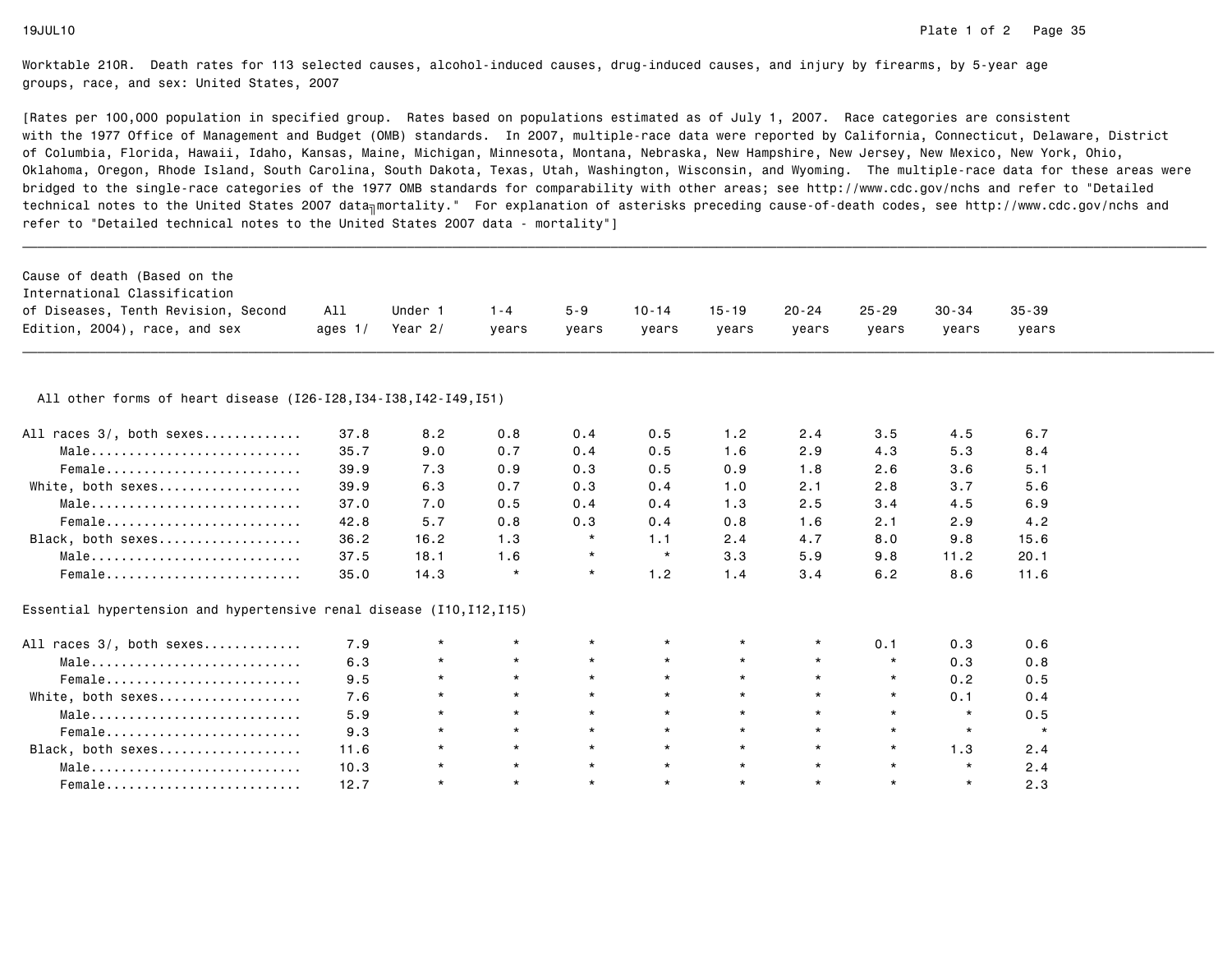| Cause of death (Based on the<br>International Classification<br>of Diseases, Tenth Revision, Second<br>Edition, 2004), race, and sex | All<br>ages $1/$ | Under 1<br>Year $2/$ | $1 - 4$<br>years | $5 - 9$<br>years | $10 - 14$<br>years | $15 - 19$<br>years | $20 - 24$<br>vears | $25 - 29$<br>years | $30 - 34$<br>years | $35 - 39$<br>years |  |
|--------------------------------------------------------------------------------------------------------------------------------------|------------------|----------------------|------------------|------------------|--------------------|--------------------|--------------------|--------------------|--------------------|--------------------|--|
| Cerebrovascular diseases (I60-I69)                                                                                                   |                  |                      |                  |                  |                    |                    |                    |                    |                    |                    |  |
|                                                                                                                                      | 45.1             | 3.1                  | 0.3              | 0.2              | 0.2                | 0.3                | 0.6                | 0.9                | 1.7                | 3.5                |  |
| All races 3/, both sexes                                                                                                             |                  |                      |                  | $\star$          |                    |                    |                    |                    |                    |                    |  |
| Male                                                                                                                                 | 36.4<br>53.5     | 3.5<br>2.6           | 0.2<br>0.4       | 0.2              | 0.2<br>0.3         | 0.4<br>0.3         | 0.7<br>0.5         | 0.8<br>0.9         | 1.6<br>1.7         | 3.8<br>3.2         |  |
| Female                                                                                                                               | 47.1             | 2.9                  | 0.3              | 0.2              | 0.2                | 0.3                | 0.5                | 0.8                | 1.3                | 2.8                |  |
| White, both sexes<br>Male                                                                                                            | 37.0             | 3.0                  | $\star$          | $\star$          | $\star$            | 0.3                | 0.6                | 0.8                | 1.2                | 2.9                |  |
|                                                                                                                                      | 57.0             |                      | $\star$          | $\star$          | $\star$            |                    |                    |                    |                    | 2.7                |  |
| Female                                                                                                                               |                  | 2.7                  | $\star$          | $\star$          | $\star$            | 0.3<br>$\star$     | 0.5                | 0.8                | 1.4                |                    |  |
| Black, both sexes                                                                                                                    | 42.7             | 4.8                  | $\star$          | $\star$          | $\star$            | $\star$            | 0.9<br>$\star$     | 1.4<br>$\star$     | 3.9                | 7.7                |  |
| Male                                                                                                                                 | 39.5             | 6.9<br>$\star$       | $\star$          | $\star$          | $\star$            | $\star$            | $\star$            |                    | 4.1                | 9.5                |  |
| Female                                                                                                                               | 45.6             |                      |                  |                  |                    |                    |                    | 1.5                | 3.8                | 6.1                |  |
| Atherosclerosis (I70)                                                                                                                |                  |                      |                  |                  |                    |                    |                    |                    |                    |                    |  |
| All races 3/, both sexes                                                                                                             | 2.7              | $\star$              | $\star$          |                  |                    | $\star$            | $\star$            |                    |                    |                    |  |
| Male                                                                                                                                 | 2.2              | $\star$              | $\star$          | $\star$          | $\star$            | $\star$            | $\star$            | $\star$            | $\star$            | $\star$            |  |
| Female                                                                                                                               | 3.3              | $\star$              | $\star$          | $\star$          | $\star$            | $\star$            | $\star$            | $\star$            | $\star$            | $\star$            |  |
| White, both sexes                                                                                                                    | 3.1              | $\star$              | $\star$          | $\star$          | $\star$            | $\star$            | $\star$            | $\star$            | $\star$            |                    |  |
| Male                                                                                                                                 | 2.4              | $\star$              | $\star$          | $\star$          | $\star$            | $\star$            | $\star$            | $\star$            | $\star$            | $\star$            |  |
| Female                                                                                                                               | 3.7              | $\star$              | $\star$          | $\star$          | $\star$            | $\star$            | $\star$            | $\star$            | $\star$            | $\star$            |  |
| Black, both sexes                                                                                                                    | 1.6              | $\star$              | $\star$          | $\star$          | $\star$            | $\star$            | $\star$            | $\star$            | $\star$            | $\star$            |  |
| Male                                                                                                                                 | 1.4              | $\star$              | $\star$          | $\star$          | $\star$            | $\star$            | $\star$            | $\star$            | $\star$            | $\star$            |  |
| Female                                                                                                                               | 1.9              | $\star$              | $\star$          | $\star$          | $\star$            | $\star$            | $\star$            | $\star$            | $\star$            | $\star$            |  |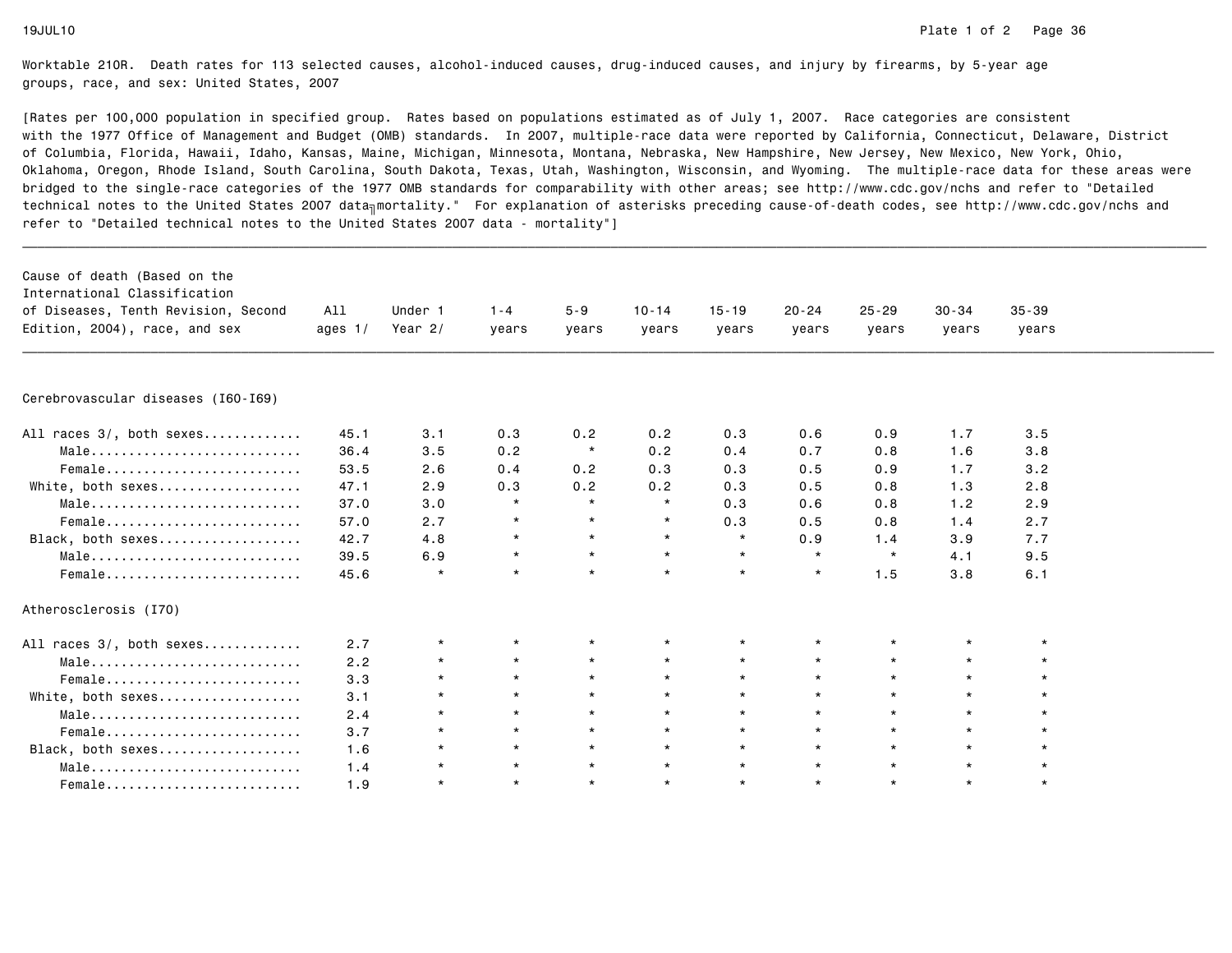| Cause of death (Based on the                   |           |           |         |          |           |           |           |           |           |           |  |
|------------------------------------------------|-----------|-----------|---------|----------|-----------|-----------|-----------|-----------|-----------|-----------|--|
| International Classification                   |           |           |         |          |           |           |           |           |           |           |  |
| of Diseases, Tenth Revision, Second            | All       | Under 1   | $1 - 4$ | $5 - 9$  | $10 - 14$ | $15 - 19$ | $20 - 24$ | $25 - 29$ | $30 - 34$ | $35 - 39$ |  |
| Edition, 2004), race, and sex                  | ages $1/$ | Year $2/$ | vears   | vears    | vears     | vears     | years     | years     | vears     | years     |  |
|                                                |           |           |         |          |           |           |           |           |           |           |  |
| Other diseases of circulatory system (I71-I78) |           |           |         |          |           |           |           |           |           |           |  |
| All races 3/, both sexes                       | 7.3       | $\star$   | $\star$ |          | $\star$   | 0.1       | 0.2       | 0.2       | 0.5       | 0.9       |  |
| Male                                           | 7.7       | $\star$   | $\star$ | $\star$  | $\star$   | $\star$   | 0.3       | 0.3       | 0.6       | 1.3       |  |
| Female                                         | 6.8       | $\star$   | $\star$ | $\star$  | $\star$   | $\star$   | $\star$   | $\star$   | 0.3       | 0.4       |  |
| White, both sexes                              | 7.8       | $\star$   | $\star$ | $\star$  | $\star$   | $\star$   | 0.2       | 0.2       | 0.4       | 0.7       |  |
| Male                                           | 8.2       | $\star$   | $\star$ | $\star$  | $\star$   | $\star$   | 0.3       | 0.3       | 0.6       | 1.1       |  |
| Female                                         | 7.3       | $\star$   | $\star$ | $\star$  | $\star$   | $\star$   | $\star$   | $\star$   | 0.3       | 0.4       |  |
| Black, both sexes                              | 6.2       | $\star$   | $\star$ | $\star$  | $\star$   | $\star$   | $\star$   | $\star$   | 0.8       | 1.9       |  |
| Male                                           | 6.5       | $\star$   | $\star$ | $\star$  | $\star$   | $\star$   | $\star$   | $\star$   | $\star$   | 2.6       |  |
| Female                                         | 5.9       | $\star$   | $\star$ | $\star$  | $\star$   | $\star$   | $\star$   | $\star$   | $\star$   | $\star$   |  |
| Aortic aneurysm and dissection (I71)           |           |           |         |          |           |           |           |           |           |           |  |
| All races 3/, both sexes                       | 4.3       | $^\star$  | $\star$ | $^\star$ | $\star$   | $\star$   | 0.1       | 0.1       | 0.4       | 0.7       |  |
| Male                                           | 5.1       | $\star$   | $\star$ | $\star$  | $\star$   | $\star$   | 0.2       | 0.2       | 0.5       | 1.0       |  |
| Female                                         | 3.6       | $\star$   | $\star$ | $\star$  | $\star$   | $\star$   | $\star$   | $\star$   | $\star$   | 0.3       |  |
| White, both sexes                              | 4.7       | $\star$   | $\star$ | $\star$  | $\star$   | $\star$   | $\star$   | 0.1       | 0.3       | 0.5       |  |
| Male                                           | 5.5       | $\star$   | $\star$ | $\star$  | $\star$   | $\star$   | $\star$   | $\star$   | 0.5       | 0.8       |  |
| Female                                         | 3.9       | $\star$   | $\star$ | $\star$  | $\star$   | $\star$   | $\star$   | $\star$   | $\star$   | $\star$   |  |
| Black, both sexes                              | 3.1       | $^\star$  | $\star$ | $\star$  | $\star$   | $\star$   | $\star$   | $\star$   | $\star$   | 1.6       |  |
| Male                                           | 3.7       | $\star$   | $\star$ | $\star$  | $\star$   | $\star$   | $\star$   | $\star$   | $\star$   | 2.5       |  |
| Female                                         | 2.6       | $\star$   | $\star$ | $\star$  | $\star$   | $\star$   | $\star$   | $\star$   | $\star$   | $\star$   |  |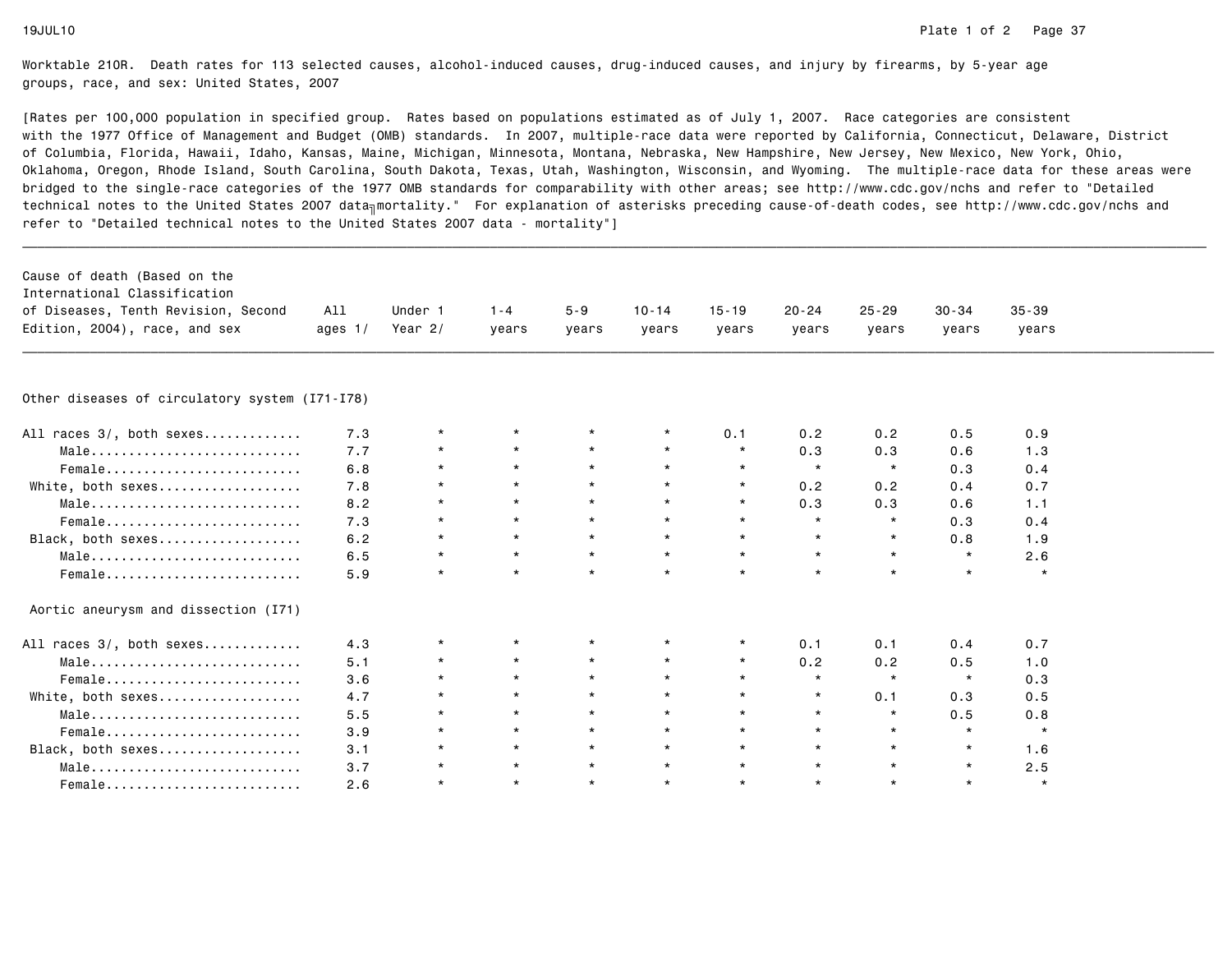$0.5$ 

 $0.5$ 

 $0.5$ 

 $1.7$ 

 $2.1$ 

 $1.4$ 

Worktable 210R. Death rates for 113 selected causes, alcohol-induced causes, drug-induced causes, and injury by firearms, by 5-year agegroups, race, and sex: United States, 2007

[Rates per 100,000 population in specified group. Rates based on populations estimated as of July 1, 2007. Race categories are consistent with the 1977 Office of Management and Budget (OMB) standards. In 2007, multiple-race data were reported by California, Connecticut, Delaware, Districtof Columbia, Florida, Hawaii, Idaho, Kansas, Maine, Michigan, Minnesota, Montana, Nebraska, New Hampshire, New Jersey, New Mexico, New York, Ohio, Oklahoma, Oregon, Rhode Island, South Carolina, South Dakota, Texas, Utah, Washington, Wisconsin, and Wyoming. The multiple-race data for these areas werebridged to the single-race categories of the 1977 OMB standards for comparability with other areas; see http://www.cdc.gov/nchs and refer to "Detailedtechnical notes to the United States 2007 data<sub>∏</sub>mortality." For explanation of asterisks preceding cause-of-death codes, see http://www.cdc.gov/nchs and refer to "Detailed technical notes to the United States 2007 data - mortality"]

| Cause of death (Based on the        |           |         |         |         |           |           |           |       |           |           |
|-------------------------------------|-----------|---------|---------|---------|-----------|-----------|-----------|-------|-----------|-----------|
| International Classification        |           |         |         |         |           |           |           |       |           |           |
| of Diseases, Tenth Revision, Second | All       | Under 1 | $1 - 4$ | $5 - 9$ | $10 - 14$ | $15 - 19$ | $20 - 24$ | 25-29 | $30 - 34$ | $35 - 39$ |
| Edition, 2004), race, and sex       | ages $1/$ | Year 2/ | vears   | vears   | years     | years     | vears     | vears | vears     | vears     |

# \_\_\_\_\_\_\_\_\_\_\_\_\_\_\_\_\_\_\_\_\_\_\_\_\_\_\_\_\_\_\_\_\_\_\_\_\_\_\_\_\_\_\_\_\_\_\_\_\_\_\_\_\_\_\_\_\_\_\_\_\_\_\_\_\_\_\_\_\_\_\_\_\_\_\_\_\_\_\_\_\_\_\_\_\_\_\_\_\_\_\_\_\_\_\_\_\_\_\_\_\_\_\_\_\_\_\_\_\_\_\_\_\_\_\_\_\_\_\_\_\_\_\_\_\_\_\_\_\_\_\_\_\_\_\_\_\_\_\_\_\_\_\_\_\_\_\_\_\_\_\_\_\_\_\_\_\_\_ Other diseases of arteries, arterioles and capillaries (I72-I78)

| All races 3/, both sexes                        | 3.0 |     |         |         |         |         |         | 0.1        | 0.2 |
|-------------------------------------------------|-----|-----|---------|---------|---------|---------|---------|------------|-----|
| Male                                            | 2.6 |     |         | $\star$ | $\star$ | $\star$ | $\star$ | $^{\star}$ | 0.2 |
| Female                                          | 3.3 |     |         | $\star$ |         | $\star$ |         | $\star$    |     |
| White, both sexes                               | 3.1 |     |         |         | $\star$ | $\star$ |         | $\star$    | 0.2 |
| Male                                            | 2.8 |     | $\star$ |         |         | $\star$ |         | $\star$    | 0.3 |
| Female                                          | 3.5 |     |         |         |         | $\star$ |         |            |     |
| Black, both sexes                               | 3.0 |     |         | $\star$ | $\star$ | $\star$ |         |            |     |
| Male                                            | 2.8 |     |         |         | $\star$ | $\star$ |         |            |     |
| Female                                          | 3.2 |     |         | $\star$ | $\star$ | $\star$ |         |            |     |
| Other disorders of circulatory system (I80-I99) |     |     |         |         |         |         |         |            |     |
| All races 3/, both sexes                        | 1.4 | 1.2 |         |         |         | 0.1     | 0.2     | 0.4        | 0.6 |
| Male                                            | 1.3 | 1.4 | $\star$ | $\star$ | $\star$ | $\star$ | 0.2     | 0.5        | 0.7 |
| Female                                          | 1.4 | 1.1 |         |         | $\star$ | $\star$ | 0.3     | 0.2        | 0.6 |

White, both sexes................... 1.4 1.2 \* \* \* \* \* 0.2 0.3 0.5

Black, both sexes................... 1.8 \* \* \* \* \* \* \* 0.8 1.7

Male............................ 1.8 \* \* \* \* \* \* \* \* 2.1

Male............................ 1.3 1.3 \* \* \* \* \* \* 0.4 0.5

Female.......................... 1.5 \* \* \* \* \* \* \* \* 0.5

Female.......................... 1.7 \* \* \* \* \* \* \* \* 1.4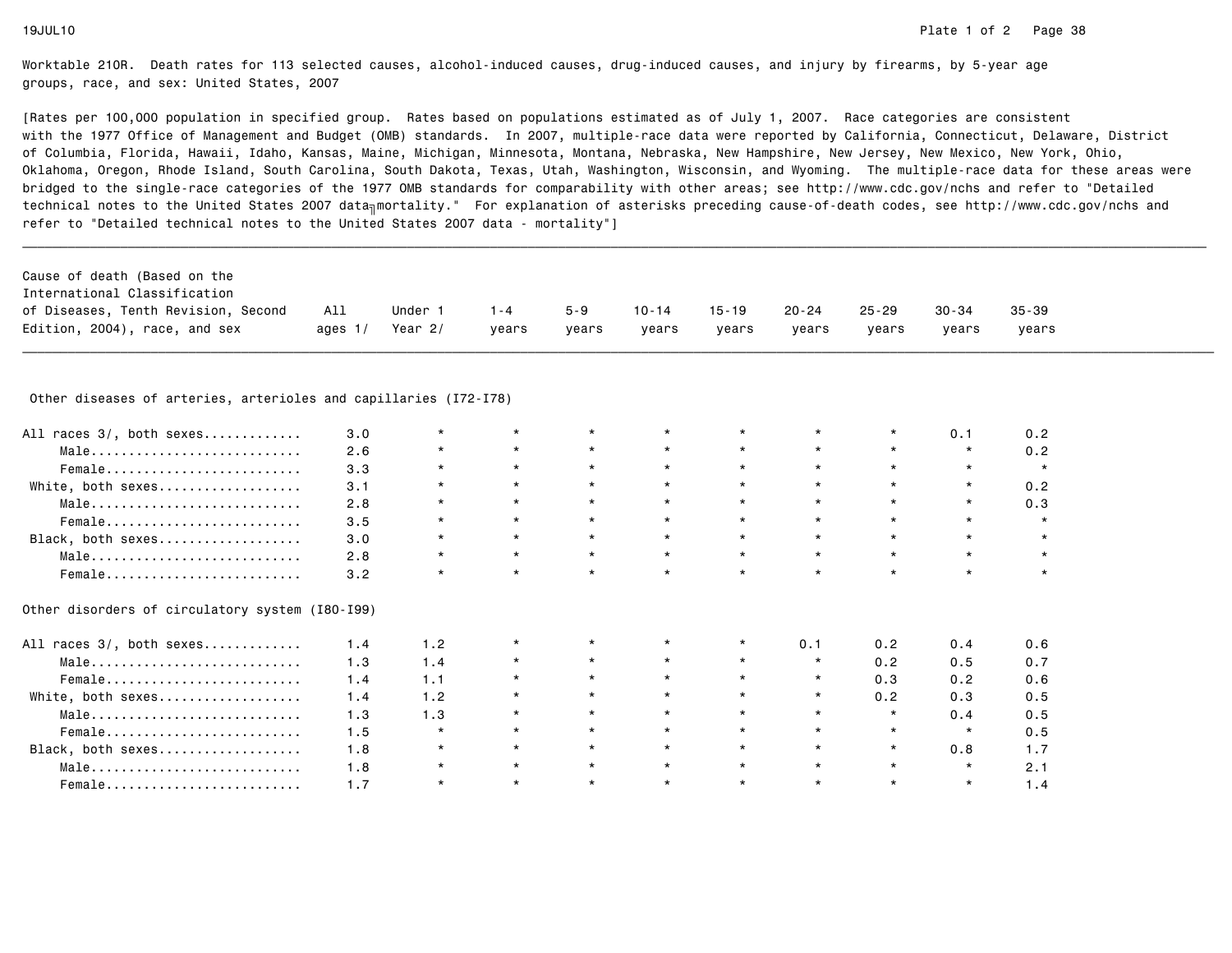| Cause of death (Based on the<br>International Classification<br>of Diseases, Tenth Revision, Second<br>Edition, 2004), race, and sex | All<br>ages $1/$ | Under 1<br>Year 2/ | $1 - 4$<br>vears | $5 - 9$<br>years | $10 - 14$<br>years | $15 - 19$<br>years | $20 - 24$<br>vears | $25 - 29$<br>years | $30 - 34$<br>years | $35 - 39$<br>years |  |
|--------------------------------------------------------------------------------------------------------------------------------------|------------------|--------------------|------------------|------------------|--------------------|--------------------|--------------------|--------------------|--------------------|--------------------|--|
|                                                                                                                                      |                  |                    |                  |                  |                    |                    |                    |                    |                    |                    |  |
| Influenza and pneumonia (J09-J18)                                                                                                    |                  |                    |                  |                  |                    |                    |                    |                    |                    |                    |  |
| All races 3/, both sexes                                                                                                             | 17.5             | 5.2                | 0.7              | 0.2              | 0.3                | 0.2                | 0.5                | 0.7                | 0.9                | 1.4                |  |
| Male                                                                                                                                 | 16.2             | 6.2                | 0.7              | 0.2              | 0.3                | 0.2                | 0.6                | 0.8                | 1.0                | 1.4                |  |
| Female                                                                                                                               | 18.7             | 4.2                | 0.7              | 0.2              | 0.3                | 0.3                | 0.4                | 0.6                | 0.8                | 1.3                |  |
| White, both sexes                                                                                                                    | 18.9             | 4.0                | 0.6              | 0.2              | 0.3                | 0.2                | 0.5                | 0.6                | 0.8                | 1.2                |  |
| Male                                                                                                                                 | 17.2             | 5.1                | 0.5              | $\star$          | $\star$            | $\star$            | 0.6                | 0.7                | 0.8                | 1.3                |  |
| Female                                                                                                                               | 20.5             | 2.9                | 0.7              | $^\star$         | 0.3                | 0.3                | 0.4                | 0.6                | 0.7                | 1.1                |  |
| Black, both sexes                                                                                                                    | 12.9             | 10.5               | 1.1              | $\star$          | $\star$            | $\star$            | $\star$            | 1.5                | 1.8                | 2.6                |  |
| Male                                                                                                                                 | 13.1             | 11.5               | $\star$          | $\star$          | $\star$            | $\star$            | $\star$            | 1.8                | 1.9                | 2.8                |  |
| Female                                                                                                                               | 12.7             | 9.4                | $\star$          | $\star$          | $\star$            | $\star$            | $\star$            | $\star$            | 1.7                | 2.4                |  |
| Influenza (J09-J11)                                                                                                                  |                  |                    |                  |                  |                    |                    |                    |                    |                    |                    |  |
| All races 3/, both sexes                                                                                                             | 0.1              | *                  | $\star$          | 0.1              | $\star$            | $\star$            |                    |                    |                    |                    |  |
| Male                                                                                                                                 | 0.1              | $\star$            | $\star$          | $\star$          | $\star$            | $\star$            | $\star$            | $\star$            | $\star$            | $\star$            |  |
| Female                                                                                                                               | 0.1              | $\star$            | $\star$          | $\star$          | $\star$            | $\star$            | $\star$            | $\star$            | $\star$            | $\star$            |  |
| White, both sexes                                                                                                                    | 0.2              | $\star$            | $\star$          | $\star$          | $\star$            | $\star$            | $\star$            | $\star$            | $\star$            | $\star$            |  |
| Male                                                                                                                                 | 0.1              | $\star$            | $\star$          | $\star$          | $\star$            | $\star$            | $\star$            | $\star$            | $\star$            | $\star$            |  |
| Female                                                                                                                               | 0.2              | $\star$            | $\star$          | $\star$          | $\star$            | $\star$            | $\star$            | $\star$            | $\star$            | $\star$            |  |
| Black, both sexes                                                                                                                    | 0.1              | $\star$            | $\star$          | $\star$          | $\star$            | $\star$            | $\star$            | $\star$            | $\star$            | $\star$            |  |
| Male                                                                                                                                 | $\star$          | $\star$            | $\star$          | $\star$          | $\star$            | $\star$            | $\star$            | $\star$            | $\star$            | $\star$            |  |
| Female                                                                                                                               | $\star$          | $\star$            | $\star$          | $\star$          | $\star$            | $\star$            | $\star$            | $\star$            | $\star$            | $\star$            |  |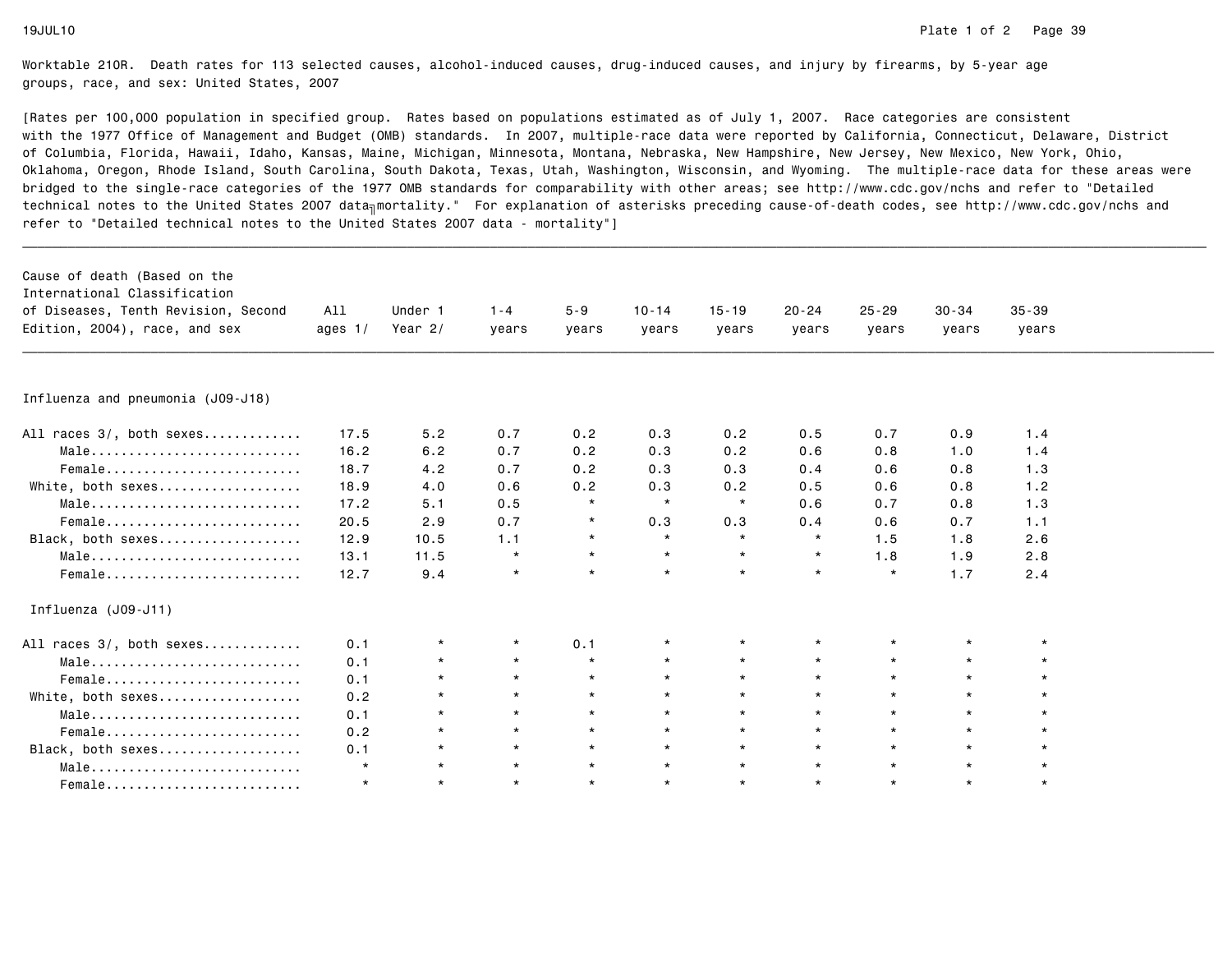| Cause of death (Based on the<br>International Classification<br>of Diseases, Tenth Revision, Second<br>Edition, 2004), race, and sex | All<br>ages $1/$ | Under 1<br>Year $2/$ | $1 - 4$<br>years | $5 - 9$<br>years | $10 - 14$<br>years | $15 - 19$<br>years | $20 - 24$<br>years | $25 - 29$<br>years | $30 - 34$<br>years | $35 - 39$<br>years |  |
|--------------------------------------------------------------------------------------------------------------------------------------|------------------|----------------------|------------------|------------------|--------------------|--------------------|--------------------|--------------------|--------------------|--------------------|--|
| Pneumonia (J12-J18)                                                                                                                  |                  |                      |                  |                  |                    |                    |                    |                    |                    |                    |  |
| All races 3/, both sexes                                                                                                             | 17.3             | 4.9                  | 0.5              | 0.1              | 0.2                | 0.2                | 0.5                | 0.7                | 0.9                | 1.3                |  |
| Male                                                                                                                                 | 16.1             | 5.8                  | 0.5              | $\star$          | 0.2                | 0.2                | 0.6                | 0.8                | 1.0                | 1.4                |  |
| Female                                                                                                                               | 18.6             | 4.0                  | 0.6              | $\star$          | $\star$            | 0.2                | 0.4                | 0.6                | 0.8                | 1.2                |  |
| White, both sexes                                                                                                                    | 18.7             | 3.8                  | 0.5              | $\star$          | 0.2                | 0.2                | 0.5                | 0.6                | 0.8                | 1.2                |  |
| Male                                                                                                                                 | 17.0             | 4.7                  | 0.4              | $\star$          | $\star$            | $\star$            | 0.6                | 0.7                | 0.8                | 1.3                |  |
| Female                                                                                                                               | 20.4             | 2.8                  | 0.6              |                  | $\star$            | $\star$            | 0.4                | 0.5                | 0.7                | 1.1                |  |
| Black, both sexes                                                                                                                    | 12.8             | 9.9                  | 0.9              | $\star$          | $\star$            | $\star$            | $\star$            | 1.5                | 1.8                | 2.5                |  |
| Male                                                                                                                                 | 13.0             | 10.7                 | $\star$          | $\star$          | $\star$            | $\star$            | $\star$            | 1.8                | 1.9                | 2.7                |  |
| Female                                                                                                                               | 12.6             | 9.1                  | $\star$          | $\star$          | $\star$            | $\star$            | $\star$            | $\star$            | 1.6                | 2.3                |  |
| Other acute lower respiratory infections (J20-J22, U04)                                                                              |                  |                      |                  |                  |                    |                    |                    |                    |                    |                    |  |
| All races 3/, both sexes                                                                                                             | 0.1              | 1.1                  | $\star$          | $^\star$         | $\star$            | $\star$            | $\star$            |                    | $\star$            | $\star$            |  |
| Male                                                                                                                                 | 0.1              | 1.5                  | $\star$          | $\star$          | $\star$            | $\star$            | $\star$            | $\star$            | $\star$            |                    |  |
| Female                                                                                                                               | 0.1              | $\star$              | $\star$          | $\star$          | $\star$            | $\star$            | $\star$            | $\star$            | $\star$            |                    |  |
| White, both sexes                                                                                                                    | 0.1              | 0.9                  | $\star$          | $\star$          | $\star$            | $\star$            | $\star$            | $\star$            | $\star$            |                    |  |
| $Male \dots \dots \dots \dots \dots \dots \dots \dots \dots$                                                                         | 0.1              | 1.4                  | $\star$          | $\star$          | $\star$            | $\star$            | $\star$            | $\star$            | $\star$            | $\star$            |  |
| Female                                                                                                                               | 0.1              | $\star$              | $\star$          | $\star$          | $\star$            | $\star$            | $\star$            | $\star$            | $\star$            | $\star$            |  |
| Black, both sexes                                                                                                                    | 0.1              | $\star$              | $\star$          | $\star$          | $\star$            | $\star$            | $\star$            | $\star$            | $\star$            | $\star$            |  |
| Male                                                                                                                                 | $\star$          | $\star$              | $\star$          | $\star$          | $\star$            | $\star$            | $\star$            | $\star$            | $\star$            | $\star$            |  |
| Female                                                                                                                               | $\star$          | $\star$              | $\star$          | $\star$          | $\star$            | $\star$            | $\star$            | $\star$            | $\star$            | $\star$            |  |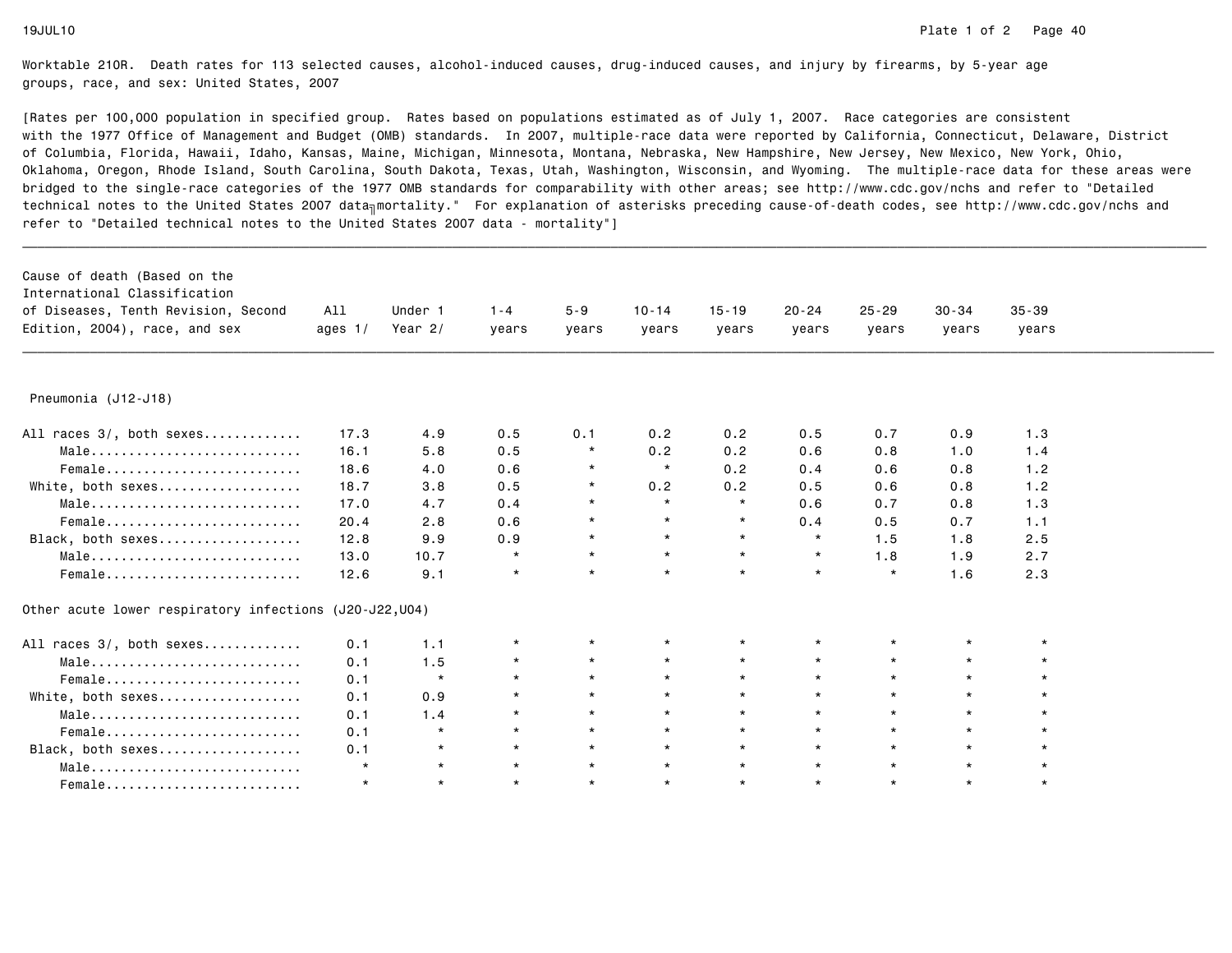| Cause of death (Based on the                                        |           |         |         |         |           |           |           |           |           |           |  |
|---------------------------------------------------------------------|-----------|---------|---------|---------|-----------|-----------|-----------|-----------|-----------|-----------|--|
| International Classification                                        |           |         |         |         |           |           |           |           |           |           |  |
| of Diseases, Tenth Revision, Second                                 | All       | Under 1 | $1 - 4$ | $5 - 9$ | $10 - 14$ | $15 - 19$ | $20 - 24$ | $25 - 29$ | $30 - 34$ | $35 - 39$ |  |
| Edition, 2004), race, and sex                                       | ages $1/$ | Year 2/ | vears   | vears   | vears     | years     | years     | years     | years     | years     |  |
|                                                                     |           |         |         |         |           |           |           |           |           |           |  |
| Acute bronchitis and bronchiolitis (J20-J21)                        |           |         |         |         |           |           |           |           |           |           |  |
| All races 3/, both sexes                                            | 0.1       | 1.1     |         |         | $\star$   | $\star$   |           |           |           |           |  |
| Male                                                                | 0.1       | 1.5     | $\star$ | $\star$ |           | $\star$   |           |           | $\star$   |           |  |
| Female                                                              | 0.1       | $\star$ | $\star$ | $\star$ | $\star$   | $\star$   |           |           | $\star$   |           |  |
| White, both sexes                                                   | 0.1       | 0.9     | $\star$ | $\star$ | $\star$   | $\star$   | $\star$   | $\star$   | $\star$   |           |  |
| Male                                                                | 0.1       | 1.4     | $\star$ | $\star$ | $\star$   | $\star$   |           | $\star$   | $\star$   |           |  |
| Female                                                              | 0.1       | $\star$ | $\star$ | $\star$ | $\star$   | $\star$   | $\star$   | $\star$   | $\star$   |           |  |
| Black, both sexes                                                   | 0.1       | $\star$ | $\star$ | $\star$ | $\star$   | $\star$   | $\star$   | $\star$   | $\star$   | $\star$   |  |
| Male                                                                | $\star$   | $\star$ | $\star$ | $\star$ | $\star$   | $\star$   | $\star$   | $\star$   | $\star$   | $\star$   |  |
| Female                                                              | $\star$   | $\star$ | $\star$ | $\star$ | $\star$   | $\star$   |           | $\star$   |           | $\star$   |  |
| Other and unspecified acute lower respiratory infections (J22, U04) |           |         |         |         |           |           |           |           |           |           |  |
| All races 3/, both sexes                                            | 0.0       | $\star$ | $\star$ |         | $\star$   | $\star$   |           |           | $\star$   |           |  |
| Male                                                                | $\star$   | $\star$ | $\star$ | $\star$ | $\star$   | $\star$   | $\star$   | $\star$   | $\star$   | $\star$   |  |
| Female                                                              | 0.0       | $\star$ | $\star$ | $\star$ | $\star$   | $\star$   | $\star$   | $\star$   | $\star$   |           |  |
| White, both sexes                                                   | 0.0       | $\star$ | $\star$ | $\star$ | $\star$   | $\star$   | $\star$   | $\star$   | $\star$   |           |  |
| Male                                                                | $\star$   | $\star$ | $\star$ | $\star$ | $\star$   | $\star$   | $\star$   | $\star$   | $\star$   |           |  |
| Female                                                              | 0.0       | $\star$ | $\star$ | $\star$ | $\star$   | $\star$   | $\star$   | $\star$   | $\star$   |           |  |
| Black, both sexes                                                   | $\star$   | $\star$ | $\star$ | $\star$ | $\star$   | $\star$   |           | $\star$   | $\star$   |           |  |
| Male                                                                | $\star$   | $\star$ | $\star$ | $\star$ | $\star$   | $\star$   | $\star$   | $\star$   | $\star$   | $\star$   |  |
| Female                                                              | $\star$   | $\star$ | $\star$ | $\star$ | $\star$   | $\star$   | $\star$   | $\star$   | $\star$   | $\star$   |  |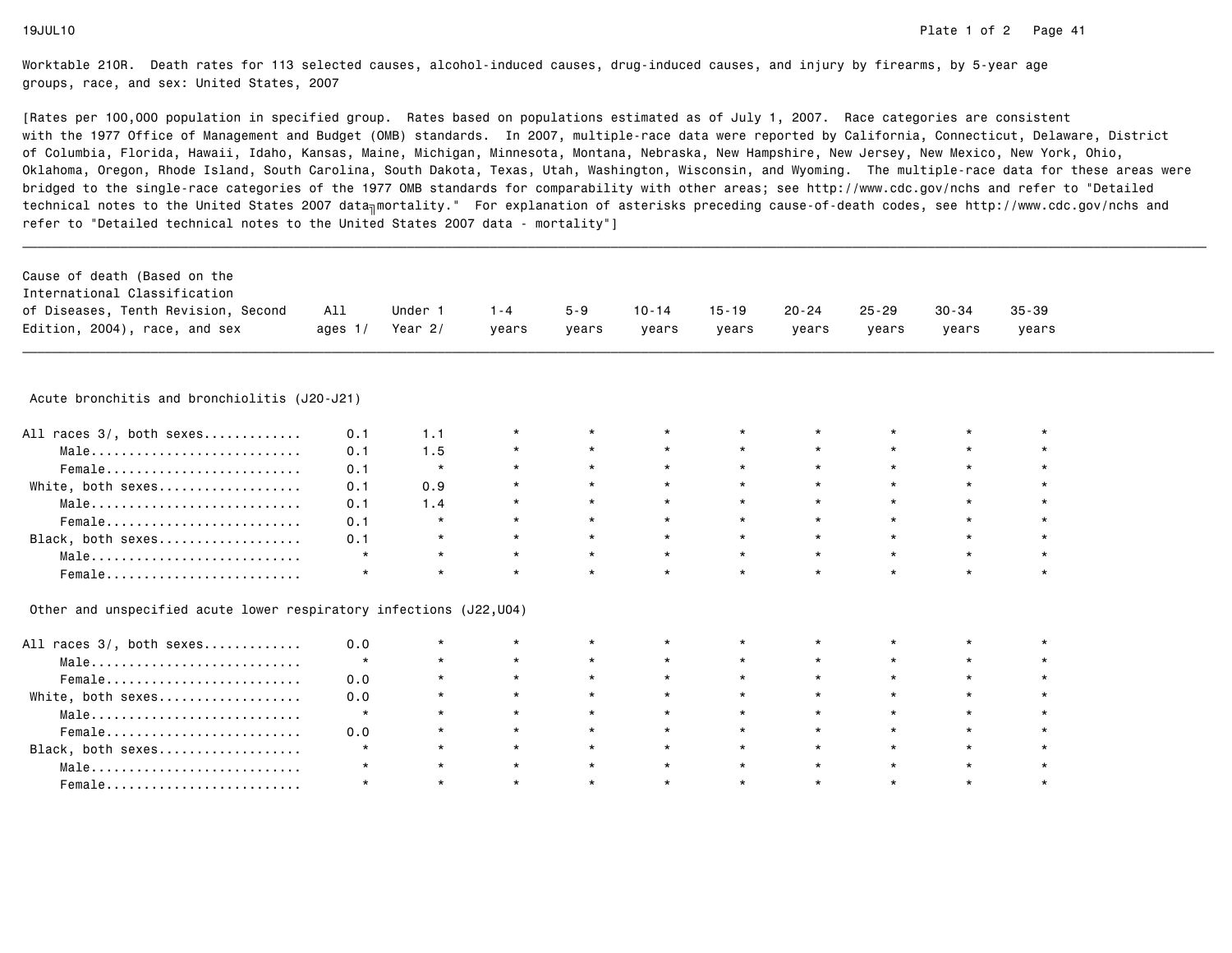| Cause of death (Based on the<br>International Classification<br>of Diseases, Tenth Revision, Second<br>Edition, 2004), race, and sex | All<br>ages $1/$ | Under 1<br>Year $2/$ | $1 - 4$<br>years | $5 - 9$<br>years | $10 - 14$<br>years | $15 - 19$<br>years | $20 - 24$<br>years | $25 - 29$<br>years | $30 - 34$<br>years | $35 - 39$<br>years |  |
|--------------------------------------------------------------------------------------------------------------------------------------|------------------|----------------------|------------------|------------------|--------------------|--------------------|--------------------|--------------------|--------------------|--------------------|--|
| Chronic lower respiratory diseases (J40-J47)                                                                                         |                  |                      |                  |                  |                    |                    |                    |                    |                    |                    |  |
| All races 3/, both sexes                                                                                                             | 42.4             | 1.0                  | 0.3              | 0.3              | 0.3                | 0.3                | 0.4                | 0.6                | 0.7                | 1.1                |  |
| Male                                                                                                                                 | 41.2             | 1.2                  | 0.4              | 0.4              | 0.4                | 0.4                | 0.5                | 0.7                | 0.7                | 1.0                |  |
| Female                                                                                                                               | 43.6             | $\star$              | 0.3              | $\star$          | 0.2                | 0.3                | 0.2                | 0.5                | 0.6                | 1.1                |  |
| White, both sexes                                                                                                                    | 48.5             | 0.8                  | 0.2              | 0.2              | 0.2                | 0.2                | 0.2                | 0.5                | 0.5                | 0.9                |  |
| Male                                                                                                                                 | 46.3             | $\star$              | $\star$          | $\star$          | $\star$            | 0.3                | 0.3                | 0.5                | 0.5                | 0.8                |  |
| Female                                                                                                                               | 50.6             | $\star$              | $\star$          | $\star$          | $\star$            | $\star$            | $\star$            | 0.4                | 0.5                | 1.0                |  |
| Black, both sexes                                                                                                                    | 19.7             | $\star$              | 1.1              | 0.8              | 1.1                | 0.8                | 1.2                | 1.5                | 1.9                | 2.3                |  |
| Male                                                                                                                                 | 22.0             | $\star$              | $\star$          | $\star$          | 1.4                | $\star$            | 1.7                | 1.9                | 2.4                | 2.5                |  |
| Female                                                                                                                               | 17.7             | $\star$              |                  | $\star$          | $\star$            | $\star$            | $\star$            | $\star$            | 1.5                | 2.2                |  |
|                                                                                                                                      |                  |                      |                  |                  |                    |                    |                    |                    |                    |                    |  |
| Bronchitis, chronic and unspecified (J40-J42)                                                                                        |                  |                      |                  |                  |                    |                    |                    |                    |                    |                    |  |
| All races 3/, both sexes                                                                                                             | 0.2              | 0.6                  | $\star$          | $\star$          | $\star$            | $\star$            |                    |                    | $\star$            |                    |  |
| Male                                                                                                                                 | 0.2              | $\star$              | $\star$          | $\star$          | $\star$            | $\star$            | $\star$            | $\star$            | $\star$            |                    |  |
| Female                                                                                                                               | 0.3              | $\star$              | $\star$          | $\star$          | $\star$            | $\star$            | $\star$            | $\star$            | $\star$            |                    |  |
| White, both sexes                                                                                                                    | 0.2              | $\star$              | $\star$          | $\star$          | $\star$            | $\star$            | $\star$            | $\star$            | $\star$            |                    |  |
| Male                                                                                                                                 | 0.2              | $\star$              | $\star$          | $\star$          | $\star$            | $\star$            | $\star$            | $\star$            | $\star$            |                    |  |
| Female                                                                                                                               | 0.3              | $\star$              | $\star$          | $\star$          | $\star$            | $\star$            |                    | $\star$            | $\star$            |                    |  |
| Black, both sexes                                                                                                                    | 0.1              | $\star$              | $\star$          | $\star$          | $\star$            | $\star$            | $\star$            | $\star$            | $\star$            |                    |  |
| Male                                                                                                                                 | 0.1              | $\star$              | $\star$          | $\star$          | $\star$            | $\star$            | $\star$            | $\star$            | $\star$            |                    |  |
| Female                                                                                                                               | 0.2              | $\star$              | $\star$          | $\star$          | $\star$            | $\star$            | $\star$            | $\star$            | $\star$            | $\star$            |  |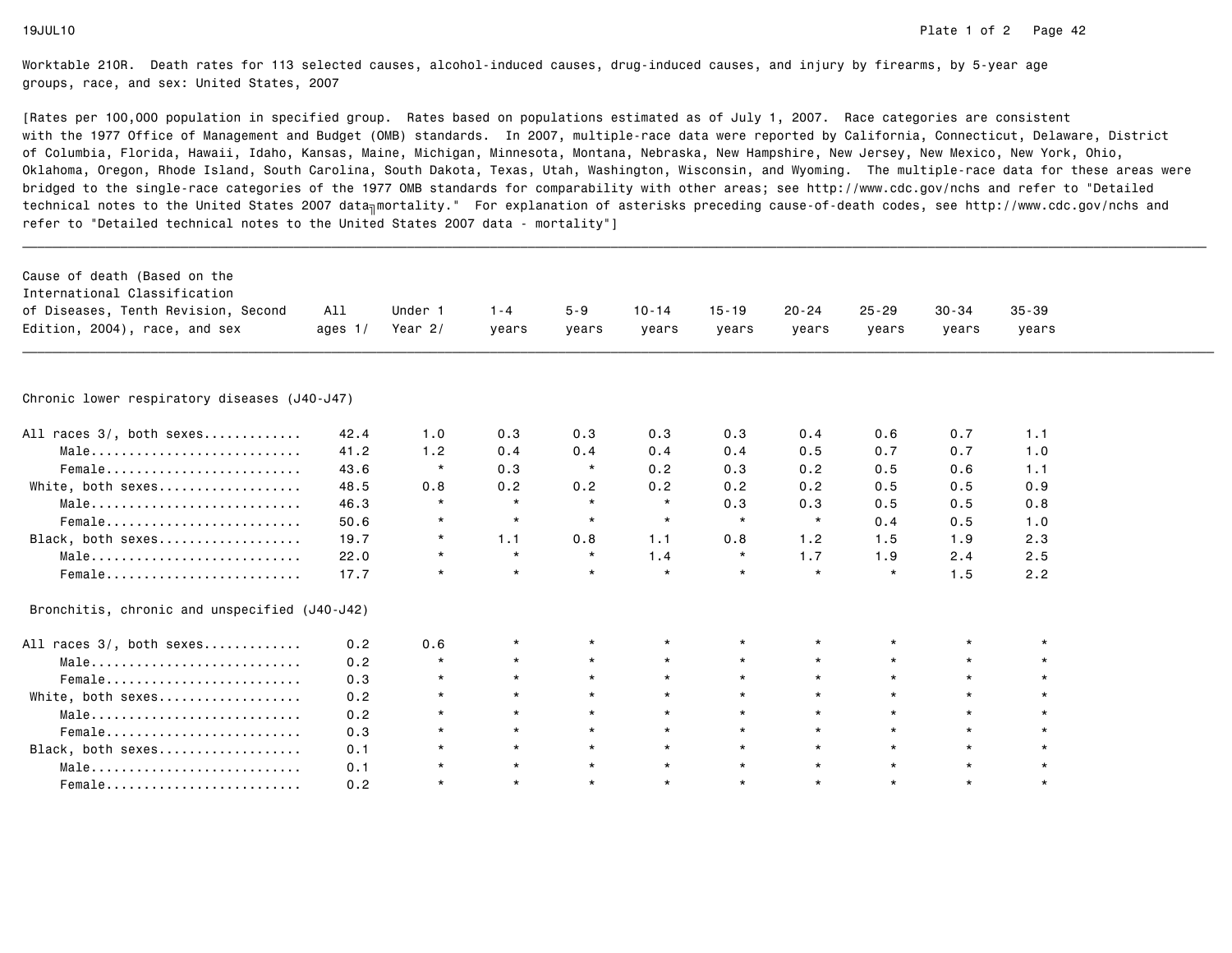| Cause of death (Based on the<br>International Classification<br>of Diseases, Tenth Revision, Second<br>Edition, 2004), race, and sex | All<br>ages $1/$ | Under 1<br>Year $2/$ | $1 - 4$<br>years | $5 - 9$<br>years | $10 - 14$<br>years | $15 - 19$<br>years | $20 - 24$<br>years | $25 - 29$<br>years | $30 - 34$<br>years | $35 - 39$<br>years |  |
|--------------------------------------------------------------------------------------------------------------------------------------|------------------|----------------------|------------------|------------------|--------------------|--------------------|--------------------|--------------------|--------------------|--------------------|--|
|                                                                                                                                      |                  |                      |                  |                  |                    |                    |                    |                    |                    |                    |  |
| Emphysema (J43)                                                                                                                      |                  |                      |                  |                  |                    |                    |                    |                    |                    |                    |  |
| All races 3/, both sexes                                                                                                             | 4.2              | $\star$              |                  |                  |                    |                    |                    |                    |                    |                    |  |
| Male                                                                                                                                 | 4.4              | $\star$              | $\star$          | $\star$          | $\star$            | $\star$            |                    |                    | $\star$            |                    |  |
| Female                                                                                                                               | 4.0              | $\star$              | $\star$          | $\star$          | $\star$            | $\star$            |                    | $\star$            | $\star$            |                    |  |
| White, both sexes                                                                                                                    | 4.9              | $\star$              | $\star$          | $\star$          | $\star$            | $\star$            | $\star$            | $\star$            | $\star$            |                    |  |
| Male                                                                                                                                 | 5.0              | $\star$              | $\star$          | $\star$          | $\star$            | $\star$            |                    | $\star$            | $\star$            |                    |  |
| Female                                                                                                                               | 4.8              | $\star$              | $\star$          | $\star$          | $\star$            | $\star$            |                    | $\star$            | $\star$            |                    |  |
| Black, both sexes                                                                                                                    | 1.8              | $\star$              | $\star$          | $\star$          | $\star$            | $\star$            | $\star$            | $\star$            | $\star$            |                    |  |
| Male                                                                                                                                 | 2.4              | $\star$              | $\star$          | $\star$          | $\star$            | $\star$            | $\star$            | $\star$            | $\star$            |                    |  |
| Female                                                                                                                               | 1.3              | $\star$              | $\star$          | $\star$          | $\star$            | $\star$            | $\star$            | $\star$            | $\star$            | $\star$            |  |
| Asthma (J45-J46)                                                                                                                     |                  |                      |                  |                  |                    |                    |                    |                    |                    |                    |  |
| All races 3/, both sexes                                                                                                             | 1.1              | $^\star$             | 0.2              | 0.2              | 0.3                | 0.3                | 0.3                | 0.5                | 0.5                | 0.6                |  |
| $Male \dots \dots \dots \dots \dots \dots \dots \dots \dots \dots$                                                                   | 0.9              | $\star$              | 0.2              | 0.3              | 0.4                | 0.4                | 0.5                | 0.6                | 0.6                | 0.5                |  |
| Female                                                                                                                               | 1.4              | $\star$              | 0.2              | $\star$          | 0.2                | 0.2                | 0.2                | 0.4                | 0.4                | 0.7                |  |
| White, both sexes                                                                                                                    | 1.0              | $\star$              | $\star$          | 0.1              | 0.2                | 0.2                | 0.2                | 0.4                | 0.4                | 0.4                |  |
| Male                                                                                                                                 | 0.7              | $\star$              | $\star$          | $\star$          | $\star$            | 0.2                | 0.3                | 0.4                | 0.4                | 0.3                |  |
| Female                                                                                                                               | 1.3              | $\star$              | $\star$          | $\star$          | $\star$            | $\star$            | $\star$            | 0.3                | 0.4                | 0.6                |  |
| Black, both sexes                                                                                                                    | 2.3              | $\star$              | 1.0              | 0.7              | 1.0                | 0.7                | 1.1                | 1.2                | 1.5                | 1.7                |  |
| Male                                                                                                                                 | 2.1              | $\star$              | $\star$          | $\star$          | 1.4                | $\star$            | 1.6                | 1.5                | 2.1                | 1.8                |  |
| Female                                                                                                                               | 2.4              | $\star$              | $\star$          | $\star$          | $\star$            | $\star$            | $\star$            | $\star$            | $\star$            | 1.6                |  |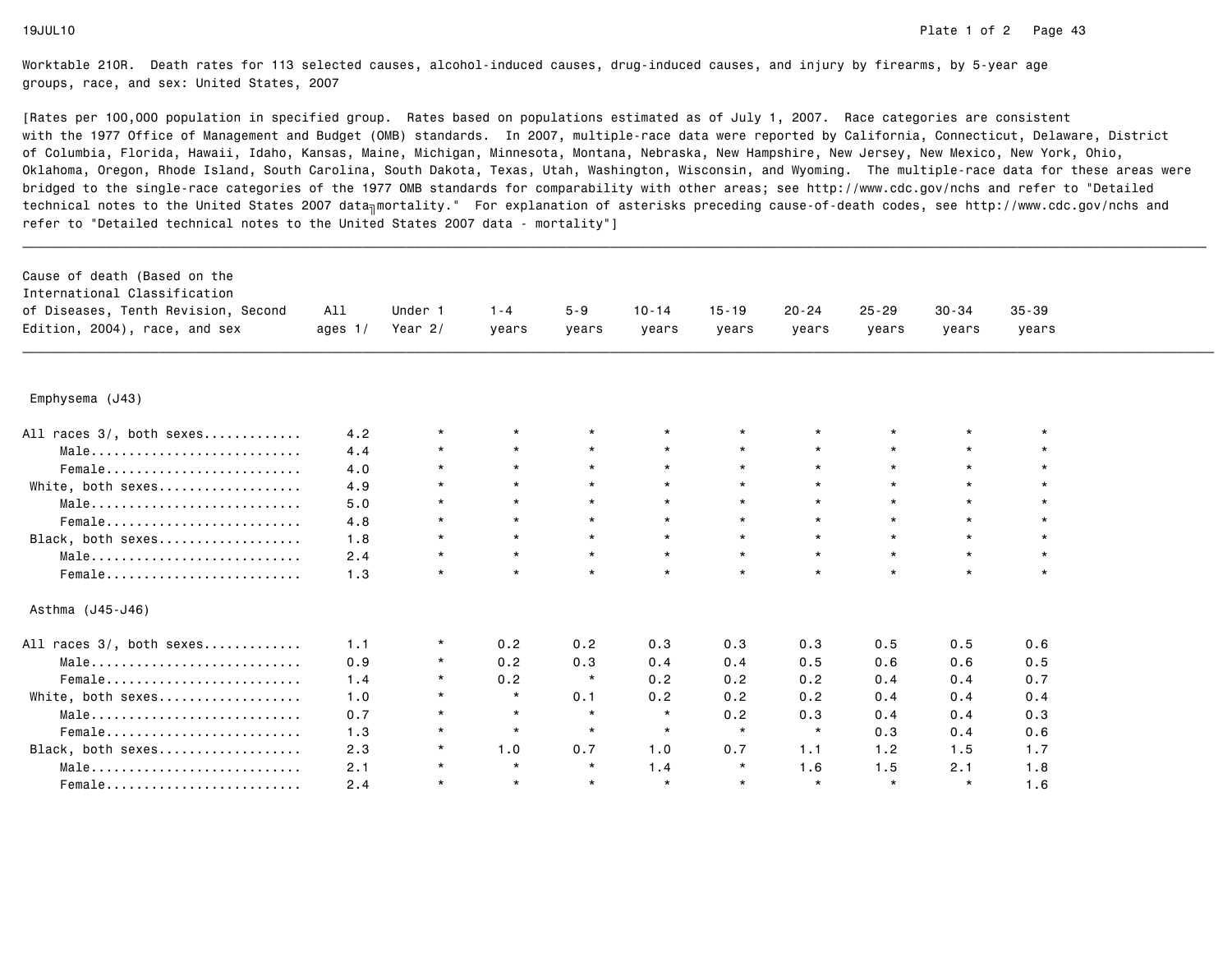| Cause of death (Based on the                        |           |         |         |         |           |           |           |           |         |           |  |
|-----------------------------------------------------|-----------|---------|---------|---------|-----------|-----------|-----------|-----------|---------|-----------|--|
| International Classification                        |           |         |         |         |           |           |           |           |         |           |  |
| of Diseases, Tenth Revision, Second                 | All       | Under 1 | $1 - 4$ | $5 - 9$ | $10 - 14$ | $15 - 19$ | $20 - 24$ | $25 - 29$ | 30-34   | $35 - 39$ |  |
| Edition, 2004), race, and sex                       | ages $1/$ | Year 2/ | years   | years   | years     | years     | years     | years     | years   | years     |  |
|                                                     |           |         |         |         |           |           |           |           |         |           |  |
| Other chronic lower respiratory diseases (J44, J47) |           |         |         |         |           |           |           |           |         |           |  |
| All races 3/, both sexes                            | 36.8      | $\star$ | $\star$ |         | $^\star$  | $\star$   | $^\star$  | 0.1       | 0.1     | 0.4       |  |
| Male                                                | 35.7      | $\star$ | $\star$ | $\star$ | $\star$   | $\star$   | $\star$   | $\star$   | $\star$ | 0.4       |  |
| Female                                              | 37.9      | $\star$ | $\star$ | $\star$ | $\star$   | $\star$   | $\star$   | $\star$   | $\star$ | 0.4       |  |
| White, both sexes                                   | 42.4      | $\star$ | $\star$ | $\star$ | $\star$   | $\star$   | $\star$   | $\star$   | 0.1     | 0.4       |  |
| Male                                                | 40.5      | $\star$ | $\star$ | $\star$ | $\star$   | $\star$   | $\star$   | $\star$   | $\star$ | 0.4       |  |
| Female                                              | 44.2      | $\star$ | $\star$ | $\star$ | $\star$   | $\star$   | $\star$   | $\star$   | $\star$ | 0.4       |  |
| Black, both sexes                                   | 15.5      | $\star$ | $\star$ | $\star$ | $\star$   | $\star$   | $\star$   | $\star$   | $\star$ | $\star$   |  |
| Male                                                | 17.4      | $\star$ | $\star$ | $\star$ | $\star$   | $\star$   | $\star$   | $\star$   | $\star$ | $\star$   |  |
| Female                                              | 13.8      | $\star$ | $\star$ | $\star$ | $\star$   | $\star$   | $\star$   | $\star$   | $\star$ | $\star$   |  |
| Pneumoconioses and chemical effects (J60-J66,J68)   |           |         |         |         |           |           |           |           |         |           |  |
| All races 3/, both sexes                            | 0.3       | $\star$ | $\star$ |         |           | $^\star$  |           |           |         |           |  |
| Male                                                | 0.6       |         | $\star$ |         |           | $\star$   |           |           |         |           |  |
| Female                                              | 0.0       |         | $\star$ |         |           | $\star$   |           |           | $\star$ |           |  |
| White, both sexes                                   | 0.4       |         | $\star$ |         |           | $\star$   |           | $\star$   | $\star$ |           |  |
| Male                                                | 0.7       | $\star$ | $\star$ | $\star$ | $\star$   | $\star$   | $\star$   | $\star$   | $\star$ |           |  |
| Female                                              | 0.0       |         | $\star$ | $\star$ | $\star$   | $\star$   |           | $\star$   | $\star$ |           |  |
| Black, both sexes                                   | 0.1       |         | $\star$ | $\star$ | $\star$   | $\star$   | $\star$   | $\star$   | $\star$ |           |  |
| Male                                                | 0.2       |         | $\star$ | $\star$ | $\star$   | $\star$   | $\star$   | $\star$   | $\star$ |           |  |
| Female                                              | $\star$   | $\star$ | $\star$ | $\star$ | $\star$   | $\star$   | $\star$   | $\star$   | $\star$ | $\star$   |  |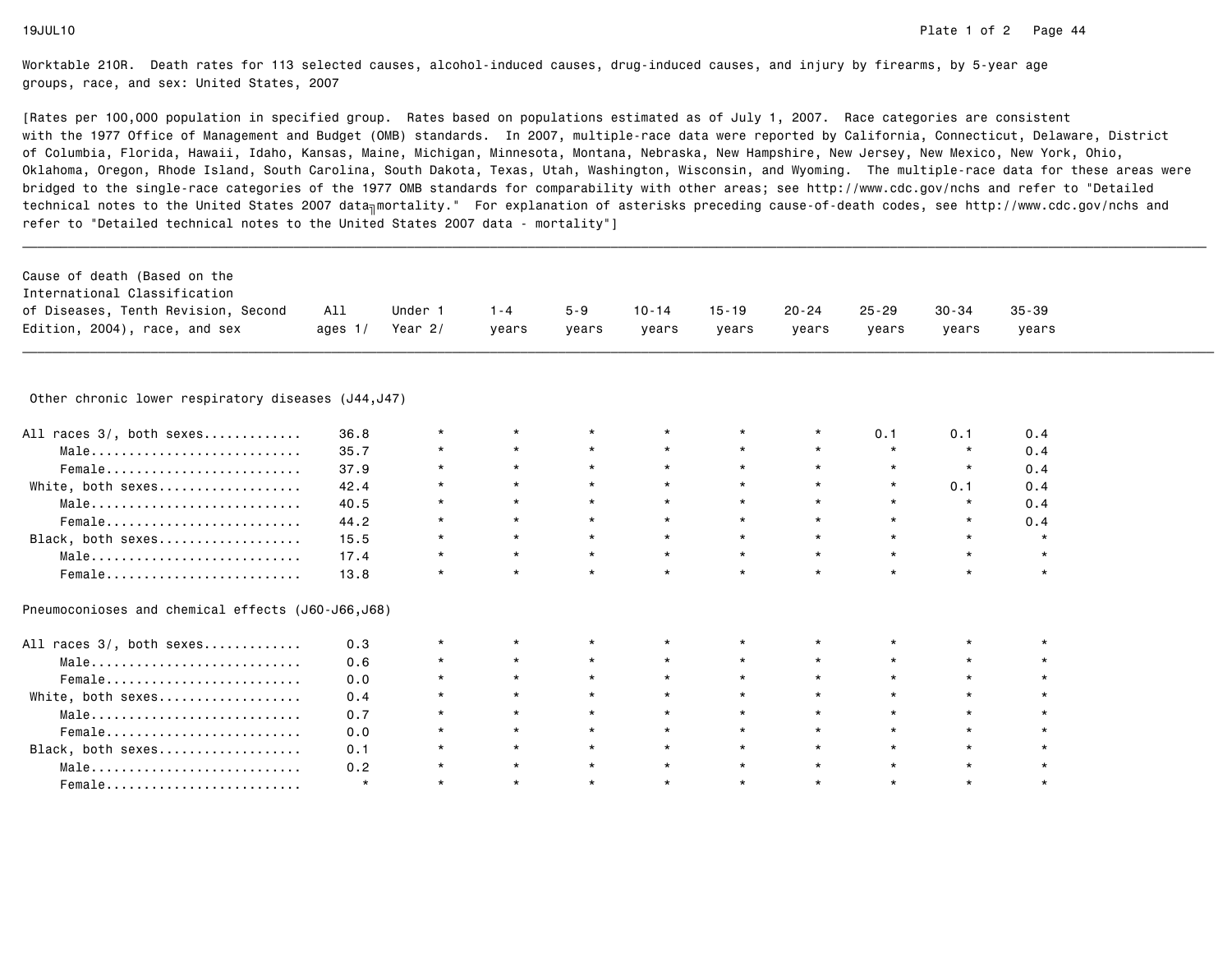| Cause of death (Based on the                                       |           |           |         |          |           |           |           |           |           |           |  |
|--------------------------------------------------------------------|-----------|-----------|---------|----------|-----------|-----------|-----------|-----------|-----------|-----------|--|
| International Classification                                       |           |           |         |          |           |           |           |           |           |           |  |
| of Diseases, Tenth Revision, Second                                | All       | Under 1   | $1 - 4$ | $5 - 9$  | $10 - 14$ | $15 - 19$ | $20 - 24$ | $25 - 29$ | $30 - 34$ | $35 - 39$ |  |
| Edition, 2004), race, and sex                                      | ages $1/$ | Year $2/$ | years   | years    | years     | years     | years     | years     | years     | years     |  |
|                                                                    |           |           |         |          |           |           |           |           |           |           |  |
| Pneumonitis due to solids and liquids (J69)                        |           |           |         |          |           |           |           |           |           |           |  |
| All races 3/, both sexes                                           | 5.6       | $\star$   | $\star$ |          | $\star$   | 0.1       | 0.1       | 0.1       | 0.3       | 0.3       |  |
| Male                                                               | 6.0       | $\star$   | $\star$ | $\star$  | $\star$   | $\star$   | $\star$   | $\star$   | 0.3       | 0.4       |  |
| Female                                                             | 5.3       | $\star$   | $\star$ | $\star$  | $\star$   | $\star$   | $\star$   | $\star$   | $\star$   | 0.2       |  |
| White, both sexes                                                  | 6.3       | $\star$   | $\star$ | $\star$  | $\star$   | $\star$   | 0.1       | $\star$   | 0.2       | 0.3       |  |
| Male                                                               | 6.6       | $\star$   | $\star$ | $\star$  | $\star$   | $\star$   |           | $\star$   | 0.3       | 0.4       |  |
| Female                                                             | 5.9       | $\star$   | $\star$ | $\star$  | $\star$   | $\star$   | $\star$   | $\star$   | $\star$   | $\star$   |  |
| Black, both sexes                                                  | 3.6       | $^\star$  | $\star$ | $\star$  | $\star$   | $\star$   | $\star$   | $\star$   | $\star$   | $\star$   |  |
| Male                                                               | 3.9       | $\star$   | $\star$ | $\star$  | $\star$   | $\star$   | $\star$   | $\star$   | $\star$   | $\star$   |  |
| Female                                                             | 3.3       | $\star$   | $\star$ | $\star$  | $\star$   | $\star$   | $\star$   | $\star$   | $\star$   | $\star$   |  |
| Other diseases of respiratory system (J00-J06,J30-J39,J67,J70-J98) |           |           |         |          |           |           |           |           |           |           |  |
| All races 3/, both sexes                                           | 9.5       | 7.5       | 0.6     | 0.2      | 0.2       | 0.3       | 0.4       | 0.5       | 0.6       | 0.9       |  |
| Male                                                               | 9.6       | 8.7       | 0.8     | $\star$  | $\star$   | 0.3       | 0.5       | 0.5       | 0.6       | 0.9       |  |
| Female                                                             | 9.3       | 6.2       | 0.4     | 0.2      | $\star$   | 0.2       | 0.4       | 0.4       | 0.6       | 0.9       |  |
| White, both sexes                                                  | 10.3      | 5.8       | 0.5     | 0.2      | $\star$   | 0.2       | 0.4       | 0.4       | 0.5       | 0.7       |  |
| Male                                                               | 10.5      | 6.9       | 0.6     | $\star$  | $\star$   | 0.3       | 0.5       | 0.5       | 0.5       | 0.7       |  |
| Female                                                             | 10.2      | 4.6       | 0.4     |          | $\star$   |           | 0.3       | 0.4       | 0.5       | 0.8       |  |
| Black, both sexes                                                  | 6.5       | 15.7      | 1.1     | $\star$  | $\star$   | $\star$   | 0.6       | 0.9       | 1.2       | 1.7       |  |
| $Male \dots \dots \dots \dots \dots \dots \dots \dots \dots \dots$ | 6.6       | 17.8      | 1.7     | $^\star$ | $\star$   | $\star$   | $\star$   | $\star$   | $\star$   | 2.0       |  |
| Female                                                             | 6.4       | 13.4      | $\star$ | $\star$  | $\star$   | $\star$   | $\star$   | $\star$   | $\star$   | 1.6       |  |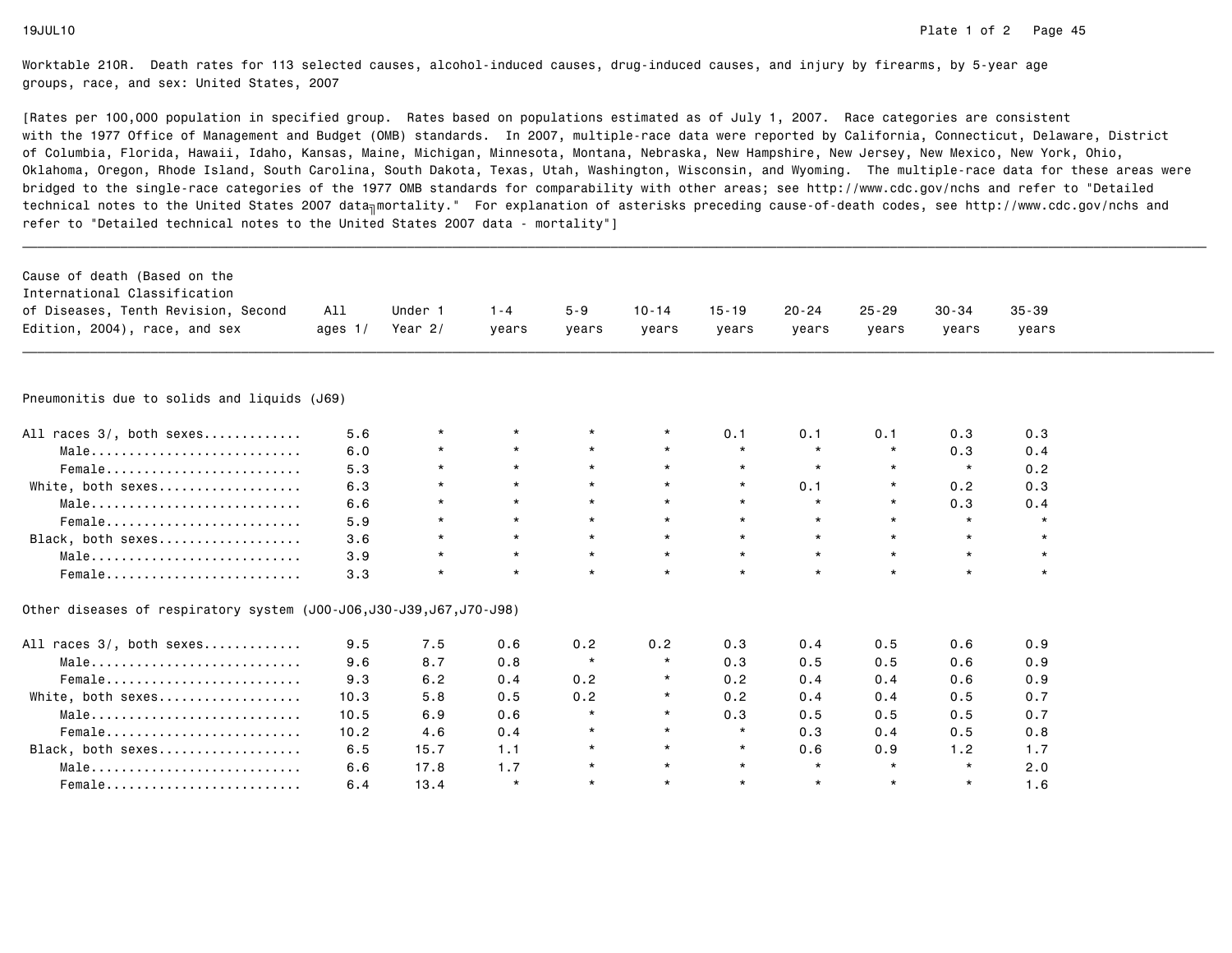| Cause of death (Based on the<br>International Classification |           |           |         |         |           |           |           |           |           |           |  |
|--------------------------------------------------------------|-----------|-----------|---------|---------|-----------|-----------|-----------|-----------|-----------|-----------|--|
| of Diseases, Tenth Revision, Second                          | All       | Under 1   | $1 - 4$ | $5 - 9$ | $10 - 14$ | $15 - 19$ | $20 - 24$ | $25 - 29$ | $30 - 34$ | $35 - 39$ |  |
| Edition, 2004), race, and sex                                | ages $1/$ | Year $2/$ | vears   | years   | years     | years     | years     | years     | years     | years     |  |
|                                                              |           |           |         |         |           |           |           |           |           |           |  |
| Peptic ulcer (K25-K28)                                       |           |           |         |         |           |           |           |           |           |           |  |
| All races 3/, both sexes                                     | 1.0       | $\star$   |         |         |           |           |           |           |           | 0.1       |  |
| Male                                                         | 1.0       | $\star$   | $\star$ | $\star$ | $\star$   | $\star$   | $\star$   | $\star$   | $\star$   | $\star$   |  |
| Female                                                       | 1.0       | $\star$   | $\star$ | $\star$ | $\star$   | $\star$   | $\star$   | $\star$   | $\star$   | $\star$   |  |
| White, both sexes                                            | 1.1       | $\star$   | $\star$ | $\star$ | $\star$   | $\star$   |           | $\star$   | $\star$   | 0.1       |  |
| Male                                                         | 1.0       | $\star$   | $\star$ | $\star$ | $\star$   | $\star$   |           | $\star$   | $\star$   |           |  |
| Female                                                       | 1.1       | $\star$   | $\star$ | $\star$ | $\star$   | $\star$   |           | $\star$   | $\star$   |           |  |
| Black, both sexes                                            | 0.8       | $\star$   | $\star$ | $\star$ | $\star$   | $\star$   | $\star$   | $\star$   | $\star$   |           |  |
| Male                                                         | 0.9       | $\star$   | $\star$ | $\star$ | $\star$   | $\star$   | $\star$   | $\star$   | $\star$   |           |  |
| Female                                                       | 0.6       | $\star$   | $\star$ | $\star$ | $\star$   | $\star$   | $\star$   | $\star$   | $\star$   | $\star$   |  |
| Diseases of appendix (K35-K38)                               |           |           |         |         |           |           |           |           |           |           |  |
| All races 3/, both sexes                                     | 0.1       | $\star$   |         |         | $\star$   |           |           |           |           |           |  |
| Male                                                         | 0.2       | $\star$   | $\star$ | $\star$ | $\star$   | $\star$   |           |           | $\star$   |           |  |
| Female                                                       | 0.1       | $\star$   | $\star$ | $\star$ | $\star$   | $\star$   | $\star$   | $\star$   | $\star$   |           |  |
| White, both sexes                                            | 0.1       | $\star$   | $\star$ | $\star$ | $\star$   | $\star$   |           | $\star$   | $\star$   |           |  |
| Male                                                         | 0.2       | $\star$   | $\star$ | $\star$ | $\star$   | $\star$   | $\star$   | $\star$   | $\star$   |           |  |
| Female                                                       | 0.1       | $\star$   | $\star$ | $\star$ | $\star$   | $\star$   | $\star$   | $\star$   | $\star$   |           |  |
| Black, both sexes                                            | 0.2       | $\star$   | $\star$ | $\star$ | $\star$   | $\star$   | $\star$   | $\star$   | $\star$   |           |  |
| Male                                                         | 0.2       | $\star$   | $\star$ | $\star$ | $\star$   | $\star$   | $\star$   | $\star$   | $\star$   |           |  |
| Female                                                       | 0.1       | $\star$   | $\star$ | $\star$ | $\star$   | $\star$   | $\star$   | $\star$   | $\star$   | $\star$   |  |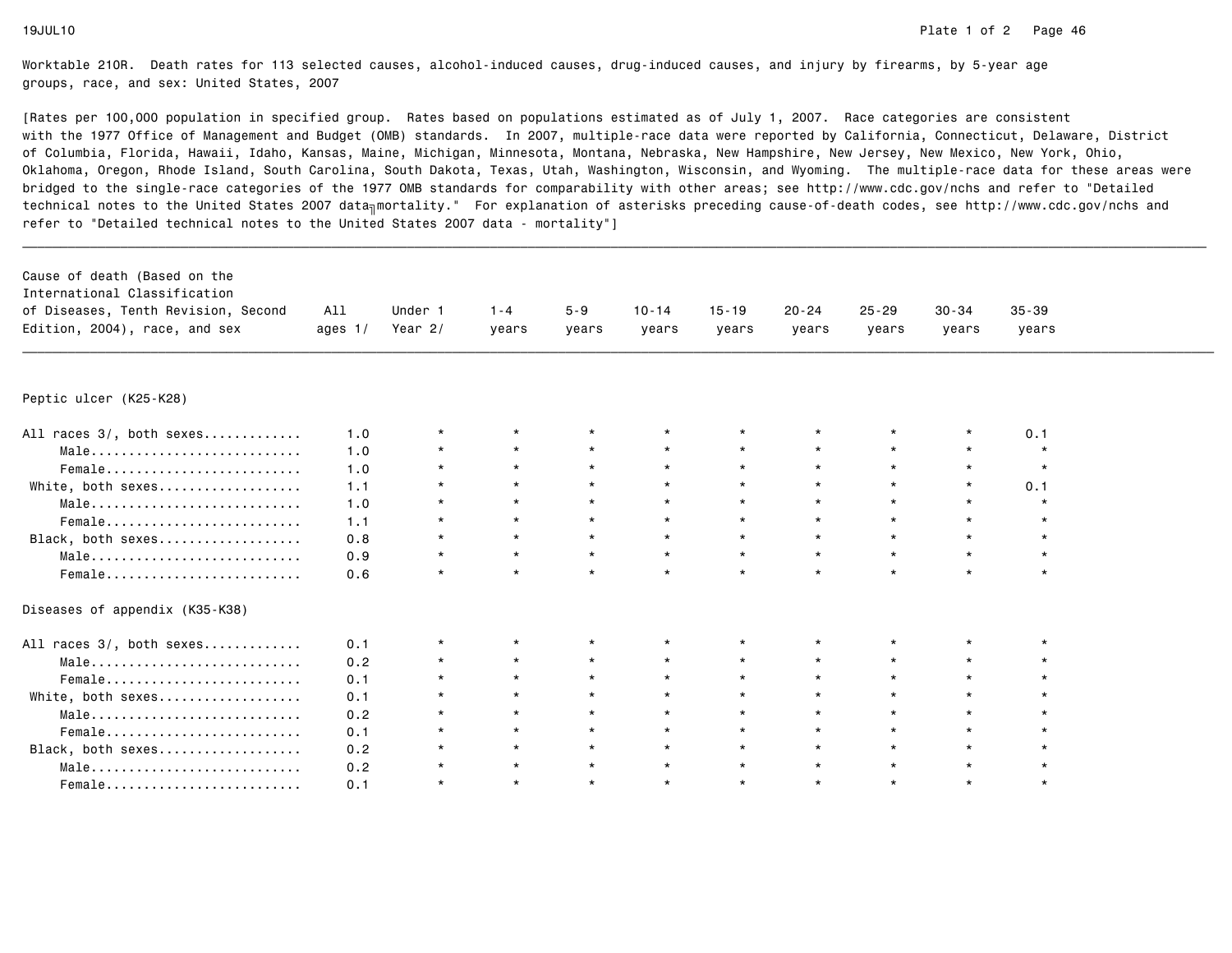| Cause of death (Based on the<br>International Classification<br>of Diseases, Tenth Revision, Second<br>Edition, 2004), race, and sex | All<br>ages $1/$ | Under 1<br>Year $2/$ | $1 - 4$<br>years | $5 - 9$<br>years | $10 - 14$<br>years | $15 - 19$<br>years | $20 - 24$<br>years | $25 - 29$<br>years | $30 - 34$<br>years | $35 - 39$<br>years |  |
|--------------------------------------------------------------------------------------------------------------------------------------|------------------|----------------------|------------------|------------------|--------------------|--------------------|--------------------|--------------------|--------------------|--------------------|--|
|                                                                                                                                      |                  |                      |                  |                  |                    |                    |                    |                    |                    |                    |  |
| Hernia (K40-K46)                                                                                                                     |                  |                      |                  |                  |                    |                    |                    |                    |                    |                    |  |
| All races 3/, both sexes                                                                                                             | 0.6              | 0.8                  | $\star$          |                  | $\star$            |                    |                    |                    |                    |                    |  |
| Male                                                                                                                                 | 0.5              | 1.0                  | $\star$          | $\star$          | $\star$            | $\star$            |                    | $\star$            | $\star$            |                    |  |
| Female                                                                                                                               | 0.6              | $\star$              | $\star$          | $\star$          | $\star$            | $\star$            |                    | $\star$            | $\star$            |                    |  |
| White, both sexes                                                                                                                    | 0.6              | 0.9                  | $\star$          |                  | $\star$            | $\star$            |                    | $\star$            | $\star$            |                    |  |
| Male                                                                                                                                 | 0.5              | $\star$              | $\star$          | $\star$          |                    | $\star$            |                    | $\star$            | $\star$            |                    |  |
| Female                                                                                                                               | 0.7              | $\star$              | $\star$          |                  | $\star$            | $\star$            |                    | $\star$            | $\star$            |                    |  |
| Black, both sexes                                                                                                                    | 0.4              | $\star$              | $\star$          | $\star$          | $\star$            | $\star$            |                    | $\star$            | $\star$            |                    |  |
| Male                                                                                                                                 | 0.4              | $\star$              | $\star$          | $\star$          | $\star$            | $\star$            |                    | $\star$            | $\star$            |                    |  |
| Female                                                                                                                               | 0.4              | $\star$              | $\star$          | $\star$          | $\star$            | $\star$            |                    | $\star$            | $\star$            | $\star$            |  |
| Chronic liver disease and cirrhosis (K70, K73-K74)                                                                                   |                  |                      |                  |                  |                    |                    |                    |                    |                    |                    |  |
| All races 3/, both sexes                                                                                                             | 9.7              | $\star$              | $\star$          |                  | $\star$            | $\star$            | 0.1                | 0.5                | 1.4                | 3.5                |  |
| Male                                                                                                                                 | 12.9             | $\star$              | $\star$          | $\star$          | $\star$            | $\star$            | $\star$            | 0.6                | 1.9                | 4.6                |  |
| Female                                                                                                                               | 6.5              | $\star$              | $\star$          | $\star$          | $\star$            | $\star$            | $\star$            | 0.4                | 0.8                | 2.4                |  |
| White, both sexes                                                                                                                    | 10.5             | $\star$              | $\star$          | $\star$          | $\star$            | $\star$            | $\star$            | 0.5                | 1.5                | 3.8                |  |
| Male                                                                                                                                 | 13.9             | $\star$              | $\star$          | $\star$          | $\star$            | $\star$            | $^\star$           | 0.6                | 2.1                | 5.0                |  |
| $Female$                                                                                                                             | 7.1              | $\star$              | $\star$          | $\star$          | $\star$            | $\star$            | $\star$            | 0.4                | 0.8                | 2.6                |  |
| Black, both sexes                                                                                                                    | 6.4              | $\star$              | $\star$          | $\star$          | $\star$            | $\star$            | $\star$            | $\star$            | 0.7                | 1.5                |  |
| Male                                                                                                                                 | 8.8              | $\star$              | $\star$          | $\star$          | $\star$            | $\star$            | $\star$            | $\star$            | $\star$            | 1.9                |  |
| Female                                                                                                                               | 4.2              | $\star$              | $\star$          | $\star$          | $\star$            | $\star$            | $\star$            | $\star$            | $\star$            | $\star$            |  |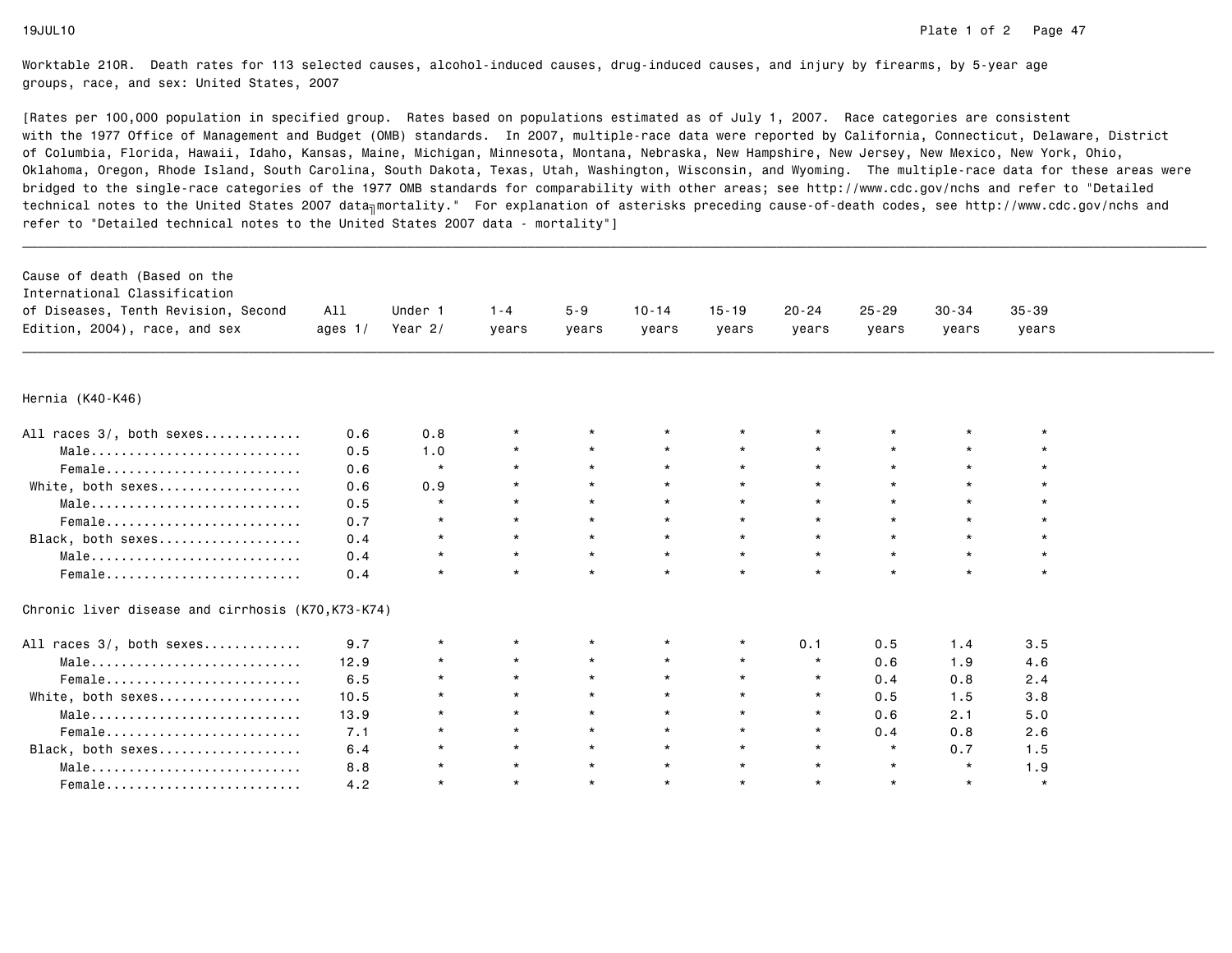| Cause of death (Based on the<br>International Classification<br>of Diseases, Tenth Revision, Second | All       | Under 1   | $1 - 4$ | $5 - 9$  | $10 - 14$ | $15 - 19$ | $20 - 24$ | $25 - 29$ | $30 - 34$ | $35 - 39$ |  |
|-----------------------------------------------------------------------------------------------------|-----------|-----------|---------|----------|-----------|-----------|-----------|-----------|-----------|-----------|--|
| Edition, 2004), race, and sex                                                                       | ages $1/$ | Year $2/$ | years   | years    | years     | years     | years     | years     | years     | years     |  |
|                                                                                                     |           |           |         |          |           |           |           |           |           |           |  |
| Alcoholic liver disease (K70)                                                                       |           |           |         |          |           |           |           |           |           |           |  |
| All races 3/, both sexes                                                                            | 4.8       | $\star$   |         |          |           |           |           | 0.4       | 1.1       | 2.6       |  |
| Male                                                                                                | 7.1       | $\star$   | $\star$ | $\star$  | $\star$   | $\star$   | $\star$   | 0.5       | 1.5       | 3.4       |  |
| Female                                                                                              | 2.5       | $\star$   | $\star$ | $\star$  | $\star$   | $\star$   | $\star$   | 0.3       | 0.6       | 1.8       |  |
| White, both sexes                                                                                   | 5.1       | $\star$   | $\star$ | $\star$  | $\star$   | $\star$   |           | 0.4       | 1.1       | 2.8       |  |
| Male                                                                                                | 7.7       | $\star$   | $\star$ | $\star$  | $\star$   | $\star$   | $^\star$  | 0.5       | 1.6       | 3.7       |  |
| Female                                                                                              | 2.7       | $\star$   | $\star$ | $\star$  | $\star$   | $\star$   |           | 0.3       | 0.5       | 2.0       |  |
| Black, both sexes                                                                                   | 3.0       | $\star$   | $\star$ | $\star$  | $\star$   | $\star$   | $\star$   | $\star$   | $\star$   | 1.0       |  |
| Male                                                                                                | 4.5       | $\star$   | $\star$ | $\star$  | $\star$   | $\star$   | $\star$   | $\star$   | $\star$   | $\star$   |  |
| Female                                                                                              | 1.7       | $\star$   | $\star$ | $\star$  | $\star$   | $\star$   | $\star$   | $\star$   | $\star$   | $\star$   |  |
| Other chronic liver disease and cirrhosis (K73-K74)                                                 |           |           |         |          |           |           |           |           |           |           |  |
| All races 3/, both sexes                                                                            | 4.9       | $\star$   | $\star$ | $^\star$ | $^\star$  | $\star$   | $^\star$  | 0.1       | 0.3       | 0.9       |  |
| Male                                                                                                | 5.8       | *         | $\star$ | $\star$  |           | $\star$   | $\star$   | $\star$   | 0.5       | 1.2       |  |
| Female                                                                                              | 4.0       | $\star$   | $\star$ | $\star$  | $\star$   | $\star$   |           | $\star$   | 0.2       | 0.6       |  |
| White, both sexes                                                                                   | 5.3       | $\star$   | $\star$ | $\star$  | $\star$   | $\star$   |           | $\star$   | 0.4       | 0.9       |  |
| Male                                                                                                | 6.2       | $\star$   | $\star$ | $\star$  | $\star$   | $\star$   | $\star$   | $\star$   | 0.5       | 1.3       |  |
| Female                                                                                              | 4.4       | $\star$   | $\star$ | $\star$  | $\star$   | $\star$   | $\star$   | $\star$   | $\star$   | 0.6       |  |
| Black, both sexes                                                                                   | 3.4       | $\star$   | $\star$ | $\star$  | $\star$   | $\star$   | $\star$   | $\star$   | $\star$   | $\star$   |  |
| Male                                                                                                | 4.3       | $\star$   | $\star$ | $\star$  | $\star$   | $\star$   | $\star$   | $\star$   | $\star$   | $\star$   |  |
| Female                                                                                              | 2.5       | $\star$   | $\star$ | $\star$  | $\star$   | $\star$   | $\star$   | $\star$   | $\star$   | $\star$   |  |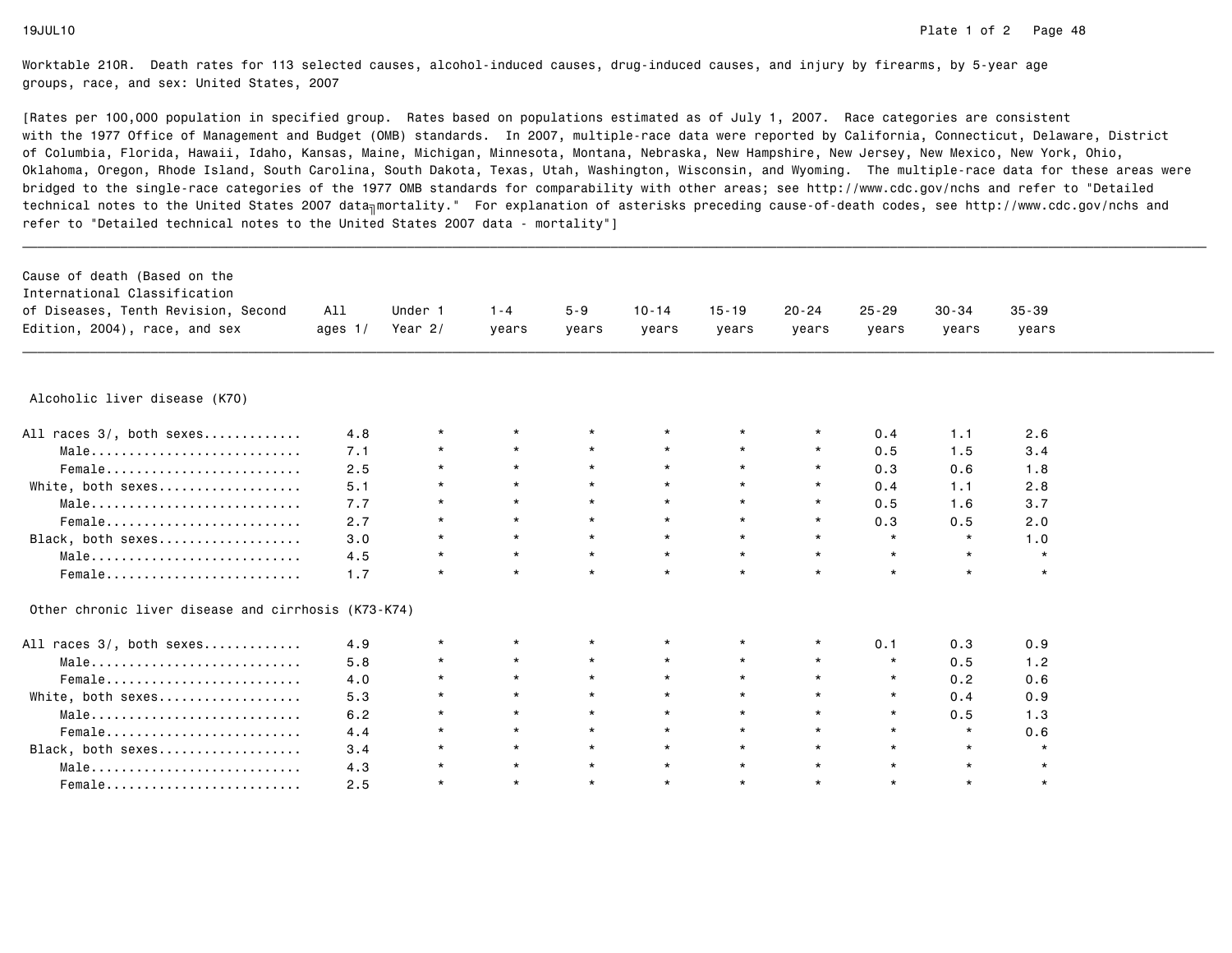[Rates per 100,000 population in specified group. Rates based on populations estimated as of July 1, 2007. Race categories are consistent with the 1977 Office of Management and Budget (OMB) standards. In 2007, multiple-race data were reported by California, Connecticut, Delaware, Districtof Columbia, Florida, Hawaii, Idaho, Kansas, Maine, Michigan, Minnesota, Montana, Nebraska, New Hampshire, New Jersey, New Mexico, New York, Ohio, Oklahoma, Oregon, Rhode Island, South Carolina, South Dakota, Texas, Utah, Washington, Wisconsin, and Wyoming. The multiple-race data for these areas werebridged to the single-race categories of the 1977 OMB standards for comparability with other areas; see http://www.cdc.gov/nchs and refer to "Detailedtechnical notes to the United States 2007 data<sub>∏</sub>mortality." For explanation of asterisks preceding cause-of-death codes, see http://www.cdc.gov/nchs and refer to "Detailed technical notes to the United States 2007 data - mortality"]

| Cause of death (Based on the        |           |           |         |         |           |           |       |       |           |           |
|-------------------------------------|-----------|-----------|---------|---------|-----------|-----------|-------|-------|-----------|-----------|
| International Classification        |           |           |         |         |           |           |       |       |           |           |
| of Diseases, Tenth Revision, Second | All       | Under     | $1 - 4$ | $5 - 9$ | $10 - 14$ | $15 - 19$ | 20-24 | 25-29 | $30 - 34$ | $35 - 39$ |
| Edition, 2004), race, and sex       | ages $1/$ | Year $2/$ | vears   | vears   | years     | years     | vears | vears | vears     | vears     |
|                                     |           |           |         |         |           |           |       |       |           |           |

\_\_\_\_\_\_\_\_\_\_\_\_\_\_\_\_\_\_\_\_\_\_\_\_\_\_\_\_\_\_\_\_\_\_\_\_\_\_\_\_\_\_\_\_\_\_\_\_\_\_\_\_\_\_\_\_\_\_\_\_\_\_\_\_\_\_\_\_\_\_\_\_\_\_\_\_\_\_\_\_\_\_\_\_\_\_\_\_\_\_\_\_\_\_\_\_\_\_\_\_\_\_\_\_\_\_\_\_\_\_\_\_\_\_\_\_\_\_\_\_\_\_\_\_\_\_\_\_\_\_\_\_\_\_\_\_\_\_\_\_\_\_\_\_\_\_\_\_\_\_\_\_\_\_\_\_\_\_

# Cholelithiasis and other disorders of gallbladder (K80-K82)

| All races 3/, both sexes |     |  |         | $\star$ |         | $\star$ |         |         |  |
|--------------------------|-----|--|---------|---------|---------|---------|---------|---------|--|
| Male                     | 1.0 |  | $\star$ | $\star$ | $\star$ | $\star$ | $\star$ | $\star$ |  |
| Female                   |     |  | $\star$ | $\star$ | $\star$ | $\star$ | $\star$ | $\star$ |  |
| White, both sexes        | 1.2 |  | $\star$ | $\star$ | $\star$ | $\star$ | $\star$ | $\star$ |  |
| Male                     |     |  | $\star$ | $\star$ | $\star$ | $\star$ | $\star$ | $\star$ |  |
| Female                   | 1.3 |  | $\star$ | $\star$ | $\star$ | $\star$ | $\star$ | $\star$ |  |
| Black, both sexes        | 0.7 |  | $\star$ | $\star$ | $\star$ | $\star$ | $\star$ | $\star$ |  |
| Male                     | 0.6 |  | $\star$ | $\star$ | $\star$ | $\star$ | $\star$ | $\star$ |  |
| Female                   | 0.9 |  |         | $\star$ |         | $\star$ |         | $\star$ |  |

### Nephritis, nephrotic syndrome and nephrosis (N00-N07,N17-N19,N25-N27)

| All races 3/, both sexes | 15.4 | 3.4     | 0.1     | $\star$ | $\star$ | 0.1     | 0.3     | 0.5 | 0.8 | 1.3 |
|--------------------------|------|---------|---------|---------|---------|---------|---------|-----|-----|-----|
| Male                     | 15.2 | 3.6     | $\star$ | $\star$ | $\star$ |         | 0.3     | 0.5 | 0.9 | 1.4 |
| Female                   | 15.6 | 3.2     | $\star$ | $\star$ | $\star$ |         | 0.3     | 0.5 | 0.7 | 1.2 |
| White, both sexes        | 15.1 | 2.9     |         | $\star$ | $\star$ |         | 0.3     | 0.3 | 0.6 | 0.8 |
| Male                     | 15.1 | 2.9     |         | $\star$ | $\star$ | $\star$ | 0.3     | 0.3 | 0.6 | 1.0 |
| Female                   | 15.2 | 2.9     | $\star$ | $\star$ | $\star$ |         | 0.3     | 0.3 | 0.6 | 0.6 |
| Black, both sexes        | 21.0 | 6.6     | $\star$ | $\star$ | $\star$ |         | 0.6     | 1.6 | 2.4 | 4.8 |
| Male                     | 19.7 | 7.9     | $\star$ | $\star$ | $\star$ | $\star$ | $\star$ |     | 2.8 | 4.6 |
| $Female$                 | 22.1 | $\star$ | $\star$ | $\star$ | $\star$ | $\star$ | $\star$ | 1.5 | 2.1 | 5.0 |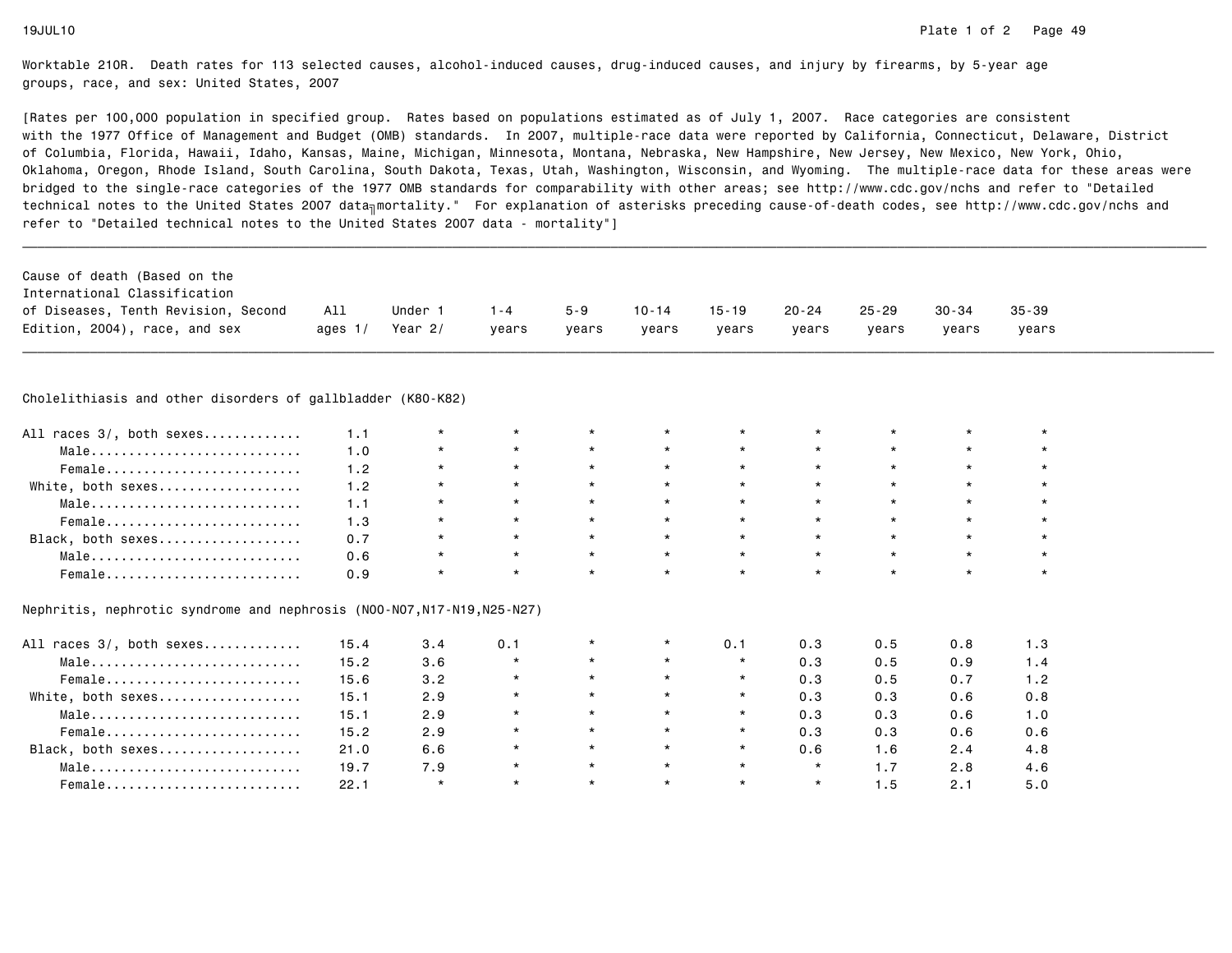[Rates per 100,000 population in specified group. Rates based on populations estimated as of July 1, 2007. Race categories are consistent with the 1977 Office of Management and Budget (OMB) standards. In 2007, multiple-race data were reported by California, Connecticut, Delaware, Districtof Columbia, Florida, Hawaii, Idaho, Kansas, Maine, Michigan, Minnesota, Montana, Nebraska, New Hampshire, New Jersey, New Mexico, New York, Ohio, Oklahoma, Oregon, Rhode Island, South Carolina, South Dakota, Texas, Utah, Washington, Wisconsin, and Wyoming. The multiple-race data for these areas werebridged to the single-race categories of the 1977 OMB standards for comparability with other areas; see http://www.cdc.gov/nchs and refer to "Detailedtechnical notes to the United States 2007 data<sub>∏</sub>mortality." For explanation of asterisks preceding cause-of-death codes, see http://www.cdc.gov/nchs and refer to "Detailed technical notes to the United States 2007 data - mortality"]

| Cause of death (Based on the        |           |         |         |         |           |           |       |           |       |           |
|-------------------------------------|-----------|---------|---------|---------|-----------|-----------|-------|-----------|-------|-----------|
| International Classification        |           |         |         |         |           |           |       |           |       |           |
| of Diseases, Tenth Revision, Second | All       | Under 1 | $1 - 4$ | $5 - 9$ | $10 - 14$ | $15 - 19$ | 20-24 | $25 - 29$ | 30-34 | $35 - 39$ |
| Edition, 2004), race, and sex       | ages $1/$ | Year 2/ | vears   | vears   | vears     | vears     | vears | vears     | vears | vears     |

Acute and rapidly progressive nephritic and nephrotic syndrome (N00-N01, N04)

| All races 3/, both sexes | 0.1     | $\star$ | $\star$ | $\star$ | $\star$ |         | $\star$ |         |  |
|--------------------------|---------|---------|---------|---------|---------|---------|---------|---------|--|
| Male                     | 0.1     | $\star$ | $\star$ | $\star$ | $\star$ | $\star$ | $\star$ |         |  |
| Female                   | 0.1     | $\star$ | $\star$ | $\star$ | $\star$ | $\star$ | $\star$ | $\star$ |  |
| White, both sexes        | 0.1     | $\star$ | $\star$ | $\star$ | $\star$ | $\star$ | $\star$ |         |  |
| Male                     | 0.1     | $\star$ | $\star$ | $\star$ | $\star$ | $\star$ | $\star$ |         |  |
| Female                   | 0.1     | $\star$ | $\star$ | $\star$ | $\star$ | $\star$ | $\star$ | $\star$ |  |
| Black, both sexes        | 0.1     | $\star$ | $\star$ | $\star$ | $\star$ | $\star$ | $\star$ | $\star$ |  |
| Male                     |         | $\star$ | $\star$ | $\star$ |         | $\star$ | $\star$ |         |  |
| Female                   | $\star$ | $\star$ | $\star$ | $\star$ |         | $\star$ | $\star$ |         |  |

Chronic glomerulonephritis, nephritis and nephropathy not specified as acute or chronic, and renal sclerosis unspecified (N02-N03,N05-N07,N26)

| All races 3/, both sexes | 1.0   |         |         |         | $\star$ | $\star$ | $\star$ |         |         |  |
|--------------------------|-------|---------|---------|---------|---------|---------|---------|---------|---------|--|
| Male                     | 1.0   |         |         | $\star$ | $\star$ | $\star$ | $\star$ | $\star$ | $\star$ |  |
| Female                   | 1.0   |         |         | $\star$ | $\star$ |         | $\star$ | $\star$ | $\star$ |  |
| White, both sexes        | 1.0   |         |         | $\star$ | $\star$ | $\star$ | $\star$ | $\star$ | $\star$ |  |
| Male                     | 1.0   | $\star$ |         | $\star$ | $\star$ | $\star$ | $\star$ | $\star$ | $\star$ |  |
| Female                   | 1.0   | $\star$ |         | $\star$ | $\star$ | $\star$ | $\star$ | $\star$ | $\star$ |  |
| Black, both sexes        | 1.3   | $\star$ |         | $\star$ | $\star$ | $\star$ | $\star$ | $\star$ | $\star$ |  |
| Male                     | 1.2   |         | $\star$ | $\star$ | $\star$ | $\star$ | $\star$ | $\star$ | $\star$ |  |
| Female                   | 4 . ، |         |         | $\star$ | $\star$ | $\star$ | $\star$ |         | $\star$ |  |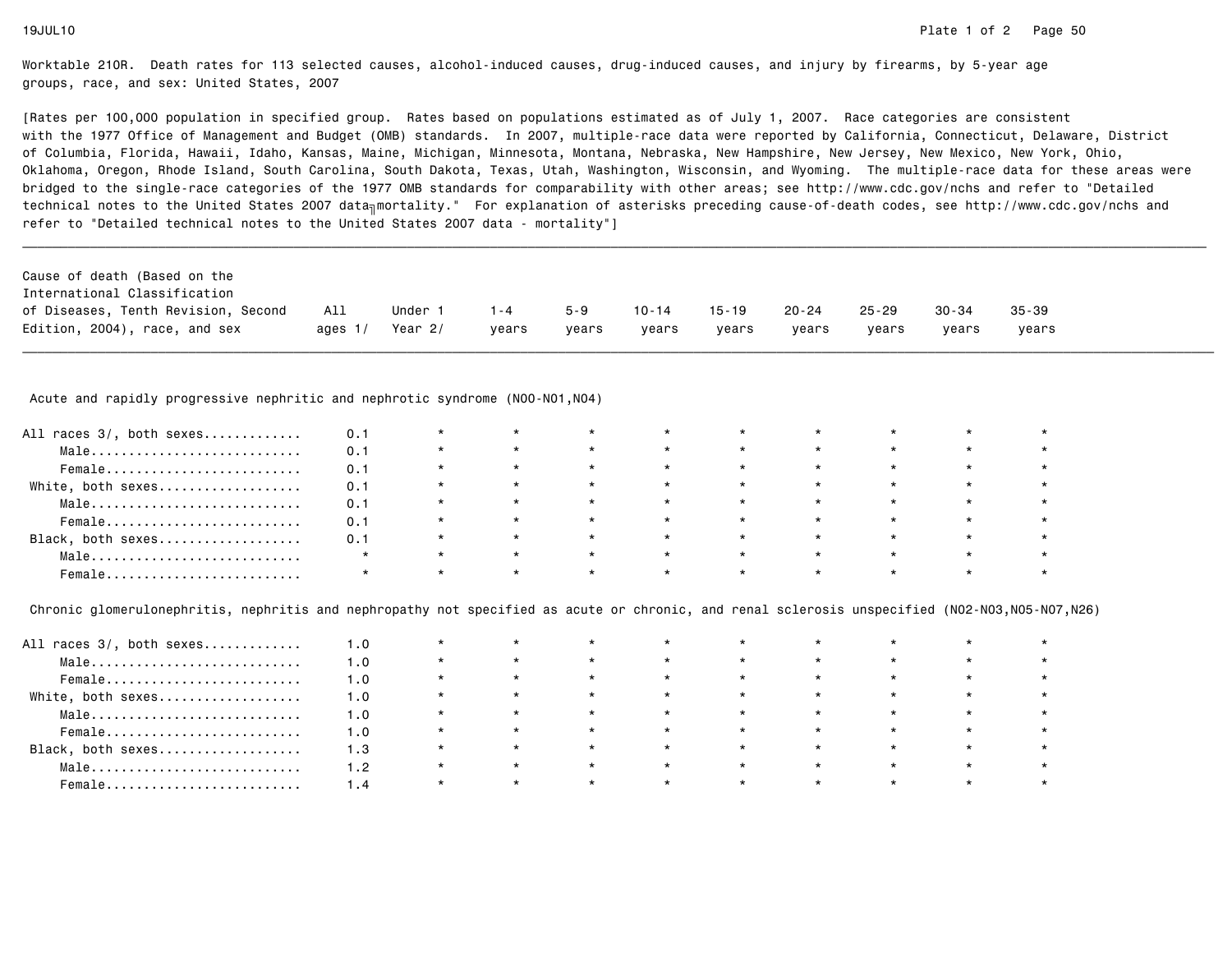| Cause of death (Based on the<br>International Classification<br>of Diseases, Tenth Revision, Second<br>Edition, 2004), race, and sex | All<br>ages $1/$ | Under 1<br>Year $2/$ | $1 - 4$<br>years | $5 - 9$<br>years | $10 - 14$<br>years | $15 - 19$<br>years | $20 - 24$<br>years | $25 - 29$<br>years | $30 - 34$<br>years | $35 - 39$<br>years |  |
|--------------------------------------------------------------------------------------------------------------------------------------|------------------|----------------------|------------------|------------------|--------------------|--------------------|--------------------|--------------------|--------------------|--------------------|--|
|                                                                                                                                      |                  |                      |                  |                  |                    |                    |                    |                    |                    |                    |  |
| Renal failure (N17-N19)                                                                                                              |                  |                      |                  |                  |                    |                    |                    |                    |                    |                    |  |
| All races 3/, both sexes                                                                                                             | 14.3             | 3.2                  | $\star$          |                  | $^\star$           | $\star$            | 0.3                | 0.4                | 0.7                | 1.2                |  |
| Male                                                                                                                                 | 14.2             | 3.4                  | $\star$          | $\star$          | $\star$            | $\star$            | 0.3                | 0.5                | 0.8                | 1.4                |  |
| Female                                                                                                                               | 14.5             | 3.1                  | $\star$          | $\star$          | $\star$            | $\star$            | 0.3                | 0.4                | 0.7                | 1.1                |  |
| White, both sexes                                                                                                                    | 14.1             | 2.7                  | $\star$          | $\star$          | $\star$            | $\star$            | 0.2                | 0.3                | 0.5                | 0.8                |  |
| Male                                                                                                                                 | 14.0             | 2.6                  | $\star$          | $\star$          | $\star$            | $\star$            | $\star$            | 0.3                | 0.5                | 0.9                |  |
| Female                                                                                                                               | 14.1             | 2.8                  | $\star$          | $\star$          | $\star$            | $\star$            | $\star$            | 0.3                | 0.5                | 0.5                |  |
| Black, both sexes                                                                                                                    | 19.6             | 6.4                  | $\star$          | $\star$          | $\star$            | $\star$            | 0.6                | 1.4                | 2.3                | 4.5                |  |
| Male                                                                                                                                 | 18.4             | 7.9                  | $\star$          | $\star$          | $\star$            | $\star$            | $\star$            | 1.5                | 2.4                | 4.6                |  |
| Female                                                                                                                               | 20.6             | $\star$              | $\star$          | $\star$          | $\star$            | $\star$            | $\star$            | 1.3                | 2.1                | 4.5                |  |
| Other disorders of kidney (N25, N27)                                                                                                 |                  |                      |                  |                  |                    |                    |                    |                    |                    |                    |  |
| All races 3/, both sexes                                                                                                             | 0.0              | $\star$              | $\star$          |                  | $\star$            | $\star$            |                    |                    |                    |                    |  |
| Male                                                                                                                                 | $\star$          | $\star$              | $\star$          | $\star$          | $\star$            | $\star$            | $\star$            | $\star$            | $\star$            |                    |  |
| Female                                                                                                                               | $\star$          | $\star$              | $\star$          | $\star$          | $\star$            | $\star$            | $\star$            | $\star$            | $\star$            |                    |  |
| White, both sexes                                                                                                                    | $\star$          | $\star$              | $\star$          | $\star$          | $\star$            | $\star$            | $\star$            | $\star$            | $\star$            |                    |  |
| Male                                                                                                                                 |                  | $\star$              | $\star$          | $\star$          | $\star$            | $\star$            | $\star$            | $\star$            | $\star$            |                    |  |
| Female                                                                                                                               | $\star$          | $\star$              | $\star$          | $\star$          | $\star$            | $\star$            | $\star$            | $\star$            | $\star$            |                    |  |
| Black, both sexes                                                                                                                    | $\star$          | $\star$              | $\star$          | $\star$          | $\star$            | $\star$            | $\star$            | $\star$            | $\star$            |                    |  |
| Male                                                                                                                                 | $\star$          | $\star$              | $\star$          | $\star$          | $\star$            | $\star$            | $\star$            | $\star$            | $\star$            |                    |  |
| Female                                                                                                                               | $\star$          | $\star$              | $\star$          | $\star$          | $\star$            | $\star$            | $\star$            | $\star$            | $\star$            | $\star$            |  |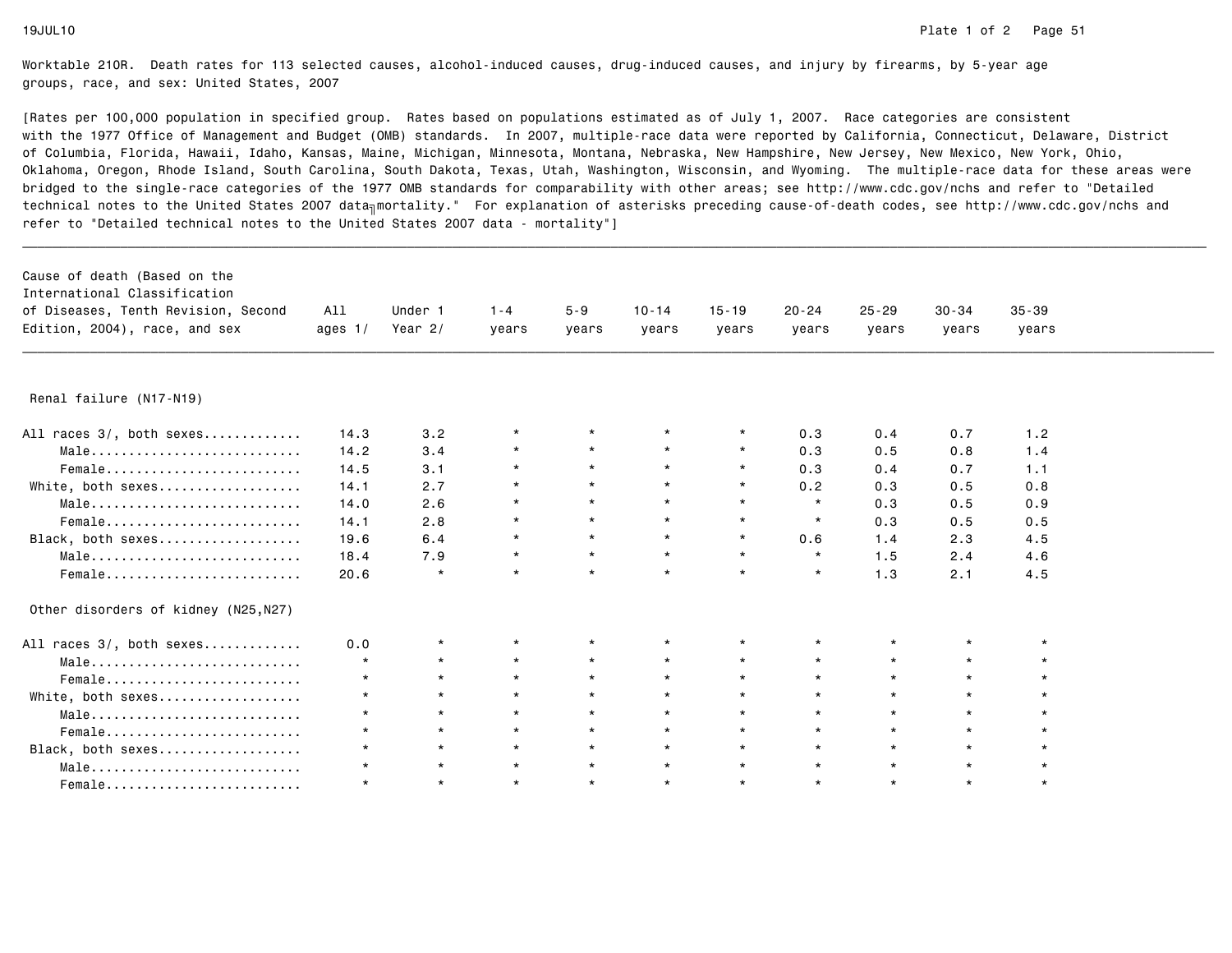[Rates per 100,000 population in specified group. Rates based on populations estimated as of July 1, 2007. Race categories are consistent with the 1977 Office of Management and Budget (OMB) standards. In 2007, multiple-race data were reported by California, Connecticut, Delaware, Districtof Columbia, Florida, Hawaii, Idaho, Kansas, Maine, Michigan, Minnesota, Montana, Nebraska, New Hampshire, New Jersey, New Mexico, New York, Ohio, Oklahoma, Oregon, Rhode Island, South Carolina, South Dakota, Texas, Utah, Washington, Wisconsin, and Wyoming. The multiple-race data for these areas werebridged to the single-race categories of the 1977 OMB standards for comparability with other areas; see http://www.cdc.gov/nchs and refer to "Detailedtechnical notes to the United States 2007 data<sub>∏</sub>mortality." For explanation of asterisks preceding cause-of-death codes, see http://www.cdc.gov/nchs and refer to "Detailed technical notes to the United States 2007 data - mortality"]

| All<br>Under 1<br>20-24<br>$10 - 14$<br>15-19<br>$25 - 29$<br>30-34<br>35-39<br>$1 - 4$<br>5-9<br>Year 2/<br>ages $1/$<br>vears<br>vears<br>vears<br>vears<br>vears<br>vears<br>vears<br>vears | Cause of death (Based on the        |  |  |  |  |  |
|------------------------------------------------------------------------------------------------------------------------------------------------------------------------------------------------|-------------------------------------|--|--|--|--|--|
|                                                                                                                                                                                                | International Classification        |  |  |  |  |  |
| Edition, 2004), race, and sex                                                                                                                                                                  | of Diseases, Tenth Revision, Second |  |  |  |  |  |
|                                                                                                                                                                                                |                                     |  |  |  |  |  |

\_\_\_\_\_\_\_\_\_\_\_\_\_\_\_\_\_\_\_\_\_\_\_\_\_\_\_\_\_\_\_\_\_\_\_\_\_\_\_\_\_\_\_\_\_\_\_\_\_\_\_\_\_\_\_\_\_\_\_\_\_\_\_\_\_\_\_\_\_\_\_\_\_\_\_\_\_\_\_\_\_\_\_\_\_\_\_\_\_\_\_\_\_\_\_\_\_\_\_\_\_\_\_\_\_\_\_\_\_\_\_\_\_\_\_\_\_\_\_\_\_\_\_\_\_\_\_\_\_\_\_\_\_\_\_\_\_\_\_\_\_\_\_\_\_\_\_\_\_\_\_\_\_\_\_\_\_\_

Infections of kidney (N10-N12,N13.6,N15.1)

| All races 3/, both sexes                                           | 0.2                  |          |          |          |          |          |          |          |          |   |
|--------------------------------------------------------------------|----------------------|----------|----------|----------|----------|----------|----------|----------|----------|---|
| Male                                                               | 0.1                  |          | $\star$  | $\star$  | $\star$  |          | $\star$  |          |          |   |
| Female                                                             | 0.3                  |          | $\star$  | $^\star$ |          |          | $\star$  |          |          |   |
| White, both sexes                                                  | 0.2                  |          |          |          |          |          | $\star$  |          |          |   |
| Male                                                               | 0.2                  |          |          |          |          |          | $\star$  |          |          |   |
| Female                                                             | 0.3                  |          | $\star$  | $\star$  | $\star$  |          | $\star$  |          | *        |   |
| Black, both sexes                                                  | 0.1                  | $\star$  | $\star$  | $\star$  | $\star$  |          | $\star$  |          |          |   |
| $Male \dots \dots \dots \dots \dots \dots \dots \dots \dots \dots$ | 0.1                  | $\star$  | $\star$  | $\star$  | $\star$  |          | $\star$  | $\star$  | $\star$  |   |
| Female                                                             | 0.2                  |          | $\star$  |          | $\star$  |          | $\star$  |          |          |   |
| Hyperplasia of prostate (N40)                                      |                      |          |          |          |          |          |          |          |          |   |
| All races 3/, both sexes                                           | 0.2                  |          |          |          |          |          |          |          |          |   |
| Male                                                               | 0.3                  |          |          |          |          |          | $\star$  |          |          |   |
| Female                                                             | $\sim 100$           | $\cdots$ | $\cdots$ | .        | $\cdots$ | .        | .        | $\cdots$ | $\cdots$ | . |
| White, both sexes                                                  | 0.2                  |          | $\star$  | $\star$  | $\star$  |          | $\star$  |          |          |   |
| Male                                                               | 0.4                  |          | $\star$  | $\star$  |          |          | $\star$  |          |          |   |
| Female                                                             | $\sim$ $\sim$ $\sim$ | $\cdots$ | .        | .        | $\cdots$ | .        | $\cdots$ | $\cdots$ |          |   |
| Black, both sexes                                                  | 0.1                  |          | $\star$  | $\star$  | $\star$  |          | $\star$  |          |          |   |
| Male                                                               | 0.2                  |          | $\star$  | $\star$  | $\star$  |          | $\star$  |          |          |   |
| Female                                                             | .                    | .        |          | $\cdots$ | $\cdots$ | $\cdots$ | .        | $\cdots$ | .        | . |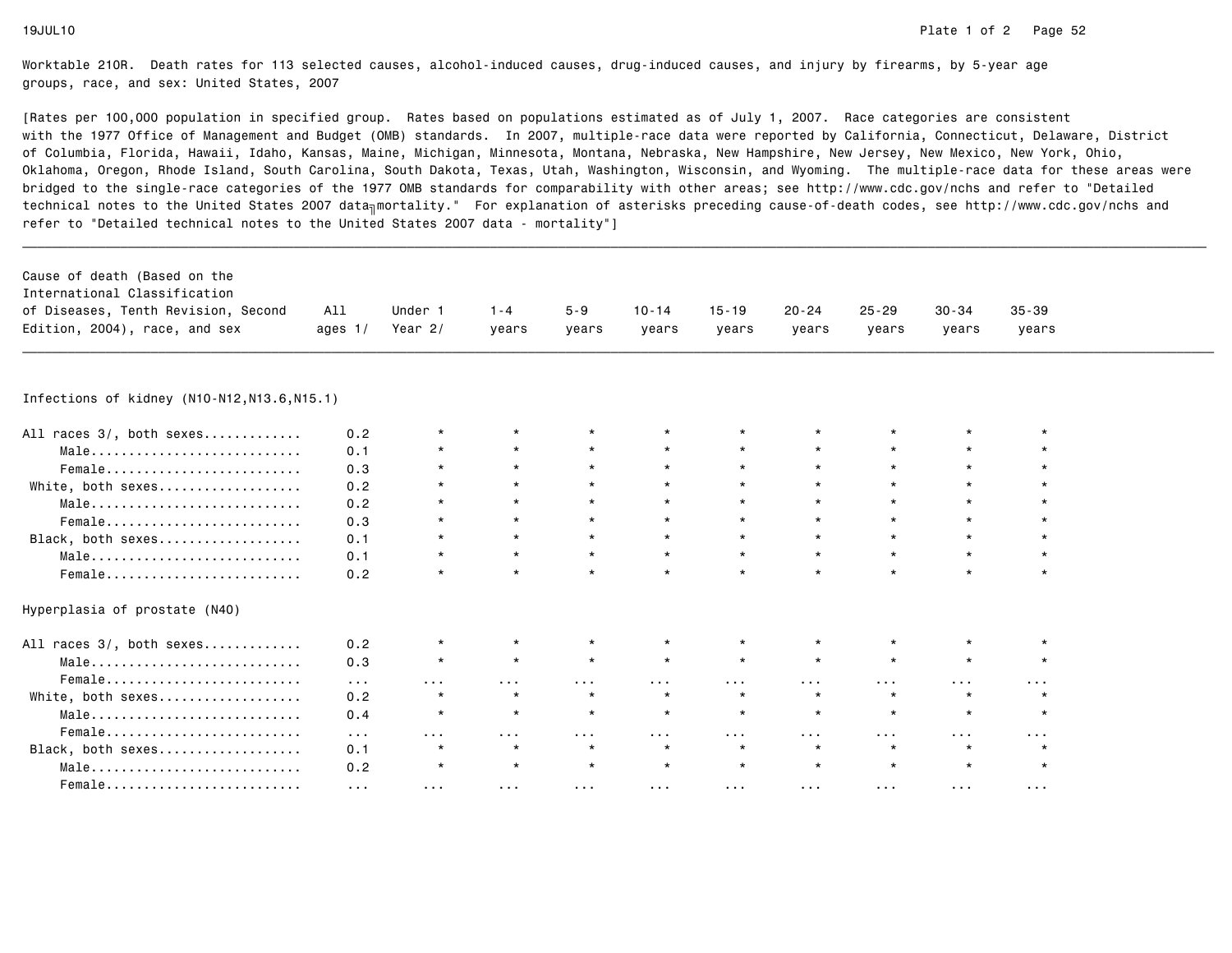| Cause of death (Based on the<br>International Classification<br>of Diseases, Tenth Revision, Second<br>Edition, 2004), race, and sex | All<br>ages $1/$     | Under 1<br>Year $2/$  | $1 - 4$<br>vears     | $5 - 9$<br>years     | $10 - 14$<br>vears   | $15 - 19$<br>years   | 20-24<br>years          | $25 - 29$<br>years      | $30 - 34$<br>years      | $35 - 39$<br>years   |  |
|--------------------------------------------------------------------------------------------------------------------------------------|----------------------|-----------------------|----------------------|----------------------|----------------------|----------------------|-------------------------|-------------------------|-------------------------|----------------------|--|
| Inflammatory diseases of female pelvic organs (N70-N76)                                                                              |                      |                       |                      |                      |                      |                      |                         |                         |                         |                      |  |
|                                                                                                                                      |                      |                       |                      |                      |                      |                      |                         |                         |                         |                      |  |
| All races 3/, both sexes                                                                                                             | 0.0                  | $\star$               | $\star$              |                      | $\star$              |                      |                         |                         | $\star$                 | $\star$              |  |
| Male                                                                                                                                 | $\sim 100$           | $\sim 100$ km $^{-1}$ | $\sim$ $\sim$ $\sim$ | $\sim 100$           | $\cdots$             | $\cdots$             | $\sim 100$ km s $^{-1}$ | $\cdots$                | $\sim 100$              | $\sim 100$           |  |
| Female                                                                                                                               | 0.1                  | $\star$               | $\star$              | $\star$              | $\star$              | $\star$              | $\star$                 | $\star$                 |                         | $\star$              |  |
| White, both sexes                                                                                                                    | 0.0                  | $\star$               | $\star$              | $\star$              | $\star$              | $\star$              | $\star$                 | $\star$                 | $\star$                 | $\star$              |  |
| Male                                                                                                                                 | $\sim 100$           | $\sim 100$ km $^{-1}$ | $\sim$ $\sim$ $\sim$ | $\sim$ $\sim$ $\sim$ | $\sim 100$           | $\sim 100$           | $\sim$ $\sim$ $\sim$    | $\sim$ $\sim$ $\sim$    | $\sim$ $\sim$ $\sim$    | $\sim 100$           |  |
| Female                                                                                                                               | 0.1                  | $\star$               | $\star$              | $\star$              | $\star$              | $\star$              | $\star$                 | $\star$                 | $\star$                 | $\star$              |  |
| Black, both sexes                                                                                                                    | 0.0                  | $\star$               | $\star$              | $\star$              | $\star$              | $\star$              | $\star$                 | $\star$                 | $\star$                 | $\star$              |  |
| Male                                                                                                                                 | $\sim$ $\sim$ $\sim$ | .                     | $\sim$ $\sim$ $\sim$ | $\sim$ $\sim$ $\sim$ | .                    | .                    | $\sim$ $\sim$ $\sim$    | .                       | $\sim$ $\sim$ $\sim$    | $\sim$ $\sim$ $\sim$ |  |
| Female                                                                                                                               | 0.1                  | $\star$               | $\star$              | $\star$              | $\star$              | $\star$              | $\star$                 | $\star$                 | $\star$                 | $\star$              |  |
| Pregnancy, childbirth and the puerperium (000-099)                                                                                   |                      |                       |                      |                      |                      |                      |                         |                         |                         |                      |  |
| All races 3/, both sexes                                                                                                             | 0.3                  | $\sim$ $\sim$ $\sim$  | $\sim$ $\sim$ $\sim$ | $\sim$ $\sim$ $\sim$ | $^\star$             | 0.2                  | 0.6                     | 0.8                     | 0.9                     | 0.7                  |  |
| Male                                                                                                                                 | $\sim 100$           | $\sim$ $\sim$ $\sim$  | $\sim$ $\sim$ $\sim$ | $\sim 100$           | $\cdots$             | $\sim$ $\sim$ $\sim$ | $\sim 100$ km s $^{-1}$ | $\sim 100$              | $\sim 100$              | $\sim$ $\sim$ $\sim$ |  |
| Female                                                                                                                               | 0.5                  | $\sim 100$            | $\sim$ $\sim$ $\sim$ | $\sim$ $\sim$ $\sim$ | $\star$              | 0.4                  | 1.1                     | 1.5                     | 1.7                     | 1.5                  |  |
| White, both sexes                                                                                                                    | 0.2                  | $\sim$ $\sim$ $\sim$  | $\sim$ $\sim$ $\sim$ | $\sim$ $\sim$ $\sim$ | $\star$              | $\star$              | 0.4                     | 0.6                     | 0.7                     | 0.6                  |  |
| Male                                                                                                                                 | $\sim 100$           | $\sim 100$ km $^{-1}$ | $\sim$ $\sim$ $\sim$ | $\sim$ $\sim$ $\sim$ | $\sim$ $\sim$ $\sim$ | $\sim 100$           | $\sim 100$ km s $^{-1}$ | $\sim 100$ km s $^{-1}$ | $\sim 100$ km s $^{-1}$ | $\sim 100$           |  |
| Female                                                                                                                               | 0.4                  | $\sim$ $\sim$ $\sim$  | $\sim$ $\sim$ $\sim$ | $\sim 100$           | $\star$              | $\star$              | 0.8                     | 1.1                     | 1.4                     | 1.2                  |  |
| Black, both sexes                                                                                                                    | 0.6                  | $\sim$ $\sim$ $\sim$  | $\sim$ $\sim$ $\sim$ | $\sim 100$           | $\star$              | 0.6                  | 1.5                     | 1.8                     | 1.9                     | 1.5                  |  |
| Male                                                                                                                                 | $\sim 100$           | $\sim 100$ km $^{-1}$ | $\sim$ $\sim$ $\sim$ | $\sim$ $\sim$ $\sim$ | $\sim$ $\sim$ $\sim$ | $\sim 100$           | $\sim 100$              | $\sim$ $\sim$ $\sim$    | $\sim 100$ km $^{-1}$   | $\sim 100$           |  |
| Female                                                                                                                               | 1.2                  | $\sim$ $\sim$ $\sim$  | $\sim$ $\sim$ $\sim$ | $\sim$ $\sim$ $\sim$ | $\star$              | 1.1                  | 3.1                     | 3.6                     | 3.7                     | 2.9                  |  |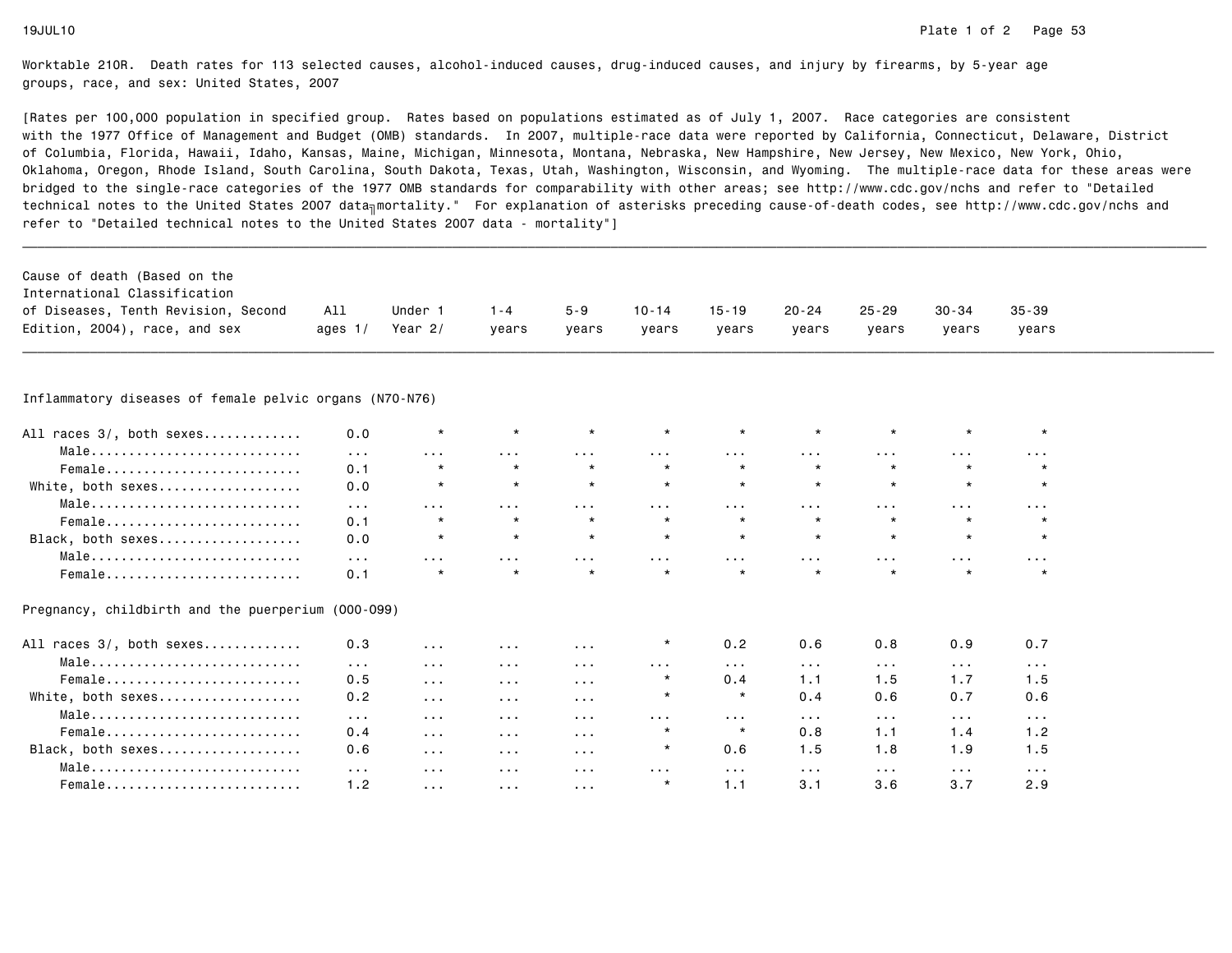| Cause of death (Based on the                                              |                      |                      |                         |                      |                         |                         |                         |                         |                         |                         |  |
|---------------------------------------------------------------------------|----------------------|----------------------|-------------------------|----------------------|-------------------------|-------------------------|-------------------------|-------------------------|-------------------------|-------------------------|--|
| International Classification                                              |                      |                      |                         |                      |                         |                         |                         |                         |                         |                         |  |
| of Diseases, Tenth Revision, Second                                       | All                  | Under 1              | $1 - 4$                 | $5 - 9$              | $10 - 14$               | $15 - 19$               | $20 - 24$               | $25 - 29$               | $30 - 34$               | $35 - 39$               |  |
| Edition, 2004), race, and sex                                             | ages $1/$            | Year $2/$            | years                   | years                | years                   | years                   | years                   | years                   | years                   | years                   |  |
|                                                                           |                      |                      |                         |                      |                         |                         |                         |                         |                         |                         |  |
| Pregnancy with abortive outcome (000-007)                                 |                      |                      |                         |                      |                         |                         |                         |                         |                         |                         |  |
| All races 3/, both sexes                                                  | 0.0                  | $\sim$ $\sim$ $\sim$ | $\sim$ $\sim$ $\sim$    | $\sim 100$           | $\star$                 | $\star$                 | $\star$                 | $\star$                 | $\star$                 | $\star$                 |  |
| Male                                                                      | $\sim$ $\sim$ $\sim$ | $\sim 100$           | $\sim$ $\sim$ $\sim$    | $\sim 100$           | $\sim 100$ km s $^{-1}$ | $\sim$ $\sim$ $\sim$    | $\sim 100$              | $\sim 100$ km s $^{-1}$ | $\sim 100$              | $\sim$ $\sim$ $\sim$    |  |
| Female                                                                    | 0.0                  | $\sim$ $\sim$ $\sim$ | $\sim$ $\sim$ $\sim$    | $\sim 100$           | $\star$                 | $\star$                 | $\star$                 | $\star$                 | $\star$                 |                         |  |
| White, both sexes                                                         | $\star$              | $\sim$ $\sim$ $\sim$ | $\sim 100$ km $^{-1}$   | $\sim 100$           | $\star$                 | $\star$                 | $\star$                 | $\star$                 | $\star$                 | $\star$                 |  |
| $Male \dots \dots \dots \dots \dots \dots \dots \dots \dots \dots$        | $\cdots$             | $\sim$ $\sim$ $\sim$ | $\sim$ $\sim$ $\sim$    | $\sim 100$           | $\cdots$                | $\cdots$                | $\sim$ $\sim$ $\sim$    | $\cdots$                | $\sim$ $\sim$ $\sim$    | $\sim 100$              |  |
| Female                                                                    | $\star$              | $\sim 100$           | $\sim 100$ km $^{-1}$   | $\sim$ $\sim$ $\sim$ | $\star$                 | $\star$                 | $\star$                 | $\star$                 | $\star$                 |                         |  |
| Black, both sexes                                                         | $\star$              | $\sim$ $\sim$ $\sim$ | $\sim 100$ km s $^{-1}$ | $\sim 100$           | $\star$                 | $\star$                 | $\star$                 | $\star$                 | $\star$                 | $\star$                 |  |
| Male                                                                      | $\sim$ $\sim$ $\sim$ | $\sim$ $\sim$ $\sim$ | $\sim 100$ km $^{-1}$   | $\sim 100$           | $\sim 100$              | $\sim$ $\sim$ $\sim$    | $\sim 100$              | $\sim 100$              | $\sim 100$              | $\sim 100$ km s $^{-1}$ |  |
| Female                                                                    | $\star$              | $\sim 100$           | $\sim$ $\sim$ $\sim$    | $\sim 100$           | $\star$                 | $\star$                 |                         | $\star$                 |                         | $\star$                 |  |
| Other complications of pregnancy, childbirth and the puerperium (010-099) |                      |                      |                         |                      |                         |                         |                         |                         |                         |                         |  |
| All races 3/, both sexes                                                  | 0.2                  | $\cdots$             | $\sim 100$              | $\sim$ $\sim$ $\sim$ | $\star$                 | 0.2                     | 0.5                     | 0.7                     | 0.8                     | 0.7                     |  |
| Male                                                                      | $\sim 100$           | $\sim$ $\sim$ $\sim$ | $\sim 100$ km $^{-1}$   | $\sim 100$           | $\sim$ $\sim$ $\sim$    | $\sim 100$ km s $^{-1}$ | $\sim 100$ km s $^{-1}$ | $\sim 100$ km $^{-1}$   | $\sim 100$ km s $^{-1}$ | $\sim 100$              |  |
| Female                                                                    | 0.5                  | $\sim$ $\sim$ $\sim$ | $\sim 100$              | $\sim$ $\sim$ $\sim$ | $\star$                 | 0.4                     | 1.1                     | 1.5                     | 1.6                     | 1.4                     |  |
| White, both sexes                                                         | 0.2                  | $\sim$ $\sim$ $\sim$ | $\sim 100$ km $^{-1}$   | $\sim 100$           | $\star$                 | $\star$                 | 0.4                     | 0.5                     | 0.6                     | 0.6                     |  |
| Male                                                                      | $\sim 100$           | $\sim$ $\sim$ $\sim$ | $\sim$ $\sim$ $\sim$    | $\sim$ $\sim$ $\sim$ | $\cdots$                | $\cdots$                | $\sim 100$              | $\sim 100$              | $\sim$ $\sim$ $\sim$    | $\sim 100$              |  |
| Female                                                                    | 0.4                  | $\sim$ $\sim$ $\sim$ | $\sim 100$ km $^{-1}$   | $\sim 100$           | $\star$                 | $\star$                 | 0.8                     | 1.1                     | 1.3                     | 1.2                     |  |
| Black, both sexes                                                         | 0.6                  | $\sim$ $\sim$ $\sim$ | $\sim 100$ km $^{-1}$   | $\sim 100$           | $^\star$                | $\star$                 | 1.4                     | 1.7                     | 1.8                     | 1.5                     |  |
| Male                                                                      | $\sim 100$           | $\sim 100$           | $\sim$ $\sim$ $\sim$    | $\sim$ $\sim$ $\sim$ | $\cdots$                | $\sim$ $\sim$ $\sim$    | $\sim 100$              | $\sim 100$              | $\sim 100$              | $\sim 100$              |  |
| Female                                                                    | 1.1                  | $\sim$ $\sim$ $\sim$ | $\sim 100$ km $^{-1}$   | $\sim$ $\sim$ $\sim$ | $\star$                 | $\star$                 | 2.8                     | 3.3                     | 3.4                     | 2.8                     |  |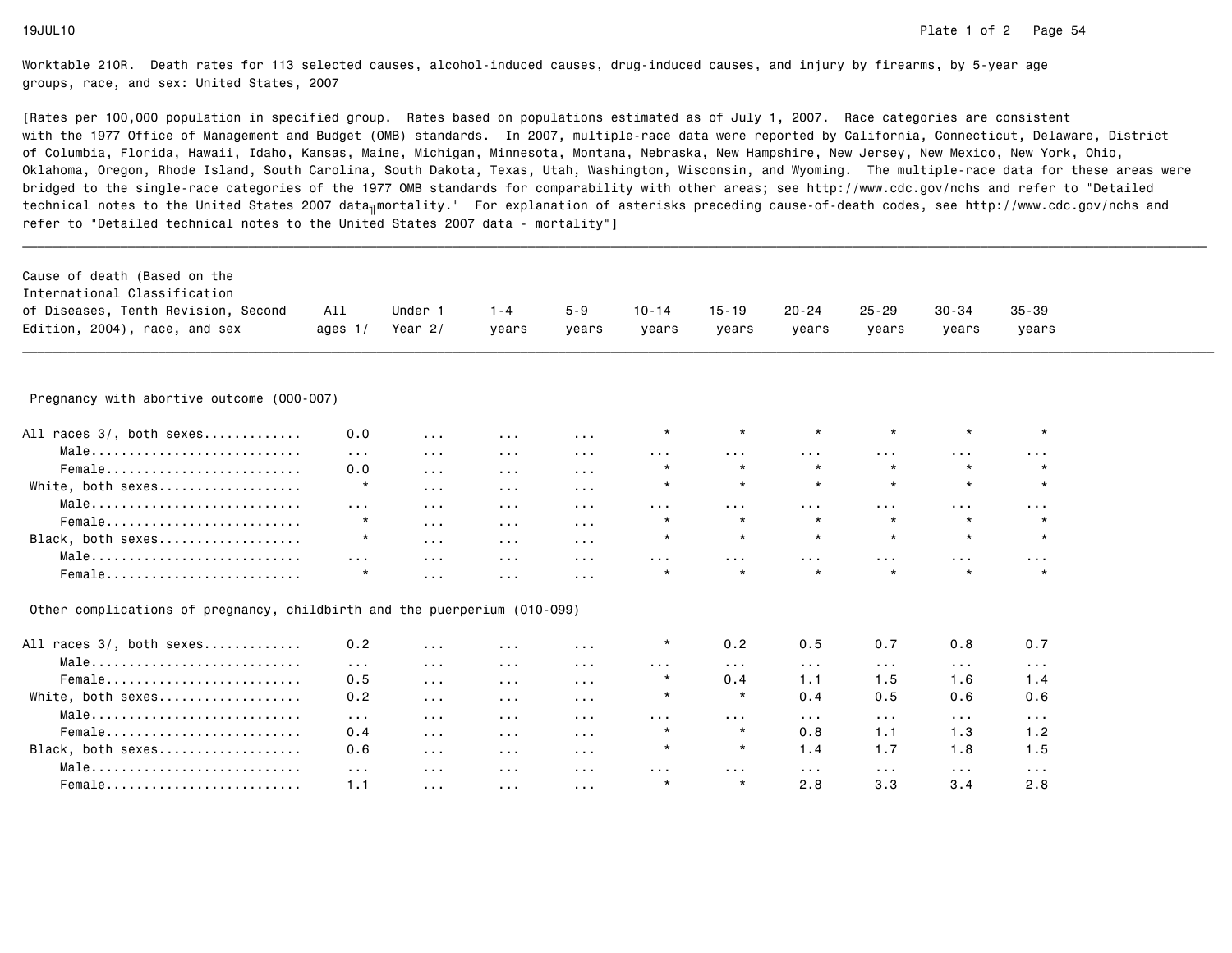$1.6$ 

 $1.7$ 

 $1.4$ 

Worktable 210R. Death rates for 113 selected causes, alcohol-induced causes, drug-induced causes, and injury by firearms, by 5-year agegroups, race, and sex: United States, 2007

[Rates per 100,000 population in specified group. Rates based on populations estimated as of July 1, 2007. Race categories are consistent with the 1977 Office of Management and Budget (OMB) standards. In 2007, multiple-race data were reported by California, Connecticut, Delaware, Districtof Columbia, Florida, Hawaii, Idaho, Kansas, Maine, Michigan, Minnesota, Montana, Nebraska, New Hampshire, New Jersey, New Mexico, New York, Ohio, Oklahoma, Oregon, Rhode Island, South Carolina, South Dakota, Texas, Utah, Washington, Wisconsin, and Wyoming. The multiple-race data for these areas werebridged to the single-race categories of the 1977 OMB standards for comparability with other areas; see http://www.cdc.gov/nchs and refer to "Detailedtechnical notes to the United States 2007 data<sub>∏</sub>mortality." For explanation of asterisks preceding cause-of-death codes, see http://www.cdc.gov/nchs and refer to "Detailed technical notes to the United States 2007 data - mortality"]

| Cause of death (Based on the<br>International Classification<br>of Diseases, Tenth Revision, Second | All       | Under 1   | $1 - 4$ | $5 - 9$ | $10 - 14$ | $15 - 19$ | $20 - 24$ | $25 - 29$ | 30-34   | $35 - 39$ |
|-----------------------------------------------------------------------------------------------------|-----------|-----------|---------|---------|-----------|-----------|-----------|-----------|---------|-----------|
| Edition, 2004), race, and sex                                                                       | ages $1/$ | Year $2/$ | years   | years   | years     | years     | years     | years     | vears   | years     |
|                                                                                                     |           |           |         |         |           |           |           |           |         |           |
|                                                                                                     |           |           |         |         |           |           |           |           |         |           |
| Certain conditions originating in the perinatal period (P00-P96)                                    |           |           |         |         |           |           |           |           |         |           |
| All races 3/, both sexes                                                                            | 4.8       | 339.8     | 0.4     | $\star$ | $\star$   | $\star$   | $\star$   | $\star$   | $\star$ | $\star$   |
| Male                                                                                                | 5.5       | 373.6     | 0.4     |         | $\star$   | $\star$   | $\star$   | $\star$   | $\star$ |           |
| Female                                                                                              | 4.2       | 304.4     | 0.4     |         | $\star$   | $\star$   | $\star$   | $\star$   | $\star$ | $\star$   |
| White, both sexes                                                                                   | 3.6       | 268.4     | 0.3     |         | $\star$   | $\star$   | $\star$   | $\star$   | $\star$ |           |
| Male                                                                                                | 4.1       | 294.5     | $\star$ |         | $\star$   | $\star$   | $\star$   | $\star$   | $\star$ | $\star$   |
| Female                                                                                              | 3.2       | 241.1     | 0.3     |         | $\star$   | $\star$   | $\star$   | $\star$   | $\star$ |           |
| Black, both sexes                                                                                   | 12.6      | 700.6     | 1.0     |         | $\star$   | $\star$   | $\star$   | $\star$   | $\star$ | $\star$   |
| Male                                                                                                | 14.9      | 774.6     | $\star$ | $\star$ | $\star$   | $\star$   | $\star$   | $\star$   | $\star$ | $\star$   |
| Female                                                                                              | 10.6      | 623.6     | $\star$ |         | $\star$   | $\star$   | $\star$   | $\star$   | $\star$ | $\star$   |
|                                                                                                     |           |           |         |         |           |           |           |           |         |           |
| Congenital malformations, deformations and chromosomal abnormalities (Q00-Q99)                      |           |           |         |         |           |           |           |           |         |           |
| All races 3/, both sexes                                                                            | 3.5       | 135.9     | 3.3     | 1.0     | 0.9       | 0.9       | 1.0       | 1.1       | 1.0     | 1.1       |
| Male                                                                                                | 3.7       | 140.7     | 3.4     | 1.0     | 0.9       | 1.0       | 1.2       | 1.2       | 1.1     | 1.1       |
| Female                                                                                              | 3.2       | 130.8     | 3.2     | 1.0     | 0.8       | 0.7       | 0.8       | 0.9       | 0.9     | 1.1       |
| White, both sexes                                                                                   | 3.3       | 132.7     | 3.1     | 0.9     | 0.8       | 0.8       | 1.0       | 1.0       | 1.0     | 1.1       |
| Male                                                                                                | 3.6       | 138.8     | 3.2     | 0.9     | 0.9       | 0.9       | 1.1       | 1.2       | 1.0     | 1.1       |
| Female                                                                                              | 3.1       | 126.4     | 3.0     | 0.9     | 0.8       | 0.7       | 0.9       | 0.9       | 0.9     | 1.1       |

Black, both sexes................... 4.5 158.9 4.4 1.3 1.1 1.3 1.2 1.3 1.6 1.6

Male............................ 4.8 159.5 4.2 1.2 \* 1.5 1.6 1.7 2.2 1.7

Female.......................... 4.2 158.3 4.6 1.3 \* \* \* \* \* 1.4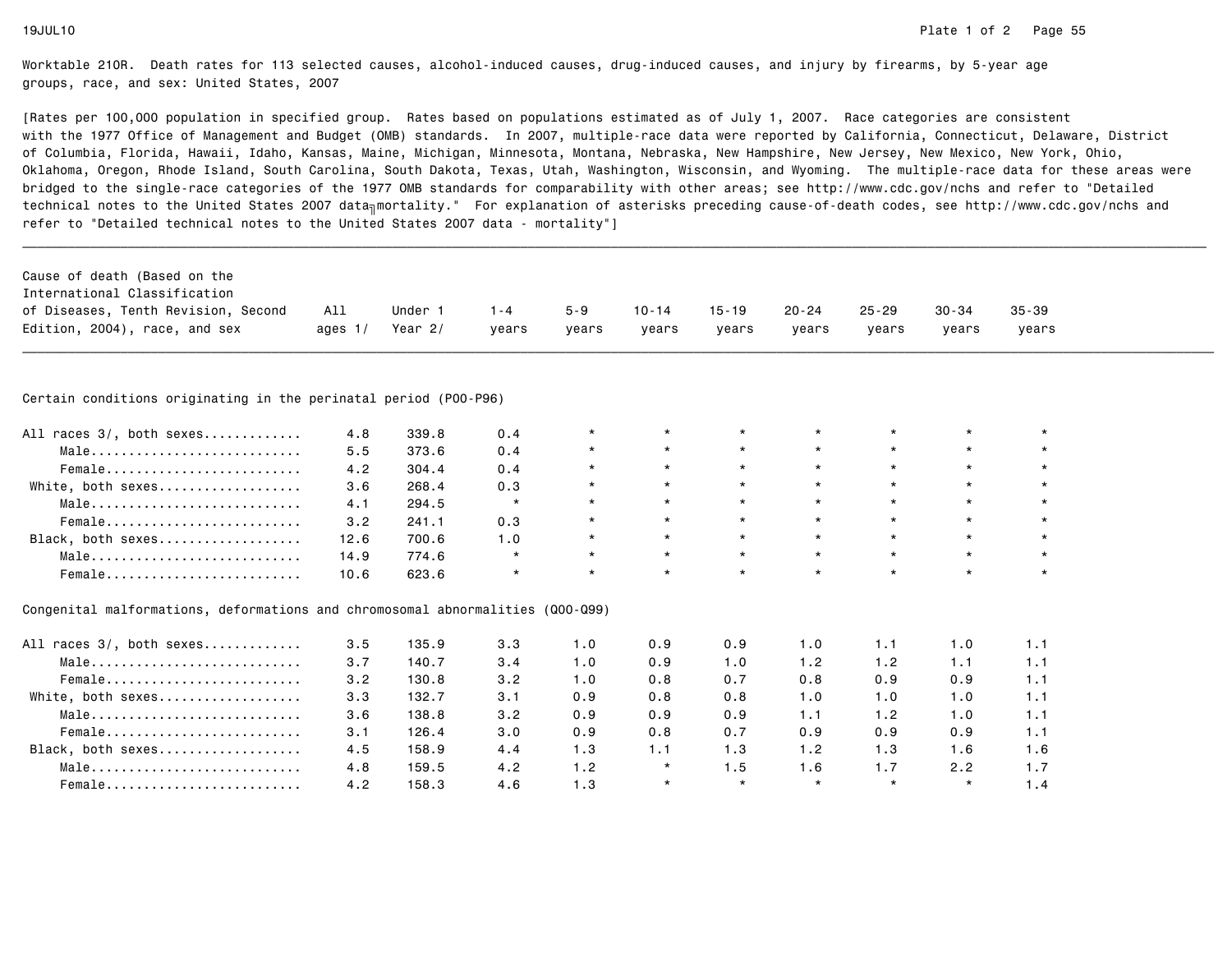[Rates per 100,000 population in specified group. Rates based on populations estimated as of July 1, 2007. Race categories are consistent with the 1977 Office of Management and Budget (OMB) standards. In 2007, multiple-race data were reported by California, Connecticut, Delaware, Districtof Columbia, Florida, Hawaii, Idaho, Kansas, Maine, Michigan, Minnesota, Montana, Nebraska, New Hampshire, New Jersey, New Mexico, New York, Ohio, Oklahoma, Oregon, Rhode Island, South Carolina, South Dakota, Texas, Utah, Washington, Wisconsin, and Wyoming. The multiple-race data for these areas werebridged to the single-race categories of the 1977 OMB standards for comparability with other areas; see http://www.cdc.gov/nchs and refer to "Detailedtechnical notes to the United States 2007 data<sub>∏</sub>mortality." For explanation of asterisks preceding cause-of-death codes, see http://www.cdc.gov/nchs and refer to "Detailed technical notes to the United States 2007 data - mortality"]

| Cause of death (Based on the        |           |         |         |         |           |           |           |           |       |           |
|-------------------------------------|-----------|---------|---------|---------|-----------|-----------|-----------|-----------|-------|-----------|
| International Classification        |           |         |         |         |           |           |           |           |       |           |
| of Diseases, Tenth Revision, Second | All       | Under 1 | $1 - 4$ | $5 - 9$ | $10 - 14$ | $15 - 19$ | $20 - 24$ | $25 - 29$ | 30-34 | $35 - 39$ |
| Edition, 2004), race, and sex       | ages $1/$ | Year 2/ | vears   | vears   | vears     | vears     | vears     | vears     | vears | vears     |

\_\_\_\_\_\_\_\_\_\_\_\_\_\_\_\_\_\_\_\_\_\_\_\_\_\_\_\_\_\_\_\_\_\_\_\_\_\_\_\_\_\_\_\_\_\_\_\_\_\_\_\_\_\_\_\_\_\_\_\_\_\_\_\_\_\_\_\_\_\_\_\_\_\_\_\_\_\_\_\_\_\_\_\_\_\_\_\_\_\_\_\_\_\_\_\_\_\_\_\_\_\_\_\_\_\_\_\_\_\_\_\_\_\_\_\_\_\_\_\_\_\_\_\_\_\_\_\_\_\_\_\_\_\_\_\_\_\_\_\_\_\_\_\_\_\_\_\_\_\_\_\_\_\_\_\_\_\_

Symptoms, signs and abnormal clinical and laboratory findings, not elsewhere classified (R00-R99)

| All races 3/, both sexes | 11.1 | 85.0  | . . 4 | 0.2 | 0.3     | 1.0     | 1.8 | 2.1 | 2.2 | 2.8 |
|--------------------------|------|-------|-------|-----|---------|---------|-----|-----|-----|-----|
|                          |      |       |       |     |         |         |     |     |     |     |
| Male                     | 9.6  | 96.3  | 1.6   | 0.2 | 0.4     | 1.3     | 2.4 | 2.8 | 2.8 | 3.4 |
| Female                   | 12.6 | 73.1  | 1.3   | 0.2 | 0.3     | 0.6     |     | 1.4 | 1.6 | 2.2 |
| White, both sexes        | 11.5 | 71.6  | 1.3   | 0.2 | 0.3     | 0.9     |     | 2.0 | 2.0 | 2.6 |
| Male                     | 9.6  | 82.8  | 1.5   |     | 0.3     | 1.2     | 2.4 | 2.7 | 2.6 | 3.0 |
| Female                   | 13.4 | 59.8  | 1.2   |     | 0.3     | 0.6     | 1.0 | 1.2 | 1.4 | 2.2 |
| Black, both sexes        | 11.6 | 154.6 | 1.8   |     | $\star$ | 1.2     | 2.3 | 3.5 | 4.0 | 4.7 |
| Male                     | 11.8 | 166.1 | 1.8   |     | $\star$ | 1.7     | 3.0 | 4.5 | 5.2 | 6.2 |
| Female                   | 11.4 | 142.6 | 1.8   |     | $\star$ | $\star$ |     | 2.6 | 2.9 | 3.3 |

All other diseases (Residual) (D65-E07,E15-E34,E65-F99,G04-G12,G23-G25,G31-H93,K00-K22,K29-K31,K50-K66,K71-K72,K75-K76,K83-M99,N13.0-N13.5,N13.7-N13.9,N14,N15.0,N15.8-N15.9,N20-N23,N28-N39,N41-N64,N80-N98)

| All races 3/, both sexes | 79.0  | 31.4 | 3.6 | 1.9 | 2.4 | 3.6 | 5.6 | 6.9  | 8.7  | 12.6 |
|--------------------------|-------|------|-----|-----|-----|-----|-----|------|------|------|
| Male                     | 64.9  | 35.8 | 3.9 | 2.2 | 2.8 | 4.2 | 6.3 | 7.8  | 9.6  | 14.2 |
| Female                   | 92.7  | 26.9 | 3.4 | 1.6 | 2.0 | 3.0 | 4.8 | 6.0  | 7.7  | 10.9 |
| White, both sexes        | 85.0  | 25.5 | 3.1 | 1.8 | 2.3 | 3.5 | 5.3 | 6.4  | 7.7  | 11.5 |
| Male                     | 68.7  | 28.9 | 3.4 | 2.0 | 2.6 | 4.2 | 6.2 | 7.4  | 8.9  | 13.3 |
| Female                   | 100.9 | 21.9 | 2.9 | 1.6 | 1.9 | 2.8 | 4.5 | 5.3  | 6.5  | 9.6  |
| Black, both sexes        | 65.9  | 58.8 | 5.8 | 2.7 | 3.1 | 4.6 | 7.6 | 11.2 | 16.1 | 22.5 |
| Male                     | 59.0  | 67.1 | 5.8 | 3.2 | 3.9 | 4.6 | 8.1 | 11.7 | 16.4 | 23.9 |
| Female                   | 72.2  | 50.2 | 5.7 | 2.2 | 2.3 | 4.5 | 7.1 | 10.8 | 15.9 | 21.3 |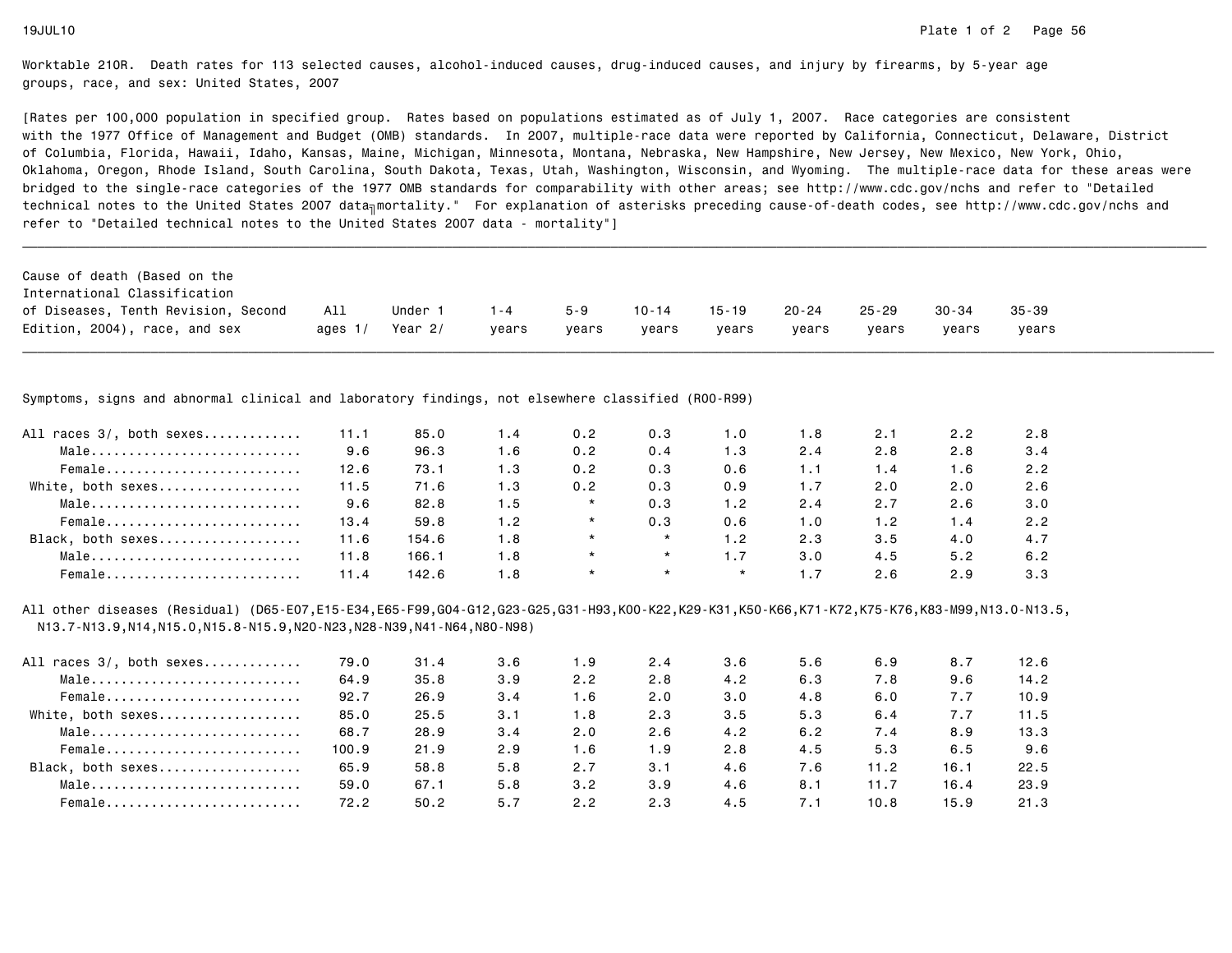| Cause of death (Based on the<br>International Classification<br>of Diseases, Tenth Revision, Second | All       | Under 1  | $1 - 4$ | $5 - 9$ | $10 - 14$ | $15 - 19$ | $20 - 24$ | $25 - 29$ | $30 - 34$ | $35 - 39$ |  |
|-----------------------------------------------------------------------------------------------------|-----------|----------|---------|---------|-----------|-----------|-----------|-----------|-----------|-----------|--|
| Edition, 2004), race, and sex                                                                       | ages $1/$ | Year 2/  | years   | years   | years     | years     | years     | years     | years     | years     |  |
|                                                                                                     |           |          |         |         |           |           |           |           |           |           |  |
| Accidents (unintentional injuries) (V01-X59, Y85-Y86)                                               |           |          |         |         |           |           |           |           |           |           |  |
| All races 3/, both sexes                                                                            | 41.0      | 30.2     | 9.6     | 4.9     | 6.0       | 30.2      | 44.7      | 38.6      | 35.0      | 36.5      |  |
| Male                                                                                                | 53.7      | 32.8     | 11.7    | 5.6     | 7.4       | 41.3      | 67.8      | 58.0      | 51.9      | 52.4      |  |
| Female                                                                                              | 28.7      | 27.4     | 7.5     | 4.1     | 4.6       | 18.6      | 20.1      | 18.4      | 17.7      | 20.5      |  |
| White, both sexes                                                                                   | 43.6      | 24.5     | 9.2     | 4.5     | 5.9       | 32.9      | 48.4      | 41.8      | 37.5      | 38.4      |  |
| Male                                                                                                | 56.4      | 27.1     | 11.3    | 5.2     | 7.2       | 44.4      | 73.8      | 62.2      | 54.9      | 54.3      |  |
| Female                                                                                              | 31.1      | 21.8     | 6.9     | 3.8     | 4.4       | 20.7      | 21.2      | 20.0      | 19.2      | 21.9      |  |
| Black, both sexes                                                                                   | 33.9      | 59.8     | 12.1    | 6.9     | 7.2       | 21.0      | 31.3      | 30.5      | 31.8      | 36.5      |  |
| Male                                                                                                | 48.5      | 60.8     | 13.8    | 8.2     | 8.6       | 30.6      | 46.7      | 48.4      | 50.8      | 56.4      |  |
| Female                                                                                              | 20.5      | 58.8     | 10.3    | 5.5     | 5.7       | 11.2      | 15.4      | 13.2      | 14.7      | 18.7      |  |
| Transport accidents (V01-V99, Y85)                                                                  |           |          |         |         |           |           |           |           |           |           |  |
| All races 3/, both sexes                                                                            | 15.5      | 3.0      | 3.5     | 2.8     | 4.0       | 22.6      | 28.9      | 20.2      | 16.3      | 15.7      |  |
| Male                                                                                                | 22.5      | 2.7      | 3.9     | 3.1     | 4.8       | 29.4      | 43.4      | 30.4      | 24.6      | 23.5      |  |
| Female                                                                                              | 8.8       | 3.3      | 3.1     | 2.4     | 3.3       | 15.5      | 13.4      | 9.6       | 7.8       | 7.8       |  |
| White, both sexes                                                                                   | 16.0      | 2.8      | 3.3     | 2.8     | 4.1       | 24.6      | 30.4      | 21.0      | 16.5      | 15.9      |  |
| Male                                                                                                | 23.1      | 2.7      | 3.8     | 3.1     | 4.8       | 31.6      | 45.8      | 31.3      | 24.5      | 23.4      |  |
| $Female$                                                                                            | 9.1       | 2.9      | 2.9     | 2.4     | 3.4       | 17.2      | 13.8      | 10.1      | 8.2       | 8.0       |  |
| Black, both sexes                                                                                   | 14.6      | 3.9      | 4.5     | 3.3     | 4.0       | 15.7      | 23.6      | 19.8      | 19.0      | 18.8      |  |
| Male                                                                                                | 22.7      | $^\star$ | 4.5     | 3.8     | 4.7       | 21.9      | 35.8      | 32.1      | 31.5      | 30.9      |  |
| Female                                                                                              | 7.3       | $\star$  | 4.5     | 2.7     | 3.3       | 9.4       | 11.2      | 7.9       | 7.7       | 8.0       |  |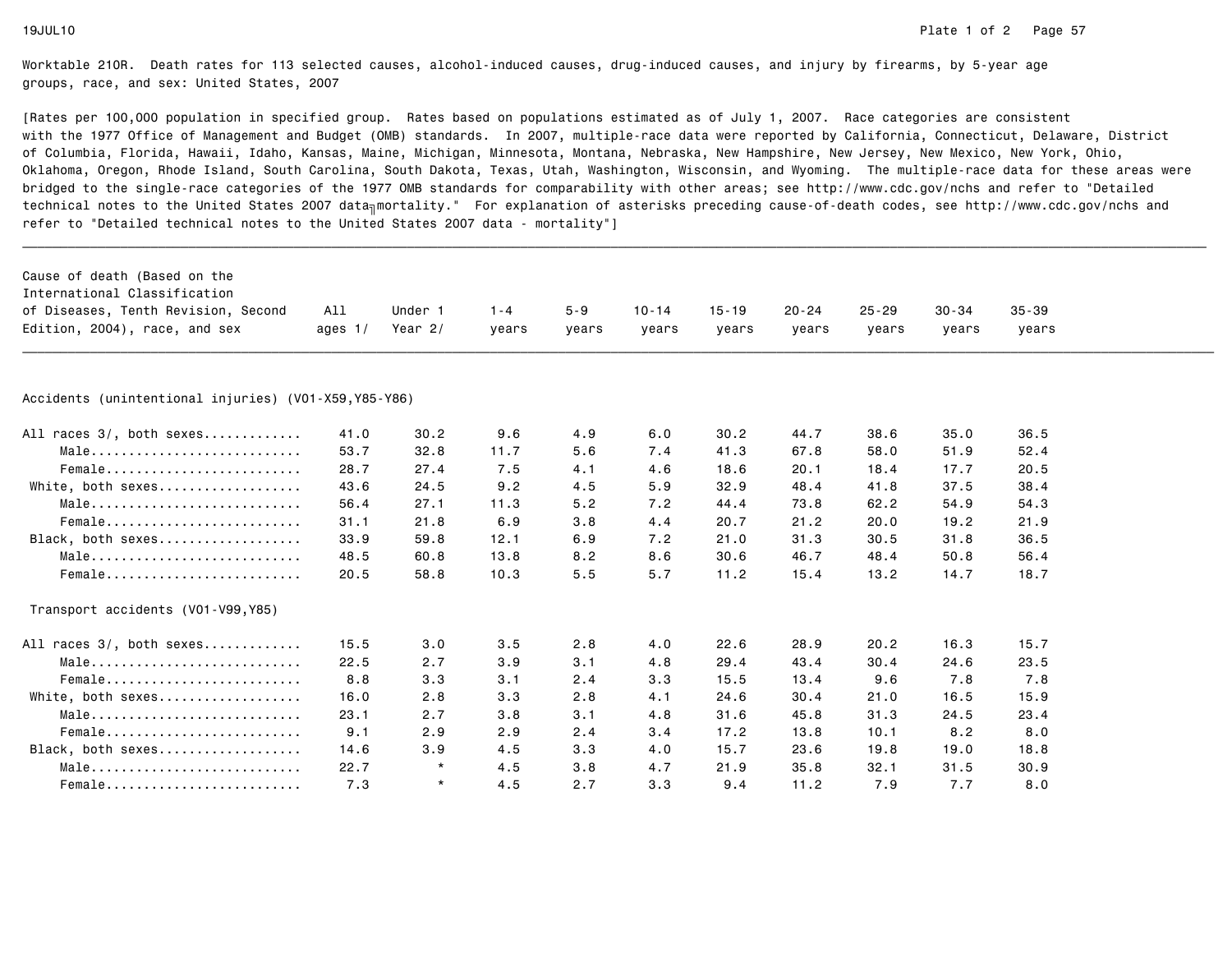[Rates per 100,000 population in specified group. Rates based on populations estimated as of July 1, 2007. Race categories are consistent with the 1977 Office of Management and Budget (OMB) standards. In 2007, multiple-race data were reported by California, Connecticut, Delaware, Districtof Columbia, Florida, Hawaii, Idaho, Kansas, Maine, Michigan, Minnesota, Montana, Nebraska, New Hampshire, New Jersey, New Mexico, New York, Ohio, Oklahoma, Oregon, Rhode Island, South Carolina, South Dakota, Texas, Utah, Washington, Wisconsin, and Wyoming. The multiple-race data for these areas werebridged to the single-race categories of the 1977 OMB standards for comparability with other areas; see http://www.cdc.gov/nchs and refer to "Detailedtechnical notes to the United States 2007 data<sub>∏</sub>mortality." For explanation of asterisks preceding cause-of-death codes, see http://www.cdc.gov/nchs and refer to "Detailed technical notes to the United States 2007 data - mortality"]

| Cause of death (Based on the        |           |           |         |         |           |           |       |           |       |           |
|-------------------------------------|-----------|-----------|---------|---------|-----------|-----------|-------|-----------|-------|-----------|
| International Classification        |           |           |         |         |           |           |       |           |       |           |
| of Diseases, Tenth Revision, Second | All       | Under 1   | $1 - 4$ | $5 - 9$ | $10 - 14$ | $15 - 19$ | 20-24 | $25 - 29$ | 30-34 | $35 - 39$ |
| Edition, 2004), race, and sex       | ages $1/$ | Year $2/$ | vears   | vears   | vears     | vears     | vears | vears     | vears | vears     |

\_\_\_\_\_\_\_\_\_\_\_\_\_\_\_\_\_\_\_\_\_\_\_\_\_\_\_\_\_\_\_\_\_\_\_\_\_\_\_\_\_\_\_\_\_\_\_\_\_\_\_\_\_\_\_\_\_\_\_\_\_\_\_\_\_\_\_\_\_\_\_\_\_\_\_\_\_\_\_\_\_\_\_\_\_\_\_\_\_\_\_\_\_\_\_\_\_\_\_\_\_\_\_\_\_\_\_\_\_\_\_\_\_\_\_\_\_\_\_\_\_\_\_\_\_\_\_\_\_\_\_\_\_\_\_\_\_\_\_\_\_\_\_\_\_\_\_\_\_\_\_\_\_\_\_\_\_\_

Motor vehicle accidents (V02-V04,V09.0,V09.2,V12-V14,V19.0-V19.2,V19.4-V19.6,V20-V79,V80.3-V80.5,V81.0-V81.1,V82.0-V82.1,V83-V86,V87.0-V87.8,V88.0-V88.8,V89.0,V89.2)

| All races 3/, both sexes | 14.6 | 2.9     | 3.3 | 2.6 | 3.8 | 22.0 | 27.8 | 19.4 | 15.4 | 14.7 |
|--------------------------|------|---------|-----|-----|-----|------|------|------|------|------|
| Male                     | 20.9 | 2.6     | 3.7 | 2.9 | 4.5 | 28.5 | 41.7 | 29.0 | 23.1 | 21.8 |
| Female                   | 8.4  | 3.2     | 3.0 | 2.3 | 3.0 | 15.2 | 12.9 | 9.3  | 7.4  | 7.5  |
| White, both sexes        | 15.0 | 2.8     | 3.1 | 2.6 | 3.8 | 23.9 | 29.3 | 20.1 | 15.5 | 14.8 |
| Male                     | 21.5 | 2.7     | 3.6 | 2.9 | 4.6 | 30.6 | 44.1 | 29.9 | 22.9 | 21.6 |
| Female                   | 8.8  | 2.8     | 2.7 | 2.3 | 3.0 | 16.8 | 13.3 | 9.8  | 7.8  | 7.7  |
| Black, both sexes        | 13.8 | 3.8     | 4.3 | 3.0 | 3.8 | 15.1 | 22.6 | 19.1 | 18.2 | 17.9 |
| Male                     | 21.2 | $\star$ | 4.3 | 3.5 | 4.4 | 21.0 | 34.4 | 30.9 | 30.3 | 29.3 |
| Female                   | 7.0  | $\star$ | 4.4 | 2.5 | 3.2 | 9.1  | 10.6 | 7.7  | 7.2  | 7.8  |

Other land transport accidents (V01,V05-V06,V09.1,V09.3-V09.9,V10-V11,V15-V18,V19.3,V19.8-V19.9,V80.0-V80.2,V80.6-V80.9,V81.2-V81.9,V82.2-V82.9,V87.9,V88.9,V89.1,V89.3,V89.9)

| All races 3/, both sexes | 0.4 | $\star$ | $\star$ | 0.2     | 0.3     | 0.5     | 0.3     | 0.3     | 0.4 |
|--------------------------|-----|---------|---------|---------|---------|---------|---------|---------|-----|
| Male                     | 0.6 | $\star$ | $\star$ | $\star$ | 0.5     | 0.7     | 0.6     | 0.5     | 0.6 |
| Female                   | 0.1 | $\star$ | $\star$ | 0.2     | 0.2     | 0.2     |         | $\star$ |     |
| White, both sexes        | 0.3 | $\star$ | $\star$ | 0.2     | 0.3     | 0.5     | 0.4     | 0.3     | 0.3 |
| Male                     | 0.6 | $\star$ | $\star$ | $\star$ | 0.5     | 0.8     | 0.6     | 0.5     | 0.6 |
| Female                   | 0.1 | $\star$ | $\star$ | $\star$ | $\star$ | $\star$ |         | $\star$ |     |
| Black, both sexes        | 0.4 | $\star$ | $\star$ | $\star$ | $\star$ | $\star$ | $\star$ | $\star$ |     |
| Male                     | 0.7 | $\star$ | $\star$ | $\star$ | $\star$ | $\star$ |         | $\star$ |     |
| Female                   | 0.2 | $\star$ |         | $\star$ |         | $\star$ |         |         |     |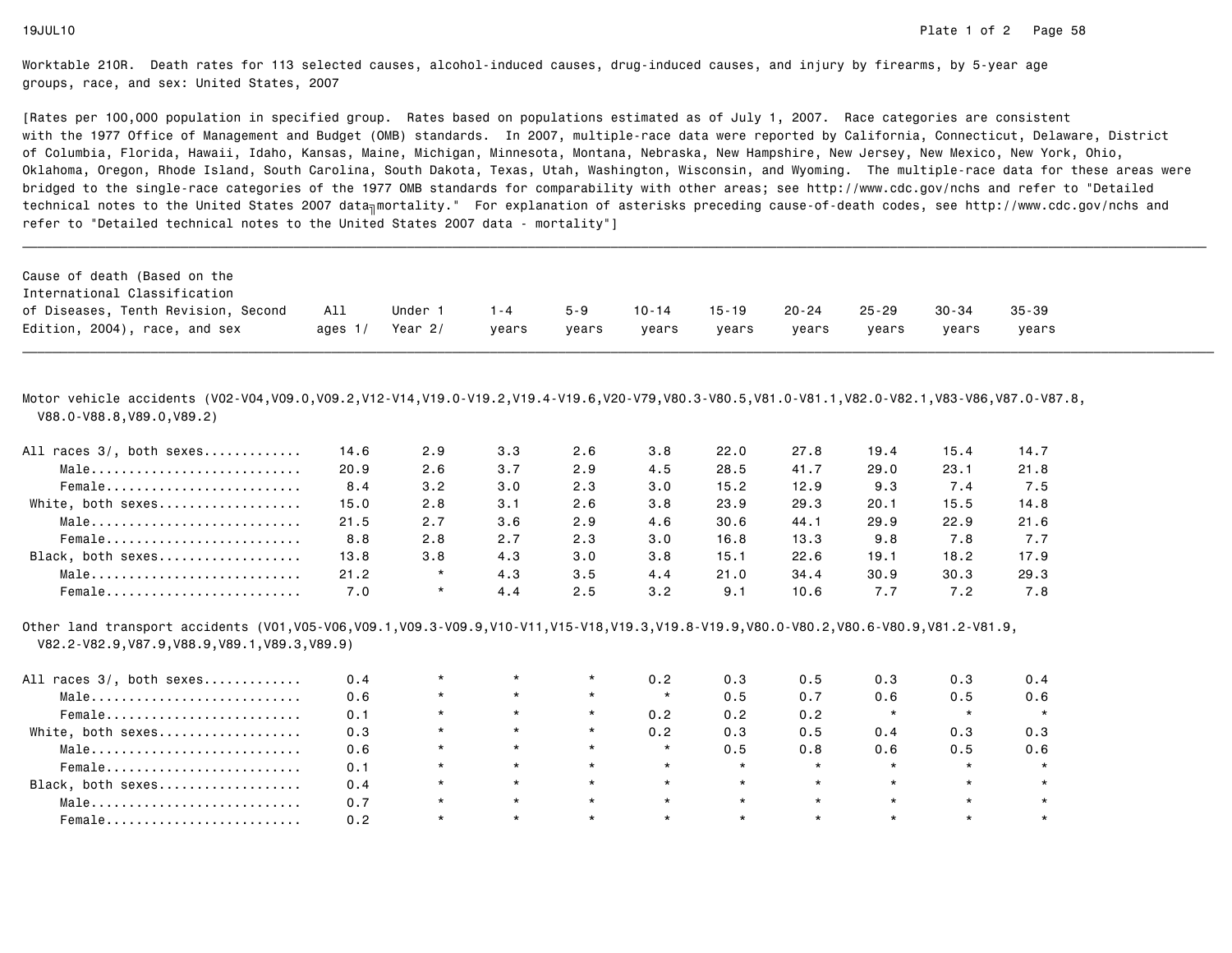[Rates per 100,000 population in specified group. Rates based on populations estimated as of July 1, 2007. Race categories are consistent with the 1977 Office of Management and Budget (OMB) standards. In 2007, multiple-race data were reported by California, Connecticut, Delaware, Districtof Columbia, Florida, Hawaii, Idaho, Kansas, Maine, Michigan, Minnesota, Montana, Nebraska, New Hampshire, New Jersey, New Mexico, New York, Ohio, Oklahoma, Oregon, Rhode Island, South Carolina, South Dakota, Texas, Utah, Washington, Wisconsin, and Wyoming. The multiple-race data for these areas werebridged to the single-race categories of the 1977 OMB standards for comparability with other areas; see http://www.cdc.gov/nchs and refer to "Detailedtechnical notes to the United States 2007 data<sub>∏</sub>mortality." For explanation of asterisks preceding cause-of-death codes, see http://www.cdc.gov/nchs and refer to "Detailed technical notes to the United States 2007 data - mortality"]

| Cause of death (Based on the        |           |         |         |       |           |       |           |       |           |           |
|-------------------------------------|-----------|---------|---------|-------|-----------|-------|-----------|-------|-----------|-----------|
| International Classification        |           |         |         |       |           |       |           |       |           |           |
| of Diseases, Tenth Revision, Second | All       | Under   | $1 - 4$ | 5-9   | $10 - 14$ | 15-19 | $20 - 24$ | 25-29 | $30 - 34$ | $35 - 39$ |
| Edition, 2004), race, and sex       | ages $1/$ | Year 2/ | vears   | vears | vears     | vears | vears     | vears | vears     | vears     |

\_\_\_\_\_\_\_\_\_\_\_\_\_\_\_\_\_\_\_\_\_\_\_\_\_\_\_\_\_\_\_\_\_\_\_\_\_\_\_\_\_\_\_\_\_\_\_\_\_\_\_\_\_\_\_\_\_\_\_\_\_\_\_\_\_\_\_\_\_\_\_\_\_\_\_\_\_\_\_\_\_\_\_\_\_\_\_\_\_\_\_\_\_\_\_\_\_\_\_\_\_\_\_\_\_\_\_\_\_\_\_\_\_\_\_\_\_\_\_\_\_\_\_\_\_\_\_\_\_\_\_\_\_\_\_\_\_\_\_\_\_\_\_\_\_\_\_\_\_\_\_\_\_\_\_\_\_\_

Water, air and space, and other and unspecified transport accidents and their sequelae (V90-V99,Y85)

| All races 3/, both sexes              | 0.6  | $\star$ | $\star$ |         | $\star$ | 0.3     | 0.6     | 0.5     | 0.7     | 0.6     |
|---------------------------------------|------|---------|---------|---------|---------|---------|---------|---------|---------|---------|
| Male                                  | 1.0  | $\star$ | $\star$ | $\star$ | $\star$ | 0.4     | 0.9     | 0.8     | 1.0     | 1.1     |
| Female                                | 0.2  | $\star$ | $\star$ | $\star$ | $\star$ | $\star$ | 0.2     | 0.2     | 0.3     | $\star$ |
| White, both sexes                     | 0.6  | $\star$ | $\star$ | $\star$ | $\star$ | 0.3     | 0.6     | 0.5     | 0.7     | 0.7     |
| Male                                  | 1.1  | $\star$ | $\star$ | $\star$ | $\star$ | 0.5     | 1.0     | 0.8     | 1.1     | 1.2     |
| Female                                | 0.2  | $\star$ | $\star$ | $\star$ | $\star$ | $\star$ | $\star$ | $\star$ | 0.3     | $\star$ |
| Black, both sexes                     | 0.4  | $\star$ | $\star$ | $\star$ | $\star$ | $\star$ | $\star$ | $\star$ | $\star$ | $\star$ |
| Male                                  | 0.8  | $\star$ | $\star$ | $\star$ | $\star$ | $\star$ | $\star$ | $\star$ | $\star$ | $\star$ |
| Female                                | 0.1  | $\star$ | $\star$ | $\star$ | $\star$ | $\star$ | $\star$ | $\star$ | $\star$ |         |
| Nontransport accidents (WOO-X59, Y86) |      |         |         |         |         |         |         |         |         |         |
| All races 3/, both sexes              | 25.5 | 27.2    | 6.1     | 2.1     | 2.0     | 7.6     | 15.8    | 18.4    | 18.7    | 20.8    |
| Male                                  | 31.2 | 30.2    | 7.8     | 2.5     | 2.7     | 11.9    | 24.5    | 27.6    | 27.3    | 28.9    |
| Female                                | 19.9 | 24.1    | 4.3     | 1.6     | 1.3     | 3.2     | 6.6     | 8.7     | 9.9     | 12.7    |
| White, both sexes                     | 27.6 | 21.7    | 5.8     | 1.8     | 1.7     | 8.3     | 18.1    | 20.8    | 21.0    | 22.5    |
| Male                                  | 33.3 | 24.4    | 7.5     | 2.1     | 2.4     | 12.8    | 28.0    | 31.0    | 30.4    | 30.9    |
| Female                                | 22.0 | 18.8    | 4.1     | 1.4     | 1.0     | 3.5     | 7.4     | 9.9     | 11.0    | 13.8    |
| Black, both sexes                     | 19.2 | 55.9    | 7.6     | 3.6     | 3.2     | 5.3     | 7.6     | 10.7    | 12.8    | 17.7    |
| Male                                  | 25.8 | 57.8    | 9.3     | 4.4     | 3.9     | 8.7     | 11.0    | 16.2    | 19.3    | 25.5    |
| Female                                | 13.2 | 53.9    | 5.8     | 2.7     | 2.4     | 1.8     | 4.2     | 5.3     | 6.9     | 10.7    |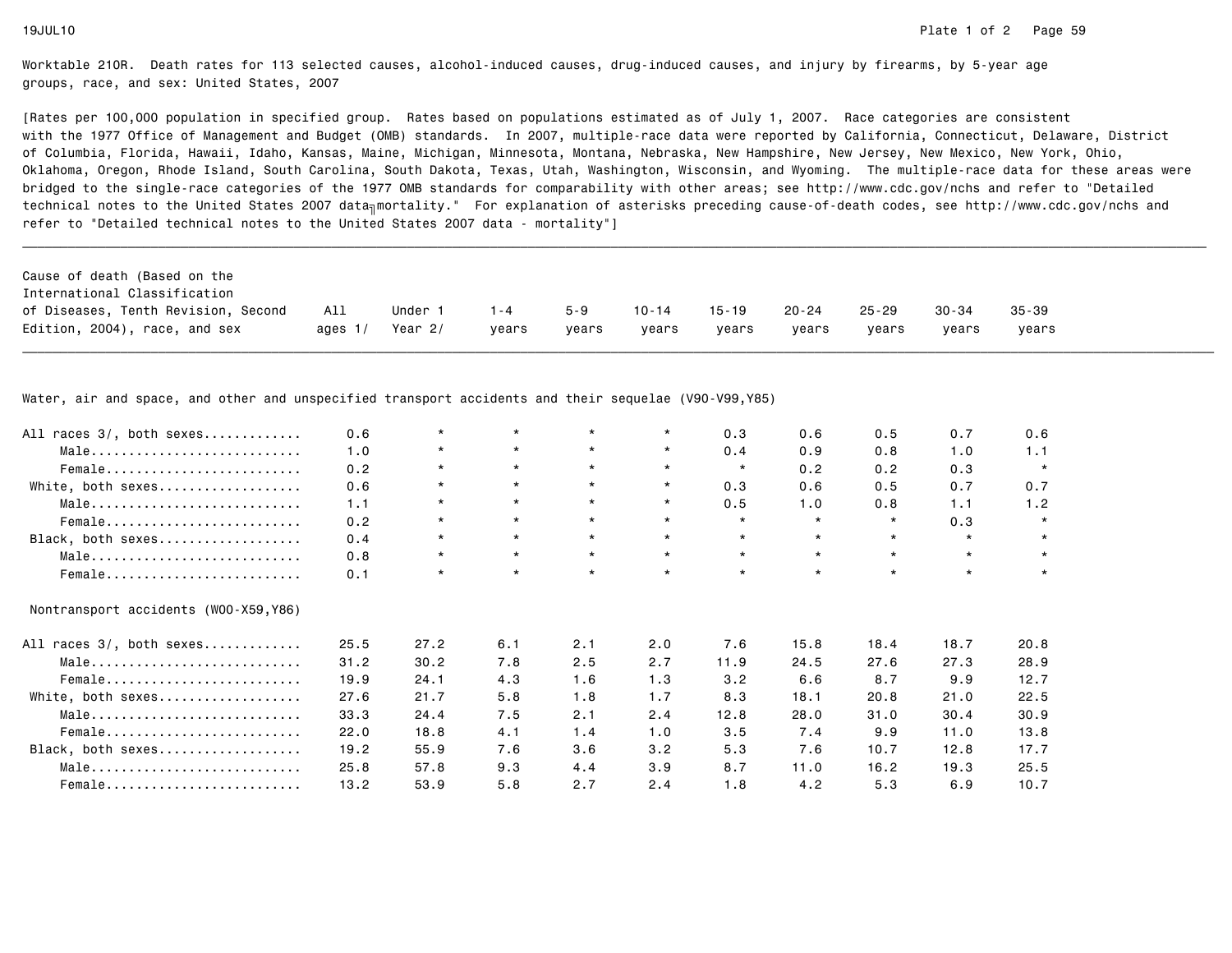| Cause of death (Based on the<br>International Classification<br>of Diseases, Tenth Revision, Second<br>Edition, 2004), race, and sex | All<br>ages $1/$ | Under 1<br>Year 2/ | $1 - 4$<br>years | $5 - 9$<br>years | $10 - 14$<br>years | $15 - 19$<br>years | $20 - 24$<br>years | $25 - 29$<br>years | $30 - 34$<br>years | $35 - 39$<br>years |  |
|--------------------------------------------------------------------------------------------------------------------------------------|------------------|--------------------|------------------|------------------|--------------------|--------------------|--------------------|--------------------|--------------------|--------------------|--|
|                                                                                                                                      |                  |                    |                  |                  |                    |                    |                    |                    |                    |                    |  |
| Falls (W00-W19)                                                                                                                      |                  |                    |                  |                  |                    |                    |                    |                    |                    |                    |  |
| All races 3/, both sexes                                                                                                             | 7.5              | 0.6                | 0.2              |                  | 0.1                | 0.4                | 0.7                | 0.8                | 0.8                | 1.2                |  |
| Male                                                                                                                                 | 7.8              | $\star$            | 0.3              | $\star$          | $\star$            | 0.6                | 1.2                | 1.4                | 1.4                | 1.9                |  |
| Female                                                                                                                               | 7.2              | $\star$            | $\star$          |                  | $\star$            | $\star$            | $\star$            | $\star$            | 0.3                | 0.4                |  |
| White, both sexes                                                                                                                    | 8.6              | 0.6                | 0.2              | $\star$          | $\star$            | 0.5                | 0.8                | 0.9                | 1.0                | 1.3                |  |
| Male                                                                                                                                 | 8.8              | $\star$            | $\star$          | $\star$          | $\star$            | 0.7                | 1.4                | 1.5                | 1.6                | 2.0                |  |
| Female                                                                                                                               | 8.4              | $\star$            | $\star$          | $\star$          | $\star$            | $\star$            | $\star$            | $\star$            | 0.3                | 0.4                |  |
| Black, both sexes                                                                                                                    | 2.5              | $\star$            | $\star$          | $\star$          | $\star$            | $\star$            | $\star$            | $\star$            | $\star$            | 0.8                |  |
| Male                                                                                                                                 | 3.1              | $\star$            | $\star$          | $\star$          | $\star$            | $\star$            | $\star$            | $\star$            | $\star$            | $\star$            |  |
| Female                                                                                                                               | 2.0              | $\star$            | $\star$          | $\star$          | $\star$            | $\star$            | $\star$            | $\star$            | $\star$            | $\star$            |  |
| Accidental discharge of firearms (W32-W34)                                                                                           |                  |                    |                  |                  |                    |                    |                    |                    |                    |                    |  |
| All races 3/, both sexes                                                                                                             | 0.2              | $^\star$           | $\star$          | 0.1              | 0.1                | 0.3                | 0.4                | 0.3                | 0.2                | 0.2                |  |
| Male                                                                                                                                 | 0.4              |                    | $\star$          | $\star$          | 0.2                | 0.6                | 0.7                | 0.5                | 0.3                | 0.4                |  |
| Female                                                                                                                               | 0.0              |                    | $\star$          | $\star$          | $\star$            | $\star$            | $\star$            | $\star$            | $\star$            | $\star$            |  |
| White, both sexes                                                                                                                    | 0.2              | $\star$            | $\star$          | $\star$          | 0.1                | 0.3                | 0.3                | 0.2                | 0.1                | 0.2                |  |
| Male                                                                                                                                 | 0.3              | $\star$            | $\star$          | $\star$          | 0.3                | 0.5                | 0.6                | 0.4                | 0.3                | 0.3                |  |
| Female                                                                                                                               | 0.1              | $\star$            | $\star$          | $\star$          | $\star$            | $\star$            | $\star$            | $\star$            | $\star$            | $\star$            |  |
| Black, both sexes                                                                                                                    | 0.3              |                    | $\star$          | $\star$          | $\star$            | 0.8                | 0.6                | 0.8                | $\star$            | $\star$            |  |
| Male                                                                                                                                 | 0.6              | $\star$            | $\star$          | $\star$          | $\star$            | 1.4                | $\star$            | 1.4                | $\star$            | $\star$            |  |
| Female                                                                                                                               | $\star$          | $\star$            | $\star$          | $\star$          | $\star$            | $\star$            | $\star$            | $\star$            | $\star$            | $\star$            |  |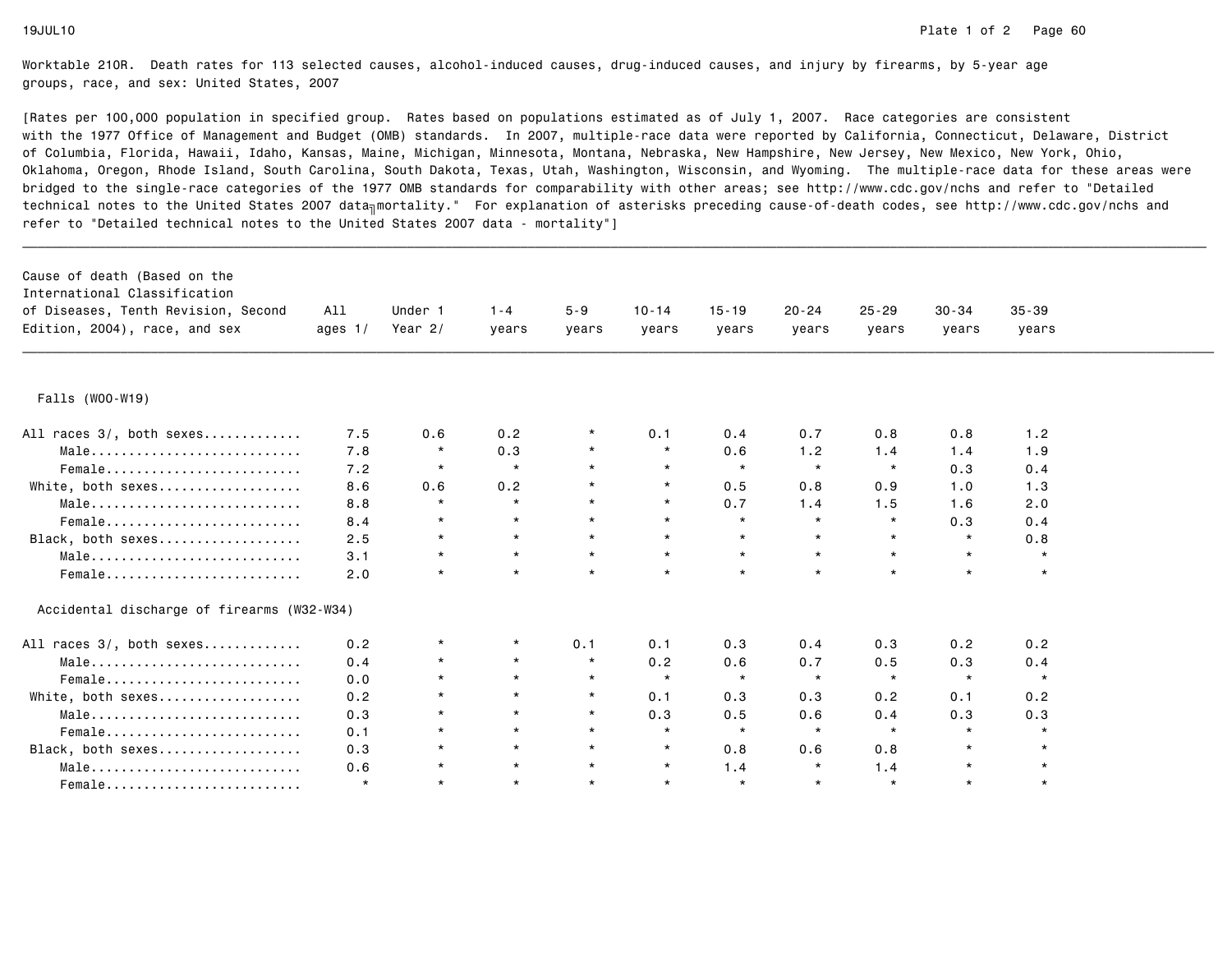| Cause of death (Based on the<br>International Classification<br>of Diseases, Tenth Revision, Second<br>Edition, 2004), race, and sex | All<br>ages $1/$ | Under 1<br>Year $2/$ | $1 - 4$<br>years | $5 - 9$<br>years | $10 - 14$<br>years | $15 - 19$<br>years | $20 - 24$<br>years | $25 - 29$<br>years | $30 - 34$<br>years | $35 - 39$<br>years |  |
|--------------------------------------------------------------------------------------------------------------------------------------|------------------|----------------------|------------------|------------------|--------------------|--------------------|--------------------|--------------------|--------------------|--------------------|--|
|                                                                                                                                      |                  |                      |                  |                  |                    |                    |                    |                    |                    |                    |  |
| Accidental drowning and submersion (W65-W74)                                                                                         |                  |                      |                  |                  |                    |                    |                    |                    |                    |                    |  |
| All races 3/, both sexes                                                                                                             | 1.1              | 1.3                  | 2.8              | 0.6              | 0.5                | 1.5                | 1.5                | 1.0                | 0.9                | 0.8                |  |
| Male                                                                                                                                 | 1.8              | 1.4                  | 3.7              | 0.8              | 0.7                | 2.5                | 2.6                | 1.7                | 1.5                | 1.4                |  |
| Female                                                                                                                               | 0.5              | 1.3                  | 1.8              | 0.4              | 0.3                | 0.4                | 0.3                | 0.2                | 0.3                | 0.3                |  |
| White, both sexes                                                                                                                    | 1.1              | 1.2                  | 3.0              | 0.5              | 0.3                | 1.3                | 1.5                | 0.9                | 0.8                | 0.8                |  |
| Male                                                                                                                                 | 1.7              | $\star$              | 3.8              | 0.7              | 0.5                | 2.2                | 2.5                | 1.5                | 1.4                | 1.2                |  |
| Female                                                                                                                               | 0.5              | 1.3                  | 2.1              | 0.3              | $\star$            | 0.4                | 0.3                | $\star$            | $\star$            | 0.3                |  |
| Black, both sexes                                                                                                                    | 1.3              | $\star$              | 1.9              | 1.0              | 1.2                | 2.2                | 1.6                | 1.3                | 1.3                | 1.0                |  |
| Male                                                                                                                                 | 2.2              | $\star$              | 3.0              | $\star$          | 1.7                | 4.0                | 2.9                | 2.3                | 2.3                | 1.9                |  |
| Female                                                                                                                               | 0.4              | $\star$              | $\star$          | $\star$          | $\star$            | $\star$            | $\star$            | $\star$            | $\star$            | $\star$            |  |
| Accidental exposure to smoke, fire and flames (X00-X09)                                                                              |                  |                      |                  |                  |                    |                    |                    |                    |                    |                    |  |
| All races 3/, both sexes                                                                                                             | 1.1              | 0.9                  | 1.2              | 0.7              | 0.4                | 0.4                | 0.5                | 0.6                | 0.5                | 0.6                |  |
| Male                                                                                                                                 | 1.3              | 0.9                  | 1.5              | 0.7              | 0.4                | 0.5                | 0.7                | 0.6                | 0.7                | 0.6                |  |
| Female                                                                                                                               | 0.9              | $\star$              | 0.9              | 0.6              | 0.4                | 0.3                | 0.4                | 0.5                | 0.3                | 0.5                |  |
| White, both sexes                                                                                                                    | 1.0              | 0.7                  | 0.8              | 0.5              | 0.3                | 0.4                | 0.5                | 0.5                | 0.5                | 0.5                |  |
| Male                                                                                                                                 | 1.2              | $\star$              | 1.2              | 0.5              | 0.3                | 0.5                | 0.7                | 0.6                | 0.7                | 0.6                |  |
|                                                                                                                                      | 0.8              | $\star$              | 0.5              | 0.5              | $\star$            | 0.3                | 0.4                | 0.4                | 0.3                | 0.4                |  |
| Black, both sexes                                                                                                                    | 1.9              | $\star$              | 3.0              | 1.6              | 1.1                | $\star$            | $\star$            | 1.0                | 0.9                | 1.0                |  |
| Male                                                                                                                                 | 2.4              | $\star$              | 3.4              | 2.0              | $\star$            | $\star$            | $\star$            | $\star$            | $\star$            | $\star$            |  |
| Female                                                                                                                               | 1.5              | $\star$              | 2.6              | 1.3              | $\star$            | $\star$            | $\star$            | $\star$            | $\star$            | $\star$            |  |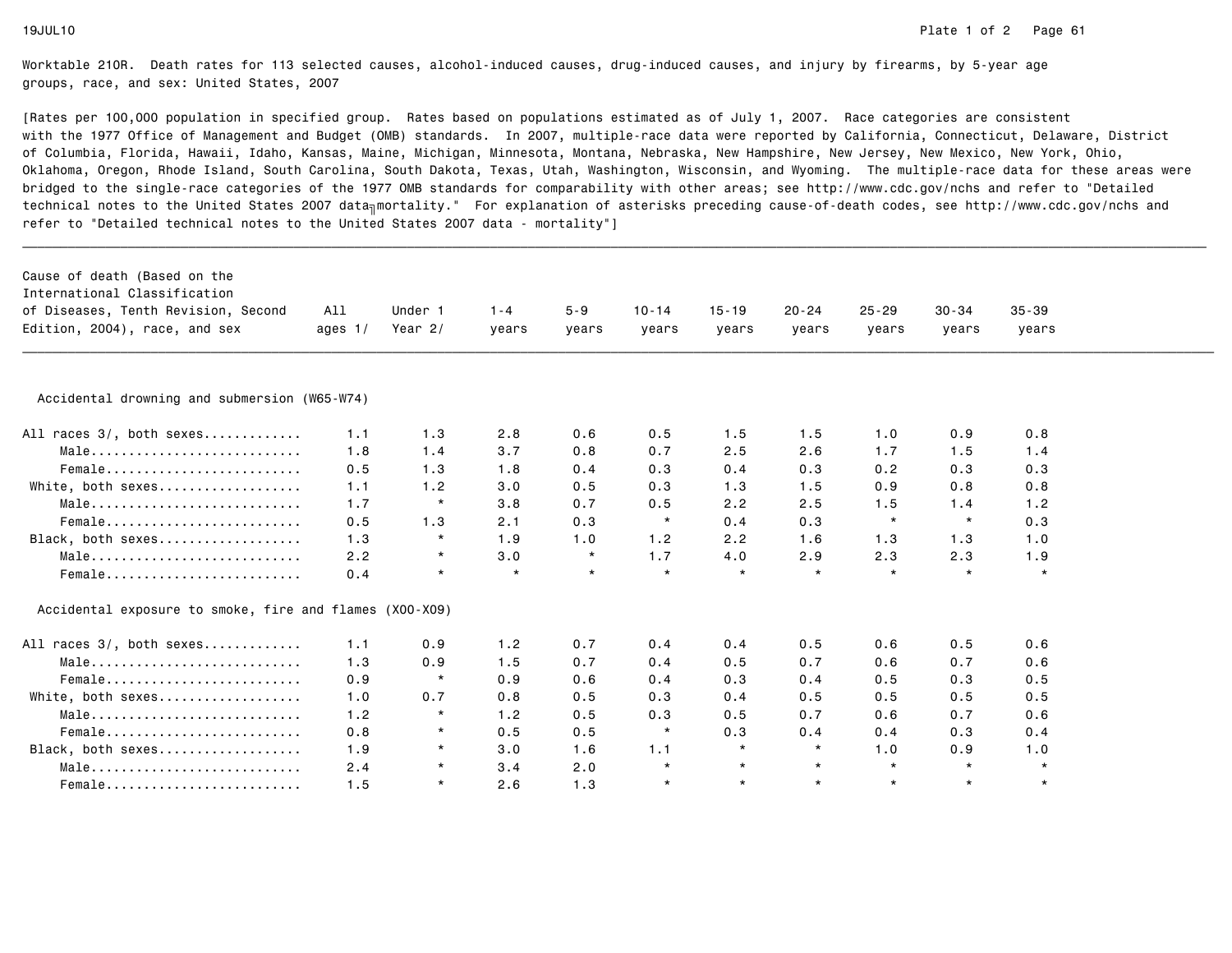| Cause of death (Based on the                                                                                  |           |           |         |          |           |           |           |           |           |           |  |
|---------------------------------------------------------------------------------------------------------------|-----------|-----------|---------|----------|-----------|-----------|-----------|-----------|-----------|-----------|--|
| International Classification                                                                                  |           |           |         |          |           |           |           |           |           |           |  |
| of Diseases, Tenth Revision, Second                                                                           | All       | Under 1   | $1 - 4$ | $5 - 9$  | $10 - 14$ | $15 - 19$ | $20 - 24$ | $25 - 29$ | $30 - 34$ | $35 - 39$ |  |
| Edition, 2004), race, and sex                                                                                 | ages $1/$ | Year $2/$ | vears   | vears    | vears     | years     | years     | vears     | years     | years     |  |
| Accidental poisoning and exposure to noxious substances (X40-X49)                                             |           |           |         |          |           |           |           |           |           |           |  |
| All races 3/, both sexes                                                                                      | 9.9       | $\star$   | 0.2     | $^\star$ | 0.3       | 3.9       | 11.0      | 13.9      | 14.2      | 15.8      |  |
| Male                                                                                                          | 13.2      | $\star$   | $\star$ | $\star$  | 0.4       | 5.8       | 16.5      | 20.3      | 20.0      | 21.0      |  |
| Female                                                                                                        | 6.7       | $\star$   | $\star$ | $^\star$ | 0.3       | 1.9       | 5.2       | 7.1       | 8.3       | 10.6      |  |
| White, both sexes                                                                                             | 10.7      | $\star$   | $\star$ | $^\star$ | 0.3       | 4.7       | 13.0      | 16.3      | 16.3      | 17.5      |  |
| Male                                                                                                          | 14.2      | $\star$   | $\star$ | $\star$  | 0.4       | 7.0       | 19.5      | 23.7      | 22.9      | 23.0      |  |
| $Female$                                                                                                      | 7.2       | $\star$   | $\star$ | $\star$  | 0.3       | 2.2       | 6.0       | 8.4       | 9.4       | 11.8      |  |
| Black, both sexes                                                                                             | 8.2       | $\star$   | $\star$ | $\star$  | $\star$   | 1.0       | 3.6       | 5.5       | 8.3       | 12.0      |  |
| Male                                                                                                          | 11.2      | $\star$   | $\star$ | $\star$  | $\star$   | 1.5       | 4.7       | 8.0       | 12.0      | 16.3      |  |
| Female                                                                                                        | 5.4       | $\star$   | $\star$ | $\star$  | $\star$   | $\star$   | 2.5       | 3.1       | 4.9       | 8.1       |  |
| Other and unspecified nontransport accidents and their sequelae (W20-W31,W35-W64,W75-W99,X10-X39,X50-X59,Y86) |           |           |         |          |           |           |           |           |           |           |  |
| All races 3/, both sexes                                                                                      | 5.7       | 23.9      | 1.6     | 0.6      | 0.6       | 1.1       | 1.7       | 1.9       | 2.1       | 2.2       |  |
| Male                                                                                                          | 6.7       | 26.5      | 1.9     | 0.7      | 0.8       | 1.8       | 2.9       | 3.1       | 3.4       | 3.6       |  |
| Female                                                                                                        | 4.6       | 21.2      | 1.2     | 0.5      | 0.3       | 0.4       | 0.5       | 0.6       | 0.7       | 0.8       |  |
| White, both sexes                                                                                             | 6.0       | 18.9      | 1.6     | 0.6      | 0.6       | 1.2       | 1.9       | 2.0       | 2.2       | 2.3       |  |
| Male                                                                                                          | 7.0       | 21.5      | 1.9     | 0.7      | 0.8       | 2.0       | 3.2       | 3.3       | 3.6       | 3.7       |  |
| Female                                                                                                        | 4.9       | 16.2      | 1.2     | 0.4      | 0.3       | 0.4       | 0.5       | 0.6       | 0.7       | 0.8       |  |
| Black, both sexes                                                                                             | 5.0       | 49.8      | 1.8     | $\star$  | $\star$   | 0.7       | 0.9       | 1.7       | 1.8       | 2.5       |  |
| Male                                                                                                          | 6.2       | 50.7      | 2.1     | $^\star$ | $\star$   | 1.1       | $\star$   | 2.7       | 2.7       | 3.9       |  |
| Female                                                                                                        | 3.9       | 48.8      | $\star$ | $\star$  | $\star$   | $\star$   | $\star$   | $\star$   | $\star$   | $\star$   |  |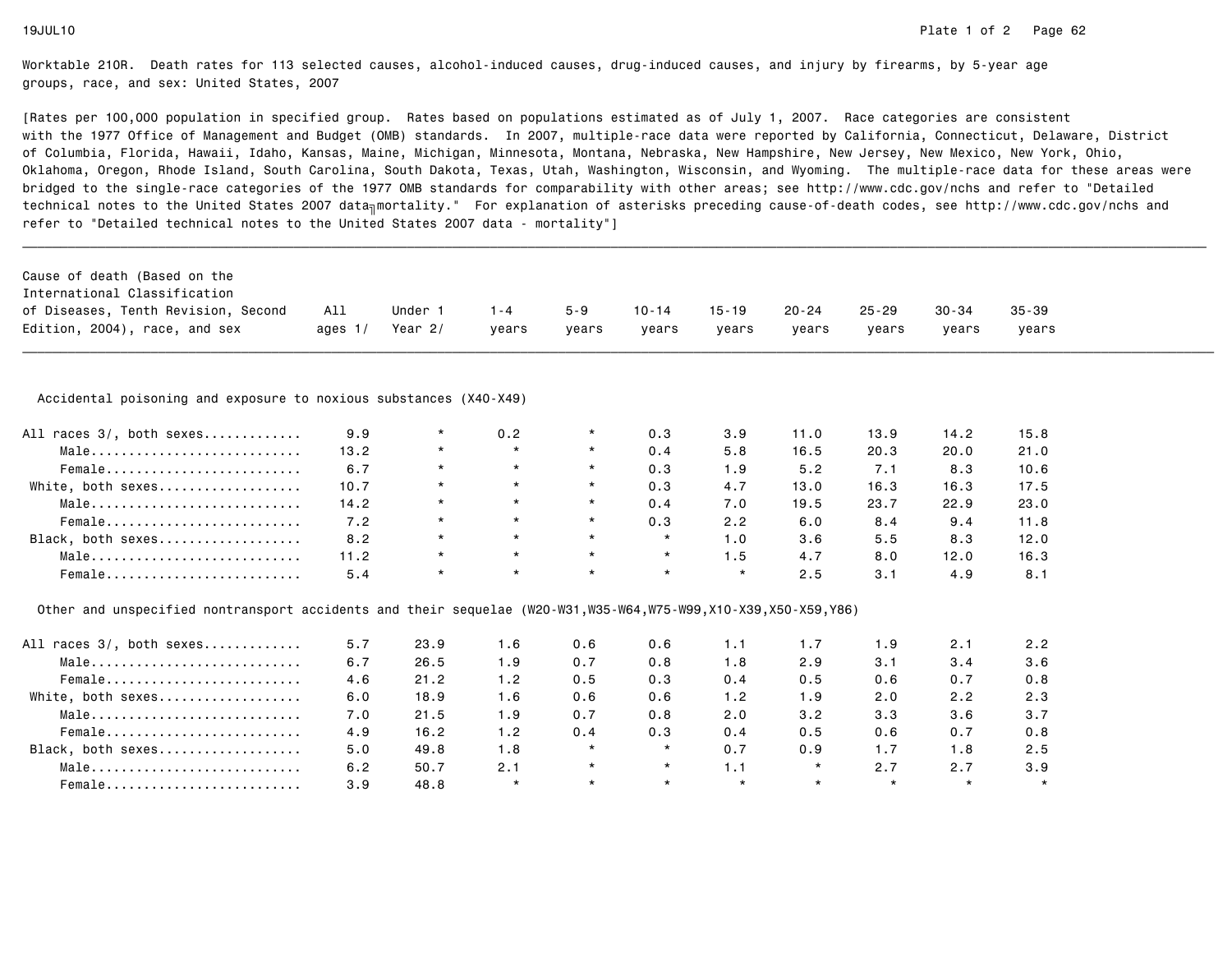| Cause of death (Based on the<br>International Classification<br>of Diseases, Tenth Revision, Second | All       | Under 1              | $1 - 4$                 | $5 - 9$ | $10 - 14$ | $15 - 19$ | $20 - 24$ | $25 - 29$ | $30 - 34$ | $35 - 39$ |  |
|-----------------------------------------------------------------------------------------------------|-----------|----------------------|-------------------------|---------|-----------|-----------|-----------|-----------|-----------|-----------|--|
| Edition, 2004), race, and sex                                                                       | ages $1/$ | Year $2/$            | vears                   | years   | vears     | years     | years     | years     | years     | years     |  |
|                                                                                                     |           |                      |                         |         |           |           |           |           |           |           |  |
|                                                                                                     |           |                      |                         |         |           |           |           |           |           |           |  |
| Intentional self-harm (suicide) (*U03,X60-X84,Y87.0)                                                |           |                      |                         |         |           |           |           |           |           |           |  |
| All races 3/, both sexes                                                                            | 11.5      | $\sim$ $\sim$ $\sim$ | $\sim$ $\sim$ $\sim$    |         | 0.9       | 6.9       | 12.6      | 12.7      | 13.3      | 14.3      |  |
| Male                                                                                                | 18.3      | $\sim$ $\sim$ $\sim$ | $\sim$ $\sim$ $\sim$    |         | 1.2       | 11.1      | 20.8      | 20.3      | 21.1      | 22.1      |  |
| Female                                                                                              | 4.8       | $\sim$ $\sim$ $\sim$ | $\sim$ $\sim$ $\sim$    |         | 0.5       | 2.5       | 3.9       | 4.7       | 5.3       | 6.3       |  |
| White, both sexes                                                                                   | 12.9      | $\sim 100$           | $\sim$ $\sim$ $\sim$    |         | 0.8       | 7.4       | 13.4      | 13.8      | 14.7      | 15.9      |  |
| Male                                                                                                | 20.5      | $\sim$ $\sim$ $\sim$ | $\sim$ $\sim$ $\sim$    | $\star$ | 1.1       | 11.9      | 21.9      | 21.9      | 23.0      | 24.4      |  |
| Female                                                                                              | 5.4       | $\sim$ $\sim$ $\sim$ | $\sim$ $\sim$ $\sim$    | $\star$ | 0.4       | 2.7       | 4.1       | 5.1       | 6.0       | 7.1       |  |
| Black, both sexes                                                                                   | 4.9       | $\sim$ $\sim$ $\sim$ | $\sim$ $\sim$ $\sim$    | $\star$ | 1.2       | 4.1       | 8.2       | 8.2       | 8.7       | 8.0       |  |
| Male                                                                                                | 8.4       | $\sim 100$           | $\sim$ $\sim$ $\sim$    | $\star$ | 1.7       | 6.8       | 14.2      | 14.1      | 15.6      | 13.5      |  |
| Female                                                                                              | 1.7       | $\sim$ $\sim$ $\sim$ | $\sim$ $\sim$ $\sim$    | $\star$ | $\star$   | 1.3       | 2.0       | 2.5       | 2.4       | 3.2       |  |
| Intentional self-harm (suicide) by discharge of firearms (X72-X74)                                  |           |                      |                         |         |           |           |           |           |           |           |  |
| All races 3/, both sexes                                                                            | 5.8       | $\sim$ $\sim$ $\sim$ | $\sim$ $\sim$ $\sim$    |         | 0.3       | 2.9       | 6.0       | 5.5       | 5.9       | 6.0       |  |
| Male                                                                                                | 10.2      | $\sim 100$           | $\sim 100$ km s $^{-1}$ | $\star$ | 0.4       | 5.2       | 10.6      | 9.6       | 10.1      | 10.1      |  |
| Female                                                                                              | 1.4       | $\sim$ $\sim$ $\sim$ | $\sim$ $\sim$ $\sim$    | $\star$ | $\star$   | 0.6       | 1.1       | 1.2       | 1.6       | 1.9       |  |
| White, both sexes                                                                                   | 6.6       | $\sim$ $\sim$ $\sim$ | $\sim$ $\sim$ $\sim$    | $\star$ | 0.3       | 3.1       | 6.3       | 5.9       | 6.6       | 6.9       |  |
| Male                                                                                                | 11.6      | $\sim$ $\sim$ $\sim$ | $\sim$ $\sim$ $\sim$    | $\star$ | 0.4       | 5.5       | 11.0      | 10.3      | 11.1      | 11.4      |  |
| Female                                                                                              | 1.6       | $\sim$ $\sim$ $\sim$ | $\sim$ $\sim$ $\sim$    | $\star$ | $\star$   | 0.6       | 1.3       | 1.3       | 1.9       | 2.2       |  |
| Black, both sexes                                                                                   | 2.5       | $\sim$ $\sim$ $\sim$ | $\sim$ $\sim$ $\sim$    | $\star$ | $\star$   | 2.3       | 4.9       | 4.2       | 4.6       | 3.5       |  |
| Male                                                                                                | 4.6       | $\sim$ $\sim$ $\sim$ | $\sim$ $\sim$ $\sim$    | $\star$ | $\star$   | 4.2       | 9.0       | 7.7       | 8.6       | 6.4       |  |
| Female                                                                                              | 0.5       | $\sim 100$           | $\sim$ $\sim$ $\sim$    | $\star$ | $\star$   | $\star$   | $\star$   | $\star$   | $\star$   | $\star$   |  |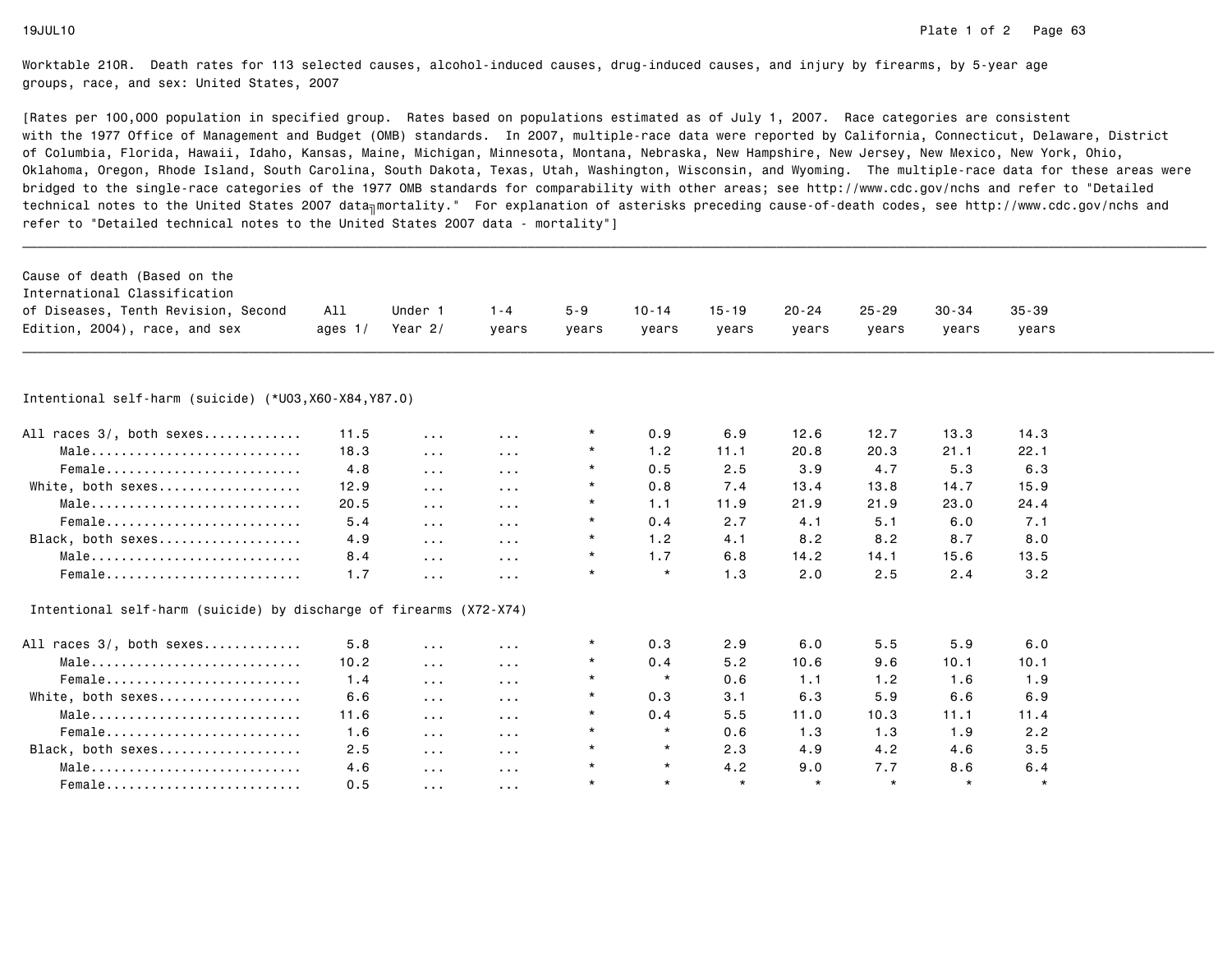[Rates per 100,000 population in specified group. Rates based on populations estimated as of July 1, 2007. Race categories are consistent with the 1977 Office of Management and Budget (OMB) standards. In 2007, multiple-race data were reported by California, Connecticut, Delaware, Districtof Columbia, Florida, Hawaii, Idaho, Kansas, Maine, Michigan, Minnesota, Montana, Nebraska, New Hampshire, New Jersey, New Mexico, New York, Ohio, Oklahoma, Oregon, Rhode Island, South Carolina, South Dakota, Texas, Utah, Washington, Wisconsin, and Wyoming. The multiple-race data for these areas werebridged to the single-race categories of the 1977 OMB standards for comparability with other areas; see http://www.cdc.gov/nchs and refer to "Detailedtechnical notes to the United States 2007 data<sub>∏</sub>mortality." For explanation of asterisks preceding cause-of-death codes, see http://www.cdc.gov/nchs and refer to "Detailed technical notes to the United States 2007 data - mortality"]

| Cause of death (Based on the        |           |         |         |         |           |           |           |           |           |           |
|-------------------------------------|-----------|---------|---------|---------|-----------|-----------|-----------|-----------|-----------|-----------|
| International Classification        |           |         |         |         |           |           |           |           |           |           |
| of Diseases, Tenth Revision, Second | All       | Under   | $1 - 4$ | $5 - 9$ | $10 - 14$ | $15 - 19$ | $20 - 24$ | $25 - 29$ | $30 - 34$ | $35 - 39$ |
| Edition, 2004), race, and sex       | ages $1/$ | Year 2/ | vears   | vears   | vears     | vears     | vears     | vears     | vears     | vears     |

Intentional self-harm (suicide) by other and unspecified means and their sequelae (\*U03,X60-X71,X75-X84,Y87.0)

| All races 3/, both sexes | 5.7  | $\cdots$             | .                    | $\star$ | 0.6     | 4.0     | 6.6   | 7.2  | 7.4  | 8.2  |
|--------------------------|------|----------------------|----------------------|---------|---------|---------|-------|------|------|------|
| Male                     | 8.1  | $\sim$ $\sim$ $\sim$ | $\sim$ $\sim$ $\sim$ | $\star$ | 0.8     | 5.9     | 10.2  | 10.8 | 11.0 | 12.0 |
| Female                   | 3.4  | $\sim 100$           | $\sim$ $\sim$ $\sim$ | $\star$ | 0.4     | 1.9     | 2.8   | 3.5  | 3.8  | 4.4  |
| White, both sexes        | 6.3  | $\sim$ $\sim$ $\sim$ | $\sim$ $\sim$ $\sim$ | $\star$ | 0.5     | 4.3     | 7.0   | 7.8  | 8.1  | 9.0  |
| Male                     | 8.9  | $\sim$ $\sim$ $\sim$ | $\sim$ $\sim$ $\sim$ | $\star$ | 0.7     | 6.4     | 10.9  | 11.6 | 11.9 | 13.0 |
| Female                   | 3.7  | $\sim$ $\sim$ $\sim$ | $\sim$ $\sim$ $\sim$ | $\star$ | 0.3     | 2.0     | 2.9   | 3.8  | 4.1  | 4.9  |
| Black, both sexes        | 2.4  | $\sim$ $\sim$ $\sim$ | $\sim$ $\sim$ $\sim$ | $\star$ | 0.9     | 1.8     | 3.3   | 4.0  | 4.1  | 4.5  |
| Male                     | 3.8  | $\sim$ $\sim$ $\sim$ | $\cdots$             | $\star$ | 1.2     | 2.6     | 5.2   | 6.4  | 7.0  | 7.0  |
| Female                   | 1.2  | $\sim$ $\sim$ $\sim$ | $\sim$ $\sim$ $\sim$ | $\star$ | $\star$ | $\star$ | 1.3   | 1.6  | 1.4  | 2.2  |
| All races 3/, both sexes | 6.1  | 8.3                  | 2.4                  | 0.7     | 1.0     | 10.4    | 15.8  | 12.9 | 10.4 | 7.6  |
|                          |      |                      |                      |         |         |         |       |      |      |      |
| Male                     | 9.8  | 9.5                  | 2.5                  | 0.7     | 1.4     | 17.6    | 26.7  | 21.4 | 17.3 | 11.8 |
| Female                   | 2.5  | 7.0                  | 2.3                  | 0.7     | 0.7     | 2.8     | 4.2   | 4.0  | 3.4  | 3.5  |
| White, both sexes        | 3.7  | 7.0                  | 1.7                  | 0.6     | 0.6     | 5.1     | 8.1   | 6.8  | 6.0  | 4.7  |
| Male                     | 5.4  | 7.7                  | 1.8                  | 0.6     | 0.8     | 8.0     | 12.9  | 10.5 | 9.2  | 6.7  |
| Female                   | 1.9  | 6.1                  | 1.6                  | 0.7     | 0.5     | 2.0     | 3.0   | 2.9  | 2.7  | 2.6  |
| Black, both sexes        | 22.2 | 15.4                 | 6.2                  | 1.2     | 3.1     | 37.4    | 58.9  | 49.7 | 39.2 | 27.7 |
| Male                     | 39.7 | 19.2                 | 6.5                  | 1.3     | 4.4     | 67.0    | 105.5 | 90.2 | 73.4 | 48.5 |
| Female                   | 6.2  | 11.4                 | 6.0                  | $\star$ | 1.7     | 6.9     | 11.1  | 10.6 | 8.0  | 9.2  |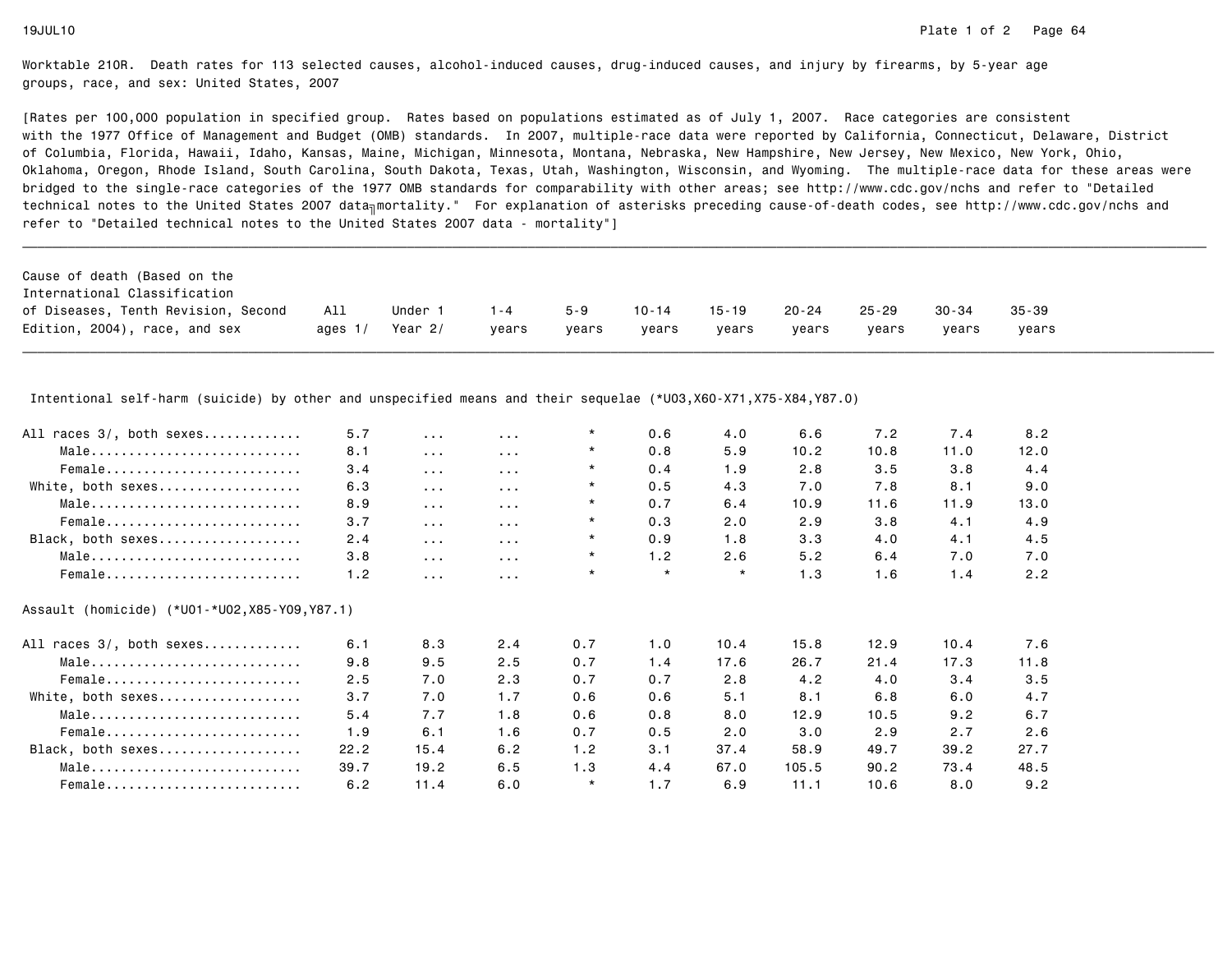| Cause of death (Based on the                                                                                                  |           |         |         |         |           |           |           |           |           |           |
|-------------------------------------------------------------------------------------------------------------------------------|-----------|---------|---------|---------|-----------|-----------|-----------|-----------|-----------|-----------|
| International Classification                                                                                                  |           |         |         |         |           |           |           |           |           |           |
| of Diseases, Tenth Revision, Second                                                                                           | All       | Under 1 | $1 - 4$ | $5 - 9$ | $10 - 14$ | $15 - 19$ | $20 - 24$ | $25 - 29$ | $30 - 34$ | $35 - 39$ |
| Edition, 2004), race, and sex                                                                                                 | ages $1/$ | Year 2/ | years   | vears   | vears     | years     | years     | vears     | years     | years     |
| Assault (homicide) by discharge of firearms (*U01.4, X93-X95)                                                                 |           |         |         |         |           |           |           |           |           |           |
| All races 3/, both sexes                                                                                                      | 4.2       | $\star$ | 0.3     | 0.2     | 0.8       | 8.8       | 13.2      | 10.4      | 8.0       | 5.3       |
| Male                                                                                                                          | 7.2       | $\star$ | 0.3     | 0.2     | 1.1       | 15.4      | 23.1      | 18.0      | 14.0      | 8.7       |
| Female                                                                                                                        | 1.2       | $\star$ | 0.3     | 0.2     | 0.4       | 1.9       | 2.6       | 2.3       | 2.0       | 1.8       |
| White, both sexes                                                                                                             | 2.2       | $\star$ | 0.2     | 0.2     | 0.5       | 3.9       | 6.1       | 4.9       | 4.2       | 3.0       |
| Male                                                                                                                          | 3.5       | $\star$ | $\star$ | $\star$ | 0.6       | 6.3       | 10.2      | 8.0       | 6.7       | 4.6       |
| Female                                                                                                                        | 0.9       | $\star$ | $\star$ | $\star$ | 0.3       | 1.3       | 1.8       | 1.6       | 1.6       | 1.3       |
| Black, both sexes                                                                                                             | 17.4      | $\star$ | 0.7     | $\star$ | 2.3       | 34.3      | 53.0      | 43.5      | 33.3      | 21.1      |
| Male                                                                                                                          | 32.8      | $\star$ | $\star$ | $\star$ | 3.5       | 62.8      | 97.3      | 81.7      | 64.7      | 39.0      |
| Female                                                                                                                        | 3.2       | $\star$ | $\star$ | $\star$ | $\star$   | 5.0       | 7.6       | 6.7       | 4.9       | 5.2       |
| Assault (homicide) by other and unspecified means and their sequelae (*U01.0-*U01.3,*U01.5-*U01.9,*U02,X85-X92,X96-Y09,Y87.1) |           |         |         |         |           |           |           |           |           |           |
| All races 3/, both sexes                                                                                                      | 1.9       | 7.9     | 2.1     | 0.4     | 0.3       | 1.5       | 2.6       | 2.5       | 2.4       | 2.4       |
| Male                                                                                                                          | 2.5       | 8.9     | 2.3     | 0.4     | 0.3       | 2.1       | 3.6       | 3.4       | 3.3       | 3.1       |
| Female                                                                                                                        | 1.3       | 6.8     | 2.0     | 0.5     | 0.3       | 0.9       | 1.6       | 1.7       | 1.5       | 1.7       |
| White, both sexes                                                                                                             | 1.5       | 6.6     | 1.5     | 0.4     | 0.2       | 1.2       | 2.0       | 1.9       | 1.8       | 1.7       |
| Male                                                                                                                          | 1.9       | 7.3     | 1.6     | 0.4     | $\star$   | 1.7       | 2.8       | 2.6       | 2.5       | 2.1       |
| Female                                                                                                                        | 1.0       | 6.0     | 1.4     | 0.5     | $\star$   | 0.7       | 1.2       | 1.2       | 1.1       | 1.3       |
| Black, both sexes                                                                                                             | 4.8       | 14.7    | 5.5     | 0.7     | 0.8       | 3.0       | 5.8       | 6.2       | 5.8       | 6.6       |
| Male                                                                                                                          | 6.8       | 18.4    | 5.9     | $\star$ | $\star$   | 4.2       | 8.2       | 8.5       | 8.7       | 9.5       |
| Female                                                                                                                        | 2.9       | 10.8    | 5.1     | $\star$ | $\star$   | 1.8       | 3.4       | 3.9       | 3.1       | 4.0       |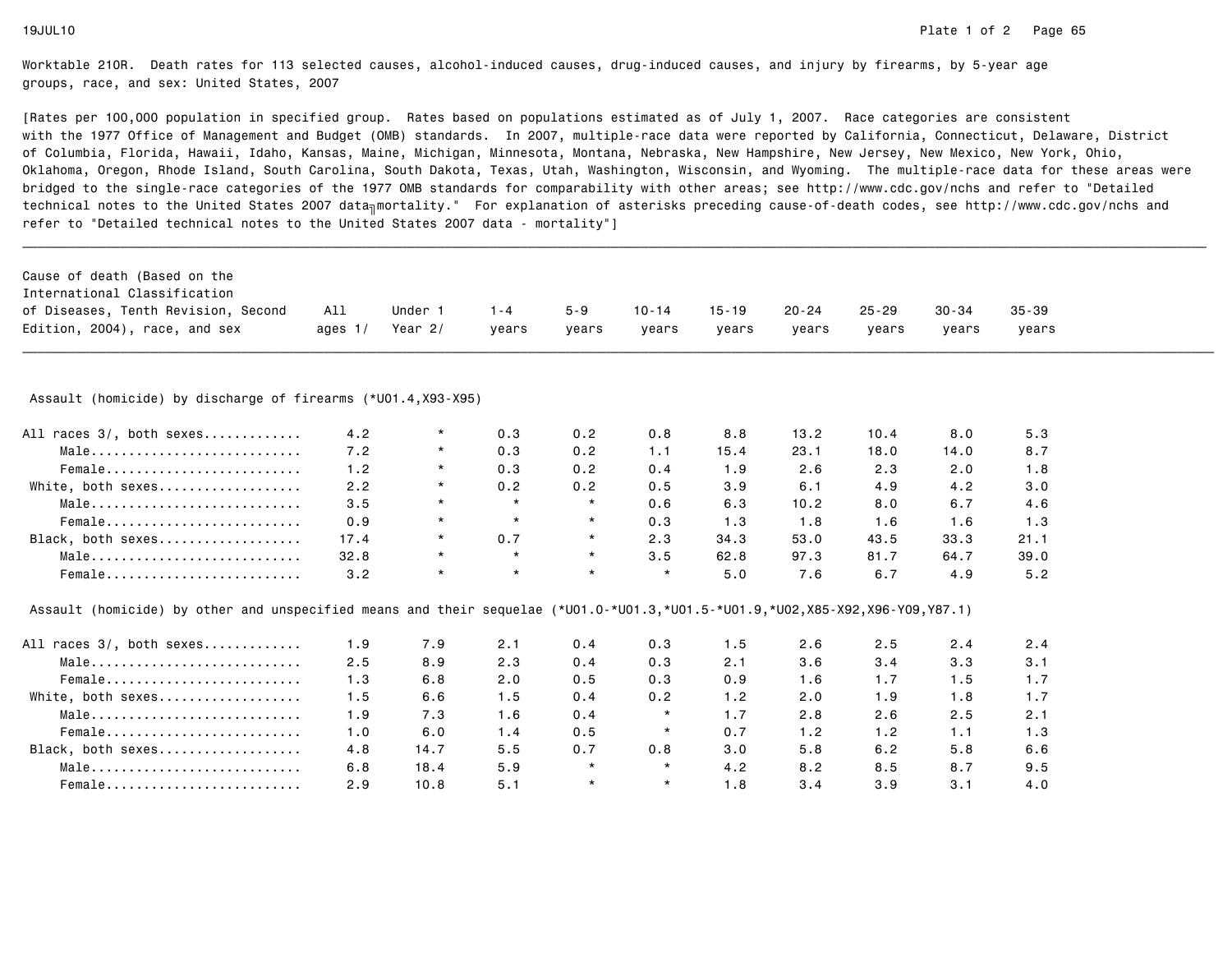| Cause of death (Based on the<br>International Classification<br>of Diseases, Tenth Revision, Second<br>Edition, 2004), race, and sex | All<br>ages $1/$ | Under 1<br>Year $2/$ | $1 - 4$<br>years | $5 - 9$<br>years | $10 - 14$<br>years | $15 - 19$<br>years | $20 - 24$<br>years | $25 - 29$<br>years | $30 - 34$<br>years | $35 - 39$<br>years |  |
|--------------------------------------------------------------------------------------------------------------------------------------|------------------|----------------------|------------------|------------------|--------------------|--------------------|--------------------|--------------------|--------------------|--------------------|--|
|                                                                                                                                      |                  |                      |                  |                  |                    |                    |                    |                    |                    |                    |  |
| Legal intervention (Y35, Y89.0)                                                                                                      |                  |                      |                  |                  |                    |                    |                    |                    |                    |                    |  |
| All races 3/, both sexes                                                                                                             | 0.1              | $\star$              |                  |                  | $\star$            | 0.1                | 0.3                | 0.3                | 0.3                | 0.3                |  |
| Male                                                                                                                                 | 0.3              |                      | $\star$          | $\star$          | $\star$            | 0.2                | 0.6                | 0.7                | 0.6                | 0.5                |  |
| Female                                                                                                                               | $\star$          | $\star$              | $\star$          | $\star$          | $\star$            | $\star$            | $\star$            | $\star$            | $\star$            | $\star$            |  |
| White, both sexes                                                                                                                    | 0.1              | $\star$              | $\star$          | $\star$          | $\star$            | $\star$            | 0.2                | 0.2                | 0.3                | 0.3                |  |
| Male                                                                                                                                 | 0.2              |                      | $\star$          | $\star$          | $\star$            | $\star$            | 0.4                | 0.4                | 0.6                | 0.5                |  |
| Female                                                                                                                               | $\star$          | $\star$              | $\star$          | $\star$          | $\star$            | $\star$            | $\star$            | $\star$            | $\star$            |                    |  |
| Black, both sexes                                                                                                                    | 0.3              | $\star$              | $\star$          | $\star$          | $\star$            | $\star$            | 1.2                | 1.0                |                    |                    |  |
| Male                                                                                                                                 | 0.6              | $\star$              | $\star$          | $\star$          | $\star$            | $\star$            | 2.3                | 2.1                | $\star$            | $\star$            |  |
| Female                                                                                                                               | $\star$          | $\star$              | $\star$          | $\star$          | $\star$            | $\star$            | $\star$            | $\star$            | $\star$            | $\star$            |  |
| Events of undetermined intent (Y10-Y34, Y87.2, Y89.9)                                                                                |                  |                      |                  |                  |                    |                    |                    |                    |                    |                    |  |
| All races 3/, both sexes                                                                                                             | 1.8              | 2.1                  | 0.3              |                  | 0.2                | 0.8                | 1.9                | 2.1                | 2.2                | 2.6                |  |
| Male                                                                                                                                 | 2.3              | 2.5                  | 0.3              |                  | 0.2                | 1.3                | 2.7                | 2.8                | 2.7                | 3.4                |  |
| Female                                                                                                                               | 1.3              | 1.6                  | 0.3              |                  | $\star$            | 0.3                | 1.0                | 1.4                | 1.7                | 1.9                |  |
| White, both sexes                                                                                                                    | 1.8              | 1.6                  | 0.3              | $\star$          | 0.2                | 0.8                | 2.1                | 2.3                | 2.4                | 2.7                |  |
| Male                                                                                                                                 | 2.3              | 2.0                  | $\star$          | $\star$          | $\star$            | 1.3                | 3.0                | 3.0                | 2.9                | 3.5                |  |
| Female                                                                                                                               | 1.4              | 1.3                  | $\star$          | $\star$          | $\star$            | 0.3                | 1.1                | 1.5                | 1.9                | 2.0                |  |
| Black, both sexes                                                                                                                    | 1.9              | 4.1                  | $\star$          | $\star$          | $\star$            | 0.9                | 1.2                | 1.5                | 1.7                | 2.6                |  |
| Male                                                                                                                                 | 2.8              | $\star$              | $\star$          | $\star$          | $\star$            | 1.7                | 1.8                | 2.3                | 2.0                | 3.6                |  |
| Female                                                                                                                               | 1.1              | $\star$              | $\star$          | $\star$          | $\star$            | $\star$            | $\star$            | $\star$            | $\star$            | 1.7                |  |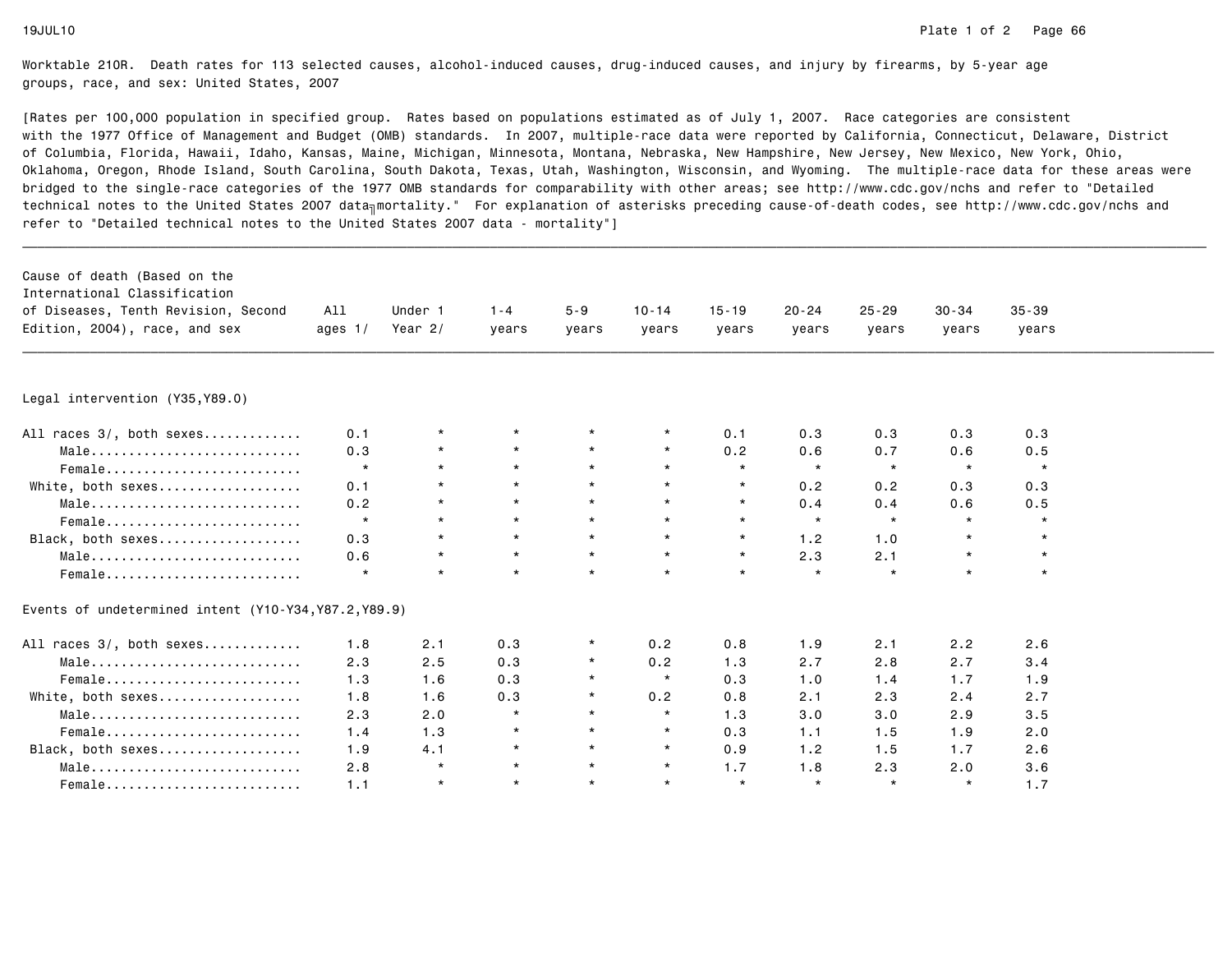| Cause of death (Based on the<br>International Classification<br>of Diseases, Tenth Revision, Second<br>Edition, 2004), race, and sex | All<br>ages $1/$ | Under 1<br>Year 2/ | $1 - 4$<br>years | $5 - 9$<br>years | $10 - 14$<br>years | $15 - 19$<br>years | 20-24<br>years | $25 - 29$<br>years | 30-34<br>vears | $35 - 39$<br>years |  |
|--------------------------------------------------------------------------------------------------------------------------------------|------------------|--------------------|------------------|------------------|--------------------|--------------------|----------------|--------------------|----------------|--------------------|--|
| Discharge of firearms, undetermined intent (Y22-Y24)                                                                                 |                  |                    |                  |                  |                    |                    |                |                    |                |                    |  |
| All races 3/, both sexes                                                                                                             | 0.1              | $\star$            |                  |                  | $\star$            | 0.2                | 0.2            | 0.1                |                |                    |  |
| $Male \dots \dots \dots \dots \dots \dots \dots \dots \dots \dots$                                                                   | 0.2              | $\star$            | $\star$          | $\star$          | $\star$            | 0.4                | 0.3            | 0.2                | $\star$        | $\star$            |  |
| Female                                                                                                                               | 0.0              | $\star$            | $\star$          | $\star$          | $\star$            | $\star$            | $\star$        | $\star$            | $\star$        | $\star$            |  |
| White, both sexes                                                                                                                    | 0.1              | $\star$            | $\star$          | $\star$          | $\star$            | $\star$            | 0.2            | 0.1                | $\star$        | $\star$            |  |
|                                                                                                                                      | 0.1              | $\star$            | $\star$          | $\star$          | $\star$            | $\star$            | 0.3            | 0.2                | $\star$        | $\star$            |  |
| Male                                                                                                                                 |                  |                    |                  |                  |                    |                    |                |                    |                |                    |  |
| Female                                                                                                                               | 0.0              | $\star$            | $\star$          | $\star$          | $\star$            | $\star$            | $\star$        |                    | $\star$        | $\star$            |  |
| Black, both sexes                                                                                                                    | 0.1              | $\star$            | $\star$          | $\star$          | $\star$            | 0.7                | $\star$        | $\star$            | $\star$        | $\star$            |  |
| Male                                                                                                                                 | 0.2              | $\star$            | $\star$          | $\star$          | $\star$            | 1.3                | $\star$        | $\star$            | $\star$        | $\star$            |  |

| All races 3/, both sexes | 1.7 | 2.1     | 0.3     |         | 0.1     | 0.6     |         | 2.0     | 2.1     | 2.6 |
|--------------------------|-----|---------|---------|---------|---------|---------|---------|---------|---------|-----|
| Male                     | 2.1 | 2.5     | 0.3     |         | $\star$ | 1.0     | 2.5     | 2.5     | 2.6     | 3.2 |
| Female                   | 1.3 | 1.6     | 0.3     | $\star$ | $\star$ | 0.3     | 0.9     | 1.3     | 1.6     |     |
| White, both sexes        | 1.7 | 1.6     | 0.3     |         | $\star$ | 0.7     | 1.9     | 2.2     | 2.4     | 2.7 |
| Male                     | 2.1 | 2.0     | $\star$ | $\star$ | $\star$ | 1 . 1   | 2.7     | 2.8     | 2.9     | 3.4 |
| Female                   | 1.4 | 1.3     |         | $\star$ | $\star$ | 0.3     | 1.0     | 1.5     | 1.8     | 2.0 |
| Black, both sexes        | 1.8 | 4.1     | $\star$ | $\star$ | $\star$ | $\star$ | 0.9     | 1.3     | 1.5     | 2.5 |
| Male                     | 2.5 | $\star$ | $\star$ | $\star$ | $\star$ | $\star$ | . 6     | ∣.9     | 1.8     | 3.5 |
| Female                   |     | $\star$ | $\star$ | $\star$ | $\star$ | $\star$ | $\star$ | $\star$ | $\star$ |     |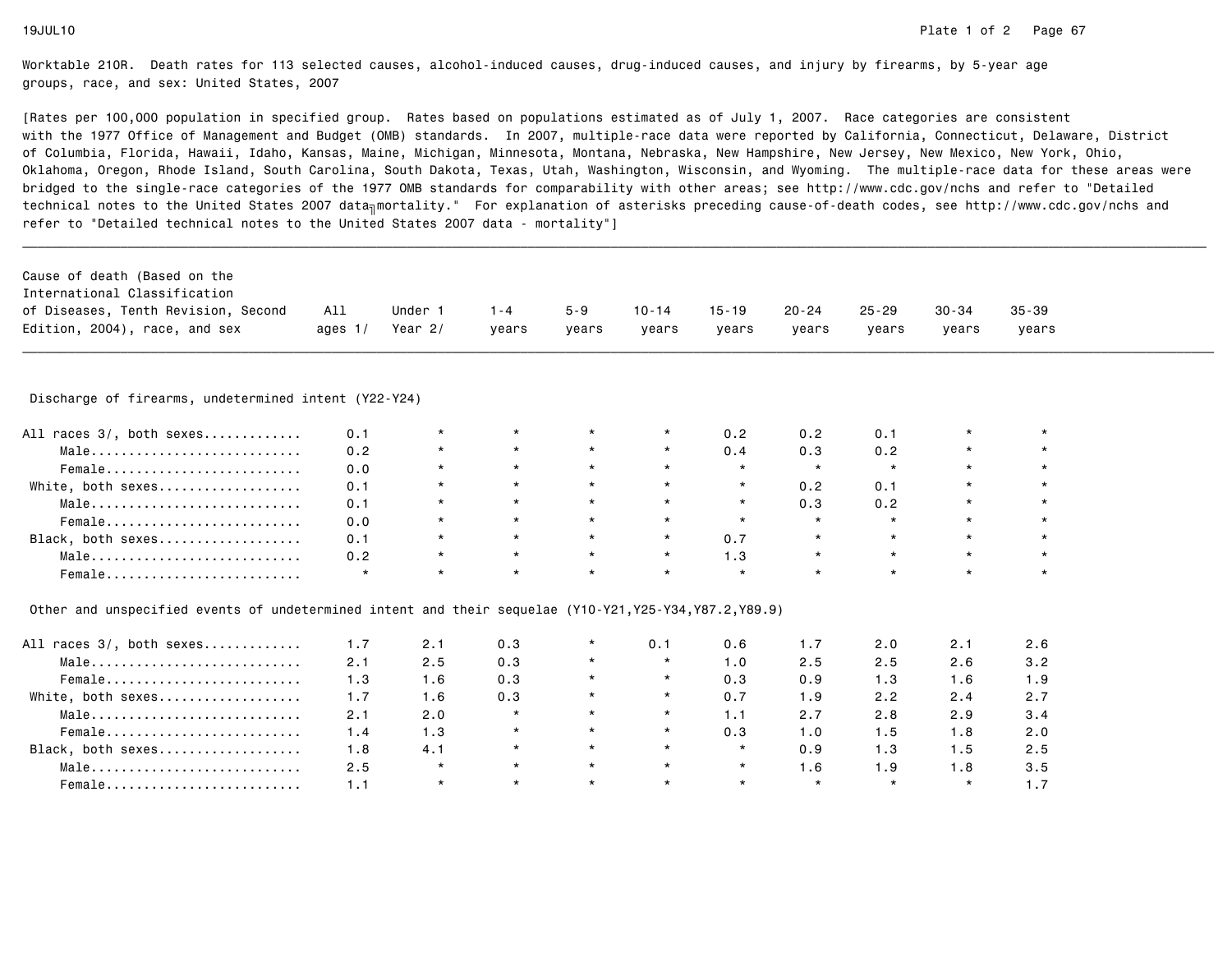| Cause of death (Based on the                             |           |           |         |         |           |           |           |           |           |           |  |
|----------------------------------------------------------|-----------|-----------|---------|---------|-----------|-----------|-----------|-----------|-----------|-----------|--|
| International Classification                             |           |           |         |         |           |           |           |           |           |           |  |
| of Diseases, Tenth Revision, Second                      | All       | Under 1   | $1 - 4$ | $5 - 9$ | $10 - 14$ | $15 - 19$ | $20 - 24$ | $25 - 29$ | $30 - 34$ | $35 - 39$ |  |
| Edition, 2004), race, and sex                            | ages $1/$ | Year $2/$ | vears   | vears   | vears     | vears     | years     | vears     | vears     | vears     |  |
|                                                          |           |           |         |         |           |           |           |           |           |           |  |
| Operations of war and their sequelae (Y36, Y89.1)        |           |           |         |         |           |           |           |           |           |           |  |
| All races 3/, both sexes                                 | 0.0       | $\star$   | $\star$ |         |           | $\star$   |           |           | $\star$   |           |  |
| Male                                                     | 0.0       | *         | $\star$ | $\star$ | $\star$   | $\star$   | $\star$   | $\star$   | $\star$   |           |  |
| Female                                                   | $\star$   | $\star$   | $\star$ |         | $\star$   | $\star$   |           | $\star$   | $\star$   |           |  |
| White, both sexes                                        | 0.0       | $\star$   | $\star$ | $\star$ | $\star$   | $\star$   | $\star$   | $\star$   | $\star$   |           |  |
| Male                                                     | 0.0       | $\star$   | $\star$ |         | $\star$   | $\star$   | $\star$   | $\star$   | $\star$   |           |  |
| Female                                                   | $\star$   | $\star$   | $\star$ | $\star$ | $\star$   | $\star$   | $\star$   | $\star$   | $\star$   |           |  |
| Black, both sexes                                        | $\star$   | $\star$   | $\star$ | $\star$ | $\star$   | $\star$   | $\star$   | $\star$   | $\star$   | $\star$   |  |
| Male                                                     | $\star$   | $\star$   | $\star$ | $\star$ | $\star$   | $\star$   | $\star$   | $\star$   | $\star$   | $\star$   |  |
| Female                                                   |           | $\star$   | $\star$ |         | $\star$   | $\star$   | $\star$   | $\star$   | $\star$   | $\star$   |  |
| Complications of medical and surgical care (Y40-Y84,Y88) |           |           |         |         |           |           |           |           |           |           |  |
| All races 3/, both sexes                                 | 0.9       | 0.5       | 0.1     |         |           | $\star$   | $^\star$  | 0.2       | 0.2       | 0.3       |  |
| Male                                                     | 0.8       | $\star$   | $\star$ | $\star$ | $\star$   | $\star$   | $\star$   | $\star$   | $\star$   | 0.2       |  |
| Female                                                   | 0.9       | $\star$   | $\star$ |         | $\star$   | $\star$   | $\star$   | $\star$   | 0.2       | 0.3       |  |
| White, both sexes                                        | 0.9       | $\star$   | $\star$ | $\star$ | $\star$   | $\star$   | $\star$   | 0.2       | 0.2       | 0.3       |  |
| Male                                                     | 0.8       | $\star$   | $\star$ | $\star$ | $\star$   | $\star$   | $\star$   | $\star$   | $\star$   | $\star$   |  |
| Female                                                   | 0.9       | $\star$   | $\star$ | $\star$ | $\star$   | $\star$   | $\star$   | $\star$   | $\star$   | 0.3       |  |
| Black, both sexes                                        | 1.1       | $\star$   | $\star$ | $\star$ | $\star$   | $\star$   | $\star$   | $\star$   | $\star$   | $\star$   |  |
| Male                                                     | 1.0       | $\star$   | $\star$ | $\star$ | $\star$   | $\star$   | $\star$   | $\star$   | $\star$   | $\star$   |  |
| Female                                                   | 1.2       | $\star$   | $\star$ | $\star$ | $\star$   | $\star$   | $\star$   | $\star$   | $\star$   | $\star$   |  |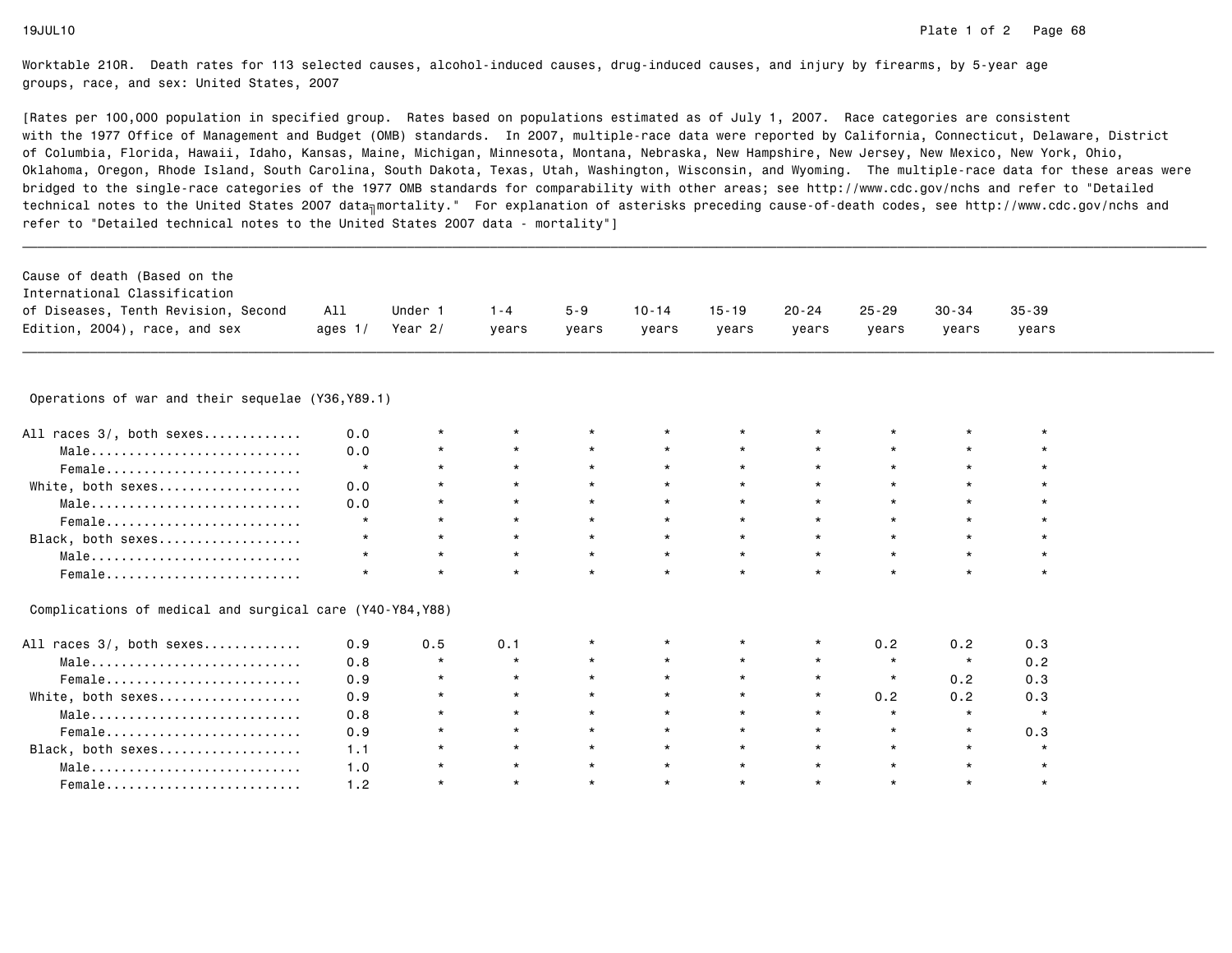[Rates per 100,000 population in specified group. Rates based on populations estimated as of July 1, 2007. Race categories are consistent with the 1977 Office of Management and Budget (OMB) standards. In 2007, multiple-race data were reported by California, Connecticut, Delaware, Districtof Columbia, Florida, Hawaii, Idaho, Kansas, Maine, Michigan, Minnesota, Montana, Nebraska, New Hampshire, New Jersey, New Mexico, New York, Ohio, Oklahoma, Oregon, Rhode Island, South Carolina, South Dakota, Texas, Utah, Washington, Wisconsin, and Wyoming. The multiple-race data for these areas werebridged to the single-race categories of the 1977 OMB standards for comparability with other areas; see http://www.cdc.gov/nchs and refer to "Detailedtechnical notes to the United States 2007 data<sub>∏</sub>mortality." For explanation of asterisks preceding cause-of-death codes, see http://www.cdc.gov/nchs and refer to "Detailed technical notes to the United States 2007 data - mortality"]

| Cause of death (Based on the        |      |         |       |         |           |           |           |           |           |           |
|-------------------------------------|------|---------|-------|---------|-----------|-----------|-----------|-----------|-----------|-----------|
| International Classification        |      |         |       |         |           |           |           |           |           |           |
| of Diseases, Tenth Revision, Second | All  | Under 1 | 1 - 4 | $5 - 9$ | $10 - 14$ | $15 - 19$ | $20 - 24$ | $25 - 29$ | $30 - 34$ | $35 - 39$ |
| Edition, 2004), race, and sex       | ages | Year 2/ | vears | vears   | vears     | vears     | vears     | vears     | vears     | vears     |

\_\_\_\_\_\_\_\_\_\_\_\_\_\_\_\_\_\_\_\_\_\_\_\_\_\_\_\_\_\_\_\_\_\_\_\_\_\_\_\_\_\_\_\_\_\_\_\_\_\_\_\_\_\_\_\_\_\_\_\_\_\_\_\_\_\_\_\_\_\_\_\_\_\_\_\_\_\_\_\_\_\_\_\_\_\_\_\_\_\_\_\_\_\_\_\_\_\_\_\_\_\_\_\_\_\_\_\_\_\_\_\_\_\_\_\_\_\_\_\_\_\_\_\_\_\_\_\_\_\_\_\_\_\_\_\_\_\_\_\_\_\_\_\_\_\_\_\_\_\_\_\_\_\_\_\_\_\_

Alcohol-induced causes (E24.4,F10,G31.2,G62.1,G72.1,I42.6,K29.2,K70,K85.2,K86.0,R78.0,X45,X65,Y15) 4/

| All races 3/, both sexes | 7.7  |         | $\star$ |         | $\star$ | 0.3     | 0.7     | 1.3 | 2.4 |     |
|--------------------------|------|---------|---------|---------|---------|---------|---------|-----|-----|-----|
| Male                     | 11.7 | $\star$ | $\star$ | $\star$ | $\star$ | 0.3     | 1.0     | I.8 | 3.6 | 6.7 |
| Female                   | 3.8  |         | $\star$ | $\star$ | $\star$ | $\star$ | 0.3     | 0.6 | 1.2 |     |
| White, both sexes        | 8.2  | $\star$ |         |         | $\star$ | 0.3     | 0.7     | 1.3 | 2.5 | 5.0 |
| Male                     | 12.4 | $\star$ | $\star$ | $\star$ | $\star$ | 0.4     |         | 1.9 | 3.8 |     |
| Female                   | 4.0  | $\star$ | $\star$ | $\star$ | $\star$ | $\star$ | 0.3     | 0.6 | 1.1 | 2.9 |
| Black, both sexes        | 5.6  | $\star$ | $\star$ | $\star$ | $\star$ | $\star$ | $\star$ | 0.7 | 1.4 | 2.7 |
| Male                     | 8.9  |         |         | $\star$ | $\star$ | $\star$ | $\star$ |     | 1.9 | 3.9 |
| Female                   | 2.6  |         |         |         | $\star$ | $\star$ | $\star$ |     |     |     |

Drug-induced causes (D52.1,D59.0,D59.2,D61.1,D64.2,E06.4,E16.0,E23.1,E24.2,E27.3,E66.1,F11.0-F11.5,F11.7-F11.9,F12.0-F12.5,F12.7-F12.9,F13.0-F13.5, F13.7-F13.9,F14.0-F14.5,F14.7-F14.9,F15.0-F15.5,F15.7-F15.9,F16.0-F16.5,F16.7-F16.9,F17.0,F17.3-F17.5,F17.7-F17.9,F18.0-F18.5,F18.7-F18.9,F19.0-F19.5, F19.7-F19.9,G21.1,G24.0,G25.1,G25.4,G25.6,G44.4,G62.0,G72.0,I95.2,J70.2-J70.4,K85.3,L10.5,L27.0-L27.1,M10.2,M32.0,M80.4,M81.4,M83.5,M87.1,R50.2,R78.1-R78.5,X40-X44,X60-X64,X85,Y10-Y14) 4/

| All races 3/, both sexes | 12.7 | 0.8     | 0.3     | $\star$ | 0.3     | 4.5     | 12.9 | 16.8 | 17.4 | 19.9 |
|--------------------------|------|---------|---------|---------|---------|---------|------|------|------|------|
| Male                     | 16.1 | $\star$ | 0.2     | $\star$ | 0.3     | 6.6     | 18.8 | 23.6 | 23.4 | 25.3 |
| Female                   | 9.5  | $\star$ | 0.3     | $\star$ | 0.2     | 2.2     | 6.7  | 9.8  | 11.3 | 14.5 |
| White, both sexes        | 13.7 | $\star$ | 0.2     | $\star$ | 0.3     | 5.4     | 15.2 | 19.8 | 20.0 | 21.9 |
| Male                     | 17.2 | $\star$ |         | $\star$ | 0.3     | 7.9     | 22.2 | 27.6 | 26.8 | 27.6 |
| Female                   | 10.3 | $\star$ | $\star$ | $\star$ | 0.3     | 2.7     | 7.7  | 11.5 | 12.9 | 16.0 |
| Black, both sexes        | 10.5 | $\star$ | 0.7     | $\star$ | $\star$ | 1.0     | 4.1  | 7.0  | 10.0 | 15.9 |
| Male                     | 14.2 | $\star$ | $\star$ | $\star$ | $\star$ | 1.4     | 5.5  | 9.6  | 13.7 | 21.3 |
| Female                   | 7.1  | $\star$ |         | $\star$ | $\star$ | $\star$ | 2.5  | 4.4  | 6.6  | 11.0 |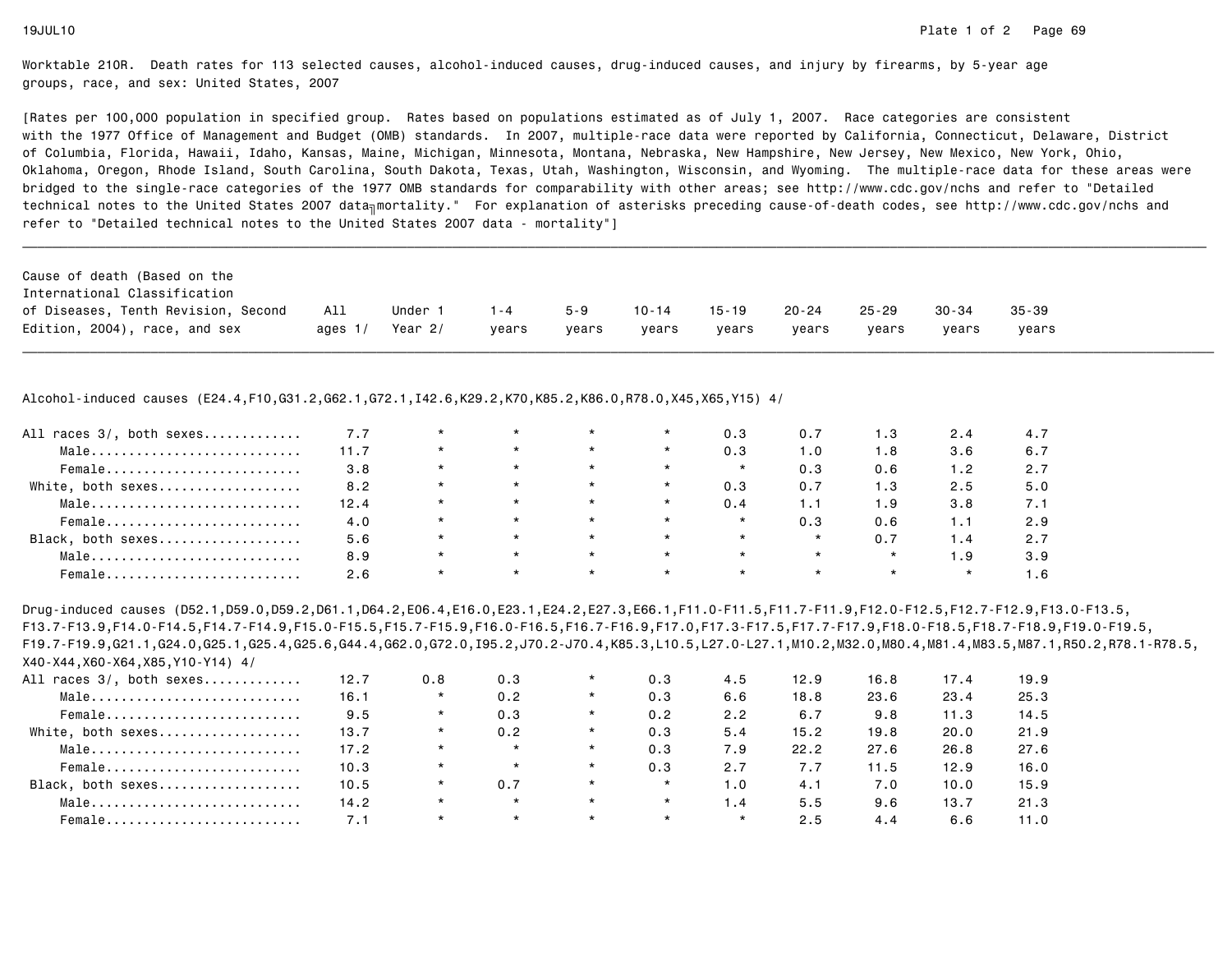[Rates per 100,000 population in specified group. Rates based on populations estimated as of July 1, 2007. Race categories are consistent with the 1977 Office of Management and Budget (OMB) standards. In 2007, multiple-race data were reported by California, Connecticut, Delaware, Districtof Columbia, Florida, Hawaii, Idaho, Kansas, Maine, Michigan, Minnesota, Montana, Nebraska, New Hampshire, New Jersey, New Mexico, New York, Ohio, Oklahoma, Oregon, Rhode Island, South Carolina, South Dakota, Texas, Utah, Washington, Wisconsin, and Wyoming. The multiple-race data for these areas werebridged to the single-race categories of the 1977 OMB standards for comparability with other areas; see http://www.cdc.gov/nchs and refer to "Detailedtechnical notes to the United States 2007 data<sub>∏</sub>mortality." For explanation of asterisks preceding cause-of-death codes, see http://www.cdc.gov/nchs and refer to "Detailed technical notes to the United States 2007 data - mortality"]

| Cause of death (Based on the        |           |         |         |         |           |           |           |           |       |           |
|-------------------------------------|-----------|---------|---------|---------|-----------|-----------|-----------|-----------|-------|-----------|
| International Classification        |           |         |         |         |           |           |           |           |       |           |
| of Diseases, Tenth Revision, Second | All       | Under 1 | $1 - 4$ | $5 - 9$ | $10 - 14$ | $15 - 19$ | $20 - 24$ | $25 - 29$ | 30-34 | $35 - 39$ |
| Edition, 2004), race, and sex       | ages $1/$ | Year 2/ | vears   | vears   | vears     | vears     | vears     | vears     | vears | vears     |

\_\_\_\_\_\_\_\_\_\_\_\_\_\_\_\_\_\_\_\_\_\_\_\_\_\_\_\_\_\_\_\_\_\_\_\_\_\_\_\_\_\_\_\_\_\_\_\_\_\_\_\_\_\_\_\_\_\_\_\_\_\_\_\_\_\_\_\_\_\_\_\_\_\_\_\_\_\_\_\_\_\_\_\_\_\_\_\_\_\_\_\_\_\_\_\_\_\_\_\_\_\_\_\_\_\_\_\_\_\_\_\_\_\_\_\_\_\_\_\_\_\_\_\_\_\_\_\_\_\_\_\_\_\_\_\_\_\_\_\_\_\_\_\_\_\_\_\_\_\_\_\_\_\_\_\_\_\_

## Injury by firearms (\*U01.4,W32-W34,X72-X74,X93-X95,Y22-Y24,Y35.0) 4/

| All races 3/, both sexes | 10.4 | $\star$ | 0.4     | 0.3     | 1.2                          | 12.4 | 20.1  | 16.6 | 14.4 | 11.8 |
|--------------------------|------|---------|---------|---------|------------------------------|------|-------|------|------|------|
| Male                     | 18.2 | $\star$ | 0.5     | 0.4     | 1.9                          | 21.8 | 35.3  | 28.9 | 24.9 | 19.7 |
| Female                   | 2.7  | $\star$ | 0.4     | 0.3     | 0.5                          | 2.6  | 3.9   | 3.6  | 3.6  | 3.8  |
| White, both sexes        | 9.2  | $\star$ | 0.3     | 0.3     | 0.9                          | 7.4  | 13.1  | 11.4 | 11.3 | 10.3 |
| Male                     | 15.8 | $\star$ | 0.4     | 0.3     | 4 . ا                        | 12.5 | 22.4  | 19.3 | 18.6 | 16.8 |
| Female                   | 2.7  | $\star$ | $\star$ | 0.3     | 0.4                          | 2.0  | 3.2   | 3.0  | 3.5  | 3.7  |
| Black, both sexes        | 20.6 | $\star$ | 1.0     | 0.8     | 2.7                          | 38.3 | 60.1  | 49.7 | 38.7 | 25.4 |
| Male                     | 38.9 | $\star$ | $\star$ | $\star$ | 4.2                          | 70.3 | 110.0 | 93.2 | 74.8 | 46.8 |
| Female                   | 3.9  | $\star$ |         | $\star$ | $\overline{\phantom{0}}$ . 2 | 5.5  | 8.8   | 7.8  | 5.9  | 6.3  |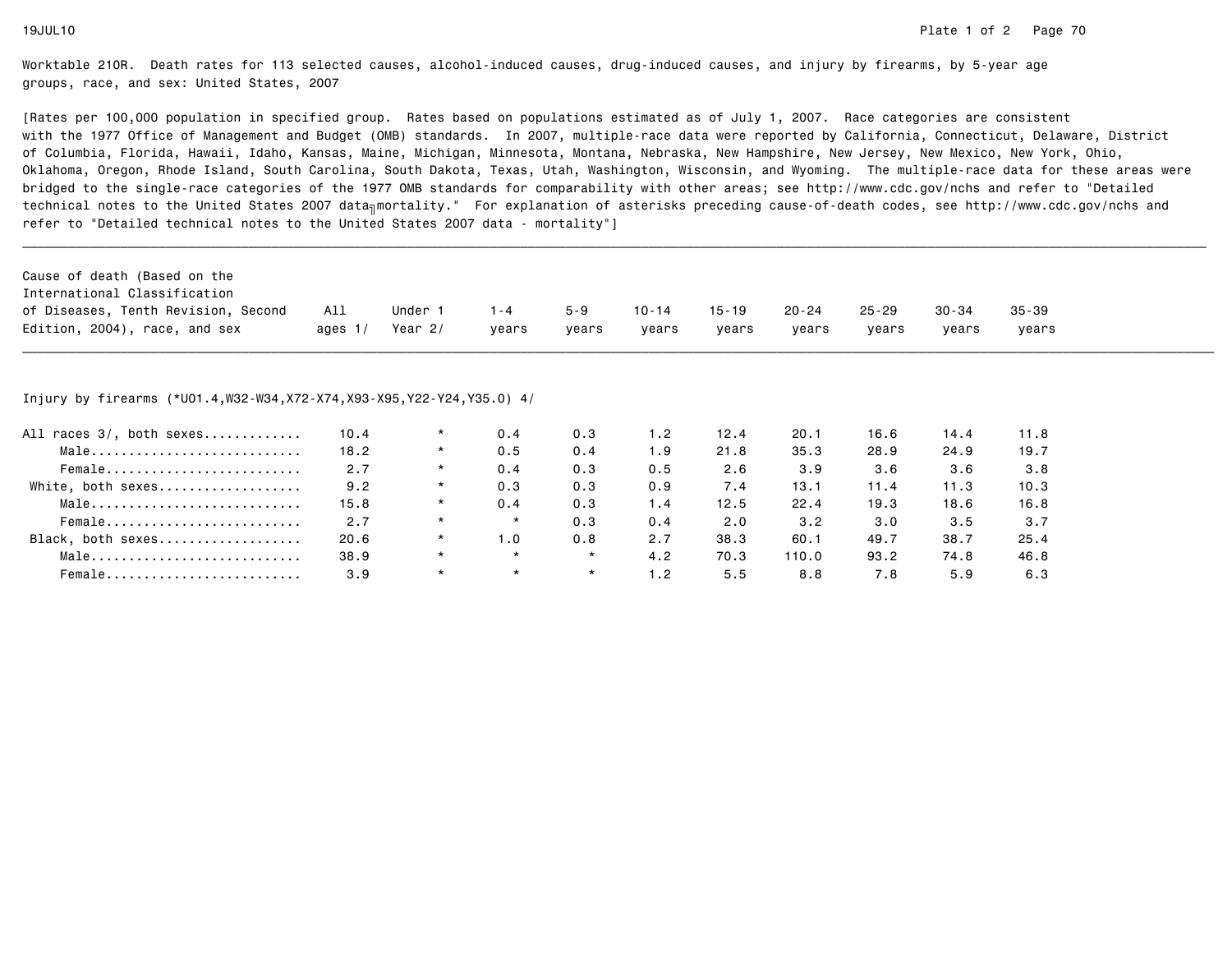| Cause of death (Based on the<br>International Classification<br>of Diseases, Tenth Revision, Second<br>Edition, 2004), race, and sex | 40-44<br>years | 45-49<br>years | $50 - 54$<br>years | $55 - 59$<br>years | $60 - 64$<br>years | $65 - 69$<br>vears | $70 - 74$<br>years | 75-79<br>years | 80-84<br>vears | 85 years<br>and over |  |
|--------------------------------------------------------------------------------------------------------------------------------------|----------------|----------------|--------------------|--------------------|--------------------|--------------------|--------------------|----------------|----------------|----------------------|--|
| All causes                                                                                                                           |                |                |                    |                    |                    |                    |                    |                |                |                      |  |
| All races 3/, both sexes                                                                                                             | 221.6          | 340.0          | 509.0              | 726.3              | 1,068.3            | 1,627.5            | 2,491.3            | 3,945.9        |                | 6,381.4 12,946.5     |  |
| Male                                                                                                                                 | 276.8          | 423.8          | 646.6              | 922.2              | 1,328.4            | 2,002.2            | 3,046.9            | 4,817.2        |                | 7,758.7 14,006.4     |  |
| Female                                                                                                                               | 166.7          | 258.1          | 376.8              | 541.8              | 829.7              | 1,299.4            | 2,037.2            | 3,304.0        |                | 5,511.7 12,442.3     |  |
| White, both sexes                                                                                                                    | 207.9          | 318.7          | 474.9              | 682.5              | 1,023.5            | 1,581.1            | 2,454.7            | 3,933.2        |                | 6,423.0 13,176.5     |  |
| Male                                                                                                                                 | 261.2          | 400.4          | 604.8              | 863.5              | 1,266.7            | 1,937.5            | 2,989.5            | 4,786.6        |                | 7,810.7 14,286.4     |  |
| Female                                                                                                                               | 153.6          | 237.1          | 347.5              | 508.0              | 795.8              | 1,262.8            | 2,008.7            | 3,291.8        |                | 5,535.5 12,646.7     |  |
| Black, both sexes                                                                                                                    | 353.7          | 549.5          | 861.0              | 1,215.4            | 1,702.1            | 2,383.5            | 3,309.7            | 4,838.5        |                | 6,966.3 12,281.5     |  |
| Male                                                                                                                                 | 442.9          | 678.8          | 1,108.1            | 1,612.7            | 2,252.6            | 3,111.4            | 4,256.1            | 6,197.6        |                | 8,650.3 12,964.7     |  |
| Female                                                                                                                               | 275.2          | 437.0          | 651.5              | 889.3              | 1,270.7            | 1,848.0            | 2,656.7            | 4,019.1        |                | 6,079.9 11,997.4     |  |
| Salmonella infections (A01-A02)                                                                                                      |                |                |                    |                    |                    |                    |                    |                |                |                      |  |
| All races 3/, both sexes                                                                                                             | $\star$        | $\star$        | $\star$            | $\star$            | $\star$            | $\star$            | $\star$            | $\star$        | $\star$        | $\star$              |  |
| Male                                                                                                                                 | $\star$        | $\star$        | $\star$            | $\star$            | $\star$            | $\star$            | $\star$            | $\star$        | $\star$        | $\star$              |  |
| Female                                                                                                                               | $\star$        | $\star$        | $\star$            | $\star$            | $\star$            | $\star$            | $\star$            | $\star$        | $\star$        | $\star$              |  |
| White, both sexes                                                                                                                    | $\star$        | $\star$        | $\star$            | $\star$            | $\star$            | $\star$            | $\star$            | $\star$        | $\star$        | $\star$              |  |
| Male                                                                                                                                 | $\star$        | $\star$        | $\star$            | $\star$            | $\star$            | $\star$            | $\star$            | $\star$        | $\star$        |                      |  |
| Female                                                                                                                               | $\star$        | $\star$        | $\star$            | $\star$            | $\star$            | $\star$            | $\star$            | $\star$        | $\star$        |                      |  |
| Black, both sexes                                                                                                                    | $\star$        | $\star$        | $\star$            | $\star$            | $\star$            | $\star$            | $\star$            | $\star$        | $\star$        |                      |  |
| Male                                                                                                                                 | $\star$        | $\star$        | $\star$            | $\star$            | $\star$            | $\star$            | $\star$            | $\star$        | $\star$        | $\star$              |  |
| Female                                                                                                                               | $\star$        | $\star$        | $\star$            | $\star$            | $\star$            | $\star$            | $\star$            | $\star$        | $\star$        | $\star$              |  |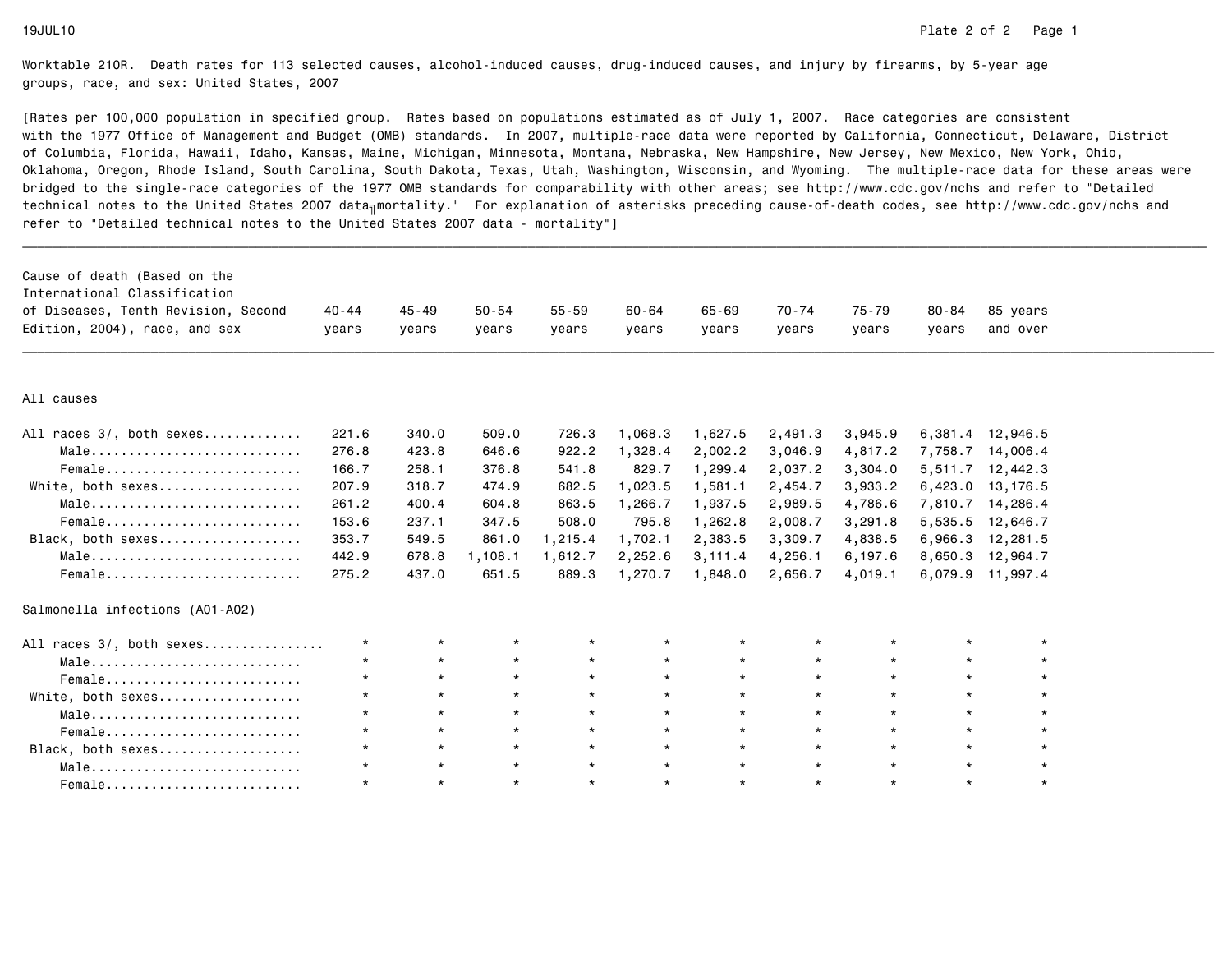| Cause of death (Based on the<br>International Classification<br>of Diseases, Tenth Revision, Second<br>Edition, 2004), race, and sex | $40 - 44$<br>years | $45 - 49$<br>vears | $50 - 54$<br>years | $55 - 59$<br>vears | $60 - 64$<br>vears | $65 - 69$<br>vears | $70 - 74$<br>years | $75 - 79$<br>years | $80 - 84$<br>vears | 85 years<br>and over |
|--------------------------------------------------------------------------------------------------------------------------------------|--------------------|--------------------|--------------------|--------------------|--------------------|--------------------|--------------------|--------------------|--------------------|----------------------|
| Shigellosis and amebiasis (A03,A06)                                                                                                  |                    |                    |                    |                    |                    |                    |                    |                    |                    |                      |
|                                                                                                                                      |                    |                    |                    |                    |                    |                    |                    |                    |                    |                      |
| All races 3/, both sexes                                                                                                             | $\star$            | $\star$            | $\star$            | $\star$            |                    | $\star$            | $\star$            |                    | $\star$            | $\star$              |
| Male                                                                                                                                 | $\star$            | $\star$            | $\star$            | $\star$            | $\star$            | $\star$            | $\star$            | $\star$            | $\star$            | $\star$              |
| Female                                                                                                                               |                    | $\star$            | $\star$            | $\star$            | $\star$            | $\star$            | $\star$            | $\star$            | $\star$            | $\star$              |
| White, both sexes                                                                                                                    |                    | $\star$            | $\star$            | $\star$            | $\star$            | $\star$            | $\star$            | $\star$            | $\star$            | $\star$              |
| Male                                                                                                                                 | $\star$            | $\star$            | $\star$            | $\star$            | $\star$            | $\star$            | $\star$            | $\star$            | $\star$            | $\star$              |
| Female                                                                                                                               | $\star$            | $\star$            | $\star$            | $\star$            | $\star$            | $\star$            | $\star$            | $\star$            | $\star$            | $\star$              |
| Black, both sexes                                                                                                                    | $\star$            | $\star$            | $\star$            | $\star$            | $\star$            | $\star$            | $\star$            | $\star$            | $\star$            | $\star$              |
| Male                                                                                                                                 | $\star$            | $\star$            | $\star$            | $\star$            | $\star$            | $\star$            | $\star$            | $\star$            | $\star$            | $\star$              |
| $Female$                                                                                                                             | $\star$            | $\star$            | $\star$            | $\star$            | $\star$            | $\star$            | $\star$            | $\star$            | $\star$            | $\star$              |
| Certain other intestinal infections (A04,A07-A09)                                                                                    |                    |                    |                    |                    |                    |                    |                    |                    |                    |                      |
| All races 3/, both sexes                                                                                                             | 0.1                | 0.2                | 0.4                | 0.8                | 1.3                | 3.3                | 6.5                | 13.7               | 25.3               | 52.0                 |
| Male                                                                                                                                 | $\star$            | $\star$            | 0.4                | 0.9                | 1.3                | 3.3                | 6.3                | 13.7               | 24.7               | 50.4                 |
| Female                                                                                                                               | $\star$            | 0.2                | 0.5                | 0.6                | 1.3                | 3.3                | 6.7                | 13.7               | 25.7               | 52.7                 |
| White, both sexes                                                                                                                    | 0.1                | 0.2                | 0.4                | 0.8                | 1.3                | 3.4                | 6.8                | 14.4               | 26.7               | 54.9                 |
| Male                                                                                                                                 | $\star$            | $\star$            | 0.4                | 1.0                | 1.3                | 3.4                | 6.3                | 14.3               | 25.8               | 53.5                 |
| Female                                                                                                                               | $\star$            | $\star$            | 0.4                | 0.6                | 1.3                | 3.4                | 7.3                | 14.5               | 27.3               | 55.6                 |
| Black, both sexes                                                                                                                    | $\star$            | $\star$            | $\star$            | $\star$            | 1.7                | 3.9                | 5.3                | 10.5               | 16.8               | 31.7                 |
| Male                                                                                                                                 | $\star$            | $\star$            | $\star$            | $\star$            | $\star$            | $\star$            | 6.6                | 11.5               | 18.9               | 28.0                 |
| Female                                                                                                                               | $\star$            | $\star$            | $\star$            | $\star$            | $\star$            | 4.0                | 4.4                | 9.9                | 15.6               | 33.2                 |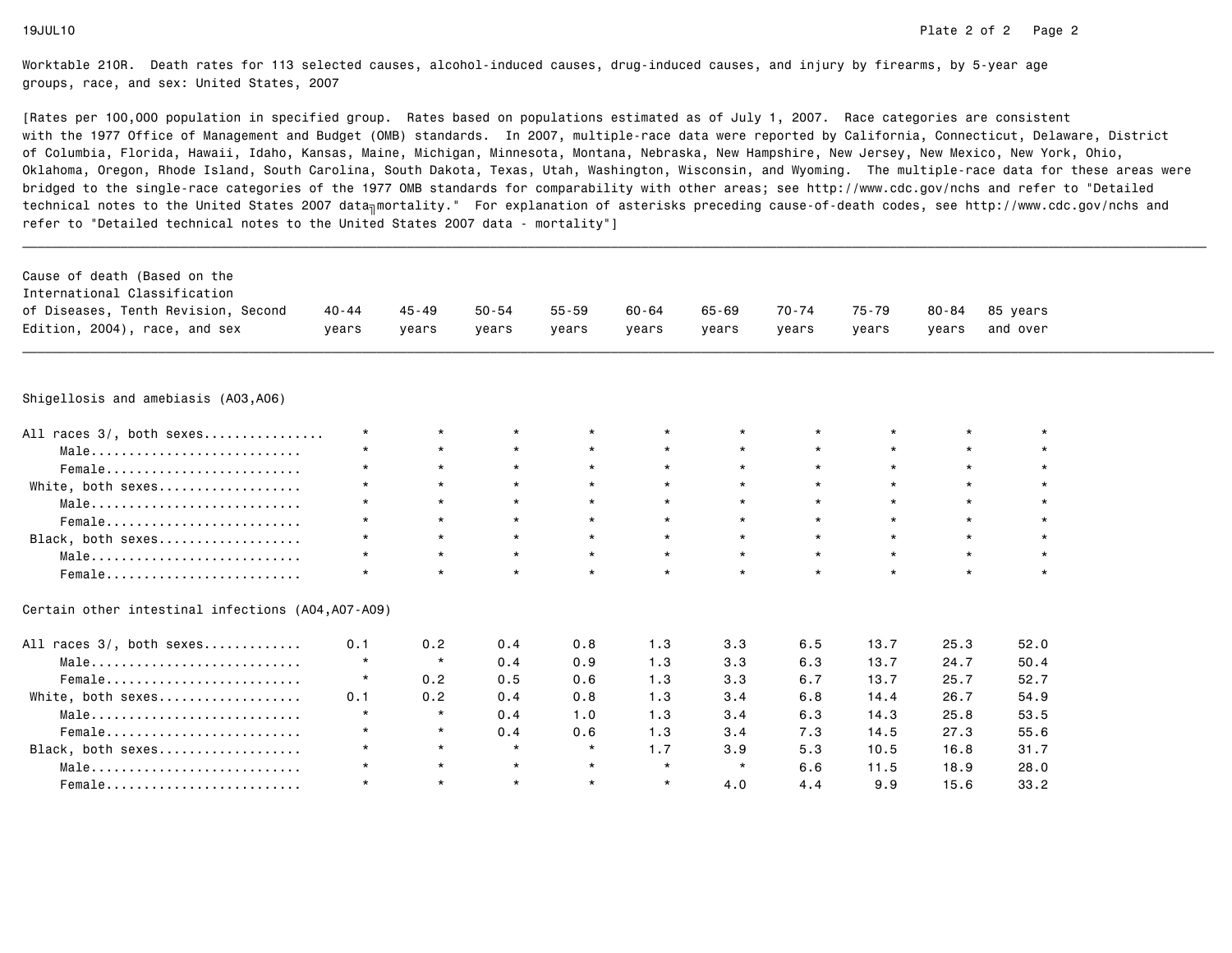| Cause of death (Based on the<br>International Classification |           |           |           |           |           |         |           |           |           |          |  |
|--------------------------------------------------------------|-----------|-----------|-----------|-----------|-----------|---------|-----------|-----------|-----------|----------|--|
| of Diseases, Tenth Revision, Second                          | $40 - 44$ | $45 - 49$ | $50 - 54$ | $55 - 59$ | $60 - 64$ | 65-69   | $70 - 74$ | $75 - 79$ | $80 - 84$ | 85 years |  |
| Edition, 2004), race, and sex                                | years     | years     | years     | years     | years     | years   | years     | years     | years     | and over |  |
|                                                              |           |           |           |           |           |         |           |           |           |          |  |
| Tuberculosis (A16-A19)                                       |           |           |           |           |           |         |           |           |           |          |  |
| All races 3/, both sexes                                     | $\star$   | 0.1       | 0.2       | 0.2       | 0.3       | 0.4     | 0.7       | 0.9       | 1.5       | 1.6      |  |
| Male                                                         | $\star$   | 0.2       | 0.3       | 0.4       | 0.5       | 0.4     | 0.9       | 1.2       | 2.0       | 2.8      |  |
| Female                                                       | $\star$   | $\star$   | $\star$   | $\star$   | $\star$   | $\star$ | 0.5       | 0.6       | 1.3       | 1.1      |  |
| White, both sexes                                            | $\star$   | $\star$   | 0.1       | 0.1       | 0.2       | 0.3     | 0.4       | 0.6       | 1.0       | 1.5      |  |
| Male                                                         | $\star$   | $\star$   | 0.2       | $\star$   | 0.3       | $\star$ | $\star$   | 0.9       | 1.2       | 2.6      |  |
| Female                                                       | $\star$   | $\star$   | $\star$   | $\star$   | $\star$   | $\star$ | $\star$   | $\star$   | 0.9       | 1.0      |  |
| Black, both sexes                                            | $\star$   | $\star$   | $\star$   | $\star$   | $\star$   | $\star$ | 2.5       | $\star$   | $\star$   | $\star$  |  |
| Male                                                         | $\star$   | $\star$   | $\star$   | $\star$   | $\star$   | $\star$ | $\star$   | $\star$   | $\star$   | $\star$  |  |
| Female                                                       | $\star$   | $\star$   | $\star$   | $\star$   | $\star$   | $\star$ | $\star$   | $\star$   | $\star$   | $\star$  |  |
| Respiratory tuberculosis (A16)                               |           |           |           |           |           |         |           |           |           |          |  |
| All races 3/, both sexes                                     | $\star$   | 0.1       | 0.2       | 0.2       | 0.2       | 0.3     | 0.5       | 0.7       | 1.2       | 1.3      |  |
| Male                                                         | $\star$   | $\star$   | 0.2       | 0.2       | 0.4       | $\star$ | 0.6       | 1.1       | 1.5       | 2.4      |  |
| Female                                                       | $\star$   | $\star$   | $\star$   | $\star$   | $\star$   | $\star$ | $\star$   | 0.5       | 0.9       | 0.9      |  |
| White, both sexes                                            | $\star$   | $\star$   | $\star$   | $\star$   | $\star$   | 0.2     | $\star$   | 0.5       | 0.8       | 1.3      |  |
| Male                                                         | $\star$   | $\star$   | $\star$   | $\star$   | $\star$   | $\star$ | $\star$   | 0.8       | $\star$   | 2.3      |  |
| Female                                                       | $\star$   | $\star$   | $\star$   | $\star$   | $\star$   | $\star$ | $\star$   | $\star$   | 0.7       | 0.8      |  |
| Black, both sexes                                            | $^\star$  | $\star$   | $\star$   | $\star$   | $\star$   | $\star$ | $\star$   | $\star$   | $\star$   | $\star$  |  |
| Male                                                         | $\star$   | $\star$   | $\star$   | $\star$   | $\star$   | $\star$ | $\star$   | $\star$   | $\star$   |          |  |
| $Female$                                                     | $\star$   | $\star$   | $\star$   | $\star$   | $\star$   | $\star$ | $\star$   | $\star$   | $\star$   | $\star$  |  |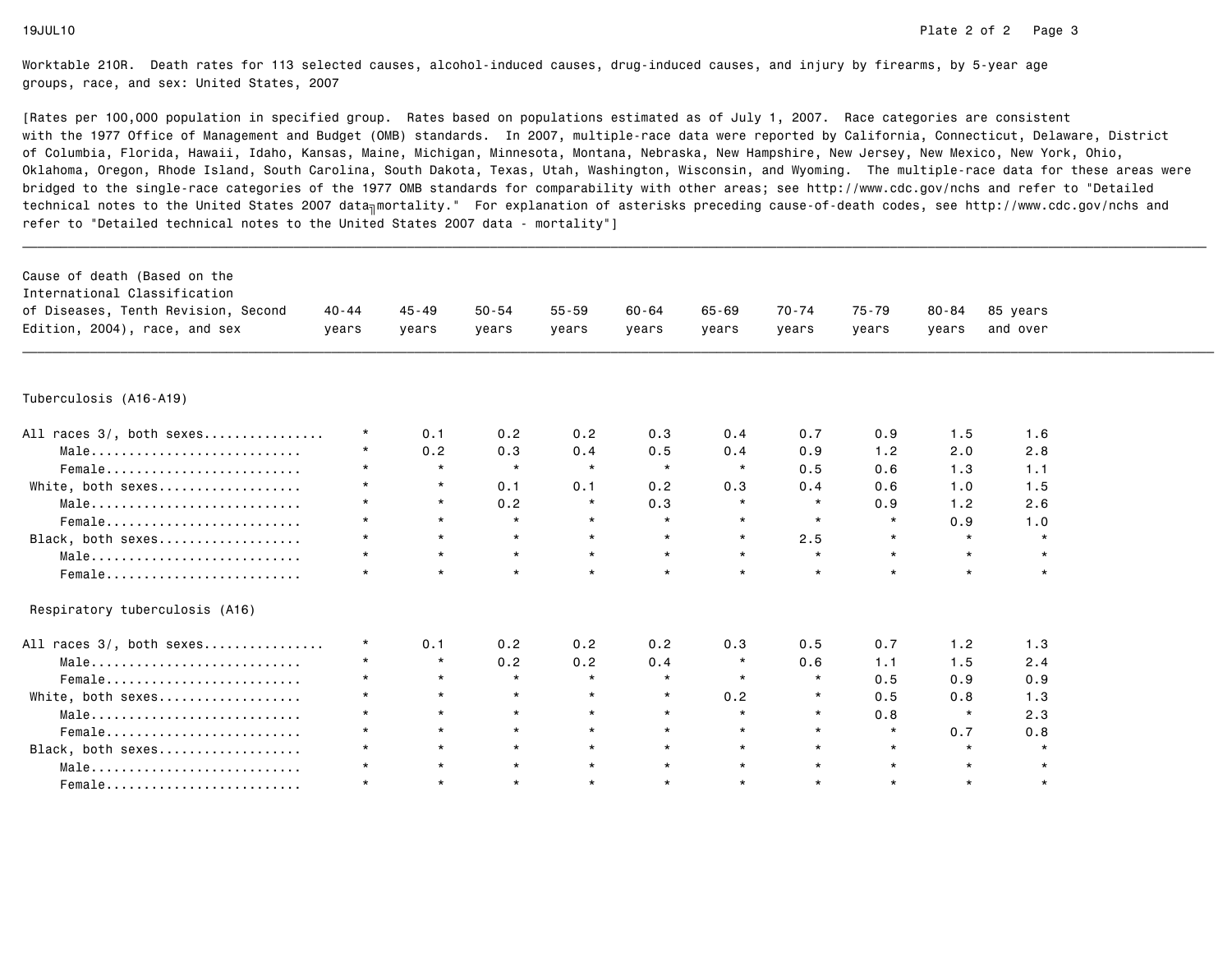[Rates per 100,000 population in specified group. Rates based on populations estimated as of July 1, 2007. Race categories are consistent with the 1977 Office of Management and Budget (OMB) standards. In 2007, multiple-race data were reported by California, Connecticut, Delaware, Districtof Columbia, Florida, Hawaii, Idaho, Kansas, Maine, Michigan, Minnesota, Montana, Nebraska, New Hampshire, New Jersey, New Mexico, New York, Ohio, Oklahoma, Oregon, Rhode Island, South Carolina, South Dakota, Texas, Utah, Washington, Wisconsin, and Wyoming. The multiple-race data for these areas werebridged to the single-race categories of the 1977 OMB standards for comparability with other areas; see http://www.cdc.gov/nchs and refer to "Detailedtechnical notes to the United States 2007 data<sub>∏</sub>mortality." For explanation of asterisks preceding cause-of-death codes, see http://www.cdc.gov/nchs and refer to "Detailed technical notes to the United States 2007 data - mortality"]

| Cause of death (Based on the        |         |         |       |       |       |       |       |       |       |          |
|-------------------------------------|---------|---------|-------|-------|-------|-------|-------|-------|-------|----------|
| International Classification        |         |         |       |       |       |       |       |       |       |          |
| of Diseases, Tenth Revision, Second | 40 - 44 | 45 - 49 | 50-54 | 55-59 | 60-64 | 65-69 | 70-74 | 75-79 | 80-84 | 85 vears |
| Edition, 2004), race, and sex       | vears   | vears   | years | years | vears | vears | vears | vears | vears | and over |
|                                     |         |         |       |       |       |       |       |       |       |          |

\_\_\_\_\_\_\_\_\_\_\_\_\_\_\_\_\_\_\_\_\_\_\_\_\_\_\_\_\_\_\_\_\_\_\_\_\_\_\_\_\_\_\_\_\_\_\_\_\_\_\_\_\_\_\_\_\_\_\_\_\_\_\_\_\_\_\_\_\_\_\_\_\_\_\_\_\_\_\_\_\_\_\_\_\_\_\_\_\_\_\_\_\_\_\_\_\_\_\_\_\_\_\_\_\_\_\_\_\_\_\_\_\_\_\_\_\_\_\_\_\_\_\_\_\_\_\_\_\_\_\_\_\_\_\_\_\_\_\_\_\_\_\_\_\_\_\_\_\_\_\_\_\_\_\_\_\_\_ Other tuberculosis (A17-A19)

| All races 3/, both sexes |  |         |         |         |         |         | 0.4 |  |
|--------------------------|--|---------|---------|---------|---------|---------|-----|--|
| Male                     |  |         |         |         |         |         |     |  |
| Female                   |  |         |         |         |         |         |     |  |
| White, both sexes        |  |         |         |         |         |         |     |  |
| Male                     |  | $\star$ |         |         |         |         |     |  |
| Female                   |  | $\star$ |         | $\star$ | $\star$ |         |     |  |
| Black, both sexes        |  | $\star$ | $\star$ | $\star$ | $\star$ | $\star$ |     |  |
| Male                     |  | $\star$ | $\star$ | $\star$ | $\star$ | $\star$ |     |  |
| Female                   |  |         |         |         |         |         |     |  |
| Whooping cough (A37)     |  |         |         |         |         |         |     |  |
| All races 3/, both sexes |  |         |         |         |         |         |     |  |
| Male                     |  |         |         |         |         |         |     |  |
| Female                   |  |         |         |         |         |         |     |  |
| White, both sexes        |  | $\star$ |         | $\star$ | $\star$ |         |     |  |
| Male                     |  | $\star$ |         |         | $\star$ |         |     |  |
| Female                   |  |         |         |         | $\star$ |         |     |  |
| Black, both sexes        |  |         |         |         |         |         |     |  |
| Male                     |  |         |         |         |         |         |     |  |
| Female                   |  | $\star$ |         |         |         |         |     |  |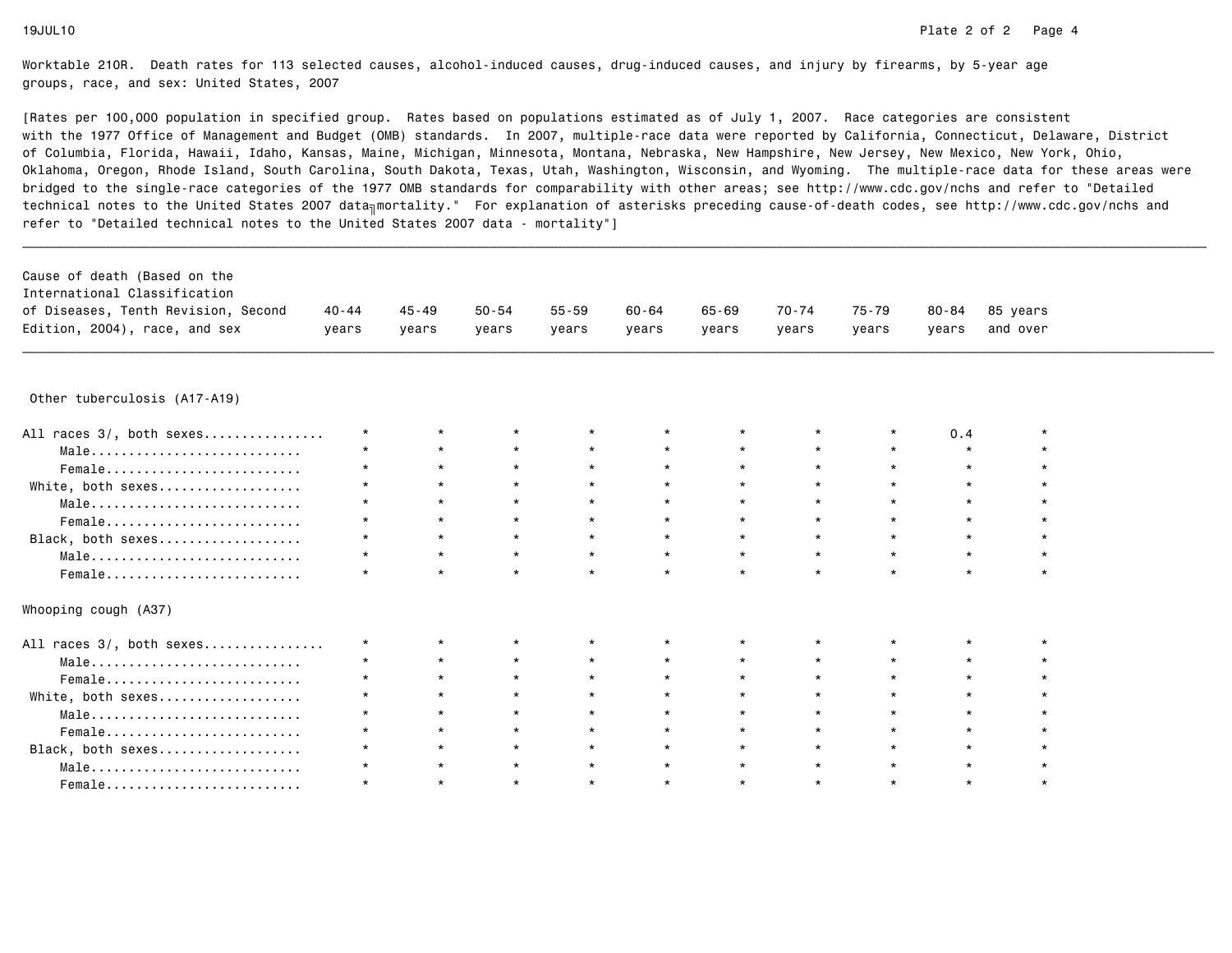[Rates per 100,000 population in specified group. Rates based on populations estimated as of July 1, 2007. Race categories are consistent with the 1977 Office of Management and Budget (OMB) standards. In 2007, multiple-race data were reported by California, Connecticut, Delaware, Districtof Columbia, Florida, Hawaii, Idaho, Kansas, Maine, Michigan, Minnesota, Montana, Nebraska, New Hampshire, New Jersey, New Mexico, New York, Ohio, Oklahoma, Oregon, Rhode Island, South Carolina, South Dakota, Texas, Utah, Washington, Wisconsin, and Wyoming. The multiple-race data for these areas werebridged to the single-race categories of the 1977 OMB standards for comparability with other areas; see http://www.cdc.gov/nchs and refer to "Detailedtechnical notes to the United States 2007 data<sub>∏</sub>mortality." For explanation of asterisks preceding cause-of-death codes, see http://www.cdc.gov/nchs and refer to "Detailed technical notes to the United States 2007 data - mortality"]

| Cause of death (Based on the        |         |       |           |       |       |       |       |       |       |                |
|-------------------------------------|---------|-------|-----------|-------|-------|-------|-------|-------|-------|----------------|
| International Classification        |         |       |           |       |       |       |       |       |       |                |
| of Diseases, Tenth Revision, Second | 40 - 44 | 45-49 | $50 - 54$ | 55-59 | 60-64 | 65-69 | 70-74 | 75-79 |       | 80-84 85 vears |
| Edition, 2004), race, and sex       | vears   | vears | years     | vears | vears | vears | vears | vears | vears | and over       |
|                                     |         |       |           |       |       |       |       |       |       |                |

\_\_\_\_\_\_\_\_\_\_\_\_\_\_\_\_\_\_\_\_\_\_\_\_\_\_\_\_\_\_\_\_\_\_\_\_\_\_\_\_\_\_\_\_\_\_\_\_\_\_\_\_\_\_\_\_\_\_\_\_\_\_\_\_\_\_\_\_\_\_\_\_\_\_\_\_\_\_\_\_\_\_\_\_\_\_\_\_\_\_\_\_\_\_\_\_\_\_\_\_\_\_\_\_\_\_\_\_\_\_\_\_\_\_\_\_\_\_\_\_\_\_\_\_\_\_\_\_\_\_\_\_\_\_\_\_\_\_\_\_\_\_\_\_\_\_\_\_\_\_\_\_\_\_\_\_\_\_

Scarlet fever and erysipelas (A38,A46)

Female.........................

| All races 3/, both sexes                                           |  |         |         |         |         |  |  |
|--------------------------------------------------------------------|--|---------|---------|---------|---------|--|--|
| Male                                                               |  |         |         | $\star$ |         |  |  |
| Female                                                             |  | $\star$ |         | $\star$ | $\star$ |  |  |
| White, both sexes                                                  |  | $\star$ | $\star$ | $\star$ | $\star$ |  |  |
| Male                                                               |  | $\star$ |         | $\star$ | $\star$ |  |  |
| Female                                                             |  |         |         | $\star$ |         |  |  |
| Black, both sexes                                                  |  |         |         | $\star$ | $\star$ |  |  |
| $Male \dots \dots \dots \dots \dots \dots \dots \dots \dots \dots$ |  | $\star$ |         |         |         |  |  |
| Female                                                             |  | $\star$ |         | $\star$ |         |  |  |
| Meningococcal infection (A39)                                      |  |         |         |         |         |  |  |
| All races 3/, both sexes                                           |  |         |         |         |         |  |  |
| Male                                                               |  |         |         | $\star$ | $\star$ |  |  |
| Female                                                             |  |         |         |         |         |  |  |
| White, both sexes                                                  |  |         |         |         |         |  |  |
| Male                                                               |  |         |         |         |         |  |  |
| Female                                                             |  |         |         | $\star$ |         |  |  |
| Black, both sexes                                                  |  |         |         |         |         |  |  |
| Male                                                               |  | $\star$ |         |         |         |  |  |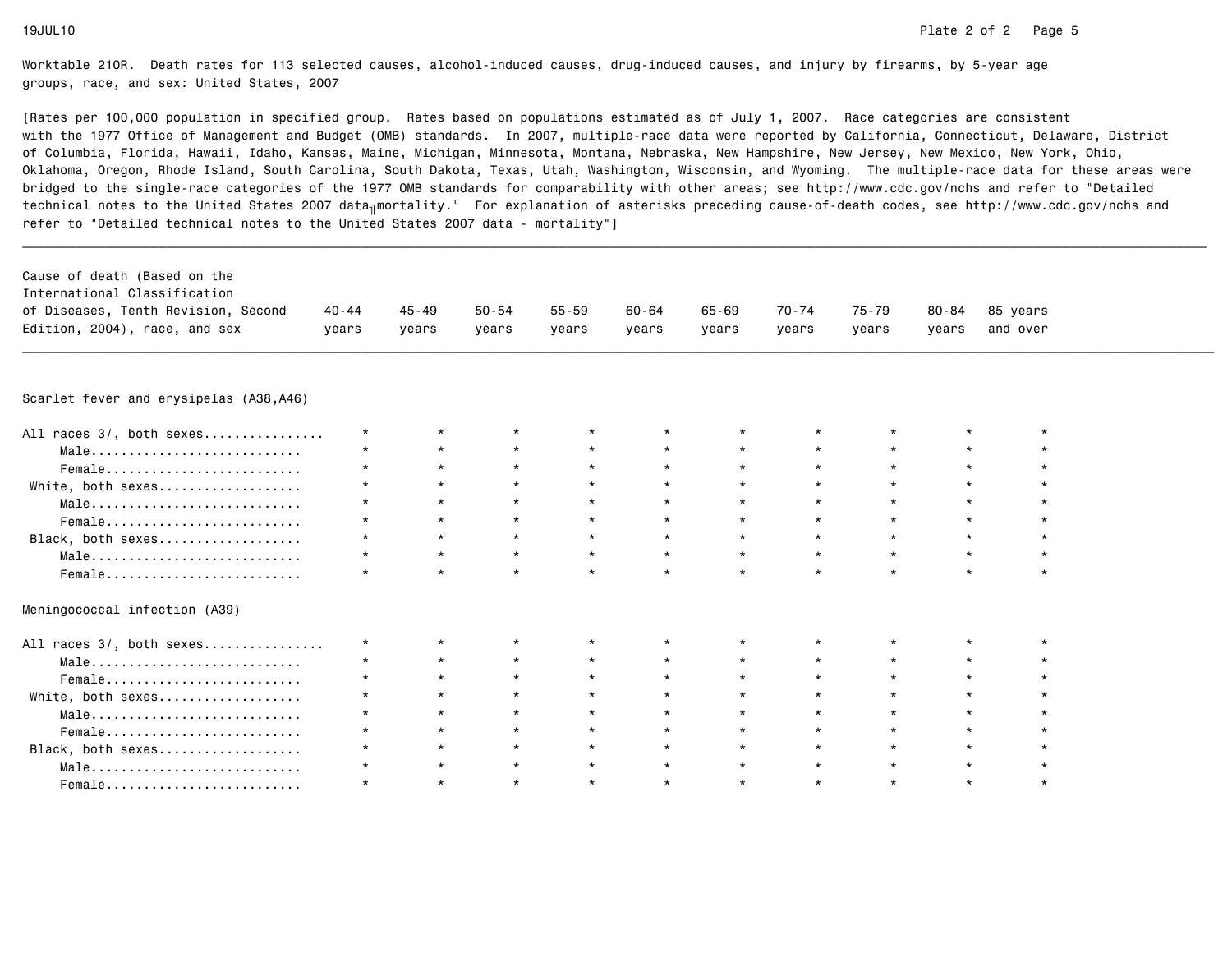| Cause of death (Based on the<br>International Classification |           |           |           |           |           |           |         |         |           |          |
|--------------------------------------------------------------|-----------|-----------|-----------|-----------|-----------|-----------|---------|---------|-----------|----------|
| of Diseases, Tenth Revision, Second                          | $40 - 44$ | $45 - 49$ | $50 - 54$ | $55 - 59$ | $60 - 64$ | $65 - 69$ | 70-74   | 75-79   | $80 - 84$ | 85 years |
| Edition, 2004), race, and sex                                | years     | years     | years     | years     | years     | years     | years   | years   | years     | and over |
|                                                              |           |           |           |           |           |           |         |         |           |          |
| Septicemia (A40-A41)                                         |           |           |           |           |           |           |         |         |           |          |
| All races 3/, both sexes                                     | 2.6       | 4.4       | 6.8       | 10.7      | 15.7      | 26.0      | 41.3    | 63.2    | 101.3     | 174.4    |
| Male                                                         | 2.7       | 4.8       | 7.4       | 11.9      | 16.6      | 28.7      | 46.9    | 70.8    | 116.4     | 189.3    |
| Female                                                       | 2.6       | 4.0       | 6.2       | 9.7       | 14.9      | 23.6      | 36.7    | 57.6    | 91.8      | 167.3    |
| White, both sexes                                            | 2.2       | 3.5       | 5.5       | 9.2       | 13.9      | 22.9      | 37.0    | 58.9    | 96.4      | 167.5    |
| Male                                                         | 2.3       | 3.9       | 5.9       | 10.0      | 14.5      | 25.1      | 41.7    | 66.4    | 112.9     | 181.9    |
| Female                                                       | 2.2       | 3.2       | 5.2       | 8.4       | 13.3      | 21.0      | 33.0    | 53.3    | 85.9      | 160.6    |
| Black, both sexes                                            | 5.8       | 10.6      | 17.0      | 25.5      | 36.0      | 60.2      | 86.4    | 123.4   | 181.1     | 294.3    |
| Male                                                         | 5.7       | 11.5      | 20.2      | 30.4      | 42.1      | 71.9      | 104.2   | 141.2   | 195.8     | 331.4    |
| Female                                                       | 5.8       | 9.9       | 14.3      | 21.4      | 31.3      | 51.6      | 74.0    | 112.6   | 173.4     | 278.9    |
| Syphilis (A50-A53)                                           |           |           |           |           |           |           |         |         |           |          |
| All races 3/, both sexes                                     | $^\star$  | $\star$   | $^\star$  | $\star$   | $\star$   | $^\star$  | $\star$ | $\star$ |           |          |
| Male                                                         | $\star$   | $\star$   | $\star$   | $\star$   | $\star$   | $\star$   | $\star$ | $\star$ | $\star$   |          |
| Female                                                       | $\star$   | $\star$   | $\star$   | $\star$   | $\star$   | $\star$   | $\star$ | $\star$ | $\star$   | $\star$  |
| White, both sexes                                            | $\star$   | $\star$   | $\star$   | $\star$   | $\star$   | $\star$   | $\star$ | $\star$ | $\star$   |          |
| Male                                                         | $\star$   | $\star$   | $\star$   | $\star$   | $\star$   | $\star$   | $\star$ | $\star$ | $\star$   | $\star$  |
| Female                                                       | $\star$   | $\star$   | $\star$   | $\star$   | $\star$   | $\star$   | $\star$ | $\star$ | $\star$   |          |
| Black, both sexes                                            | $\star$   | $\star$   | $\star$   | $\star$   | $\star$   | $\star$   | $\star$ | $\star$ | $\star$   |          |
| Male                                                         | $\star$   | $\star$   | $\star$   | $\star$   | $\star$   | $\star$   | $\star$ | $\star$ | $\star$   |          |
| Female                                                       | $\star$   | $\star$   | $\star$   | $\star$   | $\star$   | $\star$   | $\star$ | $\star$ | $\star$   | $\star$  |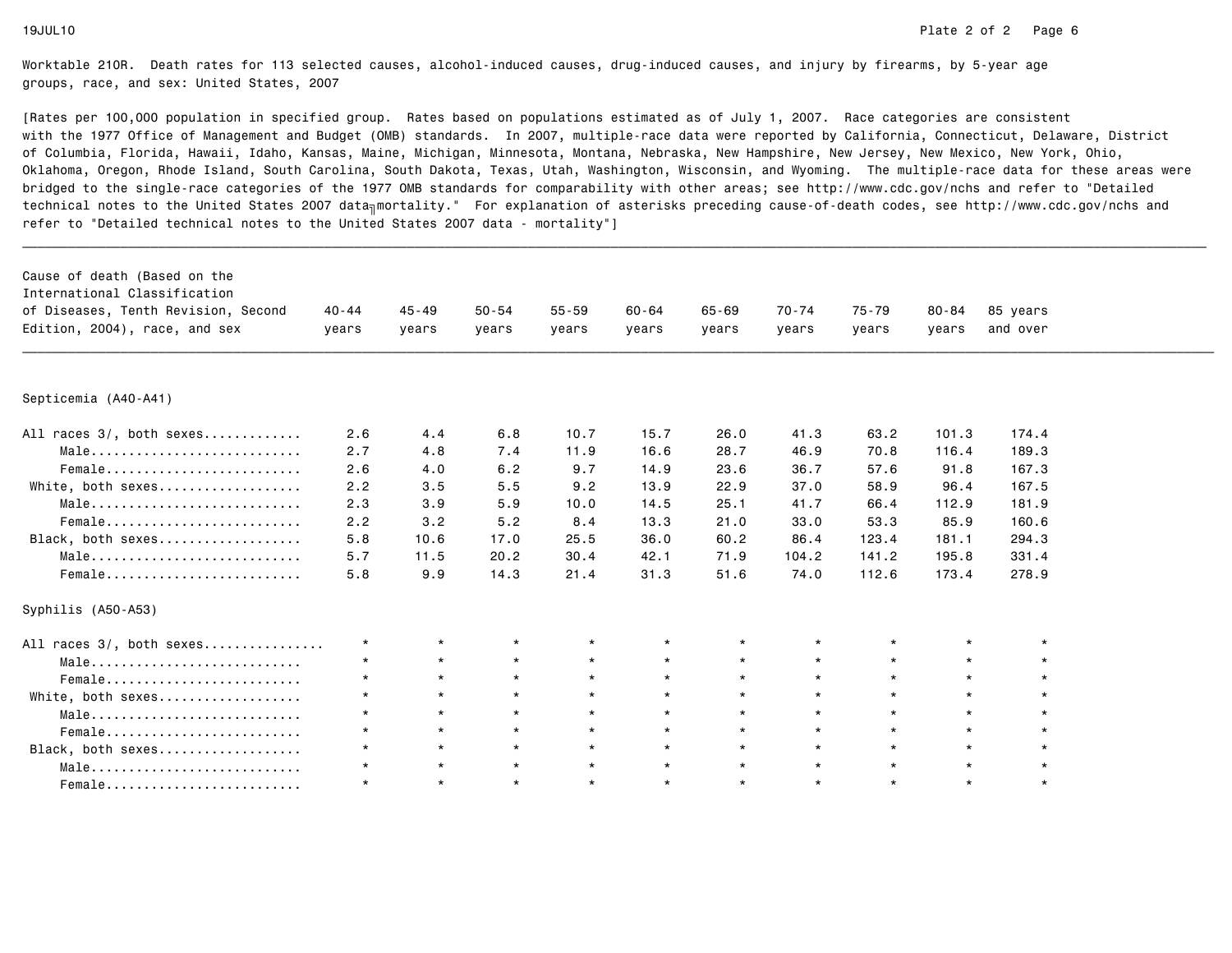[Rates per 100,000 population in specified group. Rates based on populations estimated as of July 1, 2007. Race categories are consistent with the 1977 Office of Management and Budget (OMB) standards. In 2007, multiple-race data were reported by California, Connecticut, Delaware, Districtof Columbia, Florida, Hawaii, Idaho, Kansas, Maine, Michigan, Minnesota, Montana, Nebraska, New Hampshire, New Jersey, New Mexico, New York, Ohio, Oklahoma, Oregon, Rhode Island, South Carolina, South Dakota, Texas, Utah, Washington, Wisconsin, and Wyoming. The multiple-race data for these areas werebridged to the single-race categories of the 1977 OMB standards for comparability with other areas; see http://www.cdc.gov/nchs and refer to "Detailedtechnical notes to the United States 2007 data<sub>∏</sub>mortality." For explanation of asterisks preceding cause-of-death codes, see http://www.cdc.gov/nchs and refer to "Detailed technical notes to the United States 2007 data - mortality"]

| Cause of death (Based on the        |         |         |       |       |       |       |       |       |       |                |
|-------------------------------------|---------|---------|-------|-------|-------|-------|-------|-------|-------|----------------|
|                                     |         |         |       |       |       |       |       |       |       |                |
| International Classification        |         |         |       |       |       |       |       |       |       |                |
| of Diseases, Tenth Revision, Second | 40 - 44 | 45 - 49 | 50-54 | 55-59 | 60-64 | 65-69 | 70-74 | 75-79 |       | 80-84 85 vears |
| Edition, 2004), race, and sex       | years   | vears   | vears | years | years | vears | vears | vears | vears | and over       |

\_\_\_\_\_\_\_\_\_\_\_\_\_\_\_\_\_\_\_\_\_\_\_\_\_\_\_\_\_\_\_\_\_\_\_\_\_\_\_\_\_\_\_\_\_\_\_\_\_\_\_\_\_\_\_\_\_\_\_\_\_\_\_\_\_\_\_\_\_\_\_\_\_\_\_\_\_\_\_\_\_\_\_\_\_\_\_\_\_\_\_\_\_\_\_\_\_\_\_\_\_\_\_\_\_\_\_\_\_\_\_\_\_\_\_\_\_\_\_\_\_\_\_\_\_\_\_\_\_\_\_\_\_\_\_\_\_\_\_\_\_\_\_\_\_\_\_\_\_\_\_\_\_\_\_\_\_\_

# Acute poliomyelitis (A80)

| All races 3/, both sexes | $\star$ |         |         | $\star$ |         | $\star$ |         |         |  |
|--------------------------|---------|---------|---------|---------|---------|---------|---------|---------|--|
| Male                     | $\star$ | $\star$ | $\star$ | $\star$ | $\star$ | $\star$ | $\star$ | $\star$ |  |
| Female                   | $\star$ | $\star$ | $\star$ | $\star$ |         | $\star$ |         |         |  |
| White, both sexes        | $\star$ |         | $\star$ | $\star$ | $\star$ | $\star$ |         | $\star$ |  |
| Male                     | $\star$ | $\star$ | $\star$ | $\star$ | $\star$ | $\star$ |         | $\star$ |  |
| Female                   |         | $\star$ | $\star$ | $\star$ |         | $\star$ | $\star$ | $\star$ |  |
| Black, both sexes        | $\star$ |         | $\star$ | $\star$ |         | $\star$ |         |         |  |
| Male                     | $\star$ |         | $\star$ | $\star$ |         | $\star$ |         | $\star$ |  |
| Female                   |         |         |         | $\star$ |         | $\star$ |         |         |  |

Arthropod-borne viral encephalitis (A83-A84,A85.2)

| All races 3/, both sexes                                           | $\star$ |         |         | $\star$ |         | $\star$ |         |         |  |
|--------------------------------------------------------------------|---------|---------|---------|---------|---------|---------|---------|---------|--|
| $Male \dots \dots \dots \dots \dots \dots \dots \dots \dots \dots$ | $\star$ | $\star$ | $\star$ | $\star$ | $\star$ | $\star$ | $\star$ | $\star$ |  |
| Female                                                             | $\star$ | $\star$ | $\star$ | $\star$ |         | $\star$ | $\star$ | $\star$ |  |
| White, both sexes                                                  | $\star$ |         | $\star$ | $\star$ | $\star$ | $\star$ | $\star$ | $\star$ |  |
| Male                                                               | $\star$ | $\star$ | $\star$ | $\star$ | $\star$ | $\star$ | $\star$ | $\star$ |  |
| Female                                                             | $\star$ | $\star$ | $\star$ | $\star$ | $\star$ | $\star$ | $\star$ | $\star$ |  |
| Black, both sexes                                                  | $\star$ | $\star$ | $\star$ | $\star$ | $\star$ | $\star$ | $\star$ | $\star$ |  |
| $Male \dots \dots \dots \dots \dots \dots \dots \dots \dots \dots$ |         |         |         | $\star$ |         | $\star$ |         |         |  |
| Female                                                             |         |         | $\star$ | $\star$ |         | $\star$ |         |         |  |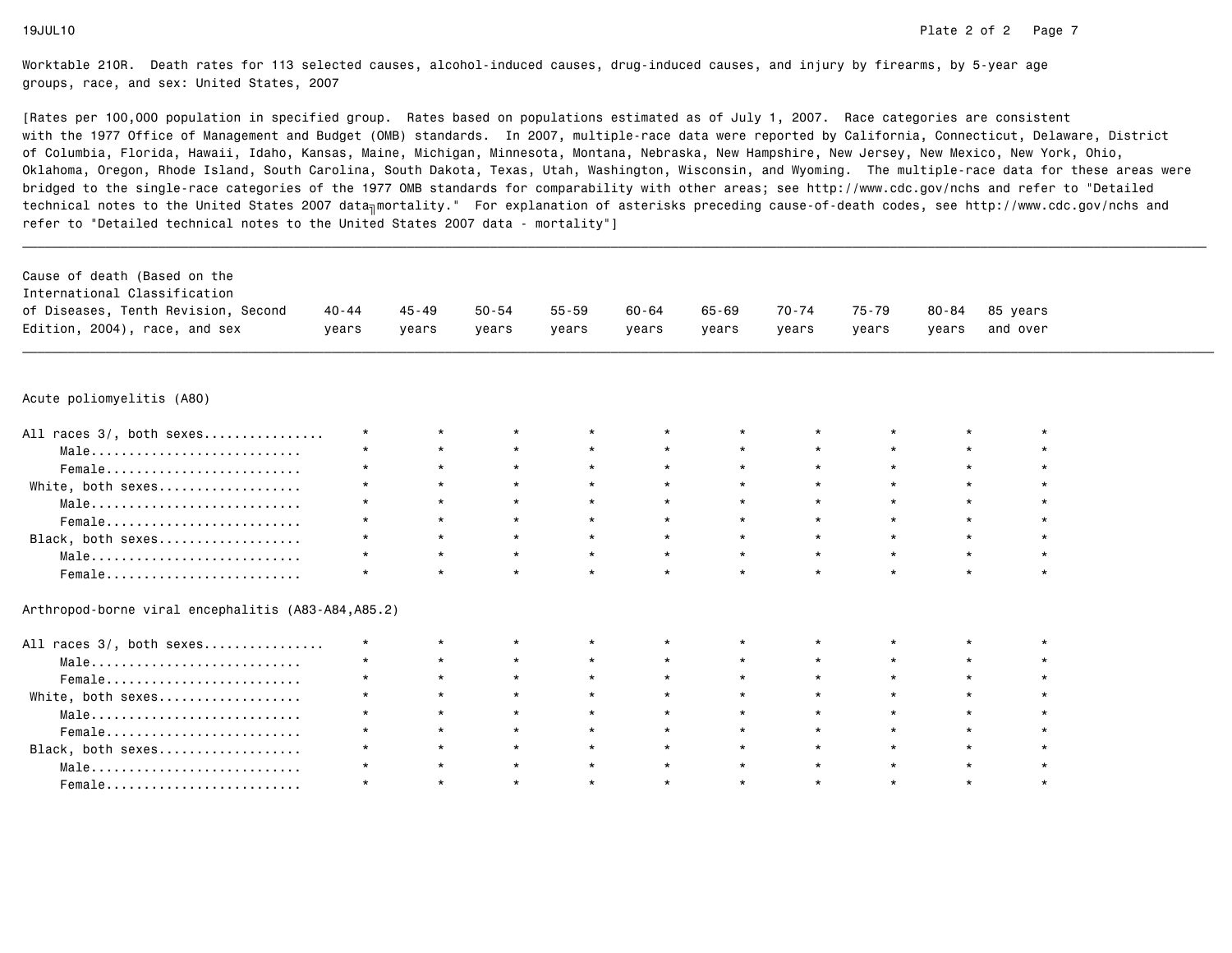| Cause of death (Based on the<br>International Classification<br>of Diseases, Tenth Revision, Second<br>Edition, 2004), race, and sex | $40 - 44$<br>years | $45 - 49$<br>years | $50 - 54$<br>vears | $55 - 59$<br>vears | $60 - 64$<br>years | $65 - 69$<br>vears | $70 - 74$<br>years | $75 - 79$<br>years | $80 - 84$<br>vears | 85 years<br>and over |  |
|--------------------------------------------------------------------------------------------------------------------------------------|--------------------|--------------------|--------------------|--------------------|--------------------|--------------------|--------------------|--------------------|--------------------|----------------------|--|
| Measles (B05)                                                                                                                        |                    |                    |                    |                    |                    |                    |                    |                    |                    |                      |  |
| All races 3/, both sexes                                                                                                             | $\star$            | $\star$            | $\star$            | $\star$            |                    | $\star$            |                    |                    | $\star$            | $\star$              |  |
| Male                                                                                                                                 | $\star$            | $\star$            | $\star$            | $\star$            | $\star$            | $\star$            | $\star$            | $\star$            | $\star$            | $\star$              |  |
| Female                                                                                                                               | $\star$            | $\star$            | $\star$            | $\star$            | $\star$            | $\star$            | $\star$            | $\star$            | $\star$            | $\star$              |  |
| White, both sexes                                                                                                                    |                    | $\star$            | $\star$            | $\star$            | $\star$            | $\star$            | $\star$            | $\star$            | $\star$            | $\star$              |  |
| Male                                                                                                                                 | $\star$            | $\star$            | $\star$            | $\star$            | $\star$            | $\star$            | $\star$            | $\star$            | $\star$            |                      |  |
| Female                                                                                                                               | $\star$            | $\star$            | $\star$            | $\star$            | $\star$            | $\star$            | $\star$            | $\star$            | $\star$            | $\star$              |  |
| Black, both sexes                                                                                                                    | $\star$            | $\star$            | $\star$            | $\star$            | $\star$            | $\star$            | $\star$            | $\star$            | $\star$            | $\star$              |  |
| Male                                                                                                                                 |                    | $\star$            | $\star$            | $\star$            | $\star$            | $\star$            | $\star$            | $\star$            | $\star$            | $\star$              |  |
| Female                                                                                                                               | $\star$            | $\star$            | $\star$            | $\star$            | $\star$            | $\star$            | $\star$            | $\star$            | $\star$            | $\star$              |  |
| Viral hepatitis (B15-B19)                                                                                                            |                    |                    |                    |                    |                    |                    |                    |                    |                    |                      |  |
| All races 3/, both sexes                                                                                                             | 1.7                | 4.5                | 8.5                | 9.0                | 5.3                | 4.3                | 4.7                | 4.3                | 4.4                | 2.9                  |  |
| Male                                                                                                                                 | 2.2                | 6.3                | 12.5               | 13.9               | 7.7                | 5.4                | 4.9                | 4.4                | 5.1                | 3.0                  |  |
| Female                                                                                                                               | 1.2                | 2.7                | 4.8                | 4.4                | 3.2                | 3.3                | 4.6                | 4.3                | 4.0                | 2.9                  |  |
| White, both sexes                                                                                                                    | 1.7                | 4.6                | 8.5                | 8.5                | 4.8                | 4.0                | 4.3                | 3.9                | 4.1                | 2.7                  |  |
| Male                                                                                                                                 | 2.1                | 6.5                | 12.5               | 13.1               | 6.9                | 5.1                | 4.3                | 4.1                | 4.7                | 3.0                  |  |
| Female                                                                                                                               | 1.2                | 2.7                | 4.6                | 4.0                | 2.8                | 2.9                | 4.3                | 3.8                | 3.6                | 2.6                  |  |
| Black, both sexes                                                                                                                    | 1.9                | 4.3                | 10.5               | 14.3               | 9.1                | 5.7                | 5.9                | 5.2                | 5.8                | $\star$              |  |
| Male                                                                                                                                 | 2.3                | 5.9                | 15.6               | 23.0               | 14.8               | 7.6                | 8.5                | $\star$            | $\star$            | $\star$              |  |
| Female                                                                                                                               | 1.5                | 3.0                | 6.2                | 7.1                | 4.5                | 4.4                | 4.2                | $\star$            | $\star$            | $\star$              |  |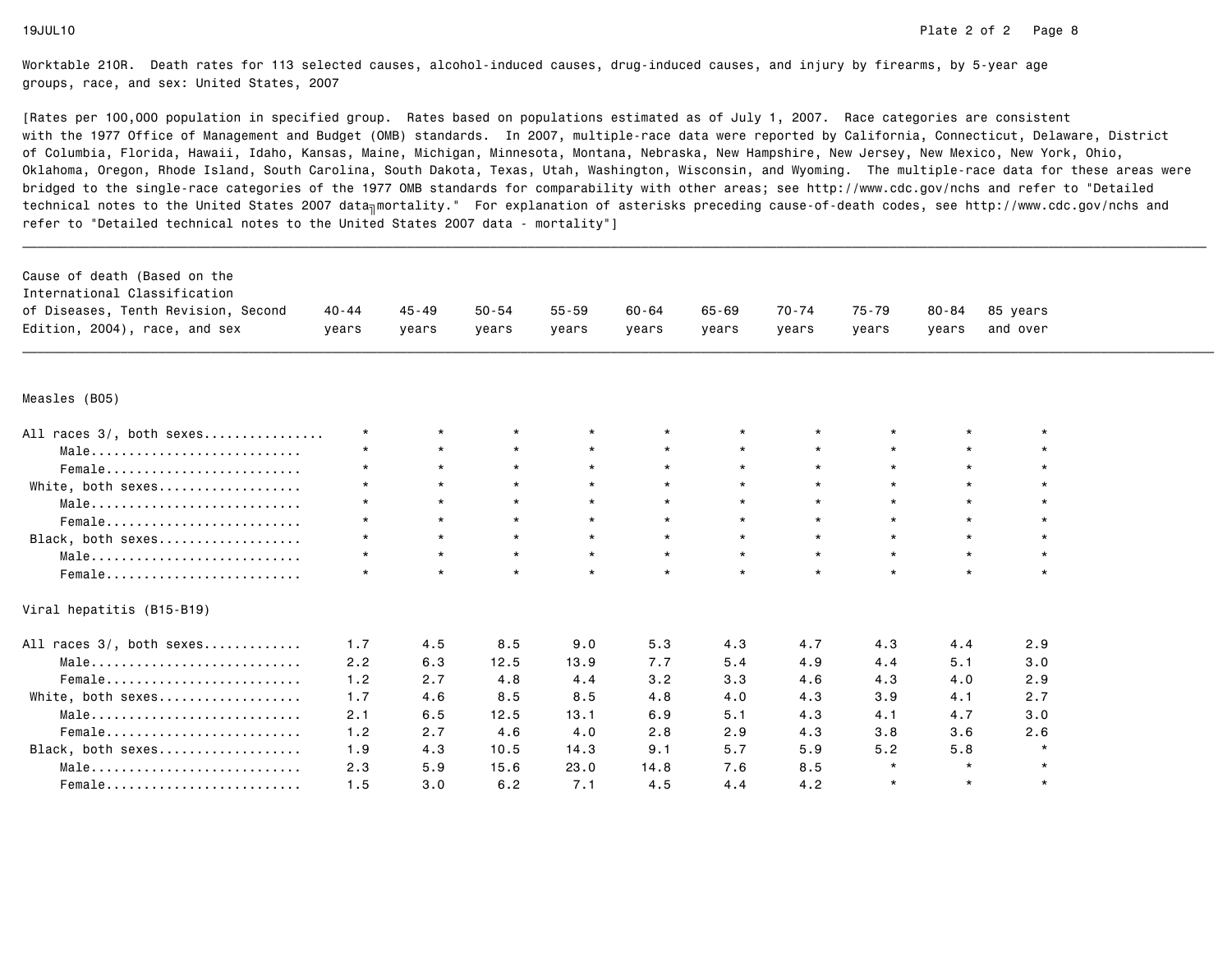| Cause of death (Based on the                                       |         |           |           |           |         |           |         |         |           |          |  |
|--------------------------------------------------------------------|---------|-----------|-----------|-----------|---------|-----------|---------|---------|-----------|----------|--|
| International Classification                                       |         |           |           |           |         |           |         |         |           |          |  |
| of Diseases, Tenth Revision, Second                                | 40-44   | $45 - 49$ | $50 - 54$ | $55 - 59$ | 60-64   | $65 - 69$ | 70-74   | 75-79   | $80 - 84$ | 85 years |  |
| Edition, 2004), race, and sex                                      | vears   | years     | years     | years     | years   | years     | years   | years   | years     | and over |  |
|                                                                    |         |           |           |           |         |           |         |         |           |          |  |
| Human immunodeficiency virus (HIV) disease (B20-B24)               |         |           |           |           |         |           |         |         |           |          |  |
| All races 3/, both sexes                                           | 10.0    | 9.9       | 9.0       | 6.0       | 4.3     | 2.8       | 1.7     | 1.0     | 0.6       |          |  |
| Male                                                               | 14.4    | 14.4      | 13.6      | 9.5       | 7.3     | 5.0       | 3.0     | 2.1     | 1.0       |          |  |
| Female                                                             | 5.5     | 5.6       | 4.5       | 2.8       | 1.6     | 0.8       | 0.7     | $\star$ | $\star$   |          |  |
| White, both sexes                                                  | 5.5     | 5.2       | 4.4       | 3.0       | 2.0     | 1.6       | 0.9     | 0.5     | $\star$   |          |  |
| Male                                                               | 9.1     | 8.5       | 7.3       | 5.0       | 3.5     | 3.1       | 1.7     | 1.2     | $\star$   |          |  |
| Female                                                             | 1.9     | 2.0       | 1.5       | 1.0       | 0.7     | $\star$   | $\star$ | $\star$ | $\star$   |          |  |
| Black, both sexes                                                  | 41.4    | 44.0      | 44.7      | 31.8      | 26.3    | 14.6      | 10.0    | 6.2     | $\star$   |          |  |
| Male                                                               | 56.3    | 61.0      | 67.0      | 50.3      | 48.0    | 26.3      | 18.1    | 12.8    |           |          |  |
| Female                                                             | 28.4    | 29.2      | 25.8      | 16.6      | 9.3     | 5.9       | 4.4     | $\star$ |           |          |  |
| Malaria (B50-B54)                                                  |         |           |           |           |         |           |         |         |           |          |  |
| All races 3/, both sexes                                           | $\star$ | $\star$   | *         | $\star$   | $\star$ | $\star$   |         | $\star$ |           |          |  |
| $Male \dots \dots \dots \dots \dots \dots \dots \dots \dots \dots$ | $\star$ | $\star$   | $\star$   | $\star$   | $\star$ | $\star$   | $\star$ | $\star$ | $\star$   |          |  |
| Female                                                             | $\star$ | $\star$   | $\star$   | $\star$   | $\star$ | $\star$   | $\star$ | $\star$ | $\star$   |          |  |
| White, both sexes                                                  | $\star$ | $\star$   | $\star$   | $\star$   | $\star$ | $\star$   | $\star$ | $\star$ | $\star$   |          |  |
| Male                                                               | $\star$ | $\star$   | $\star$   | $\star$   | $\star$ | $\star$   | $\star$ | $\star$ | $\star$   |          |  |
| Female                                                             | $\star$ | $\star$   | $\star$   | $\star$   | $\star$ | $\star$   | $\star$ | $\star$ | $\star$   |          |  |
| Black, both sexes                                                  | $\star$ | $\star$   | $\star$   | $\star$   | $\star$ | $\star$   | $\star$ | $\star$ | $\star$   | $\star$  |  |
| Male                                                               | $\star$ | $\star$   | $\star$   | $\star$   | $\star$ | $\star$   | $\star$ | $\star$ | $\star$   |          |  |
| Female                                                             | $\star$ | $\star$   | $\star$   | $\star$   | $\star$ | $\star$   | $\star$ | $\star$ | $\star$   | $\star$  |  |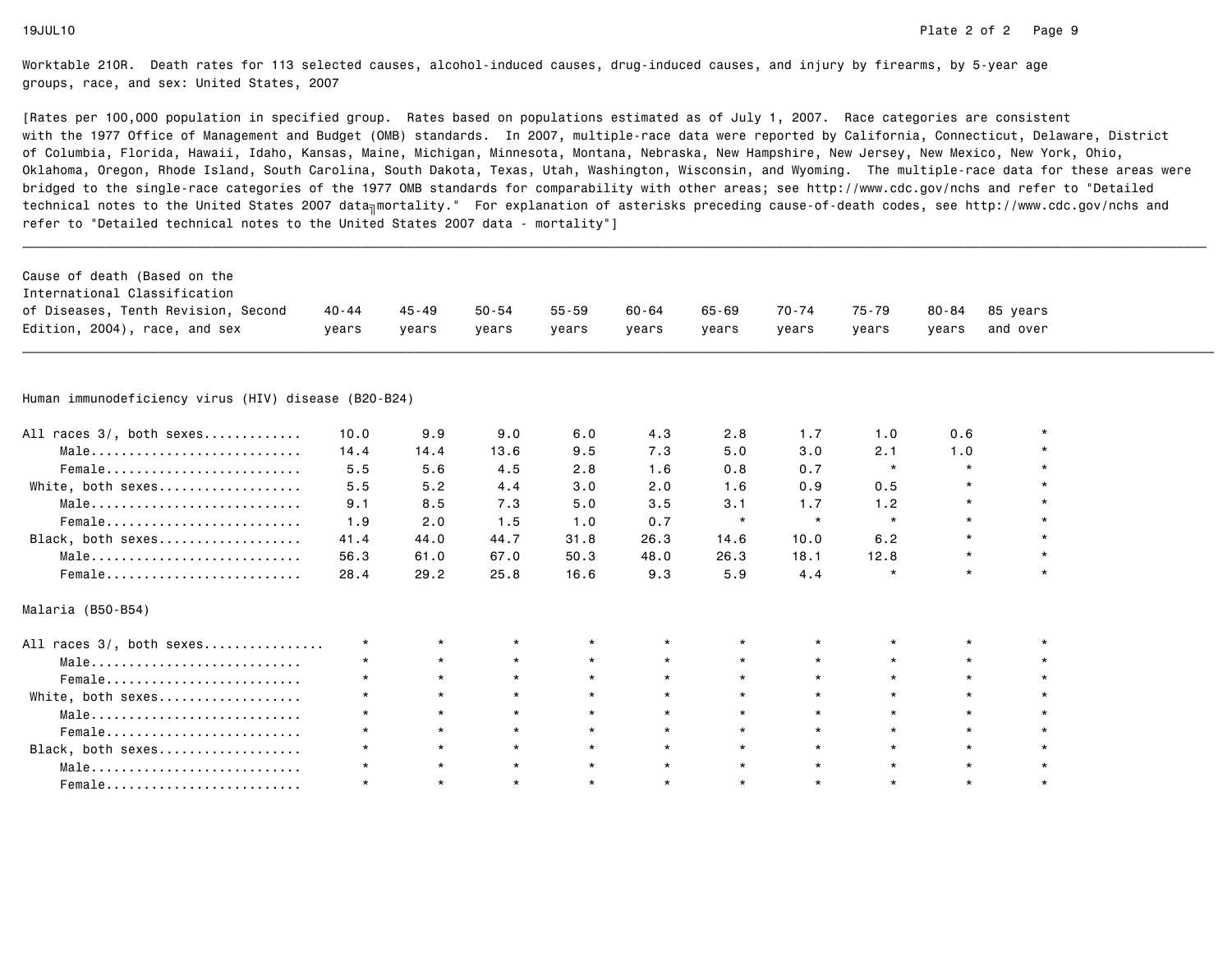[Rates per 100,000 population in specified group. Rates based on populations estimated as of July 1, 2007. Race categories are consistent with the 1977 Office of Management and Budget (OMB) standards. In 2007, multiple-race data were reported by California, Connecticut, Delaware, Districtof Columbia, Florida, Hawaii, Idaho, Kansas, Maine, Michigan, Minnesota, Montana, Nebraska, New Hampshire, New Jersey, New Mexico, New York, Ohio, Oklahoma, Oregon, Rhode Island, South Carolina, South Dakota, Texas, Utah, Washington, Wisconsin, and Wyoming. The multiple-race data for these areas werebridged to the single-race categories of the 1977 OMB standards for comparability with other areas; see http://www.cdc.gov/nchs and refer to "Detailedtechnical notes to the United States 2007 data<sub>∏</sub>mortality." For explanation of asterisks preceding cause-of-death codes, see http://www.cdc.gov/nchs and refer to "Detailed technical notes to the United States 2007 data - mortality"]

\_\_\_\_\_\_\_\_\_\_\_\_\_\_\_\_\_\_\_\_\_\_\_\_\_\_\_\_\_\_\_\_\_\_\_\_\_\_\_\_\_\_\_\_\_\_\_\_\_\_\_\_\_\_\_\_\_\_\_\_\_\_\_\_\_\_\_\_\_\_\_\_\_\_\_\_\_\_\_\_\_\_\_\_\_\_\_\_\_\_\_\_\_\_\_\_\_\_\_\_\_\_\_\_\_\_\_\_\_\_\_\_\_\_\_\_\_\_\_\_\_\_\_\_\_\_\_\_\_\_\_\_\_\_\_\_\_\_\_\_\_\_\_\_\_\_\_\_\_\_\_\_\_\_\_\_\_\_

Other and unspecified infectious and parasitic diseases and their sequelae (A00,A05,A20-A36,A42-A44,A48-A49,A54-A79,A81-A82,A85.0-A85.1,A85.8,A86-B04,B06-B09,B25-B49,B55-B99)

| All races 3/, both sexes      | 0.6     | 0.9   | 1.4   | 2.2   | 3.5   | 4.8     | 6.7     | 9.5     | 13.5    | 20.0    |
|-------------------------------|---------|-------|-------|-------|-------|---------|---------|---------|---------|---------|
| Male                          | 0.7     | 1.1   | 1.9   | 2.5   | 4.0   | 5.2     | 8.4     | 10.9    | 17.2    | 25.3    |
| Female                        | 0.5     | 0.8   | 1.0   | 2.0   | 3.1   | 4.5     | 5.4     | 8.4     | 11.2    | 17.5    |
| White, both sexes             | 0.5     | 0.7   | 1.4   | 2.1   | 3.4   | 4.7     | 6.7     | 9.4     | 13.5    | 20.5    |
| Male                          | 0.6     | 0.9   | 1.8   | 2.4   | 3.8   | 4.9     | 8.2     | 10.8    | 17.3    | 25.8    |
| Female                        | 0.3     | 0.6   | 0.9   | 1.8   | 2.9   | 4.6     | 5.4     | 8.3     | 11.1    | 18.0    |
| Black, both sexes             | 1.3     | 2.0   | 2.3   | 3.1   | 5.9   | 6.7     | 6.8     | 11.2    | 14.7    | 17.2    |
| Male                          | $\star$ | 2.3   | 3.2   | 3.2   | 6.8   | 9.8     | 9.7     | 12.4    | 16.9    | 23.8    |
| Female                        | 1.3     | 1.8   | 1.6   | 3.0   | 5.2   | 4.4     | 4.8     | 10.4    | 13.5    | 14.5    |
| Malignant neoplasms (COO-C97) |         |       |       |       |       |         |         |         |         |         |
| All races 3/, both sexes      | 41.2    | 82.1  | 149.4 | 249.4 | 398.6 | 610.3   | 847.0   | 1,133.0 | 1,414.7 | 1,590.2 |
| Male                          | 36.0    | 78.8  | 160.0 | 279.6 | 459.3 | 720.6   | 1,027.9 | 1,431.9 | 1,878.7 | 2,249.2 |
| Female                        | 46.3    | 85.5  | 139.2 | 220.9 | 342.8 | 513.8   | 699.2   | 912.8   | 1,121.7 | 1,276.7 |
| White, both sexes             | 39.5    | 78.5  | 143.0 | 240.7 | 391.6 | 607.1   | 849.6   | 1,138.3 | 1,425.0 | 1,602.3 |
| Male                          | 34.9    | 75.0  | 152.3 | 266.5 | 447.1 | 710.1   | 1,020.2 | 1,427.8 | 1,882.0 | 2,253.2 |
| Female                        | 44.2    | 82.0  | 133.9 | 215.9 | 339.7 | 515.2   | 707.3   | 920.7   | 1,132.7 | 1,291.6 |
| Black, both sexes             | 57.4    | 118.4 | 221.5 | 362.4 | 546.9 | 779.3   | 990.2   | 1,288.9 | 1,521.4 | 1,668.2 |
| Male                          | 48.6    | 116.5 | 250.0 | 444.2 | 692.0 | 1,006.0 | 1,315.7 | 1,772.8 | 2,187.2 | 2,637.1 |
| Female                        | 65.1    | 120.0 | 197.2 | 295.3 | 433.3 | 612.4   | 765.7   | 997.2   | 1,170.9 | 1,265.2 |
|                               |         |       |       |       |       |         |         |         |         |         |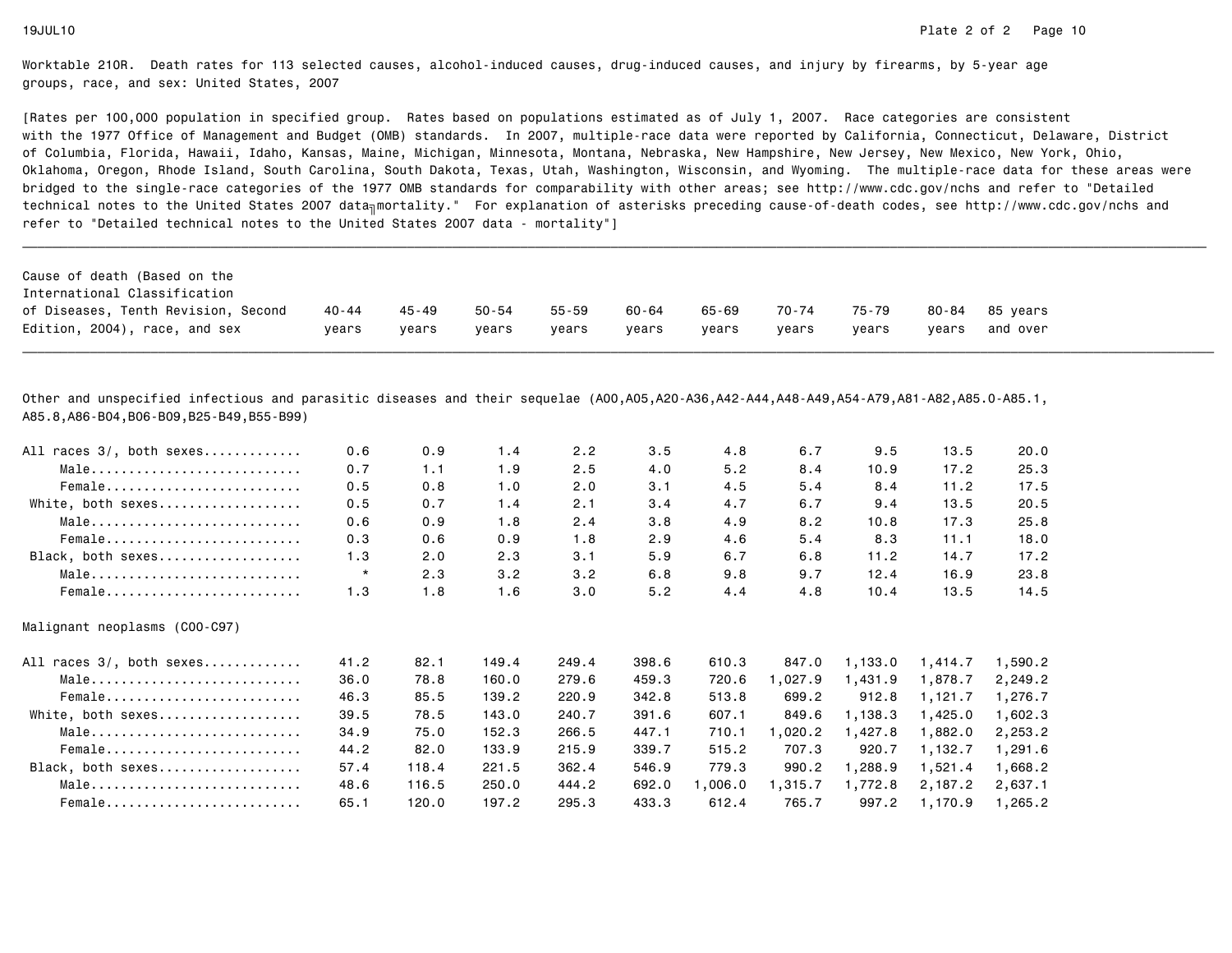| Cause of death (Based on the                                  |         |           |           |           |       |       |       |       |           |          |  |
|---------------------------------------------------------------|---------|-----------|-----------|-----------|-------|-------|-------|-------|-----------|----------|--|
| International Classification                                  |         |           |           |           |       |       |       |       |           |          |  |
| of Diseases, Tenth Revision, Second                           | 40 - 44 | $45 - 49$ | $50 - 54$ | $55 - 59$ | 60-64 | 65-69 | 70-74 | 75-79 | $80 - 84$ | 85 years |  |
| Edition, 2004), race, and sex                                 | years   | years     | vears     | years     | years | years | years | years | vears     | and over |  |
|                                                               |         |           |           |           |       |       |       |       |           |          |  |
| Malignant neoplasms of lip, oral cavity and pharynx (COO-C14) |         |           |           |           |       |       |       |       |           |          |  |
| All races 3/, both sexes                                      | 0.8     | 1.7       | 3.5       | 5.4       | 7.1   | 9.3   | 10.7  | 12.7  | 14.2      | 17.1     |  |
| Male                                                          | 1.1     | 2.6       | 5.5       | 8.6       | 11.9  | 14.9  | 16.2  | 19.7  | 20.6      | 24.0     |  |
| Female                                                        | 0.6     | 0.9       | 1.7       | 2.4       | 2.8   | 4.3   | 6.1   | 7.6   | 10.1      | 13.8     |  |
| White, both sexes                                             | 0.7     | 1.5       | 3.3       | 5.0       | 6.9   | 8.9   | 10.6  | 12.7  | 14.4      | 17.6     |  |
| Male                                                          | 0.9     | 2.3       | 5.1       | 7.9       | 11.6  | 14.1  | 15.5  | 19.4  | 20.8      | 24.4     |  |
| $Female$                                                      | 0.4     | 0.7       | 1.5       | 2.2       | 2.6   | 4.2   | 6.5   | 7.7   | 10.3      | 14.3     |  |
| Black, both sexes                                             | 1.5     | 3.0       | 5.4       | 9.1       | 10.6  | 14.3  | 13.0  | 14.7  | 11.9      | 14.2     |  |
| Male                                                          | 2.1     | 4.3       | 9.1       | 15.5      | 17.5  | 26.1  | 25.4  | 26.1  | 19.6      | 23.8     |  |
| Female                                                        | $\star$ | 1.8       | 2.2       | 3.9       | 5.2   | 5.6   | 4.4   | 7.7   | 7.8       | 10.3     |  |
| Malignant neoplasm of esophagus (C15)                         |         |           |           |           |       |       |       |       |           |          |  |
| All races 3/, both sexes                                      | 0.9     | 2.4       | 4.3       | 8.3       | 12.9  | 16.9  | 22.2  | 24.4  | 27.9      | 25.0     |  |
| Male                                                          | 1.5     | 4.1       | 7.6       | 14.5      | 22.8  | 30.2  | 38.6  | 44.2  | 52.8      | 48.4     |  |
| Female                                                        | 0.2     | 0.7       | 1.2       | 2.4       | 3.7   | 5.2   | 8.9   | 9.9   | 12.1      | 13.9     |  |
| White, both sexes                                             | 0.9     | 2.5       | 4.3       | 8.1       | 13.0  | 17.2  | 22.8  | 25.0  | 28.3      | 25.8     |  |
| Male                                                          | 1.6     | 4.3       | 7.6       | 14.3      | 23.1  | 30.8  | 39.5  | 45.1  | 53.8      | 49.8     |  |
| $Female$                                                      | $\star$ | 0.6       | 1.0       | 2.2       | 3.5   | 5.0   | 8.8   | 10.0  | 12.0      | 14.3     |  |
| Black, both sexes                                             | 1.0     | 2.6       | 6.0       | 12.0      | 16.5  | 19.7  | 23.3  | 24.0  | 27.5      | 18.7     |  |
| Male                                                          | $\star$ | 3.8       | 10.2      | 20.3      | 28.9  | 35.7  | 40.8  | 44.7  | 49.3      | 39.9     |  |
| Female                                                        | $\star$ | 1.6       | 2.5       | 5.2       | 6.8   | 7.9   | 11.3  | 11.5  | 16.0      | 9.9      |  |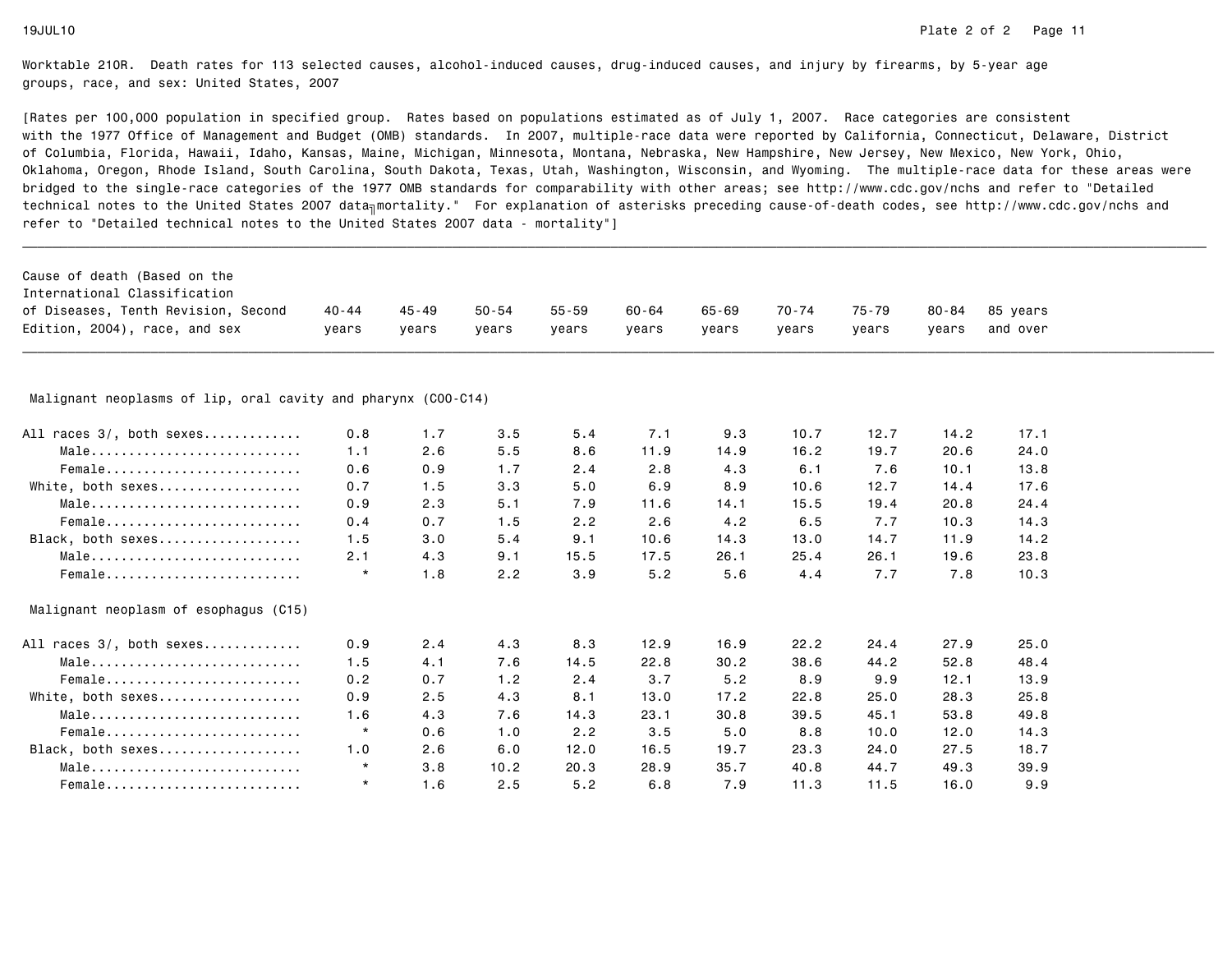| Cause of death (Based on the<br>International Classification<br>of Diseases, Tenth Revision, Second<br>Edition, 2004), race, and sex | $40 - 44$<br>years | $45 - 49$<br>years | $50 - 54$<br>years | $55 - 59$<br>years | $60 - 64$<br>years | $65 - 69$<br>years | $70 - 74$<br>years | 75-79<br>years | $80 - 84$<br>years | 85 years<br>and over |  |
|--------------------------------------------------------------------------------------------------------------------------------------|--------------------|--------------------|--------------------|--------------------|--------------------|--------------------|--------------------|----------------|--------------------|----------------------|--|
|                                                                                                                                      |                    |                    |                    |                    |                    |                    |                    |                |                    |                      |  |
| Malignant neoplasm of stomach (C16)                                                                                                  |                    |                    |                    |                    |                    |                    |                    |                |                    |                      |  |
| All races 3/, both sexes                                                                                                             | 1.3                | 2.2                | 3.1                | 4.6                | 7.2                | 11.0               | 15.9               | 21.9           | 29.0               | 35.4                 |  |
| Male                                                                                                                                 | 1.5                | 2.5                | 4.1                | 6.3                | 10.1               | 16.1               | 23.1               | 30.8           | 41.4               | 51.1                 |  |
| Female                                                                                                                               | 1.1                | 1.8                | 2.2                | 3.0                | 4.5                | 6.6                | 10.1               | 15.3           | 21.1               | 27.9                 |  |
| White, both sexes                                                                                                                    | 1.1                | 1.8                | 2.6                | 3.8                | 6.0                | 9.6                | 13.7               | 19.0           | 25.4               | 31.9                 |  |
| Male                                                                                                                                 | 1.4                | 2.0                | 3.4                | 5.3                | 8.3                | 14.2               | 20.1               | 26.9           | 35.4               | 46.4                 |  |
| Female                                                                                                                               | 0.9                | 1.6                | 1.8                | 2.3                | 3.8                | 5.6                | 8.4                | 13.1           | 19.1               | 25.0                 |  |
| Black, both sexes                                                                                                                    | 1.9                | 3.7                | 6.4                | 9.4                | 15.4               | 21.3               | 29.7               | 43.3           | 58.7               | 65.4                 |  |
| Male                                                                                                                                 | 2.3                | 5.1                | 9.6                | 13.2               | 24.1               | 33.4               | 45.0               | 68.2           | 93.8               | 96.0                 |  |
| Female                                                                                                                               | 1.6                | 2.5                | 3.6                | 6.4                | 8.5                | 12.3               | 19.2               | 28.3           | 40.2               | 52.7                 |  |
| Malignant neoplasms of colon, rectum and anus (C18-C21)                                                                              |                    |                    |                    |                    |                    |                    |                    |                |                    |                      |  |
| All races 3/, both sexes                                                                                                             | 4.1                | 8.0                | 14.1               | 22.4               | 34.3               | 50.4               | 72.3               | 100.7          | 141.1              | 200.8                |  |
| Male                                                                                                                                 | 4.4                | 8.7                | 16.3               | 26.8               | 42.9               | 62.0               | 90.6               | 123.5          | 173.0              | 223.5                |  |
| Female                                                                                                                               | 3.8                | 7.3                | 12.1               | 18.3               | 26.5               | 40.1               | 57.4               | 83.9           | 121.0              | 190.0                |  |
| White, both sexes                                                                                                                    | 3.9                | 7.4                | 13.1               | 20.8               | 32.2               | 48.6               | 70.4               | 98.7           | 140.3              | 200.9                |  |
| Male                                                                                                                                 | 4.1                | 8.0                | 15.2               | 24.7               | 40.7               | 59.7               | 88.4               | 121.3          | 172.8              | 223.1                |  |
| Female                                                                                                                               | 3.6                | 6.9                | 11.1               | 17.0               | 24.3               | 38.7               | 55.5               | 81.7           | 119.5              | 190.3                |  |
| Black, both sexes                                                                                                                    | 5.8                | 12.4               | 24.1               | 38.3               | 59.1               | 75.4               | 101.5              | 137.7          | 177.9              | 225.4                |  |
| Male                                                                                                                                 | 6.7                | 14.2               | 28.4               | 46.7               | 74.4               | 98.0               | 130.5              | 175.3          | 218.7              | 266.9                |  |
| Female                                                                                                                               | 5.1                | 10.9               | 20.5               | 31.4               | 47.2               | 58.8               | 81.5               | 115.0          | 156.4              | 208.2                |  |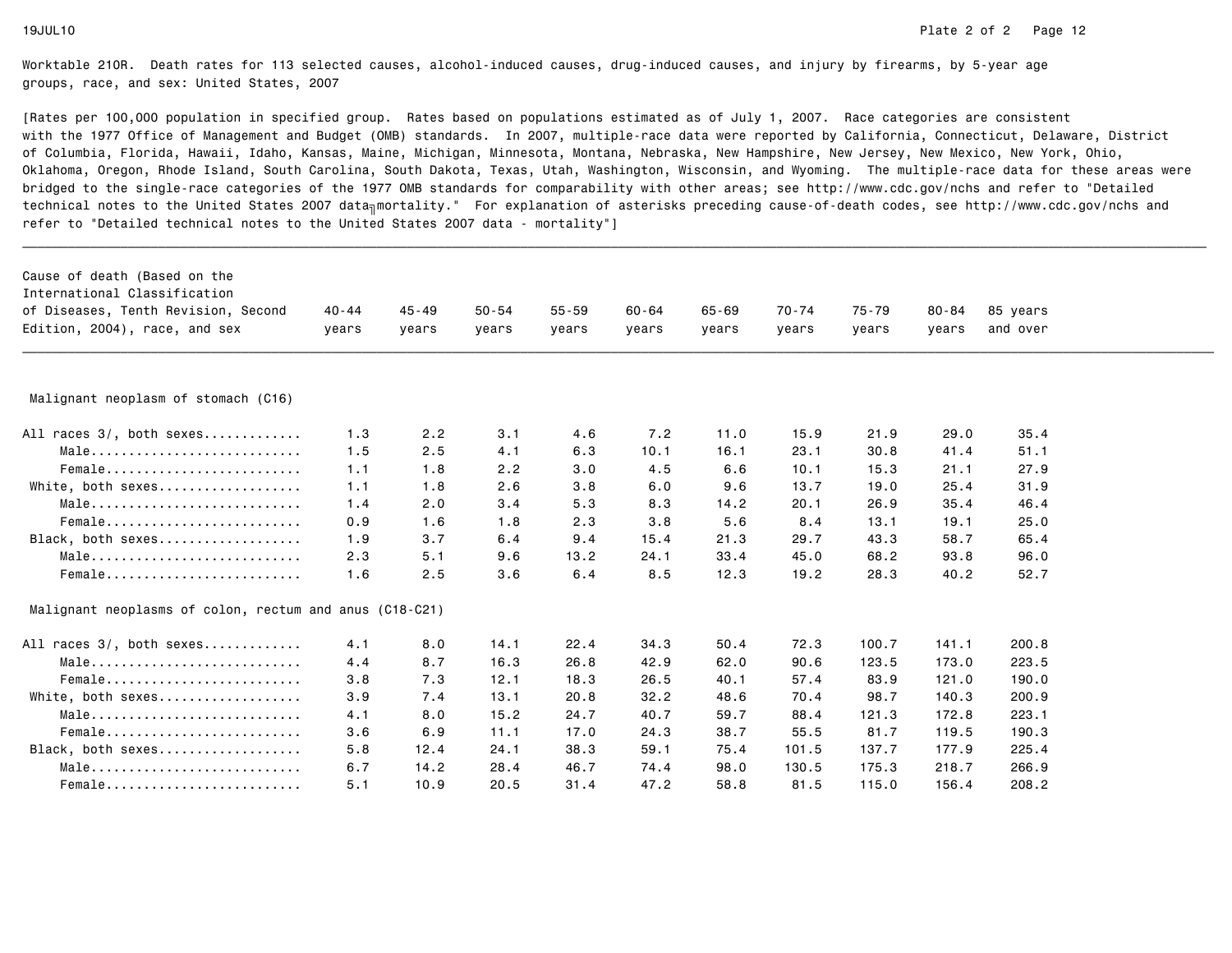| Cause of death (Based on the                                   |           |           |           |           |           |           |           |           |           |          |  |
|----------------------------------------------------------------|-----------|-----------|-----------|-----------|-----------|-----------|-----------|-----------|-----------|----------|--|
| International Classification                                   |           |           |           |           |           |           |           |           |           |          |  |
| of Diseases, Tenth Revision, Second                            | $40 - 44$ | $45 - 49$ | $50 - 54$ | $55 - 59$ | $60 - 64$ | $65 - 69$ | $70 - 74$ | $75 - 79$ | $80 - 84$ | 85 years |  |
| Edition, 2004), race, and sex                                  | years     | years     | years     | years     | years     | years     | years     | years     | years     | and over |  |
|                                                                |           |           |           |           |           |           |           |           |           |          |  |
| Malignant neoplasms of liver and intrahepatic bile ducts (C22) |           |           |           |           |           |           |           |           |           |          |  |
| All races 3/, both sexes                                       | 1.2       | 3.4       | 8.2       | 12.3      | 13.3      | 17.1      | 23.8      | 30.2      | 36.0      | 32.0     |  |
| Male                                                           | 1.7       | 5.0       | 13.7      | 20.3      | 20.9      | 24.8      | 33.8      | 43.0      | 50.3      | 43.3     |  |
| Female                                                         | 0.7       | 1.8       | 3.0       | 4.9       | 6.4       | 10.4      | 15.6      | 20.8      | 26.9      | 26.7     |  |
| White, both sexes                                              | 0.9       | 3.0       | 7.4       | 10.6      | 11.8      | 16.0      | 22.4      | 29.2      | 34.9      | 31.1     |  |
| Male                                                           | 1.3       | 4.4       | 12.1      | 17.3      | 17.9      | 22.8      | 31.4      | 41.2      | 49.4      | 41.8     |  |
| Female                                                         | 0.6       | 1.6       | 2.7       | 4.3       | 6.0       | 9.8       | 14.9      | 20.2      | 25.6      | 26.0     |  |
| Black, both sexes                                              | 2.1       | 4.3       | 13.2      | 22.6      | 23.2      | 22.1      | 27.1      | 33.1      | 34.5      | 34.2     |  |
| Male                                                           | 3.4       | 6.7       | 23.0      | 40.7      | 41.9      | 36.4      | 41.7      | 50.0      | 45.9      | 50.1     |  |
| Female                                                         | $^\star$  | 2.2       | 4.9       | 7.8       | 8.5       | 11.6      | 17.1      | 22.9      | 28.4      | 27.6     |  |
| Malignant neoplasm of pancreas (C25)                           |           |           |           |           |           |           |           |           |           |          |  |
| All races 3/, both sexes                                       | 1.8       | 4.1       | 9.0       | 15.6      | 25.3      | 38.0      | 53.4      | 70.5      | 90.4      | 94.6     |  |
| Male                                                           | 2.2       | 4.8       | 11.2      | 19.3      | 31.3      | 45.7      | 61.3      | 79.2      | 100.6     | 104.9    |  |
| Female                                                         | 1.5       | 3.3       | 6.8       | 12.1      | 19.9      | 31.2      | 46.8      | 64.1      | 83.9      | 89.8     |  |
| White, both sexes                                              | 1.8       | 3.9       | 8.4       | 15.0      | 25.1      | 37.5      | 52.5      | 70.1      | 89.5      | 93.6     |  |
| Male                                                           | 2.2       | 4.6       | 10.6      | 18.5      | 30.8      | 45.8      | 60.6      | 79.4      | 101.0     | 105.4    |  |
| Female                                                         | 1.4       | 3.3       | 6.3       | 11.7      | 19.7      | 30.0      | 45.6      | 63.1      | 82.2      | 88.0     |  |
| Black, both sexes                                              | 2.2       | 5.4       | 14.5      | 23.6      | 32.5      | 50.6      | 68.8      | 88.4      | 110.6     | 114.1    |  |
| Male                                                           | 2.5       | 6.8       | 18.0      | 31.2      | 43.2      | 56.6      | 77.7      | 96.1      | 104.0     | 107.1    |  |
| Female                                                         | 2.0       | 4.1       | 11.5      | 17.3      | 24.0      | 46.2      | 62.7      | 83.8      | 114.1     | 117.0    |  |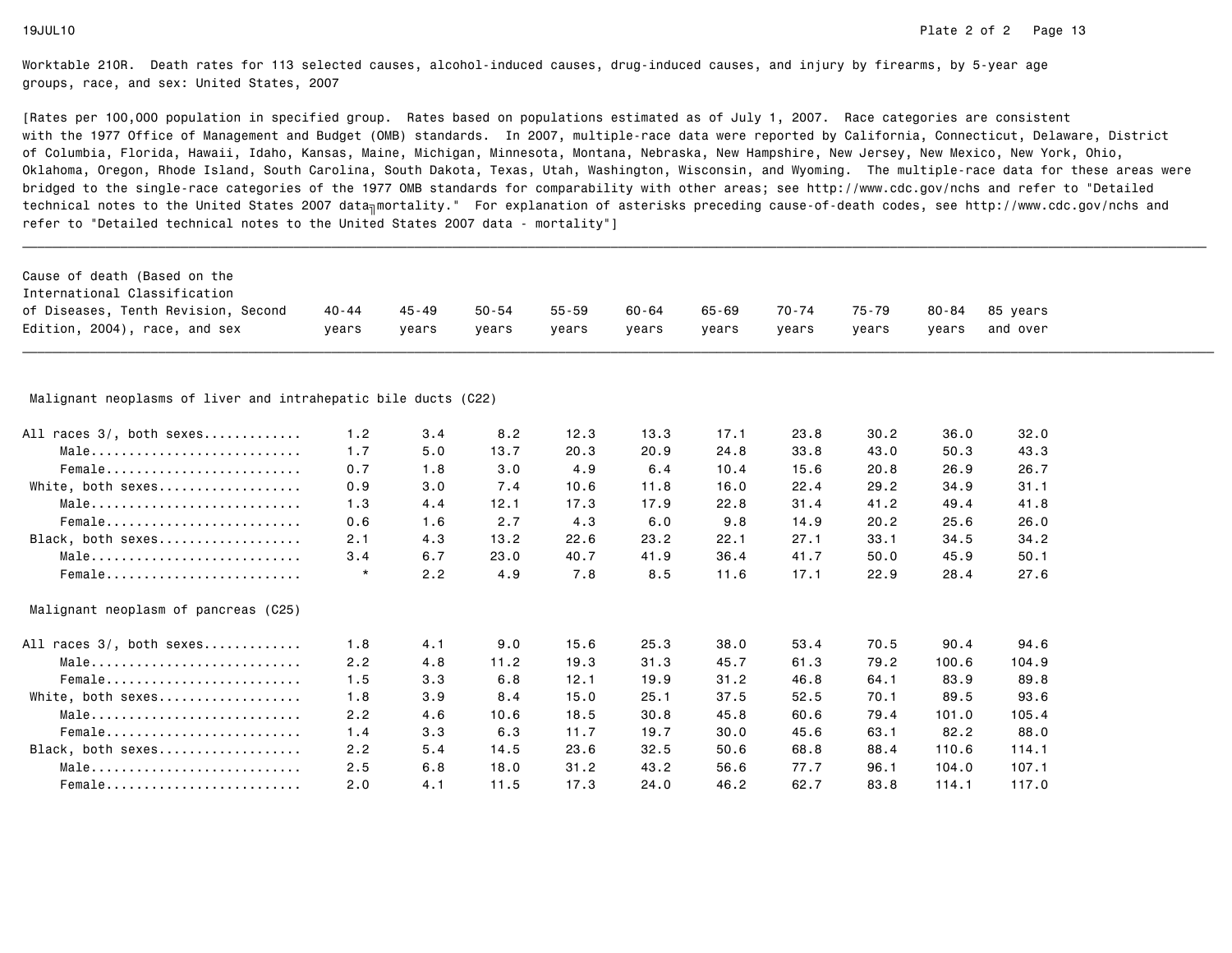| Malignant neoplasm of larynx (C32)<br>0.2<br>1.4<br>0.6<br>0.3<br>1.1<br>2.4<br>Male<br>$\star$<br>0.2<br>0.5<br>Female<br>0.2<br>0.6<br>White, both sexes<br>1.3<br>0.3<br>0.9<br>2.1<br>Male<br>$\star$<br>0.2<br>$Female$<br>0.5<br>$\star$<br>1.3<br>Black, both sexes<br>3.1<br>$\star$<br>2.2<br>6.1<br>Male<br>$\star$<br>$\star$<br>$\star$<br>$Female$<br>Malignant neoplasms of trachea, bronchus and lung (C33-C34) | 2.3<br>4.1 | 3.6     | 4.9     |       |         |         |         |  |
|--------------------------------------------------------------------------------------------------------------------------------------------------------------------------------------------------------------------------------------------------------------------------------------------------------------------------------------------------------------------------------------------------------------------------------|------------|---------|---------|-------|---------|---------|---------|--|
|                                                                                                                                                                                                                                                                                                                                                                                                                                |            |         |         |       |         |         |         |  |
| All races 3/, both sexes                                                                                                                                                                                                                                                                                                                                                                                                       |            |         |         |       |         |         |         |  |
|                                                                                                                                                                                                                                                                                                                                                                                                                                |            |         |         | 5.3   | 6.6     | 6.8     | 6.0     |  |
|                                                                                                                                                                                                                                                                                                                                                                                                                                |            | 6.1     | 8.4     | 8.8   | 12.4    | 13.6    | 13.9    |  |
|                                                                                                                                                                                                                                                                                                                                                                                                                                | 0.6        | 1.2     | 1.8     | 2.5   | 2.3     | 2.5     | 2.3     |  |
|                                                                                                                                                                                                                                                                                                                                                                                                                                | 2.0        | 3.2     | 4.6     | 5.0   | 6.2     | 6.6     | 5.9     |  |
|                                                                                                                                                                                                                                                                                                                                                                                                                                | 3.5        | 5.4     | 7.7     | 8.2   | 11.6    | 12.9    | 13.3    |  |
|                                                                                                                                                                                                                                                                                                                                                                                                                                | 0.6        | 1.1     | 1.8     | 2.3   | 2.2     | 2.6     | 2.3     |  |
|                                                                                                                                                                                                                                                                                                                                                                                                                                | 4.9        | 7.8     | 9.4     | 10.1  | 13.0    | 9.1     | 8.2     |  |
|                                                                                                                                                                                                                                                                                                                                                                                                                                | 9.9        | 14.5    | 18.8    | 17.2  | 27.4    | 23.0    | 22.9    |  |
|                                                                                                                                                                                                                                                                                                                                                                                                                                | $\star$    | $\star$ | $\star$ | 5.2   | $\star$ | $\star$ | $\star$ |  |
|                                                                                                                                                                                                                                                                                                                                                                                                                                |            |         |         |       |         |         |         |  |
| All races 3/, both sexes<br>6.8<br>19.0<br>38.7                                                                                                                                                                                                                                                                                                                                                                                | 69.2       | 128.4   | 213.6   | 292.9 | 363.2   | 381.8   | 299.8   |  |
| 6.7<br>20.3<br>Male<br>45.1                                                                                                                                                                                                                                                                                                                                                                                                    | 85.0       | 156.0   | 265.6   | 368.1 | 475.3   | 530.8   | 453.0   |  |
| 7.0<br>17.8<br>32.5<br>Female                                                                                                                                                                                                                                                                                                                                                                                                  | 54.4       | 103.1   | 168.1   | 231.5 | 280.6   | 287.7   | 227.0   |  |
| 6.8<br>White, both sexes<br>18.2<br>37.3                                                                                                                                                                                                                                                                                                                                                                                       | 68.2       | 128.5   | 216.7   | 299.9 | 371.0   | 390.0   | 303.7   |  |
| 6.5<br>18.8<br>42.5<br>Male                                                                                                                                                                                                                                                                                                                                                                                                    | 81.3       | 152.7   | 264.2   | 370.0 | 478.9   | 536.0   | 453.3   |  |
| 7.1<br>32.2<br>Female<br>17.6                                                                                                                                                                                                                                                                                                                                                                                                  | 55.6       | 105.8   | 174.2   | 241.5 | 289.8   | 296.7   | 232.3   |  |
| 8.3<br>57.5<br>29.4<br>Black, both sexes                                                                                                                                                                                                                                                                                                                                                                                       | 95.3       | 162.5   | 246.0   | 300.9 | 358.1   | 355.7   | 283.1   |  |
| 9.3<br>Male<br>35.7<br>75.6                                                                                                                                                                                                                                                                                                                                                                                                    | 139.1      | 234.8   | 361.1   | 441.2 | 529.9   | 571.1   | 504.8   |  |
| 7.5<br>42.2<br>Female<br>24.0                                                                                                                                                                                                                                                                                                                                                                                                  | 59.3       | 105.8   | 161.2   | 204.1 | 254.6   | 242.4   | 190.9   |  |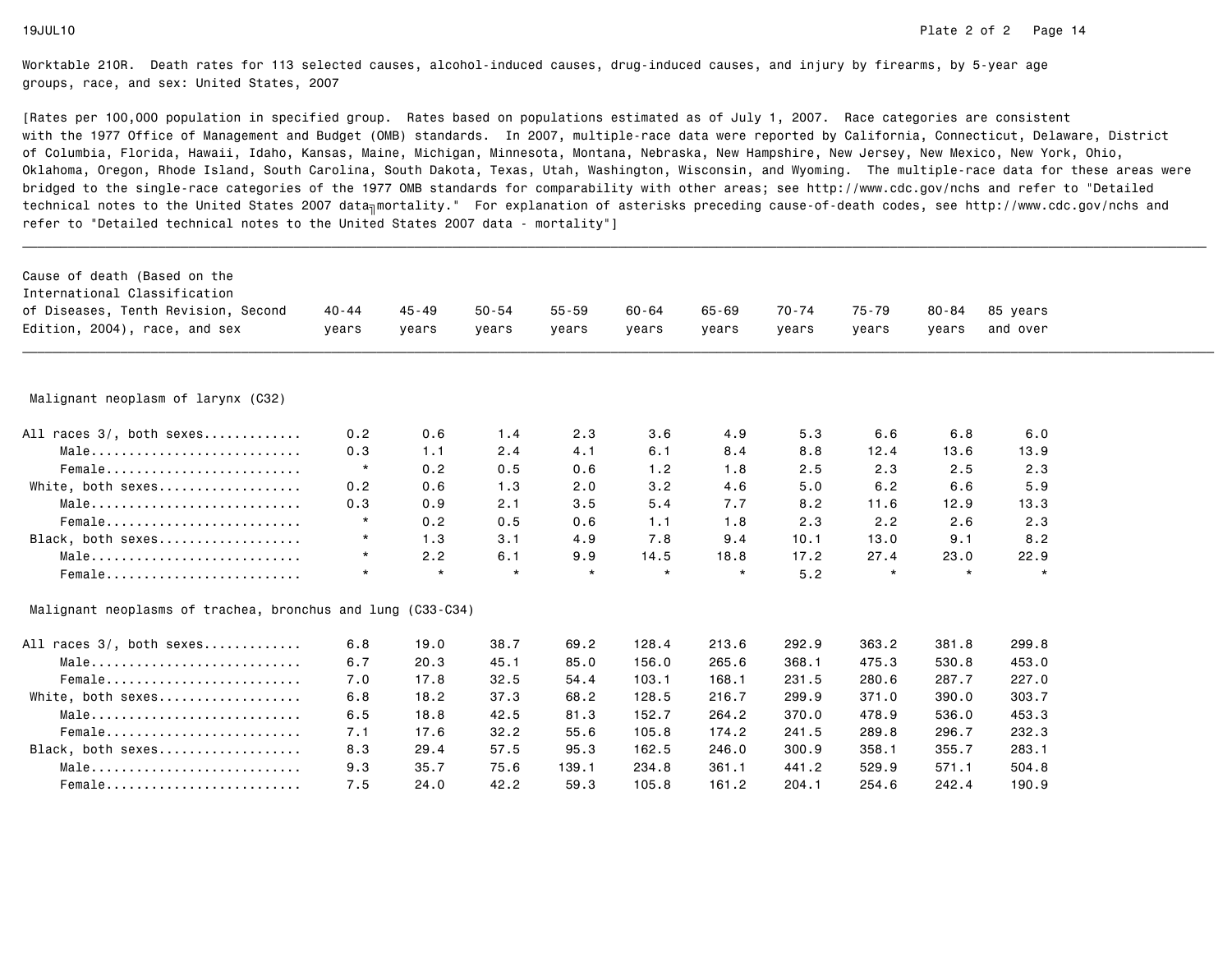| Cause of death (Based on the<br>International Classification<br>of Diseases, Tenth Revision, Second<br>Edition, 2004), race, and sex | $40 - 44$<br>years | $45 - 49$<br>years | $50 - 54$<br>years | $55 - 59$<br>years | $60 - 64$<br>years | $65 - 69$<br>years | $70 - 74$<br>years | $75 - 79$<br>years | $80 - 84$<br>years | 85 years<br>and over |  |
|--------------------------------------------------------------------------------------------------------------------------------------|--------------------|--------------------|--------------------|--------------------|--------------------|--------------------|--------------------|--------------------|--------------------|----------------------|--|
| Malignant melanoma of skin (C43)                                                                                                     |                    |                    |                    |                    |                    |                    |                    |                    |                    |                      |  |
| All races 3/, both sexes                                                                                                             | 1.4                | 2.2                | 3.2                | 4.8                | 6.0                | 7.8                | 10.4               | 14.1               | 17.5               | 19.9                 |  |
| Male                                                                                                                                 | 1.6                | 2.7                | 4.4                | 6.7                | 8.9                | 11.6               | 16.0               | 22.1               | 28.6               | 35.8                 |  |
| $Female$                                                                                                                             | 1.2                | 1.7                | 2.0                | 3.0                | 3.3                | 4.5                | 5.9                | 8.3                | 10.6               | 12.4                 |  |
| White, both sexes                                                                                                                    | 1.7                | 2.6                | 3.8                | 5.6                | 6.8                | 8.9                | 11.9               | 15.7               | 19.3               | 21.6                 |  |
| Male                                                                                                                                 | 2.0                | 3.2                | 5.2                | 7.8                | 10.1               | 13.1               | 18.2               | 24.4               | 31.6               | 38.9                 |  |
| Female                                                                                                                               | 1.4                | 2.0                | 2.5                | 3.5                | 3.7                | 5.2                | 6.6                | 9.1                | 11.4               | 13.4                 |  |
| Black, both sexes                                                                                                                    | $\star$            | $\star$            | $\star$            | $\star$            | $\star$            | $\star$            | $\star$            | $\star$            | $\star$            | 5.7                  |  |
| $Male \dots \dots \dots \dots \dots \dots \dots \dots \dots \dots$                                                                   | $\star$            | $\star$            | $\star$            | $\star$            | $\star$            | $\star$            | $\star$            | $\star$            | $\star$            | $\star$              |  |
| Female                                                                                                                               | $\star$            | $\star$            | $\star$            | $\star$            | $\star$            | $\star$            | $\star$            | $\star$            | $\star$            | $\star$              |  |
| Malignant neoplasm of breast (C50)                                                                                                   |                    |                    |                    |                    |                    |                    |                    |                    |                    |                      |  |
| All races 3/, both sexes                                                                                                             | 6.6                | 11.0               | 16.6               | 23.4               | 31.0               | 39.4               | 45.8               | 60.3               | 81.8               | 116.6                |  |
| $Male \dots \dots \dots \dots \dots \dots \dots \dots \dots \dots$                                                                   | $\star$            | $\star$            | 0.2                | 0.3                | 0.6                | 0.8                | 1.3                | 1.6                | 2.4                | 3.4                  |  |
| Female                                                                                                                               | 13.0               | 21.6               | 32.3               | 45.1               | 58.9               | 73.2               | 82.3               | 103.5              | 131.9              | 170.4                |  |
| White, both sexes                                                                                                                    | 5.8                | 9.7                | 15.5               | 21.9               | 29.9               | 38.8               | 45.7               | 60.1               | 82.2               | 117.6                |  |
| Male                                                                                                                                 | $\star$            | $\star$            | 0.2                | 0.3                | 0.6                | 0.8                | 1.3                | 1.5                | 2.5                | 3.4                  |  |
| Female                                                                                                                               | 11.7               | 19.4               | 30.4               | 42.8               | 57.4               | 72.8               | 82.7               | 104.1              | 133.1              | 172.1                |  |
| Black, both sexes                                                                                                                    | 12.3               | 20.6               | 27.9               | 39.4               | 46.6               | 55.3               | 58.4               | 78.1               | 99.9               | 136.8                |  |
| Male                                                                                                                                 | $\star$            | $\star$            | $\star$            | $\star$            | $\star$            | $\star$            | $\star$            | $\star$            | $\star$            | $\star$              |  |
| Female                                                                                                                               | 23.2               | 38.2               | 51.3               | 70.9               | 82.6               | 94.5               | 97.8               | 123.3              | 151.0              | 191.9                |  |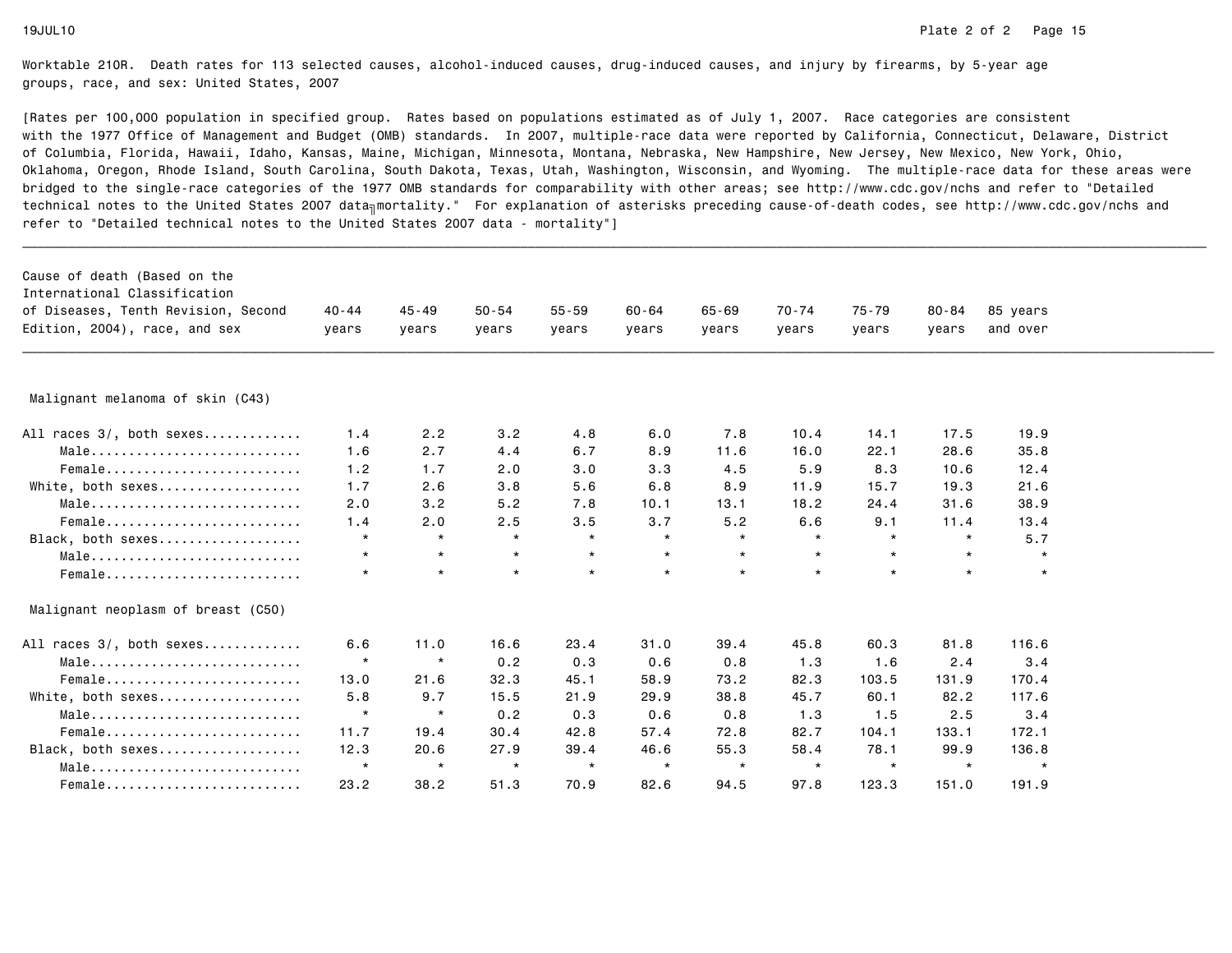| Cause of death (Based on the<br>International Classification               |                      |                      |                      |                      |                      |                       |                         |                         |                         |                         |  |
|----------------------------------------------------------------------------|----------------------|----------------------|----------------------|----------------------|----------------------|-----------------------|-------------------------|-------------------------|-------------------------|-------------------------|--|
| of Diseases, Tenth Revision, Second                                        | 40 - 44              | $45 - 49$            | $50 - 54$            | $55 - 59$            | 60-64                | 65-69                 | 70-74                   | 75-79                   | $80 - 84$               | 85 years                |  |
| Edition, 2004), race, and sex                                              | years                | years                | years                | years                | years                | years                 | years                   | years                   | years                   | and over                |  |
|                                                                            |                      |                      |                      |                      |                      |                       |                         |                         |                         |                         |  |
|                                                                            |                      |                      |                      |                      |                      |                       |                         |                         |                         |                         |  |
| Malignant neoplasm of cervix uteri (C53)                                   |                      |                      |                      |                      |                      |                       |                         |                         |                         |                         |  |
| All races 3/, both sexes                                                   | 1.7                  | 1.8                  | 2.4                  | 2.7                  | 2.8                  | 3.1                   | 3.2                     | 3.4                     | 4.5                     | 4.7                     |  |
| $Male \dots \dots \dots \dots \dots \dots \dots \dots \dots \dots$         | $\sim 100$           | $\sim 100$           | $\sim$ $\sim$ $\sim$ | $\sim$ $\sim$ $\sim$ | $\sim$ $\sim$ $\sim$ | $\sim 100$            | $\sim 100$              | $\sim 100$              | $\sim 100$              | $\sim 100$              |  |
| Female                                                                     | 3.3                  | 3.5                  | 4.7                  | 5.2                  | 5.3                  | 5.9                   | 5.8                     | 5.9                     | 7.3                     | 7.0                     |  |
| White, both sexes                                                          | 1.5                  | 1.7                  | 2.2                  | 2.5                  | 2.4                  | 2.7                   | 2.9                     | 2.8                     | 4.1                     | 4.0                     |  |
| Male                                                                       | $\sim 100$           | $\sim$ $\sim$ $\sim$ | $\sim$ $\sim$ $\sim$ | $\sim$ $\sim$ $\sim$ | $\cdots$             | $\sim 100$            | $\sim$ $\sim$ $\sim$    | $\sim$ $\sim$ $\sim$    | $\sim$ $\sim$ $\sim$    | $\sim 100$              |  |
| Female                                                                     | 3.0                  | 3.3                  | 4.3                  | 4.9                  | 4.7                  | 5.1                   | 5.2                     | 5.0                     | 6.7                     | 5.9                     |  |
| Black, both sexes                                                          | 2.9                  | 2.9                  | 4.1                  | 4.1                  | 5.7                  | 7.1                   | 6.5                     | 9.3                     | 9.3                     | 13.0                    |  |
| Male                                                                       | $\sim 100$           | $\sim$ $\sim$ $\sim$ | $\sim 100$           | $\sim$ $\sim$ $\sim$ | $\sim$ $\sim$ $\sim$ | $\sim 100$            | $\sim 100$ km s $^{-1}$ | $\sim 100$ km $^{-1}$   | $\sim 100$              | $\sim 100$ km s $^{-1}$ |  |
| Female                                                                     | 5.4                  | 5.3                  | 7.7                  | 7.5                  | 10.1                 | 12.3                  | 11.0                    | 14.9                    | 14.2                    | 18.4                    |  |
| Malignant neoplasms of corpus uteri and uterus, part unspecified (C54-C55) |                      |                      |                      |                      |                      |                       |                         |                         |                         |                         |  |
| All races 3/, both sexes                                                   | 0.5                  | 0.9                  | 1.8                  | 3.7                  | 6.3                  | 9.7                   | 11.4                    | 13.5                    | 17.0                    | 20.1                    |  |
| Male                                                                       | $\sim 100$           | $\sim 100$           | $\sim$ $\sim$ $\sim$ | $\sim$ $\sim$ $\sim$ | $\sim$ $\sim$ $\sim$ | $\sim 100$            | $\sim 100$              | $\sim 100$ km s $^{-1}$ | $\sim 100$ km s $^{-1}$ | $\sim 100$              |  |
| Female                                                                     | 1.0                  | 1.8                  | 3.5                  | 7.1                  | 12.1                 | 18.1                  | 20.8                    | 23.5                    | 27.8                    | 29.6                    |  |
| White, both sexes                                                          | 0.4                  | 0.9                  | 1.7                  | 3.5                  | 5.8                  | 8.3                   | 10.2                    | 12.4                    | 16.0                    | 19.9                    |  |
| Male                                                                       | $\sim 100$           | $\sim 100$           | $\sim 100$           | $\sim$ $\sim$ $\sim$ | $\sim 100$           | $\sim 100$ km $^{-1}$ | $\sim 100$ km s $^{-1}$ | $\sim 100$ km s $^{-1}$ | $\sim 100$              | $\sim 100$ km s $^{-1}$ |  |
| Female                                                                     | 0.9                  | 1.8                  | 3.4                  | 6.8                  | 11.2                 | 15.7                  | 18.7                    | 21.6                    | 26.2                    | 29.4                    |  |
| Black, both sexes                                                          | $\star$              | 1.2                  | 2.6                  | 5.5                  | 12.8                 | 24.5                  | 24.7                    | 29.1                    | 31.9                    | 27.0                    |  |
| $Male \dots \dots \dots \dots \dots \dots \dots \dots \dots \dots$         | $\sim$ $\sim$ $\sim$ | $\sim$ $\sim$ $\sim$ | $\sim$ $\sim$ $\sim$ | $\sim$ $\sim$ $\sim$ | $\sim 100$           | $\sim 100$            | $\sim$ $\sim$ $\sim$    | $\sim$ $\sim$ $\sim$    | $\sim$ $\sim$ $\sim$    | $\sim 100$ km s $^{-1}$ |  |
| Female                                                                     | $\star$              | 2.2                  | 4.7                  | 10.0                 | 22.9                 | 42.5                  | 41.7                    | 46.7                    | 48.7                    | 38.2                    |  |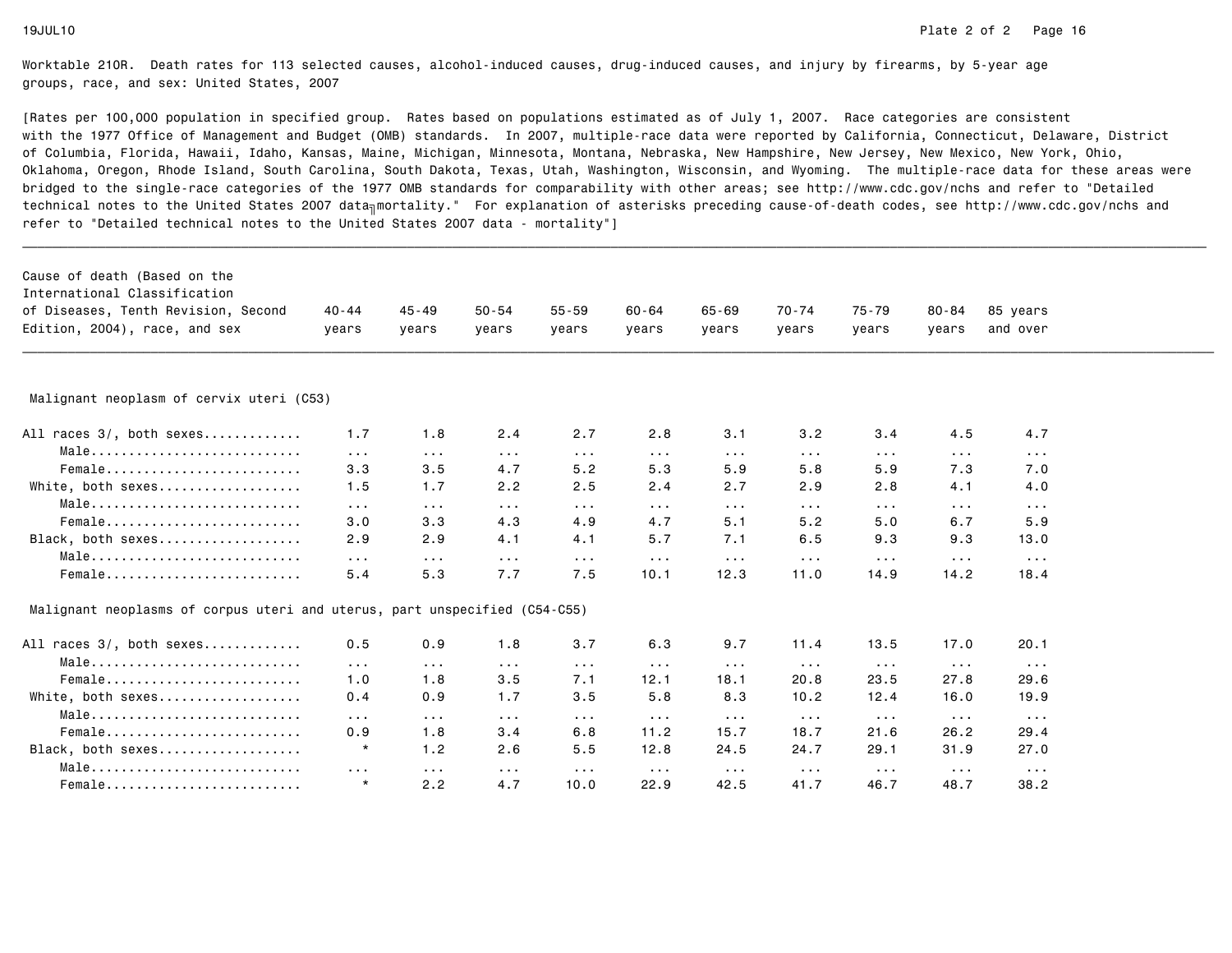| Cause of death (Based on the         |                         |                       |                         |                      |                         |                         |                         |                         |                      |                      |
|--------------------------------------|-------------------------|-----------------------|-------------------------|----------------------|-------------------------|-------------------------|-------------------------|-------------------------|----------------------|----------------------|
| International Classification         |                         |                       |                         |                      |                         |                         |                         |                         |                      |                      |
| of Diseases, Tenth Revision, Second  | $40 - 44$               | $45 - 49$             | $50 - 54$               | $55 - 59$            | $60 - 64$               | $65 - 69$               | $70 - 74$               | $75 - 79$               | 80-84                | 85 years             |
| Edition, 2004), race, and sex        | years                   | years                 | years                   | years                | years                   | vears                   | years                   | years                   | vears                | and over             |
|                                      |                         |                       |                         |                      |                         |                         |                         |                         |                      |                      |
| Malignant neoplasm of ovary (C56)    |                         |                       |                         |                      |                         |                         |                         |                         |                      |                      |
| All races 3/, both sexes             | 1.1                     | 2.4                   | 4.7                     | 7.5                  | 11.2                    | 16.3                    | 21.6                    | 26.6                    | 35.0                 | 37.6                 |
| Male                                 | $\sim 100$              | $\sim$ $\sim$ $\sim$  | $\sim 100$              | $\sim 100$           | $\sim 100$              | $\sim$ $\sim$ $\sim$    | $\sim$ $\sim$ $\sim$    | $\sim$ $\sim$ $\sim$    | $\sim 100$           | $\sim 100$           |
| Female                               | 2.3                     | 4.8                   | 9.1                     | 14.6                 | 21.6                    | 30.6                    | 39.3                    | 46.3                    | 57.1                 | 55.4                 |
| White, both sexes                    | 1.2                     | 2.5                   | 4.8                     | 7.8                  | 11.6                    | 17.1                    | 22.5                    | 27.6                    | 36.2                 | 38.9                 |
| Male                                 | $\sim 100$              | $\sim$ $\sim$ $\sim$  | $\sim 100$ km s $^{-1}$ | $\sim 100$           | $\sim 100$ km s $^{-1}$ | $\sim 100$              | $\sim 100$ km s $^{-1}$ | $\sim$ $\sim$ $\sim$    | $\sim 100$           | $\sim 100$           |
| Female                               | 2.5                     | 5.0                   | 9.5                     | 15.3                 | 22.5                    | 32.4                    | 41.2                    | 48.3                    | 59.3                 | 57.5                 |
| Black, both sexes                    | 0.9                     | 1.9                   | 4.1                     | 6.7                  | 10.4                    | 14.1                    | 19.2                    | 23.3                    | 27.9                 | 27.2                 |
| Male                                 | $\sim 100$              | $\sim$ $\sim$ $\sim$  | $\sim$ $\sim$ $\sim$    | $\sim$ $\sim$ $\sim$ | $\sim 100$              | $\sim$ $\sim$ $\sim$    | $\sim$ $\sim$ $\sim$    | $\sim$ $\sim$ $\sim$    | $\sim$ $\sim$ $\sim$ | $\sim$ $\sim$ $\sim$ |
| Female                               | 1.6                     | 3.6                   | 7.5                     | 12.3                 | 18.6                    | 24.4                    | 32.5                    | 37.4                    | 42.6                 | 38.5                 |
| Malignant neoplasm of prostate (C61) |                         |                       |                         |                      |                         |                         |                         |                         |                      |                      |
| All races 3/, both sexes             | $\star$                 | 0.4                   | 1.6                     | 4.3                  | 10.3                    | 21.2                    | 39.9                    | 68.0                    | 110.1                | 170.5                |
| Male                                 | $\star$                 | 0.8                   | 3.2                     | 8.9                  | 21.5                    | 45.5                    | 88.8                    | 160.4                   | 284.4                | 528.9                |
| Female                               | $\sim$ $\sim$ $\sim$    | $\sim$ $\sim$ $\sim$  | $\sim 100$ km $^{-1}$   | $\sim 100$           | $\sim 100$              | $\sim 100$              | $\sim 100$ km s $^{-1}$ | $\sim$ $\sim$ $\sim$    | $\sim 100$           | $\sim 100$           |
| White, both sexes                    | $\star$                 | 0.3                   | 1.4                     | 3.6                  | 8.9                     | 18.5                    | 35.3                    | 62.5                    | 103.9                | 163.2                |
| Male                                 | $\star$                 | 0.7                   | 2.8                     | 7.3                  | 18.4                    | 39.3                    | 77.7                    | 145.6                   | 266.5                | 505.1                |
| Female                               | $\sim 100$              | $\sim 100$ km $^{-1}$ | $\sim 100$              | $\sim 100$           | $\sim 100$ km s $^{-1}$ | $\sim 100$ km s $^{-1}$ | $\sim 100$ km s $^{-1}$ | $\sim 100$ km s $^{-1}$ | $\sim 100$           | $\sim$ $\sim$ $\sim$ |
| Black, both sexes                    | $\star$                 | 1.1                   | 3.5                     | 11.1                 | 25.7                    | 51.0                    | 93.4                    | 143.7                   | 207.4                | 292.6                |
| Male                                 | $\star$                 | 2.4                   | 7.7                     | 24.5                 | 58.5                    | 120.2                   | 228.7                   | 382.0                   | 601.5                | 996.0                |
| Female                               | $\sim 100$ km s $^{-1}$ | $\sim$ $\sim$ $\sim$  | $\sim$ $\sim$ $\sim$    | $\sim$ $\sim$ $\sim$ | $\sim$ $\sim$ $\sim$    | $\sim$ $\sim$ $\sim$    | $\sim$ $\sim$ $\sim$    | $\sim$ $\sim$ $\sim$    | $\sim$ $\sim$ $\sim$ | $\sim$ $\sim$ $\sim$ |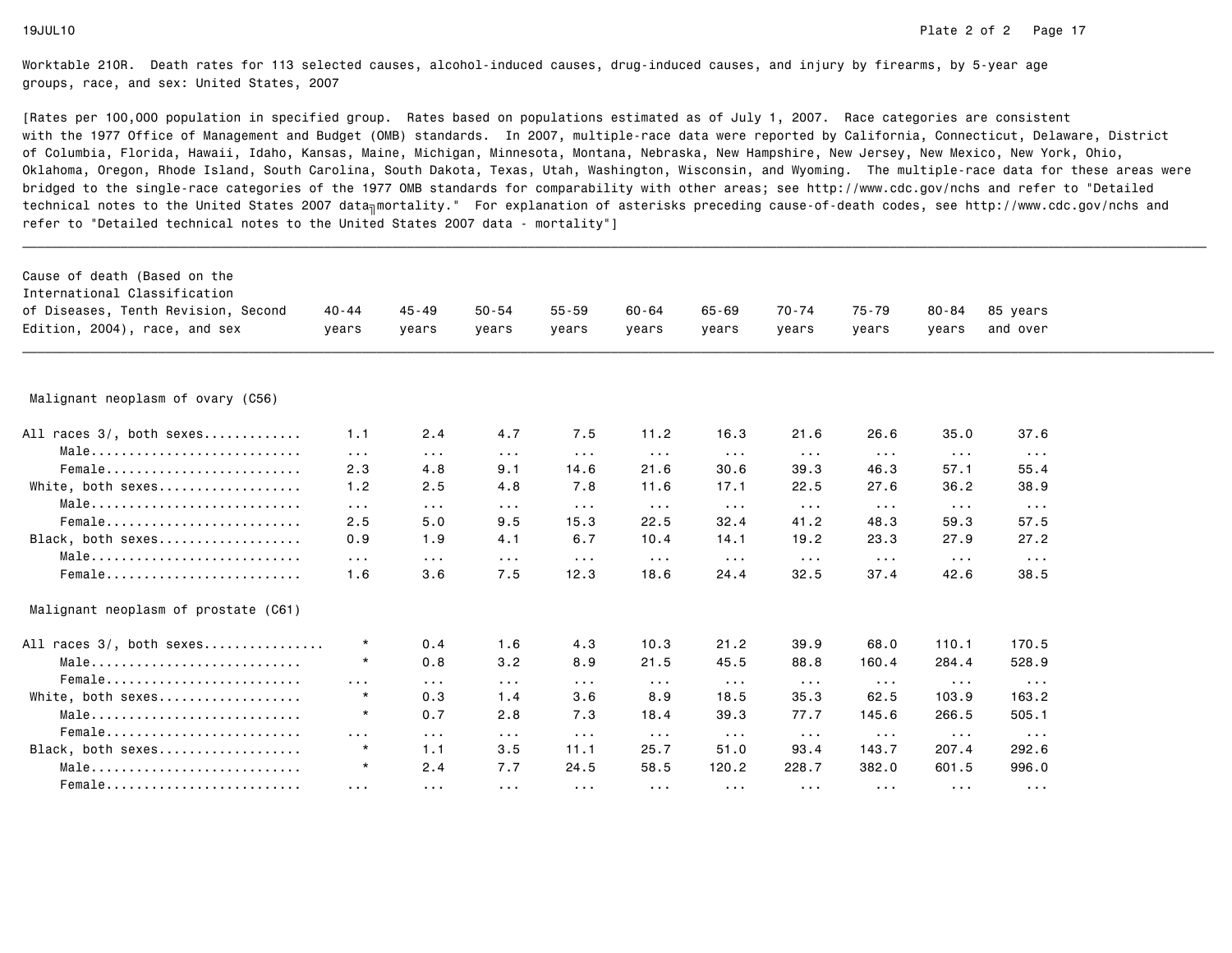| Cause of death (Based on the                             |         |           |           |           |           |           |       |           |           |          |  |
|----------------------------------------------------------|---------|-----------|-----------|-----------|-----------|-----------|-------|-----------|-----------|----------|--|
| International Classification                             |         |           |           |           |           |           |       |           |           |          |  |
| of Diseases, Tenth Revision, Second                      | 40 - 44 | $45 - 49$ | $50 - 54$ | $55 - 59$ | $60 - 64$ | $65 - 69$ | 70-74 | $75 - 79$ | $80 - 84$ | 85 years |  |
| Edition, 2004), race, and sex                            | years   | vears     | vears     | years     | years     | vears     | years | vears     | vears     | and over |  |
|                                                          |         |           |           |           |           |           |       |           |           |          |  |
| Malignant neoplasms of kidney and renal pelvis (C64-C65) |         |           |           |           |           |           |       |           |           |          |  |
| All races 3/, both sexes                                 | 0.8     | 2.1       | 3.7       | 6.3       | 9.9       | 14.7      | 18.4  | 24.4      | 30.7      | 33.0     |  |
| Male                                                     | 1.1     | 2.9       | 5.4       | 9.2       | 14.6      | 21.2      | 25.4  | 35.1      | 45.1      | 50.9     |  |
| Female                                                   | 0.5     | 1.2       | 2.0       | 3.7       | 5.5       | 9.0       | 12.6  | 16.6      | 21.6      | 24.5     |  |
| White, both sexes                                        | 0.8     | 2.1       | 3.6       | 6.4       | 10.1      | 15.1      | 19.0  | 24.8      | 31.4      | 33.4     |  |
| Male                                                     | 1.0     | 2.8       | 5.4       | 9.2       | 14.7      | 21.4      | 25.9  | 35.8      | 46.0      | 52.2     |  |
| $Female$                                                 | 0.5     | 1.3       | 1.9       | 3.8       | 5.7       | 9.4       | 13.2  | 16.5      | 22.1      | 24.5     |  |
| Black, both sexes                                        | 1.1     | 2.6       | 4.2       | 7.0       | 10.7      | 13.7      | 16.7  | 26.0      | 28.2      | 30.2     |  |
| Male                                                     | 1.6     | 4.1       | 6.4       | 10.4      | 17.5      | 22.0      | 24.2  | 33.6      | 41.9      | 41.6     |  |
| Female                                                   | $\star$ | 1.3       | 2.4       | 4.2       | 5.3       | 7.6       | 11.5  | 21.3      | 21.0      | 25.5     |  |
| Malignant neoplasm of bladder (C67)                      |         |           |           |           |           |           |       |           |           |          |  |
| All races 3/, both sexes                                 | 0.3     | 0.9       | 1.8       | 3.5       | 6.3       | 11.4      | 18.5  | 31.7      | 47.1      | 68.6     |  |
| Male                                                     | 0.4     | 1.2       | 2.7       | 5.4       | 10.1      | 18.5      | 30.4  | 54.1      | 84.3      | 132.7    |  |
| Female                                                   | 0.3     | 0.6       | 0.9       | 1.8       | 2.9       | 5.1       | 8.9   | 15.3      | 23.6      | 38.1     |  |
| White, both sexes                                        | 0.3     | 0.9       | 1.8       | 3.6       | 6.7       | 12.0      | 19.7  | 33.0      | 49.1      | 71.2     |  |
| Male                                                     | 0.4     | 1.2       | 2.8       | 5.5       | 10.5      | 19.5      | 32.3  | 56.5      | 89.3      | 140.0    |  |
| Female                                                   | 0.2     | 0.5       | 0.8       | 1.7       | 3.1       | 5.2       | 9.2   | 15.3      | 23.4      | 38.4     |  |
| Black, both sexes                                        | $\star$ | 1.2       | 2.0       | 4.4       | 5.6       | 9.9       | 14.6  | 28.3      | 37.2      | 53.9     |  |
| Male                                                     | $\star$ | $\star$   | 2.7       | 6.2       | 8.7       | 14.7      | 22.7  | 42.5      | 48.6      | 79.0     |  |
| Female                                                   | $\star$ | $\star$   | $\star$   | 2.9       | 3.1       | 6.4       | 9.0   | 19.7      | 31.3      | 43.5     |  |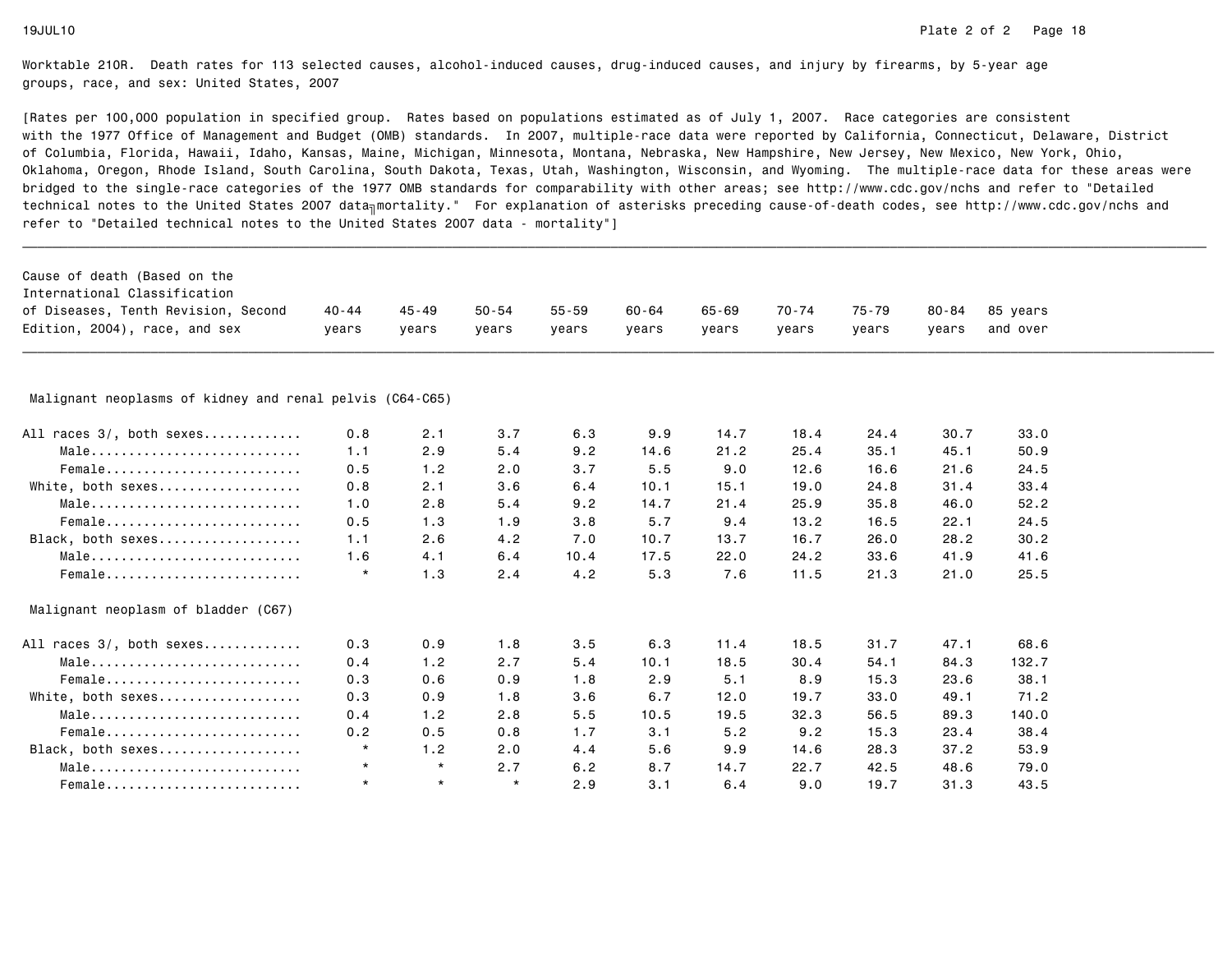[Rates per 100,000 population in specified group. Rates based on populations estimated as of July 1, 2007. Race categories are consistent with the 1977 Office of Management and Budget (OMB) standards. In 2007, multiple-race data were reported by California, Connecticut, Delaware, Districtof Columbia, Florida, Hawaii, Idaho, Kansas, Maine, Michigan, Minnesota, Montana, Nebraska, New Hampshire, New Jersey, New Mexico, New York, Ohio, Oklahoma, Oregon, Rhode Island, South Carolina, South Dakota, Texas, Utah, Washington, Wisconsin, and Wyoming. The multiple-race data for these areas werebridged to the single-race categories of the 1977 OMB standards for comparability with other areas; see http://www.cdc.gov/nchs and refer to "Detailedtechnical notes to the United States 2007 data<sub>∏</sub>mortality." For explanation of asterisks preceding cause-of-death codes, see http://www.cdc.gov/nchs and refer to "Detailed technical notes to the United States 2007 data - mortality"]

Malignant neoplasms of meninges, brain and other parts of central nervous system (C70-C72)

| All races 3/, both sexes | 2.4 | 3.6 | 5.2 | 7.9  | 10.6 | 14.3 | 17.0 | 19.4 | 20.8    | 16.1    |
|--------------------------|-----|-----|-----|------|------|------|------|------|---------|---------|
| Male                     | 2.9 | 4.4 | 6.3 | 9.7  | 13.3 | 17.5 | 19.8 | 23.8 | 24.6    | 21.1    |
| Female                   | 1.8 | 2.8 | 4.1 | 6.2  | 8.1  | 11.5 | 14.8 | 16.1 | 18.5    | 13.8    |
| White, both sexes        | 2.6 | 3.9 | 5.6 | 8.6  | 11.6 | 15.4 | 18.5 | 21.1 | 22.3    | 16.9    |
| Male                     | 3.1 | 4.8 | 6.9 | 10.4 | 14.4 | 18.8 | 21.3 | 25.7 | 26.4    | 22.5    |
| Female                   | 2.1 | 3.1 | 4.4 | 6.8  | 8.8  | 12.4 | 16.1 | 17.6 | 19.6    | 14.2    |
| Black, both sexes        | 1.4 | 2.2 | 3.7 | 5.0  | 5.7  | 9.2  | 9.7  | 8.0  | 9.8     | 9.0     |
| Male                     | 2.0 | 2.8 | 4.3 | 6.6  | 7.3  | 11.0 | 11.8 | 8.9  | $\star$ | $\star$ |
| Female                   |     | 1.7 | 3.1 | 3.7  | 4.4  | 7.9  | 8.3  | 7.5  | 9.6     | 9.2     |

Malignant neoplasms of lymphoid, hematopoietic and related tissue (C81-C96)

| All races 3/, both sexes | 4.2 | 6.2  | 10.4 | 18.1 | 30.3 | 50.0 | 79.6  | 119.0 | 160.8 | 185.5 |
|--------------------------|-----|------|------|------|------|------|-------|-------|-------|-------|
| Male                     | 5.2 | 7.5  | 13.1 | 22.5 | 38.2 | 64.1 | 102.3 | 156.8 | 218.0 | 253.4 |
| Female                   | 3.2 | 5.0  | 7.8  | 14.0 | 23.1 | 37.6 | 61.1  | 91.2  | 124.7 | 153.3 |
| White, both sexes        | 3.8 | 6.0  | 10.0 | 17.5 | 30.3 | 50.3 | 81.5  | 122.3 | 166.1 | 192.7 |
| Male                     | 4.9 | 7.3  | 12.6 | 21.9 | 38.5 | 64.8 | 104.8 | 161.4 | 225.4 | 263.7 |
| Female                   | 2.7 | 4.7  | 7.4  | 13.4 | 22.6 | 37.2 | 62.1  | 93.0  | 128.1 | 158.9 |
| Black, both sexes        | 7.1 | 8.8  | 15.0 | 25.6 | 37.7 | 58.5 | 80.7  | 105.2 | 131.1 | 138.6 |
| Male                     | 8.5 | 10.4 | 19.6 | 30.7 | 45.2 | 72.8 | 100.3 | 134.6 | 166.1 | 181.9 |
| Female                   | 5.8 | 7.4  | 11.1 | 21.4 | 31.9 | 48.0 | 67.1  | 87.5  | 112.6 | 120.5 |
|                          |     |      |      |      |      |      |       |       |       |       |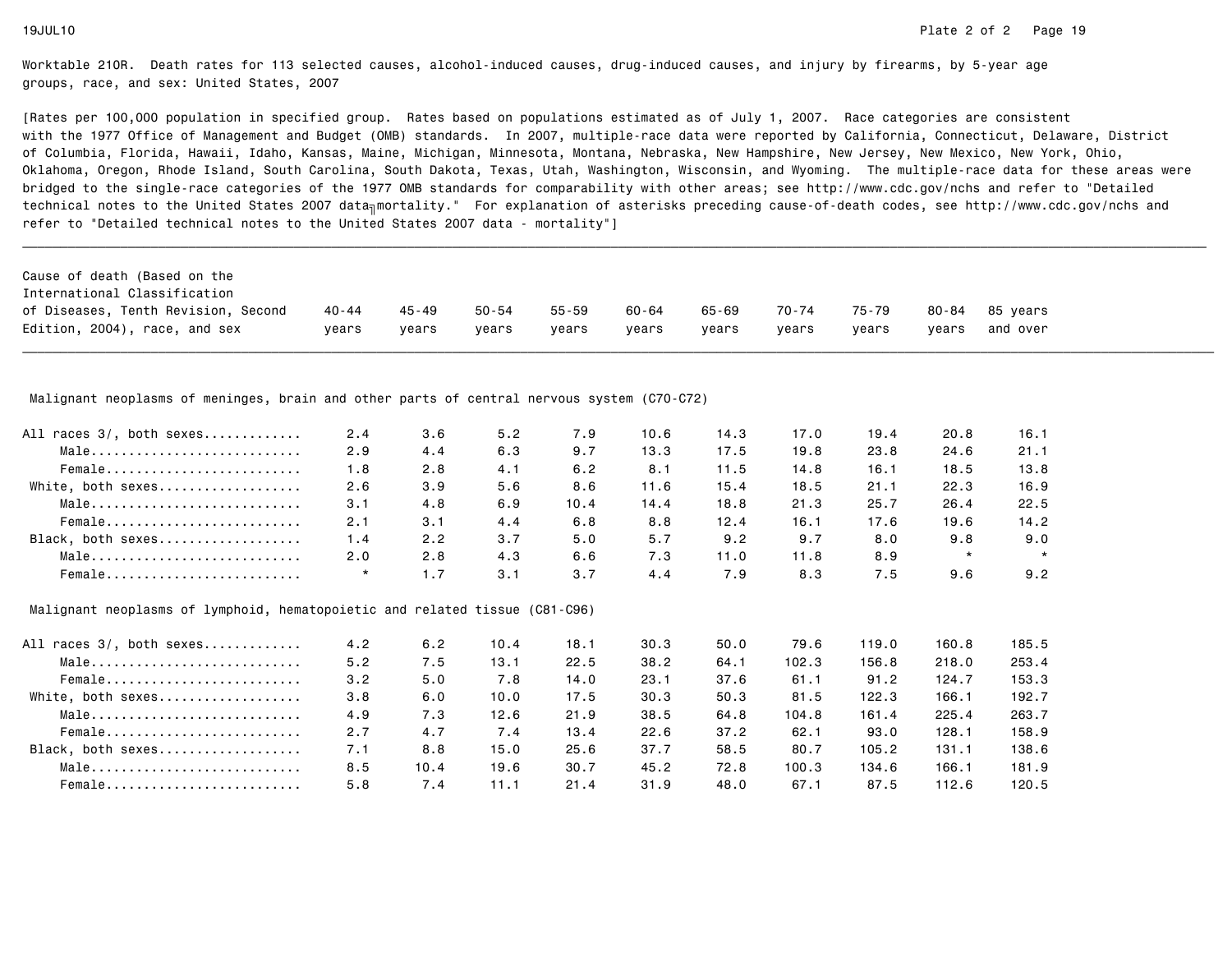| Cause of death (Based on the<br>International Classification<br>of Diseases, Tenth Revision, Second<br>Edition, 2004), race, and sex | $40 - 44$<br>years | $45 - 49$<br>years | $50 - 54$<br>years | $55 - 59$<br>years | $60 - 64$<br>years | $65 - 69$<br>vears | 70-74<br>years | $75 - 79$<br>years | 80-84<br>vears | 85 years<br>and over |
|--------------------------------------------------------------------------------------------------------------------------------------|--------------------|--------------------|--------------------|--------------------|--------------------|--------------------|----------------|--------------------|----------------|----------------------|
| Hodgkin's disease (C81)                                                                                                              |                    |                    |                    |                    |                    |                    |                |                    |                |                      |
| All races 3/, both sexes                                                                                                             | 0.3                | 0.3                | 0.4                | 0.5                | 0.6                | 0.9                | 1.3            | 1.8                | 2.6            | 2.4                  |
| Male                                                                                                                                 | 0.4                | 0.4                | 0.6                | 0.5                | 0.8                | 1.2                | 1.5            | 2.5                | 2.9            | 2.8                  |
| Female                                                                                                                               | 0.2                | $\star$            | 0.2                | 0.4                | 0.5                | 0.7                | 1.1            | 1.4                | 2.5            | 2.2                  |
| White, both sexes                                                                                                                    | 0.3                | 0.3                | 0.4                | 0.4                | 0.7                | 0.9                | 1.4            | 2.0                | 2.9            | 2.6                  |
| Male                                                                                                                                 | 0.4                | 0.4                | 0.5                | 0.5                | 0.8                | 1.2                | 1.6            | 2.6                | 3.1            | 2.9                  |
| Female                                                                                                                               | $\star$            | $\star$            | $\star$            | 0.4                | 0.5                | 0.7                | 1.3            | 1.5                | 2.7            | 2.4                  |
| Black, both sexes                                                                                                                    | $\star$            | $\star$            | $\star$            | $\star$            | $\star$            | $\star$            | $\star$        | $\star$            | $\star$        | $\star$              |
| Male                                                                                                                                 | $\star$            | $\star$            | $\star$            | $\star$            | $\star$            | $\star$            | $\star$        | $\star$            | $\star$        | $\star$              |
| Female                                                                                                                               | $\star$            | $\star$            | $\star$            | $\star$            | $\star$            | $\star$            | $\star$        | $\star$            | $\star$        | $\star$              |
| Non-Hodgkin's lymphoma (C82-C85)                                                                                                     |                    |                    |                    |                    |                    |                    |                |                    |                |                      |
| All races 3/, both sexes                                                                                                             | 1.5                | 2.4                | 4.0                | 7.1                | 11.2               | 18.5               | 28.9           | 45.0               | 62.7           | 72.1                 |
| Male                                                                                                                                 | 2.1                | 3.1                | 5.2                | 9.2                | 14.1               | 24.1               | 36.7           | 56.0               | 79.3           | 91.6                 |
| Female                                                                                                                               | 0.9                | 1.8                | 2.8                | 5.1                | 8.6                | 13.6               | 22.5           | 36.8               | 52.2           | 62.8                 |
| White, both sexes                                                                                                                    | 1.3                | 2.3                | 4.0                | 7.1                | 11.5               | 19.5               | 30.6           | 47.4               | 66.3           | 76.6                 |
| Male                                                                                                                                 | 1.8                | 3.1                | 5.1                | 9.2                | 14.5               | 25.1               | 38.3           | 59.1               | 83.4           | 97.0                 |
| Female                                                                                                                               | 0.8                | 1.6                | 2.8                | 5.1                | 8.8                | 14.4               | 24.1           | 38.6               | 55.4           | 66.8                 |
| Black, both sexes                                                                                                                    | 2.7                | 3.3                | 4.6                | 8.0                | 10.7               | 14.8               | 18.4           | 23.5               | 28.6           | 31.2                 |
| Male                                                                                                                                 | 3.8                | 3.9                | 6.5                | 10.4               | 13.4               | 21.5               | 25.1           | 27.9               | 33.1           | 36.5                 |
| Female                                                                                                                               | 1.8                | 2.8                | 3.0                | 6.1                | 8.5                | 9.8                | 13.8           | 20.8               | 26.3           | 29.0                 |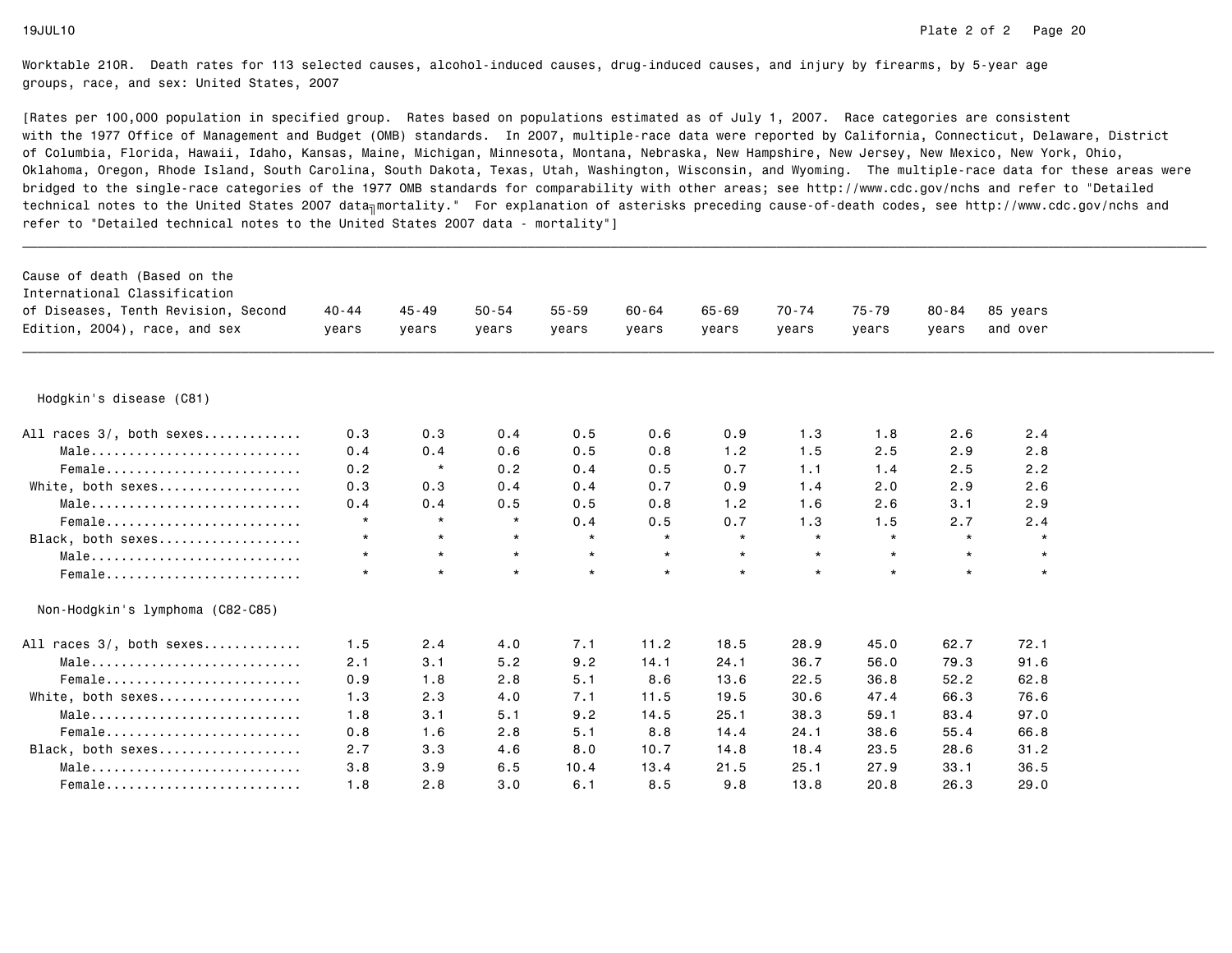| Cause of death (Based on the<br>International Classification<br>of Diseases, Tenth Revision, Second<br>Edition, 2004), race, and sex | $40 - 44$<br>years | $45 - 49$<br>years | $50 - 54$<br>years | $55 - 59$<br>years | $60 - 64$<br>years | $65 - 69$<br>years | $70 - 74$<br>years | 75-79<br>years | $80 - 84$<br>years | 85 years<br>and over |  |
|--------------------------------------------------------------------------------------------------------------------------------------|--------------------|--------------------|--------------------|--------------------|--------------------|--------------------|--------------------|----------------|--------------------|----------------------|--|
| Leukemia (C91-C95)                                                                                                                   |                    |                    |                    |                    |                    |                    |                    |                |                    |                      |  |
| All races 3/, both sexes                                                                                                             | 1.9                | 2.5                | 3.7                | 6.5                | 11.1               | 18.6               | 30.3               | 45.4           | 62.0               | 76.7                 |  |
| Male                                                                                                                                 | 2.1                | 2.8                | 4.5                | 8.2                | 14.3               | 24.6               | 40.7               | 63.8           | 92.4               | 109.4                |  |
| Female                                                                                                                               | 1.6                | 2.3                | 2.9                | 4.9                | 8.3                | 13.4               | 21.9               | 31.8           | 42.9               | 61.2                 |  |
| White, both sexes                                                                                                                    | 1.7                | 2.6                | 3.7                | 6.6                | 11.4               | 19.1               | 31.4               | 47.4           | 64.8               | 80.2                 |  |
| Male                                                                                                                                 | 2.0                | 2.8                | 4.5                | 8.3                | 14.8               | 25.2               | 42.2               | 66.7           | 96.7               | 114.5                |  |
| Female                                                                                                                               | 1.5                | 2.3                | 2.9                | 4.9                | 8.3                | 13.7               | 22.4               | 32.9           | 44.3               | 63.9                 |  |
| Black, both sexes                                                                                                                    | 2.7                | 2.7                | 4.5                | 7.4                | 11.5               | 18.0               | 28.4               | 35.1           | 45.2               | 51.9                 |  |
| Male                                                                                                                                 | 3.0                | 3.4                | 5.8                | 8.9                | 13.2               | 23.8               | 37.2               | 46.5           | 60.8               | 76.5                 |  |
| Female                                                                                                                               | 2.4                | 2.2                | 3.5                | 6.1                | 10.2               | 13.6               | 22.3               | 28.3           | 37.0               | 41.7                 |  |
| Multiple myeloma and immunoproliferative neoplasms (C88,C90)                                                                         |                    |                    |                    |                    |                    |                    |                    |                |                    |                      |  |
| All races 3/, both sexes                                                                                                             | 0.5                | 1.0                | 2.3                | 4.0                | 7.3                | 11.9               | 19.0               | 26.7           | 33.3               | 34.1                 |  |
| Male                                                                                                                                 | 0.7                | 1.2                | 2.8                | 4.5                | 9.0                | 14.2               | 23.4               | 34.2           | 43.4               | 49.4                 |  |
| Female                                                                                                                               | 0.4                | 0.8                | 1.8                | 3.5                | 5.7                | 9.9                | 15.5               | 21.1           | 27.0               | 26.8                 |  |
| White, both sexes                                                                                                                    | 0.5                | 0.8                | 1.9                | 3.4                | 6.6                | 10.7               | 18.0               | 25.4           | 31.9               | 33.1                 |  |
| Male                                                                                                                                 | 0.6                | 1.0                | 2.5                | 3.8                | 8.4                | 13.3               | 22.6               | 32.8           | 42.1               | 49.1                 |  |
| Female                                                                                                                               | 0.3                | 0.6                | 1.4                | 3.0                | 4.9                | 8.4                | 14.2               | 19.8           | 25.5               | 25.5                 |  |
| Black, both sexes                                                                                                                    | 1.3                | 2.5                | 5.0                | 9.3                | 14.7               | 24.9               | 33.4               | 45.6           | 56.1               | 53.7                 |  |
| Male                                                                                                                                 | $\star$            | 2.6                | 6.0                | 10.3               | 17.3               | 26.6               | 37.8               | 58.4           | 72.2               | 65.4                 |  |
| $Female$                                                                                                                             | 1.3                | 2.4                | 4.1                | 8.6                | 12.7               | 23.8               | 30.4               | 37.9           | 47.6               | 48.8                 |  |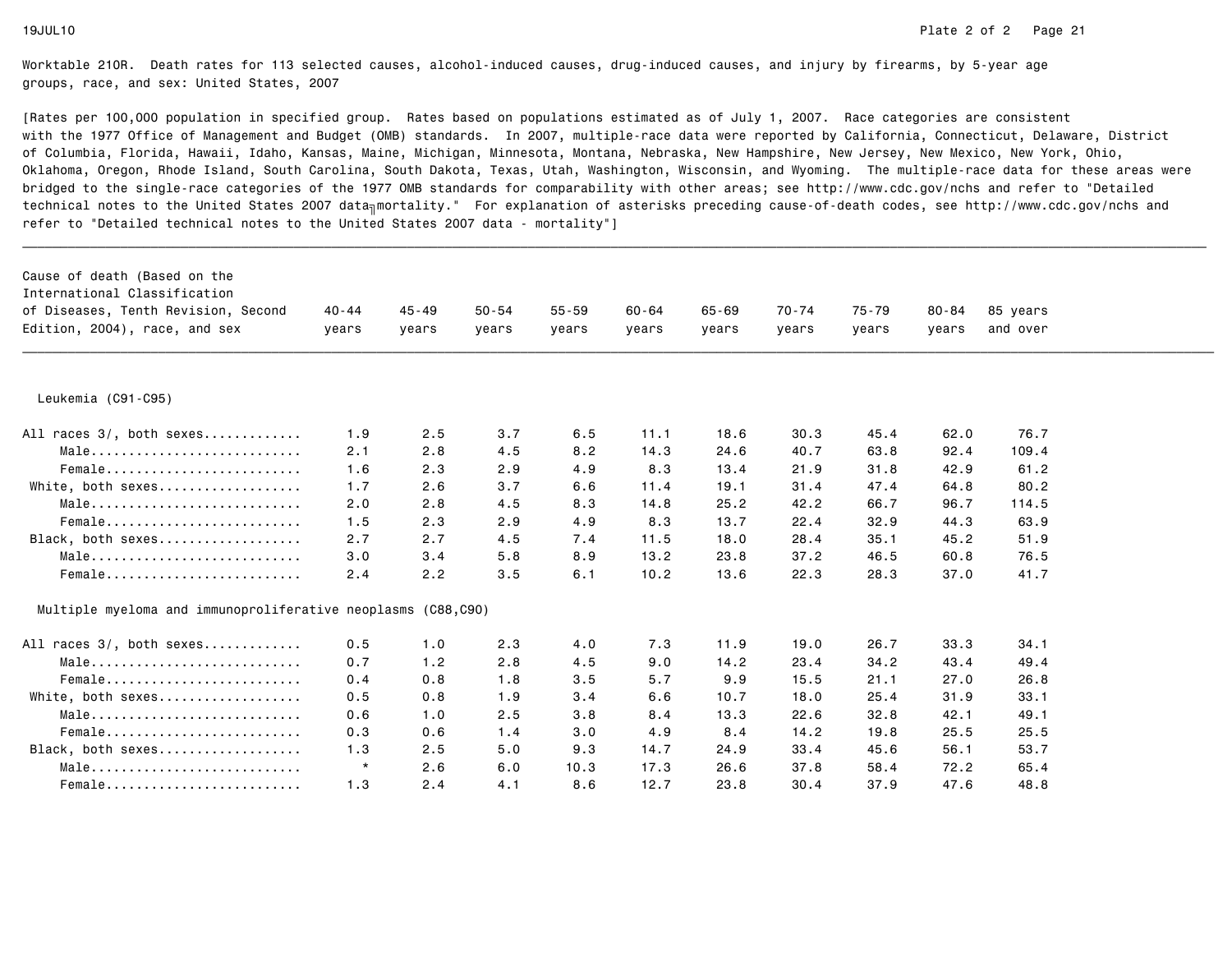[Rates per 100,000 population in specified group. Rates based on populations estimated as of July 1, 2007. Race categories are consistent with the 1977 Office of Management and Budget (OMB) standards. In 2007, multiple-race data were reported by California, Connecticut, Delaware, Districtof Columbia, Florida, Hawaii, Idaho, Kansas, Maine, Michigan, Minnesota, Montana, Nebraska, New Hampshire, New Jersey, New Mexico, New York, Ohio, Oklahoma, Oregon, Rhode Island, South Carolina, South Dakota, Texas, Utah, Washington, Wisconsin, and Wyoming. The multiple-race data for these areas werebridged to the single-race categories of the 1977 OMB standards for comparability with other areas; see http://www.cdc.gov/nchs and refer to "Detailedtechnical notes to the United States 2007 data<sub>∏</sub>mortality." For explanation of asterisks preceding cause-of-death codes, see http://www.cdc.gov/nchs and refer to "Detailed technical notes to the United States 2007 data - mortality"]

| Cause of death (Based on the<br>International Classification |         |       |       |       |       |       |       |       |       |                |
|--------------------------------------------------------------|---------|-------|-------|-------|-------|-------|-------|-------|-------|----------------|
| of Diseases, Tenth Revision, Second                          | 40 - 44 | 45-49 | 50-54 | 55-59 | 60-64 | 65-69 | 70-74 | 75-79 |       | 80-84 85 vears |
| Edition, 2004), race, and sex                                | vears   | vears | vears | vears | vears | vears | vears | vears | vears | and over       |

Other and unspecified malignant neoplasms of lymphoid, hematopoietic and related tissue (C96)

| All races 3/, both sexes                                           |         |         |         | $\star$ |         |         |         |         |  |
|--------------------------------------------------------------------|---------|---------|---------|---------|---------|---------|---------|---------|--|
| $Male \dots \dots \dots \dots \dots \dots \dots \dots \dots \dots$ |         | $\star$ | $\star$ | $\star$ |         | $\star$ |         |         |  |
| Female                                                             | $\star$ | $\star$ | $\star$ | $\star$ | $\star$ | $\star$ | $\star$ | $\star$ |  |
| White, both sexes                                                  |         | $\star$ | $\star$ | $\star$ |         | $\star$ |         |         |  |
| Male                                                               |         | $\star$ | $\star$ | $\star$ | $\star$ | $\star$ |         |         |  |
| Female                                                             |         | $\star$ | $\star$ | $\star$ | $\star$ | $\star$ |         |         |  |
| Black, both sexes                                                  |         | $\star$ | $\star$ | $\star$ |         | $\star$ |         |         |  |
| Male                                                               | $\star$ | $\star$ | $\star$ | $\star$ |         | $\star$ |         |         |  |
| Female                                                             |         |         |         | $\star$ |         | $\star$ |         |         |  |

All other and unspecified malignant neoplasms (C17,C23-C24,C26-C31,C37-C41,C44-C49,C51-C52,C57-C60,C62-C63,C66,C68-C69,C73-C80,C97)

| All races 3/, both sexes | 5.1 | 9.3  | 15.7 | 26.9 | 41.7 | 61.3 | 84.4  | 122.1 | 162.2 | 206.7 |
|--------------------------|-----|------|------|------|------|------|-------|-------|-------|-------|
| Male                     | 5.2 | 10.2 | 18.7 | 32.2 | 50.2 | 73.7 | 103.5 | 149.8 | 208.1 | 260.9 |
| Female                   | 4.9 | 8.5  | 12.9 | 22.0 | 33.8 | 50.5 | 68.8  | 101.6 | 133.3 | 180.9 |
| White, both sexes        | 4.9 | 9.0  | 14.9 | 26.2 | 40.8 | 61.0 | 85.3  | 124.1 | 165.1 | 212.4 |
| Male                     | 5.0 | 9.7  | 17.9 | 31.3 | 49.2 | 73.0 | 105.0 | 152.9 | 212.3 | 269.8 |
| Female                   | 4.8 | 8.3  | 12.0 | 21.2 | 33.0 | 50.3 | 68.8  | 102.5 | 134.9 | 184.9 |
| Black, both sexes        | 7.0 | 13.5 | 23.9 | 37.9 | 57.5 | 76.3 | 90.4  | 122.5 | 149.7 | 170.8 |
| Male                     | 7.4 | 16.1 | 28.6 | 47.4 | 73.7 | 96.0 | 106.7 | 147.0 | 188.3 | 205.7 |
| Female                   | 6.6 | 11.3 | 19.9 | 30.2 | 44.7 | 61.8 | 79.2  | 107.8 | 129.4 | 156.2 |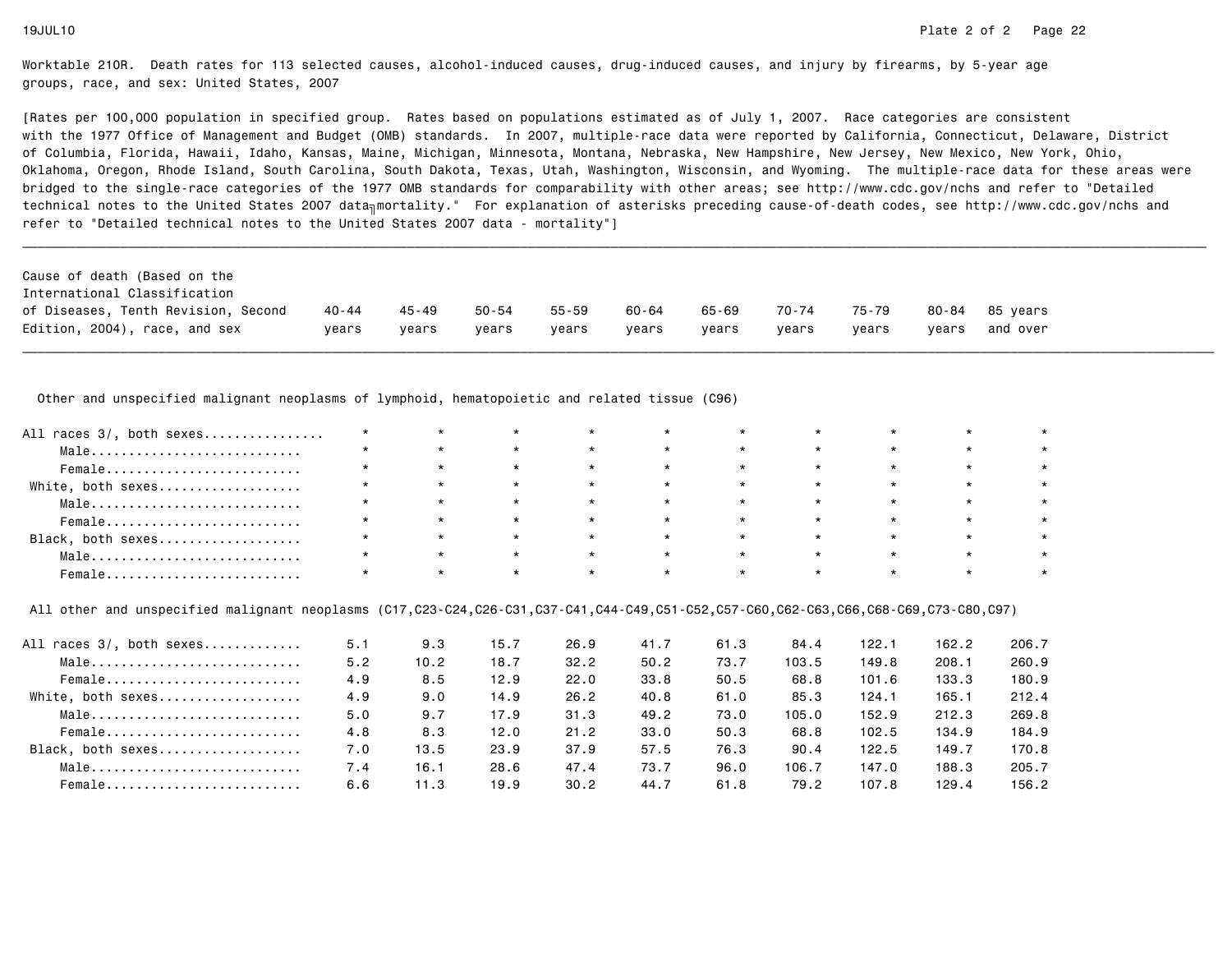[Rates per 100,000 population in specified group. Rates based on populations estimated as of July 1, 2007. Race categories are consistent with the 1977 Office of Management and Budget (OMB) standards. In 2007, multiple-race data were reported by California, Connecticut, Delaware, Districtof Columbia, Florida, Hawaii, Idaho, Kansas, Maine, Michigan, Minnesota, Montana, Nebraska, New Hampshire, New Jersey, New Mexico, New York, Ohio, Oklahoma, Oregon, Rhode Island, South Carolina, South Dakota, Texas, Utah, Washington, Wisconsin, and Wyoming. The multiple-race data for these areas werebridged to the single-race categories of the 1977 OMB standards for comparability with other areas; see http://www.cdc.gov/nchs and refer to "Detailedtechnical notes to the United States 2007 data<sub>∏</sub>mortality." For explanation of asterisks preceding cause-of-death codes, see http://www.cdc.gov/nchs and refer to "Detailed technical notes to the United States 2007 data - mortality"]

| Cause of death (Based on the<br>International Classification |         |       |       |       |       |       |       |       |       |                |
|--------------------------------------------------------------|---------|-------|-------|-------|-------|-------|-------|-------|-------|----------------|
| of Diseases, Tenth Revision, Second                          | 40 - 44 | 45-49 | 50-54 | 55-59 | 60-64 | 65-69 | 70-74 | 75-79 |       | 80-84 85 vears |
| Edition, 2004), race, and sex                                | vears   | years | years | years | years | years | vears | vears | vears | and over       |

\_\_\_\_\_\_\_\_\_\_\_\_\_\_\_\_\_\_\_\_\_\_\_\_\_\_\_\_\_\_\_\_\_\_\_\_\_\_\_\_\_\_\_\_\_\_\_\_\_\_\_\_\_\_\_\_\_\_\_\_\_\_\_\_\_\_\_\_\_\_\_\_\_\_\_\_\_\_\_\_\_\_\_\_\_\_\_\_\_\_\_\_\_\_\_\_\_\_\_\_\_\_\_\_\_\_\_\_\_\_\_\_\_\_\_\_\_\_\_\_\_\_\_\_\_\_\_\_\_\_\_\_\_\_\_\_\_\_\_\_\_\_\_\_\_\_\_\_\_\_\_\_\_\_\_\_\_\_

In situ neoplasms, benign neoplasms and neoplasms of uncertain or unknown behavior (D00-D48)

| All races 3/, both sexes                                           | 0.9     | 1.3     | 2.0 | 3.5 | 5.4     | 9.4  | 16.2 | 28.2 | 46.5 | 76.4 |
|--------------------------------------------------------------------|---------|---------|-----|-----|---------|------|------|------|------|------|
| Male                                                               | 1.0     | 1.4     | 2.2 | 4.3 | 6.6     | 11.6 | 19.9 | 37.4 | 63.9 | 95.7 |
| Female                                                             | 0.8     | 1.1     | 1.7 | 2.7 | 4.3     | 7.4  | 13.2 | 21.5 | 35.6 | 67.2 |
| White, both sexes                                                  | 0.9     | 1.2     | 2.0 | 3.5 | 5.3     | 9.4  | 16.5 | 29.1 | 47.9 | 79.4 |
| Male                                                               | 1.0     | 1.4     | 2.2 | 4.2 | 6.4     | 11.5 | 20.1 | 38.6 | 65.8 | 99.4 |
| Female                                                             | 0.8     | 1.0     | 1.7 | 2.8 | 4.2     | 7.5  | 13.4 | 21.9 | 36.4 | 69.9 |
| Black, both sexes                                                  | 1.3     | 1.7     | 2.3 | 4.1 | 6.7     | 10.2 | 18.0 | 24.3 | 38.2 | 49.4 |
| Male                                                               | $\star$ | 1.8     | 2.6 | 5.6 | 9.1     | 13.5 | 23.3 | 28.8 | 52.0 | 62.0 |
| Female                                                             | $\star$ | 1.6     | 2.1 | 2.8 | 4.9     | 7.8  | 14.4 | 21.6 | 30.9 | 44.2 |
| Anemias (D50-D64)                                                  |         |         |     |     |         |      |      |      |      |      |
| All races 3/, both sexes                                           | 0.5     | 0.6     | 0.6 | 0.8 | 1.2     | 2.1  | 3.9  | 6.5  | 13.2 | 36.1 |
| $Male \dots \dots \dots \dots \dots \dots \dots \dots \dots \dots$ | 0.5     | 0.5     | 0.7 | 0.8 | 1.2     | 2.2  | 3.9  | 7.1  | 14.2 | 34.3 |
| Female                                                             | 0.5     | 0.6     | 0.5 | 0.8 | 1.3     | 1.9  | 3.9  | 6.0  | 12.5 | 36.9 |
| White, both sexes                                                  | 0.2     | 0.2     | 0.4 | 0.5 | 1.1     | 1.9  | 3.6  | 6.3  | 12.9 | 36.4 |
| Male                                                               | $\star$ | $\star$ | 0.4 | 0.5 | 1.1     | 2.0  | 3.7  | 6.9  | 14.1 | 34.5 |
| Female                                                             | $\star$ | 0.3     | 0.3 | 0.5 | 1.1     | 1.7  | 3.5  | 5.8  | 12.1 | 37.3 |
| Black, both sexes                                                  | 2.7     | 3.0     | 2.3 | 3.1 | 2.8     | 4.7  | 7.6  | 9.3  | 18.2 | 35.7 |
| Male                                                               | 3.1     | 3.0     | 2.6 | 3.3 | $\star$ | 5.3  | 6.6  | 10.6 | 19.6 | 33.1 |
| Female                                                             | 2.4     | 2.9     | 2.0 | 2.8 | 3.0     | 4.2  | 8.3  | 8.5  | 17.4 | 36.8 |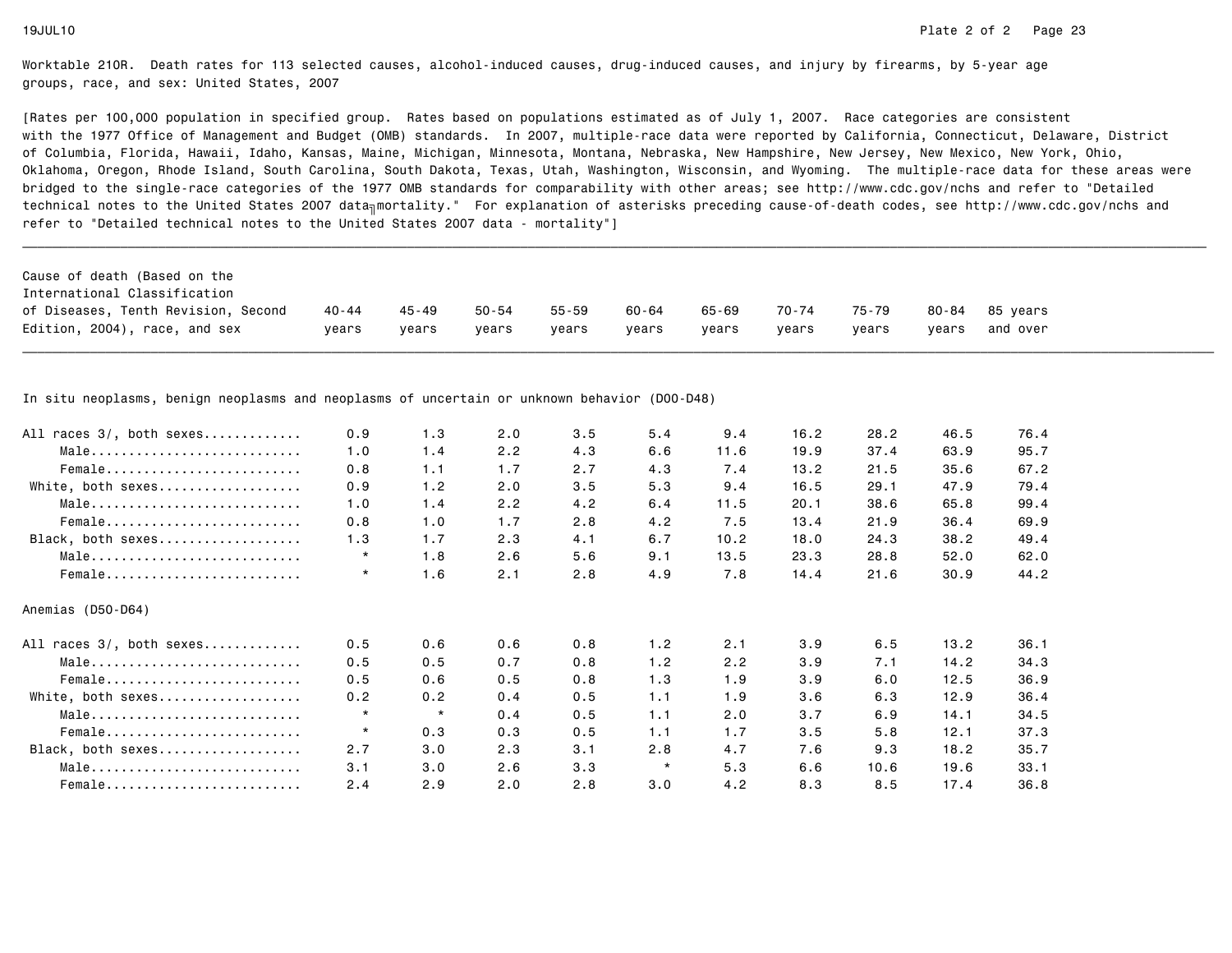| Cause of death (Based on the<br>International Classification         |                    |                    |                    |                    |                    |                    |                |                |                    |                      |  |
|----------------------------------------------------------------------|--------------------|--------------------|--------------------|--------------------|--------------------|--------------------|----------------|----------------|--------------------|----------------------|--|
| of Diseases, Tenth Revision, Second<br>Edition, 2004), race, and sex | $40 - 44$<br>years | $45 - 49$<br>years | $50 - 54$<br>years | $55 - 59$<br>years | $60 - 64$<br>years | $65 - 69$<br>vears | 70-74<br>years | 75-79<br>years | $80 - 84$<br>vears | 85 years<br>and over |  |
|                                                                      |                    |                    |                    |                    |                    |                    |                |                |                    |                      |  |
|                                                                      |                    |                    |                    |                    |                    |                    |                |                |                    |                      |  |
| Diabetes mellitus (E10-E14)                                          |                    |                    |                    |                    |                    |                    |                |                |                    |                      |  |
| All races 3/, both sexes                                             | 5.6                | 9.5                | 17.1               | 27.9               | 43.0               | 64.0               | 95.7           | 136.7          | 196.1              | 276.2                |  |
| Male                                                                 | 6.8                | 12.2               | 20.8               | 34.4               | 52.0               | 78.0               | 112.9          | 155.8          | 228.2              | 307.4                |  |
| Female                                                               | 4.4                | 6.8                | 13.6               | 21.8               | 34.7               | 51.7               | 81.7           | 122.6          | 175.9              | 261.4                |  |
| White, both sexes                                                    | 4.8                | 8.3                | 14.8               | 24.0               | 37.9               | 57.1               | 86.3           | 126.5          | 182.6              | 262.3                |  |
| $Male \dots \dots \dots \dots \dots \dots \dots \dots \dots \dots$   | 6.0                | 10.8               | 18.4               | 30.3               | 47.0               | 72.0               | 104.6          | 148.2          | 218.8              | 300.4                |  |
| Female                                                               | 3.6                | 5.7                | 11.4               | 18.0               | 29.4               | 43.8               | 71.0           | 110.2          | 159.4              | 244.1                |  |
| Black, both sexes                                                    | 12.1               | 19.1               | 36.1               | 60.4               | 93.0               | 129.2              | 188.7          | 256.2          | 356.0              | 442.1                |  |
| Male                                                                 | 14.0               | 24.5               | 41.7               | 72.3               | 106.2              | 145.4              | 206.1          | 269.6          | 378.0              | 393.5                |  |
| Female                                                               | 10.4               | 14.5               | 31.4               | 50.7               | 82.6               | 117.3              | 176.8          | 248.2          | 344.3              | 462.4                |  |
| Nutritional deficiencies (E40-E64)                                   |                    |                    |                    |                    |                    |                    |                |                |                    |                      |  |
| All races 3/, both sexes                                             | 0.1                | 0.1                | 0.3                | 0.5                | 0.8                | 1.3                | 2.2            | 4.3            | 8.6                | 24.4                 |  |
| Male                                                                 | $\star$            | $\star$            | 0.3                | 0.5                | 0.8                | 1.4                | 2.5            | 4.2            | 9.2                | 22.1                 |  |
| Female                                                               | $\star$            | $\star$            | 0.3                | 0.4                | 0.8                | 1.2                | 2.0            | 4.4            | 8.3                | 25.5                 |  |
| White, both sexes                                                    | $\star$            | 0.1                | 0.3                | 0.4                | 0.8                | 1.2                | 2.0            | 4.1            | 8.2                | 23.3                 |  |
| $Male \dots \dots \dots \dots \dots \dots \dots \dots \dots \dots$   | $\star$            | $\star$            | 0.3                | 0.4                | 0.7                | 1.2                | 2.1            | 3.9            | 8.7                | 21.2                 |  |
| Female                                                               | $\star$            | $\star$            | 0.3                | 0.4                | 0.9                | 1.1                | 1.8            | 4.2            | 7.9                | 24.4                 |  |
| Black, both sexes                                                    | $\star$            | $\star$            | $\star$            | $\star$            | $\star$            | 2.7                | 5.2            | 7.8            | 14.0               | 36.4                 |  |
| Male                                                                 | $\star$            | $\star$            | $\star$            | $\star$            | $\star$            | $\star$            | 6.3            | 9.7            | 16.9               | 33.1                 |  |
| Female                                                               | $\star$            | $\star$            | $\star$            | $\star$            | $\star$            | $\star$            | 4.4            | 6.7            | 12.4               | 37.8                 |  |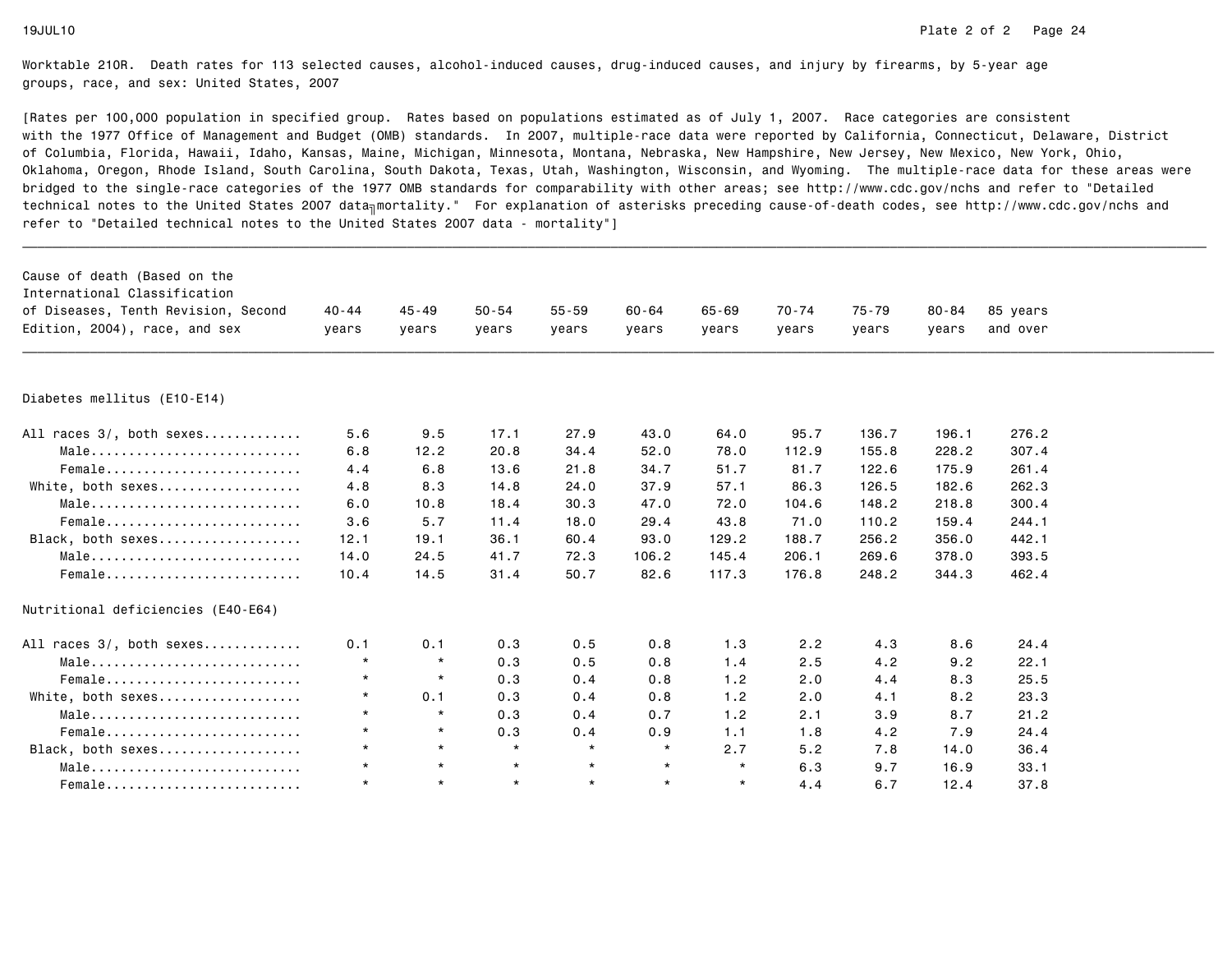| Cause of death (Based on the<br>International Classification       |           |           |           |           |           |           |         |         |           |          |  |
|--------------------------------------------------------------------|-----------|-----------|-----------|-----------|-----------|-----------|---------|---------|-----------|----------|--|
| of Diseases, Tenth Revision, Second                                | $40 - 44$ | $45 - 49$ | $50 - 54$ | $55 - 59$ | $60 - 64$ | $65 - 69$ | 70-74   | 75-79   | $80 - 84$ | 85 years |  |
| Edition, 2004), race, and sex                                      | years     | years     | years     | years     | years     | years     | years   | years   | years     | and over |  |
|                                                                    |           |           |           |           |           |           |         |         |           |          |  |
| Malnutrition (E40-E46)                                             |           |           |           |           |           |           |         |         |           |          |  |
| All races 3/, both sexes                                           | 0.1       | 0.1       | 0.3       | 0.4       | 0.7       | 1.2       | 2.1     | 4.1     | 8.0       | 22.4     |  |
| Male                                                               | $\star$   | $\star$   | 0.3       | 0.5       | 0.7       | 1.3       | 2.2     | 3.9     | 8.7       | 20.3     |  |
| Female                                                             | $\star$   | $\star$   | 0.3       | 0.4       | 0.8       | 1.2       | 2.0     | 4.2     | 7.6       | 23.3     |  |
| White, both sexes                                                  | $\star$   | 0.1       | 0.3       | 0.4       | 0.7       | 1.1       | 1.8     | 3.8     | 7.6       | 21.4     |  |
| Male                                                               | $\star$   | $\star$   | 0.2       | 0.4       | 0.6       | 1.1       | 1.8     | 3.6     | 8.2       | 19.3     |  |
| Female                                                             | $\star$   | $\star$   | 0.3       | 0.4       | 0.8       | 1.1       | 1.8     | 4.0     | 7.2       | 22.3     |  |
| Black, both sexes                                                  | $\star$   | $\star$   | $\star$   | $\star$   | $\star$   | 2.6       | 5.2     | 7.3     | 13.5      | 34.7     |  |
| Male                                                               | $\star$   | $\star$   | $\star$   | $\star$   | $\star$   | $\star$   | 6.3     | 9.3     | 16.9      | 33.1     |  |
| Female                                                             | $\star$   | $\star$   | $\star$   | $\star$   | $\star$   | $\star$   | 4.4     | 6.1     | 11.7      | 35.3     |  |
| Other nutritional deficiencies (E50-E64)                           |           |           |           |           |           |           |         |         |           |          |  |
| All races 3/, both sexes                                           | $\star$   | $\star$   | *         |           | $\star$   |           | $\star$ | $\star$ | 0.6       | 2.0      |  |
| Male                                                               | $\star$   | $\star$   | $\star$   | $\star$   | $\star$   | $\star$   | $\star$ | $\star$ | $\star$   | 1.8      |  |
| Female                                                             | $\star$   | $\star$   | $\star$   | $\star$   | $\star$   | $\star$   | $\star$ | $\star$ | 0.7       | 2.1      |  |
| White, both sexes                                                  | $\star$   | $\star$   | $\star$   | $\star$   | $\star$   | $\star$   | $\star$ | $\star$ | 0.6       | 2.0      |  |
| $Male \dots \dots \dots \dots \dots \dots \dots \dots \dots \dots$ | $\star$   | $\star$   | $\star$   | $\star$   | $\star$   | $\star$   | $\star$ | $\star$ | $\star$   | 1.8      |  |
| Female                                                             | $\star$   | $\star$   | $\star$   | $\star$   | $\star$   | $\star$   | $\star$ | $\star$ | 0.7       | 2.0      |  |
| Black, both sexes                                                  | $\star$   | $\star$   | $\star$   | $\star$   | $\star$   | $\star$   | $\star$ | $\star$ | $\star$   | $\star$  |  |
| Male                                                               | $\star$   | $\star$   | $\star$   | $\star$   | $\star$   | $\star$   | $\star$ | $\star$ | $\star$   | $\star$  |  |
| Female                                                             | $\star$   | $\star$   | $\star$   | $\star$   | $\star$   | $\star$   | $\star$ | $\star$ | $\star$   | $\star$  |  |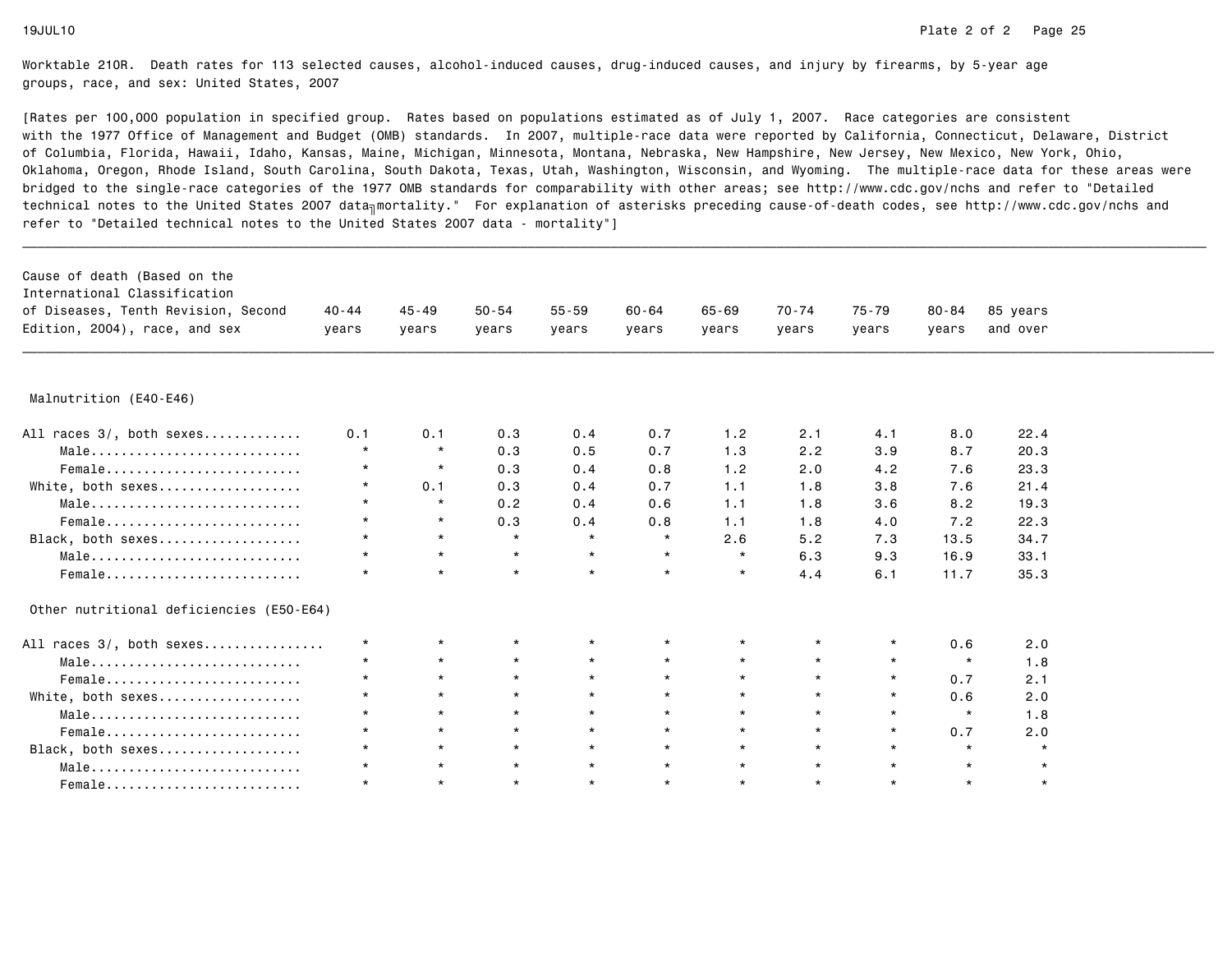| Cause of death (Based on the<br>International Classification |           |           |           |           |           |           |           |         |         |          |  |
|--------------------------------------------------------------|-----------|-----------|-----------|-----------|-----------|-----------|-----------|---------|---------|----------|--|
| of Diseases, Tenth Revision, Second                          | $40 - 44$ | $45 - 49$ | $50 - 54$ | $55 - 59$ | $60 - 64$ | $65 - 69$ | $70 - 74$ | 75-79   | 80-84   | 85 years |  |
| Edition, 2004), race, and sex                                | years     | years     | years     | years     | years     | years     | years     | years   | years   | and over |  |
|                                                              |           |           |           |           |           |           |           |         |         |          |  |
| Meningitis (GOO,GO3)                                         |           |           |           |           |           |           |           |         |         |          |  |
| All races 3/, both sexes                                     | 0.1       | 0.2       | 0.3       | 0.2       | 0.3       | 0.4       | 0.4       | 0.7     | 0.7     | 0.7      |  |
| Male                                                         | $\star$   | 0.3       | 0.3       | 0.3       | 0.3       | 0.4       | 0.5       | 0.7     | $\star$ | $\star$  |  |
| Female                                                       | $\star$   | $\star$   | 0.3       | $\star$   | 0.3       | $\star$   | $\star$   | 0.7     | 0.6     | 0.7      |  |
| White, both sexes                                            | 0.1       | 0.2       | 0.2       | 0.2       | 0.2       | 0.3       | 0.4       | 0.7     | 0.7     | 0.7      |  |
| Male                                                         | $\star$   | 0.3       | 0.3       | 0.3       | $\star$   | $\star$   | $\star$   | $\star$ | $\star$ | $\star$  |  |
| Female                                                       | $\star$   | $\star$   | $\star$   | $\star$   | $\star$   | $\star$   | $\star$   | 0.7     | $\star$ | 0.7      |  |
| Black, both sexes                                            | $\star$   | $\star$   | 0.8       | $\star$   | $\star$   | $\star$   | $\star$   | $\star$ | $\star$ | $\star$  |  |
| Male                                                         | $\star$   | $\star$   | $\star$   | $\star$   | $\star$   | $\star$   | $\star$   | $\star$ | $\star$ | $\star$  |  |
| Female                                                       | $\star$   | $\star$   | $\star$   | $\star$   | $\star$   | $\star$   | $\star$   | $\star$ | $\star$ | $\star$  |  |
| Parkinson's disease (G20-G21)                                |           |           |           |           |           |           |           |         |         |          |  |
| All races 3/, both sexes                                     | $\star$   | $\star$   | 0.2       | 0.7       | 1.9       | 6.5       | 18.7      | 50.5    | 99.4    | 143.5    |  |
| Male                                                         | $\star$   | $\star$   | 0.3       | 0.8       | 2.6       | 9.4       | 26.7      | 74.8    | 152.8   | 228.0    |  |
| Female                                                       | $\star$   | $\star$   | $\star$   | 0.5       | 1.3       | 3.9       | 12.2      | 32.6    | 65.7    | 103.3    |  |
| White, both sexes                                            | $\star$   | $\star$   | 0.2       | 0.7       | 1.9       | 6.9       | 20.0      | 54.1    | 105.4   | 151.6    |  |
| Male                                                         | $\star$   | $\star$   | 0.3       | 0.9       | 2.7       | 9.8       | 28.1      | 79.7    | 161.6   | 240.9    |  |
| Female                                                       | $\star$   | $\star$   | $\star$   | 0.6       | 1.2       | 4.3       | 13.2      | 34.9    | 69.4    | 109.0    |  |
| Black, both sexes                                            | $\star$   | $\star$   | $\star$   | $\star$   | 2.2       | 4.5       | 11.0      | 25.1    | 48.9    | 65.9     |  |
| Male                                                         | $\star$   | $\star$   | $\star$   | $\star$   | $\star$   | 8.2       | 17.8      | 38.1    | 77.6    | 99.4     |  |
| Female                                                       | $\star$   | $\star$   | $\star$   | $\star$   | $\star$   | $\star$   | 6.3       | 17.3    | 33.8    | 52.0     |  |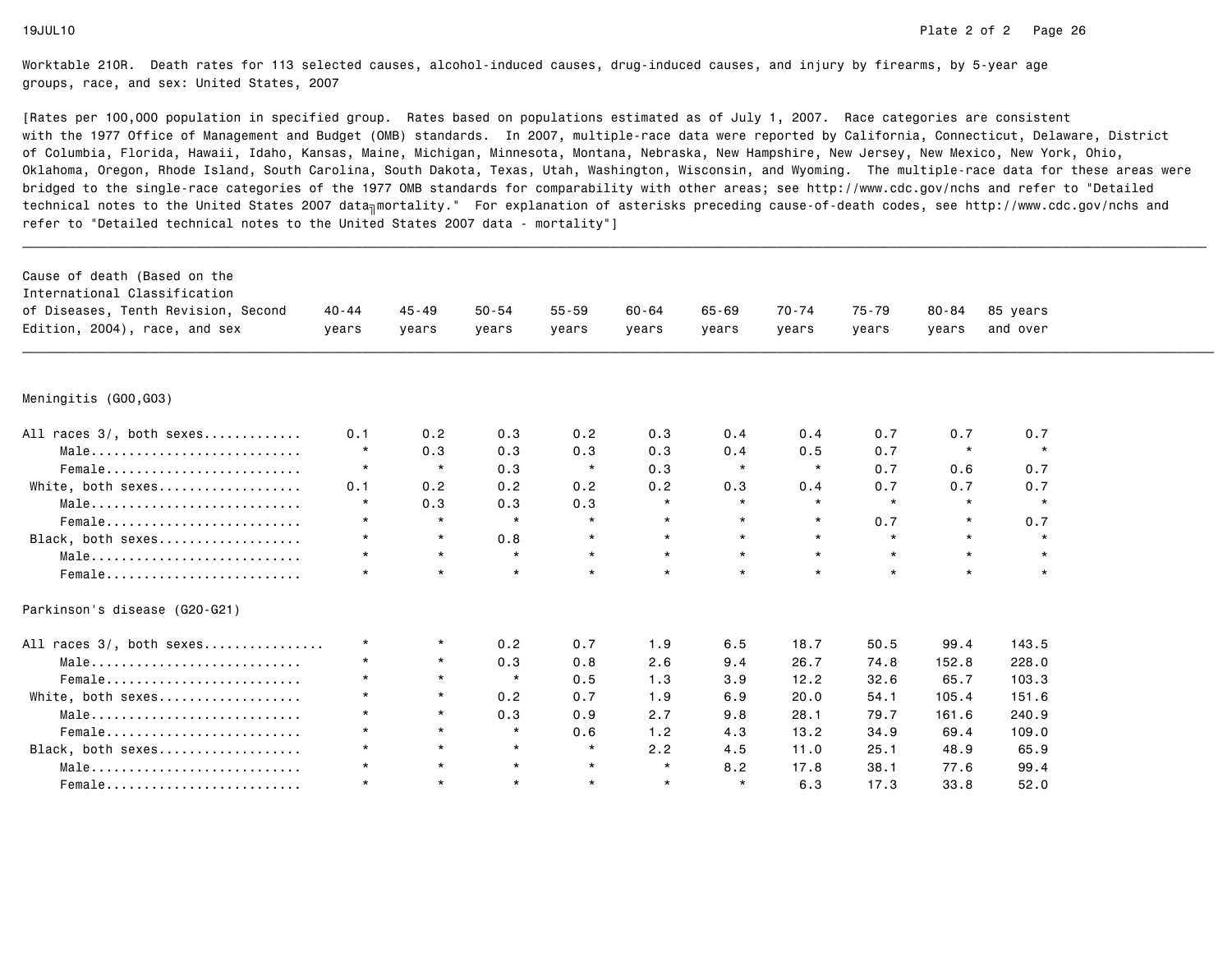| Cause of death (Based on the                                        |         |           |           |           |           |           |         |           |           |                      |
|---------------------------------------------------------------------|---------|-----------|-----------|-----------|-----------|-----------|---------|-----------|-----------|----------------------|
| International Classification<br>of Diseases, Tenth Revision, Second | 40-44   | $45 - 49$ | $50 - 54$ | $55 - 59$ | $60 - 64$ | $65 - 69$ | 70-74   | $75 - 79$ | $80 - 84$ |                      |
| Edition, 2004), race, and sex                                       |         |           |           |           |           |           |         |           |           | 85 years<br>and over |
|                                                                     | years   | years     | years     | years     | vears     | years     | years   | vears     | vears     |                      |
|                                                                     |         |           |           |           |           |           |         |           |           |                      |
| Alzheimer's disease (G30)                                           |         |           |           |           |           |           |         |           |           |                      |
| All races 3/, both sexes                                            | $\star$ | 0.1       | 0.3       | 1.3       | 3.4       | 10.0      | 33.8    | 103.4     | 270.8     | 849.1                |
| Male                                                                | $\star$ | $\star$   | 0.3       | 1.2       | 3.2       | 9.4       | 31.6    | 94.9      | 240.3     | 646.0                |
| Female                                                              | $\star$ | 0.2       | 0.3       | 1.3       | 3.6       | 10.5      | 35.7    | 109.7     | 290.1     | 945.7                |
| White, both sexes                                                   | $\star$ | 0.1       | 0.3       | 1.4       | 3.7       | 10.6      | 34.9    | 106.6     | 280.9     | 879.4                |
| Male                                                                | $\star$ | $\star$   | 0.3       | 1.3       | 3.3       | 10.1      | 32.1    | 97.1      | 248.8     | 670.4                |
| Female                                                              | $\star$ | $\star$   | 0.3       | 1.5       | 4.0       | 11.0      | 37.3    | 113.7     | 301.4     | 979.2                |
| Black, both sexes                                                   | $\star$ | $\star$   | $\star$   | $\star$   | 2.1       | 7.4       | 35.0    | 103.2     | 234.4     | 680.1                |
| Male                                                                | $\star$ | $\star$   | $\star$   | $\star$   | $\star$   | 6.2       | 37.8    | 101.4     | 209.3     | 500.6                |
| Female                                                              | $\star$ | $\star$   | $\star$   | $\star$   | $\star$   | 8.3       | 33.1    | 104.3     | 247.7     | 754.7                |
| Major cardiovascular diseases (I00-I78)                             |         |           |           |           |           |           |         |           |           |                      |
| All races 3/, both sexes                                            | 45.1    | 80.4      | 132.7     | 200.6     | 305.5     | 470.1     | 756.7   | 1,299.7   | 2,348.8   | 5,679.0              |
| Male                                                                | 61.8    | 111.8     | 188.5     | 286.1     | 423.4     | 629.4     | 978.4   | 1,626.6   | 2,832.4   | 5,894.7              |
| $Female$                                                            | 28.4    | 49.7      | 79.2      | 119.9     | 197.3     | 330.6     | 575.6   | 1,059.0   | 2,043.3   | 5,576.4              |
| White, both sexes                                                   | 39.4    | 71.6      | 117.3     | 180.0     | 281.5     | 438.8     | 723.7   | 1,273.5   | 2,342.8   | 5,777.1              |
| Male                                                                | 55.0    | 102.3     | 170.4     | 260.7     | 393.9     | 593.2     | 941.1   | 1,598.2   | 2,838.8   | 6,037.2              |
| Female                                                              | 23.6    | 40.9      | 65.2      | 102.2     | 176.3     | 300.9     | 542.4   | 1,029.5   | 2,025.5   | 5,652.9              |
| Black, both sexes                                                   | 88.9    | 156.6     | 272.6     | 401.7     | 586.1     | 835.8     | 1,195.7 | 1,812.8   | 2,779.0   | 5,428.0              |
| Male                                                                | 118.8   | 202.8     | 367.9     | 560.8     | 812.0     | 1,120.7   | 1,551.0 | 2,291.2   | 3,311.9   | 5,181.6              |
| Female                                                              | 62.6    | 116.4     | 191.8     | 271.2     | 409.1     | 626.1     | 950.6   | 1,524.5   | 2,498.5   | 5,530.5              |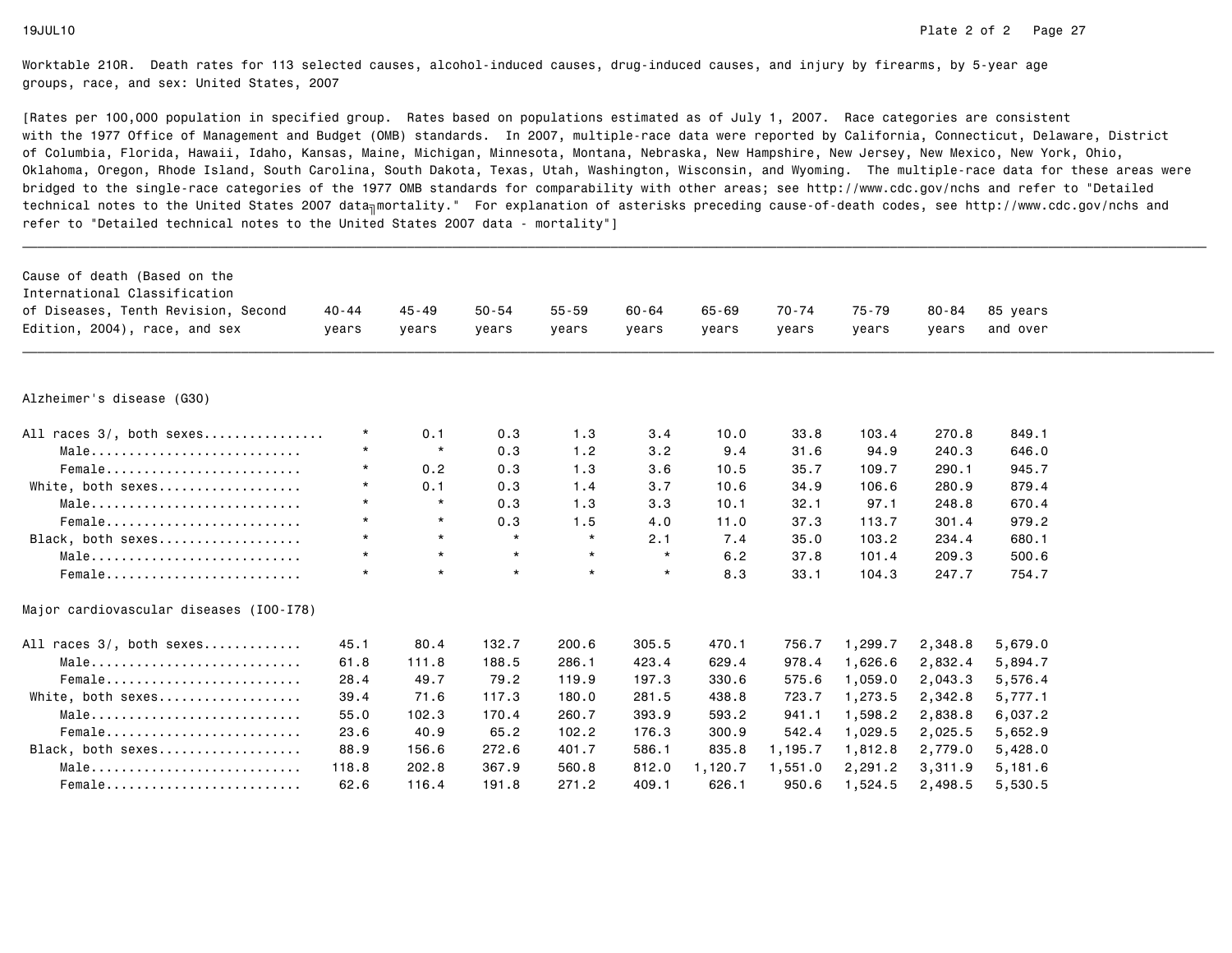| Cause of death (Based on the                                         |          |           |           |           |           |           |         |         |         |          |  |
|----------------------------------------------------------------------|----------|-----------|-----------|-----------|-----------|-----------|---------|---------|---------|----------|--|
| International Classification                                         |          |           |           |           |           |           |         |         |         |          |  |
| of Diseases, Tenth Revision, Second                                  | 40 - 44  | $45 - 49$ | $50 - 54$ | $55 - 59$ | $60 - 64$ | $65 - 69$ | 70-74   | 75-79   | 80-84   | 85 years |  |
| Edition, 2004), race, and sex                                        | vears    | vears     | years     | years     | vears     | years     | years   | vears   | vears   | and over |  |
|                                                                      |          |           |           |           |           |           |         |         |         |          |  |
| Diseases of heart (I00-I09, I11, I13, I20-I51)                       |          |           |           |           |           |           |         |         |         |          |  |
| All races 3/, both sexes                                             | 36.1     | 65.0      | 107.4     | 163.4     | 246.9     | 369.1     | 580.2   | 977.3   | 1,749.0 | 4,267.7  |  |
| Male                                                                 | 51.5     | 94.0      | 158.2     | 239.9     | 351.2     | 509.8     | 774.2   | 1,266.4 | 2,206.1 | 4,621.8  |  |
| Female                                                               | 20.9     | 36.7      | 58.6      | 91.2      | 151.1     | 246.0     | 421.7   | 764.4   | 1,460.4 | 4,099.3  |  |
| White, both sexes                                                    | 32.4     | 59.7      | 97.6      | 150.0     | 231.0     | 349.0     | 559.9   | 964.0   | 1,753.6 | 4,359.1  |  |
| Male                                                                 | 46.6     | 88.3      | 146.4     | 223.3     | 331.6     | 487.3     | 752.4   | 1,253.3 | 2,225.7 | 4,756.1  |  |
| Female                                                               | 18.0     | 31.1      | 49.6      | 79.4      | 136.8     | 225.5     | 399.4   | 746.5   | 1,451.7 | 4,169.6  |  |
| Black, both sexes                                                    | 66.5     | 116.9     | 204.4     | 306.4     | 448.6     | 625.4     | 888.1   | 1,319.5 | 2,009.8 | 3,937.8  |  |
| $Male \dots \dots \dots \dots \dots \dots \dots \dots \dots \dots$   | 93.1     | 157.0     | 285.8     | 436.2     | 634.8     | 852.1     | 1,170.6 | 1,703.3 | 2,450.5 | 3,879.6  |  |
| Female                                                               | 43.1     | 82.1      | 135.5     | 199.9     | 302.6     | 458.6     | 693.2   | 1,088.2 | 1,777.9 | 3,962.0  |  |
| Acute rheumatic fever and chronic rheumatic heart diseases (I00-I09) |          |           |           |           |           |           |         |         |         |          |  |
| All races 3/, both sexes                                             | 0.2      | 0.4       | 0.5       | 0.8       | 1.3       | 2.0       | 3.6     | 6.0     | 10.8    | 17.9     |  |
| Male                                                                 | $\star$  | 0.3       | 0.4       | 0.6       | 1.1       | 1.5       | 2.6     | 4.9     | 8.2     | 14.4     |  |
| Female                                                               | 0.3      | 0.4       | 0.5       | 0.9       | 1.5       | 2.5       | 4.4     | 6.9     | 12.4    | 19.6     |  |
| White, both sexes                                                    | 0.2      | 0.3       | 0.4       | 0.6       | 1.3       | 2.0       | 3.8     | 6.4     | 11.4    | 19.1     |  |
| Male                                                                 | $\star$  | 0.2       | 0.4       | 0.5       | 1.1       | 1.5       | 2.7     | 5.1     | 8.4     | 15.4     |  |
| Female                                                               | 0.2      | 0.4       | 0.4       | 0.8       | 1.5       | 2.3       | 4.6     | 7.4     | 13.3    | 20.8     |  |
| Black, both sexes                                                    | $\star$  | $\star$   | 1.0       | 1.6       | 1.9       | 2.4       | $\star$ | 3.8     | 5.4     | 8.5      |  |
| Male                                                                 | $\star$  | $\star$   | $\star$   | $\star$   | $\star$   | $\star$   | $\star$ | $\star$ | $\star$ | $\star$  |  |
| Female                                                               | $^\star$ | $\star$   | $\star$   | $\star$   | $\star$   | $\star$   | $\star$ | $\star$ | $\star$ | 9.5      |  |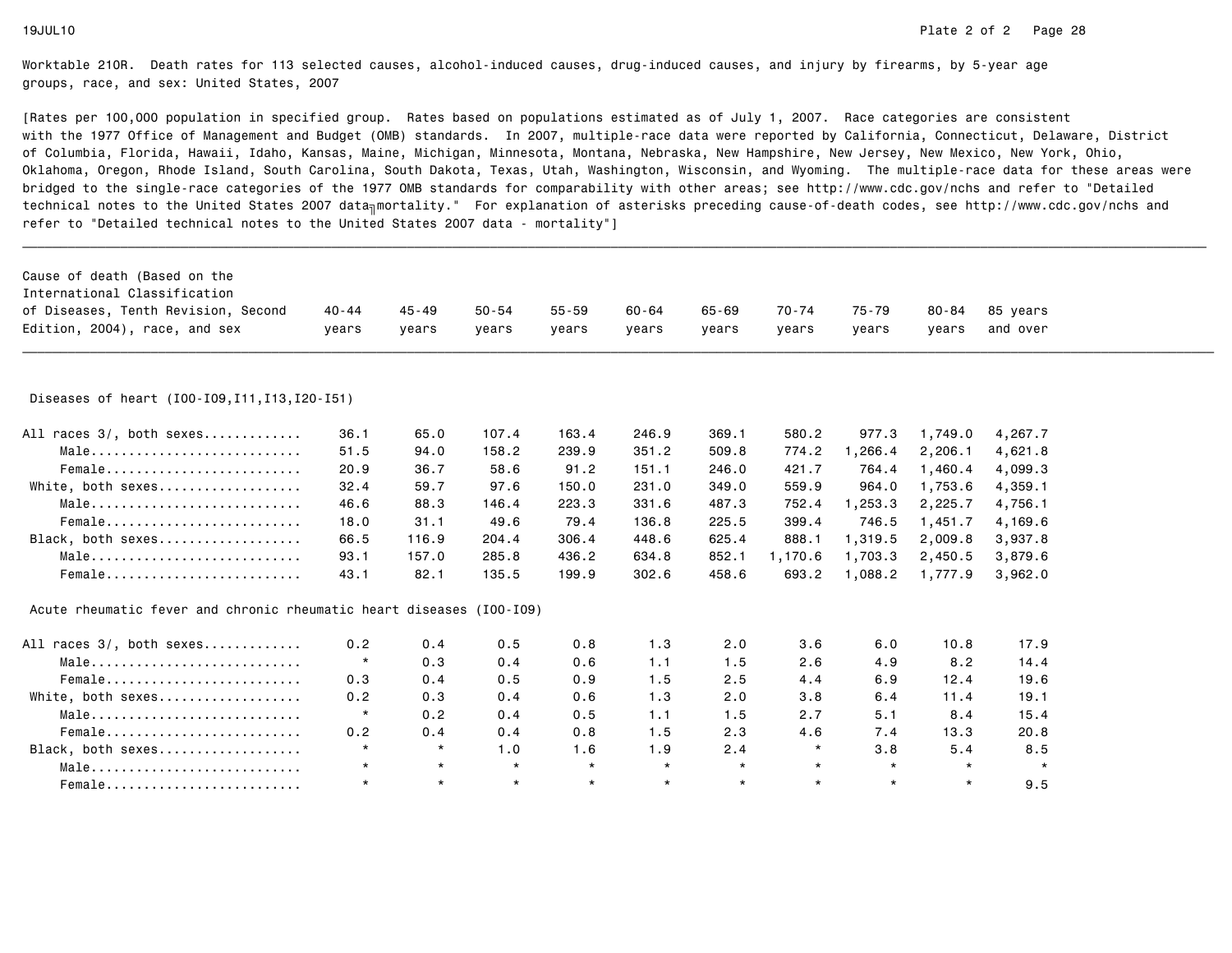| Cause of death (Based on the<br>International Classification<br>of Diseases, Tenth Revision, Second<br>Edition, 2004), race, and sex | $40 - 44$<br>years | $45 - 49$<br>years | $50 - 54$<br>years | $55 - 59$<br>years | $60 - 64$<br>years | $65 - 69$<br>years | 70-74<br>years | 75-79<br>years | $80 - 84$<br>years | 85 years<br>and over |  |
|--------------------------------------------------------------------------------------------------------------------------------------|--------------------|--------------------|--------------------|--------------------|--------------------|--------------------|----------------|----------------|--------------------|----------------------|--|
|                                                                                                                                      |                    |                    |                    |                    |                    |                    |                |                |                    |                      |  |
| Hypertensive heart disease (I11)                                                                                                     |                    |                    |                    |                    |                    |                    |                |                |                    |                      |  |
| All races 3/, both sexes                                                                                                             | 4.2                | 6.8                | 9.7                | 12.5               | 15.3               | 17.8               | 24.4           | 35.5           | 65.3               | 192.3                |  |
| Male                                                                                                                                 | 5.8                | 9.5                | 13.6               | 17.4               | 21.3               | 23.6               | 27.9           | 40.2           | 64.6               | 146.3                |  |
| Female                                                                                                                               | 2.7                | 4.2                | 6.0                | 7.9                | 9.7                | 12.6               | 21.6           | 32.1           | 65.8               | 214.1                |  |
| White, both sexes                                                                                                                    | 3.1                | 5.3                | 7.3                | 9.5                | 11.7               | 14.2               | 19.8           | 29.9           | 59.0               | 184.6                |  |
| Male                                                                                                                                 | 4.3                | 7.6                | 10.6               | 13.6               | 16.5               | 18.9               | 22.7           | 34.1           | 56.9               | 138.5                |  |
| Female                                                                                                                               | 1.8                | 2.9                | 4.1                | 5.5                | 7.2                | 10.0               | 17.3           | 26.8           | 60.4               | 206.5                |  |
| Black, both sexes                                                                                                                    | 12.9               | 18.9               | 29.7               | 38.8               | 50.4               | 53.3               | 71.9           | 101.7          | 145.3              | 311.8                |  |
| Male                                                                                                                                 | 17.4               | 25.0               | 40.7               | 53.1               | 73.4               | 75.1               | 88.8           | 122.2          | 171.5              | 266.9                |  |
| Female                                                                                                                               | 8.9                | 13.7               | 20.4               | 27.1               | 32.3               | 37.2               | 60.2           | 89.4           | 131.5              | 330.5                |  |
| Hypertensive heart and renal disease (I13)                                                                                           |                    |                    |                    |                    |                    |                    |                |                |                    |                      |  |
| All races 3/, both sexes                                                                                                             | 0.2                | 0.3                | 0.5                | 0.7                | 1.1                | 1.6                | 2.4            | 4.5            | 8.1                | 22.3                 |  |
| Male                                                                                                                                 | 0.3                | 0.5                | 0.6                | 1.0                | 1.3                | 1.9                | 2.5            | 4.8            | 8.9                | 23.0                 |  |
| Female                                                                                                                               | $\star$            | 0.2                | 0.3                | 0.5                | 0.9                | 1.4                | 2.3            | 4.3            | 7.6                | 22.0                 |  |
| White, both sexes                                                                                                                    | $\star$            | 0.1                | 0.2                | 0.4                | 0.6                | 1.0                | 1.7            | 3.6            | 6.9                | 21.0                 |  |
| Male                                                                                                                                 | $\star$            | 0.2                | 0.4                | 0.5                | 0.7                | 1.2                | 1.7            | 3.8            | 7.9                | 21.5                 |  |
| Female                                                                                                                               | $\star$            | $\star$            | $\star$            | $\star$            | 0.6                | 0.7                | 1.6            | 3.4            | 6.3                | 20.7                 |  |
| Black, both sexes                                                                                                                    | 1.1                | 1.7                | 2.3                | 3.8                | 5.6                | 7.3                | 9.5            | 14.2           | 21.9               | 39.4                 |  |
| Male                                                                                                                                 | 1.8                | 2.4                | 2.7                | 5.5                | 8.2                | 8.2                | 11.2           | 16.8           | 23.0               | 42.5                 |  |
| Female                                                                                                                               | $\star$            | $\star$            | 1.9                | 2.5                | 3.5                | 6.6                | 8.3            | 12.5           | 21.3               | 38.2                 |  |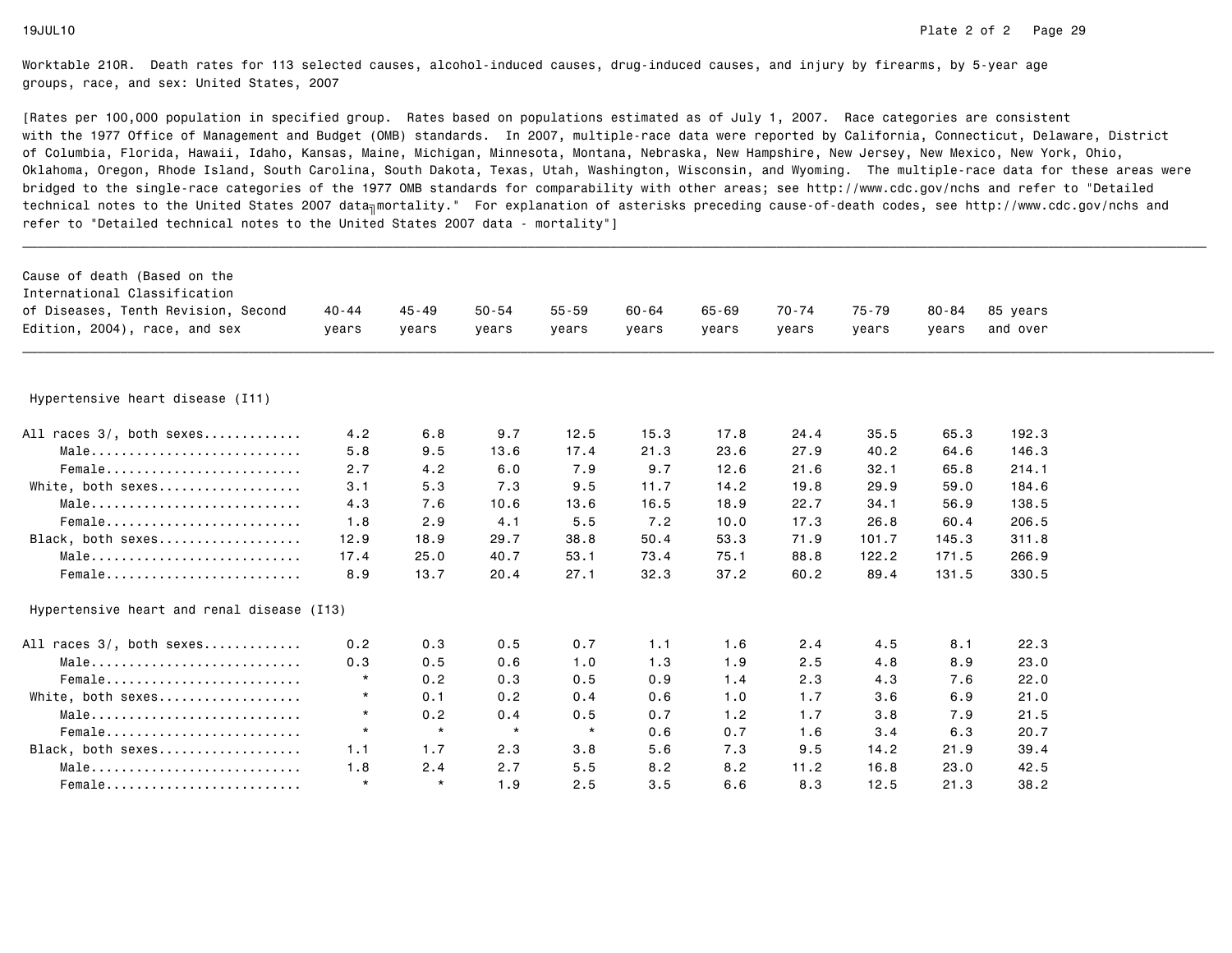| Cause of death (Based on the<br>International Classification |       |           |           |           |           |           |       |         |           |          |  |
|--------------------------------------------------------------|-------|-----------|-----------|-----------|-----------|-----------|-------|---------|-----------|----------|--|
| of Diseases, Tenth Revision, Second                          | 40-44 | $45 - 49$ | $50 - 54$ | $55 - 59$ | $60 - 64$ | $65 - 69$ | 70-74 | 75-79   | $80 - 84$ | 85 years |  |
| Edition, 2004), race, and sex                                | years | years     | years     | years     | years     | years     | years | years   | years     | and over |  |
|                                                              |       |           |           |           |           |           |       |         |           |          |  |
| Ischemic heart diseases (I20-I25)                            |       |           |           |           |           |           |       |         |           |          |  |
| All races 3/, both sexes                                     | 20.2  | 40.6      | 71.9      | 113.7     | 175.7     | 261.3     | 406.2 | 675.1   | 1,170.4   | 2,705.3  |  |
| Male                                                         | 30.9  | 62.4      | 111.5     | 174.6     | 260.3     | 376.2     | 566.1 | 914.1   | 1,554.7   | 3,089.2  |  |
| $Female$                                                     | 9.4   | 19.3      | 33.9      | 56.3      | 98.1      | 160.7     | 275.5 | 499.1   | 927.8     | 2,522.7  |  |
| White, both sexes                                            | 19.5  | 39.4      | 68.4      | 108.2     | 168.7     | 251.9     | 396.7 | 670.1   | 1,177.7   | 2,762.1  |  |
| Male                                                         | 30.2  | 61.5      | 107.3     | 167.9     | 252.1     | 366.6     | 557.2 | 910.5   | 1,578.6   | 3,183.0  |  |
| Female                                                       | 8.7   | 17.3      | 30.1      | 50.7      | 90.5      | 149.5     | 262.8 | 489.4   | 921.3     | 2,561.2  |  |
| Black, both sexes                                            | 27.5  | 58.2      | 114.3     | 182.7     | 280.2     | 396.2     | 571.0 | 854.9   | 1,284.2   | 2,466.1  |  |
| Male                                                         | 40.7  | 83.2      | 167.7     | 269.5     | 406.7     | 554.2     | 773.9 | 1,146.5 | 1,587.8   | 2,497.7  |  |
| $Female$                                                     | 16.0  | 36.5      | 69.1      | 111.4     | 181.2     | 280.0     | 431.1 | 679.1   | 1,124.4   | 2,452.9  |  |
| Acute myocardial infarction (I21-I22)                        |       |           |           |           |           |           |       |         |           |          |  |
| All races 3/, both sexes                                     | 7.8   | 15.8      | 27.9      | 44.3      | 67.4      | 99.6      | 148.0 | 228.2   | 367.1     | 756.7    |  |
| Male                                                         | 11.6  | 24.1      | 42.8      | 66.9      | 98.5      | 140.2     | 201.3 | 298.7   | 472.4     | 855.8    |  |
| $Female$                                                     | 4.0   | 7.6       | 13.6      | 23.1      | 38.8      | 64.1      | 104.4 | 176.2   | 300.6     | 709.5    |  |
| White, both sexes                                            | 7.7   | 15.8      | 27.3      | 43.6      | 66.3      | 97.9      | 146.2 | 227.5   | 367.8     | 766.9    |  |
| Male                                                         | 11.5  | 24.5      | 42.5      | 66.6      | 98.0      | 139.7     | 199.6 | 298.7   | 478.2     | 876.2    |  |
| Female                                                       | 3.8   | 7.1       | 12.3      | 21.4      | 36.6      | 60.6      | 101.6 | 174.1   | 297.1     | 714.8    |  |
| Black, both sexes                                            | 10.2  | 19.9      | 39.1      | 62.8      | 94.6      | 137.1     | 195.9 | 278.5   | 420.0     | 750.5    |  |
| Male                                                         | 14.6  | 27.7      | 54.8      | 88.1      | 130.4     | 180.0     | 262.0 | 357.2   | 490.1     | 753.8    |  |
| Female                                                       | 6.4   | 13.0      | 25.7      | 42.0      | 66.4      | 105.5     | 150.3 | 231.1   | 383.1     | 749.1    |  |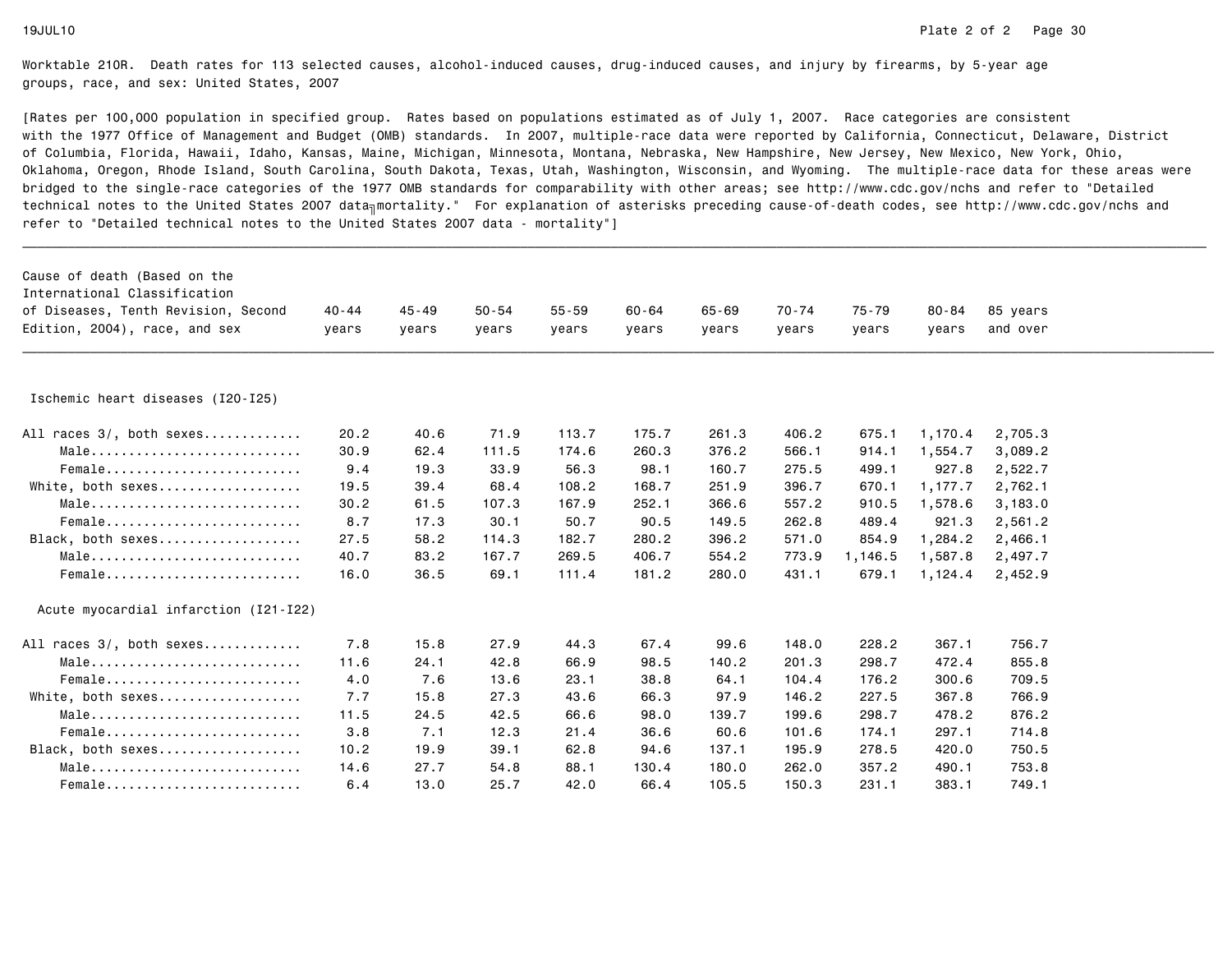| Cause of death (Based on the<br>International Classification<br>of Diseases, Tenth Revision, Second | 40-44   | $45 - 49$ | $50 - 54$ | $55 - 59$ | $60 - 64$ | 65-69 | 70-74 | $75 - 79$ | $80 - 84$ | 85 years |  |
|-----------------------------------------------------------------------------------------------------|---------|-----------|-----------|-----------|-----------|-------|-------|-----------|-----------|----------|--|
| Edition, 2004), race, and sex                                                                       | years   | vears     | years     | vears     | years     | vears | years | years     | vears     | and over |  |
|                                                                                                     |         |           |           |           |           |       |       |           |           |          |  |
| Other acute ischemic heart diseases (I24)                                                           |         |           |           |           |           |       |       |           |           |          |  |
| All races 3/, both sexes                                                                            | 0.4     | 0.6       | 1.1       | 1.8       | 2.5       | 3.4   | 4.4   | 6.4       | 9.6       | 20.8     |  |
| Male                                                                                                | 0.5     | 0.9       | 1.6       | 2.7       | 3.6       | 4.9   | 6.0   | 7.7       | 11.9      | 18.7     |  |
| Female                                                                                              | 0.2     | 0.4       | 0.6       | 0.9       | 1.5       | 2.0   | 3.1   | 5.5       | 8.2       | 21.8     |  |
| White, both sexes                                                                                   | 0.3     | 0.6       | 1.0       | 1.6       | 2.3       | 3.2   | 4.2   | 6.2       | 9.7       | 20.9     |  |
| Male                                                                                                | 0.5     | 0.9       | 1.4       | 2.5       | 3.3       | 4.6   | 5.8   | 7.2       | 12.1      | 18.8     |  |
| Female                                                                                              | $\star$ | 0.4       | 0.5       | 0.8       | 1.5       | 1.8   | 2.9   | 5.4       | 8.2       | 21.9     |  |
| Black, both sexes                                                                                   | $\star$ | 0.8       | 2.2       | 3.1       | 4.0       | 5.4   | 7.0   | 10.8      | 11.4      | 21.7     |  |
| Male                                                                                                | $\star$ | $\star$   | 3.4       | 4.9       | 6.6       | 7.8   | 10.6  | 15.5      | $\star$   | 20.4     |  |
| Female                                                                                              | $\star$ | $\star$   | $\star$   | $\star$   | $\star$   | 3.7   | 4.6   | 8.0       | 11.0      | 22.3     |  |
| Other forms of chronic ischemic heart disease (I20, I25)                                            |         |           |           |           |           |       |       |           |           |          |  |
| All races 3/, both sexes                                                                            | 12.0    | 24.2      | 42.9      | 67.6      | 105.8     | 158.3 | 253.8 | 440.5     | 793.8     | 1,927.9  |  |
| Male                                                                                                | 18.8    | 37.4      | 67.1      | 105.0     | 158.2     | 231.1 | 358.7 | 607.8     | 1,070.5   | 2,214.7  |  |
| Female                                                                                              | 5.2     | 11.2      | 19.8      | 32.4      | 57.8      | 94.6  | 168.0 | 317.4     | 619.0     | 1,791.4  |  |
| White, both sexes                                                                                   | 11.5    | 23.0      | 40.1      | 63.1      | 100.1     | 150.8 | 246.3 | 436.3     | 800.2     | 1,974.2  |  |
| Male                                                                                                | 18.2    | 36.1      | 63.4      | 98.8      | 150.8     | 222.2 | 351.8 | 604.6     | ,088.3    | 2,287.9  |  |
| Female                                                                                              | 4.7     | 9.9       | 17.3      | 28.6      | 52.5      | 87.0  | 158.3 | 309.9     | 616.0     | 1,824.5  |  |
| Black, both sexes                                                                                   | 16.9    | 37.6      | 73.1      | 116.8     | 181.7     | 253.7 | 368.1 | 565.5     | 852.8     | 1,693.9  |  |
| Male                                                                                                | 25.3    | 54.4      | 109.5     | 176.6     | 269.6     | 366.4 | 501.3 | 773.8     | 1,085.5   | 1,723.5  |  |
| Female                                                                                              | 9.4     | 22.9      | 42.2      | 67.8      | 112.8     | 170.8 | 276.2 | 440.0     | 730.3     | 1,681.6  |  |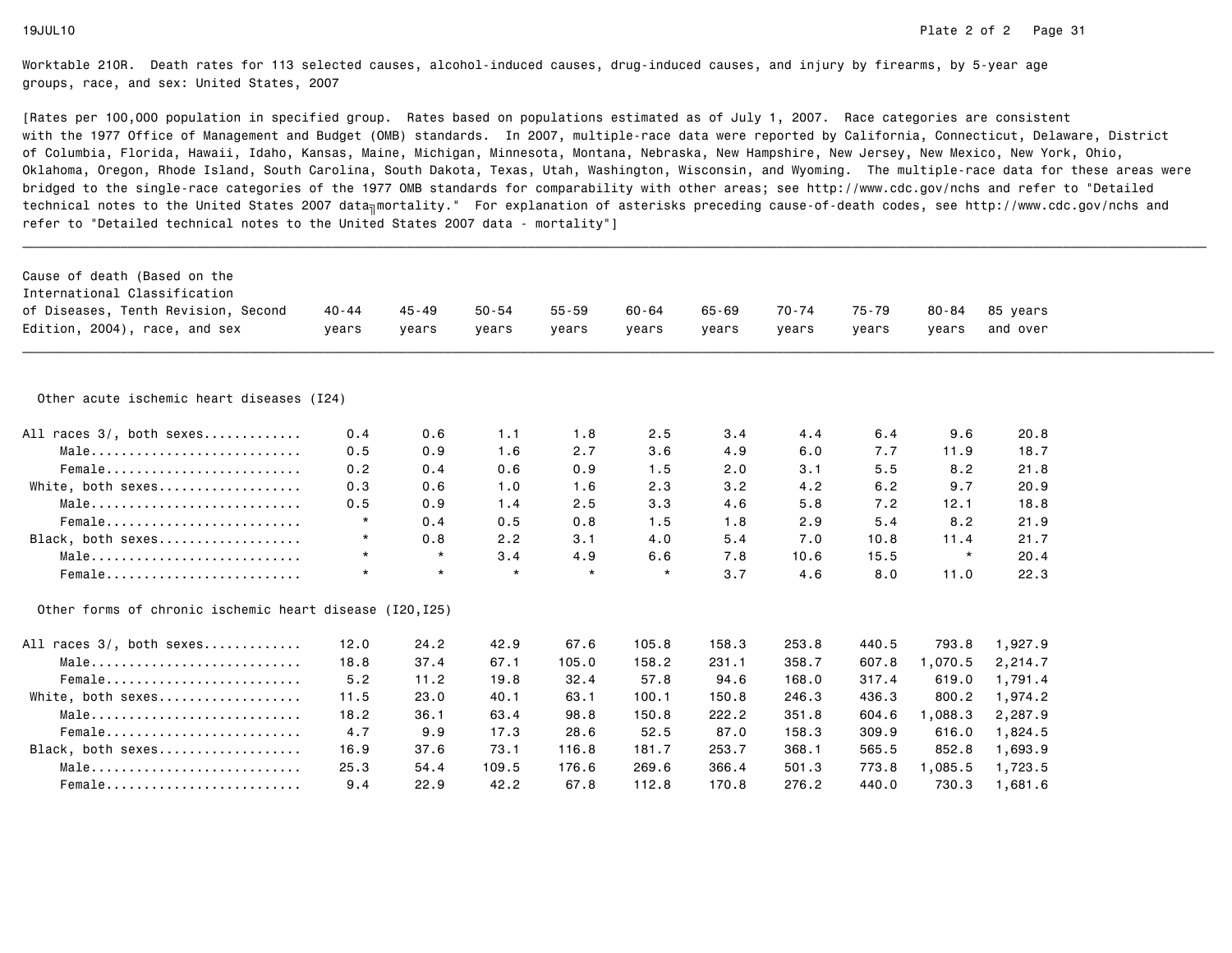| Cause of death (Based on the                                         |         |       |           |           |       |       |       |       |           |          |
|----------------------------------------------------------------------|---------|-------|-----------|-----------|-------|-------|-------|-------|-----------|----------|
| International Classification                                         |         |       |           |           |       |       |       |       |           |          |
| of Diseases, Tenth Revision, Second                                  | 40 - 44 | 45-49 | $50 - 54$ | $55 - 59$ | 60-64 | 65-69 | 70-74 | 75-79 | $80 - 84$ | 85 years |
| Edition, 2004), race, and sex                                        | vears   | years | vears     | vears     | vears | years | years | vears | vears     | and over |
|                                                                      |         |       |           |           |       |       |       |       |           |          |
| Atherosclerotic cardiovascular disease, so described (I25.0)         |         |       |           |           |       |       |       |       |           |          |
| All races 3/, both sexes                                             | 4.5     | 9.6   | 17.7      | 25.9      | 36.8  | 44.5  | 59.3  | 86.0  | 139.0     | 314.7    |
| Male                                                                 | 7.3     | 15.2  | 28.2      | 41.3      | 56.7  | 65.8  | 83.9  | 115.5 | 179.7     | 326.1    |
| Female                                                               | 1.8     | 4.1   | 7.6       | 11.3      | 18.7  | 25.8  | 39.3  | 64.2  | 113.4     | 309.3    |
| White, both sexes                                                    | 4.3     | 9.0   | 16.2      | 23.5      | 33.7  | 40.2  | 54.5  | 80.6  | 134.2     | 312.5    |
| Male                                                                 | 7.0     | 14.3  | 26.1      | 37.8      | 52.0  | 60.2  | 77.3  | 108.2 | 173.3     | 325.4    |
| Female                                                               | 1.6     | 3.6   | 6.4       | 9.7       | 16.5  | 22.2  | 35.5  | 59.8  | 109.2     | 306.3    |
| Black, both sexes                                                    | 6.5     | 16.0  | 32.4      | 50.0      | 73.7  | 91.9  | 114.7 | 155.3 | 214.2     | 395.7    |
| Male                                                                 | 10.2    | 24.6  | 49.7      | 79.4      | 115.6 | 137.6 | 170.7 | 223.5 | 301.8     | 408.8    |
| Female                                                               | 3.3     | 8.6   | 17.8      | 25.9      | 40.8  | 58.3  | 76.1  | 114.2 | 168.1     | 390.3    |
| All other forms of chronic ischemic heart disease (I20, I25.1-I25.9) |         |       |           |           |       |       |       |       |           |          |
| All races 3/, both sexes                                             | 7.5     | 14.6  | 25.2      | 41.7      | 69.0  | 113.8 | 194.5 | 354.6 | 654.7     | 1,613.2  |
| Male                                                                 | 11.5    | 22.2  | 38.9      | 63.6      | 101.5 | 165.2 | 274.9 | 492.2 | 890.8     | 1,888.6  |
| Female                                                               | 3.4     | 7.1   | 12.2      | 21.1      | 39.1  | 68.8  | 128.8 | 253.1 | 505.6     | 1,482.2  |
| White, both sexes                                                    | 7.2     | 14.0  | 24.0      | 39.6      | 66.4  | 110.6 | 191.8 | 355.8 | 666.0     | 1,661.8  |
| Male                                                                 | 11.2    | 21.8  | 37.3      | 61.0      | 98.8  | 162.0 | 274.5 | 496.4 | 915.0     | 1,962.6  |
| Female                                                               | 3.1     | 6.3   | 10.9      | 18.9      | 36.0  | 64.8  | 122.8 | 250.1 | 506.7     | 1,518.2  |
| Black, both sexes                                                    | 10.3    | 21.5  | 40.7      | 66.8      | 108.0 | 161.8 | 253.4 | 410.2 | 638.6     | 1,298.2  |
| Male                                                                 | 15.2    | 29.8  | 59.8      | 97.2      | 154.0 | 228.8 | 330.6 | 550.2 | 783.7     | 1,314.7  |
| Female                                                               | 6.0     | 14.3  | 24.5      | 41.9      | 72.0  | 112.5 | 200.1 | 325.8 | 562.2     | 1,291.3  |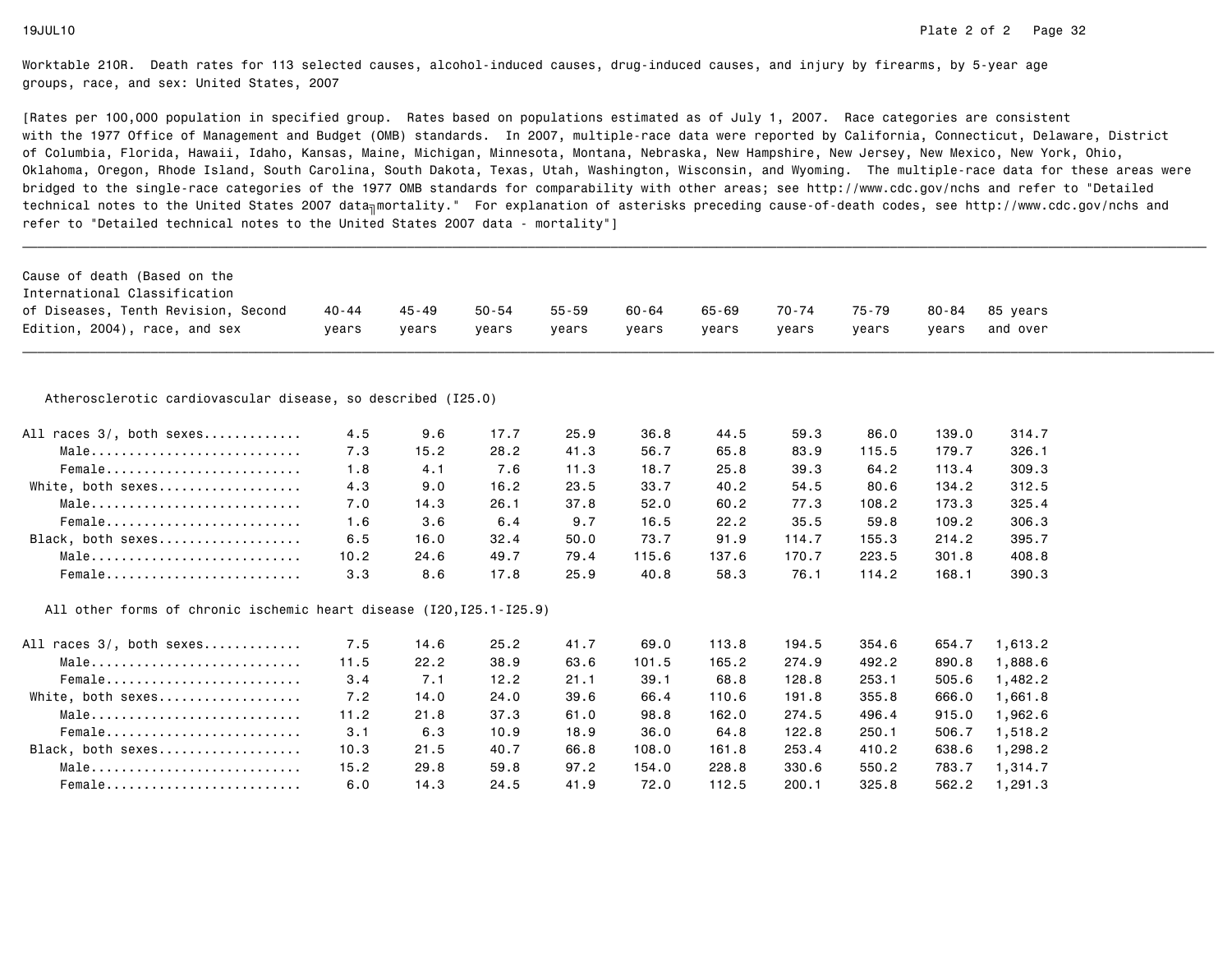| Cause of death (Based on the<br>International Classification       |           |           |           |           |         |           |           |         |           |          |  |
|--------------------------------------------------------------------|-----------|-----------|-----------|-----------|---------|-----------|-----------|---------|-----------|----------|--|
| of Diseases, Tenth Revision, Second                                | $40 - 44$ | $45 - 49$ | $50 - 54$ | $55 - 59$ | 60-64   | $65 - 69$ | $70 - 74$ | 75-79   | $80 - 84$ | 85 years |  |
| Edition, 2004), race, and sex                                      | vears     | vears     | vears     | vears     | vears   | vears     | years     | vears   | years     | and over |  |
|                                                                    |           |           |           |           |         |           |           |         |           |          |  |
| Other heart diseases (I26-I51)                                     |           |           |           |           |         |           |           |         |           |          |  |
| All races 3/, both sexes                                           | 11.3      | 16.9      | 24.8      | 35.7      | 53.5    | 86.5      | 143.6     | 256.2   | 494.3     | 1,329.8  |  |
| Male                                                               | 14.3      | 21.4      | 32.1      | 46.4      | 67.2    | 106.6     | 175.1     | 302.4   | 569.6     | 1,348.9  |  |
| Female                                                             | 8.3       | 12.6      | 17.9      | 25.6      | 40.9    | 68.9      | 117.8     | 222.1   | 446.8     | 1,320.8  |  |
| White, both sexes                                                  | 9.6       | 14.5      | 21.3      | 31.3      | 48.7    | 79.9      | 138.0     | 254.0   | 498.5     | 1,372.4  |  |
| $Male \dots \dots \dots \dots \dots \dots \dots \dots \dots \dots$ | 11.9      | 18.7      | 27.7      | 40.7      | 61.3    | 98.9      | 168.1     | 299.9   | 573.8     | 1,397.6  |  |
| Female                                                             | 7.2       | 10.4      | 14.9      | 22.2      | 36.9    | 63.0      | 113.0     | 219.6   | 450.4     | 1,360.4  |  |
| Black, both sexes                                                  | 24.7      | 37.4      | 57.2      | 79.5      | 110.5   | 166.2     | 233.4     | 344.9   | 553.2     | 1,112.0  |  |
| $Male \dots \dots \dots \dots \dots \dots \dots \dots \dots \dots$ | 33.1      | 45.7      | 74.1      | 106.7     | 144.6   | 213.2     | 295.2     | 413.4   | 662.2     | 1,066.6  |  |
| Female                                                             | 17.2      | 30.1      | 42.8      | 57.3      | 83.7    | 131.6     | 190.8     | 303.7   | 495.7     | 1,130.8  |  |
| Acute and subacute endocarditis (I33)                              |           |           |           |           |         |           |           |         |           |          |  |
| All races 3/, both sexes                                           | 0.3       | 0.4       | 0.6       | 0.6       | 0.7     | 1.1       | 1.4       | 2.1     | 2.8       | 2.4      |  |
| Male                                                               | 0.4       | 0.4       | 0.8       | 0.8       | 0.9     | 1.3       | 1.7       | 2.9     | 3.8       | 3.4      |  |
| Female                                                             | $\star$   | 0.3       | 0.4       | 0.4       | 0.5     | 0.9       | 1.2       | 1.5     | 2.1       | 2.0      |  |
| White, both sexes                                                  | 0.2       | 0.3       | 0.5       | 0.5       | 0.6     | 1.0       | 1.2       | 2.0     | 2.9       | 2.4      |  |
| Male                                                               | 0.4       | 0.3       | 0.6       | 0.6       | 0.9     | 1.0       | 1.5       | 2.8     | 3.9       | 3.4      |  |
| Female                                                             | $\star$   | 0.3       | 0.3       | 0.4       | 0.4     | 0.9       | 1.0       | 1.4     | 2.3       | 1.9      |  |
| Black, both sexes                                                  | $\star$   | 0.9       | 1.3       | 1.5       | 1.5     | 2.6       | 2.8       | $\star$ | $\star$   | $\star$  |  |
| Male                                                               | $\star$   | $\star$   | 2.0       | 2.5       | $\star$ | $\star$   | $\star$   | $\star$ | $\star$   | $\star$  |  |
| Female                                                             | $\star$   | $\star$   | $\star$   | $\star$   | $\star$ | $\star$   | $\star$   | $\star$ | $\star$   | $\star$  |  |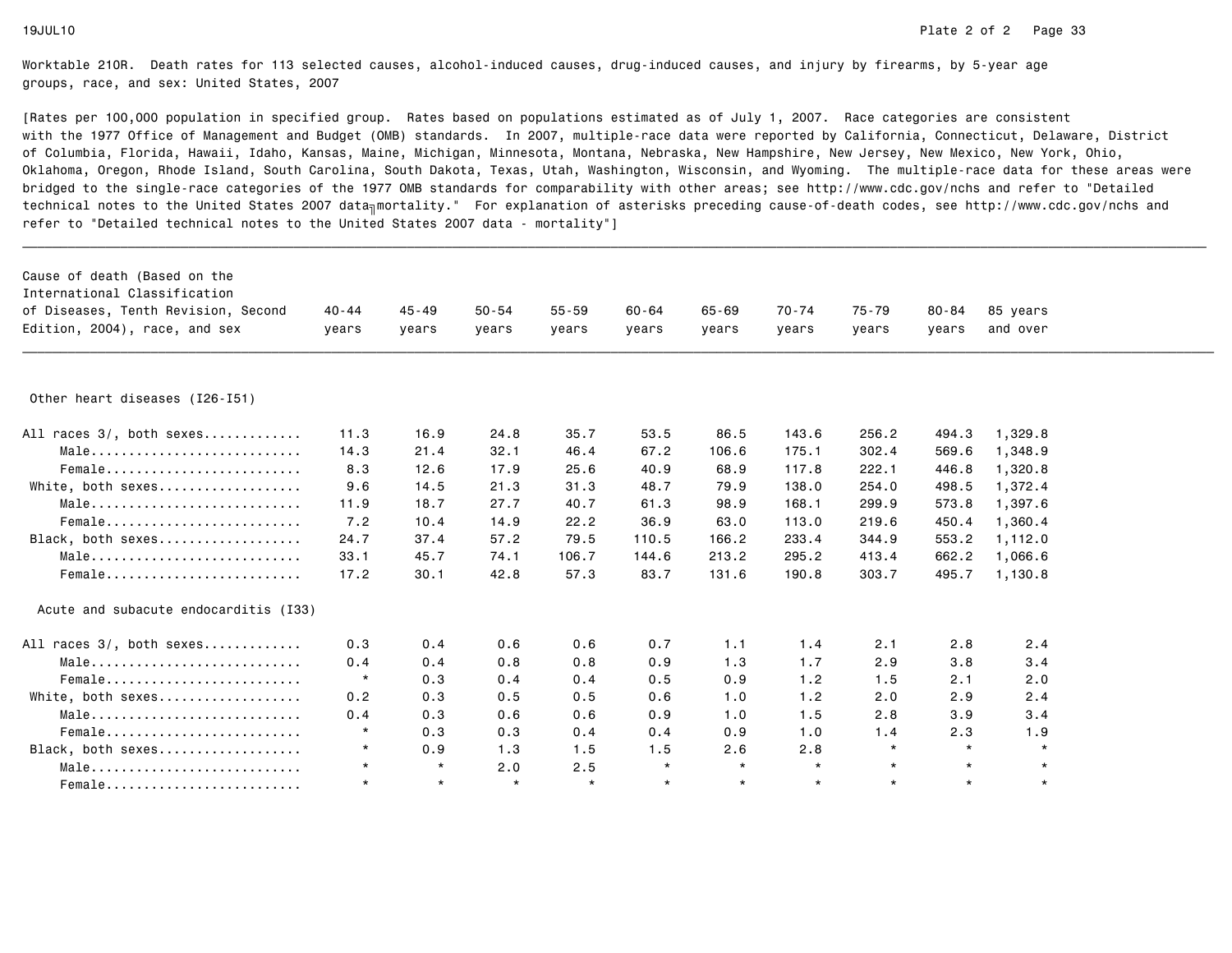| Cause of death (Based on the                                 |           |           |           |           |           |           |         |           |           |          |  |
|--------------------------------------------------------------|-----------|-----------|-----------|-----------|-----------|-----------|---------|-----------|-----------|----------|--|
| International Classification                                 |           |           |           |           |           |           |         |           |           |          |  |
| of Diseases, Tenth Revision, Second                          | $40 - 44$ | $45 - 49$ | $50 - 54$ | $55 - 59$ | $60 - 64$ | $65 - 69$ | 70-74   | $75 - 79$ | $80 - 84$ | 85 years |  |
| Edition, 2004), race, and sex                                | years     | years     | years     | years     | years     | years     | years   | years     | years     | and over |  |
|                                                              |           |           |           |           |           |           |         |           |           |          |  |
|                                                              |           |           |           |           |           |           |         |           |           |          |  |
| Diseases of pericardium and acute myocarditis (I30-I31, I40) |           |           |           |           |           |           |         |           |           |          |  |
| All races 3/, both sexes                                     | 0.2       | 0.3       | 0.3       | 0.4       | 0.4       | 0.6       | 0.7     | 1.0       | 1.1       | 2.1      |  |
| Male                                                         | 0.2       | 0.3       | 0.3       | 0.4       | 0.5       | 0.7       | 0.9     | 1.3       | $\star$   | 2.3      |  |
| Female                                                       | $\star$   | 0.2       | 0.3       | 0.3       | 0.3       | 0.5       | 0.5     | 0.8       | 1.3       | 2.0      |  |
| White, both sexes                                            | 0.2       | 0.2       | 0.2       | 0.3       | 0.3       | 0.5       | 0.7     | 1.0       | 1.2       | 2.1      |  |
| Male                                                         | 0.2       | 0.2       | 0.2       | 0.4       | 0.4       | 0.6       | 0.9     | 1.3       | $\star$   | 2.3      |  |
| Female                                                       | $\star$   | 0.2       | 0.3       | 0.3       | $\star$   | 0.5       | $\star$ | 0.8       | 1.4       | 2.0      |  |
| Black, both sexes                                            | $\star$   | $\star$   | $\star$   | $\star$   | $\star$   | $\star$   | $\star$ | $\star$   | $\star$   | $\star$  |  |
| Male                                                         | $\star$   | $\star$   | $\star$   | $\star$   | $\star$   | $\star$   | $\star$ | $\star$   | $\star$   | $\star$  |  |
| Female                                                       | $\star$   | $\star$   | $\star$   | $\star$   | $\star$   | $\star$   | $\star$ | $\star$   | $\star$   | $\star$  |  |
| Heart failure (I50)                                          |           |           |           |           |           |           |         |           |           |          |  |
| All races 3/, both sexes                                     | 1.0       | 1.7       | 3.3       | 6.2       | 11.2      | 21.3      | 40.2    | 81.7      | 174.6     | 554.4    |  |
| Male                                                         | 1.3       | 2.2       | 4.0       | 8.1       | 13.4      | 26.1      | 48.8    | 94.2      | 197.7     | 552.8    |  |
| Female                                                       | 0.6       | 1.2       | 2.6       | 4.5       | 9.2       | 17.1      | 33.2    | 72.5      | 160.0     | 555.1    |  |
| White, both sexes                                            | 0.7       | 1.3       | 2.5       | 5.1       | 10.0      | 19.8      | 39.3    | 81.5      | 177.4     | 574.5    |  |
| Male                                                         | 0.9       | 1.7       | 3.2       | 6.6       | 11.9      | 24.6      | 47.9    | 93.6      | 201.5     | 575.8    |  |
| Female                                                       | 0.5       | 0.9       | 1.9       | 3.7       | 8.2       | 15.4      | 32.2    | 72.3      | 162.0     | 573.8    |  |
| Black, both sexes                                            | 3.2       | 5.0       | 9.6       | 16.7      | 25.1      | 40.3      | 62.3    | 110.7     | 188.1     | 460.4    |  |
| Male                                                         | 4.7       | 6.8       | 11.5      | 23.0      | 32.3      | 48.1      | 77.7    | 132.4     | 210.6     | 433.4    |  |
| Female                                                       | 1.8       | 3.4       | 8.0       | 11.6      | 19.4      | 34.5      | 51.7    | 97.7      | 176.3     | 471.6    |  |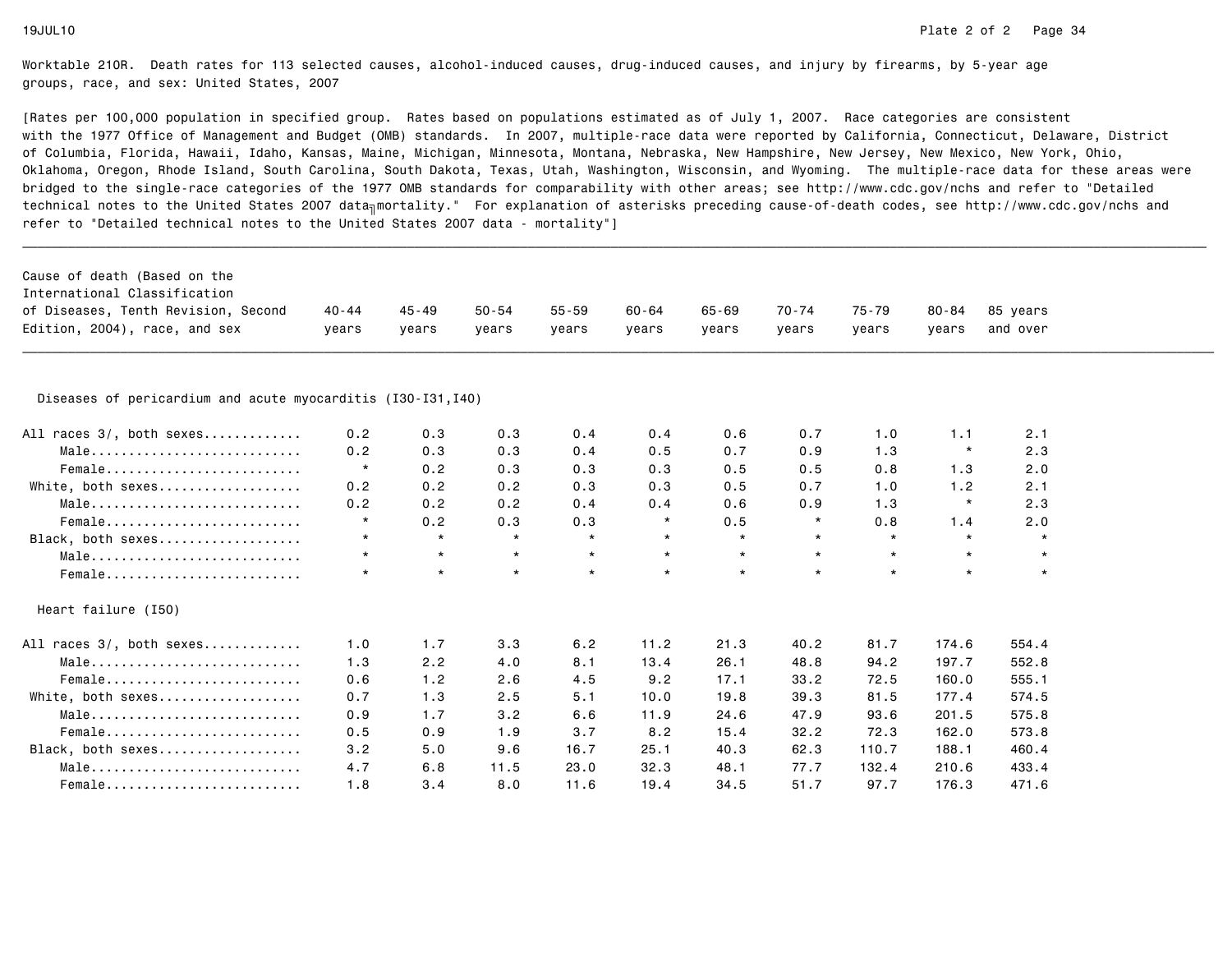| Cause of death (Based on the                                            |       |           |           |           |       |           |       |       |           |          |  |
|-------------------------------------------------------------------------|-------|-----------|-----------|-----------|-------|-----------|-------|-------|-----------|----------|--|
| International Classification                                            |       |           |           |           |       |           |       |       |           |          |  |
| of Diseases, Tenth Revision, Second                                     | 40-44 | $45 - 49$ | $50 - 54$ | $55 - 59$ | 60-64 | $65 - 69$ | 70-74 | 75-79 | $80 - 84$ | 85 years |  |
| Edition, 2004), race, and sex                                           | years | years     | years     | years     | years | years     | years | years | years     | and over |  |
| All other forms of heart disease (I26-I28, I34-I38, I42-I49, I51)       |       |           |           |           |       |           |       |       |           |          |  |
| All races 3/, both sexes                                                | 9.9   | 14.6      | 20.7      | 28.5      | 41.2  | 63.5      | 101.3 | 171.4 | 315.8     | 770.9    |  |
| Male                                                                    | 12.3  | 18.5      | 27.1      | 37.1      | 52.4  | 78.5      | 123.7 | 204.1 | 367.3     | 790.5    |  |
| Female                                                                  | 7.4   | 10.9      | 14.6      | 20.3      | 30.9  | 50.3      | 83.0  | 147.3 | 283.3     | 761.7    |  |
| White, both sexes                                                       | 8.5   | 12.7      | 18.0      | 25.3      | 37.7  | 58.7      | 96.8  | 169.6 | 317.0     | 793.5    |  |
| $Male \dots \dots \dots \dots \dots \dots \dots \dots \dots \dots$      | 10.5  | 16.5      | 23.8      | 33.1      | 48.0  | 72.7      | 117.7 | 202.3 | 367.5     | 816.1    |  |
| Female                                                                  | 6.5   | 9.0       | 12.4      | 17.8      | 28.0  | 46.2      | 79.3  | 145.0 | 284.7     | 782.7    |  |
| Black, both sexes                                                       | 20.8  | 31.0      | 45.7      | 60.7      | 82.9  | 122.1     | 167.6 | 230.1 | 363.4     | 646.4    |  |
| Male                                                                    | 27.4  | 37.0      | 60.1      | 80.7      | 108.8 | 159.6     | 213.6 | 275.8 | 448.2     | 627.2    |  |
| Female                                                                  | 14.9  | 25.9      | 33.5      | 44.4      | 62.5  | 94.5      | 135.9 | 202.5 | 318.8     | 654.3    |  |
| Essential hypertension and hypertensive renal disease $(110, 112, 115)$ |       |           |           |           |       |           |       |       |           |          |  |
| All races 3/, both sexes                                                | 1.1   | 1.9       | 3.8       | 5.2       | 8.1   | 12.8      | 20.4  | 35.1  | 67.9      | 191.1    |  |
| $Male \dots \dots \dots \dots \dots \dots \dots \dots \dots \dots$      | 1.6   | 2.4       | 4.8       | 6.5       | 10.0  | 14.6      | 22.4  | 38.4  | 66.8      | 157.9    |  |
| Female                                                                  | 0.7   | 1.4       | 2.9       | 4.0       | 6.3   | 11.2      | 18.8  | 32.7  | 68.6      | 207.0    |  |
| White, both sexes                                                       | 0.8   | 1.2       | 2.6       | 3.7       | 6.1   | 10.1      | 17.1  | 30.5  | 62.1      | 183.0    |  |
| Male                                                                    | 1.1   | 1.6       | 3.3       | 5.0       | 7.5   | 11.6      | 18.7  | 33.6  | 61.1      | 150.4    |  |
| Female                                                                  | 0.4   | 0.8       | 1.9       | 2.4       | 4.7   | 8.7       | 15.7  | 28.2  | 62.7      | 198.6    |  |
| Black, both sexes                                                       | 3.8   | 7.1       | 13.6      | 18.3      | 28.1  | 38.6      | 53.3  | 87.2  | 132.9     | 297.6    |  |
| Male                                                                    | 5.1   | 8.7       | 17.0      | 21.1      | 35.8  | 47.2      | 61.9  | 101.8 | 139.1     | 245.6    |  |
| Female                                                                  | 2.7   | 5.7       | 10.7      | 16.0      | 22.1  | 32.3      | 47.3  | 78.5  | 129.7     | 319.2    |  |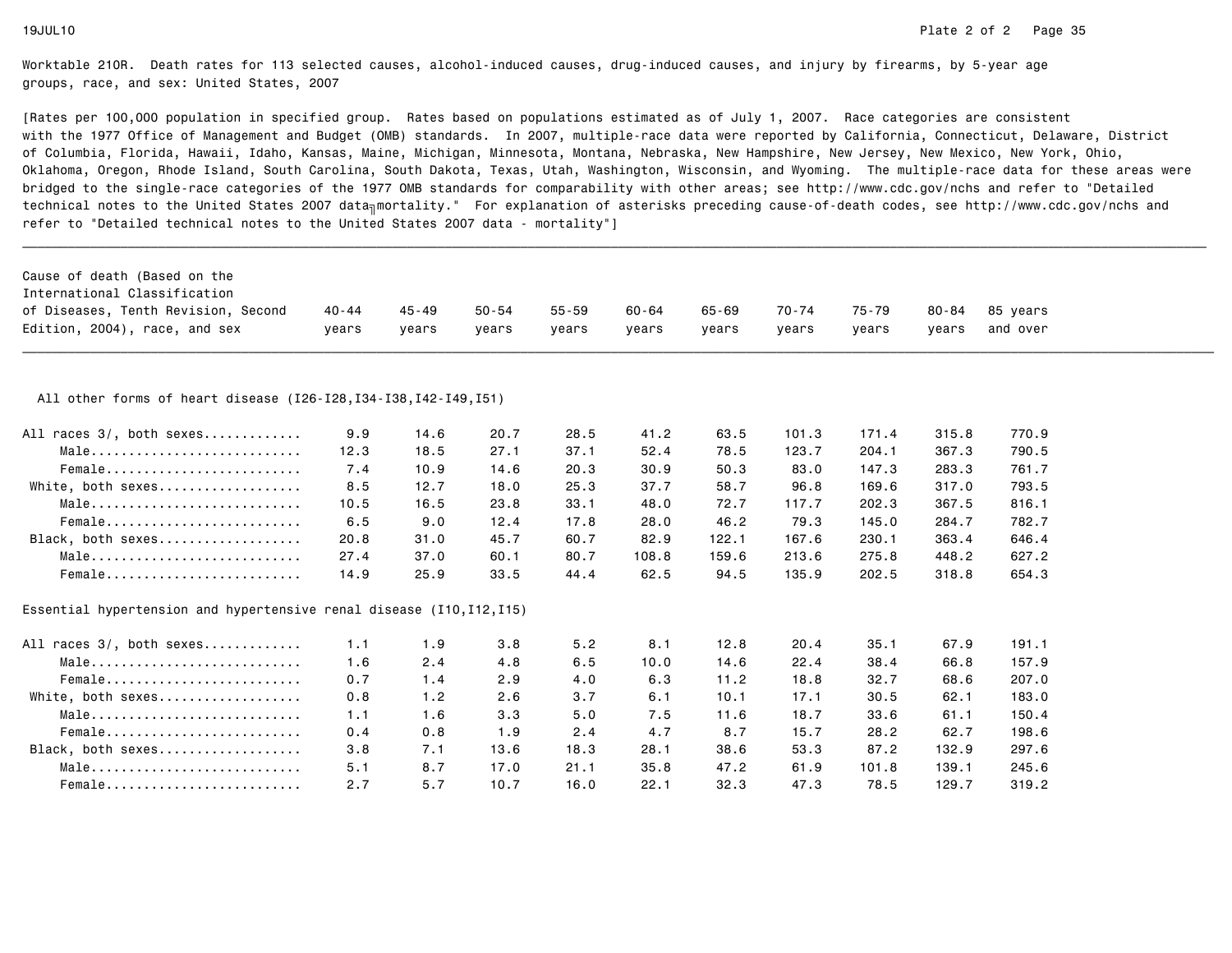| Cause of death (Based on the<br>International Classification |           |           |           |           |           |         |           |           |           |          |  |
|--------------------------------------------------------------|-----------|-----------|-----------|-----------|-----------|---------|-----------|-----------|-----------|----------|--|
| of Diseases, Tenth Revision, Second                          | $40 - 44$ | $45 - 49$ | $50 - 54$ | $55 - 59$ | $60 - 64$ | 65-69   | $70 - 74$ | $75 - 79$ | $80 - 84$ | 85 years |  |
| Edition, 2004), race, and sex                                | vears     | vears     | vears     | years     | vears     | vears   | vears     | years     | years     | and over |  |
|                                                              |           |           |           |           |           |         |           |           |           |          |  |
|                                                              |           |           |           |           |           |         |           |           |           |          |  |
| Cerebrovascular diseases (I60-I69)                           |           |           |           |           |           |         |           |           |           |          |  |
| All races 3/, both sexes                                     | 6.4       | 11.4      | 17.9      | 26.0      | 39.8      | 69.4    | 122.6     | 231.7     | 438.8     | 1,015.5  |  |
| Male                                                         | 6.8       | 12.5      | 20.4      | 31.2      | 46.7      | 79.3    | 138.9     | 253.2     | 445.8     | 895.7    |  |
| Female                                                       | 6.0       | 10.4      | 15.6      | 21.2      | 33.4      | 60.7    | 109.3     | 215.9     | 434.4     | 1,072.4  |  |
| White, both sexes                                            | 5.0       | 9.0       | 14.1      | 20.9      | 34.2      | 61.4    | 113.0     | 223.0     | 433.2     | 1,026.1  |  |
| Male                                                         | 5.5       | 9.9       | 16.3      | 24.7      | 39.8      | 69.2    | 126.6     | 242.0     | 436.3     | 905.0    |  |
| Female                                                       | 4.5       | 8.1       | 12.0      | 17.2      | 29.0      | 54.5    | 101.6     | 208.7     | 431.3     | 1,083.8  |  |
| Black, both sexes                                            | 15.3      | 28.0      | 46.7      | 65.6      | 93.1      | 145.8   | 216.5     | 344.3     | 539.4     | 996.6    |  |
| Male                                                         | 15.5      | 30.6      | 53.3      | 86.8      | 118.9     | 186.6   | 271.7     | 407.7     | 620.4     | 866.9    |  |
| Female                                                       | 15.1      | 25.7      | 41.2      | 48.2      | 72.9      | 115.8   | 178.5     | 306.1     | 496.8     | 1,050.6  |  |
| Atherosclerosis (I70)                                        |           |           |           |           |           |         |           |           |           |          |  |
| All races 3/, both sexes                                     | $^\star$  | 0.2       | 0.4       | 0.8       | 1.4       | 2.8     | 6.1       | 12.2      | 24.6      | 83.3     |  |
| Male                                                         | $\star$   | 0.3       | 0.6       | 1.1       | 2.0       | 3.7     | 7.4       | 13.7      | 27.2      | 76.5     |  |
| Female                                                       | $\star$   | $\star$   | 0.3       | 0.6       | 0.7       | 2.0     | 5.1       | 11.1      | 23.0      | 86.5     |  |
| White, both sexes                                            | $\star$   | 0.1       | 0.4       | 0.8       | 1.3       | 2.8     | 6.0       | 12.4      | 25.2      | 86.0     |  |
| Male                                                         | $\star$   | 0.2       | 0.6       | 1.1       | 1.8       | 3.7     | 7.3       | 14.1      | 28.1      | 79.2     |  |
| Female                                                       | $\star$   | $\star$   | 0.3       | 0.6       | 0.8       | 2.1     | 5.0       | 11.1      | 23.3      | 89.2     |  |
| Black, both sexes                                            | $\star$   | $\star$   | $\star$   | 1.1       | 2.4       | 3.2     | 8.3       | 13.0      | 23.0      | 69.9     |  |
| Male                                                         | $\star$   | $\star$   | $\star$   | $\star$   | 4.5       | 4.6     | 10.3      | 13.3      | 22.3      | 62.9     |  |
| Female                                                       | $\star$   | $\star$   | $\star$   | $\star$   | $\star$   | $\star$ | 6.9       | 12.8      | 23.5      | 72.8     |  |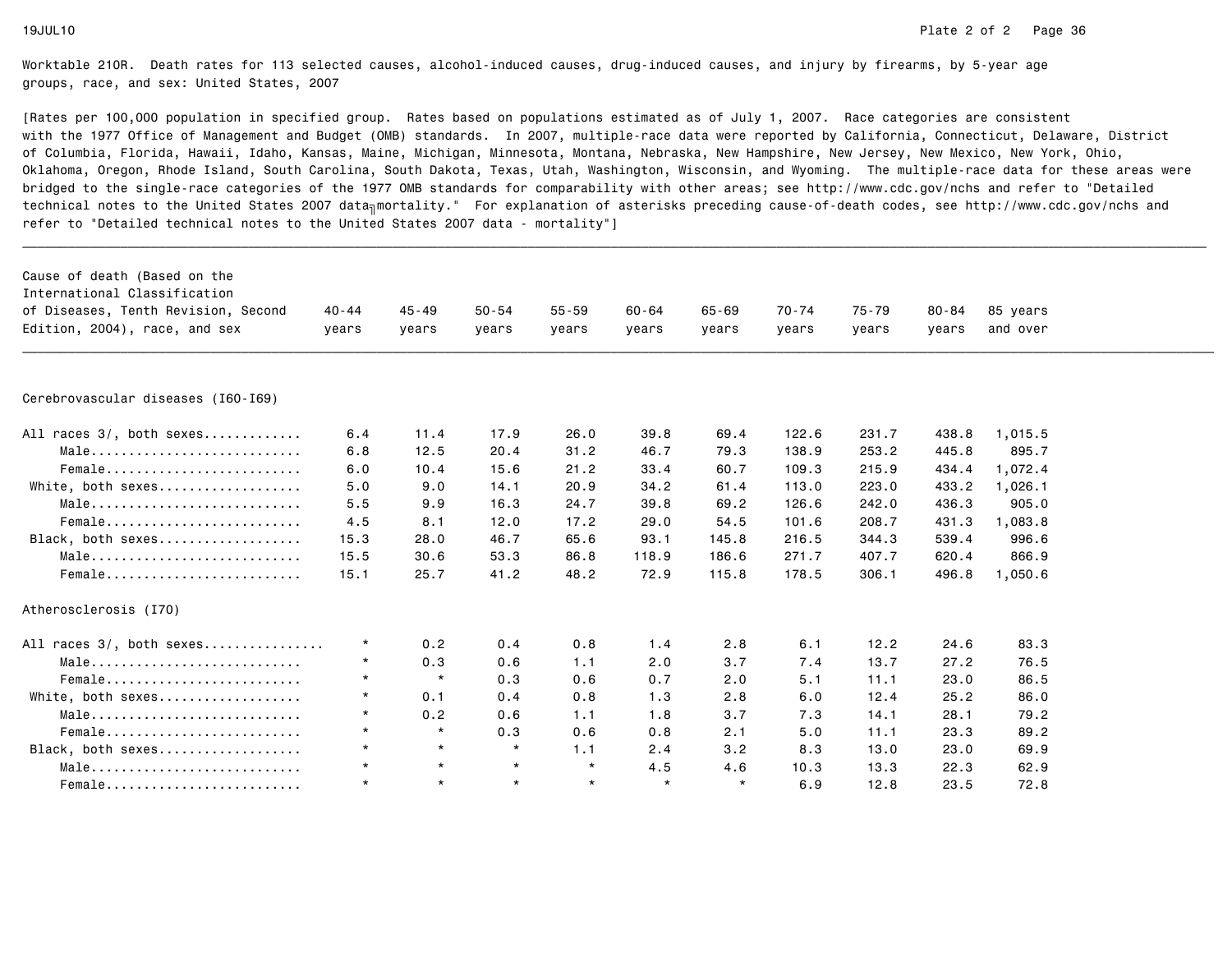| Cause of death (Based on the<br>International Classification |         |       |           |           |       |           |           |           |           |          |  |
|--------------------------------------------------------------|---------|-------|-----------|-----------|-------|-----------|-----------|-----------|-----------|----------|--|
| of Diseases, Tenth Revision, Second                          | 40 - 44 | 45-49 | $50 - 54$ | $55 - 59$ | 60-64 | $65 - 69$ | $70 - 74$ | $75 - 79$ | $80 - 84$ | 85 years |  |
| Edition, 2004), race, and sex                                | vears   | vears | vears     | years     | vears | vears     | vears     | years     | vears     | and over |  |
|                                                              |         |       |           |           |       |           |           |           |           |          |  |
| Other diseases of circulatory system (I71-I78)               |         |       |           |           |       |           |           |           |           |          |  |
| All races 3/, both sexes                                     | 1.4     | 1.9   | 3.2       | 5.1       | 9.4   | 16.0      | 27.3      | 43.3      | 68.5      | 121.4    |  |
| Male                                                         | 2.0     | 2.7   | 4.5       | 7.4       | 13.4  | 22.0      | 35.4      | 54.8      | 86.6      | 142.8    |  |
| Female                                                       | 0.8     | 1.1   | 1.9       | 3.0       | 5.7   | 10.7      | 20.7      | 34.8      | 57.0      | 111.3    |  |
| White, both sexes                                            | 1.1     | 1.6   | 2.6       | 4.6       | 9.0   | 15.5      | 27.7      | 43.6      | 68.7      | 122.9    |  |
| Male                                                         | 1.6     | 2.3   | 3.8       | 6.7       | 13.1  | 21.5      | 36.1      | 55.1      | 87.6      | 146.5    |  |
| Female                                                       | 0.7     | 0.9   | 1.5       | 2.6       | 5.2   | 10.1      | 20.7      | 35.0      | 56.6      | 111.7    |  |
| Black, both sexes                                            | 3.1     | 4.1   | 7.2       | 10.4      | 14.0  | 22.7      | 29.6      | 48.8      | 73.8      | 126.1    |  |
| Male                                                         | 4.8     | 5.8   | 10.9      | 15.0      | 18.1  | 30.2      | 36.6      | 65.1      | 79.7      | 126.6    |  |
| Female                                                       | 1.7     | 2.7   | 4.1       | 6.6       | 10.7  | 17.2      | 24.8      | 39.0      | 70.7      | 125.8    |  |
| Aortic aneurysm and dissection (I71)                         |         |       |           |           |       |           |           |           |           |          |  |
| All races 3/, both sexes                                     | 1.0     | 1.3   | 2.1       | 3.3       | 6.0   | 10.2      | 17.7      | 27.2      | 41.3      | 59.5     |  |
| Male                                                         | 1.5     | 2.0   | 3.3       | 5.1       | 9.2   | 15.0      | 24.5      | 36.0      | 55.4      | 81.8     |  |
| Female                                                       | 0.5     | 0.7   | 1.0       | 1.7       | 3.1   | 6.0       | 12.2      | 20.7      | 32.4      | 48.9     |  |
| White, both sexes                                            | 0.8     | 1.1   | 1.8       | 3.0       | 5.9   | 10.0      | 18.5      | 28.1      | 42.4      | 61.6     |  |
| Male                                                         | 1.2     | 1.7   | 2.8       | 4.7       | 9.3   | 15.0      | 25.6      | 37.0      | 57.4      | 85.8     |  |
| Female                                                       | 0.4     | 0.5   | 0.8       | 1.4       | 2.7   | 5.6       | 12.6      | 21.4      | 32.8      | 50.1     |  |
| Black, both sexes                                            | 2.5     | 3.1   | 4.9       | 6.3       | 7.7   | 12.4      | 13.6      | 23.1      | 30.7      | 40.4     |  |
| Male                                                         | 4.0     | 4.6   | 7.9       | 9.8       | 10.1  | 16.3      | 17.5      | 32.8      | 29.7      | 41.6     |  |
| Female                                                       | $\star$ | 1.8   | 2.4       | 3.5       | 5.8   | 9.6       | 10.8      | 17.3      | 31.3      | 39.9     |  |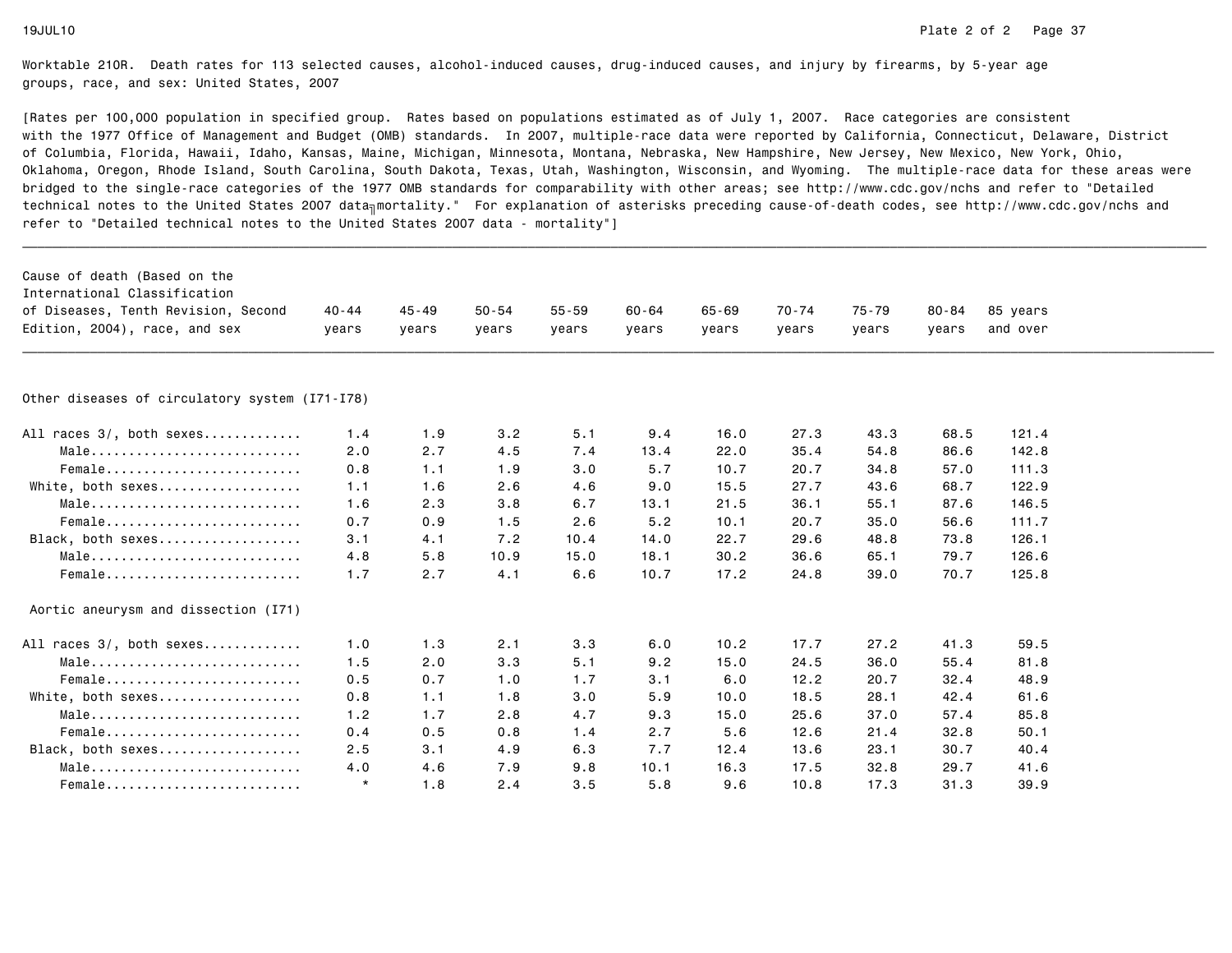| Cause of death (Based on the                                     |           |           |           |           |           |         |           |           |           |          |  |
|------------------------------------------------------------------|-----------|-----------|-----------|-----------|-----------|---------|-----------|-----------|-----------|----------|--|
| International Classification                                     |           |           |           |           |           |         |           |           |           |          |  |
| of Diseases, Tenth Revision, Second                              | $40 - 44$ | $45 - 49$ | $50 - 54$ | $55 - 59$ | $60 - 64$ | 65-69   | $70 - 74$ | $75 - 79$ | $80 - 84$ | 85 years |  |
| Edition, 2004), race, and sex                                    | vears     | vears     | vears     | years     | vears     | vears   | years     | years     | vears     | and over |  |
|                                                                  |           |           |           |           |           |         |           |           |           |          |  |
| Other diseases of arteries, arterioles and capillaries (I72-I78) |           |           |           |           |           |         |           |           |           |          |  |
| All races 3/, both sexes                                         | 0.4       | 0.5       | 1.0       | 1.8       | 3.4       | 5.8     | 9.6       | 16.1      | 27.2      | 62.0     |  |
| Male                                                             | 0.4       | 0.7       | 1.2       | 2.3       | 4.1       | 7.0     | 10.9      | 18.8      | 31.2      | 61.0     |  |
| Female                                                           | 0.3       | 0.4       | 0.9       | 1.3       | 2.7       | 4.7     | 8.5       | 14.1      | 24.6      | 62.4     |  |
| White, both sexes                                                | 0.3       | 0.5       | 0.9       | 1.6       | 3.1       | 5.4     | 9.2       | 15.6      | 26.3      | 61.3     |  |
| Male                                                             | 0.4       | 0.6       | 1.0       | 2.0       | 3.8       | 6.5     | 10.5      | 18.1      | 30.3      | 60.7     |  |
| Female                                                           | 0.3       | 0.4       | 0.7       | 1.2       | 2.5       | 4.5     | 8.1       | 13.6      | 23.7      | 61.6     |  |
| Black, both sexes                                                | $\star$   | 1.0       | 2.3       | 4.1       | 6.3       | 10.3    | 16.0      | 25.6      | 43.1      | 85.6     |  |
| Male                                                             | $\star$   | $\star$   | 3.0       | 5.2       | 8.1       | 14.0    | 19.0      | 32.3      | 50.0      | 85.0     |  |
| Female                                                           | $\star$   | $\star$   | 1.7       | 3.1       | 4.9       | 7.6     | 14.0      | 21.6      | 39.4      | 85.9     |  |
| Other disorders of circulatory system (I80-I99)                  |           |           |           |           |           |         |           |           |           |          |  |
| All races 3/, both sexes                                         | 0.9       | 1.2       | 1.4       | 1.6       | 2.0       | 2.3     | 3.5       | 5.7       | 8.2       | 17.4     |  |
| Male                                                             | 1.0       | 1.4       | 1.7       | 1.9       | 2.3       | 2.6     | 3.8       | 5.8       | 8.3       | 15.8     |  |
| Female                                                           | 0.7       | 1.0       | 1.1       | 1.3       | 1.7       | 2.1     | 3.3       | 5.7       | 8.2       | 18.2     |  |
| White, both sexes                                                | 0.8       | 1.0       | 1.3       | 1.4       | 1.8       | 2.3     | 3.4       | 5.7       | 8.2       | 17.4     |  |
| Male                                                             | 1.0       | 1.2       | 1.6       | 1.6       | 2.1       | 2.5     | 3.9       | 5.8       | 8.2       | 16.0     |  |
| Female                                                           | 0.5       | 0.8       | 1.0       | 1.3       | 1.6       | 2.0     | 3.0       | 5.7       | 8.2       | 18.0     |  |
| Black, both sexes                                                | 1.8       | 3.1       | 2.4       | 3.3       | 4.3       | 3.8     | 5.4       | 7.8       | 10.5      | 23.0     |  |
| Male                                                             | 1.9       | 3.6       | 3.1       | 5.0       | 5.3       | 4.8     | $\star$   | $\star$   | $\star$   | 19.5     |  |
| Female                                                           | 1.8       | 2.6       | 1.7       | 1.9       | 3.5       | $\star$ | 5.8       | 7.5       | 10.0      | 24.4     |  |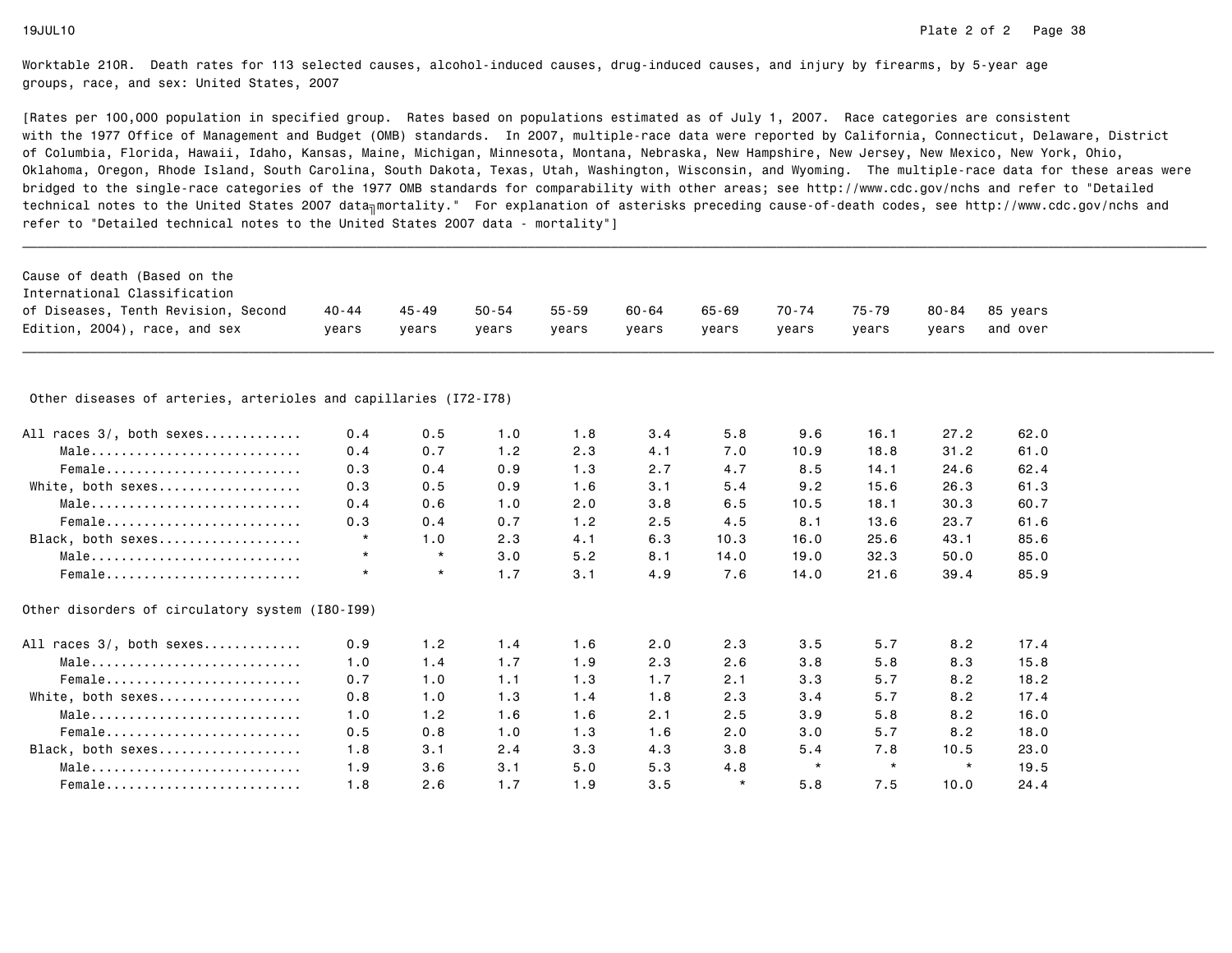| Cause of death (Based on the<br>International Classification |           |           |           |           |           |           |           |           |           |          |  |
|--------------------------------------------------------------|-----------|-----------|-----------|-----------|-----------|-----------|-----------|-----------|-----------|----------|--|
| of Diseases, Tenth Revision, Second                          | $40 - 44$ | $45 - 49$ | $50 - 54$ | $55 - 59$ | $60 - 64$ | $65 - 69$ | $70 - 74$ | $75 - 79$ | $80 - 84$ | 85 years |  |
| Edition, 2004), race, and sex                                | vears     | years     | years     | years     | years     | vears     | years     | years     | years     | and over |  |
|                                                              |           |           |           |           |           |           |           |           |           |          |  |
|                                                              |           |           |           |           |           |           |           |           |           |          |  |
| Influenza and pneumonia (J09-J18)                            |           |           |           |           |           |           |           |           |           |          |  |
| All races 3/, both sexes                                     | 2.3       | 3.5       | 5.3       | 7.7       | 12.1      | 20.4      | 39.0      | 78.4      | 160.0     | 463.2    |  |
| Male                                                         | 2.6       | 4.1       | 6.4       | 9.4       | 15.1      | 24.5      | 46.8      | 95.1      | 202.1     | 542.7    |  |
| Female                                                       | 1.9       | 2.9       | 4.2       | 6.0       | 9.4       | 16.8      | 32.5      | 66.0      | 133.5     | 425.5    |  |
| White, both sexes                                            | 2.1       | 3.0       | 4.9       | 7.0       | 11.4      | 19.4      | 37.3      | 77.1      | 159.8     | 469.5    |  |
| Male                                                         | 2.4       | 3.3       | 5.8       | 8.7       | 13.9      | 22.7      | 44.2      | 92.1      | 200.6     | 547.9    |  |
| Female                                                       | 1.9       | 2.6       | 4.0       | 5.4       | 9.0       | 16.4      | 31.6      | 65.8      | 133.8     | 432.2    |  |
| Black, both sexes                                            | 3.7       | 7.3       | 9.4       | 14.5      | 20.6      | 32.2      | 57.7      | 95.9      | 171.3     | 402.2    |  |
| Male                                                         | 4.9       | 10.0      | 12.3      | 17.6      | 28.7      | 44.7      | 78.9      | 133.7     | 229.5     | 475.9    |  |
| Female                                                       | 2.6       | 5.0       | 6.9       | 12.0      | 14.2      | 23.1      | 43.2      | 73.1      | 140.7     | 371.5    |  |
| Influenza (J09-J11)                                          |           |           |           |           |           |           |           |           |           |          |  |
| All races 3/, both sexes                                     | $\star$   | $\star$   | $\star$   | $\star$   | 0.1       |           | 0.3       | 0.4       | 0.8       | 2.5      |  |
| Male                                                         | $\star$   | $\star$   | $\star$   | $\star$   | $\star$   | $\star$   | $\star$   | $\star$   | 1.0       | 3.0      |  |
| Female                                                       | $\star$   | $\star$   | $\star$   | $\star$   | $\star$   | $\star$   | $\star$   | $\star$   | 0.7       | 2.3      |  |
| White, both sexes                                            | $\star$   | $\star$   | $\star$   | $\star$   | $\star$   | $\star$   | 0.3       | 0.4       | 0.9       | 2.8      |  |
| Male                                                         | $\star$   | $\star$   | $\star$   | $\star$   | $\star$   | $\star$   | $\star$   | $\star$   | 1.1       | 3.3      |  |
| Female                                                       | $\star$   | $\star$   | $\star$   | $\star$   | $\star$   | $\star$   | $\star$   | $\star$   | 0.8       | 2.5      |  |
| Black, both sexes                                            | $\star$   | $\star$   | $\star$   | $\star$   | $\star$   | $\star$   | $\star$   | $\star$   | $\star$   | $\star$  |  |
| Male                                                         | $\star$   | $\star$   | $\star$   | $\star$   | $\star$   | $\star$   | $\star$   | $\star$   | $\star$   | $\star$  |  |
| Female                                                       | $\star$   | $\star$   | $\star$   | $\star$   | $\star$   | $\star$   | $\star$   | $\star$   | $\star$   | $\star$  |  |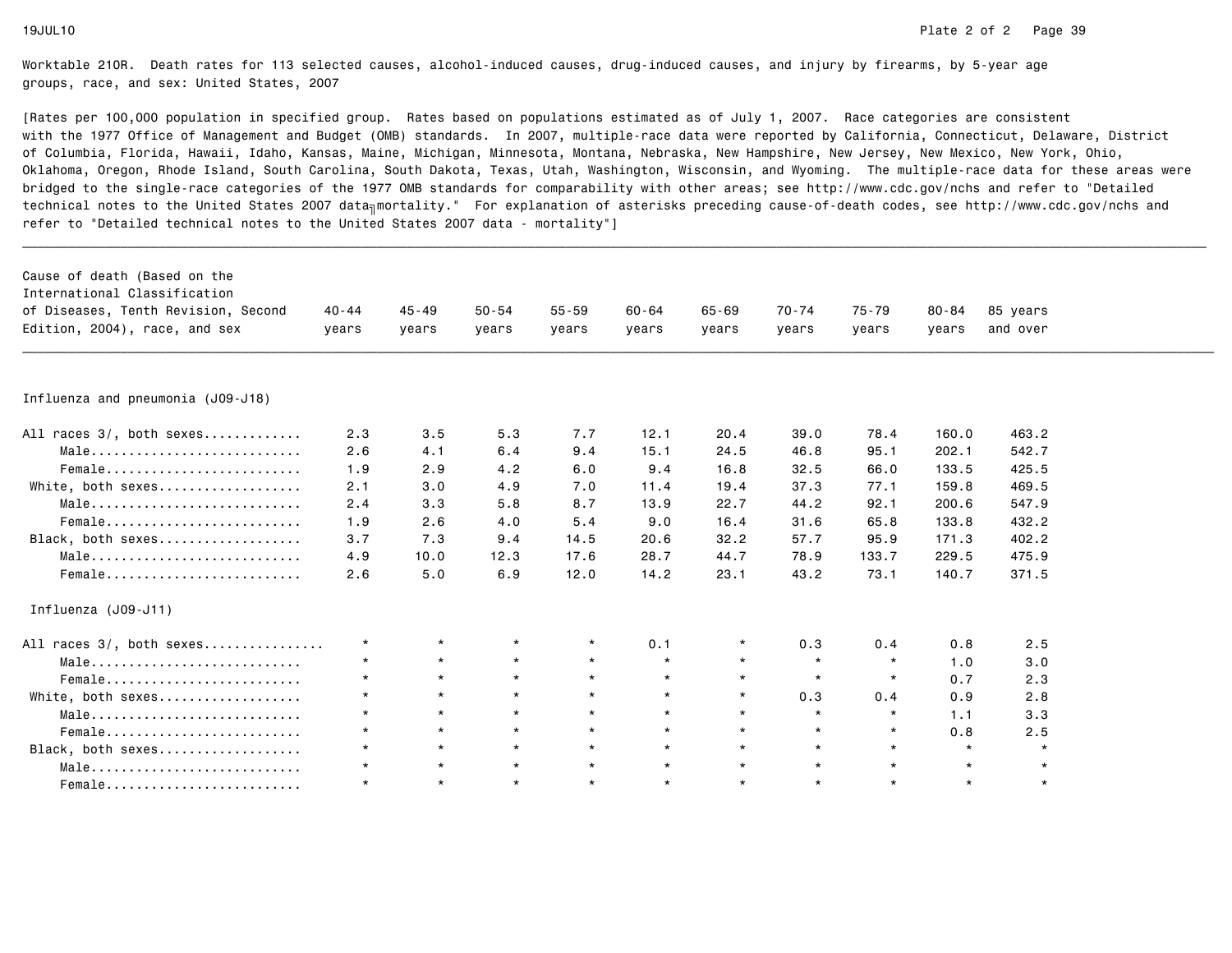| Cause of death (Based on the<br>International Classification |         |         |           |           |         |         |         |         |           |          |
|--------------------------------------------------------------|---------|---------|-----------|-----------|---------|---------|---------|---------|-----------|----------|
| of Diseases, Tenth Revision, Second                          | 40-44   | 45-49   | $50 - 54$ | $55 - 59$ | 60-64   | 65-69   | 70-74   | 75-79   | $80 - 84$ | 85 years |
| Edition, 2004), race, and sex                                | years   | years   | years     | years     | years   | years   | years   | years   | vears     | and over |
|                                                              |         |         |           |           |         |         |         |         |           |          |
|                                                              |         |         |           |           |         |         |         |         |           |          |
| Pneumonia (J12-J18)                                          |         |         |           |           |         |         |         |         |           |          |
| All races 3/, both sexes                                     | 2.2     | 3.5     | 5.2       | 7.6       | 12.0    | 20.3    | 38.7    | 77.9    | 159.2     | 460.7    |
| Male                                                         | 2.6     | 4.1     | 6.3       | 9.3       | 15.0    | 24.4    | 46.5    | 94.6    | 201.1     | 539.7    |
| Female                                                       | 1.8     | 2.9     | 4.1       | 5.9       | 9.3     | 16.7    | 32.2    | 65.6    | 132.8     | 423.2    |
| White, both sexes                                            | 2.1     | 3.0     | 4.8       | 6.9       | 11.2    | 19.3    | 37.0    | 76.7    | 158.9     | 466.8    |
| Male                                                         | 2.3     | 3.3     | 5.7       | 8.6       | 13.7    | 22.6    | 43.8    | 91.7    | 199.6     | 544.6    |
| Female                                                       | 1.8     | 2.6     | 3.9       | 5.3       | 8.9     | 16.3    | 31.4    | 65.4    | 132.9     | 429.7    |
| Black, both sexes                                            | 3.7     | 7.3     | 9.3       | 14.4      | 20.5    | 32.1    | 57.6    | 95.6    | 171.3     | 401.9    |
| Male                                                         | 4.9     | 10.0    | 12.3      | 17.4      | 28.7    | 44.7    | 78.6    | 133.2   | 229.5     | 475.9    |
| Female                                                       | 2.6     | 5.0     | 6.8       | 11.9      | 14.1    | 22.9    | 43.2    | 72.8    | 140.7     | 371.2    |
| Other acute lower respiratory infections (J20-J22, U04)      |         |         |           |           |         |         |         |         |           |          |
| All races 3/, both sexes                                     | $\star$ | $\star$ | $\star$   | $\star$   | $\star$ | $\star$ | $\star$ | $\star$ | 0.4       | 1.5      |
| Male                                                         | $\star$ | $\star$ | $\star$   | $\star$   | $\star$ | $\star$ | $\star$ | $\star$ | $\star$   | $\star$  |
| Female                                                       | $\star$ | $\star$ | $\star$   | $\star$   | $\star$ | $\star$ | $\star$ | $\star$ | $\star$   | 1.7      |
| White, both sexes                                            | $\star$ | $\star$ | $\star$   | $\star$   | $\star$ | $\star$ | $\star$ | $\star$ | 0.4       | 1.5      |
| Male                                                         | $\star$ | $\star$ | $\star$   | $\star$   | $\star$ | $\star$ | $\star$ | $\star$ | $\star$   | $\star$  |
| Female                                                       | $\star$ | $\star$ | $\star$   | $\star$   | $\star$ | $\star$ | $\star$ | $\star$ | $\star$   | 1.8      |
| Black, both sexes                                            | $\star$ | $\star$ | $\star$   | $\star$   | $\star$ | $\star$ | $\star$ | $\star$ | $\star$   | $\star$  |
| Male                                                         | $\star$ | $\star$ | $\star$   | $\star$   | $\star$ | $\star$ | $\star$ | $\star$ | $\star$   | $\star$  |
| Female                                                       | $\star$ | $\star$ | $\star$   | $\star$   | $\star$ | $\star$ | $\star$ | $\star$ | $\star$   | $\star$  |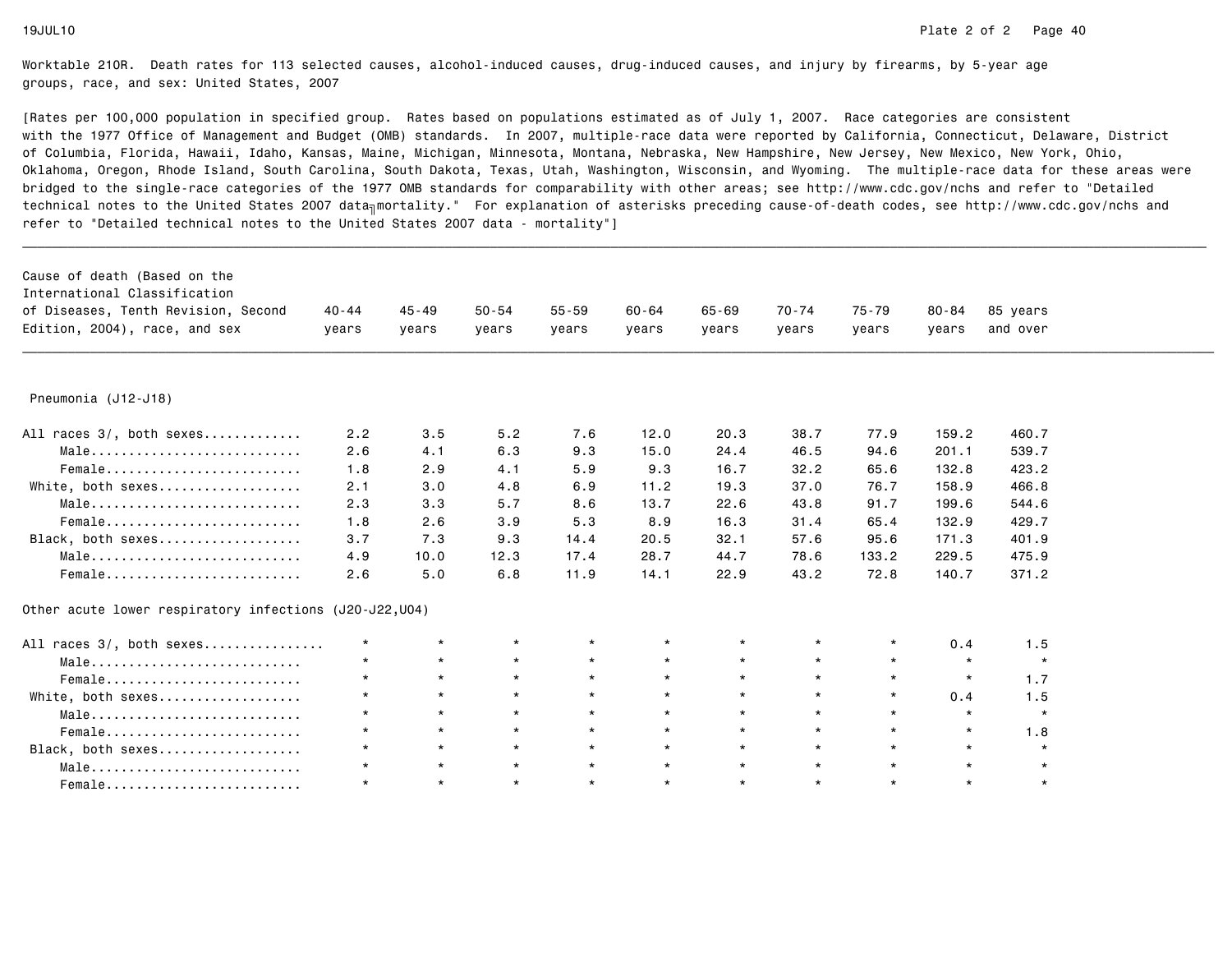[Rates per 100,000 population in specified group. Rates based on populations estimated as of July 1, 2007. Race categories are consistent with the 1977 Office of Management and Budget (OMB) standards. In 2007, multiple-race data were reported by California, Connecticut, Delaware, Districtof Columbia, Florida, Hawaii, Idaho, Kansas, Maine, Michigan, Minnesota, Montana, Nebraska, New Hampshire, New Jersey, New Mexico, New York, Ohio, Oklahoma, Oregon, Rhode Island, South Carolina, South Dakota, Texas, Utah, Washington, Wisconsin, and Wyoming. The multiple-race data for these areas werebridged to the single-race categories of the 1977 OMB standards for comparability with other areas; see http://www.cdc.gov/nchs and refer to "Detailedtechnical notes to the United States 2007 data<sub>∏</sub>mortality." For explanation of asterisks preceding cause-of-death codes, see http://www.cdc.gov/nchs and refer to "Detailed technical notes to the United States 2007 data - mortality"]

| Cause of death (Based on the        |       |         |       |       |       |       |       |       |       |                |
|-------------------------------------|-------|---------|-------|-------|-------|-------|-------|-------|-------|----------------|
| International Classification        |       |         |       |       |       |       |       |       |       |                |
| of Diseases, Tenth Revision, Second | 40-44 | 45 - 49 | 50-54 | 55-59 | 60-64 | 65-69 | 70-74 | 75-79 |       | 80-84 85 vears |
| Edition, 2004), race, and sex       | vears | vears   | vears | vears | vears | vears | vears | vears | vears | and over       |

\_\_\_\_\_\_\_\_\_\_\_\_\_\_\_\_\_\_\_\_\_\_\_\_\_\_\_\_\_\_\_\_\_\_\_\_\_\_\_\_\_\_\_\_\_\_\_\_\_\_\_\_\_\_\_\_\_\_\_\_\_\_\_\_\_\_\_\_\_\_\_\_\_\_\_\_\_\_\_\_\_\_\_\_\_\_\_\_\_\_\_\_\_\_\_\_\_\_\_\_\_\_\_\_\_\_\_\_\_\_\_\_\_\_\_\_\_\_\_\_\_\_\_\_\_\_\_\_\_\_\_\_\_\_\_\_\_\_\_\_\_\_\_\_\_\_\_\_\_\_\_\_\_\_\_\_\_\_ Acute bronchitis and bronchiolitis (J20-J21)

| All races 3/, both sexes |         |         |         | $\star$ |         |                 |         |         |  |
|--------------------------|---------|---------|---------|---------|---------|-----------------|---------|---------|--|
| Male                     | $\star$ | $\star$ | $\star$ | $\star$ |         | $\star$         | $\star$ |         |  |
| Female                   | $\star$ | $\star$ | $\star$ | $\star$ | $\star$ | $\star$         | $\star$ |         |  |
| White, both sexes        | $\star$ | $\star$ | $\star$ | $\star$ | $\star$ | $\star$ $\star$ |         |         |  |
| Male                     |         | $\star$ | $\star$ | $\star$ | $\star$ | $\star$         | $\star$ |         |  |
| Female                   | $\star$ | $\star$ | $\star$ | $\star$ | $\star$ | $\star$         | $\star$ |         |  |
| Black, both sexes        |         | $\star$ | $\star$ | $\star$ |         | $\star$         |         |         |  |
| Male                     | $\star$ | $\star$ | $\star$ | $\star$ | $\star$ | $\star$         | $\star$ | $\star$ |  |
| Female                   |         |         |         | $\star$ |         |                 |         |         |  |

Other and unspecified acute lower respiratory infections (J22,U04)

| All races 3/, both sexes                                           | $\star$ |         | $\star$ | $\star$ | $\star$ | $\star$ | $\star$ | $\star$ |  |
|--------------------------------------------------------------------|---------|---------|---------|---------|---------|---------|---------|---------|--|
| $Male \dots \dots \dots \dots \dots \dots \dots \dots \dots \dots$ | $\star$ | $\star$ | $\star$ | $\star$ | $\star$ | $\star$ | $\star$ | $\star$ |  |
| Female                                                             | $\star$ | $\star$ | $\star$ | $\star$ | $\star$ | $\star$ | $\star$ | $\star$ |  |
| White, both sexes                                                  | $\star$ | $\star$ | $\star$ | $\star$ | $\star$ | $\star$ | $\star$ | $\star$ |  |
| Male                                                               | $\star$ |         | $\star$ | $\star$ | $\star$ | $\star$ | $\star$ | $\star$ |  |
| Female                                                             | $\star$ |         | $\star$ | $\star$ | $\star$ | $\star$ | $\star$ | $\star$ |  |
| Black, both sexes                                                  | $\star$ | $\star$ | $\star$ | $\star$ | $\star$ | $\star$ | $\star$ | $\star$ |  |
| Male                                                               | $\star$ | $\star$ | $\star$ | $\star$ | $\star$ | $\star$ | $\star$ | $\star$ |  |
|                                                                    | $\star$ |         | $\star$ | $\star$ | $\star$ | $\star$ | $\star$ | $\star$ |  |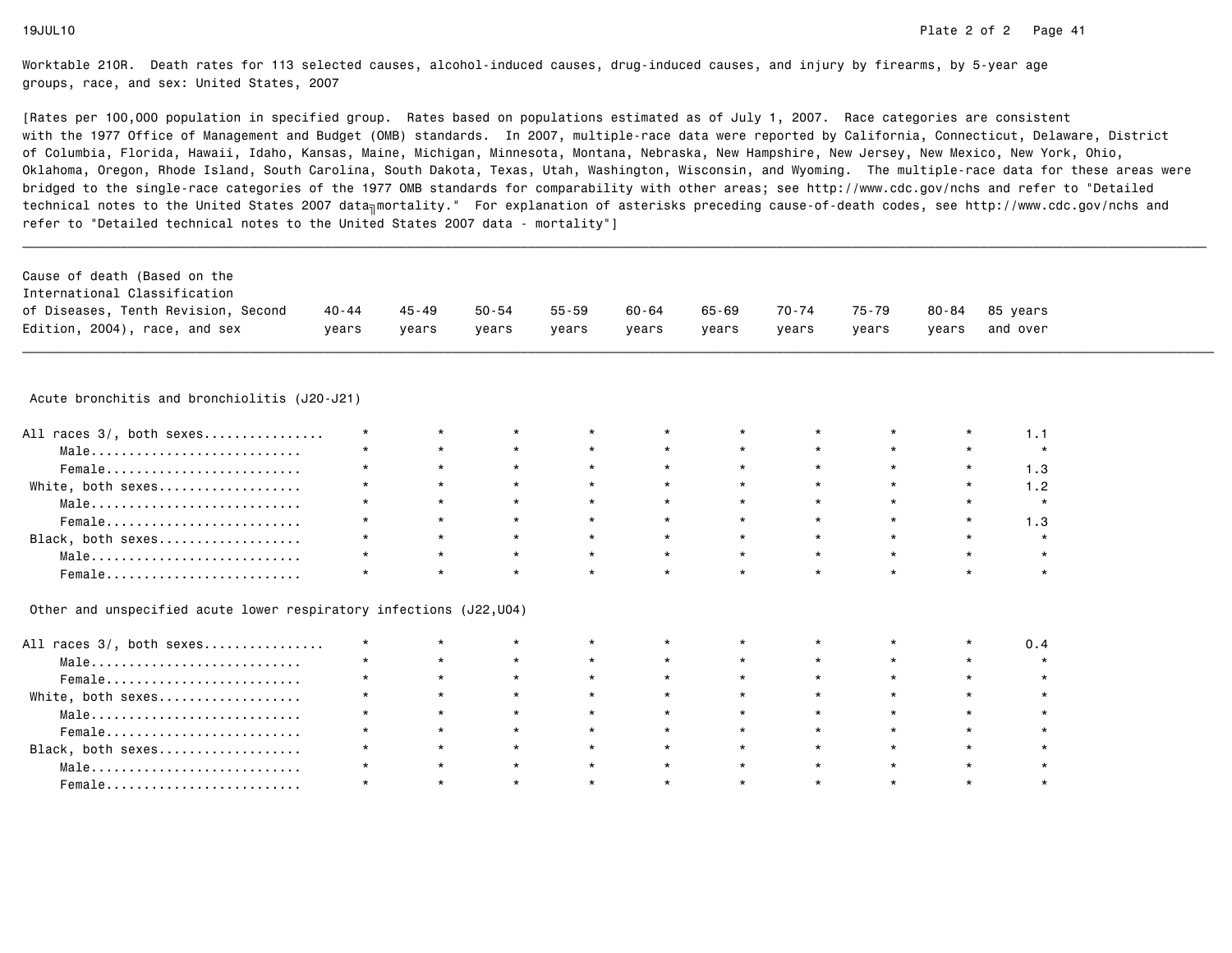| Cause of death (Based on the<br>International Classification |           |           |           |           |           |           |         |         |           |          |  |
|--------------------------------------------------------------|-----------|-----------|-----------|-----------|-----------|-----------|---------|---------|-----------|----------|--|
| of Diseases, Tenth Revision, Second                          | $40 - 44$ | $45 - 49$ | $50 - 54$ | $55 - 59$ | $60 - 64$ | $65 - 69$ | 70-74   | 75-79   | $80 - 84$ | 85 years |  |
| Edition, 2004), race, and sex                                | years     | years     | years     | years     | years     | years     | years   | years   | years     | and over |  |
|                                                              |           |           |           |           |           |           |         |         |           |          |  |
| Chronic lower respiratory diseases (J40-J47)                 |           |           |           |           |           |           |         |         |           |          |  |
| All races 3/, both sexes                                     | 2.6       | 6.1       | 13.1      | 25.4      | 56.2      | 111.4     | 194.1   | 310.7   | 443.7     | 596.1    |  |
| Male                                                         | 2.6       | 6.2       | 13.8      | 28.0      | 61.4      | 123.7     | 219.0   | 363.8   | 550.2     | 758.7    |  |
| Female                                                       | 2.6       | 6.0       | 12.4      | 23.0      | 51.4      | 100.6     | 173.7   | 271.6   | 376.4     | 518.7    |  |
| White, both sexes                                            | 2.4       | 5.9       | 13.2      | 26.4      | 59.4      | 118.8     | 208.6   | 329.6   | 468.4     | 626.5    |  |
| Male                                                         | 2.3       | 6.1       | 14.0      | 28.8      | 63.2      | 129.4     | 231.0   | 377.2   | 571.6     | 788.0    |  |
| Female                                                       | 2.5       | 5.7       | 12.4      | 24.1      | 55.9      | 109.3     | 190.0   | 293.8   | 402.4     | 549.3    |  |
| Black, both sexes                                            | 4.5       | 9.2       | 16.7      | 26.4      | 47.3      | 84.5      | 126.6   | 201.9   | 262.4     | 338.3    |  |
| Male                                                         | 4.9       | 8.7       | 16.7      | 30.7      | 65.5      | 112.2     | 172.5   | 303.7   | 411.8     | 515.0    |  |
| Female                                                       | 4.1       | 9.6       | 16.7      | 22.9      | 33.1      | 64.2      | 94.9    | 140.6   | 183.7     | 264.8    |  |
| Bronchitis, chronic and unspecified (J40-J42)                |           |           |           |           |           |           |         |         |           |          |  |
| All races 3/, both sexes                                     | $\star$   | $\star$   | $\star$   | 0.1       | 0.2       | 0.4       | 0.6     | 0.8     | 2.1       | 4.8      |  |
| Male                                                         | $\star$   | $\star$   | $\star$   | $\star$   | $\star$   | $\star$   | $\star$ | 1.1     | 2.3       | 5.0      |  |
| Female                                                       | $\star$   | $\star$   | $\star$   | $\star$   | $\star$   | 0.4       | 0.7     | 0.6     | 2.0       | 4.8      |  |
| White, both sexes                                            | $\star$   | $\star$   | $\star$   | 0.2       | $\star$   | 0.3       | 0.6     | 0.9     | 2.2       | 5.0      |  |
| Male                                                         | $\star$   | $\star$   | $\star$   | $\star$   | $\star$   | $\star$   | $\star$ | 1.2     | 2.4       | 5.1      |  |
| Female                                                       | $\star$   | $\star$   | $\star$   | $\star$   | $\star$   | $\star$   | 0.7     | 0.7     | 2.1       | 4.9      |  |
| Black, both sexes                                            | $\star$   | $\star$   | $\star$   | $\star$   | $\star$   | $\star$   | $\star$ | $\star$ | $\star$   | $\star$  |  |
| Male                                                         | $\star$   | $\star$   | $\star$   | $\star$   | $\star$   | $\star$   | $\star$ | $\star$ | $\star$   |          |  |
|                                                              | $\star$   | $\star$   | $\star$   | $\star$   | $\star$   | $\star$   | $\star$ | $\star$ | $\star$   | $\star$  |  |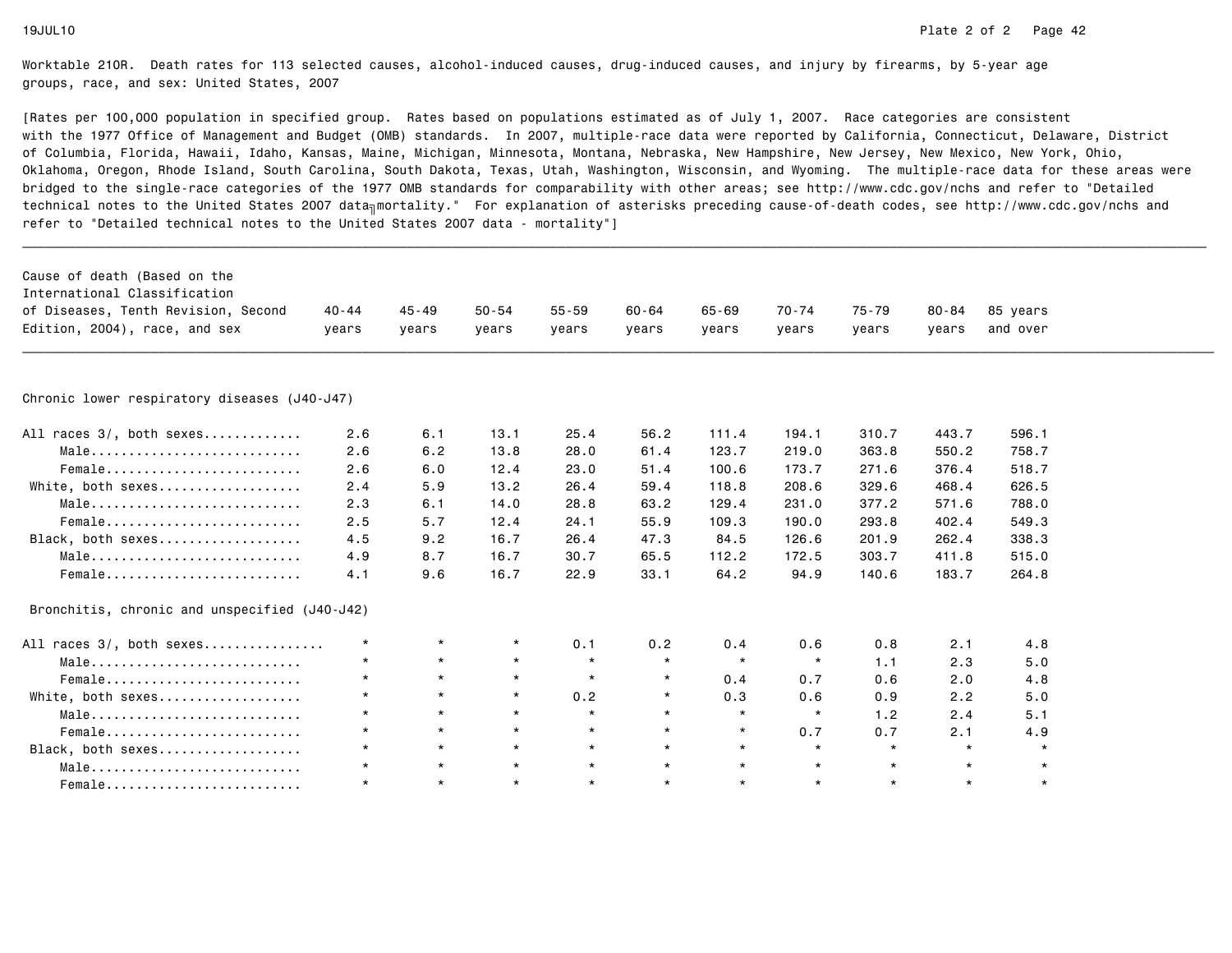| Cause of death (Based on the<br>International Classification<br>of Diseases, Tenth Revision, Second | $40 - 44$ | $45 - 49$ | $50 - 54$ | $55 - 59$ | $60 - 64$ | $65 - 69$ | $70 - 74$ | $75 - 79$ | $80 - 84$ | 85 years |
|-----------------------------------------------------------------------------------------------------|-----------|-----------|-----------|-----------|-----------|-----------|-----------|-----------|-----------|----------|
| Edition, 2004), race, and sex                                                                       | vears     | years     | vears     | years     | years     | vears     | years     | years     | vears     | and over |
| Emphysema (J43)                                                                                     |           |           |           |           |           |           |           |           |           |          |
|                                                                                                     |           |           |           |           |           |           |           |           |           |          |
| All races 3/, both sexes                                                                            | 0.2       | 0.7       | 1.5       | 3.3       | 6.9       | 13.0      | 22.1      | 33.1      | 42.4      | 45.5     |
| Male                                                                                                | 0.3       | 0.9       | 1.9       | 3.9       | 8.1       | 15.3      | 26.4      | 40.9      | 53.8      | 61.6     |
| Female                                                                                              | $\star$   | 0.5       | 1.1       | 2.7       | 5.7       | 11.0      | 18.5      | 27.3      | 35.1      | 37.9     |
| White, both sexes                                                                                   | 0.2       | 0.7       | 1.6       | 3.5       | 7.3       | 14.0      | 24.0      | 35.0      | 44.9      | 48.2     |
| Male                                                                                                | 0.3       | 0.9       | 2.0       | 4.1       | 8.3       | 16.0      | 28.3      | 42.1      | 55.9      | 64.0     |
| Female                                                                                              | $\star$   | 0.5       | 1.2       | 3.0       | 6.3       | 12.1      | 20.4      | 29.6      | 37.9      | 40.6     |
| Black, both sexes                                                                                   | $\star$   | 1.0       | 1.6       | 2.6       | 5.6       | 9.3       | 11.8      | 22.1      | 23.3      | 24.0     |
| Male                                                                                                | $\star$   | $\star$   | 2.2       | 3.7       | 9.1       | 14.4      | 18.1      | 36.7      | 37.8      | 45.9     |
| Female                                                                                              | $\star$   | $\star$   | $\star$   | $\star$   | 2.8       | 5.6       | 7.5       | 13.3      | 15.6      | 14.8     |
| Asthma (J45-J46)                                                                                    |           |           |           |           |           |           |           |           |           |          |
| All races 3/, both sexes                                                                            | 0.9       | 1.1       | 1.3       | 1.3       | 1.5       | 2.0       | 2.3       | 3.5       | 5.5       | 12.0     |
| Male                                                                                                | 0.7       | 0.9       | 1.0       | 1.2       | 1.3       | 1.5       | 1.6       | 2.4       | 4.4       | 7.1      |
| Female                                                                                              | 1.0       | 1.4       | 1.6       | 1.5       | 1.7       | 2.4       | 3.0       | 4.2       | 6.3       | 14.2     |
| White, both sexes                                                                                   | 0.6       | 0.8       | 0.9       | 1.0       | 1.2       | 1.6       | 2.0       | 3.2       | 5.0       | 11.8     |
| Male                                                                                                | 0.5       | 0.7       | 0.8       | 0.8       | 0.9       | 1.2       | 1.2       | 2.0       | 3.7       | 6.7      |
| Female                                                                                              | 0.8       | 0.9       | 1.1       | 1.1       | 1.5       | 2.1       | 2.6       | 4.1       | 5.8       | 14.2     |
| Black, both sexes                                                                                   | 2.5       | 3.7       | 4.1       | 4.3       | 4.3       | 4.5       | 5.9       | 5.2       | 8.1       | 11.7     |
| Male                                                                                                | 2.3       | 2.6       | 3.2       | 4.0       | 4.9       | 5.0       | $\star$   | $\star$   | $\star$   | $\star$  |
| Female                                                                                              | 2.8       | 4.5       | 4.8       | 4.6       | 3.7       | 4.0       | 6.9       | $\star$   | 8.2       | 14.1     |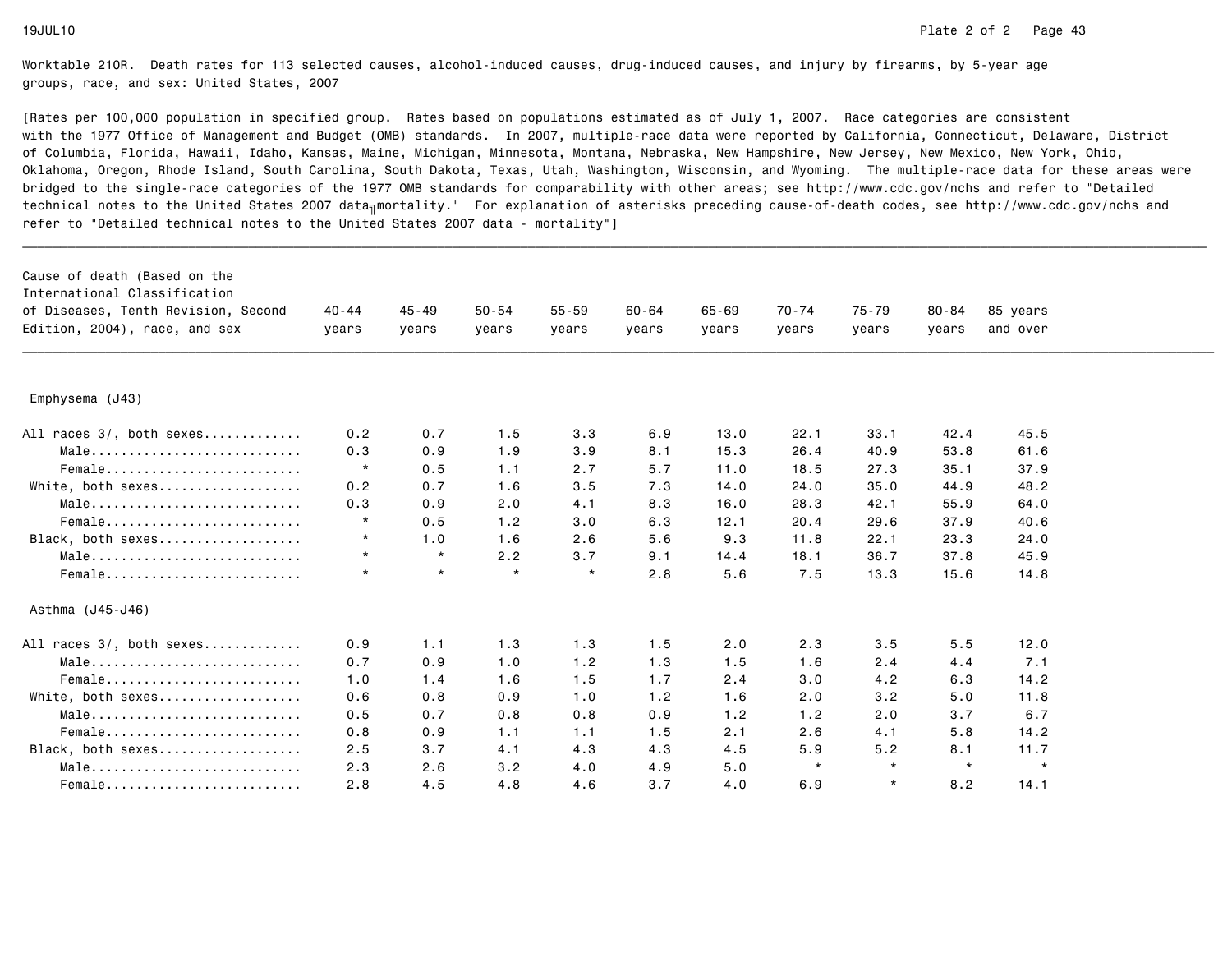| Cause of death (Based on the                                       |           |           |           |           |           |           |         |         |           |          |  |
|--------------------------------------------------------------------|-----------|-----------|-----------|-----------|-----------|-----------|---------|---------|-----------|----------|--|
| International Classification                                       |           |           |           |           |           |           |         |         |           |          |  |
| of Diseases, Tenth Revision, Second                                | $40 - 44$ | $45 - 49$ | $50 - 54$ | $55 - 59$ | $60 - 64$ | $65 - 69$ | 70-74   | 75-79   | $80 - 84$ | 85 years |  |
| Edition, 2004), race, and sex                                      | years     | years     | years     | years     | years     | years     | years   | years   | years     | and over |  |
|                                                                    |           |           |           |           |           |           |         |         |           |          |  |
| Other chronic lower respiratory diseases (J44, J47)                |           |           |           |           |           |           |         |         |           |          |  |
| All races 3/, both sexes                                           | 1.4       | 4.2       | 10.2      | 20.7      | 47.7      | 96.1      | 169.1   | 273.4   | 393.6     | 533.8    |  |
| $Male \dots \dots \dots \dots \dots \dots \dots \dots \dots \dots$ | 1.5       | 4.3       | 10.8      | 22.8      | 51.9      | 106.5     | 190.7   | 319.4   | 489.7     | 684.9    |  |
| Female                                                             | 1.3       | 4.1       | 9.6       | 18.7      | 43.8      | 86.9      | 151.4   | 239.5   | 333.0     | 461.9    |  |
| White, both sexes                                                  | 1.5       | 4.3       | 10.6      | 21.8      | 50.8      | 102.8     | 182.1   | 290.5   | 416.3     | 561.6    |  |
| Male                                                               | 1.5       | 4.4       | 11.2      | 23.8      | 53.9      | 111.9     | 201.1   | 331.9   | 509.6     | 712.3    |  |
| Female                                                             | 1.4       | 4.2       | 9.9       | 19.8      | 47.9      | 94.7      | 166.2   | 259.4   | 356.6     | 489.7    |  |
| Black, both sexes                                                  | 1.7       | 4.5       | 10.9      | 19.4      | 37.2      | 70.1      | 108.4   | 174.5   | 229.1     | 299.1    |  |
| Male                                                               | 2.2       | 4.8       | 11.2      | 23.0      | 51.5      | 92.1      | 149.3   | 261.2   | 363.2     | 459.8    |  |
| Female                                                             | $\star$   | 4.3       | 10.7      | 16.6      | 26.0      | 53.9      | 80.3    | 122.2   | 158.5     | 232.2    |  |
| Pneumoconioses and chemical effects (J60-J66,J68)                  |           |           |           |           |           |           |         |         |           |          |  |
| All races 3/, both sexes                                           | $\star$   | $\star$   | $\star$   | 0.1       | 0.2       | 0.5       | 1.5     | 2.2     | 3.9       | 4.9      |  |
| Male                                                               | $\star$   | $\star$   | $\star$   | 0.2       | 0.4       | 0.9       | 3.2     | 5.1     | 9.7       | 14.5     |  |
| Female                                                             | $\star$   | $\star$   | $\star$   | $\star$   | $\star$   | $\star$   | $\star$ | $\star$ | $\star$   | $\star$  |  |
| White, both sexes                                                  | $\star$   | $\star$   | $\star$   | 0.2       | 0.2       | 0.5       | 1.6     | 2.3     | 4.1       | 5.4      |  |
| Male                                                               | $\star$   | $\star$   | $\star$   | 0.3       | 0.5       | 1.0       | 3.5     | 5.3     | 10.3      | 15.8     |  |
| Female                                                             | $\star$   | $\star$   | $\star$   | $\star$   | $\star$   | $\star$   | $\star$ | $\star$ | $\star$   | $\star$  |  |
| Black, both sexes                                                  | $\star$   | $\star$   | $\star$   | $\star$   | $\star$   | $\star$   | $\star$ | $\star$ | $\star$   | $\star$  |  |
| Male                                                               | $\star$   | $\star$   | $\star$   | $\star$   | $\star$   | $\star$   | $\star$ | $\star$ |           |          |  |
| Female                                                             | $\star$   | $\star$   | $\star$   | $\star$   | $\star$   | $\star$   | $\star$ | $\star$ | $\star$   | $\star$  |  |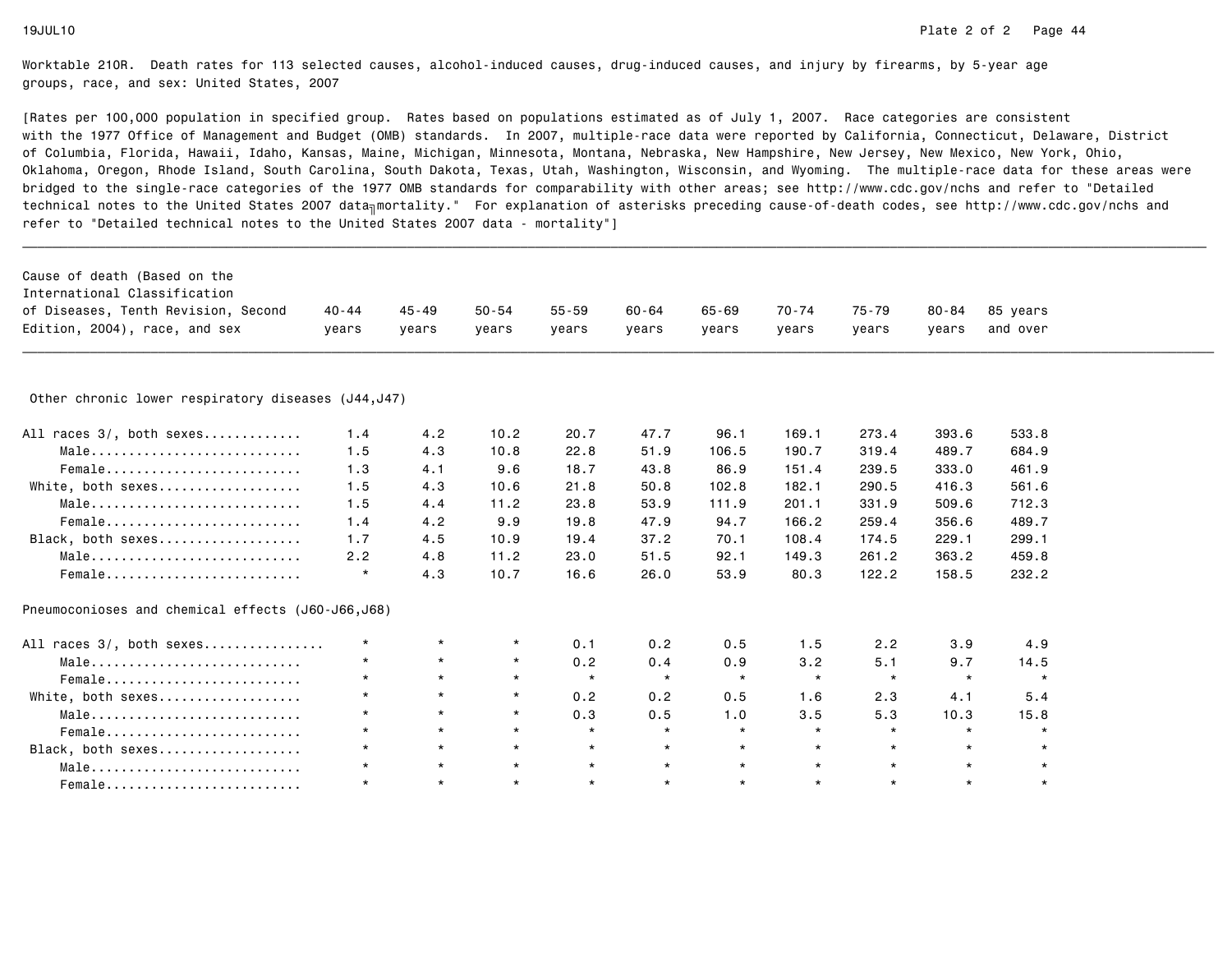| Cause of death (Based on the<br>International Classification          |           |           |           |           |           |           |       |       |           |          |  |
|-----------------------------------------------------------------------|-----------|-----------|-----------|-----------|-----------|-----------|-------|-------|-----------|----------|--|
| of Diseases, Tenth Revision, Second                                   | $40 - 44$ | $45 - 49$ | $50 - 54$ | $55 - 59$ | $60 - 64$ | $65 - 69$ | 70-74 | 75-79 | $80 - 84$ | 85 years |  |
| Edition, 2004), race, and sex                                         | years     | years     | years     | years     | years     | years     | years | years | vears     | and over |  |
|                                                                       |           |           |           |           |           |           |       |       |           |          |  |
| Pneumonitis due to solids and liquids (J69)                           |           |           |           |           |           |           |       |       |           |          |  |
| All races 3/, both sexes                                              | 0.4       | 0.8       | 1.2       | 2.2       | 3.4       | 5.8       | 12.7  | 25.6  | 58.1      | 153.3    |  |
| $Male \dots \dots \dots \dots \dots \dots \dots \dots \dots \dots$    | 0.5       | 1.0       | 1.6       | 2.9       | 4.2       | 7.5       | 17.2  | 36.2  | 81.7      | 222.0    |  |
| Female                                                                | 0.3       | 0.6       | 0.9       | 1.4       | 2.7       | 4.4       | 9.1   | 17.8  | 43.2      | 120.7    |  |
| White, both sexes                                                     | 0.4       | 0.8       | 1.2       | 2.0       | 3.3       | 5.8       | 12.9  | 25.8  | 58.9      | 157.6    |  |
| Male                                                                  | 0.5       | 1.1       | 1.5       | 2.6       | 4.0       | 7.4       | 17.1  | 36.0  | 82.3      | 229.4    |  |
| Female                                                                | 0.3       | 0.5       | 0.8       | 1.4       | 2.6       | 4.3       | 9.3   | 18.1  | 43.9      | 123.3    |  |
| Black, both sexes                                                     | $\star$   | 0.9       | 1.8       | 4.0       | 5.7       | 8.1       | 15.1  | 29.8  | 60.3      | 125.3    |  |
| Male                                                                  | $\star$   | $\star$   | 2.2       | 6.1       | 7.4       | 11.7      | 23.6  | 47.4  | 92.5      | 160.6    |  |
| Female                                                                | $\star$   | $\star$   | 1.5       | 2.3       | 4.3       | 5.4       | 9.2   | 19.2  | 43.4      | 110.6    |  |
| 0ther diseases of respiratory system (J00-J06, J30-J39, J67, J70-J98) |           |           |           |           |           |           |       |       |           |          |  |
| All races 3/, both sexes                                              | 1.4       | 2.3       | 4.0       | 7.0       | 12.2      | 21.9      | 37.3  | 59.4  | 90.9      | 138.9    |  |
| $Male \dots \dots \dots \dots \dots \dots \dots \dots \dots \dots$    | 1.5       | 2.7       | 4.7       | 8.0       | 14.4      | 26.0      | 47.0  | 76.0  | 116.2     | 169.2    |  |
| Female                                                                | 1.4       | 2.0       | 3.3       | 6.0       | 10.3      | 18.3      | 29.3  | 47.3  | 74.9      | 124.5    |  |
| White, both sexes                                                     | 1.3       | 2.1       | 3.7       | 6.6       | 12.1      | 22.1      | 37.9  | 61.6  | 94.5      | 143.8    |  |
| Male                                                                  | 1.3       | 2.3       | 4.4       | 7.6       | 14.0      | 26.5      | 47.7  | 79.3  | 119.9     | 175.8    |  |
| Female                                                                | 1.2       | 1.8       | 3.0       | 5.6       | 10.2      | 18.3      | 29.8  | 48.3  | 78.2      | 128.5    |  |
| Black, both sexes                                                     | 2.4       | 4.5       | 7.3       | 11.3      | 16.3      | 23.3      | 36.4  | 46.1  | 62.2      | 95.1     |  |
| $Male \dots \dots \dots \dots \dots \dots \dots \dots \dots \dots$    | 2.5       | 5.5       | 8.6       | 13.3      | 20.4      | 25.9      | 45.0  | 54.0  | 83.7      | 113.9    |  |
| Female                                                                | 2.2       | 3.6       | 6.2       | 9.7       | 13.1      | 21.4      | 30.4  | 41.4  | 50.8      | 87.3     |  |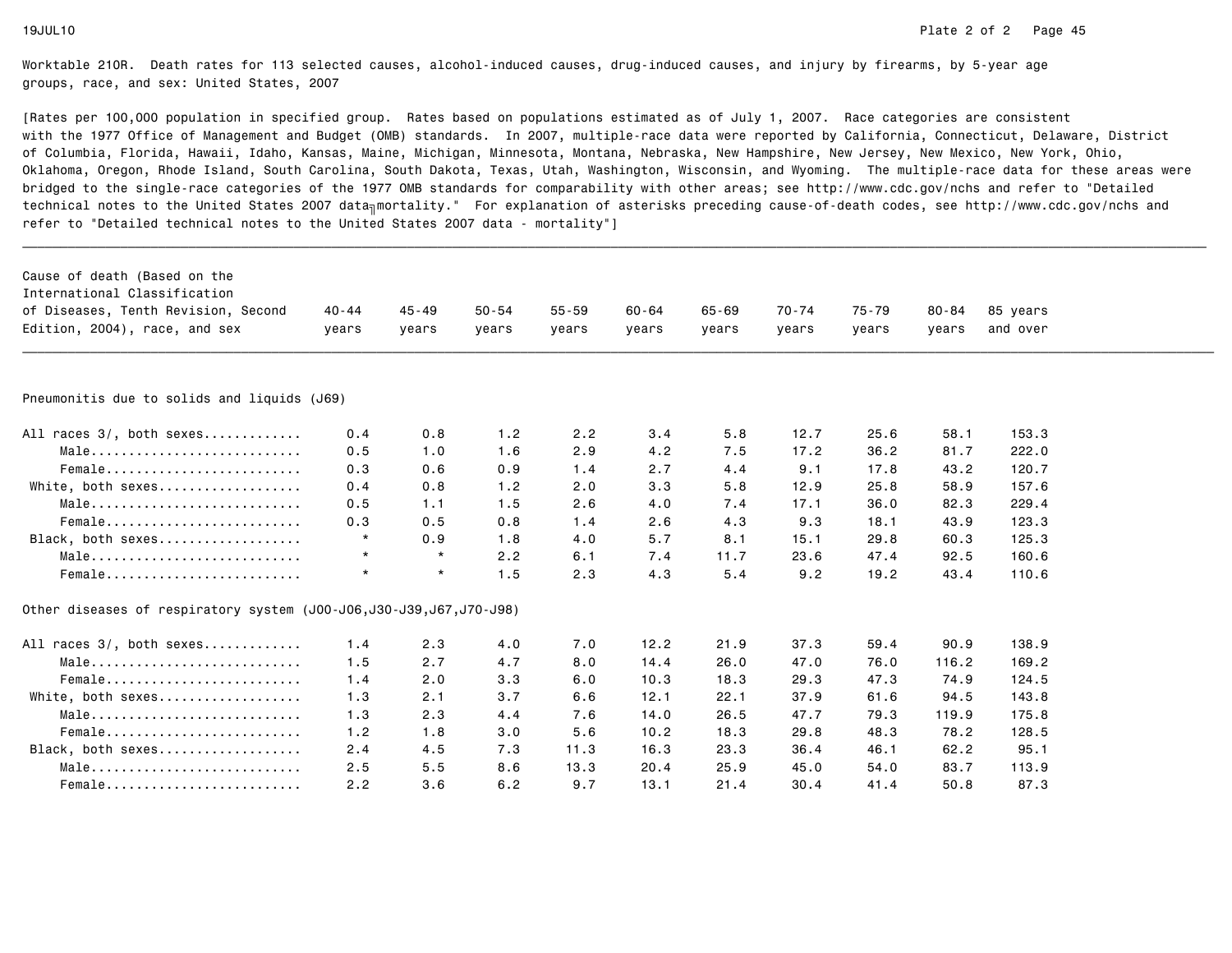| Cause of death (Based on the<br>International Classification       |         |           |           |           |           |           |         |         |           |          |  |
|--------------------------------------------------------------------|---------|-----------|-----------|-----------|-----------|-----------|---------|---------|-----------|----------|--|
| of Diseases, Tenth Revision, Second                                | 40-44   | $45 - 49$ | $50 - 54$ | $55 - 59$ | $60 - 64$ | $65 - 69$ | 70-74   | 75-79   | $80 - 84$ | 85 years |  |
| Edition, 2004), race, and sex                                      | years   | years     | years     | years     | years     | years     | years   | years   | years     | and over |  |
|                                                                    |         |           |           |           |           |           |         |         |           |          |  |
| Peptic ulcer (K25-K28)                                             |         |           |           |           |           |           |         |         |           |          |  |
| All races 3/, both sexes                                           | 0.2     | 0.5       | 0.9       | 1.0       | 1.3       | 2.1       | 3.0     | 4.9     | 8.2       | 17.3     |  |
| $Male \dots \dots \dots \dots \dots \dots \dots \dots \dots \dots$ | 0.3     | 0.8       | 1.1       | 1.3       | 1.7       | 2.7       | 3.4     | 5.5     | 9.5       | 18.0     |  |
| Female                                                             | $\star$ | 0.2       | 0.6       | 0.8       | 1.0       | 1.6       | 2.7     | 4.5     | 7.4       | 16.9     |  |
| White, both sexes                                                  | 0.2     | 0.4       | 0.8       | 1.0       | 1.2       | 2.1       | 3.1     | 4.8     | 8.3       | 17.7     |  |
| Male                                                               | 0.3     | 0.6       | 1.0       | 1.2       | 1.5       | 2.6       | 3.3     | 5.3     | 9.5       | 18.1     |  |
| Female                                                             | $\star$ | 0.3       | 0.5       | 0.8       | 0.9       | 1.6       | 2.9     | 4.5     | 7.5       | 17.5     |  |
| Black, both sexes                                                  | $\star$ | 1.1       | 1.5       | 1.8       | 2.5       | 3.0       | 2.6     | 5.0     | 6.3       | 11.5     |  |
| Male                                                               | $\star$ | 2.0       | 1.9       | 2.7       | 3.3       | 4.6       | $\star$ | $\star$ | $\star$   | $\star$  |  |
| Female                                                             | $\star$ | $\star$   | $\star$   | $\star$   | $\star$   | $\star$   | $\star$ | $\star$ | $\star$   | 11.0     |  |
| Diseases of appendix (K35-K38)                                     |         |           |           |           |           |           |         |         |           |          |  |
| All races 3/, both sexes                                           | $\star$ | 0.1       | 0.1       | 0.2       | 0.2       | 0.3       | 0.6     | 0.7     | 1.0       | 1.5      |  |
| Male                                                               | $\star$ | $\star$   | $\star$   | 0.2       | 0.3       | $\star$   | 0.8     | 0.9     | 1.7       | 2.1      |  |
| Female                                                             | $\star$ | $\star$   | $\star$   | $\star$   | $\star$   | $\star$   | 0.5     | 0.6     | 0.6       | 1.2      |  |
| White, both sexes                                                  | $\star$ | $\star$   | $\star$   | $\star$   | 0.2       | 0.3       | 0.6     | 0.7     | 1.0       | 1.5      |  |
| Male                                                               | $\star$ | $\star$   | $\star$   | $\star$   | $\star$   | $\star$   | 0.8     | 0.9     | 1.7       | 2.2      |  |
| Female                                                             | $\star$ | $\star$   | $\star$   | $\star$   | $\star$   | $\star$   | $\star$ | 0.6     | $\star$   | 1.2      |  |
| Black, both sexes                                                  |         | $\star$   | $\star$   | $\star$   | $\star$   | $\star$   | $\star$ | $\star$ | $\star$   | $\star$  |  |
| Male                                                               | $\star$ | $\star$   | $\star$   | $\star$   | $\star$   | $\star$   | $\star$ | $\star$ | $\star$   | $\star$  |  |
| $Female$                                                           | $\star$ | $\star$   | $\star$   | $\star$   | $\star$   | $\star$   | $\star$ | $\star$ | $\star$   | $\star$  |  |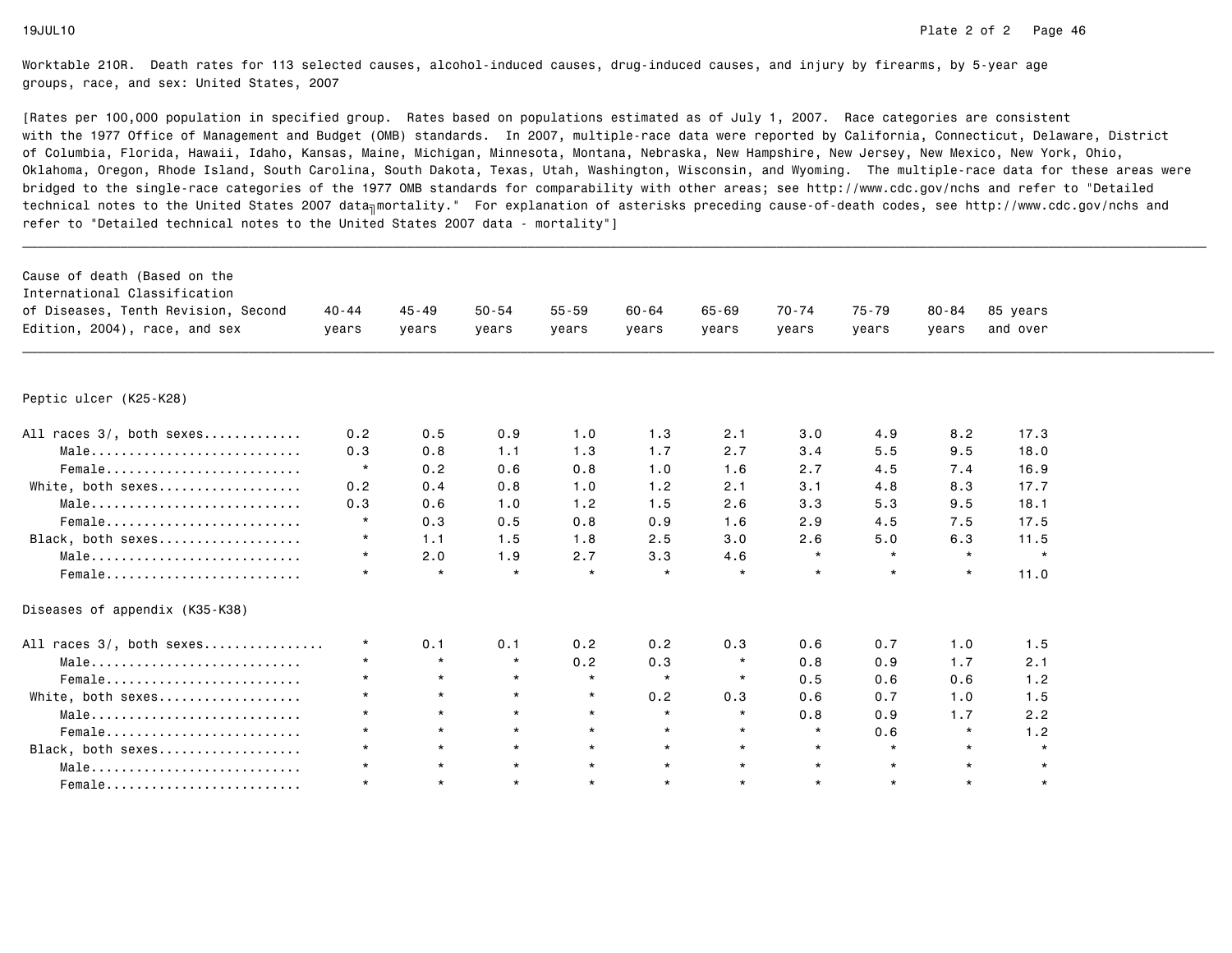| Cause of death (Based on the<br>International Classification<br>of Diseases, Tenth Revision, Second<br>Edition, 2004), race, and sex | $40 - 44$<br>years | $45 - 49$<br>years | $50 - 54$<br>years | $55 - 59$<br>years | $60 - 64$<br>years | $65 - 69$<br>years | $70 - 74$<br>years | $75 - 79$<br>years | $80 - 84$<br>years | 85 years<br>and over |  |
|--------------------------------------------------------------------------------------------------------------------------------------|--------------------|--------------------|--------------------|--------------------|--------------------|--------------------|--------------------|--------------------|--------------------|----------------------|--|
| Hernia (K40-K46)                                                                                                                     |                    |                    |                    |                    |                    |                    |                    |                    |                    |                      |  |
| All races 3/, both sexes                                                                                                             | 0.1                | 0.2                | 0.3                | 0.4                | 0.7                | 1.0                | 1.6                | 2.7                | 4.8                | 11.3                 |  |
| Male                                                                                                                                 | $^\star$           | 0.2                | 0.3                | 0.5                | 0.7                | 0.7                | 1.9                | 2.7                | 4.8                | 12.0                 |  |
| Female                                                                                                                               | $\star$            | $\star$            | 0.2                | 0.3                | 0.6                | 1.2                | 1.4                | 2.7                | 4.9                | 11.0                 |  |
| White, both sexes                                                                                                                    | $\star$            | 0.2                | 0.2                | 0.4                | 0.7                | 0.9                | 1.6                | 2.8                | 4.8                | 12.1                 |  |
| Male                                                                                                                                 | $\star$            | 0.2                | 0.2                | 0.4                | 0.7                | 0.7                | 1.9                | 2.6                | 4.6                | 12.6                 |  |
| Female                                                                                                                               | $\star$            | $\star$            | $\star$            | 0.4                | 0.7                | 1.1                | 1.4                | 2.9                | 4.9                | 11.8                 |  |
| Black, both sexes                                                                                                                    | $\star$            | $\star$            | $\star$            | $\star$            | $\star$            | $\star$            | 2.5                | $\star$            | 6.8                | 6.0                  |  |
| Male                                                                                                                                 | $\star$            | $\star$            | $\star$            | $\star$            | $\star$            | $\star$            | $\star$            | $\star$            | $\star$            | $\star$              |  |
| Female                                                                                                                               | $\star$            | $\star$            | $\star$            | $\star$            | $\star$            | $\star$            | $\star$            | $\star$            | $\star$            | $\star$              |  |
| Chronic liver disease and cirrhosis (K70, K73-K74)                                                                                   |                    |                    |                    |                    |                    |                    |                    |                    |                    |                      |  |
| All races 3/, both sexes                                                                                                             | 8.3                | 15.5               | 22.2               | 24.6               | 24.3               | 25.5               | 28.2               | 29.3               | 27.2               | 19.8                 |  |
| Male                                                                                                                                 | 11.2               | 21.5               | 32.6               | 37.1               | 35.4               | 36.0               | 36.5               | 38.2               | 34.6               | 25.8                 |  |
| Female                                                                                                                               | 5.4                | 9.6                | 12.2               | 12.9               | 14.1               | 16.3               | 21.4               | 22.7               | 22.6               | 17.0                 |  |
| White, both sexes                                                                                                                    | 8.7                | 16.1               | 22.9               | 24.7               | 25.0               | 26.6               | 29.4               | 30.7               | 28.7               | 20.6                 |  |
| Male                                                                                                                                 | 11.8               | 22.6               | 33.6               | 37.1               | 36.3               | 37.0               | 37.7               | 39.5               | 36.4               | 27.2                 |  |
| Female                                                                                                                               | 5.6                | 9.7                | 12.5               | 12.8               | 14.4               | 17.3               | 22.5               | 24.2               | 23.7               | 17.5                 |  |
| Black, both sexes                                                                                                                    | 5.6                | 12.4               | 20.4               | 27.4               | 23.3               | 21.5               | 22.5               | 18.0               | 11.4               | 9.7                  |  |
| Male                                                                                                                                 | 7.4                | 15.7               | 31.1               | 42.9               | 36.4               | 36.4               | 34.1               | 31.0               | 13.5               | $\star$              |  |
| $Female$                                                                                                                             | 4.1                | 9.4                | 11.3               | 14.6               | 13.1               | 10.6               | 14.4               | 10.1               | 10.3               | 9.9                  |  |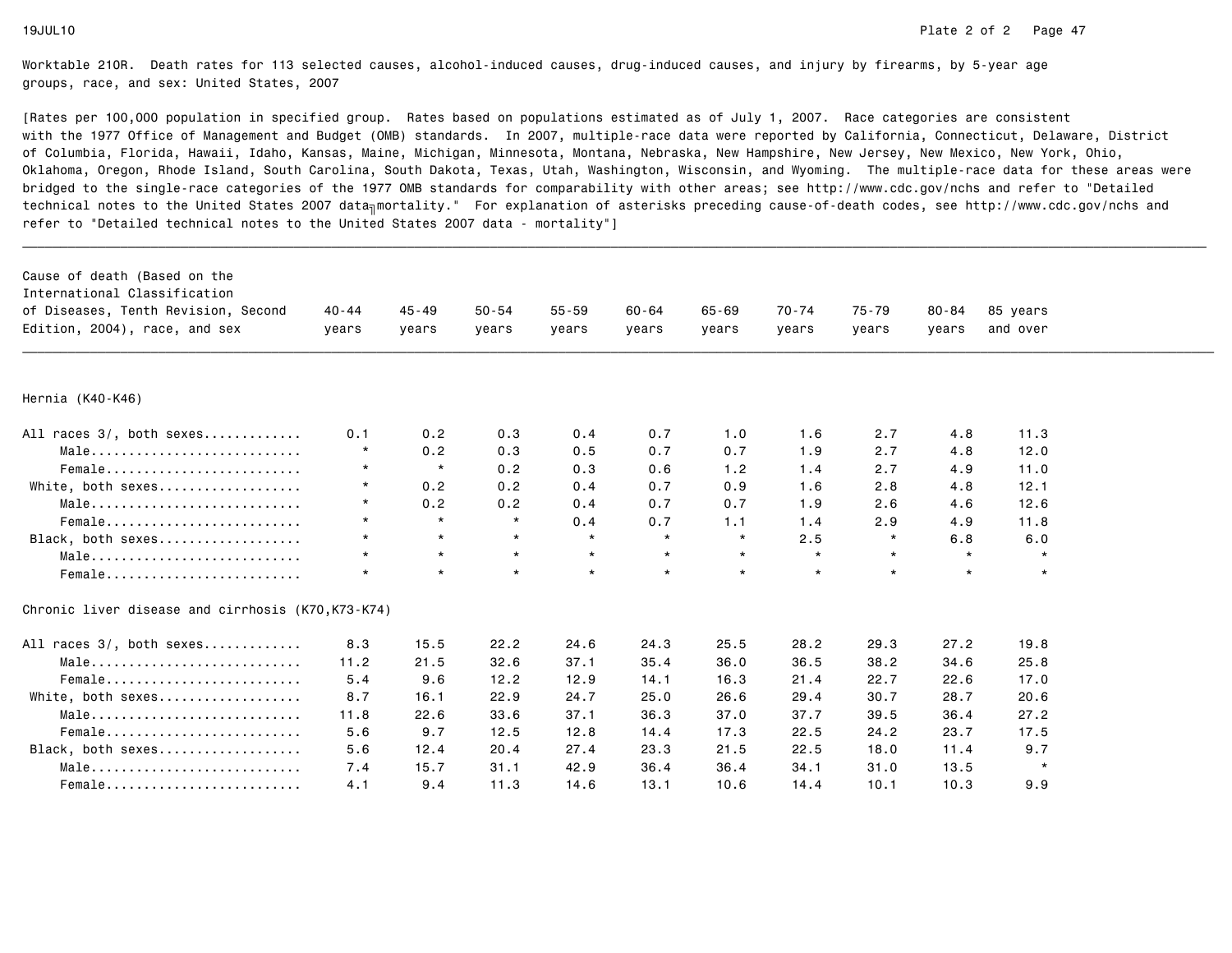| Cause of death (Based on the<br>International Classification |           |           |           |           |           |           |         |         |           |          |  |
|--------------------------------------------------------------|-----------|-----------|-----------|-----------|-----------|-----------|---------|---------|-----------|----------|--|
| of Diseases, Tenth Revision, Second                          | $40 - 44$ | $45 - 49$ | $50 - 54$ | $55 - 59$ | $60 - 64$ | $65 - 69$ | 70-74   | 75-79   | $80 - 84$ | 85 years |  |
| Edition, 2004), race, and sex                                | years     | years     | years     | years     | years     | years     | years   | years   | years     | and over |  |
|                                                              |           |           |           |           |           |           |         |         |           |          |  |
| Alcoholic liver disease (K70)                                |           |           |           |           |           |           |         |         |           |          |  |
| All races 3/, both sexes                                     | 5.8       | 10.1      | 13.4      | 13.7      | 12.5      | 10.8      | 9.2     | 6.9     | 4.3       | 2.1      |  |
| Male                                                         | 7.8       | 14.2      | 20.2      | 21.5      | 20.1      | 17.9      | 15.7    | 12.2    | 7.9       | 4.7      |  |
| Female                                                       | 3.9       | 6.1       | 6.9       | 6.3       | 5.6       | 4.7       | 3.9     | 3.0     | 1.9       | 0.9      |  |
| White, both sexes                                            | 6.1       | 10.6      | 14.1      | 14.2      | 12.9      | 11.2      | 9.4     | 7.2     | 4.5       | 2.2      |  |
| Male                                                         | 8.2       | 15.0      | 21.1      | 22.3      | 20.6      | 18.2      | 15.8    | 12.5    | 8.3       | 4.9      |  |
|                                                              | 4.1       | 6.2       | 7.2       | 6.4       | 5.7       | 4.9       | 4.1     | 3.2     | 2.0       | 0.9      |  |
| Black, both sexes                                            | 3.4       | 7.0       | 9.6       | 12.2      | 11.2      | 9.7       | 9.3     | 5.0     | $\star$   | $\star$  |  |
| Male                                                         | 4.4       | 9.2       | 15.5      | 19.5      | 19.5      | 18.1      | 18.1    | 11.1    | $\star$   | $\star$  |  |
| $Female$                                                     | 2.6       | 5.0       | 4.6       | 6.2       | 4.8       | 3.5       | $\star$ | $\star$ | $\star$   | $\star$  |  |
| Other chronic liver disease and cirrhosis (K73-K74)          |           |           |           |           |           |           |         |         |           |          |  |
| All races 3/, both sexes                                     | 2.5       | 5.4       | 8.8       | 10.9      | 11.8      | 14.7      | 18.9    | 22.4    | 23.0      | 17.7     |  |
| Male                                                         | 3.4       | 7.3       | 12.5      | 15.6      | 15.3      | 18.2      | 20.7    | 26.0    | 26.7      | 21.0     |  |
| $Female$                                                     | 1.6       | 3.5       | 5.3       | 6.6       | 8.5       | 11.7      | 17.5    | 19.7    | 20.6      | 16.1     |  |
| White, both sexes                                            | 2.6       | 5.5       | 8.8       | 10.6      | 12.1      | 15.4      | 20.0    | 23.6    | 24.2      | 18.4     |  |
| Male                                                         | 3.6       | 7.6       | 12.5      | 14.9      | 15.7      | 18.8      | 21.8    | 27.0    | 28.1      | 22.3     |  |
| Female                                                       | 1.6       | 3.5       | 5.2       | 6.4       | 8.7       | 12.4      | 18.4    | 21.0    | 21.8      | 16.6     |  |
| Black, both sexes                                            | 2.2       | 5.4       | 10.8      | 15.2      | 12.1      | 11.8      | 13.2    | 13.0    | 9.3       | 8.2      |  |
| Male                                                         | 3.0       | 6.5       | 15.7      | 23.4      | 17.0      | 18.3      | 16.0    | 19.9    | $\star$   | $\star$  |  |
| Female                                                       | 1.6       | 4.4       | 6.7       | 8.4       | 8.3       | 7.1       | 11.3    | 8.8     | 8.9       | 8.8      |  |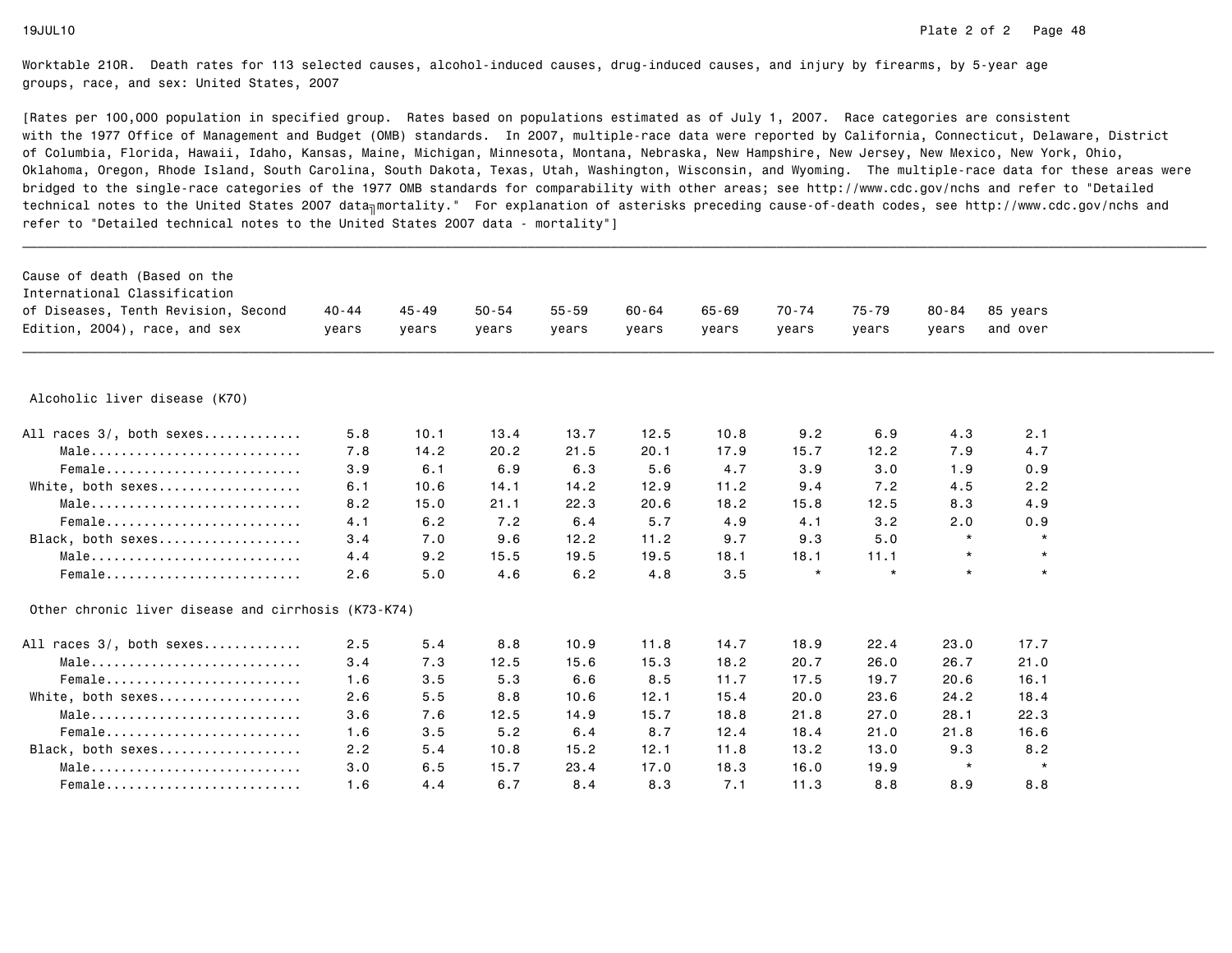| Cause of death (Based on the                                            |           |           |           |           |         |         |         |         |           |          |  |
|-------------------------------------------------------------------------|-----------|-----------|-----------|-----------|---------|---------|---------|---------|-----------|----------|--|
| International Classification                                            |           |           |           |           |         |         |         |         |           |          |  |
| of Diseases, Tenth Revision, Second                                     | $40 - 44$ | $45 - 49$ | $50 - 54$ | $55 - 59$ | 60-64   | 65-69   | 70-74   | 75-79   | $80 - 84$ | 85 years |  |
| Edition, 2004), race, and sex                                           | vears     | vears     | vears     | years     | years   | vears   | years   | vears   | years     | and over |  |
|                                                                         |           |           |           |           |         |         |         |         |           |          |  |
| Cholelithiasis and other disorders of gallbladder (K80-K82)             |           |           |           |           |         |         |         |         |           |          |  |
| All races 3/, both sexes                                                | 0.2       | 0.2       | 0.4       | 0.6       | 0.8     | 1.9     | 3.2     | 5.7     | 10.4      | 23.3     |  |
| Male                                                                    | $\star$   | 0.3       | 0.4       | 0.8       | 0.9     | 2.3     | 4.0     | 7.1     | 13.0      | 23.8     |  |
| Female                                                                  | $\star$   | 0.2       | 0.4       | 0.5       | 0.8     | 1.6     | 2.5     | 4.7     | 8.8       | 23.1     |  |
| White, both sexes                                                       | 0.1       | 0.2       | 0.3       | 0.6       | 0.8     | 1.9     | 3.2     | 5.6     | 10.5      | 24.0     |  |
| Male                                                                    | $\star$   | 0.3       | 0.3       | 0.7       | 0.9     | 2.4     | 4.0     | 7.2     | 13.0      | 24.4     |  |
| Female                                                                  | $\star$   | $\star$   | 0.3       | 0.4       | 0.7     | 1.5     | 2.5     | 4.3     | 8.9       | 23.8     |  |
| Black, both sexes                                                       | $\star$   | $\star$   | $\star$   | 1.2       | 1.4     | 2.4     | 3.3     | 8.0     | 9.3       | 18.0     |  |
| Male                                                                    | $\star$   | $\star$   | $\star$   | $\star$   | $\star$ | $\star$ | $\star$ | $\star$ | 13.5      | 19.5     |  |
| Female                                                                  | $\star$   | $\star$   | $\star$   | $\star$   | $\star$ | $\star$ | $\star$ | 8.0     | 7.1       | 17.3     |  |
| Nephritis, nephrotic syndrome and nephrosis (N00-N07, N17-N19, N25-N27) |           |           |           |           |         |         |         |         |           |          |  |
| All races 3/, both sexes                                                | 2.2       | 3.9       | 6.4       | 10.8      | 17.0    | 30.2    | 52.4    | 87.2    | 146.1     | 290.6    |  |
| Male                                                                    | 2.5       | 4.3       | 7.5       | 12.5      | 19.7    | 33.7    | 60.8    | 104.7   | 189.6     | 376.3    |  |
| Female                                                                  | 1.8       | 3.4       | 5.4       | 9.2       | 14.5    | 27.1    | 45.5    | 74.3    | 118.6     | 249.9    |  |
| White, both sexes                                                       | 1.5       | 2.8       | 4.8       | 8.3       | 13.1    | 25.0    | 45.3    | 80.4    | 140.1     | 282.5    |  |
| Male                                                                    | 1.7       | 3.2       | 5.7       | 9.9       | 15.2    | 27.9    | 53.9    | 99.0    | 185.2     | 373.5    |  |
| Female                                                                  | 1.3       | 2.3       | 3.9       | 6.8       | 11.0    | 22.4    | 38.1    | 66.4    | 111.2     | 239.0    |  |
| Black, both sexes                                                       | 6.8       | 12.1      | 19.5      | 32.2      | 54.4    | 81.2    | 123.9   | 174.1   | 235.8     | 437.1    |  |
| Male                                                                    | 8.6       | 13.2      | 23.0      | 37.0      | 65.6    | 96.6    | 137.5   | 199.6   | 278.1     | 493.8    |  |
| Female                                                                  | 5.2       | 11.1      | 16.5      | 28.2      | 45.6    | 69.9    | 114.5   | 158.8   | 213.6     | 413.6    |  |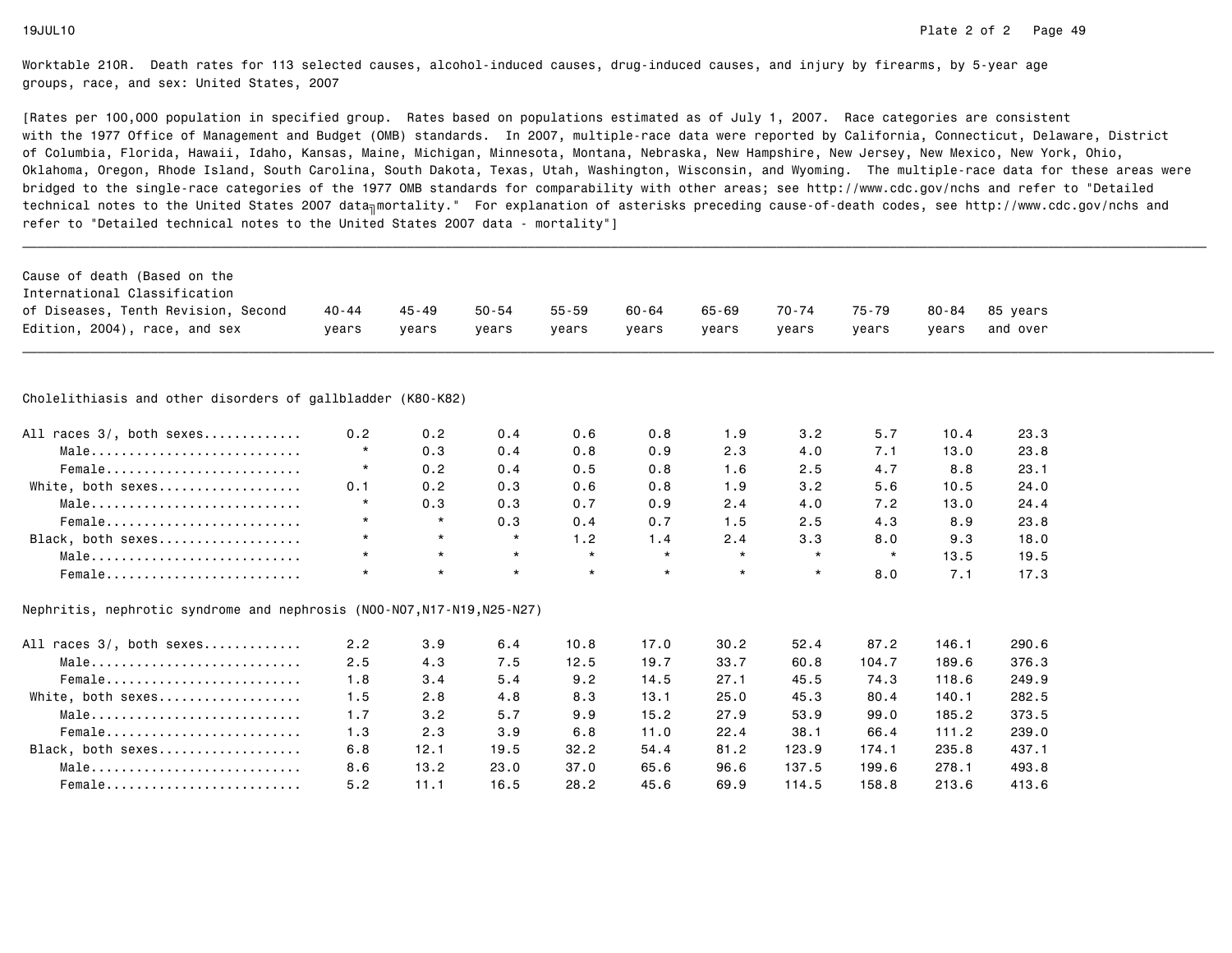[Rates per 100,000 population in specified group. Rates based on populations estimated as of July 1, 2007. Race categories are consistent with the 1977 Office of Management and Budget (OMB) standards. In 2007, multiple-race data were reported by California, Connecticut, Delaware, Districtof Columbia, Florida, Hawaii, Idaho, Kansas, Maine, Michigan, Minnesota, Montana, Nebraska, New Hampshire, New Jersey, New Mexico, New York, Ohio, Oklahoma, Oregon, Rhode Island, South Carolina, South Dakota, Texas, Utah, Washington, Wisconsin, and Wyoming. The multiple-race data for these areas werebridged to the single-race categories of the 1977 OMB standards for comparability with other areas; see http://www.cdc.gov/nchs and refer to "Detailedtechnical notes to the United States 2007 data<sub>∏</sub>mortality." For explanation of asterisks preceding cause-of-death codes, see http://www.cdc.gov/nchs and refer to "Detailed technical notes to the United States 2007 data - mortality"]

| Cause of death (Based on the<br>International Classification |         |         |       |       |       |       |       |       |       |                |
|--------------------------------------------------------------|---------|---------|-------|-------|-------|-------|-------|-------|-------|----------------|
| of Diseases, Tenth Revision, Second                          | 40 - 44 | 45 - 49 | 50-54 | 55-59 | 60-64 | 65-69 | 70-74 | 75-79 |       | 80-84 85 vears |
| Edition, 2004), race, and sex                                | vears   | vears   | vears | vears | vears | vears | vears | vears | vears | and over       |

Acute and rapidly progressive nephritic and nephrotic syndrome (N00-N01,N04)

| All races 3/, both sexes | $\star$ | $\star$ | $\star$ | $\star$ | $\star$         | $\star$             |         | 0.3     |     |  |
|--------------------------|---------|---------|---------|---------|-----------------|---------------------|---------|---------|-----|--|
| Male                     | $\star$ |         | $\star$ | $\star$ | $\star$         | $\star$             | $\star$ | $\star$ | 1.0 |  |
| Female                   | $\star$ | $\star$ | $\star$ | $\star$ | $\star$         | $\star$             | $\star$ | $\star$ |     |  |
| White, both sexes        | $\star$ | $\star$ | $\star$ | $\star$ | $\star$         | $\star$             |         | 0.3     | 0.7 |  |
| Male                     | $\star$ | $\star$ | $\star$ | $\star$ | $\star$         | $\star$ $\star$     |         | $\star$ |     |  |
| Female                   | $\star$ |         | $\star$ | $\star$ | $\star$         | $\star$ and $\star$ | $\star$ | $\star$ |     |  |
| Black, both sexes        | $\star$ | $\star$ | $\star$ | $\star$ | $\star$ $\star$ |                     | $\star$ | $\star$ |     |  |
| Male                     |         |         | $\star$ | $\star$ | $\star$         | $\star$             | $\star$ | $\star$ |     |  |
| Female                   | $\star$ |         | $\star$ | $\star$ | $\star$         | $\star$             |         | $\star$ |     |  |

Chronic glomerulonephritis, nephritis and nephropathy not specified as acute or chronic, and renal sclerosis unspecified (N02-N03,N05-N07,N26)

| All races 3/, both sexes | 0.1     | 0.3     | 0.3     | 0.4     | 0.9     | 1.4     | 2.7 | 5.1  | 9.8  | 22.3 |
|--------------------------|---------|---------|---------|---------|---------|---------|-----|------|------|------|
| Male                     | $\star$ | 0.3     | 0.4     | 0.6     | 1.1     | 1.7     | 3.4 | 6.1  | 12.3 | 29.9 |
| Female                   | $\star$ | 0.3     | 0.2     | 0.3     | 0.7     | 1.2     | 2.1 | 4.3  | 8.1  | 18.7 |
| White, both sexes        | $\star$ | 0.2     | 0.2     | 0.4     | 0.7     | 1.2     | 2.3 | 4.7  | 8.9  | 21.0 |
| Male                     | $\star$ | 0.2     | 0.3     | 0.5     | 0.9     | 1.4     | 3.1 | 5.8  | 11.6 | 28.7 |
| Female                   | $\star$ | $\star$ | $\star$ | $\star$ | 0.6     | 0.9     | 1.7 | 3.9  | 7.1  | 17.4 |
| Black, both sexes        |         | 0.9     | $\star$ | 1.1     | 2.5     | 3.9     | 6.5 | 10.7 | 18.9 | 38.7 |
| Male                     | $\star$ | $\star$ | $\star$ | $\star$ | $\star$ | 5.0     | 7.6 | 12.8 | 20.9 | 45.0 |
| Female                   | $\star$ | $\star$ | $\star$ | $\star$ | $\star$ | $\star$ | 5.8 | 9.3  | 17.8 | 36.1 |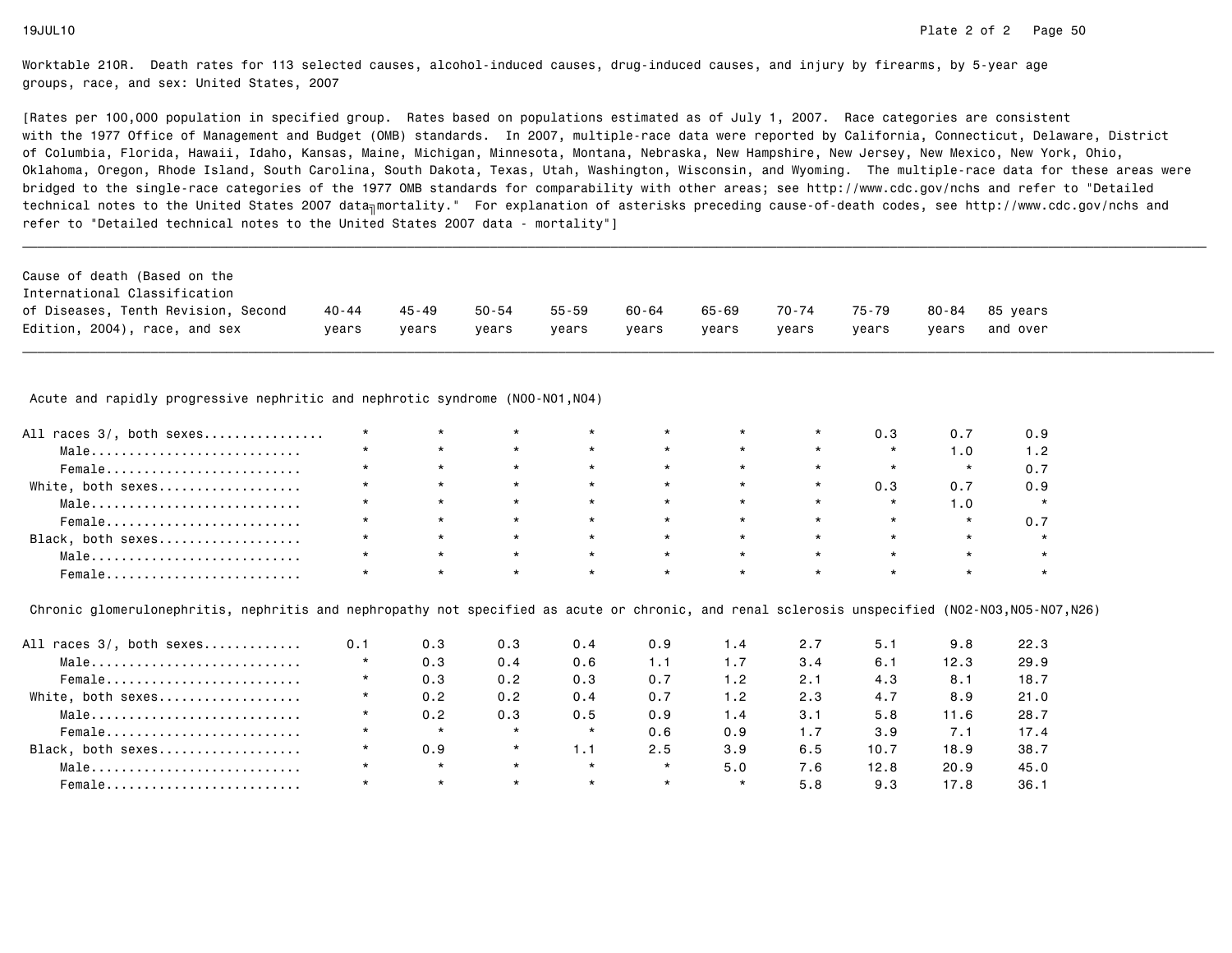| Cause of death (Based on the         |           |           |           |           |           |           |         |         |           |          |
|--------------------------------------|-----------|-----------|-----------|-----------|-----------|-----------|---------|---------|-----------|----------|
| International Classification         |           |           |           |           |           |           |         |         |           |          |
| of Diseases, Tenth Revision, Second  | $40 - 44$ | $45 - 49$ | $50 - 54$ | $55 - 59$ | $60 - 64$ | $65 - 69$ | 70-74   | 75-79   | $80 - 84$ | 85 years |
| Edition, 2004), race, and sex        | years     | years     | years     | years     | years     | years     | years   | years   | years     | and over |
|                                      |           |           |           |           |           |           |         |         |           |          |
| Renal failure (N17-N19)              |           |           |           |           |           |           |         |         |           |          |
| All races 3/, both sexes             | 2.0       | 3.6       | 6.1       | 10.3      | 16.0      | 28.6      | 49.4    | 81.7    | 135.6     | 267.3    |
| Male                                 | 2.3       | 4.0       | 7.1       | 11.9      | 18.5      | 31.9      | 57.1    | 98.1    | 176.1     | 345.0    |
| Female                               | 1.6       | 3.2       | 5.1       | 8.9       | 13.7      | 25.8      | 43.2    | 69.7    | 110.1     | 230.4    |
| White, both sexes                    | 1.4       | 2.5       | 4.5       | 7.9       | 12.2      | 23.7      | 42.7    | 75.3    | 130.5     | 260.5    |
| Male                                 | 1.6       | 2.9       | 5.3       | 9.3       | 14.2      | 26.3      | 50.6    | 92.7    | 172.5     | 343.5    |
| Female                               | 1.2       | 2.1       | 3.7       | 6.5       | 10.4      | 21.3      | 36.2    | 62.3    | 103.7     | 220.8    |
| Black, both sexes                    | 6.3       | 11.2      | 18.6      | 30.8      | 51.7      | 76.9      | 116.9   | 163.0   | 216.0     | 396.7    |
| Male                                 | 8.0       | 12.4      | 21.7      | 35.2      | 62.0      | 91.1      | 129.0   | 186.8   | 255.8     | 446.2    |
| Female                               | 4.9       | 10.1      | 16.0      | 27.3      | 43.5      | 66.4      | 108.6   | 148.6   | 195.1     | 376.1    |
| Other disorders of kidney (N25, N27) |           |           |           |           |           |           |         |         |           |          |
| All races 3/, both sexes             | $\star$   | $\star$   | $\star$   | $\star$   | $\star$   | $\star$   | $\star$ | $\star$ | $\star$   |          |
| Male                                 | $\star$   | $\star$   | $\star$   | $\star$   | $\star$   | $\star$   | $\star$ | $\star$ | $\star$   |          |
| Female                               | $\star$   | $\star$   | $\star$   | $\star$   | $\star$   | $\star$   | $\star$ | $\star$ | $\star$   | $\star$  |
| White, both sexes                    | $\star$   | $\star$   | $\star$   | $\star$   | $\star$   | $\star$   | $\star$ | $\star$ | $\star$   | $\star$  |
| Male                                 | $\star$   | $\star$   | $\star$   | $\star$   | $\star$   | $\star$   | $\star$ | $\star$ | $\star$   | $\star$  |
| Female                               | $\star$   | $\star$   | $\star$   | $\star$   | $\star$   | $\star$   | $\star$ | $\star$ | $\star$   |          |
| Black, both sexes                    | $\star$   | $\star$   | $\star$   | $\star$   | $\star$   | $\star$   | $\star$ | $\star$ | $\star$   |          |
| Male                                 | $\star$   | $\star$   | $\star$   | $\star$   | $\star$   | $\star$   | $\star$ | $\star$ | $\star$   |          |
| Female                               | $\star$   | $\star$   | $\star$   | $\star$   | $\star$   | $\star$   | $\star$ | $\star$ | $\star$   | $\star$  |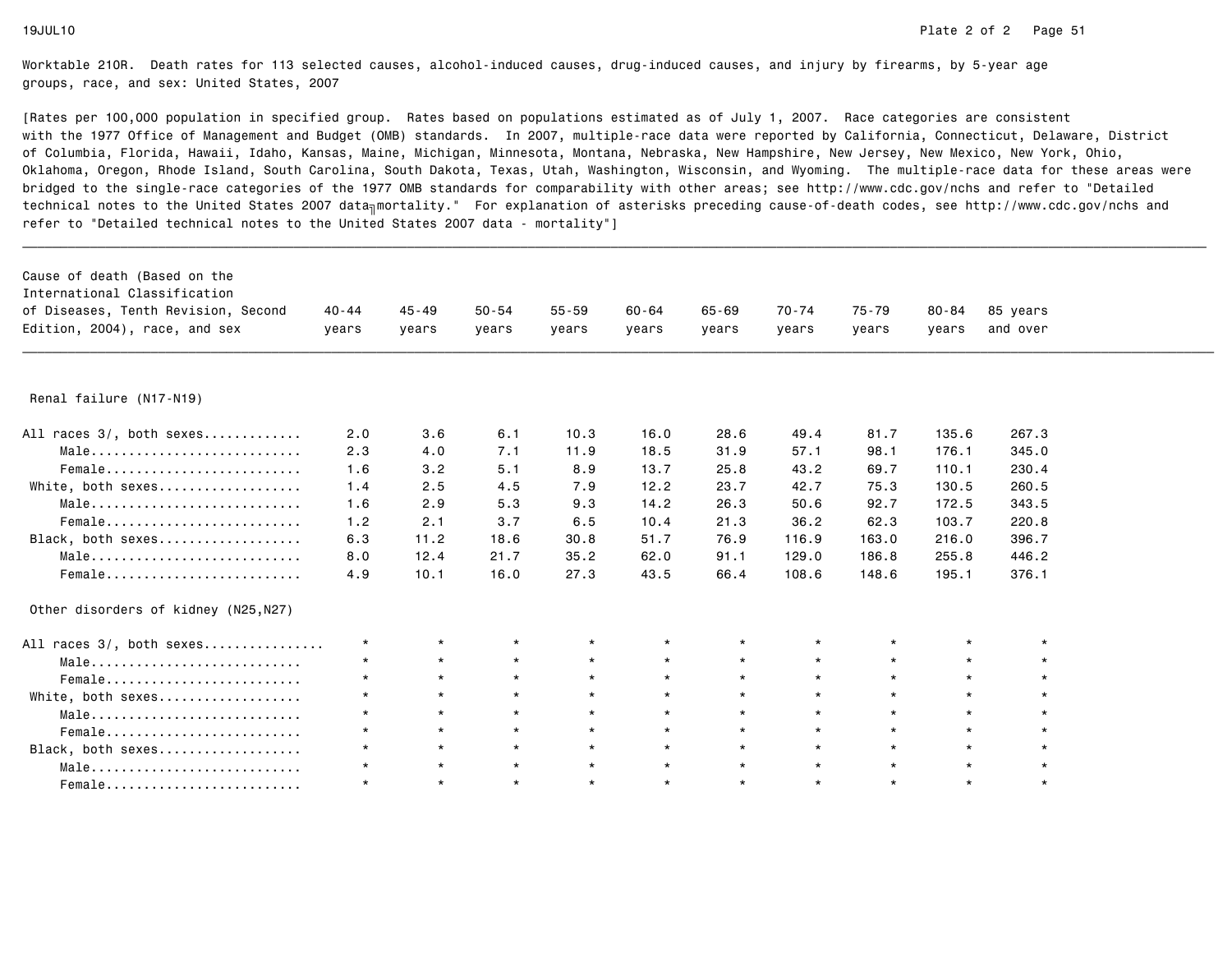| Cause of death (Based on the<br>International Classification |            |                       |                      |                         |                      |                      |                         |                         |                      |                         |  |
|--------------------------------------------------------------|------------|-----------------------|----------------------|-------------------------|----------------------|----------------------|-------------------------|-------------------------|----------------------|-------------------------|--|
| of Diseases, Tenth Revision, Second                          | $40 - 44$  | 45-49                 | $50 - 54$            | $55 - 59$               | 60-64                | $65 - 69$            | $70 - 74$               | 75-79                   | $80 - 84$            | 85 years                |  |
| Edition, 2004), race, and sex                                | vears      | years                 | years                | years                   | years                | years                | years                   | years                   | years                | and over                |  |
|                                                              |            |                       |                      |                         |                      |                      |                         |                         |                      |                         |  |
|                                                              |            |                       |                      |                         |                      |                      |                         |                         |                      |                         |  |
| Infections of kidney (N10-N12,N13.6,N15.1)                   |            |                       |                      |                         |                      |                      |                         |                         |                      |                         |  |
| All races 3/, both sexes                                     | $\star$    | 0.1                   | 0.1                  | 0.2                     | 0.2                  | 0.3                  | 0.6                     | 0.9                     | 1.8                  | 3.5                     |  |
| Male                                                         | $\star$    | $\star$               | $\star$              | $\star$                 | $\star$              | $\star$              | 0.5                     | 0.8                     | 1.4                  | 3.3                     |  |
| Female                                                       | $\star$    | 0.2                   | $\star$              | 0.2                     | $\star$              | 0.4                  | 0.7                     | 1.0                     | 2.1                  | 3.6                     |  |
| White, both sexes                                            | $\star$    | 0.1                   | 0.1                  | 0.2                     | 0.2                  | 0.3                  | 0.6                     | 0.9                     | 1.9                  | 3.7                     |  |
| Male                                                         | $\star$    | $\star$               | $\star$              | $\star$                 | $\star$              | $\star$              | $\star$                 | 0.9                     | 1.3                  | 3.6                     |  |
| Female                                                       | $\star$    | $\star$               | $\star$              | $\star$                 | $\star$              | 0.4                  | 0.7                     | 1.0                     | 2.2                  | 3.8                     |  |
| Black, both sexes                                            | $\star$    | $\star$               | $\star$              | $\star$                 | $\star$              | $\star$              | $\star$                 | $\star$                 | $\star$              | $\star$                 |  |
| Male                                                         | $\star$    | $\star$               | $\star$              | $\star$                 | $\star$              | $\star$              | $\star$                 | $\star$                 |                      | $\star$                 |  |
| Female                                                       | $\star$    | $\star$               |                      | $\star$                 | $\star$              | $\star$              | $\star$                 | $\star$                 |                      | $\star$                 |  |
| Hyperplasia of prostate (N40)                                |            |                       |                      |                         |                      |                      |                         |                         |                      |                         |  |
| All races 3/, both sexes                                     | $\star$    | $\star$               | *                    | $\star$                 | $\star$              | 0.2                  | 0.3                     | 0.7                     | 1.7                  | 5.1                     |  |
| Male                                                         | $\star$    | $\star$               | $\star$              | $\star$                 | $\star$              | 0.5                  | 0.6                     | 1.6                     | 4.4                  | 15.9                    |  |
| Female                                                       | $\cdots$   | $\sim$ 100 $\pm$      | $\sim$ $\sim$ $\sim$ | .                       | $\sim$ $\sim$ $\sim$ | $\sim$ $\sim$ $\sim$ | $\sim 100$              | $\sim$ $\sim$ $\sim$    | $\sim$ $\sim$ $\sim$ | $\sim$ $\sim$ $\sim$    |  |
| White, both sexes                                            | $\star$    | $\star$               | $\star$              | $\star$                 | $\star$              | $\star$              | 0.3                     | 0.7                     | 1.8                  | 5.1                     |  |
| Male                                                         | $\star$    | $\star$               | $\star$              | $\star$                 | $\star$              | $\star$              | 0.6                     | 1.6                     | 4.6                  | 15.6                    |  |
| Female                                                       | $\sim 100$ | $\sim 100$ km $^{-1}$ | $\sim 100$           | $\sim 100$ km s $^{-1}$ | $\sim 100$           | $\sim 100$           | $\sim 100$ km s $^{-1}$ | $\sim 100$              | $\sim 100$           | $\sim 100$ km s $^{-1}$ |  |
| Black, both sexes                                            | $\star$    | $\star$               | $\star$              | $\star$                 | $\star$              | $\star$              | $\star$                 | $\star$                 | $\star$              | 5.7                     |  |
| Male                                                         | $\star$    | $\star$               | $\star$              | $\star$                 | $\star$              | $\star$              | $\star$                 | $\star$                 | $\star$              | 19.5                    |  |
| Female                                                       | $\cdots$   | $\sim$ 100 $\sim$     | $\sim$ $\sim$ $\sim$ | $\sim$ $\sim$ $\sim$    | $\sim$ $\sim$ $\sim$ | $\sim$ $\sim$ $\sim$ | $\sim$ 10 $\sim$        | $\sim 100$ km s $^{-1}$ | $\sim$ $\sim$ $\sim$ | $\sim$ $\sim$ $\sim$    |  |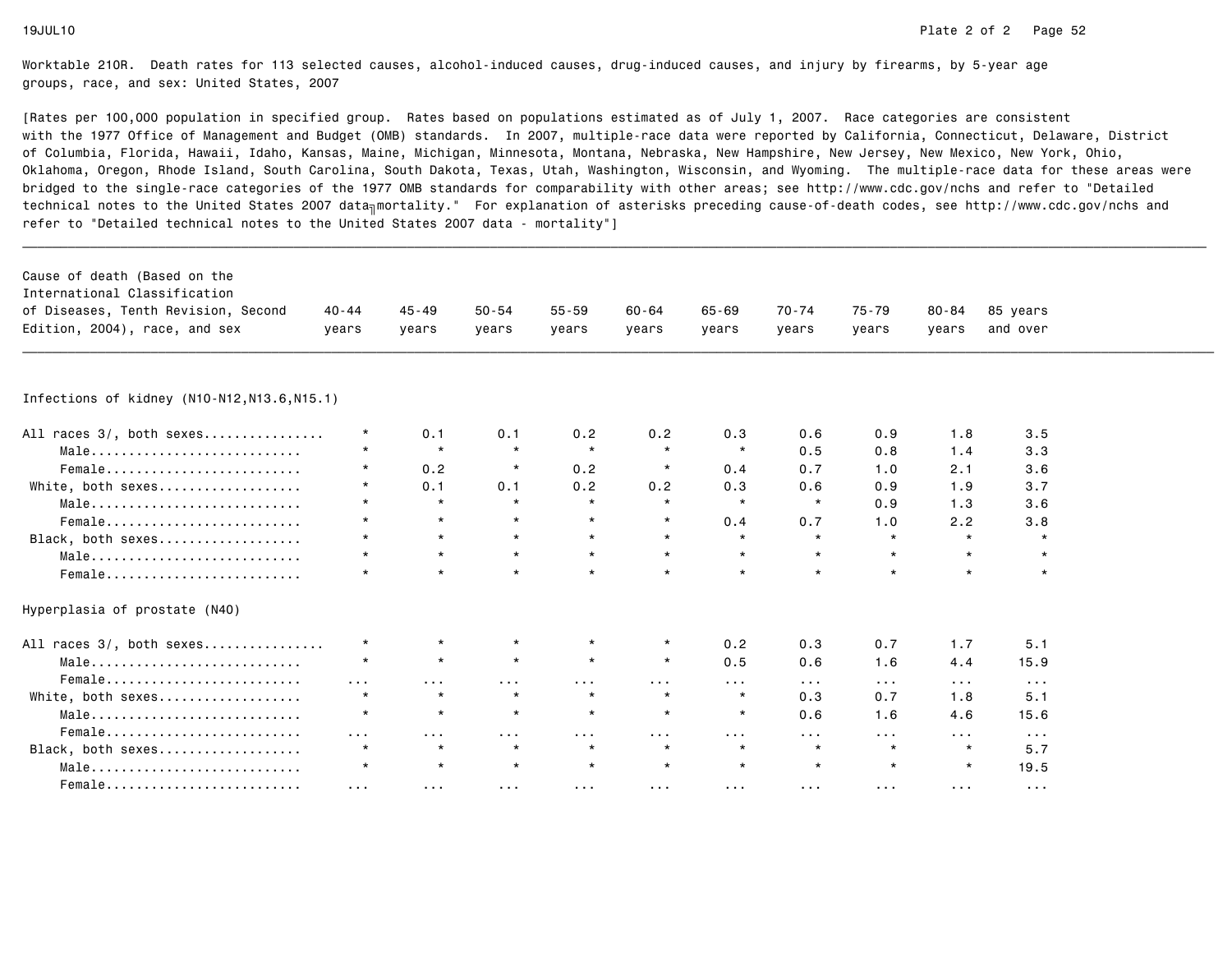[Rates per 100,000 population in specified group. Rates based on populations estimated as of July 1, 2007. Race categories are consistent with the 1977 Office of Management and Budget (OMB) standards. In 2007, multiple-race data were reported by California, Connecticut, Delaware, Districtof Columbia, Florida, Hawaii, Idaho, Kansas, Maine, Michigan, Minnesota, Montana, Nebraska, New Hampshire, New Jersey, New Mexico, New York, Ohio, Oklahoma, Oregon, Rhode Island, South Carolina, South Dakota, Texas, Utah, Washington, Wisconsin, and Wyoming. The multiple-race data for these areas werebridged to the single-race categories of the 1977 OMB standards for comparability with other areas; see http://www.cdc.gov/nchs and refer to "Detailedtechnical notes to the United States 2007 data<sub>∏</sub>mortality." For explanation of asterisks preceding cause-of-death codes, see http://www.cdc.gov/nchs and refer to "Detailed technical notes to the United States 2007 data - mortality"]

| Cause of death (Based on the        |         |         |       |       |       |       |       |       |       |                |
|-------------------------------------|---------|---------|-------|-------|-------|-------|-------|-------|-------|----------------|
| International Classification        |         |         |       |       |       |       |       |       |       |                |
| of Diseases, Tenth Revision, Second | 40 - 44 | 45 - 49 | 50-54 | 55-59 | 60-64 | 65-69 | 70-74 | 75-79 |       | 80-84 85 years |
| Edition, 2004), race, and sex       | vears   | vears   | vears | vears | vears | vears | vears | vears | vears | and over       |

\_\_\_\_\_\_\_\_\_\_\_\_\_\_\_\_\_\_\_\_\_\_\_\_\_\_\_\_\_\_\_\_\_\_\_\_\_\_\_\_\_\_\_\_\_\_\_\_\_\_\_\_\_\_\_\_\_\_\_\_\_\_\_\_\_\_\_\_\_\_\_\_\_\_\_\_\_\_\_\_\_\_\_\_\_\_\_\_\_\_\_\_\_\_\_\_\_\_\_\_\_\_\_\_\_\_\_\_\_\_\_\_\_\_\_\_\_\_\_\_\_\_\_\_\_\_\_\_\_\_\_\_\_\_\_\_\_\_\_\_\_\_\_\_\_\_\_\_\_\_\_\_\_\_\_\_\_\_

## Inflammatory diseases of female pelvic organs (N70-N76)

| All races 3/, both sexes | $\star$              |                      | $\star$  |          | $\star$  |          |          |          |          | 0.4                  |
|--------------------------|----------------------|----------------------|----------|----------|----------|----------|----------|----------|----------|----------------------|
| Male                     | $\cdots$             | $\cdots$             | $\cdots$ | $\cdots$ | $\cdots$ | .        | .        | $\cdots$ | $\cdots$ | $\sim$ $\sim$ $\sim$ |
| Female                   | $\star$              | $\star$              | $\star$  | $\star$  | $\star$  |          | $\star$  |          | $\star$  | 0.6                  |
| White, both sexes        | $\star$              | $\star$              | $\star$  | $\star$  | $\star$  |          | $\star$  |          | $\star$  | 0.4                  |
| Male                     | .                    | $\cdots$             | .        | .        | $\cdots$ | $\cdots$ | .        | .        | $\cdots$ | $\cdots$             |
| Female                   | $\star$              |                      | $\star$  |          | $\star$  |          | $^\star$ |          | $\star$  | 0.6                  |
| Black, both sexes        | $\star$              | $\star$              | $\star$  | $\star$  | $\star$  |          | $\star$  |          | $\star$  |                      |
| Male                     | $\cdots$             | .                    |          | $\cdots$ | $\cdots$ | .        | .        | .        | .        | .                    |
| Female                   |                      |                      | $\star$  |          |          |          | $\star$  |          | $\star$  |                      |
| All races 3/, both sexes | 0.3                  | 0.2                  | 0.1      | $^\star$ | $\star$  |          | $\star$  |          |          |                      |
|                          |                      |                      |          |          |          |          |          |          |          |                      |
| Male                     | $\cdots$             | $\cdots$             | $\cdots$ | .        |          | .        | .        | .        |          |                      |
| Female                   | 0.6                  | 0.3                  | 0.2      | $\star$  | $\star$  | $\star$  | $\star$  |          | $\star$  |                      |
| White, both sexes        | 0.2                  | 0.1                  |          | $\star$  | $\star$  |          | $\star$  |          | $\star$  |                      |
| Male                     | $\sim$ $\sim$ $\sim$ | $\sim$ $\sim$ $\sim$ | .        | $\cdots$ | $\cdots$ | .        | $\cdots$ | .        | .        | .                    |
| Female                   | 0.4                  | 0.3                  |          | $\star$  | $\star$  |          | $\star$  |          | $\star$  |                      |
| Black, both sexes        | $\star$              | $\star$              | $\star$  |          |          |          |          |          |          |                      |
| Male                     | .                    | .                    |          | .        | .        | .        | .        | .        |          | .                    |
| Female                   | $\star$              | $\star$              | $\star$  |          | $\star$  |          | $\star$  |          |          |                      |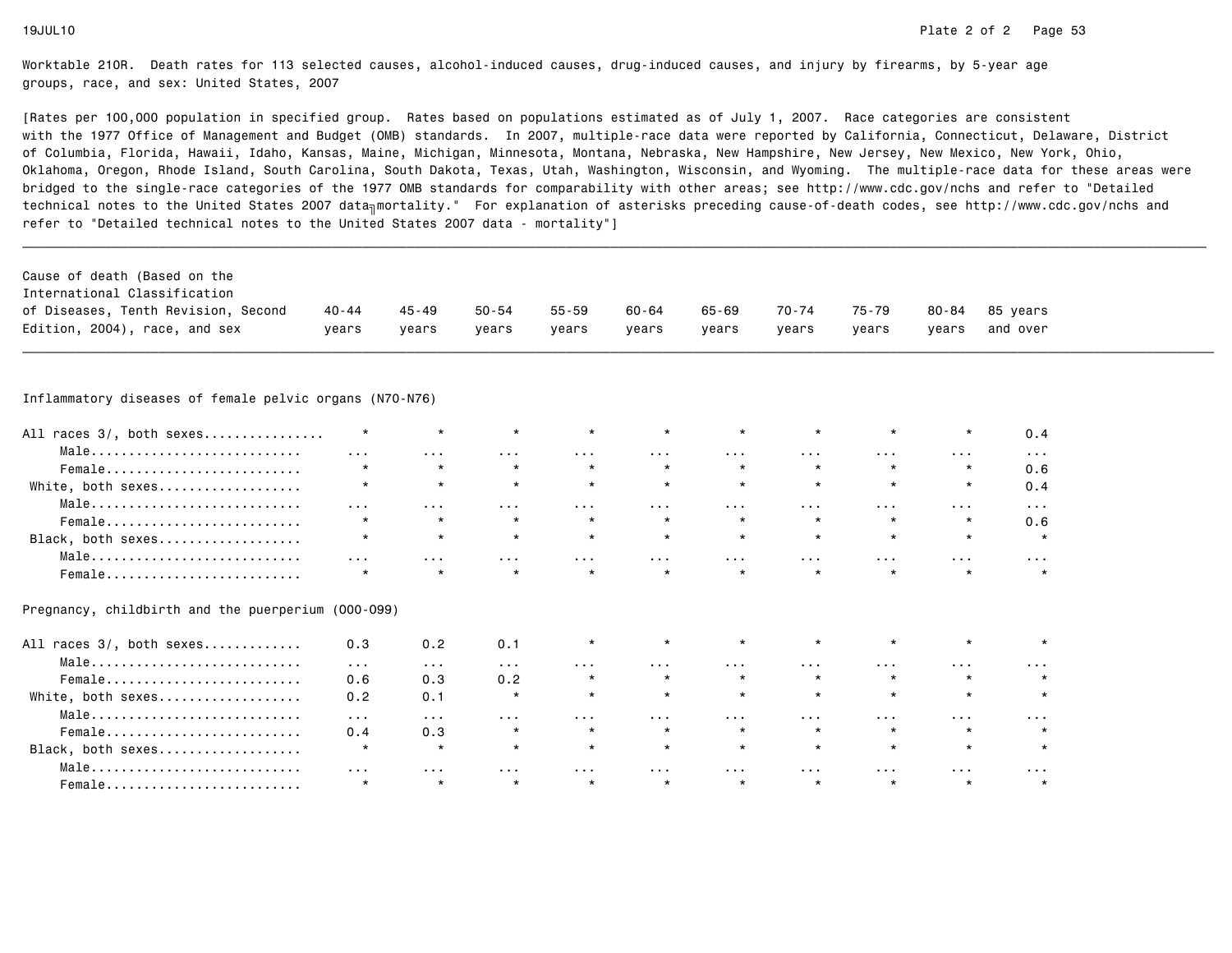| International Classification<br>of Diseases, Tenth Revision, Second<br>Edition, 2004), race, and sex | 40 - 44<br>years     | 45-49<br>years       | $50 - 54$<br>years   | $55 - 59$<br>years   | $60 - 64$<br>years   | 65-69<br>years       | 70-74<br>years       | 75-79<br>years          | 80-84<br>years       | 85 years<br>and over |  |
|------------------------------------------------------------------------------------------------------|----------------------|----------------------|----------------------|----------------------|----------------------|----------------------|----------------------|-------------------------|----------------------|----------------------|--|
| Pregnancy with abortive outcome (000-007)                                                            |                      |                      |                      |                      |                      |                      |                      |                         |                      |                      |  |
|                                                                                                      |                      |                      |                      |                      |                      |                      |                      |                         |                      |                      |  |
| All races 3/, both sexes                                                                             | $\star$              | $\star$              | $\star$              |                      | $\star$              | $\star$              |                      | $\star$                 | $\star$              |                      |  |
| Male                                                                                                 | $\sim 100$           | $\sim$ $\sim$ $\sim$ | $\sim 100$           | $\sim$ $\sim$ $\sim$ | $\sim 100$           | $\sim$ $\sim$ $\sim$ | $\sim$ $\sim$ $\sim$ | $\sim$ $\sim$ $\sim$    | $\cdots$             | $\sim$ $\sim$ $\sim$ |  |
| Female                                                                                               | $\star$              | $\star$              | $\star$              | $\star$              | $\star$              | $\star$              | $\star$              | $\star$                 | $\star$              |                      |  |
| White, both sexes                                                                                    | $\star$              | $\star$              | $\star$              | $\star$              | $\star$              | $\star$              | $\star$              | $\star$                 | $\star$              | $\star$              |  |
| Male                                                                                                 | $\sim$ $\sim$ $\sim$ | $\sim$ $\sim$ $\sim$ | $\sim$ $\sim$ $\sim$ | $\sim$ $\sim$ $\sim$ | $\sim$ $\sim$ $\sim$ | $\sim$ $\sim$ $\sim$ | $\sim$ $\sim$ $\sim$ | $\sim 100$ km $^{-1}$   | $\sim$ $\sim$ $\sim$ | $\sim$ $\sim$ $\sim$ |  |
| Female                                                                                               | $\star$              | $\star$              | $\star$              | $\star$              | $\star$              | $\star$              | $\star$              | $\star$                 | $\star$              | $\star$              |  |
| Black, both sexes                                                                                    | $\star$              | $\star$              | $\star$              | $\star$              | $\star$              | $\star$              | $\star$              | $\star$                 | $\star$              | $\star$              |  |
| Male                                                                                                 | $\sim$ $\sim$ $\sim$ | $\sim$ $\sim$ $\sim$ | $\sim$ $\sim$ $\sim$ | $\sim$ $\sim$ $\sim$ | $\sim 100$           | $\sim$ $\sim$ $\sim$ | $\sim$ $\sim$ $\sim$ | $\sim 100$ km s $^{-1}$ | $\cdots$             | $\sim$ $\sim$ $\sim$ |  |
| Female                                                                                               | $\star$              | $\star$              | $\star$              | $\star$              | $\star$              | $\star$              | $\star$              | $\star$                 | $\star$              | $\star$              |  |

| All races 3/, both sexes | 0.3                     | 0.1      | 0.1     |         | $\star$ | $\star$ | $\star$ | $\star$ | $\star$  |   |
|--------------------------|-------------------------|----------|---------|---------|---------|---------|---------|---------|----------|---|
| Male                     | $\cdot$ $\cdot$ $\cdot$ | .        | .       | .       | .       | .       | .       | .       | .        | . |
| Female                   | 0.6                     | 0.3      | 0.2     |         | $\star$ | $\star$ | $\star$ | $\star$ | $\star$  |   |
| White, both sexes        | 0.2                     | 0.1      | $\star$ | $\star$ | $\star$ | $\star$ | $\star$ | $\star$ | $\star$  |   |
| Male                     | $\cdots$                | .        | .       | .       | .       | .       | .       | .       | $\cdots$ | . |
| Female                   | 0.4                     | 0.3      | $\star$ | $\star$ | $\star$ | $\star$ | $\star$ | $\star$ | $\star$  |   |
| Black, both sexes        | $\star$                 | $\star$  | $\star$ | $\star$ | $\star$ | $\star$ | $\star$ | $\star$ | $\star$  |   |
| Male                     | $\cdots$                | $\cdots$ | .       | .       | .       | .       | .       | .       | $\cdots$ | . |
| Female                   | $\star$                 | $\star$  | $\star$ | $\star$ | $\star$ | $\star$ | $\star$ | $\star$ | $\star$  |   |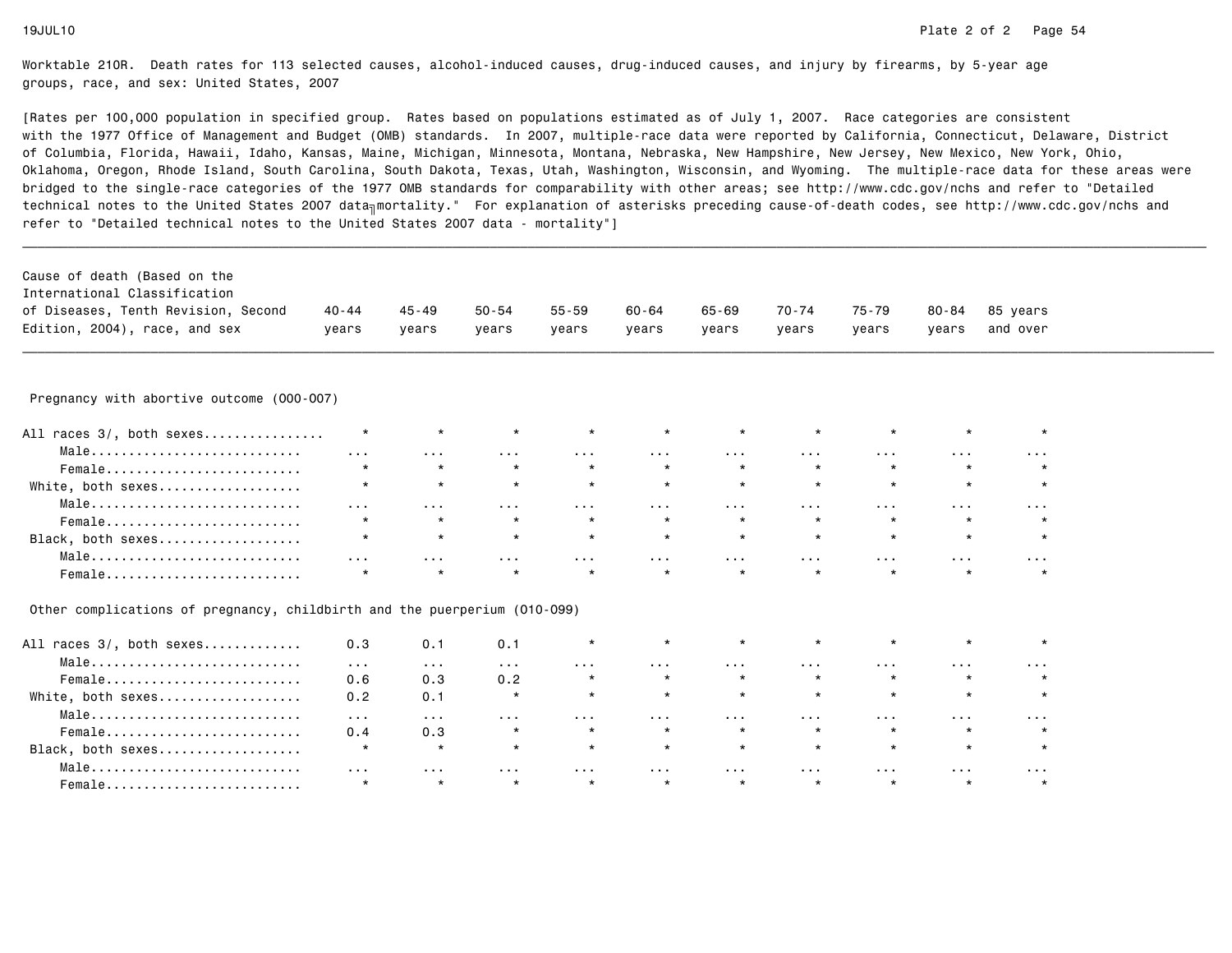[Rates per 100,000 population in specified group. Rates based on populations estimated as of July 1, 2007. Race categories are consistent with the 1977 Office of Management and Budget (OMB) standards. In 2007, multiple-race data were reported by California, Connecticut, Delaware, Districtof Columbia, Florida, Hawaii, Idaho, Kansas, Maine, Michigan, Minnesota, Montana, Nebraska, New Hampshire, New Jersey, New Mexico, New York, Ohio, Oklahoma, Oregon, Rhode Island, South Carolina, South Dakota, Texas, Utah, Washington, Wisconsin, and Wyoming. The multiple-race data for these areas werebridged to the single-race categories of the 1977 OMB standards for comparability with other areas; see http://www.cdc.gov/nchs and refer to "Detailedtechnical notes to the United States 2007 data<sub>∏</sub>mortality." For explanation of asterisks preceding cause-of-death codes, see http://www.cdc.gov/nchs and refer to "Detailed technical notes to the United States 2007 data - mortality"]

|                                                                                                                            | Cause of death (Based on the<br>International Classification |         |       |           |       |       |       |       |       |       |          |
|----------------------------------------------------------------------------------------------------------------------------|--------------------------------------------------------------|---------|-------|-----------|-------|-------|-------|-------|-------|-------|----------|
|                                                                                                                            | of Diseases, Tenth Revision, Second                          | 40 - 44 | 45-49 | $50 - 54$ | 55-59 | 60-64 | 65-69 | 70-74 | 75-79 | 80-84 | 85 vears |
| Edition, 2004), race, and sex<br>and over<br>years<br>years<br>years<br>years<br>years<br>years<br>vears<br>vears<br>years |                                                              |         |       |           |       |       |       |       |       |       |          |

\_\_\_\_\_\_\_\_\_\_\_\_\_\_\_\_\_\_\_\_\_\_\_\_\_\_\_\_\_\_\_\_\_\_\_\_\_\_\_\_\_\_\_\_\_\_\_\_\_\_\_\_\_\_\_\_\_\_\_\_\_\_\_\_\_\_\_\_\_\_\_\_\_\_\_\_\_\_\_\_\_\_\_\_\_\_\_\_\_\_\_\_\_\_\_\_\_\_\_\_\_\_\_\_\_\_\_\_\_\_\_\_\_\_\_\_\_\_\_\_\_\_\_\_\_\_\_\_\_\_\_\_\_\_\_\_\_\_\_\_\_\_\_\_\_\_\_\_\_\_\_\_\_\_\_\_\_\_

Certain conditions originating in the perinatal period (P00-P96)

| All races 3/, both sexes | $\star$ |         |         | $\star$ |         | $\star$ |                 |         |  |
|--------------------------|---------|---------|---------|---------|---------|---------|-----------------|---------|--|
| Male                     | $\star$ | $\star$ | $\star$ | $\star$ | $\star$ | $\star$ | $\star$         | $\star$ |  |
| Female                   | $\star$ | $\star$ | $\star$ | $\star$ | $\star$ | $\star$ | $\star$ $\star$ | $\star$ |  |
| White, both sexes        | $\star$ | $\star$ | $\star$ | $\star$ | $\star$ | $\star$ | $\star$         | $\star$ |  |
| Male                     | $\star$ | $\star$ | $\star$ | $\star$ | $\star$ | $\star$ | $\star$         | $\star$ |  |
| Female                   | $\star$ | $\star$ | $\star$ | $\star$ | $\star$ | $\star$ | $\star$         | $\star$ |  |
| Black, both sexes        | $\star$ | $\star$ | $\star$ | $\star$ | $\star$ | $\star$ | $\star$         |         |  |
| Male                     | $\star$ |         | $\star$ | $\star$ | $\star$ | $\star$ | $\star$         | $\star$ |  |
| Female                   |         |         | $\star$ | $\star$ |         | $\star$ |                 |         |  |

### Congenital malformations, deformations and chromosomal abnormalities (Q00-Q99)

| All races 3/, both sexes | 1.3     | 1.4     | 1.7     | 2.1     | 2.2     | 1.8     | 1.7     | 2.6     | 3.8     | 4.8     |
|--------------------------|---------|---------|---------|---------|---------|---------|---------|---------|---------|---------|
| Male                     | 1.3     | 1.6     | 1.7     | 2.4     | 2.4     | 2.0     | 1.8     | 3.0     | 3.8     | 5.0     |
| Female                   | 1.3     | 1.2     | 1.8     | 1.8     | 1.9     | 1.7     | 1.7     | 2.2     | 3.9     | 4.7     |
| White, both sexes        | 1.3     | 1.4     | 1.8     | 2.2     | 2.3     | 1.8     | 1.7     | 2.7     | 3.8     | 4.9     |
| Male                     | 1.3     | 1.6     | 1.8     | 2.5     | 2.6     | 2.0     | 1.8     | 3.1     | 3.8     | 5.1     |
| Female                   | 1.3     | 1.2     | 1.8     | 1.9     | 2.0     | 1.6     | 1.6     | 2.3     | 3.8     | 4.8     |
| Black, both sexes        | 1.2     | 1.4     | 1.7     | 2.1     | $\star$ | $\star$ | $\star$ | $\star$ | 4.9     | $\star$ |
| Male                     | $\star$ | 1.9     | $\star$ | 2.7     | $\star$ | $\star$ | $\star$ | $\star$ | $\star$ |         |
| Female                   |         | $\star$ | 1.9     | $\star$ | $\star$ | $\star$ | $\star$ | $\star$ | $\star$ |         |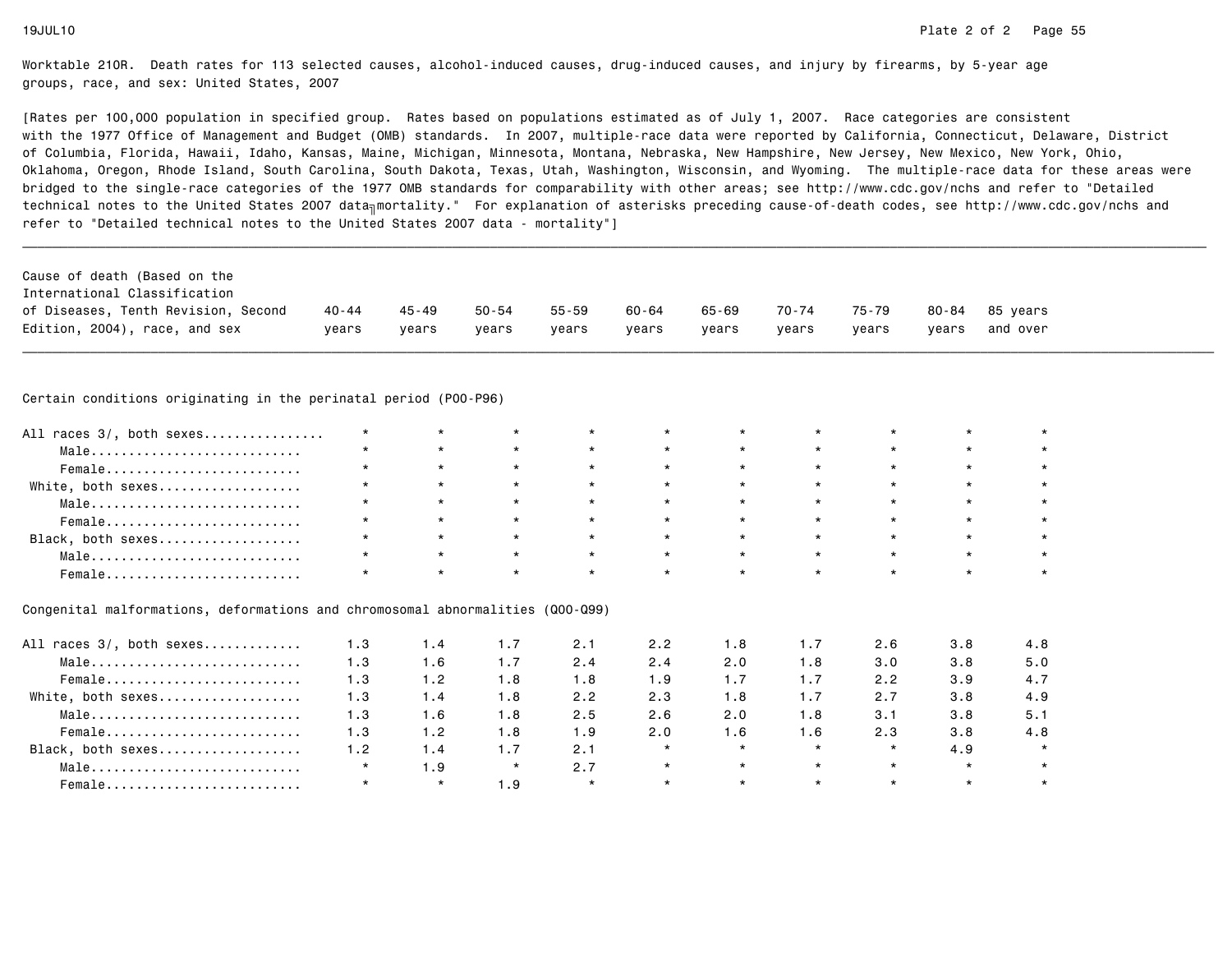[Rates per 100,000 population in specified group. Rates based on populations estimated as of July 1, 2007. Race categories are consistent with the 1977 Office of Management and Budget (OMB) standards. In 2007, multiple-race data were reported by California, Connecticut, Delaware, Districtof Columbia, Florida, Hawaii, Idaho, Kansas, Maine, Michigan, Minnesota, Montana, Nebraska, New Hampshire, New Jersey, New Mexico, New York, Ohio, Oklahoma, Oregon, Rhode Island, South Carolina, South Dakota, Texas, Utah, Washington, Wisconsin, and Wyoming. The multiple-race data for these areas werebridged to the single-race categories of the 1977 OMB standards for comparability with other areas; see http://www.cdc.gov/nchs and refer to "Detailedtechnical notes to the United States 2007 data<sub>∏</sub>mortality." For explanation of asterisks preceding cause-of-death codes, see http://www.cdc.gov/nchs and refer to "Detailed technical notes to the United States 2007 data - mortality"]

| Cause of death (Based on the        |         |       |       |           |       |       |       |       |       |          |
|-------------------------------------|---------|-------|-------|-----------|-------|-------|-------|-------|-------|----------|
| International Classification        |         |       |       |           |       |       |       |       |       |          |
| of Diseases, Tenth Revision, Second | 40 - 44 | 45-49 | 50-54 | $55 - 59$ | 60-64 | 65-69 | 70-74 | 75-79 | 80-84 | 85 vears |
| Edition, 2004), race, and sex       | vears   | vears | vears | vears     | vears | vears | vears | vears | vears | and over |

\_\_\_\_\_\_\_\_\_\_\_\_\_\_\_\_\_\_\_\_\_\_\_\_\_\_\_\_\_\_\_\_\_\_\_\_\_\_\_\_\_\_\_\_\_\_\_\_\_\_\_\_\_\_\_\_\_\_\_\_\_\_\_\_\_\_\_\_\_\_\_\_\_\_\_\_\_\_\_\_\_\_\_\_\_\_\_\_\_\_\_\_\_\_\_\_\_\_\_\_\_\_\_\_\_\_\_\_\_\_\_\_\_\_\_\_\_\_\_\_\_\_\_\_\_\_\_\_\_\_\_\_\_\_\_\_\_\_\_\_\_\_\_\_\_\_\_\_\_\_\_\_\_\_\_\_\_\_

Symptoms, signs and abnormal clinical and laboratory findings, not elsewhere classified (R00-R99)

| All races 3/, both sexes | 3.8 | 4.6  | 5.5  | 6.4  | 7.4  | 10.0 | 16.6 | 30.4 | 63.2 | 251.4 |
|--------------------------|-----|------|------|------|------|------|------|------|------|-------|
| Male                     | 4.8 | 5.8  | 7.0  | 8.3  | 9.6  | 12.0 | 20.0 | 33.2 | 63.6 | 197.6 |
| Female                   | 2.7 | 3.4  | 4.0  | 4.6  | 5.4  | 8.2  | 13.8 | 28.4 | 63.0 | 277.0 |
| White, both sexes        | 3.6 | 4.2  | 5.0  | 5.9  | 7.0  | 9.3  | 16.3 | 30.2 | 63.2 | 256.8 |
| Male                     | 4.7 | 5.2  | 6.2  | 7.6  | 9.1  | 11.2 | 19.6 | 32.6 | 63.7 | 201.3 |
| Female                   | 2.6 | 3.1  | 3.7  | 4.4  | 5.0  | 7.7  | 13.5 | 28.3 | 62.8 | 283.4 |
| Black, both sexes        | 6.0 | 8.4  | 10.4 | 11.0 | 12.9 | 17.8 | 24.4 | 42.1 | 80.1 | 239.9 |
| Male                     | 7.6 | 10.7 | 14.2 | 16.2 | 17.6 | 23.8 | 32.3 | 51.3 | 82.4 | 182.7 |
| Female                   | 4.5 | 6.3  | 7.1  | 6.7  | 9.2  | 13.3 | 19.0 | 36.6 | 78.9 | 263.7 |

All other diseases (Residual) (D65-E07,E15-E34,E65-F99,G04-G12,G23-G25,G31-H93,K00-K22,K29-K31,K50-K66,K71-K72,K75-K76,K83-M99,N13.0-N13.5,N13.7-N13.9,N14,N15.0,N15.8-N15.9,N20-N23,N28-N39,N41-N64,N80-N98)

| All races 3/, both sexes | 20.0 | 30.8 | 45.0 | 60.5  | 82.0  | 118.8 | 186.8 | 337.6 | 639.2 | 1,701.9 |
|--------------------------|------|------|------|-------|-------|-------|-------|-------|-------|---------|
| Male                     | 23.0 | 36.8 | 54.7 | 71.3  | 92.6  | 131.3 | 201.0 | 351.0 | 649.0 | 1.449.1 |
| Female                   | 17.1 | 25.0 | 35.7 | 50.3  | 72.2  | 107.8 | 175.3 | 327.7 | 633.0 | 1,822.1 |
| White, both sexes        | 18.5 | 29.2 | 42.3 | 57.8  | 79.2  | 115.8 | 184.9 | 336.8 | 646.2 | 1,736.2 |
| Male                     | 21.7 | 35.5 | 51.7 | 68.0  | 89.1  | 127.1 | 197.2 | 347.3 | 654.4 | 1.479.5 |
| Female                   | 15.2 | 22.8 | 33.1 | 48.0  | 69.9  | 105.8 | 174.6 | 328.9 | 641.0 | 1,858.7 |
| Black, both sexes        | 34.8 | 49.3 | 75.0 | 97.7  | 127.4 | 172.4 | 245.7 | 423.0 | 699.6 | 1.629.2 |
| Male                     | 37.3 | 55.3 | 90.5 | 119.2 | 153.2 | 208.8 | 286.2 | 482.1 | 753.4 | 1,363,2 |
| Female                   | 32.6 | 44.1 | 61.8 | 80.0  | 107.3 | 145.6 | 217.9 | 387.5 | 671.3 | 1,739.9 |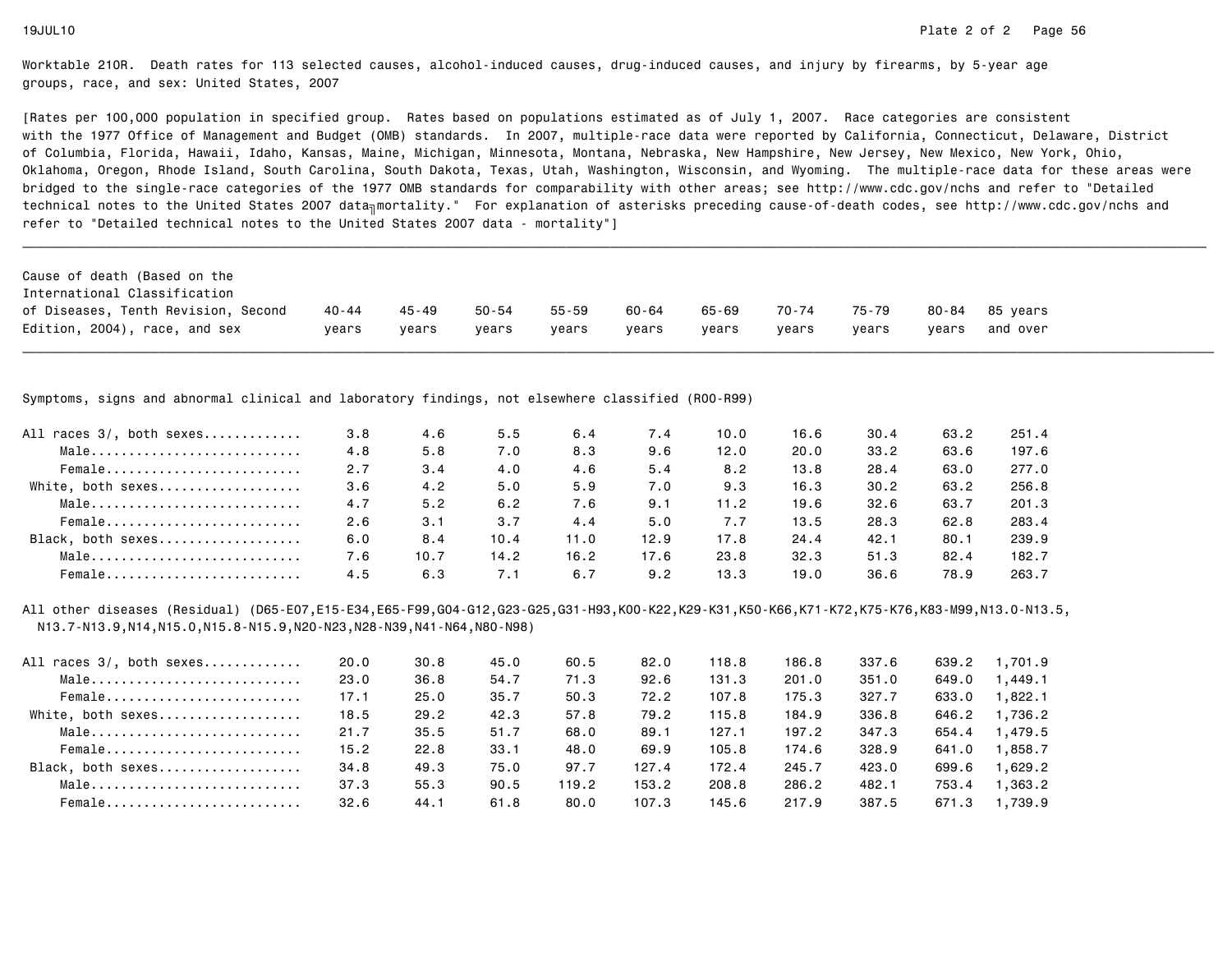| Cause of death (Based on the                          |       |           |           |           |       |           |       |       |           |          |  |
|-------------------------------------------------------|-------|-----------|-----------|-----------|-------|-----------|-------|-------|-----------|----------|--|
| International Classification                          |       |           |           |           |       |           |       |       |           |          |  |
| of Diseases, Tenth Revision, Second                   | 40-44 | $45 - 49$ | $50 - 54$ | $55 - 59$ | 60-64 | $65 - 69$ | 70-74 | 75-79 | $80 - 84$ | 85 years |  |
| Edition, 2004), race, and sex                         | years | years     | years     | years     | years | years     | years | years | years     | and over |  |
|                                                       |       |           |           |           |       |           |       |       |           |          |  |
|                                                       |       |           |           |           |       |           |       |       |           |          |  |
| Accidents (unintentional injuries) (V01-X59, Y85-Y86) |       |           |           |           |       |           |       |       |           |          |  |
| All races 3/, both sexes                              | 41.8  | 46.9      | 45.7      | 38.9      | 35.2  | 38.9      | 53.1  | 80.8  | 137.1     | 286.7    |  |
| Male                                                  | 58.7  | 65.2      | 64.6      | 55.9      | 49.3  | 54.8      | 73.5  | 106.4 | 179.7     | 349.0    |  |
| Female                                                | 25.0  | 29.0      | 27.5      | 23.0      | 22.3  | 25.1      | 36.4  | 62.0  | 110.3     | 257.0    |  |
| White, both sexes                                     | 43.9  | 48.2      | 46.0      | 38.5      | 35.0  | 38.6      | 53.6  | 82.7  | 143.1     | 302.0    |  |
| Male                                                  | 60.9  | 66.3      | 64.1      | 54.3      | 48.5  | 53.3      | 73.7  | 107.5 | 186.6     | 366.1    |  |
| Female                                                | 26.7  | 30.2      | 28.2      | 23.2      | 22.4  | 25.5      | 36.9  | 64.1  | 115.2     | 271.4    |  |
| Black, both sexes                                     | 39.6  | 49.2      | 55.5      | 50.6      | 42.9  | 46.0      | 53.9  | 67.9  | 82.9      | 154.0    |  |
| Male                                                  | 60.8  | 74.6      | 85.2      | 81.6      | 69.1  | 76.9      | 81.0  | 103.6 | 110.7     | 198.0    |  |
| Female                                                | 20.9  | 27.2      | 30.3      | 25.2      | 22.4  | 23.3      | 35.2  | 46.4  | 68.2      | 135.7    |  |
| Transport accidents (V01-V99, Y85)                    |       |           |           |           |       |           |       |       |           |          |  |
| All races 3/, both sexes                              | 15.9  | 16.7      | 16.1      | 15.4      | 14.1  | 15.2      | 18.1  | 21.3  | 25.0      | 24.1     |  |
| Male                                                  | 23.5  | 25.1      | 24.4      | 23.1      | 20.5  | 22.3      | 26.3  | 31.5  | 37.1      | 41.7     |  |
| Female                                                | 8.4   | 8.4       | 8.2       | 8.1       | 8.2   | 9.0       | 11.4  | 13.7  | 17.3      | 15.7     |  |
| White, both sexes                                     | 16.3  | 17.0      | 16.4      | 15.5      | 14.2  | 15.4      | 18.1  | 21.6  | 25.4      | 24.6     |  |
| Male                                                  | 23.8  | 25.4      | 24.5      | 23.1      | 20.3  | 22.3      | 26.2  | 31.5  | 37.2      | 41.9     |  |
| Female                                                | 8.8   | 8.6       | 8.4       | 8.1       | 8.4   | 9.2       | 11.4  | 14.2  | 17.9      | 16.3     |  |
| Black, both sexes                                     | 16.6  | 17.6      | 17.6      | 16.7      | 15.5  | 14.8      | 17.9  | 18.3  | 18.9      | 17.7     |  |
| Male                                                  | 27.7  | 28.6      | 29.0      | 27.1      | 26.1  | 24.7      | 29.0  | 34.1  | 34.4      | 39.1     |  |
| Female                                                | 6.9   | 8.0       | 8.0       | 8.2       | 7.2   | 7.4       | 10.2  | 8.8   | 10.7      | 8.8      |  |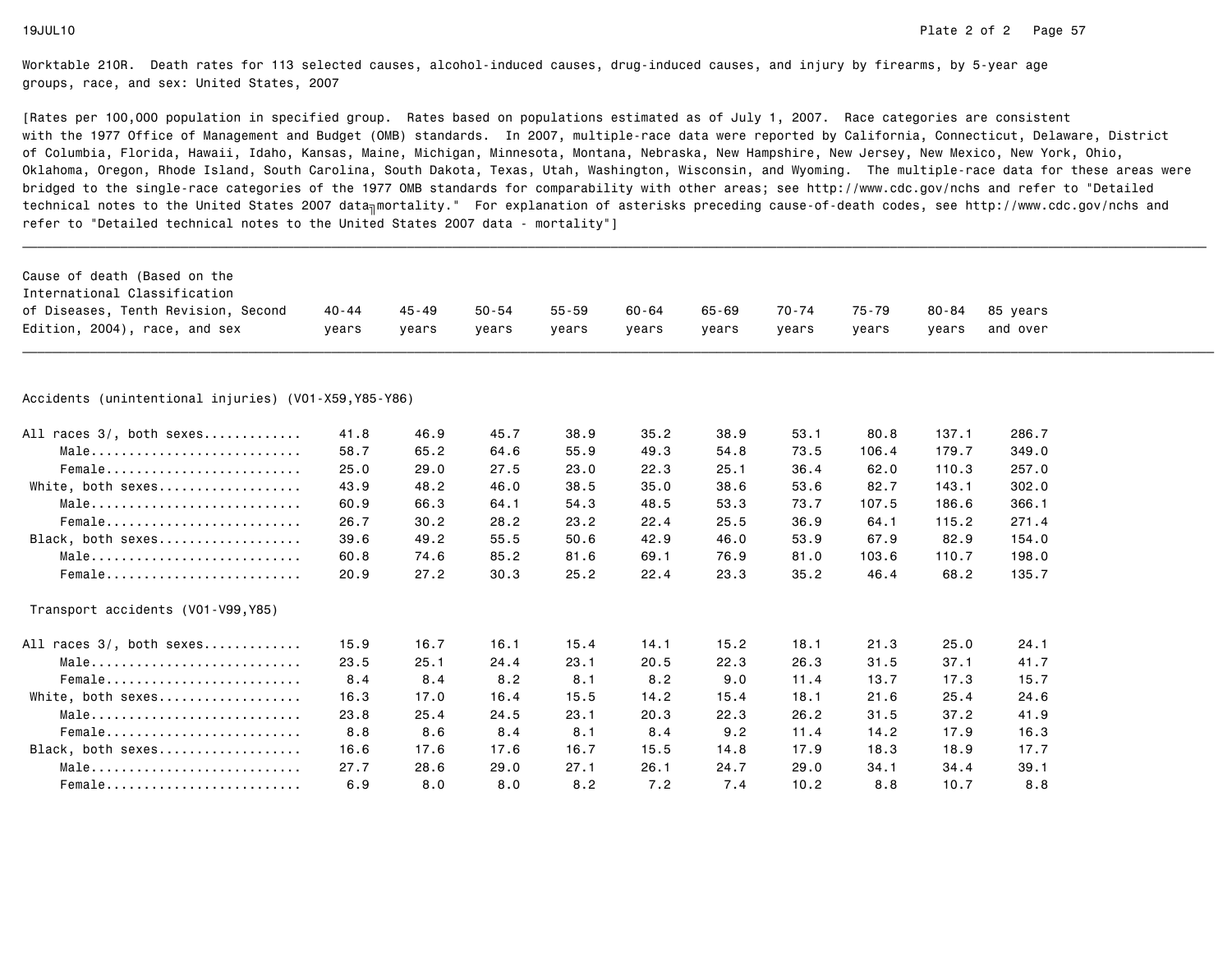[Rates per 100,000 population in specified group. Rates based on populations estimated as of July 1, 2007. Race categories are consistent with the 1977 Office of Management and Budget (OMB) standards. In 2007, multiple-race data were reported by California, Connecticut, Delaware, Districtof Columbia, Florida, Hawaii, Idaho, Kansas, Maine, Michigan, Minnesota, Montana, Nebraska, New Hampshire, New Jersey, New Mexico, New York, Ohio, Oklahoma, Oregon, Rhode Island, South Carolina, South Dakota, Texas, Utah, Washington, Wisconsin, and Wyoming. The multiple-race data for these areas werebridged to the single-race categories of the 1977 OMB standards for comparability with other areas; see http://www.cdc.gov/nchs and refer to "Detailedtechnical notes to the United States 2007 data<sub>∏</sub>mortality." For explanation of asterisks preceding cause-of-death codes, see http://www.cdc.gov/nchs and refer to "Detailed technical notes to the United States 2007 data - mortality"]

| Cause of death (Based on the                                        |       |       |       |       |       |       |       |       |       |          |
|---------------------------------------------------------------------|-------|-------|-------|-------|-------|-------|-------|-------|-------|----------|
| International Classification<br>of Diseases, Tenth Revision, Second | 40-44 | 45-49 | 50-54 | 55-59 | 60-64 | 65-69 | 70-74 | 75-79 | 80-84 | 85 vears |
| Edition, 2004), race, and sex                                       | years | years | years | years | years | years | vears | vears | vears | and over |

\_\_\_\_\_\_\_\_\_\_\_\_\_\_\_\_\_\_\_\_\_\_\_\_\_\_\_\_\_\_\_\_\_\_\_\_\_\_\_\_\_\_\_\_\_\_\_\_\_\_\_\_\_\_\_\_\_\_\_\_\_\_\_\_\_\_\_\_\_\_\_\_\_\_\_\_\_\_\_\_\_\_\_\_\_\_\_\_\_\_\_\_\_\_\_\_\_\_\_\_\_\_\_\_\_\_\_\_\_\_\_\_\_\_\_\_\_\_\_\_\_\_\_\_\_\_\_\_\_\_\_\_\_\_\_\_\_\_\_\_\_\_\_\_\_\_\_\_\_\_\_\_\_\_\_\_\_\_

Motor vehicle accidents (V02-V04,V09.0,V09.2,V12-V14,V19.0-V19.2,V19.4-V19.6,V20-V79,V80.3-V80.5,V81.0-V81.1,V82.0-V82.1,V83-V86,V87.0-V87.8,V88.0-V88.8,V89.0,V89.2)

| All races 3/, both sexes | 14.8 | 15.2 | 14.6 | 13.8 | 12.7 | 14.0 | 16.7 | 20.3 | 23.8 | 23.2 |
|--------------------------|------|------|------|------|------|------|------|------|------|------|
| Male                     | 21.7 | 22.5 | 21.8 | 20.5 | 18.0 | 20.1 | 23.6 | 29.7 | 35.0 | 39.8 |
| Female                   | 7.9  | 8.0  | 7.6  | 7.6  | 7.8  | 8.7  | 11.0 | 13.4 | 16.8 | 15.2 |
| White, both sexes        | 15.2 | 15.5 | 14.7 | 14.0 | 12.7 | 14.2 | 16.7 | 20.6 | 24.3 | 23.6 |
| Male                     | 21.9 | 22.9 | 21.9 | 20.6 | 17.8 | 20.2 | 23.6 | 29.7 | 35.1 | 40.0 |
| Female                   | 8.3  | 8.2  | 7.7  | 7.6  | 7.9  | 8.8  | 10.9 | 13.9 | 17.4 | 15.8 |
| Black, both sexes        | 15.6 | 15.9 | 16.2 | 15.1 | 14.2 | 13.7 | 16.4 | 17.3 | 17.9 | 17.5 |
| Male                     | 25.9 | 25.4 | 26.3 | 24.0 | 23.6 | 22.7 | 25.7 | 31.9 | 32.4 | 39.1 |
| Female                   | 6.5  | 7.7  | 7.6  | 7.9  | 6.8  | 7.1  | 10.0 | 8.5  | 10.3 | 8.5  |

Other land transport accidents (V01,V05-V06,V09.1,V09.3-V09.9,V10-V11,V15-V18,V19.3,V19.8-V19.9,V80.0-V80.2,V80.6-V80.9,V81.2-V81.9,V82.2-V82.9,V87.9,V88.9,V89.1,V89.3,V89.9)

| All races 3/, both sexes | 0.5 | 0.5     | 0.5     | 0.4     | 0.4     | 0.4     | 0.4     | 0.4     | 0.6     |  |
|--------------------------|-----|---------|---------|---------|---------|---------|---------|---------|---------|--|
| Male                     | 0.7 | 0.9     | 0.9     | 0.7     | 0.6     | 0.7     | 0.8     | 0.6     | 0.9     |  |
| Female                   |     | 0.2     |         | $\star$ | $\star$ | $\star$ | $\star$ |         | $\star$ |  |
| White, both sexes        | 0.4 | 0.5     | 0.5     | 0.4     | 0.4     | 0.4     | 0.4     | 0.4     | 0.5     |  |
| Male                     | 0.7 | 0.9     | 0.9     | 0.6     | 0.6     | 0.7     | 0.8     |         | $\star$ |  |
| Female                   |     | $\star$ |         | $\star$ | $\star$ | $\star$ | $\star$ |         | $\star$ |  |
| Black, both sexes        |     | 0.7     | $\star$ | $\star$ | $\star$ | $\star$ | $\star$ | $\star$ | $\star$ |  |
| Male                     |     | $\star$ | $\star$ | $\star$ | $\star$ | $\star$ | $\star$ |         | $\star$ |  |
| Female                   |     | $\star$ |         | $\star$ | $\star$ |         | $\star$ |         | $\star$ |  |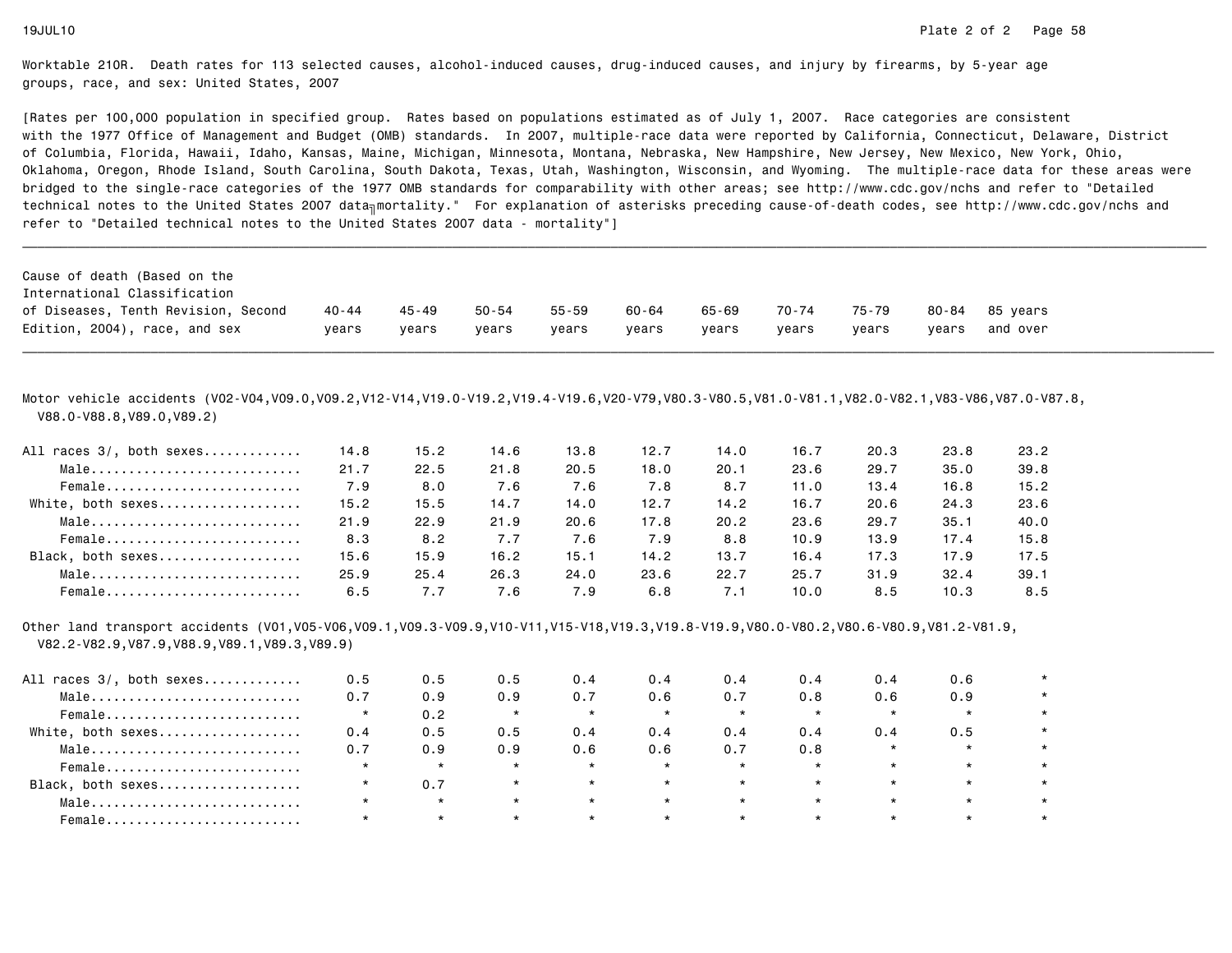[Rates per 100,000 population in specified group. Rates based on populations estimated as of July 1, 2007. Race categories are consistent with the 1977 Office of Management and Budget (OMB) standards. In 2007, multiple-race data were reported by California, Connecticut, Delaware, Districtof Columbia, Florida, Hawaii, Idaho, Kansas, Maine, Michigan, Minnesota, Montana, Nebraska, New Hampshire, New Jersey, New Mexico, New York, Ohio, Oklahoma, Oregon, Rhode Island, South Carolina, South Dakota, Texas, Utah, Washington, Wisconsin, and Wyoming. The multiple-race data for these areas werebridged to the single-race categories of the 1977 OMB standards for comparability with other areas; see http://www.cdc.gov/nchs and refer to "Detailedtechnical notes to the United States 2007 data<sub>∏</sub>mortality." For explanation of asterisks preceding cause-of-death codes, see http://www.cdc.gov/nchs and refer to "Detailed technical notes to the United States 2007 data - mortality"]

| Cause of death (Based on the        |         |       |       |       |       |       |       |       |       |                |
|-------------------------------------|---------|-------|-------|-------|-------|-------|-------|-------|-------|----------------|
| International Classification        |         |       |       |       |       |       |       |       |       |                |
| of Diseases, Tenth Revision, Second | 40 - 44 | 45-49 | 50-54 | 55-59 | 60-64 | 65-69 | 70-74 | 75-79 |       | 80-84 85 vears |
| Edition, 2004), race, and sex       | vears   | vears | vears | vears | vears | vears | vears | vears | vears | and over       |

\_\_\_\_\_\_\_\_\_\_\_\_\_\_\_\_\_\_\_\_\_\_\_\_\_\_\_\_\_\_\_\_\_\_\_\_\_\_\_\_\_\_\_\_\_\_\_\_\_\_\_\_\_\_\_\_\_\_\_\_\_\_\_\_\_\_\_\_\_\_\_\_\_\_\_\_\_\_\_\_\_\_\_\_\_\_\_\_\_\_\_\_\_\_\_\_\_\_\_\_\_\_\_\_\_\_\_\_\_\_\_\_\_\_\_\_\_\_\_\_\_\_\_\_\_\_\_\_\_\_\_\_\_\_\_\_\_\_\_\_\_\_\_\_\_\_\_\_\_\_\_\_\_\_\_\_\_\_

Water, air and space, and other and unspecified transport accidents and their sequelae (V90-V99,Y85)

| All races 3/, both sexes              | 0.7     | 0.9     | 1.1     | 1.1     | 1.1     | 0.8     | 1.0     | 0.6     | 0.6     | 0.6     |
|---------------------------------------|---------|---------|---------|---------|---------|---------|---------|---------|---------|---------|
| Male                                  | 1.1     | 1.6     | 1.7     | 1.9     | 1.8     | 1.5     | 1.9     | 1.2     | 1.2     | 1.1     |
| Female                                | 0.3     | 0.2     | 0.4     | 0.4     | 0.4     | $\star$ | $\star$ | $\star$ | $\star$ | $\star$ |
| White, both sexes                     | 0.7     | 1.0     | 1.1     | 1.1     | 1.1     | 0.8     | 1.0     | 0.6     | 0.6     | 0.6     |
| Male                                  | 1.2     | 1.7     | 1.8     | 1.9     | 1.9     | 1.5     | 1.9     | 1.2     | 1.2     | 1.3     |
| Female                                | 0.3     | 0.3     | 0.5     | 0.4     | 0.4     | $\star$ | $\star$ | $\star$ | $\star$ | $\star$ |
| Black, both sexes                     | $\star$ | 0.9     | $\star$ | $\star$ | $\star$ | $\star$ | $\star$ | $\star$ | $\star$ | $\star$ |
| Male                                  | $\star$ | 1.9     | $\star$ | $\star$ | $\star$ | $\star$ | $\star$ | $\star$ | $\star$ | $\star$ |
| Female                                | $\star$ | $\star$ | $\star$ | $\star$ | $\star$ | $\star$ | $\star$ | $\star$ | $\star$ | $\star$ |
| Nontransport accidents (WOO-X59, Y86) |         |         |         |         |         |         |         |         |         |         |
| All races 3/, both sexes              | 25.9    | 30.2    | 29.5    | 23.6    | 21.1    | 23.7    | 35.0    | 59.6    | 112.1   | 262.6   |
| Male                                  | 35.2    | 40.1    | 40.2    | 32.8    | 28.8    | 32.4    | 47.2    | 74.8    | 142.6   | 307.3   |
| Female                                | 16.6    | 20.5    | 19.4    | 14.9    | 14.0    | 16.0    | 25.0    | 48.3    | 92.9    | 241.4   |
| White, both sexes                     | 27.6    | 31.2    | 29.6    | 23.0    | 20.9    | 23.2    | 35.5    | 61.1    | 117.6   | 277.5   |
| Male                                  | 37.1    | 40.9    | 39.6    | 31.2    | 28.2    | 31.0    | 47.4    | 76.0    | 149.4   | 324.1   |
| Female                                | 17.9    | 21.6    | 19.8    | 15.1    | 14.0    | 16.3    | 25.6    | 49.9    | 97.3    | 255.2   |
| Black, both sexes                     | 22.9    | 31.6    | 37.9    | 33.9    | 27.4    | 31.3    | 36.0    | 49.6    | 64.0    | 136.3   |
| Male                                  | 33.1    | 46.0    | 56.2    | 54.5    | 43.0    | 52.2    | 52.0    | 69.5    | 76.3    | 158.9   |
| Female                                | 14.0    | 19.2    | 22.4    | 16.9    | 15.1    | 15.8    | 25.0    | 37.6    | 57.6    | 126.9   |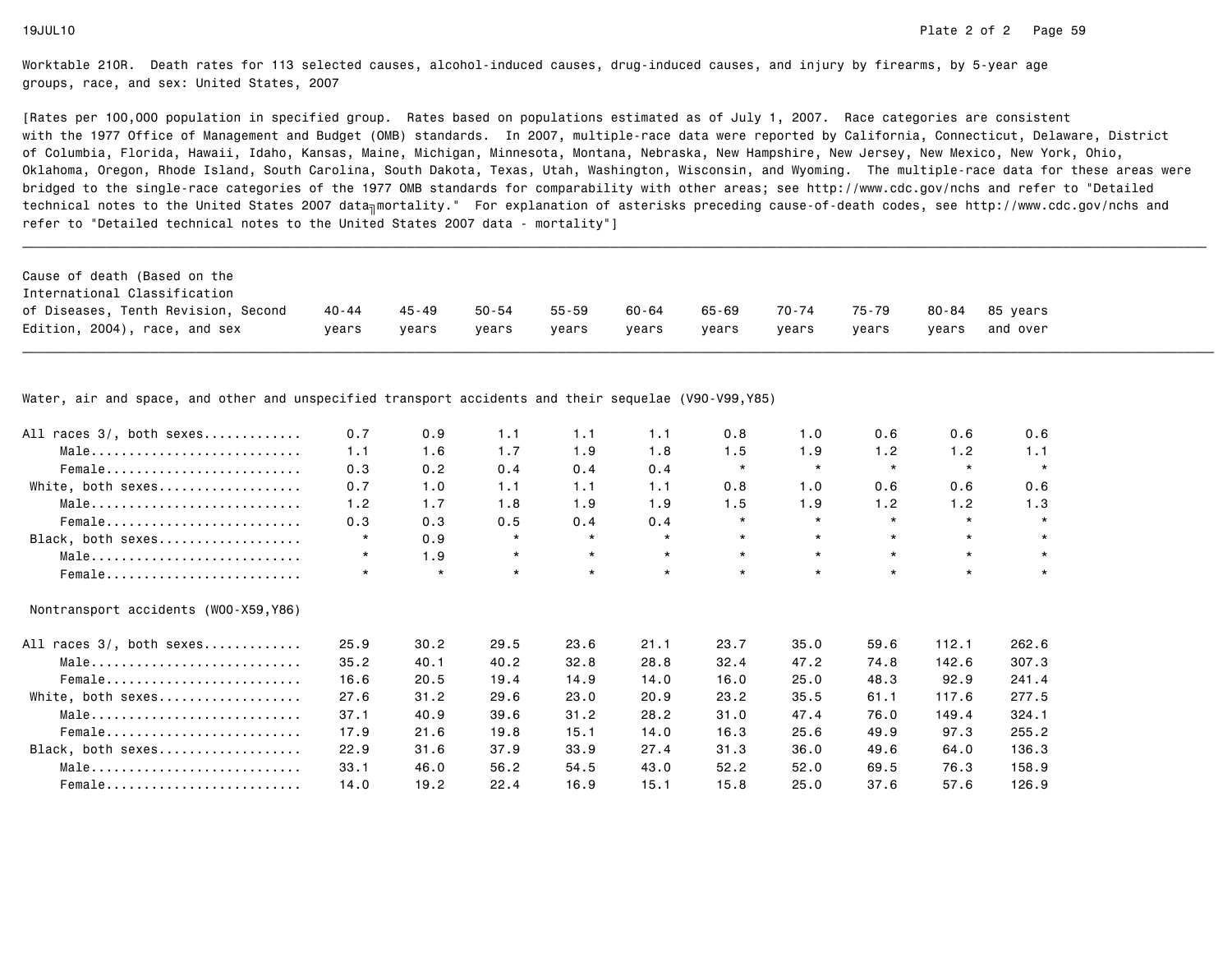| Cause of death (Based on the<br>International Classification |           |           |           |           |           |           |           |           |           |          |  |
|--------------------------------------------------------------|-----------|-----------|-----------|-----------|-----------|-----------|-----------|-----------|-----------|----------|--|
| of Diseases, Tenth Revision, Second                          | $40 - 44$ | $45 - 49$ | $50 - 54$ | $55 - 59$ | $60 - 64$ | $65 - 69$ | $70 - 74$ | $75 - 79$ | $80 - 84$ | 85 years |  |
| Edition, 2004), race, and sex                                | vears     | vears     | years     | vears     | years     | vears     | years     | years     | vears     | and over |  |
|                                                              |           |           |           |           |           |           |           |           |           |          |  |
| Falls (WOO-W19)                                              |           |           |           |           |           |           |           |           |           |          |  |
| All races 3/, both sexes                                     | 1.6       | 2.7       | 3.3       | 4.6       | 6.3       | 9.8       | 17.8      | 34.7      | 70.4      | 166.7    |  |
| Male                                                         | 2.5       | 4.3       | 4.8       | 6.6       | 8.6       | 13.5      | 23.4      | 44.3      | 88.6      | 196.7    |  |
| Female                                                       | 0.6       | 1.1       | 1.8       | 2.6       | 4.1       | 6.6       | 13.3      | 27.7      | 58.8      | 152.4    |  |
| White, both sexes                                            | 1.6       | 2.8       | 3.4       | 4.7       | 6.5       | 10.0      | 18.8      | 36.8      | 74.8      | 178.5    |  |
| Male                                                         | 2.6       | 4.4       | 4.9       | 6.7       | 8.8       | 13.5      | 24.4      | 46.3      | 93.8      | 210.0    |  |
| Female                                                       | 0.7       | 1.2       | 1.9       | 2.8       | 4.3       | 7.0       | 14.2      | 29.6      | 62.7      | 163.5    |  |
| Black, both sexes                                            | 1.4       | 2.6       | 3.1       | 4.2       | 5.1       | 8.3       | 10.4      | 16.5      | 25.6      | 55.2     |  |
| Male                                                         | 2.2       | 4.6       | 5.0       | 6.9       | 8.2       | 14.2      | 15.4      | 23.0      | 32.4      | 64.6     |  |
| Female                                                       | $\star$   | $\star$   | 1.6       | 1.9       | 2.6       | 4.0       | 6.9       | 12.5      | 22.0      | 51.3     |  |
| Accidental discharge of firearms (W32-W34)                   |           |           |           |           |           |           |           |           |           |          |  |
| All races 3/, both sexes                                     | 0.2       | 0.2       | 0.2       | 0.2       | 0.2       | 0.2       |           | $\star$   | $\star$   |          |  |
| Male                                                         | 0.3       | 0.3       | 0.4       | 0.3       | 0.3       | $\star$   | $\star$   | $\star$   | $\star$   | $\star$  |  |
| Female                                                       | $\star$   | $\star$   | $\star$   | $\star$   | $\star$   | $\star$   | $\star$   | $\star$   | $\star$   |          |  |
| White, both sexes                                            | 0.2       | 0.2       | 0.2       | 0.2       | 0.2       | $\star$   | $\star$   | $\star$   | $\star$   |          |  |
| Male                                                         | 0.3       | 0.3       | 0.4       | 0.4       | 0.3       | $\star$   | $\star$   | $\star$   | $\star$   |          |  |
| Female                                                       | $\star$   | $\star$   | $\star$   | $\star$   | $\star$   | $\star$   | $\star$   | $\star$   | $\star$   |          |  |
| Black, both sexes                                            | $\star$   | $\star$   | $\star$   | $\star$   | $\star$   | $\star$   | $\star$   | $\star$   | $\star$   |          |  |
| Male                                                         |           | $\star$   | $\star$   | $\star$   | $\star$   | $\star$   | $\star$   | $\star$   | $\star$   |          |  |
| $Female$                                                     | $\star$   | $\star$   | $\star$   | $\star$   | $\star$   | $\star$   | $\star$   | $\star$   | $\star$   | $\star$  |  |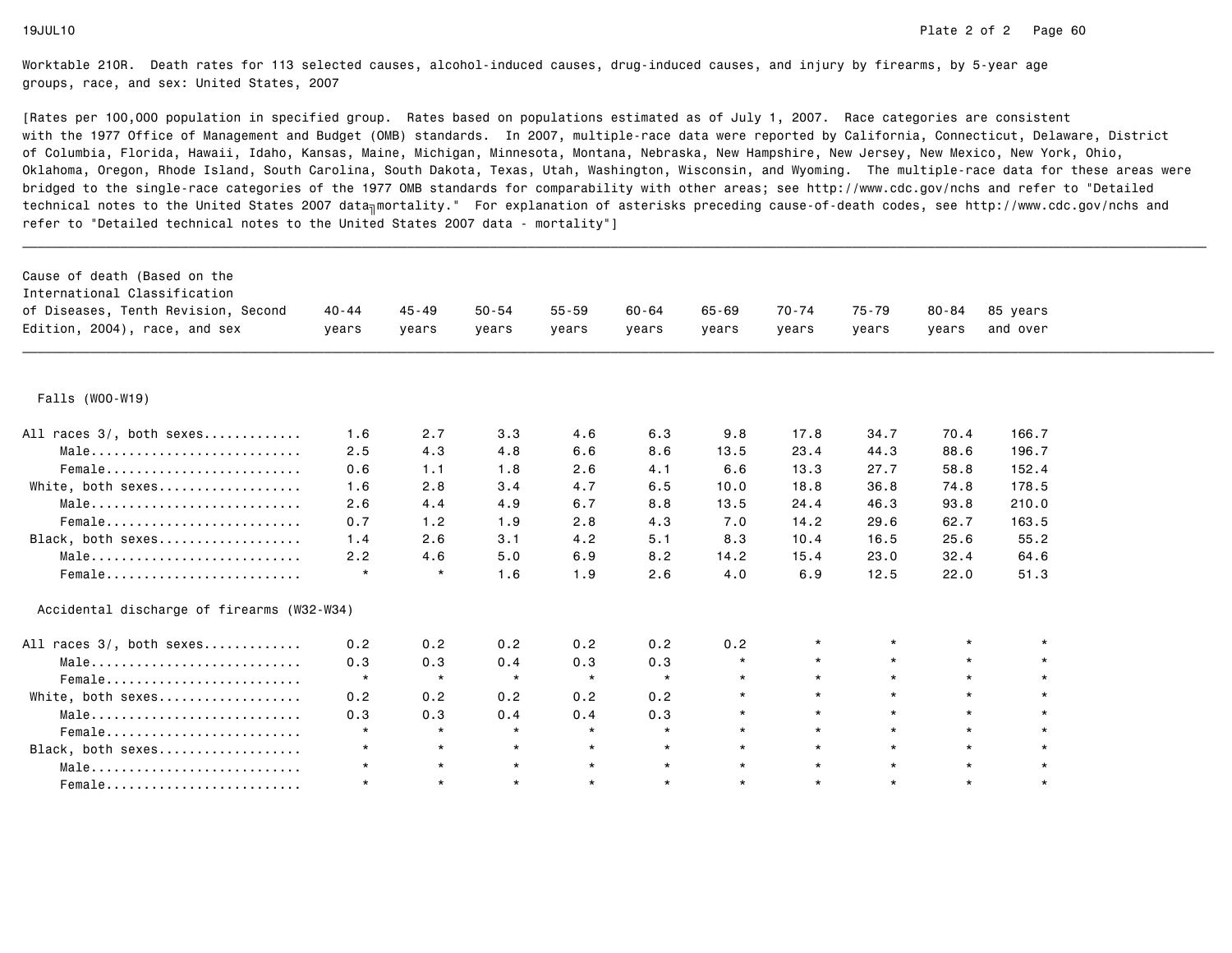| Cause of death (Based on the<br>International Classification |           |         |           |           |           |           |         |         |           |          |  |
|--------------------------------------------------------------|-----------|---------|-----------|-----------|-----------|-----------|---------|---------|-----------|----------|--|
| of Diseases, Tenth Revision, Second                          | $40 - 44$ | 45 - 49 | $50 - 54$ | $55 - 59$ | $60 - 64$ | $65 - 69$ | 70-74   | 75-79   | $80 - 84$ | 85 years |  |
| Edition, 2004), race, and sex                                | years     | years   | years     | years     | years     | years     | years   | years   | years     | and over |  |
|                                                              |           |         |           |           |           |           |         |         |           |          |  |
| Accidental drowning and submersion (W65-W74)                 |           |         |           |           |           |           |         |         |           |          |  |
| All races 3/, both sexes                                     | 1.1       | 1.1     | 1.1       | 0.9       | 1.1       | 0.9       | 1.1     | 1.4     | 1.4       | 1.6      |  |
| Male                                                         | 1.7       | 1.7     | 1.8       | 1.4       | 1.9       | 1.5       | 1.9     | 2.1     | 2.4       | 3.0      |  |
| Female                                                       | 0.5       | 0.4     | 0.4       | 0.4       | 0.4       | 0.5       | 0.4     | 0.9     | 0.8       | 0.9      |  |
| White, both sexes                                            | 1.1       | 1.1     | 1.2       | 0.9       | 1.1       | 0.9       | 1.0     | 1.4     | 1.5       | 1.6      |  |
| Male                                                         | 1.7       | 1.7     | 1.9       | 1.3       | 1.8       | 1.5       | 1.8     | 2.0     | 2.6       | 3.2      |  |
| Female                                                       | 0.5       | 0.4     | 0.5       | 0.4       | 0.5       | $\star$   | $\star$ | 0.9     | 0.8       | 0.9      |  |
| Black, both sexes                                            | 0.8       | 1.0     | 1.0       | 1.0       | $\star$   | $\star$   | $\star$ | $\star$ | $\star$   | $\star$  |  |
| Male                                                         | $\star$   | 2.0     | $\star$   | $\star$   | $\star$   | $\star$   | $\star$ | $\star$ | $\star$   | $\star$  |  |
| Female                                                       | $\star$   | $\star$ | $\star$   | $\star$   | $\star$   | $\star$   | $\star$ | $\star$ | $\star$   | $\star$  |  |
| Accidental exposure to smoke, fire and flames (X00-X09)      |           |         |           |           |           |           |         |         |           |          |  |
| All races 3/, both sexes                                     | 0.9       | 1.0     | 1.2       | 1.3       | 1.7       | 2.0       | 2.4     | 2.7     | 4.1       | 4.9      |  |
| Male                                                         | 1.2       | 1.3     | 1.6       | 1.9       | 2.4       | 2.7       | 3.0     | 3.2     | 5.1       | 6.5      |  |
| Female                                                       | 0.5       | 0.8     | 0.9       | 0.8       | 1.1       | 1.4       | 1.8     | 2.4     | 3.5       | 4.2      |  |
| White, both sexes                                            | 0.8       | 0.9     | 1.2       | 1.2       | 1.6       | 1.8       | 2.1     | 2.4     | 3.8       | 4.1      |  |
| Male                                                         | 1.0       | 1.1     | 1.5       | 1.7       | 2.2       | 2.3       | 2.6     | 2.9     | 4.6       | 5.3      |  |
| Female                                                       | 0.5       | 0.7     | 0.8       | 0.8       | 1.1       | 1.4       | 1.7     | 2.0     | 3.3       | 3.5      |  |
| Black, both sexes                                            | 1.6       | 1.8     | 2.0       | 2.7       | 2.7       | 4.4       | 5.7     | 7.2     | 8.8       | 15.5     |  |
| Male                                                         | 2.4       | 2.6     | 2.7       | 4.3       | 4.3       | 8.0       | 7.9     | 8.9     | $\star$   | 22.9     |  |
| Female                                                       | $\star$   | $\star$ | $\star$   | $\star$   | $\star$   | $\star$   | 4.2     | 6.1     | 7.1       | 12.4     |  |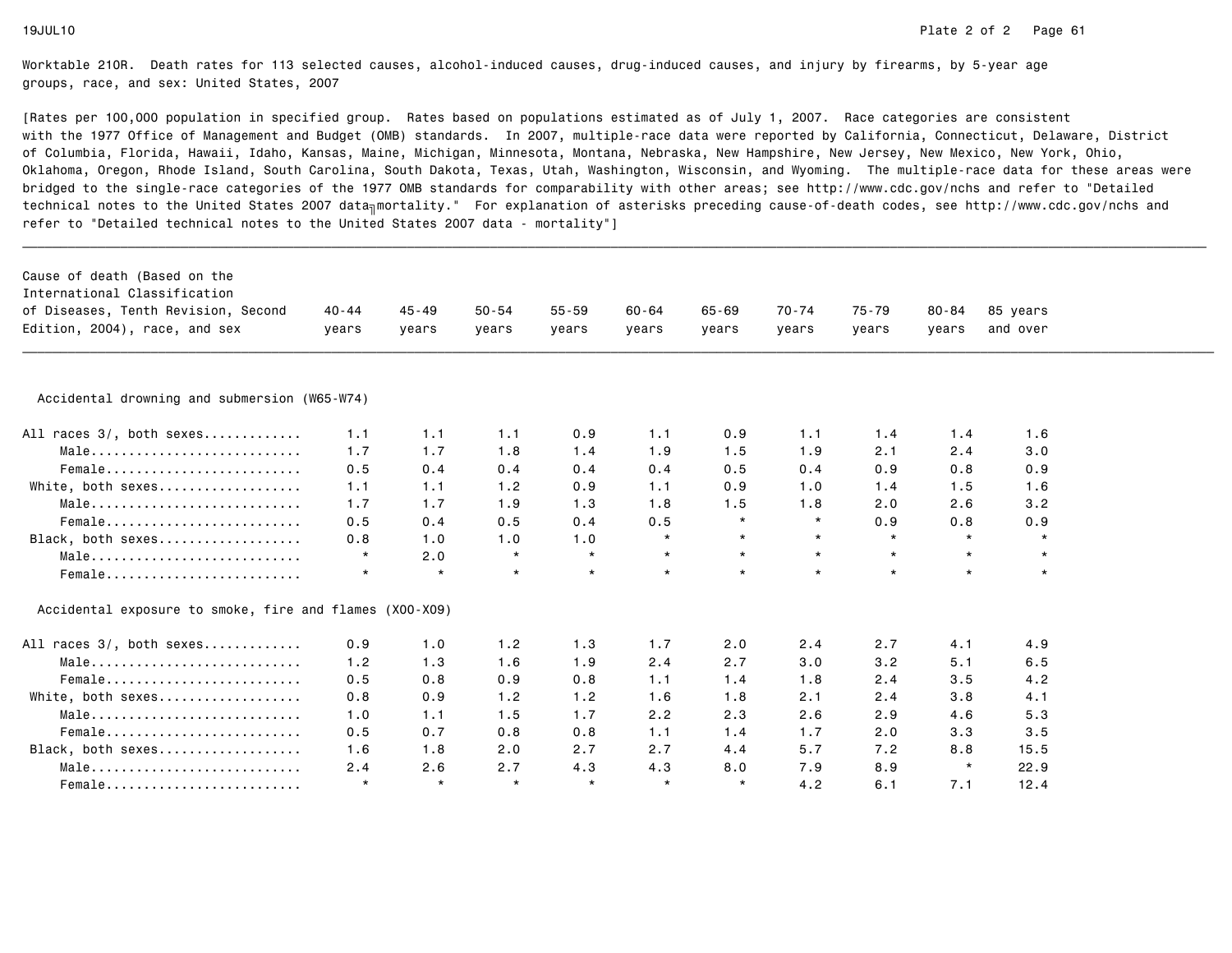| International Classification<br>of Diseases, Tenth Revision, Second<br>Edition, 2004), race, and sex<br>Accidental poisoning and exposure to noxious substances (X40-X49)<br>All races 3/, both sexes<br>Male<br>Female<br>White, both sexes<br>Male<br>Female<br>Black, both sexes<br>Male | $40 - 44$<br>years | $45 - 49$ | $50 - 54$ |           |           |           |         |           |           |          |
|---------------------------------------------------------------------------------------------------------------------------------------------------------------------------------------------------------------------------------------------------------------------------------------------|--------------------|-----------|-----------|-----------|-----------|-----------|---------|-----------|-----------|----------|
|                                                                                                                                                                                                                                                                                             |                    |           |           |           |           |           |         |           |           |          |
|                                                                                                                                                                                                                                                                                             |                    |           |           | $55 - 59$ | $60 - 64$ | $65 - 69$ | 70-74   | $75 - 79$ | $80 - 84$ | 85 years |
|                                                                                                                                                                                                                                                                                             |                    | vears     | vears     | years     | years     | vears     | years   | years     | years     | and over |
|                                                                                                                                                                                                                                                                                             |                    |           |           |           |           |           |         |           |           |          |
|                                                                                                                                                                                                                                                                                             |                    |           |           |           |           |           |         |           |           |          |
|                                                                                                                                                                                                                                                                                             | 19.2               | 21.6      | 19.4      | 12.1      | 6.4       | 3.5       | 2.7     | 2.6       | 2.9       | 3.5      |
|                                                                                                                                                                                                                                                                                             | 24.8               | 26.7      | 24.5      | 15.6      | 7.6       | 4.4       | 3.4     | 2.4       | 3.5       | 3.7      |
|                                                                                                                                                                                                                                                                                             | 13.8               | 16.6      | 14.5      | 8.7       | 5.3       | 2.6       | 2.1     | 2.7       | 2.5       | 3.4      |
|                                                                                                                                                                                                                                                                                             | 21.0               | 22.6      | 19.4      | 11.5      | 6.2       | 3.3       | 2.6     | 2.6       | 2.9       | 3.6      |
|                                                                                                                                                                                                                                                                                             | 26.9               | 27.6      | 24.0      | 14.3      | 7.0       | 3.9       | 3.3     | 2.4       | 3.6       | 3.9      |
|                                                                                                                                                                                                                                                                                             | 15.0               | 17.6      | 14.9      | 8.9       | 5.4       | 2.8       | 2.1     | 2.8       | 2.5       | 3.4      |
|                                                                                                                                                                                                                                                                                             | 15.2               | 21.5      | 25.9      | 19.5      | 10.4      | 6.2       | 3.9     | 3.5       | $\star$   | $\star$  |
|                                                                                                                                                                                                                                                                                             | 19.9               | 29.1      | 37.1      | 31.3      | 16.3      | 11.2      | 6.0     | $\star$   | $\star$   | $\star$  |
| Female                                                                                                                                                                                                                                                                                      | 11.1               | 14.9      | 16.4      | 9.8       | 5.7       | $\star$   | $\star$ | $\star$   | $\star$   | $\star$  |
| Other and unspecified nontransport accidents and their sequelae (W20-W31,W35-W64,W75-W99,X10-X39,X50-X59,Y86)                                                                                                                                                                               |                    |           |           |           |           |           |         |           |           |          |
| All races 3/, both sexes                                                                                                                                                                                                                                                                    | 2.9                | 3.7       | 4.3       | 4.6       | 5.5       | 7.2       | 10.9    | 17.9      | 33.1      | 85.8     |
| Male                                                                                                                                                                                                                                                                                        | 4.8                | 5.9       | 7.1       | 7.0       | 8.1       | 10.0      | 15.3    | 22.3      | 42.3      | 97.1     |
| Female                                                                                                                                                                                                                                                                                      | 1.1                | 1.6       | 1.7       | 2.3       | 3.1       | 4.8       | 7.3     | 14.6      | 27.3      | 80.4     |
| White, both sexes                                                                                                                                                                                                                                                                           | 2.9                | 3.6       | 4.2       | 4.5       | 5.3       | 7.0       | 10.8    | 17.7      | 34.3      | 89.5     |
| Male                                                                                                                                                                                                                                                                                        | 4.5                | 5.8       | 6.9       | 6.9       | 7.9       | 9.6       | 15.2    | 21.9      | 44.2      | 101.4    |
| Female                                                                                                                                                                                                                                                                                      | 1.2                | 1.5       | 1.7       | 2.1       | 2.8       | 4.7       | 7.1     | 14.5      | 28.0      | 83.8     |
| Black, both sexes                                                                                                                                                                                                                                                                           | 3.8                | 4.6       | 5.8       | 6.4       | 8.1       | 11.2      | 14.7    | 21.5      | 26.8      | 60.9     |
| Male                                                                                                                                                                                                                                                                                        | 6.8                | 7.6       | 9.6       | 9.7       | 12.0      | 16.9      | 19.9    | 31.4      | 29.0      | 67.1     |
| Female                                                                                                                                                                                                                                                                                      | $\star$            | 2.0       | 2.6       | 3.8       | 5.0       | 6.9       | 11.0    | 15.5      | 25.6      | 58.3     |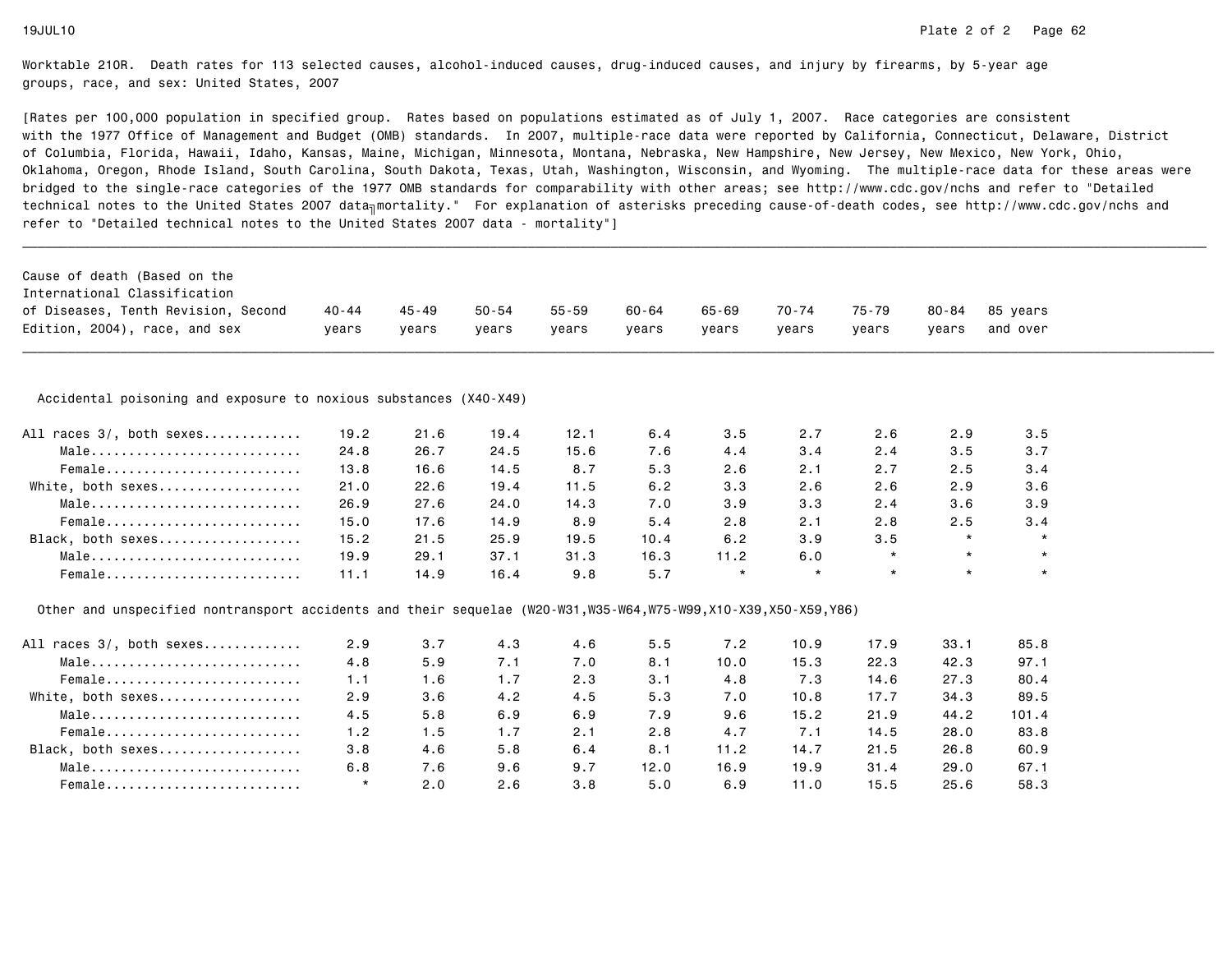| Cause of death (Based on the                                       |           |         |           |           |         |           |           |         |           |          |  |
|--------------------------------------------------------------------|-----------|---------|-----------|-----------|---------|-----------|-----------|---------|-----------|----------|--|
| International Classification                                       |           |         |           |           |         |           |           |         |           |          |  |
| of Diseases, Tenth Revision, Second                                | $40 - 44$ | 45-49   | $50 - 54$ | $55 - 59$ | 60-64   | $65 - 69$ | $70 - 74$ | 75-79   | $80 - 84$ | 85 years |  |
| Edition, 2004), race, and sex                                      | years     | years   | years     | years     | years   | years     | years     | years   | years     | and over |  |
|                                                                    |           |         |           |           |         |           |           |         |           |          |  |
| Intentional self-harm (suicide) (*U03,X60-X84,Y87.0)               |           |         |           |           |         |           |           |         |           |          |  |
| All races 3/, both sexes                                           | 16.8      | 17.7    | 17.7      | 16.2      | 14.6    | 12.9      | 12.3      | 16.4    | 16.1      | 15.6     |  |
| Male                                                               | 25.5      | 26.9    | 27.0      | 25.0      | 23.3    | 22.4      | 22.7      | 33.2    | 35.9      | 41.8     |  |
| Female                                                             | 8.2       | 8.7     | 8.8       | 8.0       | 6.5     | 4.5       | 3.9       | 4.1     | 3.6       | 3.1      |  |
| White, both sexes                                                  | 19.0      | 20.2    | 20.0      | 18.3      | 16.0    | 14.2      | 13.6      | 17.7    | 17.3      | 16.9     |  |
| Male                                                               | 28.5      | 30.4    | 30.1      | 27.9      | 25.5    | 24.5      | 24.8      | 35.6    | 38.7      | 45.4     |  |
| Female                                                             | 9.4       | 10.0    | 10.1      | 9.2       | 7.2     | 5.1       | 4.2       | 4.2     | 3.7       | 3.3      |  |
| Black, both sexes                                                  | 6.9       | 6.2     | 5.9       | 5.1       | 4.1     | 3.9       | 3.8       | 5.7     | $\star$   | $\star$  |  |
| Male                                                               | 11.6      | 10.2    | 9.7       | 9.0       | 7.4     | 8.2       | 8.5       | 12.8    | $\star$   | $\star$  |  |
| Female                                                             | 2.8       | 2.6     | 2.7       | 1.8       | $\star$ | $\star$   | $\star$   | $\star$ | $\star$   | $\star$  |  |
| Intentional self-harm (suicide) by discharge of firearms (X72-X74) |           |         |           |           |         |           |           |         |           |          |  |
| All races 3/, both sexes                                           | 7.3       | 7.7     | 8.4       | 8.5       | 8.5     | 8.8       | 8.8       | 12.5    | 11.8      | 11.0     |  |
| $Male \dots \dots \dots \dots \dots \dots \dots \dots \dots \dots$ | 12.0      | 12.9    | 14.7      | 15.0      | 15.4    | 16.8      | 18.0      | 27.5    | 28.5      | 32.9     |  |
| Female                                                             | 2.6       | 2.6     | 2.4       | 2.3       | 2.3     | 1.7       | 1.4       | 1.5     | 1.2       | 0.6      |  |
| White, both sexes                                                  | 8.4       | 8.9     | 9.6       | 9.7       | 9.5     | 9.8       | 9.9       | 13.7    | 12.9      | 12.1     |  |
| Male                                                               | 13.7      | 14.8    | 16.5      | 16.9      | 16.9    | 18.6      | 19.9      | 29.8    | 31.0      | 36.3     |  |
| Female                                                             | 3.1       | 3.0     | 2.8       | 2.7       | 2.6     | 2.0       | 1.5       | 1.6     | 1.3       | 0.6      |  |
| Black, both sexes                                                  | 2.7       | 2.5     | 2.8       | 2.4       | 2.6     | 2.5       | 2.5       | 4.5     | $\star$   |          |  |
| Male                                                               | 5.0       | 4.5     | 5.1       | 4.8       | 5.3     | 5.7       | $\star$   | 10.6    | $\star$   |          |  |
| Female                                                             | $\star$   | $\star$ | $\star$   | $\star$   | $\star$ | $\star$   | $\star$   | $\star$ | $\star$   | $\star$  |  |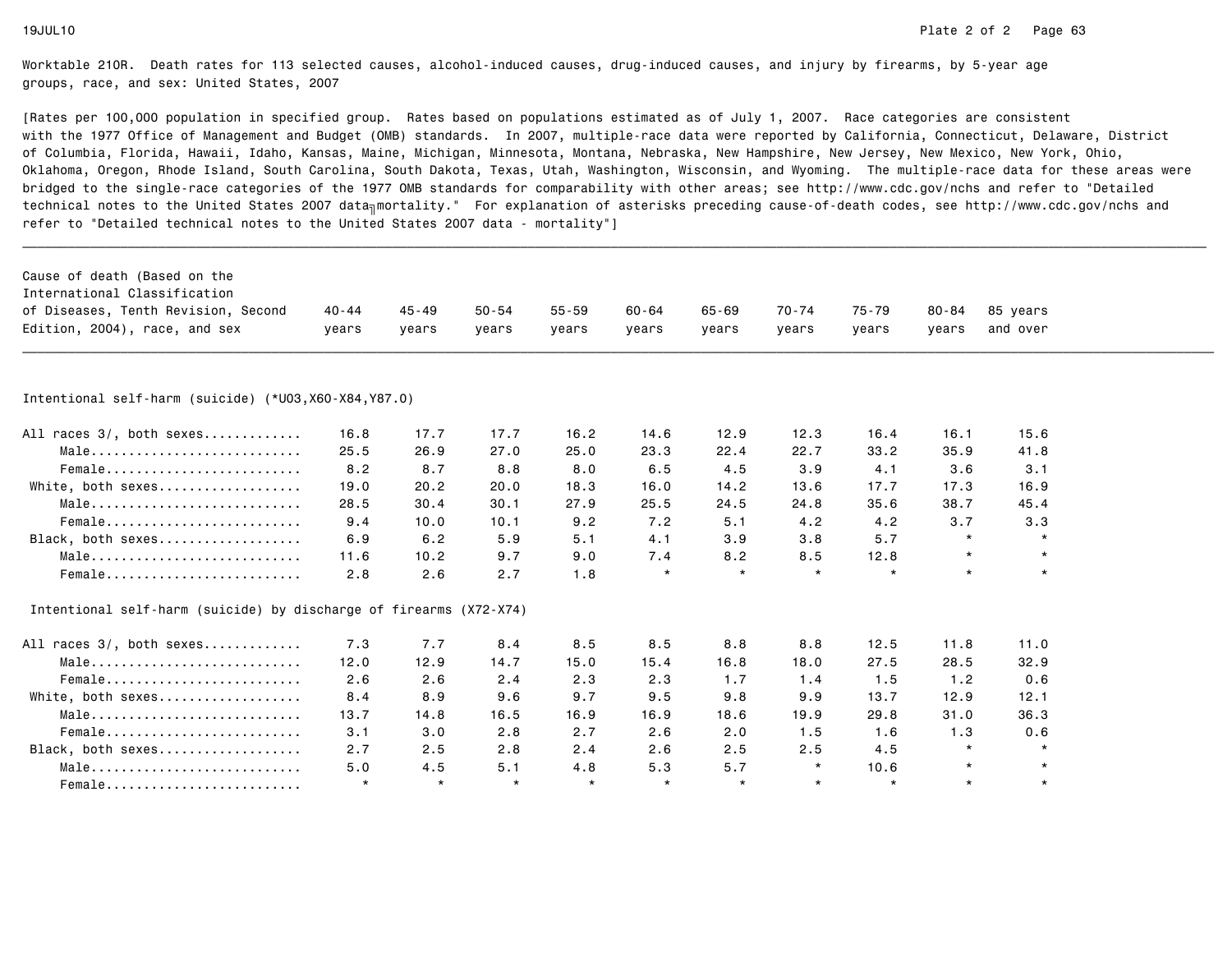[Rates per 100,000 population in specified group. Rates based on populations estimated as of July 1, 2007. Race categories are consistent with the 1977 Office of Management and Budget (OMB) standards. In 2007, multiple-race data were reported by California, Connecticut, Delaware, Districtof Columbia, Florida, Hawaii, Idaho, Kansas, Maine, Michigan, Minnesota, Montana, Nebraska, New Hampshire, New Jersey, New Mexico, New York, Ohio, Oklahoma, Oregon, Rhode Island, South Carolina, South Dakota, Texas, Utah, Washington, Wisconsin, and Wyoming. The multiple-race data for these areas werebridged to the single-race categories of the 1977 OMB standards for comparability with other areas; see http://www.cdc.gov/nchs and refer to "Detailedtechnical notes to the United States 2007 data<sub>∏</sub>mortality." For explanation of asterisks preceding cause-of-death codes, see http://www.cdc.gov/nchs and refer to "Detailed technical notes to the United States 2007 data - mortality"]

| 70-74<br>65-69<br>40 - 44<br>55-59<br>60-64<br>45 - 49<br>50-54<br>75-79<br>80-84 85 vears<br>and over<br>years<br>vears<br>vears<br>vears<br>vears<br>vears<br>years<br>vears<br>vears | Cause of death (Based on the        |  |  |  |  |  |
|-----------------------------------------------------------------------------------------------------------------------------------------------------------------------------------------|-------------------------------------|--|--|--|--|--|
|                                                                                                                                                                                         | International Classification        |  |  |  |  |  |
|                                                                                                                                                                                         | of Diseases, Tenth Revision, Second |  |  |  |  |  |
|                                                                                                                                                                                         | Edition, 2004), race, and sex       |  |  |  |  |  |

Intentional self-harm (suicide) by other and unspecified means and their sequelae (\*U03,X60-X71,X75-X84,Y87.0)

| All races 3/, both sexes | 9.5  | 10.0 | 9.3  | 7.7     | 6.0     | 4.1     | 3.5     | 3.9     | 4.3     | 4.6     |
|--------------------------|------|------|------|---------|---------|---------|---------|---------|---------|---------|
| Male                     | 13.5 | 14.0 | 12.3 | 10.0    | 7.9     | 5.6     | 4.7     | 5.7     | 7.4     | 8.8     |
| Female                   | 5.6  | 6.1  | 6.5  | 5.7     | 4.3     | 2.8     | 2.5     | 2.5     | 2.3     | 2.5     |
| White, both sexes        | 10.6 | 11.3 | 10.4 | 8.7     | 6.5     | 4.4     | 3.7     | 4.0     | 4.4     | 4.7     |
| Male                     | 14.9 | 15.6 | 13.6 | 10.9    | 8.5     | 5.9     | 4.9     | 5.8     | 7.7     | 9.1     |
| Female                   | 6.3  | 7.0  | 7.4  | 6.5     | 4.6     | 3.1     | 2.7     | 2.6     | 2.4     | 2.7     |
| Black, both sexes        | 4.2  | 3.6  | 3.1  | 2.7     | 1.5     | $\star$ | $\star$ | $\star$ | $\star$ | $\star$ |
| Male                     | 6.6  | 5.7  | 4.6  | 4.2     | $\star$ | $\star$ | $\star$ | $\star$ | $\star$ | $\star$ |
| Female                   | 2.1  | 1.8  | 1.9  | $\star$ | $\star$ | $\star$ | $\star$ | $\star$ | $\star$ | $\star$ |
|                          | 6.5  | 5.4  | 4.3  | 3.3     | 2.6     | 2.2     | 2.0     | 2.0     | 2.1     | 1.5     |
| All races 3/, both sexes |      |      |      |         |         |         |         |         |         |         |
| Male                     | 9.4  | 7.8  | 6.7  | 5.1     | 4.0     | 3.3     | 2.9     | 3.0     | 2.5     | 1.5     |
| Female                   | 3.6  | 3.1  | 2.0  | 1.6     | 1.4     | 1.3     | 1.2     | 1.2     | 1.9     | 1.4     |
| White, both sexes        | 4.5  | 3.8  | 3.2  | 2.4     | 2.0     | 1.7     | 1.8     | 1.5     | 2.0     | 1.2     |
| Male                     | 6.1  | 5.3  | 4.8  | 3.5     | 2.8     | 2.3     | 2.6     | 2.1     | 2.1     |         |
| Female                   | 2.8  | 2.4  | 1.7  | 1.3     | 1.3     | 1.2     | 1.0     | 1.1     | 1.8     | 1.3     |
| Black, both sexes        | 20.5 | 16.9 | 13.1 | 10.6    | 7.9     | 6.6     | 4.7     | 7.3     | 5.1     | $\star$ |
| Male                     | 34.1 | 27.3 | 23.2 | 19.5    | 15.3    | 12.6    | 7.3     | 15.9    | $\star$ |         |
| Female                   | 8.5  | 7.8  | 4.5  | 3.2     | $\star$ |         | $\star$ |         | $\star$ | $\star$ |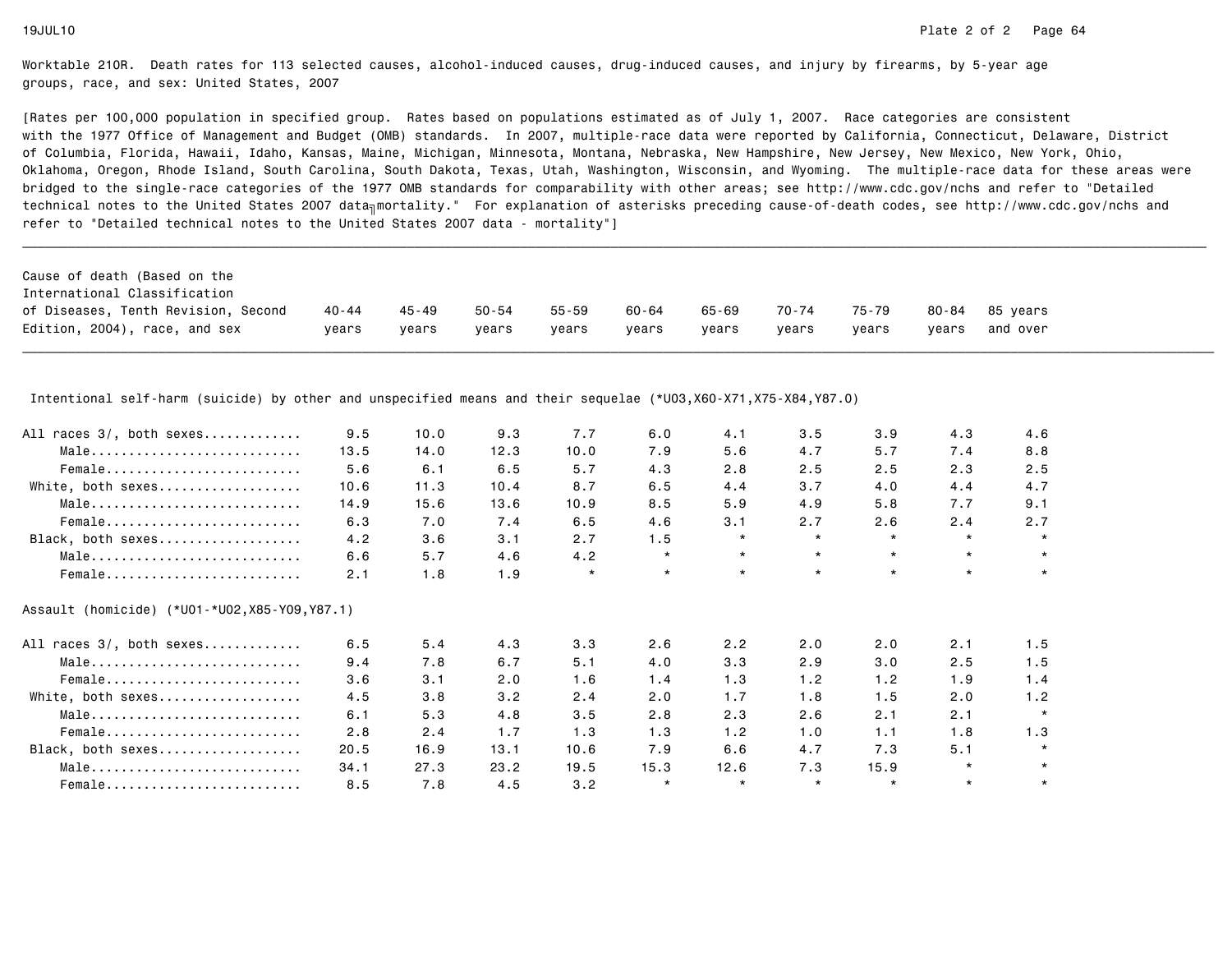| Cause of death (Based on the                                                                                                  |           |         |           |           |         |         |         |         |           |          |  |
|-------------------------------------------------------------------------------------------------------------------------------|-----------|---------|-----------|-----------|---------|---------|---------|---------|-----------|----------|--|
| International Classification                                                                                                  |           |         |           |           |         |         |         |         |           |          |  |
| of Diseases, Tenth Revision, Second                                                                                           | $40 - 44$ | 45 - 49 | $50 - 54$ | $55 - 59$ | 60-64   | 65-69   | 70-74   | 75-79   | $80 - 84$ | 85 years |  |
| Edition, 2004), race, and sex                                                                                                 | years     | years   | years     | years     | years   | years   | years   | years   | years     | and over |  |
|                                                                                                                               |           |         |           |           |         |         |         |         |           |          |  |
| Assault (homicide) by discharge of firearms (*U01.4,X93-X95)                                                                  |           |         |           |           |         |         |         |         |           |          |  |
| All races 3/, both sexes                                                                                                      | 4.2       | 3.1     | 2.2       | 1.5       | 1.1     | 1.0     | 0.9     | 0.7     | 0.6       | 0.4      |  |
| Male                                                                                                                          | 6.5       | 4.8     | 3.5       | 2.4       | 1.9     | 1.4     | 1.3     | 1.1     | $\star$   | $\star$  |  |
| Female                                                                                                                        | 1.8       | 1.4     | 0.9       | 0.7       | 0.5     | 0.7     | 0.5     | $\star$ | 0.6       | 0.5      |  |
| White, both sexes                                                                                                             | 2.7       | 2.1     | 1.5       | 1.0       | 0.9     | 0.8     | 0.8     | 0.6     | 0.6       | $\star$  |  |
| Male                                                                                                                          | 4.0       | 3.0     | 2.3       | 1.4       | 1.4     | 0.9     | 1.2     | 0.7     | $\star$   |          |  |
| Female                                                                                                                        | 1.4       | 1.1     | 0.8       | 0.6       | 0.5     | 0.7     | 0.5     | $\star$ |           |          |  |
| Black, both sexes                                                                                                             | 14.5      | 10.3    | 7.1       | 5.7       | 3.6     | 2.9     | $\star$ | $\star$ | $\star$   |          |  |
| Male                                                                                                                          | 25.4      | 18.2    | 13.6      | 10.6      | 7.6     | 5.5     | $\star$ | $\star$ | $\star$   |          |  |
| Female                                                                                                                        | 4.8       | 3.4     | 1.6       | $\star$   | $\star$ | $\star$ | $\star$ | $\star$ | $\star$   | $\star$  |  |
| Assault (homicide) by other and unspecified means and their sequelae (*U01.0-*U01.3,*U01.5-*U01.9,*U02,X85-X92,X96-Y09,Y87.1) |           |         |           |           |         |         |         |         |           |          |  |
| All races 3/, both sexes                                                                                                      | 2.3       | 2.3     | 2.1       | 1.7       | 1.5     | 1.2     | 1.1     | 1.3     | 1.5       | 1.0      |  |
| Male                                                                                                                          | 2.9       | 3.0     | 3.2       | 2.7       | 2.1     | 1.9     | 1.6     | 2.0     | 1.8       | 1.3      |  |
| Female                                                                                                                        | 1.8       | 1.7     | 1.1       | 0.8       | 1.0     | 0.6     | 0.7     | 0.8     | 1.3       | 0.9      |  |
| White, both sexes                                                                                                             | 1.8       | 1.7     | 1.7       | 1.4       | 1.1     | 0.9     | 0.9     | 0.9     | 1.4       | 0.8      |  |
| Male                                                                                                                          | 2.1       | 2.3     | 2.5       | 2.1       | 1.4     | 1.4     | 1.4     | 1.3     | 1.6       | $\star$  |  |
| Female                                                                                                                        | 1.4       | 1.2     | 0.9       | 0.7       | 0.8     | 0.5     | 0.5     | 0.6     | 1.2       | 0.8      |  |
| Black, both sexes                                                                                                             | 6.1       | 6.6     | 6.0       | 4.9       | 4.3     | 3.7     | 2.7     | 5.0     | $\star$   | $\star$  |  |
| Male                                                                                                                          | 8.7       | 9.1     | 9.6       | 8.9       | 7.8     | 7.1     | $\star$ | 10.2    | $\star$   | $\star$  |  |
| Female                                                                                                                        | 3.7       | 4.4     | 2.9       | $\star$   | $\star$ | $\star$ | $\star$ | $\star$ | $\star$   | $\star$  |  |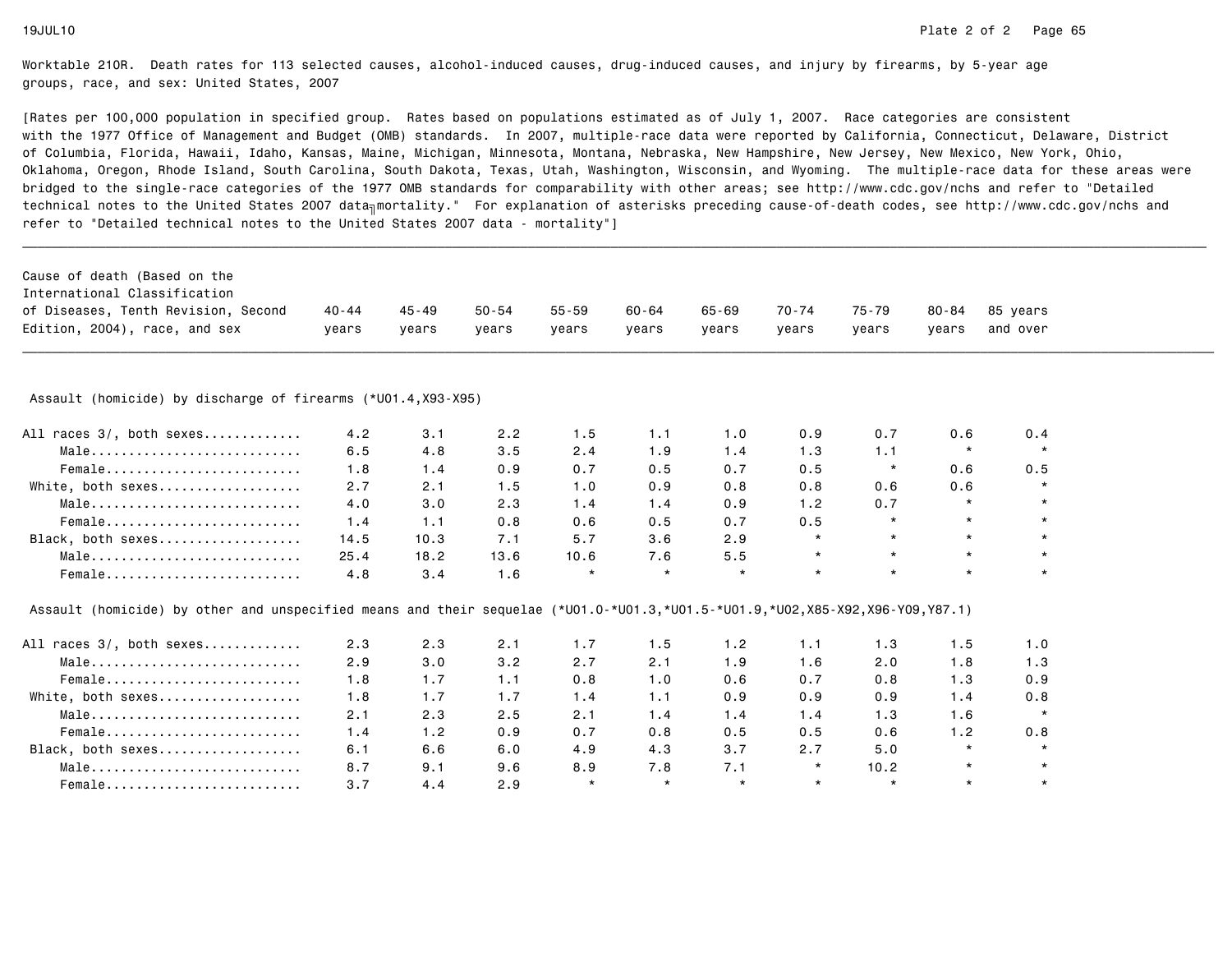| Cause of death (Based on the<br>International Classification<br>of Diseases, Tenth Revision, Second | $40 - 44$ | $45 - 49$ | $50 - 54$ | $55 - 59$ | $60 - 64$ | $65 - 69$ | $70 - 74$ | 75-79   | $80 - 84$ | 85 years |  |
|-----------------------------------------------------------------------------------------------------|-----------|-----------|-----------|-----------|-----------|-----------|-----------|---------|-----------|----------|--|
| Edition, 2004), race, and sex                                                                       | vears     | years     | years     | years     | years     | vears     | years     | years   | vears     | and over |  |
|                                                                                                     |           |           |           |           |           |           |           |         |           |          |  |
| Legal intervention (Y35, Y89.0)                                                                     |           |           |           |           |           |           |           |         |           |          |  |
| All races 3/, both sexes                                                                            | 0.2       | 0.2       | 0.1       |           | $\star$   |           |           |         |           |          |  |
| $Male \dots \dots \dots \dots \dots \dots \dots \dots \dots$                                        | 0.4       | 0.3       | 0.2       |           | $\star$   | $\star$   |           | $\star$ | $\star$   |          |  |
| Female                                                                                              | $\star$   | $\star$   | $\star$   | $\star$   | $\star$   | $\star$   | $\star$   | $\star$ | $\star$   |          |  |
| White, both sexes                                                                                   | 0.2       | 0.2       | $\star$   |           | $\star$   | $\star$   |           | $\star$ | $\star$   |          |  |
| Male                                                                                                | 0.3       | 0.3       | $\star$   |           | $\star$   | $\star$   | $\star$   | $\star$ | $\star$   |          |  |
| Female                                                                                              | $\star$   | $\star$   | $\star$   |           | $\star$   | $\star$   |           | $\star$ | $\star$   |          |  |
| Black, both sexes                                                                                   | $\star$   | $\star$   | $\star$   | $\star$   | $\star$   | $\star$   | $\star$   | $\star$ | $\star$   |          |  |
| Male                                                                                                | $\star$   | $\star$   | $\star$   | $\star$   | $\star$   | $\star$   | $\star$   | $\star$ | $\star$   |          |  |
| Female                                                                                              | $\star$   | $\star$   | $\star$   | $\star$   | $\star$   | $\star$   | $\star$   | $\star$ | $\star$   | $\star$  |  |
| Events of undetermined intent (Y10-Y34, Y87.2, Y89.9)                                               |           |           |           |           |           |           |           |         |           |          |  |
| All races 3/, both sexes                                                                            | 3.2       | 3.5       | 3.3       | 2.2       | 1.4       | 1.0       | 0.9       | 0.9     | 1.2       | 1.3      |  |
| $Male \dots \dots \dots \dots \dots \dots \dots \dots \dots$                                        | 3.9       | 4.0       | 3.9       | 2.7       | 1.7       | 1.3       | 1.1       | 1.3     | 1.7       | 1.6      |  |
| Female                                                                                              | 2.4       | 3.0       | 2.8       | 1.7       | 1.1       | 0.7       | 0.7       | 0.6     | 0.8       | 1.1      |  |
| White, both sexes                                                                                   | 3.3       | 3.5       | 3.3       | 2.1       | 1.3       | 1.0       | 0.8       | 0.9     | 1.0       | 1.3      |  |
| Male                                                                                                | 3.9       | 3.9       | 3.7       | 2.5       | 1.6       | 1.2       | 1.0       | 1.1     | 1.4       | 1.7      |  |
| Female                                                                                              | 2.6       | 3.1       | 3.0       | 1.7       | 1.0       | 0.8       | 0.7       | 0.7     | 0.7       | 1.1      |  |
| Black, both sexes                                                                                   | 3.3       | 4.2       | 4.5       | 3.3       | 2.4       | $\star$   | $\star$   | $\star$ | $\star$   | $\star$  |  |
| Male                                                                                                | 5.0       | 5.5       | 6.7       | 5.5       | 3.5       | $\star$   | $\star$   | $\star$ | $\star$   | $\star$  |  |
| Female                                                                                              | 1.9       | 3.0       | 2.6       | $\star$   | $\star$   | $\star$   | $\star$   | $\star$ | $\star$   | $\star$  |  |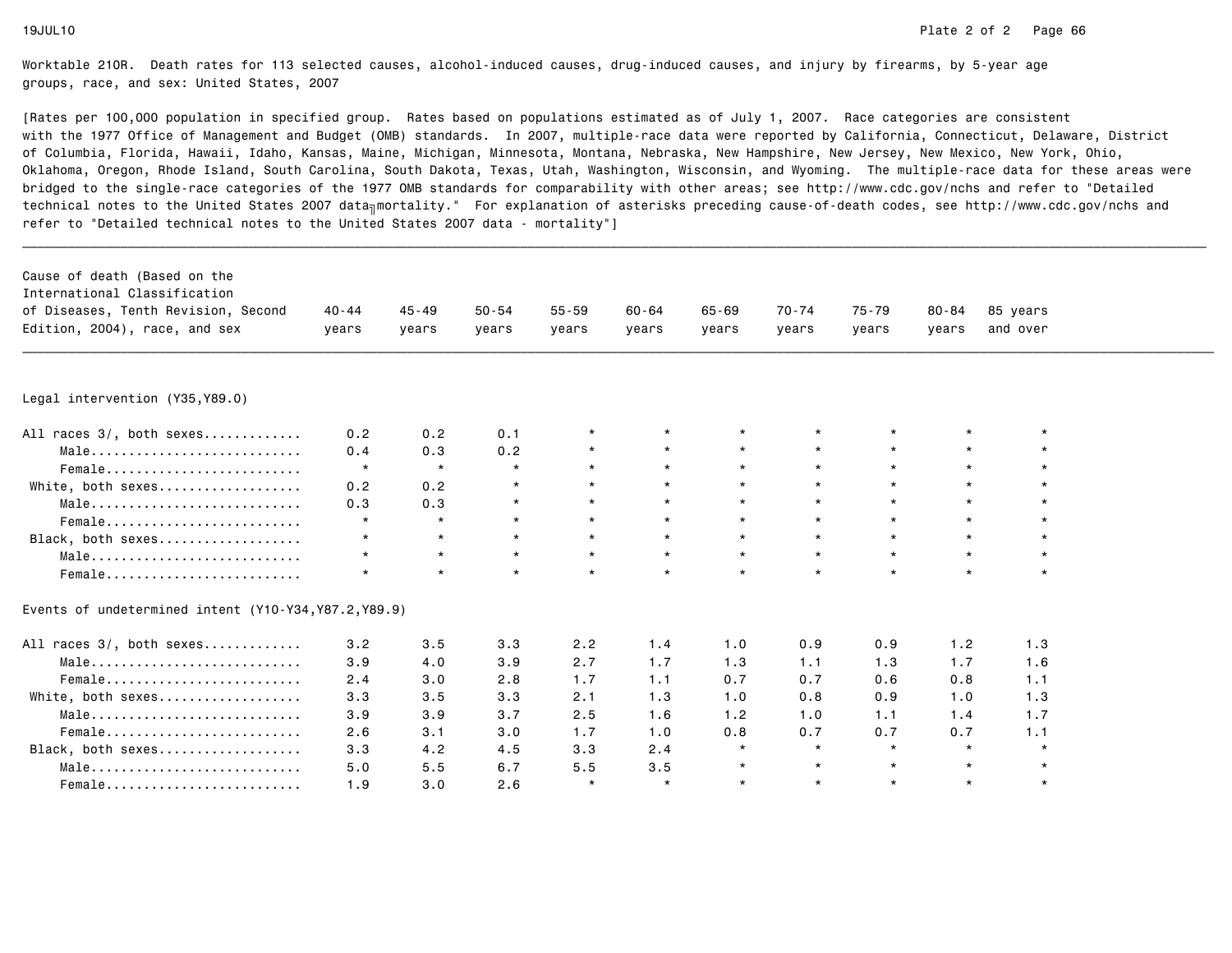[Rates per 100,000 population in specified group. Rates based on populations estimated as of July 1, 2007. Race categories are consistent with the 1977 Office of Management and Budget (OMB) standards. In 2007, multiple-race data were reported by California, Connecticut, Delaware, Districtof Columbia, Florida, Hawaii, Idaho, Kansas, Maine, Michigan, Minnesota, Montana, Nebraska, New Hampshire, New Jersey, New Mexico, New York, Ohio, Oklahoma, Oregon, Rhode Island, South Carolina, South Dakota, Texas, Utah, Washington, Wisconsin, and Wyoming. The multiple-race data for these areas werebridged to the single-race categories of the 1977 OMB standards for comparability with other areas; see http://www.cdc.gov/nchs and refer to "Detailedtechnical notes to the United States 2007 data<sub>∏</sub>mortality." For explanation of asterisks preceding cause-of-death codes, see http://www.cdc.gov/nchs and refer to "Detailed technical notes to the United States 2007 data - mortality"]

| of Diseases, Tenth Revision, Second<br>70-74<br>65-69<br>40 - 44<br>50-54<br>55-59<br>75-79<br>45 - 49<br>60-64<br>80-84<br>85 vears | Cause of death (Based on the  |       |       |       |       |       |       |       |       |       |          |
|--------------------------------------------------------------------------------------------------------------------------------------|-------------------------------|-------|-------|-------|-------|-------|-------|-------|-------|-------|----------|
|                                                                                                                                      | International Classification  |       |       |       |       |       |       |       |       |       |          |
|                                                                                                                                      | Edition, 2004), race, and sex | vears | vears | vears | vears | vears | vears | vears | vears | vears | and over |

\_\_\_\_\_\_\_\_\_\_\_\_\_\_\_\_\_\_\_\_\_\_\_\_\_\_\_\_\_\_\_\_\_\_\_\_\_\_\_\_\_\_\_\_\_\_\_\_\_\_\_\_\_\_\_\_\_\_\_\_\_\_\_\_\_\_\_\_\_\_\_\_\_\_\_\_\_\_\_\_\_\_\_\_\_\_\_\_\_\_\_\_\_\_\_\_\_\_\_\_\_\_\_\_\_\_\_\_\_\_\_\_\_\_\_\_\_\_\_\_\_\_\_\_\_\_\_\_\_\_\_\_\_\_\_\_\_\_\_\_\_\_\_\_\_\_\_\_\_\_\_\_\_\_\_\_\_\_ Discharge of firearms, undetermined intent (Y22-Y24)

| All races 3/, both sexes | 0.1 |         | 0.1     | 0.1     | $\star$ |         | $\star$ |         |         |  |
|--------------------------|-----|---------|---------|---------|---------|---------|---------|---------|---------|--|
| Male                     |     |         |         | $\star$ | $\star$ |         | $\star$ |         |         |  |
| Female                   |     |         | $\star$ | $\star$ | $\star$ | $\star$ | $\star$ |         |         |  |
| White, both sexes        | 0.1 |         | $\star$ | $\star$ | $\star$ | $\star$ | $\star$ |         | $\star$ |  |
| Male                     |     | $\star$ | $\star$ | $\star$ | $\star$ | $\star$ | $\star$ | $\star$ | $\star$ |  |
| Female                   |     | $\star$ | $\star$ | $\star$ | $\star$ | $\star$ | $\star$ | $\star$ | $\star$ |  |
| Black, both sexes        |     | $\star$ | $\star$ | $\star$ | $\star$ | $\star$ | $\star$ | $\star$ | $\star$ |  |
| Male                     |     | $\star$ | $\star$ | $\star$ | $\star$ | $\star$ | $\star$ | $\star$ | $\star$ |  |
| Female                   |     |         |         |         | $\star$ |         |         |         |         |  |

Other and unspecified events of undetermined intent and their sequelae (Y10-Y21,Y25-Y34,Y87.2,Y89.9)

| All races 3/, both sexes | 3.1 | 3.4 | 3.2 | 2.1     | ∣.3     | 0.9     | 0.8     | 0.8     | I. 1    | 1.3 |
|--------------------------|-----|-----|-----|---------|---------|---------|---------|---------|---------|-----|
| Male                     | 3.8 | 3.9 | 3.8 | 2.5     | l.5     | 1.1     | 1.0     | 1.2     | 1.6     | 1.5 |
| Female                   | 2.4 | 3.0 | 2.7 | 1.6     | l . 1   | 0.7     | 0.6     | 0.6     | 0.8     |     |
| White, both sexes        | 3.2 | 3.4 | 3.2 | 2.0     | 1.2     | 0.9     | 0.8     | 0.8     | 1.0     | 1.3 |
| Male                     | 3.8 | 3.8 | 3.6 | 2.3     | 1.4     | 1.0     | 0.9     | 1.1     | 1.3     | 1.6 |
| Female                   | 2.6 | 3.1 | 2.9 | 1.7     | I.O     | 0.7     | 0.6     | 0.6     | 0.7     |     |
| Black, both sexes        | 3.3 | 4.1 | 4.3 | 3.2     | 2.3     | $\star$ | $\star$ |         | $\star$ |     |
| Male                     | 5.0 | 5.4 | 6.5 | 5.4     | 3.5     | $\star$ | $\star$ | $\star$ | $\star$ |     |
| Female                   | 1.9 | 2.9 | 2.5 | $\star$ | $\star$ | $\star$ | $\star$ | $\star$ | $\star$ |     |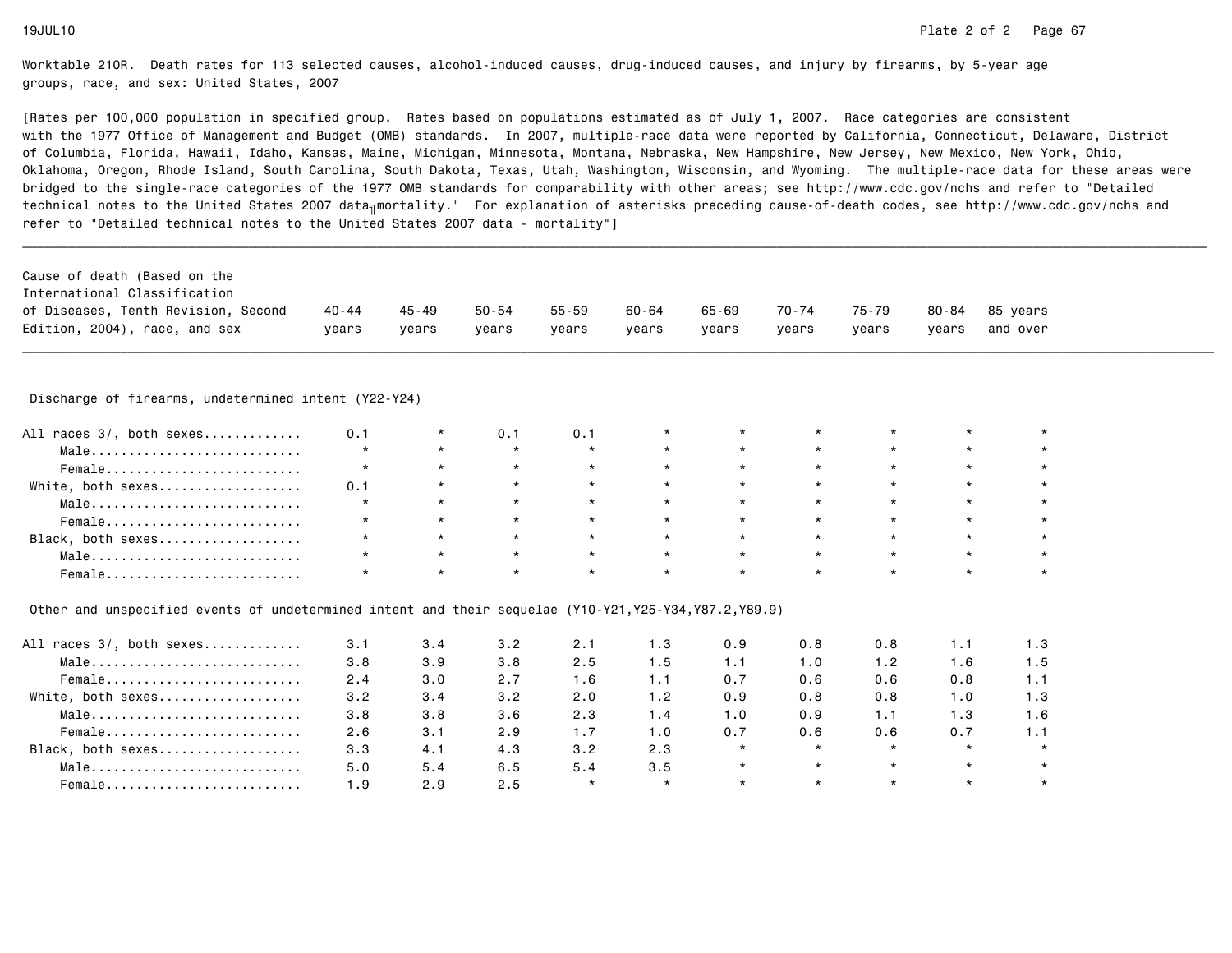| Cause of death (Based on the<br>International Classification<br>of Diseases, Tenth Revision, Second<br>Edition, 2004), race, and sex | $40 - 44$<br>years | $45 - 49$<br>years | $50 - 54$<br>vears | $55 - 59$<br>years | $60 - 64$<br>years | $65 - 69$<br>vears | 70-74<br>years | 75-79<br>years | 80-84<br>years | 85 years<br>and over |  |
|--------------------------------------------------------------------------------------------------------------------------------------|--------------------|--------------------|--------------------|--------------------|--------------------|--------------------|----------------|----------------|----------------|----------------------|--|
|                                                                                                                                      |                    |                    |                    |                    |                    |                    |                |                |                |                      |  |
| Operations of war and their sequelae (Y36, Y89.1)                                                                                    |                    |                    |                    |                    |                    |                    |                |                |                |                      |  |
| All races 3/, both sexes                                                                                                             | $\star$            | $\star$            | $\star$            |                    |                    | $\star$            |                |                |                |                      |  |
| Male                                                                                                                                 |                    | $\star$            | $\star$            | $\star$            | $\star$            | $\star$            |                | $\star$        | $\star$        |                      |  |
| Female                                                                                                                               | $\star$            | $\star$            | $\star$            | $\star$            | $\star$            | $\star$            | $\star$        | $\star$        | $\star$        |                      |  |
| White, both sexes                                                                                                                    |                    | $\star$            | $\star$            | $\star$            | $\star$            | $\star$            |                | $\star$        | $\star$        |                      |  |
| Male                                                                                                                                 |                    | $\star$            | $\star$            | $\star$            | $\star$            | $\star$            | $\star$        | $\star$        | $\star$        |                      |  |
| Female                                                                                                                               | $\star$            | $\star$            | $\star$            | $\star$            | $\star$            | $\star$            | $\star$        | $\star$        | $\star$        |                      |  |
| Black, both sexes                                                                                                                    | $\star$            | $\star$            | $\star$            | $\star$            | $\star$            | $\star$            | $\star$        | $\star$        | $\star$        | $\star$              |  |
| Male                                                                                                                                 | $\star$            | $\star$            | $\star$            | $\star$            | $\star$            | $\star$            | $\star$        | $\star$        | $\star$        | $\star$              |  |
| Female                                                                                                                               |                    | $\star$            | $\star$            | $\star$            | $\star$            | $\star$            | $\star$        | $\star$        | $\star$        | $\star$              |  |
| Complications of medical and surgical care (Y40-Y84,Y88)                                                                             |                    |                    |                    |                    |                    |                    |                |                |                |                      |  |
| All races 3/, both sexes                                                                                                             | 0.4                | 0.5                | 0.7                | 1.0                | 1.5                | 2.2                | 2.9            | 5.1            | 6.0            | 7.9                  |  |
| Male                                                                                                                                 | 0.4                | 0.5                | 0.7                | 1.1                | 1.5                | 2.4                | 3.2            | 5.7            | 7.3            | 9.8                  |  |
| Female                                                                                                                               | 0.4                | 0.4                | 0.7                | 0.9                | 1.5                | 2.0                | 2.7            | 4.6            | 5.2            | 6.9                  |  |
| White, both sexes                                                                                                                    | 0.4                | 0.4                | 0.6                | 1.0                | 1.4                | 2.0                | 2.8            | 4.8            | 5.9            | 7.6                  |  |
| Male                                                                                                                                 | 0.4                | 0.4                | 0.6                | 1.0                | 1.4                | 2.3                | 3.0            | 5.5            | 7.4            | 9.5                  |  |
| Female                                                                                                                               | 0.4                | 0.4                | 0.6                | 0.9                | 1.4                | 1.8                | 2.6            | 4.2            | 4.9            | 6.7                  |  |
| Black, both sexes                                                                                                                    | 0.7                | 0.8                | 1.5                | 1.6                | 2.7                | 4.1                | 5.2            | 9.2            | 8.1            | 12.2                 |  |
| Male                                                                                                                                 | $\star$            | $\star$            | $\star$            | 2.5                | $\star$            | $\star$            | 6.9            | 11.1           | $\star$        | $\star$              |  |
| Female                                                                                                                               | $\star$            | $\star$            | 1.9                | $\star$            | 2.8                | 4.0                | $\star$        | 8.0            | 8.2            | 10.6                 |  |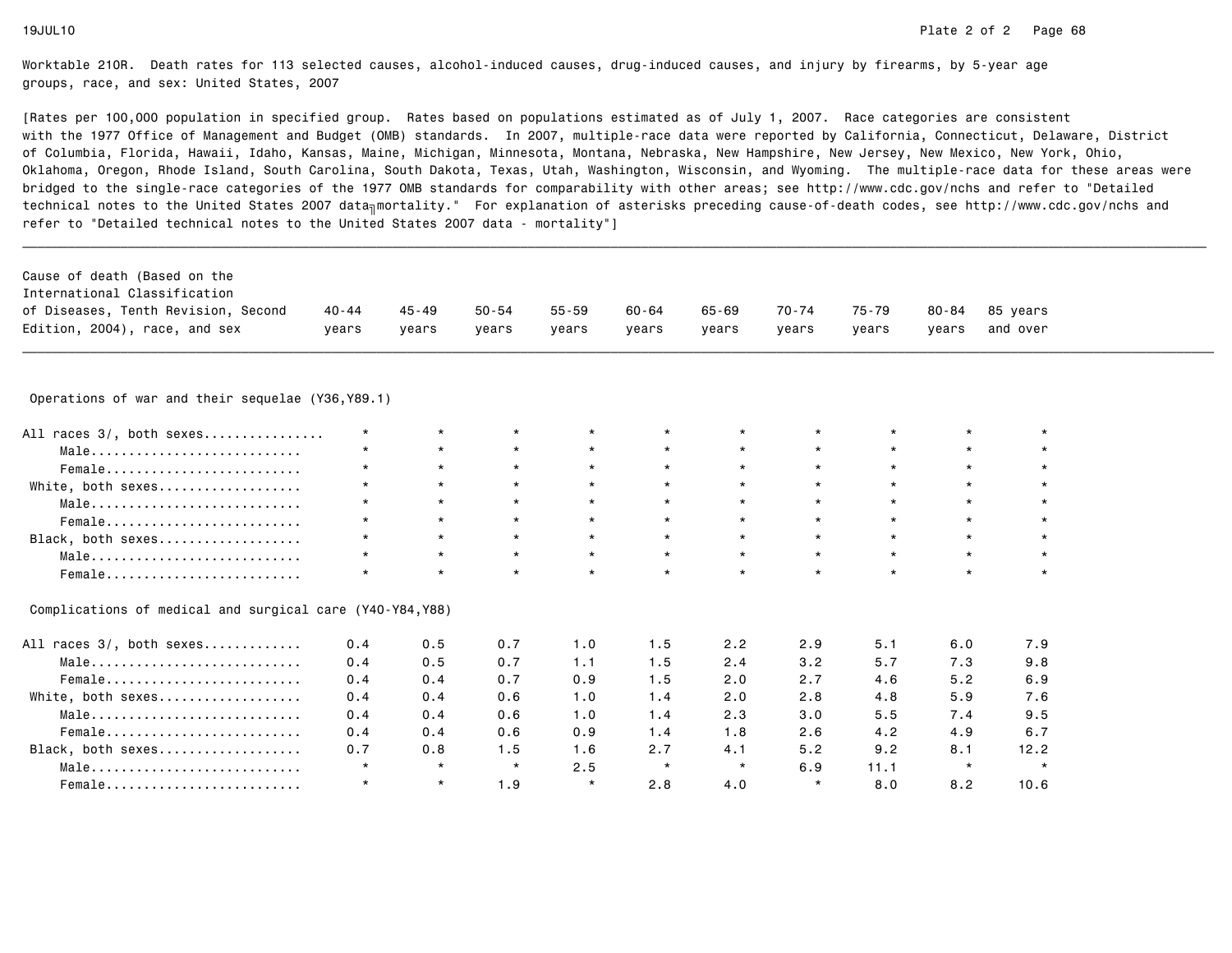[Rates per 100,000 population in specified group. Rates based on populations estimated as of July 1, 2007. Race categories are consistent with the 1977 Office of Management and Budget (OMB) standards. In 2007, multiple-race data were reported by California, Connecticut, Delaware, Districtof Columbia, Florida, Hawaii, Idaho, Kansas, Maine, Michigan, Minnesota, Montana, Nebraska, New Hampshire, New Jersey, New Mexico, New York, Ohio, Oklahoma, Oregon, Rhode Island, South Carolina, South Dakota, Texas, Utah, Washington, Wisconsin, and Wyoming. The multiple-race data for these areas werebridged to the single-race categories of the 1977 OMB standards for comparability with other areas; see http://www.cdc.gov/nchs and refer to "Detailedtechnical notes to the United States 2007 data<sub>∏</sub>mortality." For explanation of asterisks preceding cause-of-death codes, see http://www.cdc.gov/nchs and refer to "Detailed technical notes to the United States 2007 data - mortality"]

| 75-79<br>50-54<br>70-74<br>55-59<br>60-64<br>65-69<br>40 - 44<br>45 - 49<br>80-84 85 vears                     | Cause of death (Based on the        |  |  |  |  |          |
|----------------------------------------------------------------------------------------------------------------|-------------------------------------|--|--|--|--|----------|
|                                                                                                                | International Classification        |  |  |  |  |          |
|                                                                                                                | of Diseases, Tenth Revision, Second |  |  |  |  |          |
| Edition, 2004), race, and sex<br>years<br>years<br>vears<br>years<br>years<br>years<br>vears<br>vears<br>years |                                     |  |  |  |  | and over |

\_\_\_\_\_\_\_\_\_\_\_\_\_\_\_\_\_\_\_\_\_\_\_\_\_\_\_\_\_\_\_\_\_\_\_\_\_\_\_\_\_\_\_\_\_\_\_\_\_\_\_\_\_\_\_\_\_\_\_\_\_\_\_\_\_\_\_\_\_\_\_\_\_\_\_\_\_\_\_\_\_\_\_\_\_\_\_\_\_\_\_\_\_\_\_\_\_\_\_\_\_\_\_\_\_\_\_\_\_\_\_\_\_\_\_\_\_\_\_\_\_\_\_\_\_\_\_\_\_\_\_\_\_\_\_\_\_\_\_\_\_\_\_\_\_\_\_\_\_\_\_\_\_\_\_\_\_\_

Alcohol-induced causes (E24.4,F10,G31.2,G62.1,G72.1,I42.6,K29.2,K70,K85.2,K86.0,R78.0,X45,X65,Y15) 4/

| All races 3/, both sexes | 9.7  | 16.2 | 20.5 | 20.8 | 19.4 | 16.8 | 13.8    | 11.3    | 7.6     | 4.6     |
|--------------------------|------|------|------|------|------|------|---------|---------|---------|---------|
| Male                     | 13.6 | 23.5 | 31.6 | 33.4 | 31.5 | 28.2 | 24.2    | 20.4    | 14.1    | 9.6     |
| Female                   | 5.8  | 9.1  | 9.9  | 9.0  | 8.2  | 6.8  | 5.4     | 4.6     | 3.5     | 2.2     |
| White, both sexes        | 10.2 | 16.9 | 21.3 | 21.3 | 19.5 | 17.0 | 14.0    | 11.4    | 7.8     | 4.6     |
| Male                     | 14.2 | 24.4 | 32.5 | 34.0 | 31.5 | 28.1 | 23.9    | 20.1    | 14.5    | 9.8     |
| Female                   | 6.1  | 9.3  | 10.3 | 9.1  | 8.3  | 7.1  | 5.7     | 4.9     | 3.6     | 2.1     |
| Black, both sexes        | 6.5  | 12.6 | 17.2 | 20.7 | 21.2 | 18.2 | 15.2    | 11.2    | 5.8     | 5.5     |
| Male                     | 9.1  | 18.5 | 29.2 | 35.6 | 38.3 | 36.0 | 31.7    | 26.6    | $\star$ | $\star$ |
| Female                   | 4.2  | 7.5  | 7.1  | 8.5  | 7.9  | 5.2  | $\star$ | $\star$ | $\star$ |         |

Drug-induced causes (D52.1,D59.0,D59.2,D61.1,D64.2,E06.4,E16.0,E23.1,E24.2,E27.3,E66.1,F11.0-F11.5,F11.7-F11.9,F12.0-F12.5,F12.7-F12.9,F13.0-F13.5, F13.7-F13.9,F14.0-F14.5,F14.7-F14.9,F15.0-F15.5,F15.7-F15.9,F16.0-F16.5,F16.7-F16.9,F17.0,F17.3-F17.5,F17.7-F17.9,F18.0-F18.5,F18.7-F18.9,F19.0-F19.5, F19.7-F19.9,G21.1,G24.0,G25.1,G25.4,G25.6,G44.4,G62.0,G72.0,I95.2,J70.2-J70.4,K85.3,L10.5,L27.0-L27.1,M10.2,M32.0,M80.4,M81.4,M83.5,M87.1,R50.2,R78.1-R78.5,X40-X44,X60-X64,X85,Y10-Y14) 4/

| 24.8 | 28.0 | 25.7 | 17.0 | 9.3  | 5.3     | 3.9     | 3.8     | 4.0     | 4.8     |
|------|------|------|------|------|---------|---------|---------|---------|---------|
| 30.3 | 32.9 | 30.4 | 20.5 | 10.5 | 6.0     | 4.4     | 3.4     | 4.4     | 5.5     |
| 19.3 | 23.2 | 21.1 | 13.7 | 8.3  | 4.6     | 3.5     | 4.0     | 3.8     | 4.4     |
| 26.9 | 29.4 | 25.9 | 16.6 | 9.2  | 5.2     | 4.1     | 3.9     | 4.2     | 5.0     |
| 32.7 | 34.1 | 29.7 | 18.8 | 9.9  | 5.4     | 4.5     | 3.5     | 4.6     | 5.8     |
| 21.0 | 24.8 | 22.2 | 14.5 | 8.6  | 5.1     | 3.7     | 4.2     | 3.9     | 4.5     |
| 20.8 | 27.7 | 33.7 | 25.6 | 13.0 | 8.0     | 3.6     | 3.8     | $\star$ | $\star$ |
| 26.4 | 36.4 | 48.0 | 40.9 | 20.3 | 15.3    | $\star$ | $\star$ | $\star$ | $\star$ |
| 15.8 | 20.1 | 21.5 | 13.0 | 7.4  | $\star$ | $\star$ | $\star$ | $\star$ | $\star$ |
|      |      |      |      |      |         |         |         |         |         |